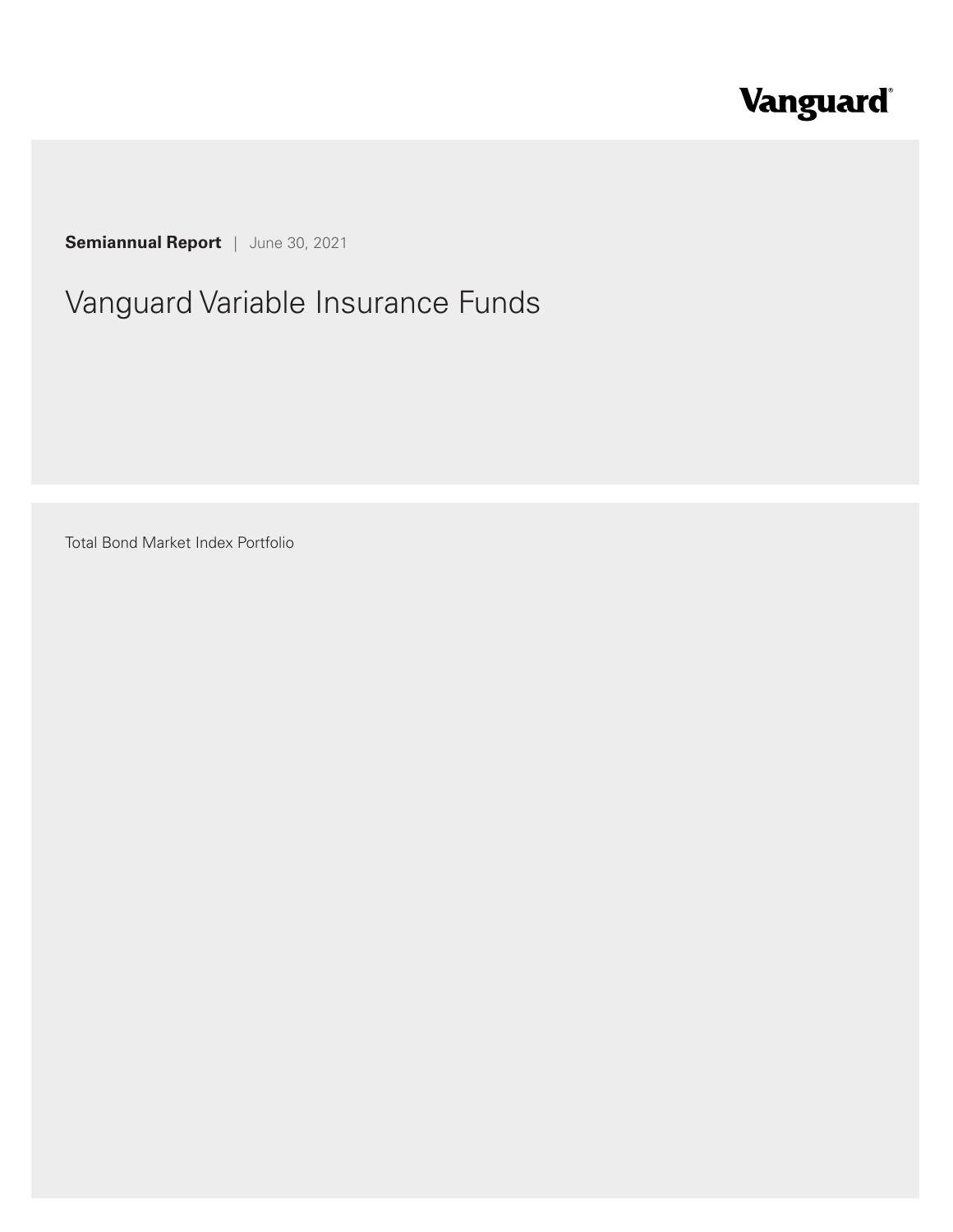#### Contents

| Trustees Approve Advisory Arrangement 88 |  |
|------------------------------------------|--|
| Liquidity Risk Management89              |  |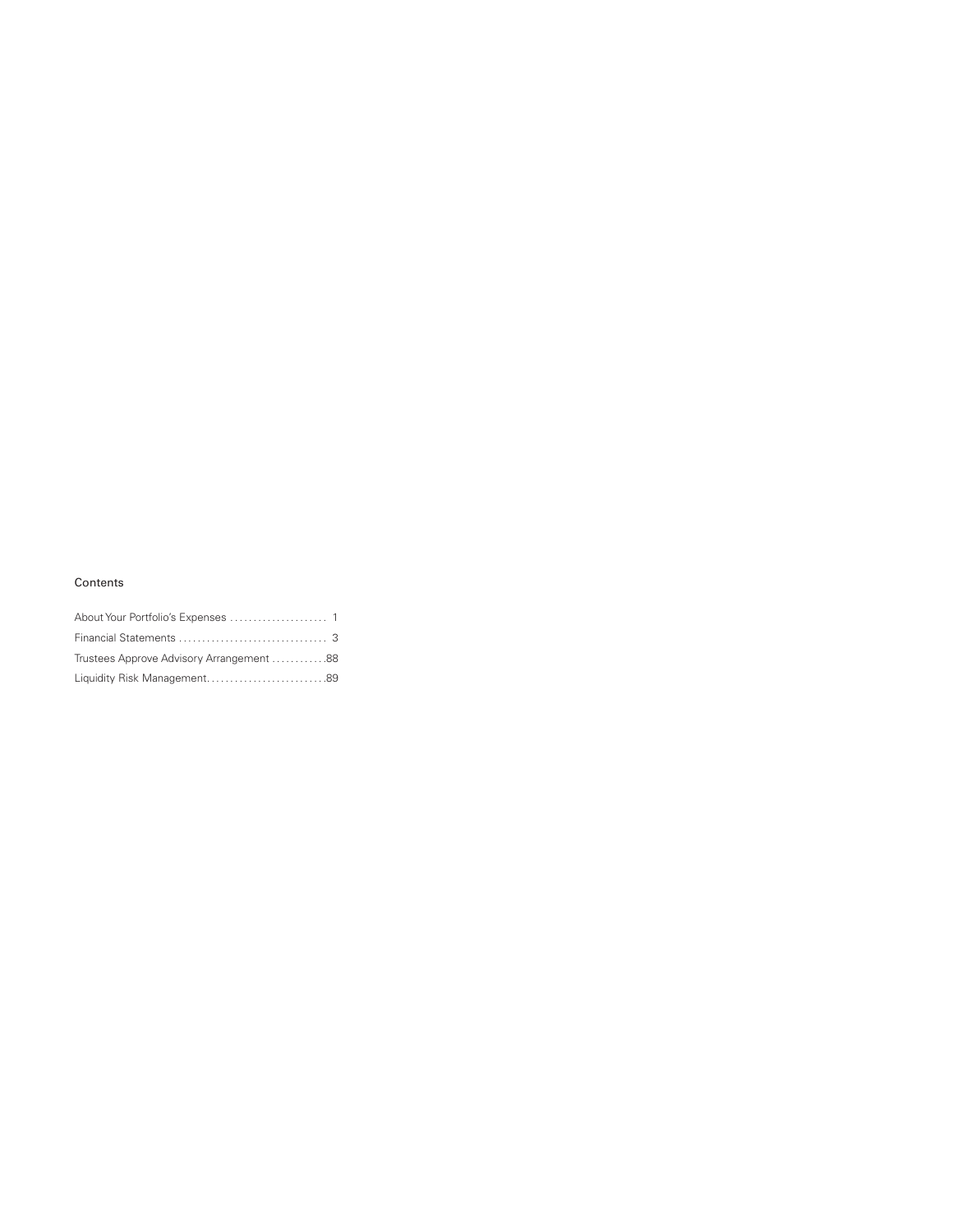#### About Your Portfolio's Expenses

As a shareholder of the portfolio, you incur ongoing costs, which include costs for portfolio management, administrative services, and shareholder reports (like this one), among others. Operating expenses, which are deducted from a portfolio's gross income, directly reduce the investment return of the portfolio.

A portfolio's expenses are expressed as a percentage of its average net assets. This figure is known as the expense ratio. The following examples are intended to help you understand the ongoing costs (in dollars) of investing in your portfolio and to compare these costs with those of other mutual funds. The examples are based on an investment of \$1,000 made at the beginning of the period shown and held for the entire period.

The accompanying table illustrates your portfolio's costs in two ways:

• Based on actual portfolio return. This section helps you to estimate the actual expenses that you paid over the period. The "Ending Account Value" shown is derived from the portfolio's actual return, and the third column shows the dollar amount that would have been paid by an investor who started with \$1,000 in the portfolio. You may use the information here, together with the amount you invested, to estimate the expenses that you paid over the period.

To do so, simply divide your account value by \$1,000 (for example, an \$8,600 account value divided by \$1,000 = 8.6), then multiply the result by the number given for your portfolio under the heading "Expenses Paid During Period."

• Based on hypothetical 5% yearly return. This section is intended to help you compare your portfolio's costs with those of other mutual funds. It assumes that the portfolio had a yearly return of 5% before expenses, but that the expense ratio is unchanged. In this case—because the return used is not the portfolio's actual return—the results do not apply to your investment. The example is useful in making comparisons because the Securities and Exchange Commission requires all mutual funds to calculate expenses based on a 5% return. You can assess your portfolio's costs by comparing this hypothetical example with the hypothetical examples that appear in shareholder reports of other funds.

Note that the expenses shown in the table are meant to highlight and help you compare *ongoing* costs only and do not reflect transaction costs incurred by the portfolio for buying and selling securities. The portfolio's expense ratio does not reflect additional fees and expenses associated with the annuity or life insurance program through which you invest.

The calculations assume no shares were bought or sold during the period. Your actual costs may have been higher or lower, depending on the amount of your investment and the timing of any purchases or redemptions.

You can find more information about the portfolio's expenses, including annual expense ratios, in the Financial Statements section of this report. For additional information on operating expenses and other shareholder costs, please refer to your portfolio's current prospectus.

| Six Months Ended June 30, 2021         |                                                 |                                      |                                   |
|----------------------------------------|-------------------------------------------------|--------------------------------------|-----------------------------------|
| Total Bond Market Index Portfolio      | Beginning<br><b>Account Value</b><br>12/31/2020 | Ending<br>Account Value<br>6/30/2021 | Expenses<br>Paid During<br>Period |
| Based on Actual Portfolio Return       | \$1,000.00                                      | \$983.60                             | \$0.69                            |
| Based on Hypothetical 5% Yearly Return | 1.000.00                                        | 1.024.10                             | 0.70                              |

The calculations are based on expenses incurred in the most recent six-month period. The portfolio's annualized six-month expense ratio for that period is 0.14%. The dollar amounts shown as "Expenses Paid" are equal to the annualized expense ratio multiplied by the average account value over the period, multiplied by the number of days in the most recent six-month period, then divided by the number of days in the most recent 12-month period (181/365).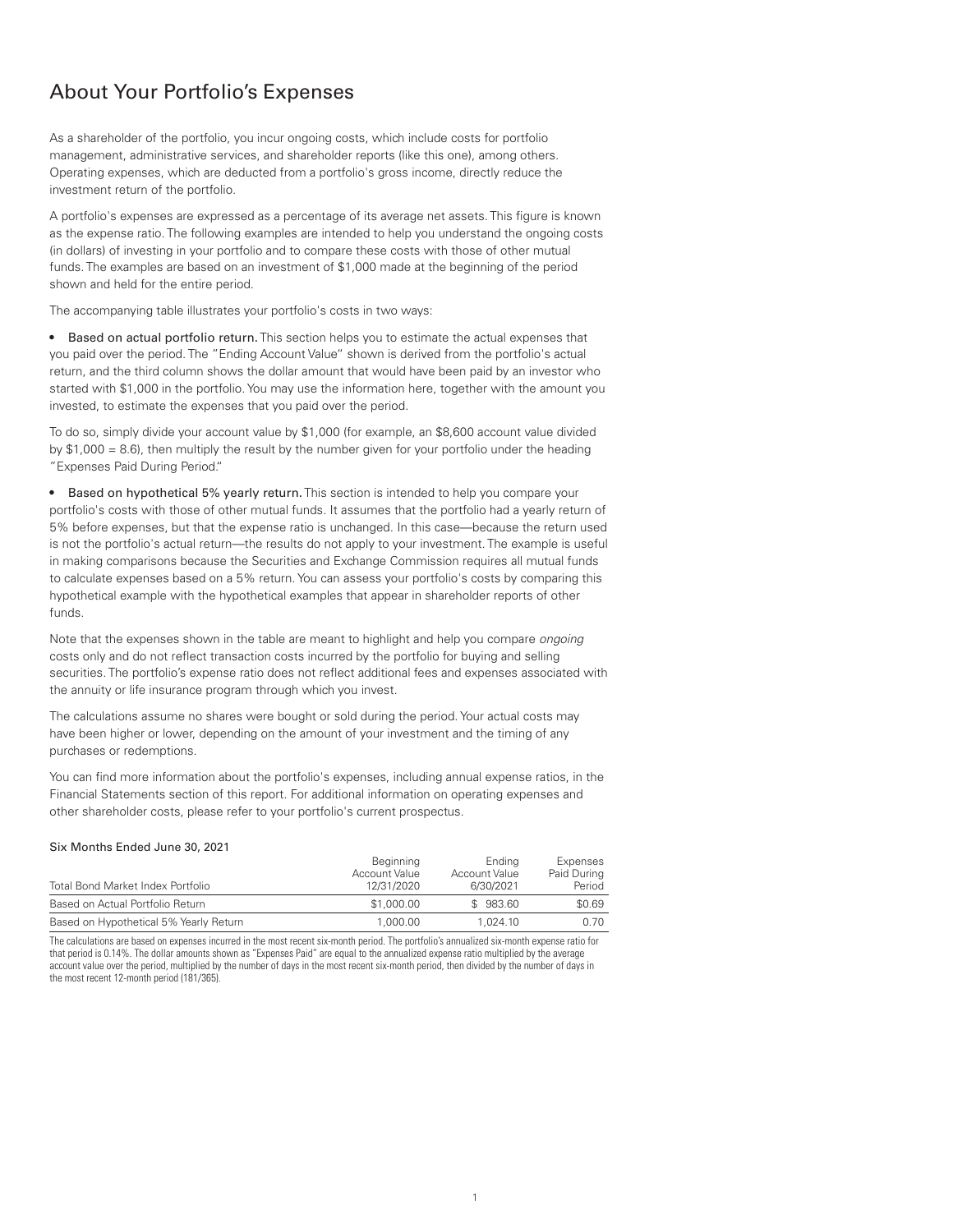### Total Bond Market Index Portfolio

#### Portfolio Allocation

As of June 30, 2021

| Asset-Backed/Commercial Mortgage-Backed |      |
|-----------------------------------------|------|
| Securities                              | 27%  |
| Corporate Bonds                         | 292  |
| Sovereign Bonds                         | 4.0  |
| Taxable Municipal Bonds                 | 0.8  |
| U.S. Government and Agency Obligations  | 63 3 |

The table reflects the portfolio's investments, except for short-term investments. The agency and mortgage-backed securities may include issues from government-sponsored enterprises; such issues are generally not backed by the full faith and credit of the U.S. government.

The portfolio may invest in derivatives (such as futures and swap contracts) for various reasons, including, but not limited to, attempting to remain fully invested and tracking its target index as closely as possible.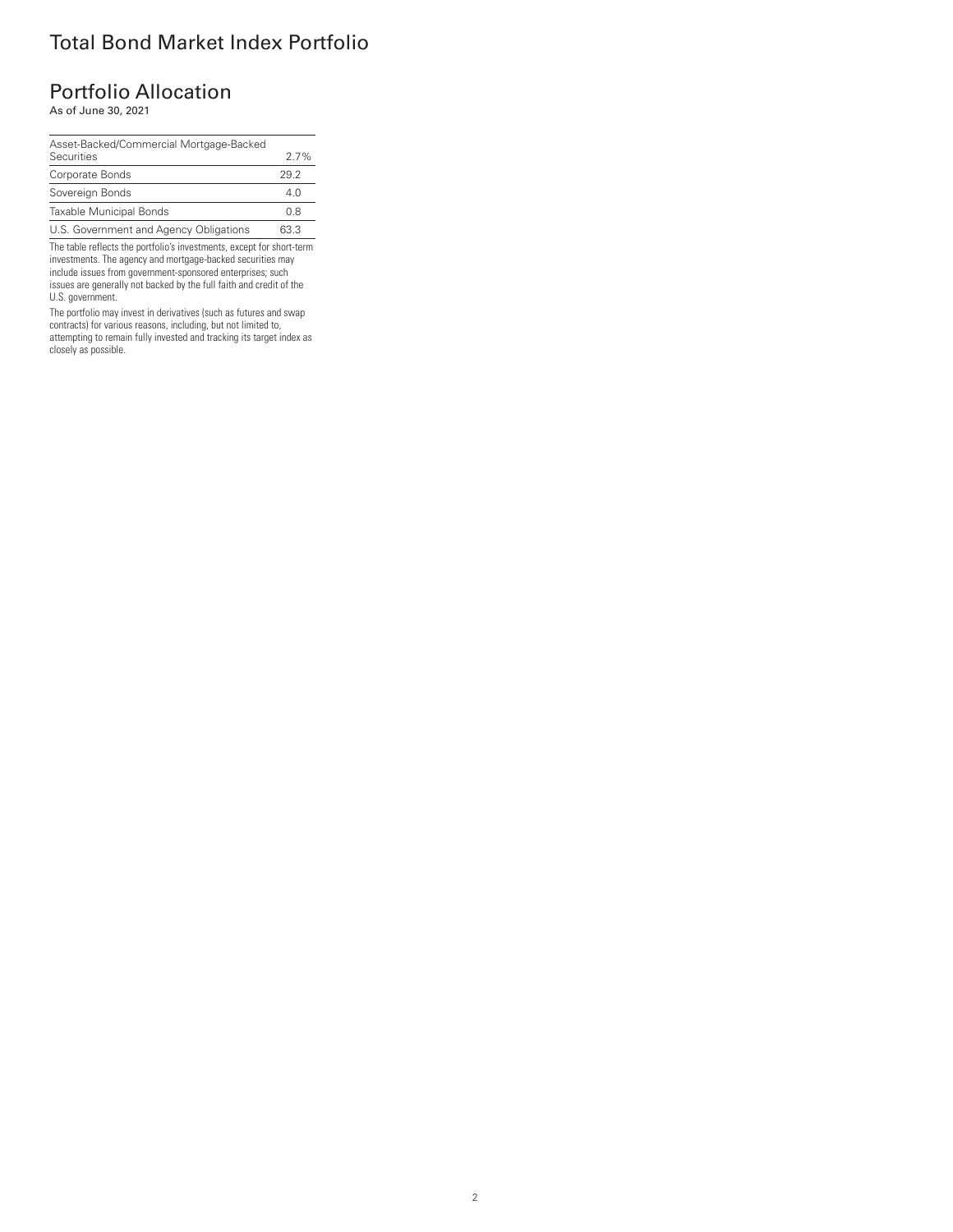### Financial Statements (unaudited)

### Schedule of Investments

As of June 30, 2021

The portfolio files its complete schedule of portfolio holdings with the Securities and Exchange Commission (SEC) for the first and third quarters of each fiscal year as an exhibit to its reports on Form N-PORT. The portfolio's Form N-PORT reports are available on the SEC's website at www.sec.gov.

|                                                |        |          | Face    | Market             |                         |                  |                  | Face            | Market             |
|------------------------------------------------|--------|----------|---------|--------------------|-------------------------|------------------|------------------|-----------------|--------------------|
|                                                |        | Maturity | Amount  | Value <sup>•</sup> |                         |                  | Maturity         | Amount          | Value <sup>•</sup> |
| U.S. Government and Agency Obligations (63.1%) | Coupon | Date     | (\$000) | (\$000)            | U.S. Treasury Note/Bond | Coupon<br>0.125% | Date<br>10/15/23 | (S000)<br>3,605 | (\$000)<br>3,590   |
|                                                |        |          |         |                    | U.S. Treasury Note/Bond | 1.625%           | 10/31/23         | 3,750           | 3,864              |
| U.S. Government Securities (40.9%)             |        |          |         |                    | U.S. Treasury Note/Bond | 2.875%           | 10/31/23         | 9,503           | 10,067             |
| U.S. Treasury Note/Bond                        | 8.000% | 11/15/21 | 3,400   | 3,497              | U.S. Treasury Note/Bond | 0.250%           | 11/15/23         | 1,040           | 1,038              |
| U.S. Treasury Note/Bond                        | 0.125% | 7/31/22  | 7,974   | 7,975              | U.S. Treasury Note/Bond | 2.750%           | 11/15/23         | 4,261           | 4,505              |
| U.S. Treasury Note/Bond                        | 1.875% | 7/31/22  | 5,357   | 5,459              | U.S. Treasury Note/Bond | 2.125%           | 11/30/23         | 6,150           | 6,415              |
| U.S. Treasury Note/Bond                        | 2.000% | 7/31/22  | 2,615   | 2,669              | U.S. Treasury Note/Bond | 2.875%           | 11/30/23         | 344             | 365                |
| U.S. Treasury Note/Bond                        | 1.500% | 8/15/22  | 10,098  | 10,254             | U.S. Treasury Note/Bond | 0.125%           | 12/15/23         | 22,604          | 22,484             |
| U.S. Treasury Note/Bond                        | 1.625% | 8/15/22  | 2,169   | 2,206              | U.S. Treasury Note/Bond | 2.250%           | 12/31/23         | 2,267           | 2,374              |
| U.S. Treasury Note/Bond                        | 7.250% | 8/15/22  | 875     | 944                | U.S. Treasury Note/Bond | 2.625%           | 12/31/23         | 7,337           | 7,752              |
| U.S. Treasury Note/Bond                        | 0.125% | 8/31/22  | 16,730  | 16,730             | U.S. Treasury Note/Bond | 0.125%           | 1/15/24          | 5,920           | 5,885              |
| U.S. Treasury Note/Bond                        | 1.625% | 8/31/22  | 9,570   | 9,737              | U.S. Treasury Note/Bond | 2.250%           | 1/31/24          | 3,215           | 3,371              |
| U.S. Treasury Note/Bond                        | 1.875% | 8/31/22  | 5,445   | 5,556              | U.S. Treasury Note/Bond | 2.500%           | 1/31/24          | 9,419           | 9,937              |
| U.S. Treasury Note/Bond                        | 1.500% | 9/15/22  | 778     | 791                | U.S. Treasury Note/Bond | 0.125%           | 2/15/24          | 7,010           | 6,965              |
| U.S. Treasury Note/Bond                        | 0.125% | 9/30/22  | 1,631   | 1,631              | U.S. Treasury Note/Bond | 2.750%           | 2/15/24          | 10,710          | 11,374             |
| U.S. Treasury Note/Bond                        | 1.750% | 9/30/22  | 9,437   | 9,627              | U.S. Treasury Note/Bond | 2.125%           | 2/29/24          | 8,725           | 9,129              |
| U.S. Treasury Note/Bond                        | 1.875% | 9/30/22  | 9,975   | 10,192             | U.S. Treasury Note/Bond | 2.375%           | 2/29/24          | 6,712           | 7,065              |
| U.S. Treasury Note/Bond                        | 1.375% | 10/15/22 | 4,386   | 4,455              | U.S. Treasury Note/Bond | 0.250%           | 3/15/24          | 16,259          | 16,195             |
| U.S. Treasury Note/Bond                        | 1.875% | 10/31/22 | 6,520   | 6,670              | U.S. Treasury Note/Bond | 2.125%           | 3/31/24          | 11,446          | 11,984             |
| U.S. Treasury Note/Bond                        | 2.000% | 10/31/22 | 7,947   | 8,143              | U.S. Treasury Note/Bond | 0.375%           | 4/15/24          | 7,645           | 7,635              |
| U.S. Treasury Note/Bond                        | 1.625% | 11/15/22 | 21,235  | 21,663             | U.S. Treasury Note/Bond | 2.000%           | 4/30/24          | 1,260           | 1,316              |
| U.S. Treasury Note/Bond                        | 7.625% | 11/15/22 | 40      | 44                 | U.S. Treasury Note/Bond | 2.250%           | 4/30/24          | 7,559           | 7,948              |
| U.S. Treasury Note/Bond                        | 0.125% | 11/30/22 | 25,065  | 25,053             | U.S. Treasury Note/Bond | 0.250%           | 5/15/24          | 7,700           | 7,659              |
| U.S. Treasury Note/Bond                        | 2.000% | 11/30/22 | 20,733  | 21,271             | U.S. Treasury Note/Bond | 2.000%           | 5/31/24          | 11,547          | 12,067             |
| U.S. Treasury Note/Bond                        | 1.625% | 12/15/22 | 7,625   | 7,787              | U.S. Treasury Note/Bond | 0.250%           | 6/15/24          | 6,675           | 6,634              |
| U.S. Treasury Note/Bond                        | 0.125% | 12/31/22 | 460     | 460                | U.S. Treasury Note/Bond | 1.750%           | 6/30/24          | 8,060           | 8,371              |
| U.S. Treasury Note/Bond                        | 2.125% | 12/31/22 | 12,951  | 13,329             | U.S. Treasury Note/Bond | 2.000%           | 6/30/24          | 10,955          | 11,457             |
| U.S. Treasury Note/Bond                        | 1.500% | 1/15/23  | 7,705   | 7,862              | U.S. Treasury Note/Bond | 1.750%           | 7/31/24          | 9,127           | 9,485              |
| U.S. Treasury Note/Bond                        | 0.125% | 1/31/23  | 12,426  | 12,414             | U.S. Treasury Note/Bond | 2.125%           | 7/31/24          | 9,736           | 10,227             |
| U.S. Treasury Note/Bond                        | 1.750% | 1/31/23  | 7,020   | 7,193              | U.S. Treasury Note/Bond | 2.375%           | 8/15/24          | 11,564          | 12,243             |
| U.S. Treasury Note/Bond                        | 2.000% | 2/15/23  | 8,298   | 8,540              | U.S. Treasury Note/Bond | 1.250%           | 8/31/24          | 10,125          | 10,364             |
| U.S. Treasury Note/Bond                        | 7.125% | 2/15/23  | 1,690   | 1,878              | U.S. Treasury Note/Bond | 1.875%           | 8/31/24          | 4,655           | 4,856              |
| U.S. Treasury Note/Bond                        | 0.125% | 2/28/23  | 667     | 666                | U.S. Treasury Note/Bond | 1.500%           | 9/30/24          | 5,785           | 5,970              |
| U.S. Treasury Note/Bond                        | 1.500% | 2/28/23  | 2,889   | 2,951              | U.S. Treasury Note/Bond | 2.125%           | 9/30/24          | 3,394           | 3,570              |
| U.S. Treasury Note/Bond                        | 0.500% | 3/15/23  | 12,726  | 12,789             | U.S. Treasury Note/Bond | 1.500%           | 10/31/24         | 9,070           | 9,359              |
| U.S. Treasury Note/Bond                        | 0.125% | 3/31/23  | 10,249  | 10,235             | U.S. Treasury Note/Bond | 2.250%           | 10/31/24         | 5,980           | 6,318              |
| U.S. Treasury Note/Bond                        | 1.500% | 3/31/23  | 7,005   | 7,163              | U.S. Treasury Note/Bond | 2.250%           | 11/15/24         | 12,681          | 13,404             |
| U.S. Treasury Note/Bond                        | 2.500% | 3/31/23  | 6,770   | 7,040              | U.S. Treasury Note/Bond | 7.500%           | 11/15/24         | 25              | 31                 |
| U.S. Treasury Note/Bond                        | 0.250% | 4/15/23  | 8,425   | 8,430              | U.S. Treasury Note/Bond | 1.500%           | 11/30/24         | 7,847           | 8,097              |
| U.S. Treasury Note/Bond                        | 0.125% | 4/30/23  | 770     | 769                | U.S. Treasury Note/Bond | 2.125%           | 11/30/24         | 10,054          | 10,590             |
| U.S. Treasury Note/Bond                        | 1.625% | 4/30/23  | 215     | 220                | U.S. Treasury Note/Bond | 1.750%           | 12/31/24         | 14,765          | 15,365             |
| U.S. Treasury Note/Bond                        | 2.750% | 4/30/23  | 3,500   | 3,661              | U.S. Treasury Note/Bond | 2.250%           | 12/31/24         | 1,645           | 1,741              |
| U.S. Treasury Note/Bond                        | 0.125% | 5/15/23  | 4,220   | 4,211              | U.S. Treasury Note/Bond | 1.375%           | 1/31/25          | 4,905           | 5,040              |
| U.S. Treasury Note/Bond                        | 1.750% | 5/15/23  | 7,400   | 7,609              | U.S. Treasury Note/Bond | 2.500%           | 1/31/25          | 6,340           | 6,770              |
| U.S. Treasury Note/Bond                        | 0.125% | 5/31/23  | 9,925   | 9,905              | U.S. Treasury Note/Bond | 2.000%           | 2/15/25          | 8,624           | 9,053              |
| U.S. Treasury Note/Bond                        | 1.625% | 5/31/23  | 3,585   | 3,680              | U.S. Treasury Note/Bond | 1.125%           | 2/28/25          | 5,386           | 5,484              |
| U.S. Treasury Note/Bond                        | 2.750% | 5/31/23  | 5,850   | 6,131              | U.S. Treasury Note/Bond | 2.750%           | 2/28/25          | 2,513           | 2,708              |
| U.S. Treasury Note/Bond                        | 0.250% | 6/15/23  | 13,420  | 13,422             | U.S. Treasury Note/Bond | 0.500%           | 3/31/25          | 23,074          | 22,958             |
| U.S. Treasury Note/Bond                        | 0.125% | 6/30/23  | 7,720   | 7,701              | U.S. Treasury Note/Bond | 2.625%           | 3/31/25          | 1,961           | 2,106              |
| U.S. Treasury Note/Bond                        | 1.375% | 6/30/23  | 5,050   | 5,164              | U.S. Treasury Note/Bond | 0.375%           | 4/30/25          | 2,194           | 2,171              |
| U.S. Treasury Note/Bond                        | 2.625% | 6/30/23  | 5,398   | 5,653              | U.S. Treasury Note/Bond | 2.875%           | 4/30/25          | 4,060           | 4,403              |
| U.S. Treasury Note/Bond                        | 0.125% | 7/15/23  | 25,859  | 25,791             | U.S. Treasury Note/Bond | 2.125%           | 5/15/25          | 12,735          | 13,443             |
| U.S. Treasury Note/Bond                        | 1.250% | 7/31/23  | 2,630   | 2,684              | U.S. Treasury Note/Bond | 0.250%           | 5/31/25          | 9,593           | 9,431              |
| U.S. Treasury Note/Bond                        | 2.750% | 7/31/23  | 3,555   | 3,739              | U.S. Treasury Note/Bond | 2.875%           | 5/31/25          | 6,350           | 6,894              |
| U.S. Treasury Note/Bond                        | 0.125% | 8/15/23  | 5,695   | 5,677              | U.S. Treasury Note/Bond | 0.250%           | 6/30/25          | 9,064           | 8,903              |
| U.S. Treasury Note/Bond                        | 6.250% | 8/15/23  | 6,565   | 7,389              | U.S. Treasury Note/Bond | 2.750%           | 6/30/25          | 4,880           | 5,278              |
| U.S. Treasury Note/Bond                        | 1.375% | 8/31/23  | 10,235  | 10,476             | U.S. Treasury Note/Bond | 0.250%           | 7/31/25          | 8,797           | 8,629              |
| U.S. Treasury Note/Bond                        | 2.750% | 8/31/23  | 4,860   | 5,119              | U.S. Treasury Note/Bond | 2.875%           | 7/31/25          | 5,105           | 5,549              |
| U.S. Treasury Note/Bond                        | 0.125% | 9/15/23  | 10,870  | 10,831             | U.S. Treasury Note/Bond | 2.000%           | 8/15/25          | 14,580          | 15,341             |
| U.S. Treasury Note/Bond                        | 1.375% | 9/30/23  | 2,315   | 2,371              | U.S. Treasury Note/Bond | 6.875%           | 8/15/25          | 2,085           | 2,605              |
| U.S. Treasury Note/Bond                        | 2.875% | 9/30/23  | 4,309   | 4,557              | U.S. Treasury Note/Bond | 0.250%           | 8/31/25          | 6,080           | 5,957              |
|                                                |        |          |         |                    |                         |                  |                  |                 |                    |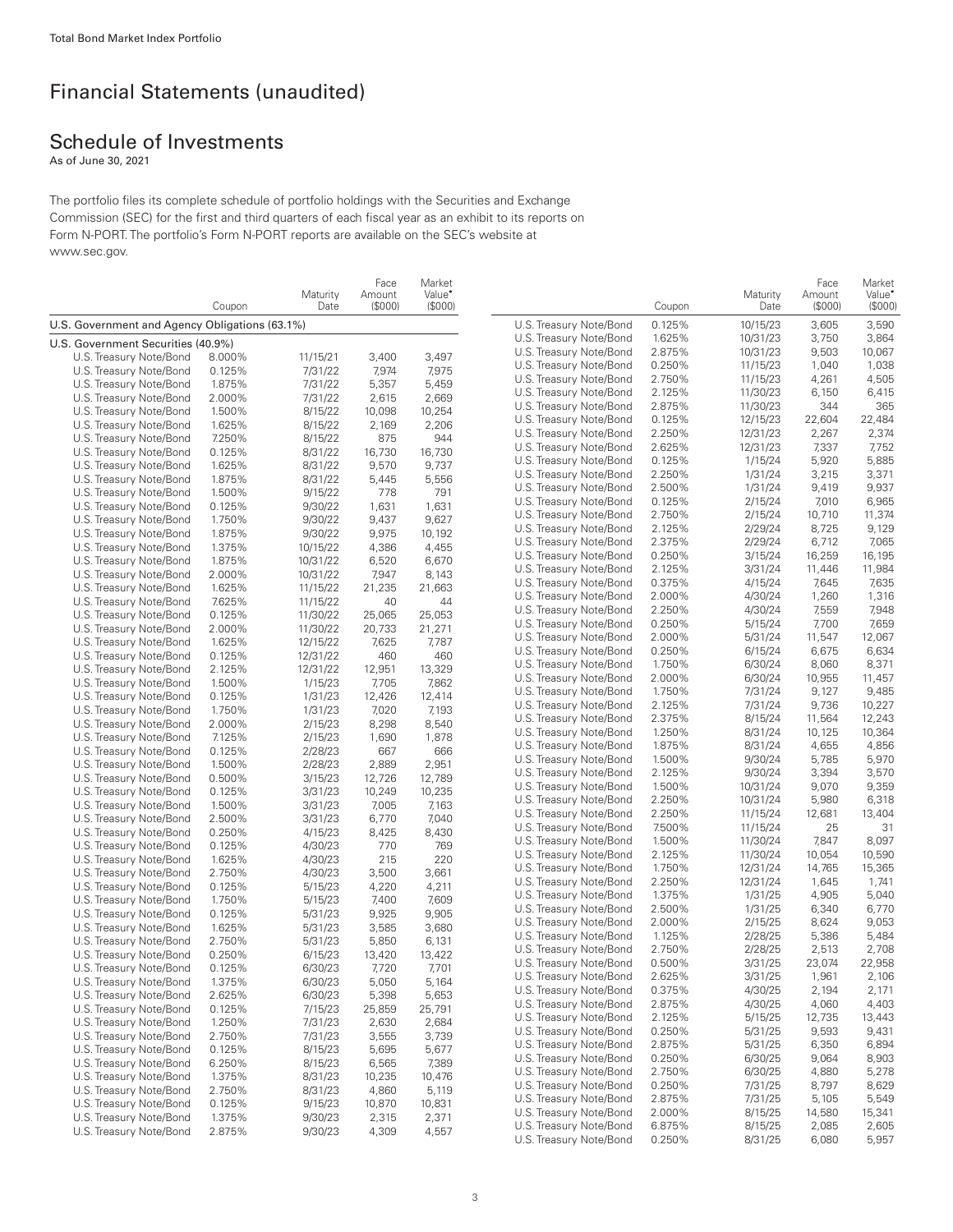|                         | Coupon | Maturity<br>Date | Face<br>Amount<br>(\$000) | Market<br>Value <sup>®</sup><br>(S000) |                                            | Coupon | Maturity<br>Date | Face<br>Amount<br>(S000) | Market<br>Value <sup>•</sup><br>(S000) |
|-------------------------|--------|------------------|---------------------------|----------------------------------------|--------------------------------------------|--------|------------------|--------------------------|----------------------------------------|
| U.S. Treasury Note/Bond | 2.750% | 8/31/25          | 6,385                     | 6,915                                  | U.S. Treasury Note/Bond                    | 1.125% | 2/15/31          | 23,059                   | 22,389                                 |
| U.S. Treasury Note/Bond | 0.250% | 9/30/25          | 5,675                     | 5,555                                  | U.S. Treasury Note/Bond                    | 5.375% | 2/15/31          | 1,540                    | 2,092                                  |
| U.S. Treasury Note/Bond | 0.250% | 10/31/25         | 7,765                     | 7,591                                  | U.S. Treasury Note/Bond                    | 1.625% | 5/15/31          | 18,554                   | 18,841                                 |
| U.S. Treasury Note/Bond | 3.000% | 10/31/25         | 4,015                     | 4,398                                  | U.S. Treasury Note/Bond                    | 4.500% | 2/15/36          | 2,548                    | 3,495                                  |
| U.S. Treasury Note/Bond | 2.250% | 11/15/25         | 10,421                    | 11,085                                 | U.S. Treasury Note/Bond                    | 4.750% | 2/15/37          | 1,000                    | 1,418                                  |
| U.S. Treasury Note/Bond | 0.375% | 11/30/25         | 12,230                    | 12,008                                 | U.S. Treasury Note/Bond                    | 5.000% | 5/15/37          | 1,250                    | 1,821                                  |
| U.S. Treasury Note/Bond | 2.875% | 11/30/25         | 6,285                     | 6,857                                  | U.S. Treasury Note/Bond                    | 4.375% | 2/15/38          | 1,450                    | 1,994                                  |
| U.S. Treasury Note/Bond | 0.375% | 12/31/25         | 4,993                     | 4,898                                  | U.S. Treasury Note/Bond                    | 4.500% | 5/15/38          | 1,559                    | 2,175                                  |
| U.S. Treasury Note/Bond | 2.625% | 12/31/25         | 4,165                     | 4,502                                  | U.S. Treasury Note/Bond                    | 3.500% | 2/15/39          | 1,920                    | 2,398                                  |
| U.S. Treasury Note/Bond | 0.375% | 1/31/26          | 12,245                    | 12,000                                 | U.S. Treasury Note/Bond                    | 4.250% | 5/15/39          | 2,247                    | 3,071                                  |
| U.S. Treasury Note/Bond | 2.625% | 1/31/26          | 4,700                     | 5,085                                  | U.S. Treasury Note/Bond                    | 4.500% | 8/15/39          | 2,516                    | 3,542                                  |
| U.S. Treasury Note/Bond | 1.625% | 2/15/26          | 10,836                    | 11,232                                 | U.S. Treasury Note/Bond                    | 4.375% | 11/15/39         | 2,742                    | 3,809                                  |
| U.S. Treasury Note/Bond | 0.500% | 2/28/26          | 4,701                     | 4,629                                  | U.S. Treasury Note/Bond                    | 4.625% | 2/15/40          | 2,550                    | 3,656                                  |
| U.S. Treasury Note/Bond | 0.750% | 3/31/26          | 11,152                    | 11,101                                 | U.S. Treasury Note/Bond                    | 1.125% | 5/15/40          | 7,810                    | 6,742                                  |
| U.S. Treasury Note/Bond | 2.250% | 3/31/26          | 6,250                     | 6,660                                  | U.S. Treasury Note/Bond                    | 4.375% | 5/15/40          | 2,735                    | 3,818                                  |
| U.S. Treasury Note/Bond | 0.750% | 4/30/26          | 2,731                     | 2,717                                  | U.S. Treasury Note/Bond                    | 1.125% | 8/15/40          | 11,105                   | 9,554                                  |
| U.S. Treasury Note/Bond | 2.375% | 4/30/26          | 4,780                     | 5,125                                  | U.S. Treasury Note/Bond                    | 3.875% | 8/15/40          | 3,015                    | 3,960                                  |
| U.S. Treasury Note/Bond | 1.625% | 5/15/26          | 10,789                    | 11,182                                 | U.S. Treasury Note/Bond                    | 1.375% | 11/15/40         | 12,659                   | 11,371                                 |
| U.S. Treasury Note/Bond | 0.750% | 5/31/26          | 11,025                    | 10,961                                 | U.S. Treasury Note/Bond                    | 4.250% | 11/15/40         | 3,295                    | 4,541                                  |
|                         |        |                  |                           |                                        |                                            |        |                  |                          |                                        |
| U.S. Treasury Note/Bond | 2.125% | 5/31/26          | 6,595                     | 6,995                                  | U.S. Treasury Note/Bond                    | 1.875% | 2/15/41          | 12,033                   | 11,781                                 |
| U.S. Treasury Note/Bond | 0.875% | 6/30/26          | 3,500                     | 3,498                                  | U.S. Treasury Note/Bond                    | 4.750% | 2/15/41          | 3,956                    | 5,796                                  |
| U.S. Treasury Note/Bond | 1.875% | 6/30/26          | 8,335                     | 8,740                                  | U.S. Treasury Note/Bond                    | 2.250% | 5/15/41          | 7,125                    | 7,414                                  |
| U.S. Treasury Note/Bond | 1.875% | 7/31/26          | 8,066                     | 8,460                                  | U.S. Treasury Note/Bond                    | 4.375% | 5/15/41          | 1,904                    | 2,672                                  |
| U.S. Treasury Note/Bond | 1.500% | 8/15/26          | 10,068                    | 10,367                                 | U.S. Treasury Note/Bond                    | 3.750% | 8/15/41          | 2,825                    | 3,667                                  |
| U.S. Treasury Note/Bond | 6.750% | 8/15/26          | 630                       | 814                                    | U.S. Treasury Note/Bond                    | 3.125% | 11/15/41         | 2,701                    | 3,217                                  |
| U.S. Treasury Note/Bond | 1.625% | 9/30/26          | 5,215                     | 5,402                                  | U.S. Treasury Note/Bond                    | 3.125% | 2/15/42          | 3,631                    | 4,329                                  |
| U.S. Treasury Note/Bond | 1.625% | 10/31/26         | 7,825                     | 8,104                                  | U.S. Treasury Note/Bond                    | 3.000% | 5/15/42          | 2,720                    | 3,182                                  |
| U.S. Treasury Note/Bond | 2.000% | 11/15/26         | 17,221                    | 18,174                                 | U.S. Treasury Note/Bond                    | 2.750% | 8/15/42          | 5,595                    | 6,300                                  |
| U.S. Treasury Note/Bond | 6.500% | 11/15/26         | 765                       | 987                                    | U.S. Treasury Note/Bond                    | 2.750% | 11/15/42         | 5,746                    | 6,466                                  |
| U.S. Treasury Note/Bond | 1.625% | 11/30/26         | 7,070                     | 7,320                                  | U.S. Treasury Note/Bond                    | 3.125% | 2/15/43          | 6,850                    | 8,178                                  |
| U.S. Treasury Note/Bond | 1.750% | 12/31/26         | 9,983                     | 10,403                                 | U.S. Treasury Note/Bond                    | 3.625% | 8/15/43          | 7,405                    | 9,528                                  |
| U.S. Treasury Note/Bond | 1.500% | 1/31/27          | 1,335                     | 1,372                                  | U.S. Treasury Note/Bond                    | 3.750% | 11/15/43         | 700                      | 918                                    |
| U.S. Treasury Note/Bond | 2.250% | 2/15/27          | 6,372                     | 6,810                                  | U.S. Treasury Note/Bond                    | 3.625% | 2/15/44          | 7,652                    | 9,882                                  |
| U.S. Treasury Note/Bond | 6.625% | 2/15/27          | 65                        | 85                                     | U.S. Treasury Note/Bond                    | 3.375% | 5/15/44          | 7,299                    | 9,096                                  |
| U.S. Treasury Note/Bond | 1.125% | 2/28/27          | 15,383                    | 15,491                                 | U.S. Treasury Note/Bond                    | 3.125% | 8/15/44          | 7,731                    | 9,273                                  |
| U.S. Treasury Note/Bond | 0.625% | 3/31/27          | 15,968                    | 15,622                                 | U.S. Treasury Note/Bond                    | 3.000% | 11/15/44         | 8,262                    | 9,721                                  |
| U.S. Treasury Note/Bond | 0.500% | 4/30/27          | 4,290                     | 4,160                                  | U.S. Treasury Note/Bond                    | 2.500% | 2/15/45          | 8,820                    | 9,537                                  |
| U.S. Treasury Note/Bond | 2.375% | 5/15/27          | 8,831                     | 9,508                                  | U.S. Treasury Note/Bond                    | 3.000% | 5/15/45          | 5,877                    | 6,928                                  |
| U.S. Treasury Note/Bond | 0.500% | 5/31/27          | 10,505                    | 10,170                                 | U.S. Treasury Note/Bond                    | 2.875% | 8/15/45          | 4,991                    | 5,767                                  |
| U.S. Treasury Note/Bond | 0.500% | 6/30/27          | 12,990                    | 12,564                                 | U.S. Treasury Note/Bond                    | 3.000% | 11/15/45         | 3,084                    | 3,643                                  |
| U.S. Treasury Note/Bond | 0.375% | 7/31/27          | 12,560                    | 12,040                                 | U.S. Treasury Note/Bond                    | 2.500% | 5/15/46          | 7,246                    | 7,846                                  |
| U.S. Treasury Note/Bond | 2.250% | 8/15/27          | 8,422                     | 9,006                                  | U.S. Treasury Note/Bond                    | 2.250% | 8/15/46          | 7,256                    | 7,500                                  |
| U.S. Treasury Note/Bond | 6.375% | 8/15/27          | 185                       | 243                                    | U.S. Treasury Note/Bond                    | 2.875% | 11/15/46         | 10,175                   | 11,800                                 |
| U.S. Treasury Note/Bond | 0.500% | 8/31/27          | 10,825                    | 10,438                                 | U.S. Treasury Note/Bond                    | 3.000% | 2/15/47          | 9,000                    | 10,686                                 |
| U.S. Treasury Note/Bond | 0.375% | 9/30/27          | 7,875                     | 7,526                                  | U.S. Treasury Note/Bond                    | 3.000% | 5/15/47          | 7,293                    | 8,666                                  |
| U.S. Treasury Note/Bond | 0.500% | 10/31/27         | 12,115                    | 11,649                                 | U.S. Treasury Note/Bond                    | 2.750% | 8/15/47          | 6,988                    | 7,944                                  |
| U.S. Treasury Note/Bond | 2.250% | 11/15/27         | 11,502                    | 12,303                                 | U.S. Treasury Note/Bond                    | 2.750% | 11/15/47         | 908                      | 1,033                                  |
| U.S. Treasury Note/Bond | 6.125% | 11/15/27         | 1,839                     | 2.407                                  | U.S. Treasury Note/Bond                    | 3.000% | 2/15/48          | 8,479                    | 10,101                                 |
| U.S. Treasury Note/Bond | 0.625% | 11/30/27         | 15,903                    | 15,394                                 | U.S. Treasury Note/Bond                    | 3.125% | 5/15/48          | 8,984                    | 10,954                                 |
| U.S. Treasury Note/Bond | 0.625% | 12/31/27         | 16,975                    | 16,410                                 | U.S. Treasury Note/Bond                    | 3.000% | 8/15/48          | 9,510                    | 11,346                                 |
| U.S. Treasury Note/Bond | 0.750% | 1/31/28          | 12,285                    | 11,961                                 | U.S. Treasury Note/Bond                    | 3.375% | 11/15/48         | 4,300                    | 5,488                                  |
| U.S. Treasury Note/Bond | 2.750% | 2/15/28          | 7,480                     | 8,242                                  | U.S. Treasury Note/Bond                    | 3.000% | 2/15/49          | 9,444                    | 11,302                                 |
| U.S. Treasury Note/Bond | 1.125% | 2/29/28          | 8,260                     | 8,235                                  | U.S. Treasury Note/Bond                    | 2.250% | 8/15/49          | 5,029                    | 5,208                                  |
| U.S. Treasury Note/Bond | 1.250% | 3/31/28          | 13,261                    | 13,315                                 | U.S. Treasury Note/Bond                    | 2.375% | 11/15/49         | 2,591                    | 2,757                                  |
| U.S. Treasury Note/Bond | 1.250% | 4/30/28          | 10,814                    | 10,848                                 | U.S. Treasury Note/Bond                    | 2.000% | 2/15/50          | 9,144                    | 8,982                                  |
| U.S. Treasury Note/Bond | 2.875% | 5/15/28          | 12,080                    | 13,420                                 | U.S. Treasury Note/Bond                    | 1.250% | 5/15/50          | 17,911                   | 14,623                                 |
| U.S. Treasury Note/Bond | 1.250% | 5/31/28          | 4,090                     | 4,100                                  | U.S. Treasury Note/Bond                    | 1.375% | 8/15/50          | 15,866                   | 13,372                                 |
| U.S. Treasury Note/Bond | 1.250% | 6/30/28          | 10,725                    | 10,742                                 | U.S. Treasury Note/Bond                    | 1.625% | 11/15/50         | 17,396                   | 15,621                                 |
| U.S. Treasury Note/Bond | 2.875% | 8/15/28          | 13,082                    | 14,546                                 | U.S. Treasury Note/Bond                    | 1.875% | 2/15/51          | 14,630                   | 13,956                                 |
| U.S. Treasury Note/Bond | 5.500% | 8/15/28          | 2,745                     | 3,548                                  | U.S. Treasury Note/Bond                    | 2.375% | 5/15/51          | 15,115                   | 16,138                                 |
| U.S. Treasury Note/Bond | 3.125% | 11/15/28         | 11,328                    | 12,815                                 |                                            |        |                  |                          |                                        |
| U.S. Treasury Note/Bond | 5.250% | 11/15/28         | 1,655                     | 2,122                                  |                                            |        |                  |                          | 1,970,621                              |
| U.S. Treasury Note/Bond | 2.625% | 2/15/29          | 4,233                     | 4,641                                  | Agency Bonds and Notes (1.4%)              |        |                  |                          |                                        |
| U.S. Treasury Note/Bond |        |                  |                           |                                        | Federal Farm Credit Banks                  |        |                  |                          |                                        |
|                         | 2.375% | 5/15/29          | 11,877                    | 12,817                                 | Funding Corp.                              | 0.125% | 11/23/22         | 750                      | 750                                    |
| U.S. Treasury Note/Bond | 1.625% | 8/15/29          | 11,565                    | 11,829                                 | Federal Farm Credit Banks                  |        |                  |                          |                                        |
| U.S. Treasury Note/Bond | 1.750% | 11/15/29         | 8,091                     | 8,351                                  | Funding Corp.                              | 0.125% | 2/3/23           | 750                      | 749                                    |
| U.S. Treasury Note/Bond | 1.500% | 2/15/30          | 11,954                    | 12,072                                 | Federal Farm Credit Banks                  |        |                  |                          |                                        |
| U.S. Treasury Note/Bond | 0.625% | 5/15/30          | 14,212                    | 13,284                                 | Funding Corp.                              | 0.125% | 4/13/23          | 1,000                    | 998                                    |
| U.S. Treasury Note/Bond | 6.250% | 5/15/30          | 2,350                     | 3,313                                  | Federal Farm Credit Banks<br>Funding Corp. | 0.125% | 5/10/23          | 475                      | 474                                    |
| U.S. Treasury Note/Bond | 0.625% | 8/15/30          | 17,052                    | 15,890                                 | Federal Farm Credit Banks                  |        |                  |                          |                                        |
| U.S. Treasury Note/Bond | 0.875% | 11/15/30         | 23,561                    | 22,409                                 | Funding Corp.                              | 1.770% | 6/26/23          | 150                      | 155                                    |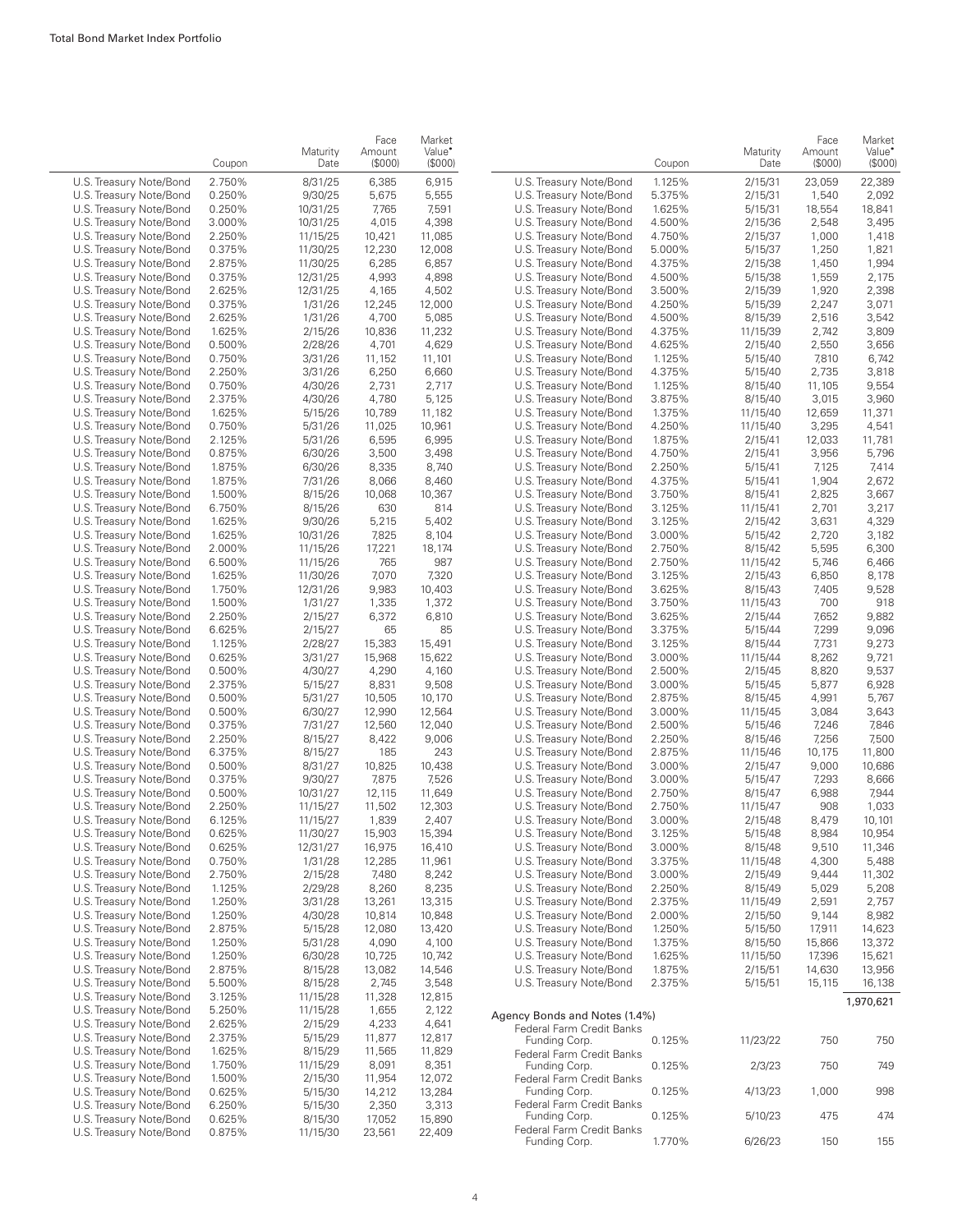|                   |                                                    | Coupon           | Maturity<br>Date  | Face<br>Amount<br>(\$000) | Market<br>Value <sup>•</sup><br>(\$000) |
|-------------------|----------------------------------------------------|------------------|-------------------|---------------------------|-----------------------------------------|
|                   | Federal Farm Credit Banks<br>Funding Corp.         | 3.500%           | 12/20/23          | 75                        | 81                                      |
|                   | Federal Farm Credit Banks<br>Funding Corp.         | 0.250%           | 2/26/24           | 600                       | 598                                     |
|                   | Federal Home Loan Banks                            | 0.125%           | 8/12/22           | 1,000                     | 1,000                                   |
|                   | Federal Home Loan Banks                            | 2.000%           | 9/9/22            | 250                       | 256                                     |
|                   | Federal Home Loan Banks                            | 0.125%           | 10/21/22          | 500                       | 500                                     |
|                   | Federal Home Loan Banks                            | 1.375%           | 2/17/23           | 800                       | 815                                     |
|                   | Federal Home Loan Banks                            | 2.125%           | 3/10/23           | 970                       | 1,001                                   |
|                   | Federal Home Loan Banks                            | 0.125%           | 3/17/23           | 1,000                     | 999                                     |
|                   | Federal Home Loan Banks<br>Federal Home Loan Banks | 0.125%<br>2.500% | 6/2/23<br>2/13/24 | 3,655<br>535              | 3,647<br>565                            |
|                   | Federal Home Loan Banks                            | 1.500%           | 8/15/24           | 330                       | 340                                     |
|                   | Federal Home Loan Banks                            | 0.500%           | 4/14/25           | 1,000                     | 994                                     |
|                   | Federal Home Loan Banks                            | 0.375%           | 9/4/25            | 500                       | 492                                     |
|                   | Federal Home Loan Banks                            | 3.250%           | 11/16/28          | 315                       | 358                                     |
|                   | Federal Home Loan Banks                            | 5.500%           | 7/15/36           | 1,400                     | 2,063                                   |
| 1<br>$\mathbf{1}$ | Federal Home Loan<br>Mortgage Corp.                | 0.125%           | 7/25/22           | 800                       | 800                                     |
|                   | Federal Home Loan<br>Mortgage Corp.                | 0.375%           | 4/20/23           | 1,200                     | 1,203                                   |
| 1                 | Federal Home Loan<br>Mortgage Corp.                | 0.375%           | 5/5/23            | 600                       | 602                                     |
| 1                 | Federal Home Loan<br>Mortgage Corp.                | 2.750%           | 6/19/23           | 500                       | 525                                     |
| 1                 | Federal Home Loan<br>Mortgage Corp.                | 0.250%           | 6/26/23           | 2,000                     | 2,000                                   |
| 1                 | Federal Home Loan<br>Mortgage Corp.                | 0.250%           | 8/24/23           | 1,650                     | 1,649                                   |
| 1                 | Federal Home Loan<br>Mortgage Corp.                | 0.250%           | 9/8/23            | 1,800                     | 1,799                                   |
| 1                 | Federal Home Loan<br>Mortgage Corp.                | 0.125%           | 10/16/23          | 1,000                     | 996                                     |
| 1                 | Federal Home Loan<br>Mortgage Corp.                | 0.250%           | 11/6/23           | 1,000                     | 999                                     |
| 1                 | Federal Home Loan<br>Mortgage Corp.                | 0.250%           | 12/4/23           | 1,500                     | 1,497                                   |
| 1                 | Federal Home Loan<br>Mortgage Corp.                | 1.500%           | 2/12/25           | 1,200                     | 1,238                                   |
| 1                 | Federal Home Loan<br>Mortgage Corp.                | 0.375%           | 7/21/25           | 1,500                     | 1,480                                   |
| 1                 | Federal Home Loan<br>Mortgage Corp.                | 0.375%           | 9/23/25           | 2,000                     | 1,971                                   |
| 1                 | Federal Home Loan<br>Mortgage Corp.                | 6.750%           | 9/15/29           | 127                       | 183                                     |
| 1                 | Federal Home Loan<br>Mortgage Corp.                | 6.750%           | 3/15/31           | 1,525                     | 2,243                                   |
| 1                 | Federal Home Loan<br>Mortgage Corp.                | 6.250%           | 7/15/32           | 502                       | 738                                     |
| 1                 | <b>Federal National Mortgage</b><br>Association    | 1.375%           | 9/6/22            | 350                       | 355                                     |
| 1                 | Federal National Mortgage<br>Association           | 2.000%           | 10/5/22           | 850                       | 870                                     |
| 1                 | Federal National Mortgage<br>Association           | 2.375%           | 1/19/23           | 2,394                     | 2,475                                   |
| 1                 | <b>Federal National Mortgage</b><br>Association    | 0.250%           | 5/22/23           | 1,200                     | 1,201                                   |
| 1                 | <b>Federal National Mortgage</b><br>Association    | 0.250%           | 7/10/23           | 2,000                     | 2,000                                   |
| 1                 | Federal National Mortgage<br>Association           | 2.875%           | 9/12/23           | 400                       | 423                                     |
| 1                 | <b>Federal National Mortgage</b><br>Association    | 0.250%           | 11/27/23          | 1.000                     | 999                                     |
| 1                 | <b>Federal National Mortgage</b><br>Association    | 2.500%           | 2/5/24            | 975                       | 1,029                                   |
| 1                 | <b>Federal National Mortgage</b><br>Association    | 1.750%           | 7/2/24            | 1,028                     | 1,067                                   |
| $\mathbf{1}$      | <b>Federal National Mortgage</b><br>Association    | 2.625%           | 9/6/24            | 160                       | 171                                     |
| 1                 | <b>Federal National Mortgage</b>                   |                  |                   |                           |                                         |
| 1                 | Association<br>Federal National Mortgage           | 1.625%           | 10/15/24          | 970                       | 1,005                                   |
| 1                 | Association<br><b>Federal National Mortgage</b>    | 1.625%           | 1/7/25            | 1,300                     | 1,346                                   |
|                   | Association                                        | 0.625%           | 4/22/25           | 1,000                     | 999                                     |

|            |                                                                                     | Coupon | Maturity<br>Date | Face<br>Amount<br>(\$000) | Market<br>Value <sup>•</sup><br>(\$000) |
|------------|-------------------------------------------------------------------------------------|--------|------------------|---------------------------|-----------------------------------------|
| 1          | Federal National Mortgage<br>Association                                            | 0.500% | 6/17/25          | 1,000                     | 992                                     |
| 1          | Federal National Mortgage<br>Association                                            | 0.375% | 8/25/25          | 2,000                     | 1,972                                   |
| 1          | <b>Federal National Mortgage</b><br>Association                                     | 0.500% | 11/7/25          | 2,000                     | 1,978                                   |
| 1          | Federal National Mortgage<br>Association                                            | 2.125% | 4/24/26          | 575                       | 609                                     |
| 1          | Federal National Mortgage<br>Association                                            | 1.875% | 9/24/26          | 500                       | 525                                     |
| 1<br>1     | <b>Federal National Mortgage</b><br>Association                                     | 0.750% | 10/8/27          | 1,000                     | 977                                     |
| 1          | <b>Federal National Mortgage</b><br>Association                                     | 6.250% | 5/15/29          | 175                       | 239                                     |
| 1          | Federal National Mortgage<br>Association                                            | 7.125% | 1/15/30          | 925                       | 1,347                                   |
| 1          | Federal National Mortgage<br>Association                                            | 7.250% | 5/15/30          | 300                       | 445                                     |
| 1          | <b>Federal National Mortgage</b><br>Association                                     | 0.875% | 8/5/30           | 1,000                     | 948                                     |
| 1          | <b>Federal National Mortgage</b><br>Association<br><b>Federal National Mortgage</b> | 6.625% | 11/15/30         | 300                       | 434                                     |
|            | Association<br>Private Export Funding                                               | 5.625% | 7/15/37          | 275                       | 418                                     |
|            | Corp.<br>Private Export Funding                                                     | 2.050% | 11/15/22         | 1,075                     | 1,097                                   |
|            | Corp.<br>Private Export Funding                                                     | 3.550% | 1/15/24          | 100                       | 107                                     |
|            | Corp.<br>Private Export Funding                                                     | 2.450% | 7/15/24          | 100                       | 105                                     |
|            | Corp.<br>Tennessee Valley                                                           | 3.250% | 6/15/25          | 50                        | 54                                      |
|            | Authority<br>Tennessee Valley                                                       | 1.875% | 8/15/22          | 175                       | 178                                     |
|            | Authority<br><b>Tennessee Valley</b>                                                | 2.875% | 9/15/24          | 191                       | 205                                     |
|            | Authority<br><b>Tennessee Valley</b>                                                | 0.750% | 5/15/25          | 200                       | 200                                     |
|            | Authority<br>Tennessee Valley                                                       | 6.750% | 11/1/25          | 134                       | 168                                     |
|            | Authority<br><b>Tennessee Valley</b>                                                | 7.125% | 5/1/30           | 1,000                     | 1,457                                   |
|            | Authority<br>Tennessee Vallev                                                       | 4.650% | 6/15/35          | 175                       | 230                                     |
|            | Authority<br><b>Tennessee Valley</b>                                                | 5.880% | 4/1/36           | 250                       | 371                                     |
|            | Authority<br><b>Tennessee Valley</b>                                                | 5.500% | 6/15/38          | 100                       | 145                                     |
|            | Authority<br><b>Tennessee Valley</b>                                                | 5.250% | 9/15/39          | 412                       | 587                                     |
|            | Authority<br>Tennessee Valley                                                       | 4.875% | 1/15/48          | 100                       | 144                                     |
|            | Authority<br>Tennessee Valley                                                       | 5.375% | 4/1/56           | 50                        | 80                                      |
|            | Authority<br>Tennessee Valley                                                       | 4.625% | 9/15/60          | 180                       | 265                                     |
|            | Authority                                                                           | 4.250% | 9/15/65          | 200                       | 280<br>67,255                           |
| 1,2        | Conventional Mortgage-Backed Securities (20.8%)<br>Fannie Mae Pool                  | 6.500% | 9/1/32           | 15                        | 16                                      |
| 1,2        | Freddie Mac Gold Pool                                                               | 2.000% | 8/1/28-12/1/31   | 433                       | 447                                     |
| 1,2        | Freddie Mac Gold Pool                                                               | 2.500% | 4/1/27-2/1/43    | 8,166                     | 8,533                                   |
| 1,2        | Freddie Mac Gold Pool                                                               | 3.000% | 10/1/26-8/1/47   | 26,910                    | 28,352                                  |
| 1,2        | Freddie Mac Gold Pool                                                               | 3.500% | 9/1/25-11/1/48   | 30,762                    | 32,918                                  |
| 1,2        | Freddie Mac Gold Pool                                                               | 4.000% | 6/1/24-11/1/48   | 17,170                    | 18,602                                  |
| 1,2        | Freddie Mac Gold Pool                                                               | 4.500% | 5/1/23-10/1/48   | 8,872                     | 9,732                                   |
| 1,2        | Freddie Mac Gold Pool                                                               | 5.000% | 1/1/22-11/1/48   | 2,459                     | 2,763                                   |
| 1,2        | Freddie Mac Gold Pool                                                               | 5.500% | 7/1/22-6/1/41    | 1,833                     | 2,105                                   |
| 1,2        | Freddie Mac Gold Pool                                                               | 6.000% | 9/1/21-3/1/39    | 1,369                     | 1,589                                   |
| 1,2        | Freddie Mac Gold Pool                                                               | 6.500% | 8/1/23-4/1/39    | 433                       | 492                                     |
| 1,2        | Freddie Mac Gold Pool                                                               | 7.000% | 4/1/23-2/1/37    | 102                       | 115                                     |
| 1,2        | Freddie Mac Gold Pool                                                               | 7.500% | 1/1/23-4/1/28    | 6                         | 7                                       |
| 1,2<br>1,2 | Freddie Mac Gold Pool                                                               | 8.000% | 1/1/22-7/1/30    | 9                         | 11                                      |
|            | Freddie Mac Gold Pool                                                               | 8.500% | 7/1/24-11/1/30   | 8                         | 9                                       |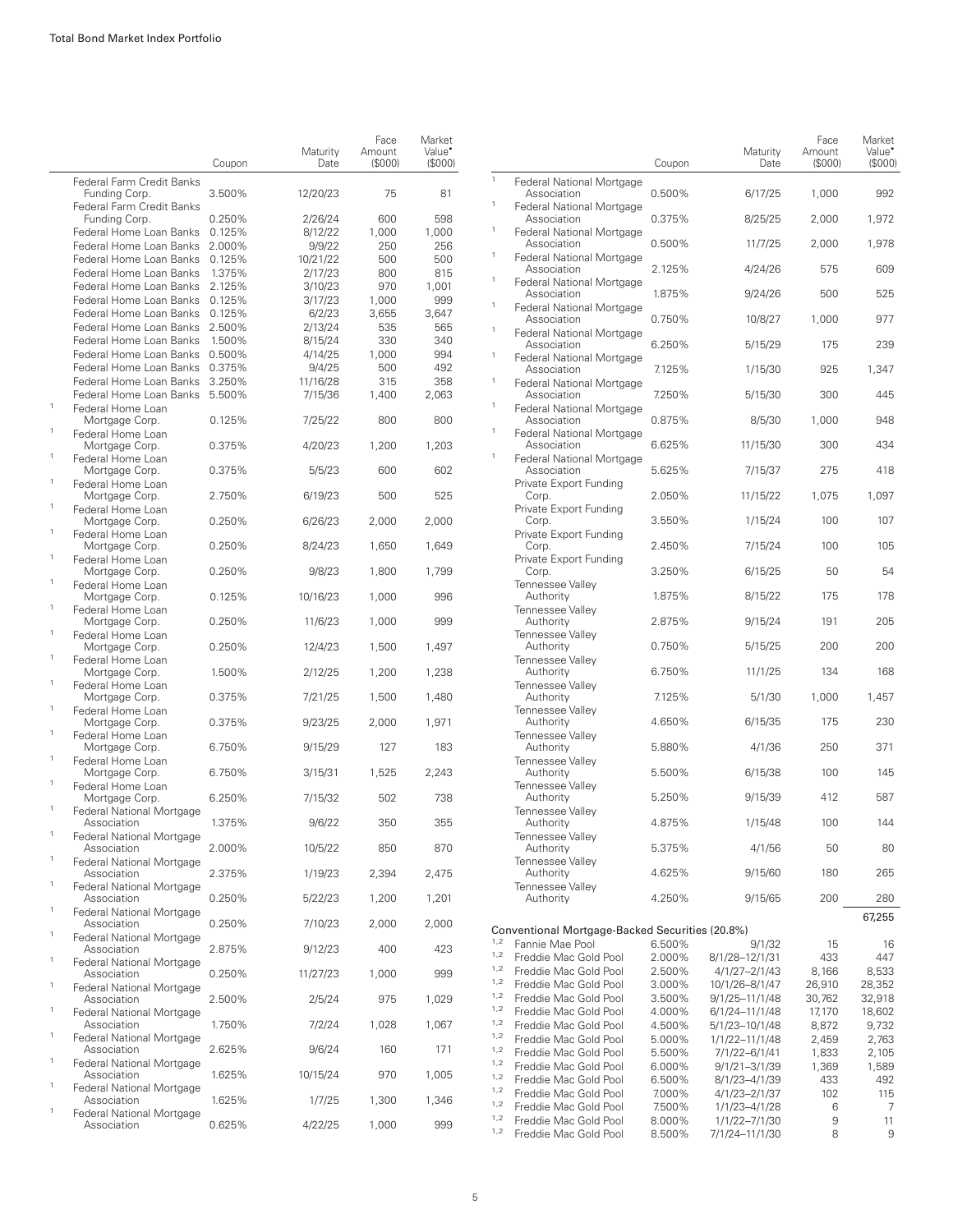|                                                                                                                                     |                                                                        | Coupon           | Maturity<br>Date                            | Face<br>Amount<br>(S000) | Market<br>Value <sup>•</sup><br>(\$000) |
|-------------------------------------------------------------------------------------------------------------------------------------|------------------------------------------------------------------------|------------------|---------------------------------------------|--------------------------|-----------------------------------------|
| 1,2                                                                                                                                 | Freddie Mac Gold Pool                                                  | 9.000%           | 5/1/27-5/1/30                               | 3                        | 4                                       |
| $\mathbf 2$                                                                                                                         | Ginnie Mae I Pool                                                      | 3.000%           | 1/15/26-12/15/45                            | 1,852                    | 1,934                                   |
| $\mathbf 2$                                                                                                                         | Ginnie Mae I Pool                                                      | 3.500%           | 11/15/25-9/15/49                            | 1,697                    | 1,808                                   |
| $\mathfrak 2$                                                                                                                       | Ginnie Mae I Pool                                                      |                  | 4.000% 10/15/24-11/15/47                    | 1,863                    | 2,037                                   |
| 2                                                                                                                                   | Ginnie Mae I Pool                                                      | 4.500%           | 10/15/24-3/15/41                            | 1,918                    | 2,161                                   |
| $\mathfrak 2$<br>$\overline{\mathbf{c}}$                                                                                            | Ginnie Mae I Pool                                                      | 5.000%           | 5/15/33-4/15/41                             | 1,515                    | 1,732                                   |
| $\overline{\mathbf{c}}$                                                                                                             | Ginnie Mae I Pool                                                      | 5.500%           | 1/15/32-12/15/40                            | 955                      | 1,096                                   |
| $\mathfrak 2$                                                                                                                       | Ginnie Mae I Pool<br>Ginnie Mae I Pool                                 | 6.000%           | 1/15/24-3/15/40<br>6.500% 11/15/23-12/15/38 | 664<br>157               | 753<br>172                              |
| $\mathfrak 2$                                                                                                                       | Ginnie Mae I Pool                                                      | 7.000%           | 5/15/23-10/15/31                            | 41                       | 44                                      |
| $\mathbf 2$                                                                                                                         | Ginnie Mae I Pool                                                      | 7.500%           | 4/15/22-1/15/31                             | 15                       | 17                                      |
| $\mathfrak 2$                                                                                                                       | Ginnie Mae I Pool                                                      | 8.000%           | 3/15/22-10/15/30                            | 13                       | 15                                      |
| 2,3                                                                                                                                 | Ginnie Mae II Pool                                                     | 2.000%           | 8/20/50-7/21/51                             | 36,779                   | 37,470                                  |
| 2,3                                                                                                                                 | Ginnie Mae II Pool                                                     | 2.500%           | 6/20/27-7/21/51                             | 34,927                   | 36,180                                  |
| 2,3                                                                                                                                 | Ginnie Mae II Pool                                                     | 3.000%           | 2/20/27-7/21/51                             | 47,646                   | 50,143                                  |
| 2                                                                                                                                   | Ginnie Mae II Pool                                                     | 3.500%           | 9/20/25-10/20/50                            | 44,932                   | 47,809                                  |
| $\mathfrak 2$<br>$\mathfrak{2}% _{T}=\mathfrak{2}_{T}\!\left( a,b\right) ,\ \mathfrak{2}_{T}=\mathfrak{2}_{T}\!\left( a,b\right) ,$ | Ginnie Mae II Pool                                                     | 4.000%           | 9/20/25-5/20/50                             | 23,051                   | 24,765                                  |
| $\overline{\mathbf{c}}$                                                                                                             | Ginnie Mae II Pool                                                     | 4.500%           | 2/20/39-9/20/49                             | 11,924                   | 12,980                                  |
| $\mathfrak 2$                                                                                                                       | Ginnie Mae II Pool<br>Ginnie Mae II Pool                               | 5.000%<br>5.500% | 12/20/32-3/20/49<br>6/20/34-9/20/41         | 4,108<br>730             | 4,501<br>845                            |
| $\mathfrak 2$                                                                                                                       | Ginnie Mae II Pool                                                     | 6.000%           | 3/20/33-7/20/39                             | 354                      | 411                                     |
| $\mathbf{2}$                                                                                                                        | Ginnie Mae II Pool                                                     |                  | 6.500% 12/20/35-11/20/39                    | 133                      | 154                                     |
| $\mathfrak 2$                                                                                                                       | Ginnie Mae II Pool                                                     | 7.000%           | 8/20/36-4/20/38                             | 17                       | 20                                      |
| 1,2,3 UMBS Pool                                                                                                                     |                                                                        | 1.500%           | 7/1/35-7/14/51                              | 52,565                   | 52,135                                  |
| 1,2,3 UMBS Pool                                                                                                                     |                                                                        | 2.000%           | 11/1/23-7/14/51                             | 201,445                  | 204,449                                 |
| 1, 2, 3<br><b>UMBS Pool</b>                                                                                                         |                                                                        | 2.500%           | 1/1/27-7/14/51                              | 135,767                  | 140,879                                 |
| 1,2,3 UMBS Pool                                                                                                                     |                                                                        | 3.000%           | 11/1/25-7/14/51                             | 102,241                  | 107,384                                 |
| 1,2,3 UMBS Pool                                                                                                                     |                                                                        | 3.500%           | $9/1/25 - 5/1/51$                           | 66,028                   | 70,426                                  |
| 1,2,3 UMBS Pool                                                                                                                     |                                                                        | 4.000%           | 2/1/24-7/1/50                               | 49,888                   | 53,859                                  |
| 1,2,3 UMBS Pool<br>1,2                                                                                                              |                                                                        | 4.500%           | 11/1/22-7/1/50                              | 23,029                   | 25,229                                  |
| <b>UMBS Pool</b><br>1,2<br><b>UMBS Pool</b>                                                                                         |                                                                        | 5.000%<br>5.500% | $9/1/22 - 3/1/50$<br>7/1/21-6/1/49          | 8,989<br>3,699           | 10,056<br>4,281                         |
| 1,2<br><b>UMBS Pool</b>                                                                                                             |                                                                        | 6.000%           | 7/1/21-5/1/41                               | 2,327                    | 2,718                                   |
| 1,2<br><b>UMBS Pool</b>                                                                                                             |                                                                        | 6.500%           | 12/1/23-10/1/39                             | 607                      | 706                                     |
| 1,2<br><b>UMBS Pool</b>                                                                                                             |                                                                        | 7.000%           | 6/1/23-11/1/37                              | 163                      | 191                                     |
| 1,2<br><b>UMBS Pool</b>                                                                                                             |                                                                        | 7.500%           | 11/1/22-2/1/32                              | 20                       | 23                                      |
| 1,2<br><b>UMBS Pool</b>                                                                                                             |                                                                        | 8.000%           | 6/1/22-11/1/30                              | 10                       | 12                                      |
| 1,2<br><b>UMBS Pool</b>                                                                                                             |                                                                        | 8.500%           | 7/1/22-4/1/31                               | 2                        | 2                                       |
|                                                                                                                                     |                                                                        |                  |                                             |                          | 1,005,093                               |
|                                                                                                                                     | Nonconventional Mortgage-Backed Securities (0.0%)                      |                  |                                             |                          |                                         |
|                                                                                                                                     | 1,2,4 Fannie Mae Pool, 12M                                             |                  |                                             |                          |                                         |
|                                                                                                                                     | USD LIBOR + 1.290%<br>1,2,4 Fannie Mae Pool, 12M                       | 1.668%           | 12/1/41                                     | 13                       | 13                                      |
|                                                                                                                                     | USD LIBOR + 1.310%<br>1,2,4 Fannie Mae Pool, 12M                       | 1.893%           | 9/1/37                                      | 32                       | 33                                      |
|                                                                                                                                     | USD LIBOR + 1.392%<br>1,2,4 Fannie Mae Pool, 12M                       | 2.002%           | 10/1/37                                     | 15                       | 16                                      |
|                                                                                                                                     | USD LIBOR + 1.432%<br>1,2,4 Fannie Mae Pool, 12M                       | 2.065%           | 7/1/36                                      | 4                        | 4                                       |
|                                                                                                                                     | USD LIBOR + 1.474%<br>1,2,4 Fannie Mae Pool, 12M                       | 1.847%           | 3/1/43                                      | 40                       | 42                                      |
|                                                                                                                                     | USD LIBOR + 1.553%<br>1,2,4 Fannie Mae Pool, 12M                       | 2.199%           | 9/1/43                                      | 4                        | 4                                       |
|                                                                                                                                     | USD LIBOR + 1.560%<br>1,2,4 Fannie Mae Pool, 12M                       | 2.302%           | 7/1/43                                      | 79                       | 81                                      |
|                                                                                                                                     | USD LIBOR + 1.601%<br>1,2,4 Fannie Mae Pool, 12M<br>USD LIBOR + 1.613% | 2.035%<br>2.165% | 6/1/43<br>8/1/39                            | 18<br>17                 | 18<br>17                                |
|                                                                                                                                     | 1,2,4 Fannie Mae Pool, 12M<br>USD LIBOR + 1.623%                       | 1.998%           | 2/1/36                                      | 4                        | 4                                       |
|                                                                                                                                     | 1,2,4 Fannie Mae Pool, 12M<br>USD LIBOR + 1.625%                       | 2.326%           | 8/1/35                                      | 36                       | 38                                      |
|                                                                                                                                     | <sup>1,2,4</sup> Fannie Mae Pool, 12M<br>USD LIBOR + 1.625%            | 2.424%           | 10/1/37                                     | 9                        | 9                                       |
|                                                                                                                                     | 1,2,4 Fannie Mae Pool, 12M<br>USD LIBOR + 1.627%                       | 2.002%           | 3/1/38                                      | 4                        | 4                                       |
|                                                                                                                                     | 1,2,4 Fannie Mae Pool, 12M<br>USD LIBOR + 1.635%                       | 2.135%           | 11/1/36                                     | 4                        | 4                                       |
|                                                                                                                                     | 1,2,4 Fannie Mae Pool, 12M<br>USD LIBOR + 1.643%                       | 2.033%           | 1/1/37                                      | 4                        | 5                                       |
|                                                                                                                                     | 1,2,4 Fannie Mae Pool, 12M<br>USD LIBOR + 1.657%                       | 2.408%           | 10/1/42                                     | 15                       | 15                                      |

|                                                                                | Coupon | Maturity<br>Date | Face<br>Amount<br>(S000) | Market<br>Value <sup>•</sup><br>(\$000) |
|--------------------------------------------------------------------------------|--------|------------------|--------------------------|-----------------------------------------|
| 1,2,4 Fannie Mae Pool, 12M<br>USD LIBOR + 1.660%                               | 2.207% | 9/1/40           | 4                        | 5                                       |
| 1,2,4 Fannie Mae Pool, 12M<br>USD LIBOR + 1.665%                               | 2.540% | 6/1/36           | 1                        | 1                                       |
| 1,2,4 Fannie Mae Pool, 12M<br>USD LIBOR + 1.684%                               | 2.105% | 12/1/33          | 4                        | 5                                       |
| 1,2,4 Fannie Mae Pool, 12M<br>USD LIBOR + 1.690%                               | 1.982% | 5/1/40           | 6                        | 7                                       |
| 1,2,4 Fannie Mae Pool, 12M<br>USD LIBOR + 1.690%                               | 2.213% | 10/1/39          | 8                        | 9                                       |
| 1,2,4 Fannie Mae Pool, 12M<br>USD LIBOR + 1.690%                               | 2.329% | 9/1/42           | 28                       | 29                                      |
| 1,2,4 Fannie Mae Pool, 12M<br>USD LIBOR + 1.693%                               | 2.192% | 11/1/39          | 7                        | 7                                       |
| 1,2,4 Fannie Mae Pool, 12M<br>USD LIBOR $+$ 1.695%                             | 2.445% | 7/1/39           | 4                        | 4                                       |
| 1,2,4 Fannie Mae Pool, 12M<br>USD LIBOR + 1.698%                               | 2.453% | 8/1/40           | 10                       | 11                                      |
| <sup>1,2,4</sup> Fannie Mae Pool, 12M<br>USD LIBOR + 1.700%                    | 2.075% | 12/1/40          | 10                       | 11                                      |
| 1,2,4 Fannie Mae Pool, 12M<br>USD LIBOR + 1.700%                               | 2.156% | 1/1/42           | 16                       | 17                                      |
| 1,2,4 Fannie Mae Pool, 12M<br>USD LIBOR + 1.700%                               | 2.678% | 7/1/37           | 8                        | 8                                       |
| 1,2,4 Fannie Mae Pool, 12M<br>USD LIBOR + 1.701%                               | 2.248% | 10/1/42          | 13                       | 13                                      |
| 1,2,4 Fannie Mae Pool, 12M<br>USD LIBOR + 1.705%                               | 2.110% | 11/1/39          | 3                        | 4                                       |
| 1,2,4 Fannie Mae Pool, 12M<br>USD LIBOR + 1.722%                               | 2.049% | 5/1/42           | 19                       | 20                                      |
| 1,2,4 Fannie Mae Pool, 12M<br>USD LIBOR + 1.729%                               | 2.228% | 9/1/34           | 3                        | 4                                       |
| 1,2,4 Fannie Mae Pool, 12M<br>USD LIBOR + 1.736%                               | 2.329% | 9/1/43           | 26                       | 27                                      |
| 1,2,4 Fannie Mae Pool, 12M<br>USD LIBOR + 1.739%                               | 1.988% | 6/1/41           | 3                        | 3                                       |
| 1,2,4 Fannie Mae Pool, 12M<br>USD LIBOR + 1.747%                               | 2.362% | 7/1/41           | 23                       | 24                                      |
| 1,2,4 Fannie Mae Pool, 12M<br>USD LIBOR + 1.750%<br>1,2,4 Fannie Mae Pool, 12M | 2.451% | 10/1/40          | 6                        | 6                                       |
| USD LIBOR + 1.771%<br>1,2,4 Fannie Mae Pool, 12M                               | 2.142% | 5/1/42           | 6                        | 6                                       |
| USD LIBOR + 1.780%<br>1,2,4 Fannie Mae Pool, 12M                               | 2.155% | 2/1/41           | 6                        | 7                                       |
| USD LIBOR + 1.781%<br>1,2,4 Fannie Mae Pool, 12M                               | 2.355% | 7/1/42           | 11                       | 12                                      |
| USD LIBOR + 1.792%<br>1,2,4 Fannie Mae Pool, 12M                               | 3.354% | 8/1/42           | 32                       | 32                                      |
| USD LIBOR + 1.795%<br>1,2,4 Fannie Mae Pool, 12M                               | 2.170% | 3/1/42           | 14                       | 15                                      |
| USD LIBOR + 1.795%<br>1,2,4 Fannie Mae Pool, 12M                               | 2.371% | 3/1/42           | 13                       | 14                                      |
| USD LIBOR + 1.805%<br>1,2,4 Fannie Mae Pool, 12M                               | 2.274% | 11/1/41          | 20                       | 21                                      |
| USD LIBOR + 1.810%<br>1,2,4 Fannie Mae Pool, 12M                               | 2.185% | 11/1/39-12/1/40  | 10                       | 10                                      |
| USD LIBOR + 1.810%<br>1,2,4 Fannie Mae Pool, 12M                               | 2.310% | 11/1/33-10/1/40  | 18                       | 19                                      |
| USD LIBOR + 1.813%<br>1,2,4 Fannie Mae Pool, 12M                               | 2.204% | 1/1/42           | 8                        | 9                                       |
| USD LIBOR + 1.813%<br>1,2,4 Fannie Mae Pool, 12M                               | 2.218% | 11/1/41          | 9                        | 10                                      |
| USD LIBOR + 1.813%<br>1,2,4 Fannie Mae Pool, 12M                               | 2.437% | 9/1/40           | 17                       | 18                                      |
| USD LIBOR + 1.815%<br>1,2,4 Fannie Mae Pool, 12M                               | 2.071% | 5/1/41           | 9                        | 10                                      |
| USD LIBOR + 1.815%<br>1,2,4 Fannie Mae Pool, 12M                               | 2.190% | 2/1/41           | 10                       | 11                                      |
| USD LIBOR + 1.815%<br>1,2,4 Fannie Mae Pool, 12M                               | 2.224% | 12/1/41          | 12                       | 12                                      |
| USD LIBOR + 1.815%<br>1,2,4 Fannie Mae Pool, 12M                               | 2.289% | 12/1/40          | 8                        | 9                                       |
| USD LIBOR + 1.815%<br>1,2,4 Fannie Mae Pool, 12M                               | 2.315% | 11/1/40          | 4                        | 5                                       |
| USD LIBOR + 1.819%                                                             | 2.196% | 3/1/41           | 16                       | 17                                      |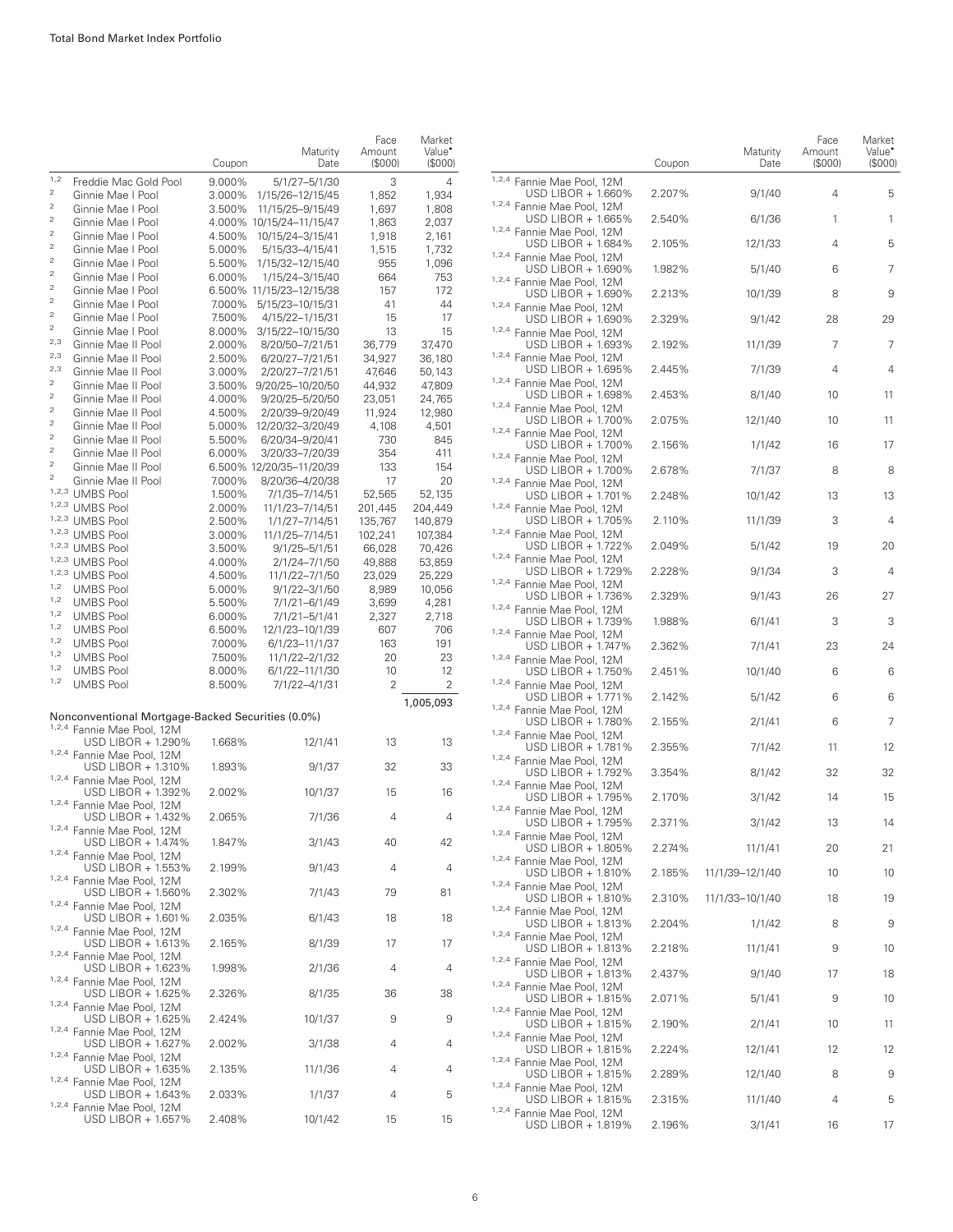|                                                                     | Coupon | Maturity<br>Date | Face<br>Amount<br>(S000) | Market<br>Value <sup>•</sup><br>(\$000) |
|---------------------------------------------------------------------|--------|------------------|--------------------------|-----------------------------------------|
| 1,2,4 Fannie Mae Pool, 12M<br>USD LIBOR + 1.820%                    | 2.195% | 12/1/40          | 2                        | 2                                       |
| 1,2,4 Fannie Mae Pool, 12M<br>USD LIBOR + 1.823%                    | 2.293% | 12/1/39          | 10                       | 10                                      |
| 1,2,4 Fannie Mae Pool, 12M<br>USD LIBOR + 1.824%                    | 2.201% | 2/1/41           | 8                        | 8                                       |
| 1,2,4 Fannie Mae Pool, 12M<br>USD LIBOR + 1.825%                    | 2.200% | 3/1/41           | 8                        | 9                                       |
| 1,2,4 Fannie Mae Pool, 12M<br>USD LIBOR + 1.830%                    | 2.205% | 4/1/41           | 14                       | 14                                      |
| 1,2,4 Fannie Mae Pool, 12M<br>USD LIBOR + 1.830%                    | 2.830% | 6/1/41           | 13                       | 14                                      |
| <sup>1,2,4</sup> Fannie Mae Pool, 12M<br>USD LIBOR + 1.835%         | 2.210% | 1/1/40           | 7                        | 8                                       |
| 1,2,4 Fannie Mae Pool, 12M<br>USD LIBOR + 1.840%                    | 2.566% | 8/1/39           | 10                       | 10                                      |
| 1,2,4 Fannie Mae Pool, 12M<br>USD LIBOR + 1.874%                    | 2.115% | 5/1/40           | 3                        | 3                                       |
| 1,2,4 Fannie Mae Pool, 12M<br>USD LIBOR + 1.880%                    | 2.340% | 11/1/34          | 6                        | 6                                       |
| 1,2,4 Fannie Mae Pool, 12M<br>USD LIBOR + 1.909%                    | 2.164% | 4/1/37           | 6                        | 7                                       |
| 1,2,4 Fannie Mae Pool, 12M<br>USD LIBOR + 1.912%                    | 2.162% | 5/1/36           | 3                        | 3                                       |
| 1,2,4 Fannie Mae Pool, 1YR<br>$CMT + 2.155%$                        | 2.280% | 12/1/37          | 15                       | 15                                      |
| 1,2,4 Fannie Mae Pool, 1YR<br>CMT + 2.268%                          | 2.393% | 12/1/35          | 9                        | 10                                      |
| 1,2,4 Fannie Mae Pool, 1YR<br>CMT + 2.313%                          | 2.438% |                  | 10                       | 11                                      |
| 1,2,4 Fannie Mae Pool, 6M USD<br>LIBOR + 1.146%                     | 1.396% | 1/1/35<br>4/1/37 | 10                       | 10                                      |
| 1,2,4 Fannie Mae Pool, 6M USD                                       |        |                  |                          |                                         |
| LIBOR + 1.840%<br>1,2,4 Freddie Mac Non Gold<br>Pool, 12M USD LIBOR | 2.090% | 8/1/37           | 10                       | 10                                      |
| $+1.487%$<br>1,2,4 Freddie Mac Non Gold                             | 1.919% | 3/1/37           | 1                        | 1                                       |
| Pool, 12M USD LIBOR<br>$+1.588%$<br>1,2,4 Freddie Mac Non Gold      | 2.016% | 9/1/37           | 1                        | 1                                       |
| Pool, 12M USD LIBOR<br>$+1.625%$                                    | 2.000% | 1/1/38           | 2                        | 2                                       |
| 1,2,4 Freddie Mac Non Gold<br>Pool, 12M USD LIBOR<br>$+1.640%$      | 1.890% | 5/1/42           | 3                        | 3                                       |
| 1,2,4 Freddie Mac Non Gold<br>Pool, 12M USD LIBOR                   |        |                  |                          |                                         |
| $+1.640%$<br>1,2,4 Freddie Mac Non Gold                             | 2.015% | 12/1/36          | 8                        | 9                                       |
| Pool, 12M USD LIBOR<br>$+1.660%$<br>1,2,4 Freddie Mac Non Gold      | 2.160% | 10/1/37          | 5                        | 6                                       |
| Pool, 12M USD LIBOR<br>$+1.695%$                                    | 2.070% | 2/1/37           | 6                        | 6                                       |
| 1,2,4 Freddie Mac Non Gold<br>Pool, 12M USD LIBOR                   |        |                  |                          |                                         |
| $+1.727%$<br>1,2,4 Freddie Mac Non Gold<br>Pool, 12M USD LIBOR      | 2.102% | 1/1/35           | 1                        | 1                                       |
| $+1.743%$<br>1,2,4 Freddie Mac Non Gold                             | 2.118% | 12/1/36          | 14                       | 14                                      |
| Pool, 12M USD LIBOR<br>$+1.745%$<br>1,2,4 Freddie Mac Non Gold      | 2.120% | 12/1/40          | 14                       | 14                                      |
| Pool, 12M USD LIBOR<br>$+1.750%$                                    | 2.000% | 5/1/38           | 1                        | 1                                       |
| 1,2,4 Freddie Mac Non Gold<br>Pool, 12M USD LIBOR<br>$+1.765%$      | 2.140% | 12/1/36          | 1                        | 2                                       |
| 1,2,4 Freddie Mac Non Gold<br>Pool, 12M USD LIBOR                   |        |                  |                          |                                         |
| + 1.798%<br>1,2,4 Freddie Mac Non Gold                              | 2.040% | 12/1/34          | 3                        | 3                                       |
| Pool, 12M USD LIBOR<br>$+1.830\%$                                   | 2.247% | 12/1/35          | 8                        | 9                                       |

|                |                                                                 | Coupon | Maturity<br>Date         | Face<br>Amount<br>(S000) | Market<br>Value <sup>-</sup><br>(S000) |
|----------------|-----------------------------------------------------------------|--------|--------------------------|--------------------------|----------------------------------------|
|                | 1,2,4 Freddie Mac Non Gold                                      |        |                          |                          |                                        |
|                | Pool, 12M USD LIBOR<br>$+1.861%$<br>1,2,4 Freddie Mac Non Gold  | 2.242% | 2/1/42                   | 6                        | 7                                      |
|                | Pool, 12M USD LIBOR<br>+ 1.880%<br>1,2,4 Freddie Mac Non Gold   | 2.130% | 5/1/40                   | 5                        | 5                                      |
|                | Pool, 12M USD LIBOR<br>+ 1.880%                                 | 2.132% | 6/1/40                   | 6                        | 6                                      |
|                | 1,2,4 Freddie Mac Non Gold<br>Pool, 12M USD LIBOR<br>+ 1.880%   | 2.255% | 12/1/40-3/1/41           | 16                       | 17                                     |
|                | 1,2,4 Freddie Mac Non Gold<br>Pool, 12M USD LIBOR<br>+ 1.880%   | 2.500% | 6/1/41                   | 4                        | 5                                      |
|                | 1,2,4 Freddie Mac Non Gold<br>Pool, 12M USD LIBOR<br>+ 1.880%   | 2.880% | 6/1/40                   | 8                        | 9                                      |
|                | 1,2,4 Freddie Mac Non Gold<br>Pool, 12M USD LIBOR<br>+ 1.889%   | 2.287% | 2/1/42                   | 6                        | 6                                      |
|                | 1,2,4 Freddie Mac Non Gold<br>Pool, 12M USD LIBOR<br>+ 1.894%   | 2.501% | 9/1/40                   | 15                       | 16                                     |
|                | 1,2,4 Freddie Mac Non Gold<br>Pool, 12M USD LIBOR               |        |                          |                          |                                        |
|                | + 1.900%<br>1,2,4 Freddie Mac Non Gold<br>Pool, 12M USD LIBOR   | 2.287% | 6/1/40                   | 8                        | 8                                      |
|                | + 1.900%<br>1,2,4 Freddie Mac Non Gold<br>Pool. 12M USD LIBOR   | 2.353% | 11/1/40                  | 10                       | 11                                     |
|                | $+1.910%$<br>1,2,4 Freddie Mac Non Gold<br>Pool, 12M USD LIBOR  | 2.285% | 1/1/41-2/1/41            | 12                       | 13                                     |
|                | $+2.006\%$<br>1,2,4 Freddie Mac Non Gold<br>Pool, 12M USD LIBOR | 2.247% | 5/1/37                   | 12                       | 12                                     |
|                | + 2.085%<br>1,2,4 Freddie Mac Non Gold<br>Pool, 1YR CMT +       | 2.460% | 3/1/38                   | 2                        | 2                                      |
|                | 2.250%<br>1,2,4 Freddie Mac Non Gold                            | 2.375% | 2/1/36-5/1/36            | 7                        | 8                                      |
|                | Pool, 1YR CMT +<br>2.250%<br>1,2,4 Freddie Mac Non Gold         | 2.378% | 11/1/34                  | 16                       | 17                                     |
|                | Pool, 1YR CMT +<br>2.410%<br>1,2,4 Freddie Mac Non Gold         | 2.537% | 10/1/36                  | 9                        | 10                                     |
| 2,4            | Pool, 6M USD LIBOR +<br>1.355%<br>Ginnie Mae II Pool, 1YR       | 1.605% | 6/1/37                   | 7                        | 7                                      |
| 2,4            | $CMT + 1.500\%$                                                 |        | 1.625% 7/20/38-12/20/40  | 15                       | 15                                     |
|                | Ginnie Mae II Pool, 1YR<br>CMT + 1.500%                         | 2.000% | 1/20/41-3/20/43          | 68                       | 71                                     |
| 2,4            | Ginnie Mae II Pool, 1YR<br>CMT + 1.500%                         |        | 2.125% 10/20/38-12/20/42 | 86                       | 87                                     |
| 2,4            | Ginnie Mae II Pool, 1YR<br>$CMT + 1.500\%$                      | 2.250% | 7/20/41-8/20/41          | 26                       | 26                                     |
| 2,4            | Ginnie Mae II Pool, 1YR<br>CMT + 1.500%                         | 2.875% | 4/20/41-6/20/43          | 66                       | 70                                     |
| 2,4            | Ginnie Mae II Pool, 1YR<br>CMT + 2.000%                         | 2.125% | 11/20/40                 | 1                        | 1                                      |
| 2,4            | Ginnie Mae II Pool, 1YR<br>$CMT + 2.000\%$                      | 2.375% | 5/20/41                  | 3                        | 3                                      |
| 2,4            | Ginnie Mae II Pool, 1YR<br>CMT + 2.000%                         | 3.375% | 5/20/41                  | 3                        | 3                                      |
|                |                                                                 |        |                          |                          | 1,416                                  |
|                | Total U.S. Government and Agency Obligations (Cost \$2,968,694) |        |                          |                          | 3,044,385                              |
|                | Asset-Backed/Commercial Mortgage-Backed Securities (2.7%)       |        |                          |                          |                                        |
| $\overline{2}$ | Ally Auto Receivables<br>Trust Class A3 Series<br>2018-3        | 3.000% | 1/17/23                  | 3                        | 3                                      |
| 2              | Ally Auto Receivables<br>Trust Class A3 Series<br>2019-2        | 2.230% | 1/16/24                  | 188                      | 190                                    |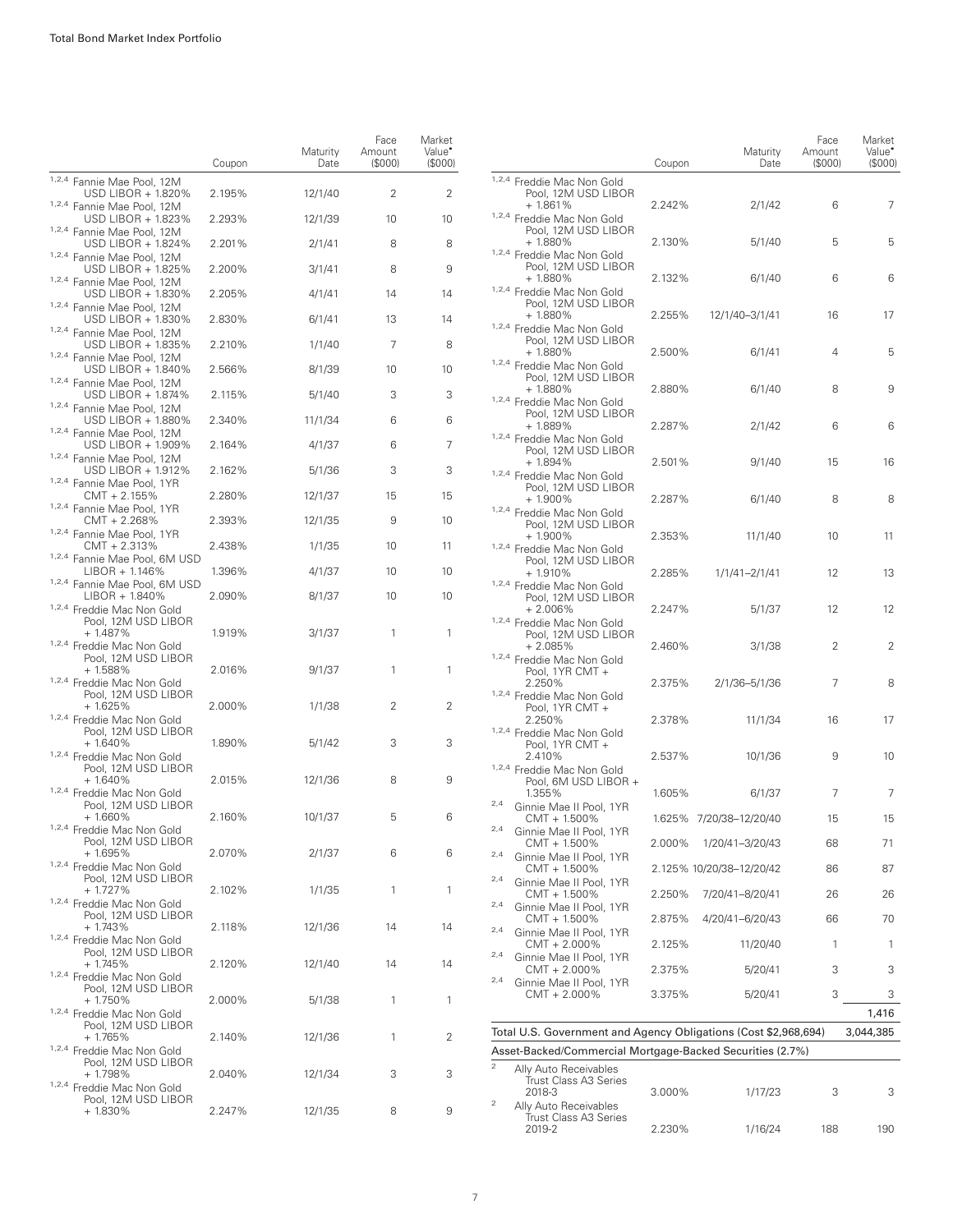|                |                                                                       | Coupon | Maturity<br>Date | Face<br>Amount<br>(S000) | Market<br>Value <sup>*</sup><br>(S000) |                                  |                                                                          | Coupon           | Maturity<br>Date    | Face<br>Amount<br>(\$000) | Market<br>Value <sup>•</sup><br>(\$000 |
|----------------|-----------------------------------------------------------------------|--------|------------------|--------------------------|----------------------------------------|----------------------------------|--------------------------------------------------------------------------|------------------|---------------------|---------------------------|----------------------------------------|
| $\overline{2}$ | Ally Auto Receivables<br>Trust Class A3 Series                        |        |                  |                          |                                        | $\overline{2}$                   | <b>BANK Class A2 Series</b><br>2018-BN14                                 | 4.128%           | 9/15/60             | 50                        | 53                                     |
| $\overline{2}$ | 2019-4<br>Ally Auto Receivables                                       | 1.840% | 6/17/24          | 207                      | 209                                    | $\overline{2}$                   | <b>BANK Class A3 Series</b><br>2017-BNK9                                 | 3.279%           | 11/15/54            | 150                       | 162                                    |
|                | Trust Class A4 Series<br>2018-1                                       | 2.530% | 2/15/23          | 16                       | 16                                     | 2,4                              | <b>BANK Class A3 Series</b><br>2018-BN11                                 | 4.046%           | 3/15/61             | 100                       | 114                                    |
| $\mathbf{2}$   | Ally Auto Receivables<br>Trust Class A4 Series                        |        |                  |                          |                                        | $\overline{2}$                   | <b>BANK Class A3 Series</b><br>2019-BN19                                 | 3.183%           | 8/15/61             | 275                       | 301                                    |
| $\mathbf{2}$   | 2018-3<br>Ally Auto Receivables                                       | 3.120% | 7/17/23          | 50                       | 51                                     | $\sqrt{2}$                       | <b>BANK Class A3 Series</b><br>2019-BN20                                 | 3.011%           | 9/15/62             | 170                       | 184                                    |
| $\overline{2}$ | Trust Class A4 Series<br>2019-2                                       | 2.260% | 8/15/24          | 50                       | 51                                     | $\overline{2}$                   | <b>BANK Class A3 Series</b><br>2019-BN23                                 | 2.920%           | 12/15/52            | 180                       | 193                                    |
|                | Ally Auto Receivables<br>Trust Class A4 Series<br>2019-4              | 1.920% | 1/15/25          | 25                       | 26                                     | $\overline{2}$                   | <b>BANK Class A3 Series</b><br>2019-BN24                                 | 2.960%           | 11/15/62            | 150                       | 162                                    |
| $\overline{2}$ | American Express Credit<br><b>Account Master Trust</b>                |        |                  |                          |                                        | $\mathbf{2}$                     | <b>BANK Class A4 Series</b><br>2017-BNK6                                 | 3.254%           | 7/15/60             | 50                        | 54                                     |
| $\overline{2}$ | Class A Series 2017-7<br>American Express Credit                      | 2.350% | 5/15/25          | 225                      | 231                                    | $\overline{2}$                   | <b>BANK Class A4 Series</b><br>2017-BNK7                                 | 3.175%           | 9/15/60             | 100                       | 109                                    |
|                | <b>Account Master Trust</b><br>Class A Series 2018-2                  | 3.010% | 10/15/25         | 250                      | 261                                    | $\overline{2}$<br>$\overline{2}$ | <b>BANK Class A4 Series</b><br>2017-BNK8                                 | 3.488%           | 11/15/50            | 150                       | 166                                    |
| $\overline{2}$ | American Express Credit<br><b>Account Master Trust</b>                |        |                  |                          |                                        | 2,4                              | <b>BANK Class A4 Series</b><br>2017-BNK9<br><b>BANK Class A4 Series</b>  | 3.538%           | 11/15/54            | 150                       | 167                                    |
| $\overline{2}$ | Class A Series 2018-8<br>American Express Credit                      | 3.180% | 4/15/24          | 100                      | 101                                    | $\overline{2}$                   | 2018-BN12<br><b>BANK Class A4 Series</b>                                 | 4.255%           | 5/15/61             | 125                       | 145                                    |
| $\overline{2}$ | <b>Account Master Trust</b><br>Class A Series 2019-3                  | 2.000% | 4/15/25          | 250                      | 255                                    | 2,4                              | 2018-BN13<br><b>BANK Class A4 Series</b>                                 | 3.953%           | 8/15/61             | 50                        | 56                                     |
|                | AmeriCredit Automobile<br>Receivables Trust<br>Class A3 Series 2019-1 | 2.970% | 11/20/23         | 31                       | 32                                     | 2,4                              | 2018-BN14<br><b>BANK Class A4 Series</b>                                 | 4.231%           | 9/15/60             | 100                       | 116                                    |
| $\overline{2}$ | AmeriCredit Automobile<br>Receivables Trust                           |        |                  |                          |                                        | $\overline{2}$                   | 2018-BN15<br><b>BANK Class A4 Series</b>                                 | 4.407%           | 11/15/61            | 110                       | 129                                    |
| $\overline{2}$ | Class A3 Series 2020-1<br>AmeriCredit Automobile                      | 1.110% | 8/19/24          | 500                      | 503                                    | $\overline{2}$                   | 2019-BN16<br><b>BANK Class A4 Series</b>                                 | 4.005%           | 2/15/52             | 125                       | 143                                    |
|                | Receivables Trust<br>Class A3 Series 2020-2                           | 0.660% | 12/18/24         | 25                       | 25                                     | $\overline{2}$                   | 2019-BN17<br><b>BANK Class A4 Series</b>                                 | 3.714%           | 4/15/52             | 100                       | 113                                    |
| $\overline{2}$ | AmeriCredit Automobile<br>Receivables Trust                           |        |                  |                          |                                        | $\overline{2}$                   | 2019-BN18<br><b>BANK Class A4 Series</b>                                 | 3.584%           | 5/15/62             | 100                       | 112                                    |
| $\overline{2}$ | Class A3 Series 2020-3<br>AmeriCredit Automobile                      | 0.530% | 6/18/25          | 225                      | 226                                    | $\overline{2}$                   | 2019-BN22<br><b>BANK Class A4 Series</b>                                 | 2.978%           | 11/15/62            | 290                       | 313                                    |
| $\overline{2}$ | Receivables Trust<br>Class A3 Series 2021-1                           | 0.370% | 8/18/25          | 50                       | 50                                     | $\boldsymbol{2}$                 | 2020-BN26<br><b>BANK Class A4 Series</b>                                 | 2.403%           | 3/15/63             | 175                       | 181                                    |
|                | Americredit Automobile<br>Receivables Trust<br>Class A3 Series 2021-2 | 0.340% | 12/18/26         | 25                       | 25                                     | $\overline{2}$                   | 2020-BN29<br><b>BANK Class A4 Series</b>                                 | 1.997%           | 11/15/53            | 50                        | 50                                     |
| $\overline{2}$ | AmeriCredit Automobile<br>Receivables Trust                           |        |                  |                          |                                        | $\overline{2}$                   | 2020-BNK28<br><b>BANK Class A4 Series</b><br>2020-BNK30                  | 1.844%           | 3/15/63             | 50                        | 49                                     |
| $\overline{2}$ | Class B Series 2018-1<br>AmeriCredit Automobile                       | 3.260% | 1/18/24          | 35                       | 36                                     | $\overline{a}$                   | <b>BANK Class A4 Series</b><br>2021-BNK31                                | 1.925%<br>2.036% | 12/15/53<br>2/15/54 | 75<br>50                  | 75<br>50                               |
|                | Receivables Trust<br>Class B Series 2020-3                            | 0.760% | 12/18/25         | 25                       | 25                                     | $\mathbf{2}$                     | <b>BANK Class A5 Series</b><br>2017-BNK5                                 | 3.390%           | 6/15/60             | 150                       | 165                                    |
| $\mathbf{2}$   | AmeriCredit Automobile<br>Receivables Trust                           |        |                  |                          |                                        | $\overline{2}$                   | <b>BANK Class A5 Series</b><br>2017-BNK6                                 | 3.518%           | 7/15/60             | 404                       | 447                                    |
| $\overline{2}$ | Class B Series 2021-1<br>Americredit Automobile                       | 0.680% | 10/19/26         | 25                       | 25                                     | $\overline{2}$                   | <b>BANK Class A5 Series</b><br>2017-BNK7                                 | 3.435%           | 9/15/60             | 75                        | 83                                     |
|                | Receivables Trust<br>Class C Series 2018-1                            | 3.500% | 1/18/24          | 50                       | 51                                     | $\overline{2}$                   | <b>BANK Class A5 Series</b><br>2018-BN10                                 | 3.688%           | 2/15/61             | 250                       | 280                                    |
|                | AmeriCredit Automobile<br>Receivables Trust<br>Class C Series 2021-1  | 0.890% | 10/19/26         | 25                       | 25                                     | 2,4                              | <b>BANK Class A5 Series</b><br>2018-BN13                                 | 4.217%           | 8/15/61             | 25                        | 29                                     |
| $\overline{2}$ | <b>BA Credit Card Trust</b><br>Class A1 Series                        |        |                  |                          |                                        | $\overline{a}$                   | <b>BANK Class A5 Series</b><br>2019-BN21                                 | 2.851%           | 10/17/52            | 100                       | 107                                    |
| $\overline{2}$ | 2019-A1<br><b>BAMLL Commercial</b>                                    | 1.740% | 1/15/25          | 150                      | 153                                    | $\overline{c}$                   | <b>BANK Class A5 Series</b><br>2020-BN25                                 | 2.649%           | 1/15/63             | 200                       | 211                                    |
|                | Mortgage Securities<br><b>Trust Class A4 Series</b>                   |        |                  |                          |                                        | $\overline{a}$                   | <b>BANK Class A5 Series</b><br>2020-BN27                                 | 2.144%           | 4/15/63             | 150                       | 152                                    |
| $\overline{2}$ | 2017-BNK3<br>Banc of America                                          | 3.574% | 2/15/50          | 72                       | 80                                     | $\overline{c}$<br>$\overline{2}$ | <b>BANK Class A5 Series</b><br>2021-BN33                                 | 2.556%           | 5/15/64             | 50                        | 52                                     |
|                | <b>Commercial Mortgage</b><br>Trust Class A4 Series<br>2015-UBS7      |        |                  |                          |                                        | $\overline{a}$                   | <b>BANK Class A5 Series</b><br>2021-BN34                                 | 2.438%           | 6/15/63             | 150                       | 155                                    |
| $\overline{2}$ | Banc of America<br>Commercial Mortgage                                | 3.705% | 9/15/48          | 75                       | 82                                     | $\overline{a}$                   | <b>BANK Class A5 Series</b><br>2021-BNK32<br><b>BANK Class AS Series</b> | 2.643%           | 4/15/54             | 75                        | 79                                     |
|                | <b>Trust Class AS Series</b><br>2017-BNK3                             | 3.748% | 2/15/50          | 28                       | 31                                     | $\overline{2}$                   | 2017-BNK5<br><b>BANK Class AS Series</b>                                 | 3.624%           | 6/15/60             | 100                       | 109                                    |
| $\overline{2}$ | Banc of America<br>Commercial Mortgage                                |        |                  |                          |                                        | $\overline{2}$                   | 2017-BNK6<br><b>BANK Class AS Series</b>                                 | 3.741%           | 7/15/60             | 404                       | 444                                    |
|                | <b>Trust Class ASB Series</b><br>2015-UBS7                            | 3.429% | 9/15/48          | 44                       | 47                                     |                                  | 2017-BNK7                                                                | 3.748%           | 9/15/60             | 75                        | 83                                     |

Market Value<sup>•</sup><br>(\$000)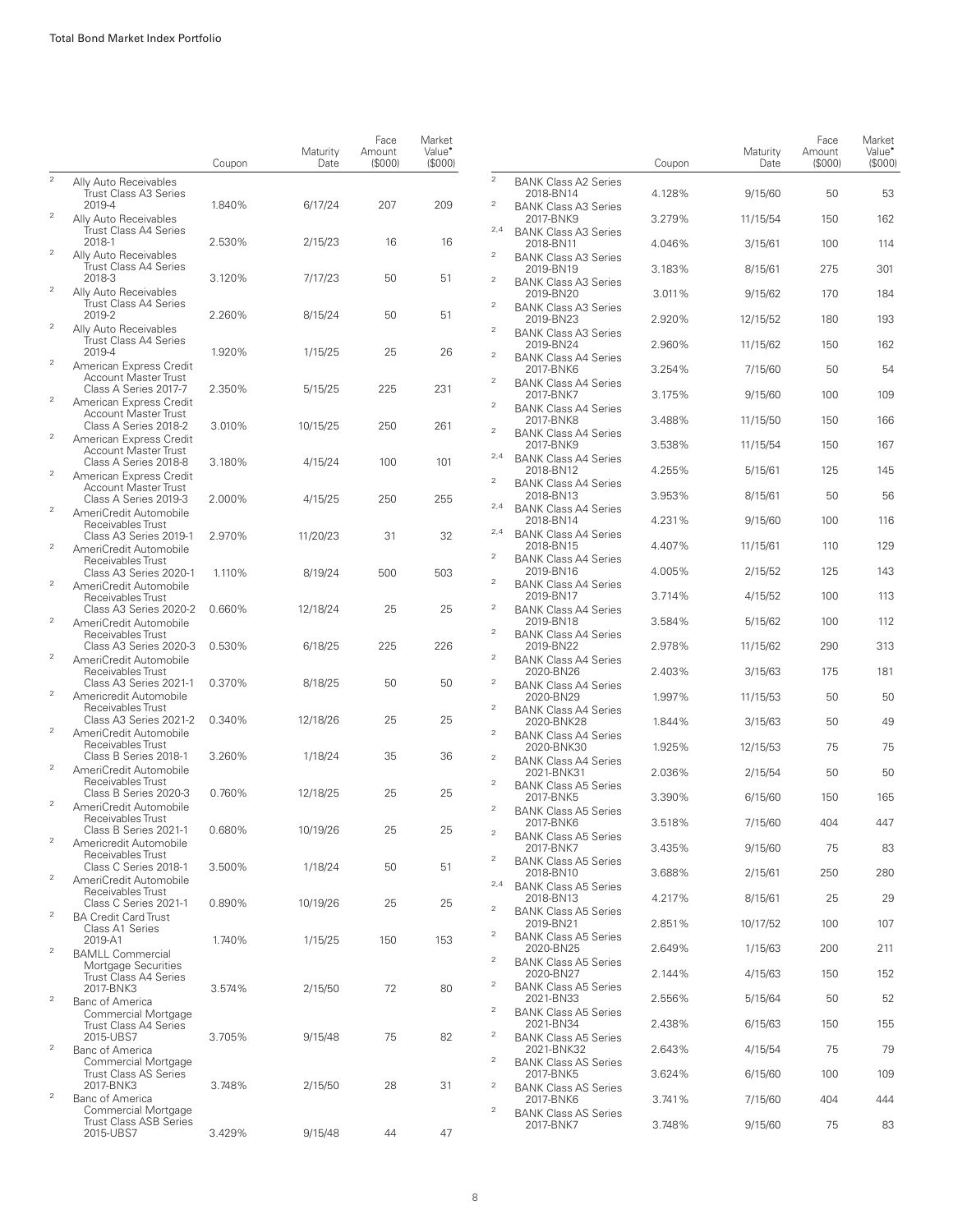| <b>BANK Class AS Series</b><br>2017-BNK8<br>3.731%<br>11/15/50<br>25<br>28<br>2,4<br><b>BANK Class AS Series</b><br>2018-BN10<br>3.898%<br>2/15/61<br>50<br>56<br>2,4<br><b>BANK Class AS Series</b><br>2018-BN12<br>58<br>4.488%<br>5/15/61<br>50<br>2,4<br><b>BANK Class AS Series</b><br>29<br>2018-BN14<br>4.481%<br>9/15/60<br>25<br>2<br><b>BANK Class AS Series</b><br>2019-BN17<br>3.976%<br>4/15/52<br>25<br>28<br>2,4<br><b>BANK Class AS Series</b><br>2019-BN18<br>3.826%<br>5/15/62<br>50<br>56<br>2<br><b>BANK Class AS Series</b><br>2019-BN21<br>75<br>80<br>3.093%<br>10/17/52<br>2<br><b>BANK Class AS Series</b><br>81<br>2019-BN23<br>3.203%<br>12/15/52<br>75<br>2,4<br><b>BANK Class AS Series</b><br>2019-BN24<br>81<br>3.283%<br>11/15/62<br>75<br>2<br><b>BANK Class AS Series</b><br>2020-BN25<br>2.841%<br>1/15/63<br>65<br>68<br>$\overline{2}$<br><b>BANK Class AS Series</b><br>2020-BN26<br>2.687%<br>55<br>57<br>3/15/63<br>2<br><b>BANK Class AS Series</b><br>2020-BN27<br>51<br>2.551%<br>4/15/63<br>50<br>2,4<br><b>BANK Class AS Series</b><br>2021-BNK31<br>2.211%<br>2/15/54<br>25<br>25<br>2<br><b>BANK Class ASB Series</b><br>2018-BN10<br>3.641%<br>2/15/61<br>50<br>55<br>2,4<br><b>BANK Class C Series</b><br>2017-BNK8<br>4.206%<br>11/15/50<br>50<br>54<br>2,4<br><b>BANK Class C Series</b><br>2019-BNK19<br>4.167%<br>8/15/61<br>35<br>38<br>2<br><b>Bank of America Credit</b><br>Card Trust Class A1<br><b>Series 2021-A1</b><br>0.440%<br>35<br>35<br>9/15/26<br>2<br>Barclays Commercial |                |                         | Coupon | Maturity<br>Date | Face<br>Amount<br>(S000) | Market<br>Value <sup>•</sup><br>(\$000) |
|-----------------------------------------------------------------------------------------------------------------------------------------------------------------------------------------------------------------------------------------------------------------------------------------------------------------------------------------------------------------------------------------------------------------------------------------------------------------------------------------------------------------------------------------------------------------------------------------------------------------------------------------------------------------------------------------------------------------------------------------------------------------------------------------------------------------------------------------------------------------------------------------------------------------------------------------------------------------------------------------------------------------------------------------------------------------------------------------------------------------------------------------------------------------------------------------------------------------------------------------------------------------------------------------------------------------------------------------------------------------------------------------------------------------------------------------------------------------------------------------------------------------------------------------------|----------------|-------------------------|--------|------------------|--------------------------|-----------------------------------------|
|                                                                                                                                                                                                                                                                                                                                                                                                                                                                                                                                                                                                                                                                                                                                                                                                                                                                                                                                                                                                                                                                                                                                                                                                                                                                                                                                                                                                                                                                                                                                               | $\overline{2}$ |                         |        |                  |                          |                                         |
|                                                                                                                                                                                                                                                                                                                                                                                                                                                                                                                                                                                                                                                                                                                                                                                                                                                                                                                                                                                                                                                                                                                                                                                                                                                                                                                                                                                                                                                                                                                                               |                |                         |        |                  |                          |                                         |
|                                                                                                                                                                                                                                                                                                                                                                                                                                                                                                                                                                                                                                                                                                                                                                                                                                                                                                                                                                                                                                                                                                                                                                                                                                                                                                                                                                                                                                                                                                                                               |                |                         |        |                  |                          |                                         |
|                                                                                                                                                                                                                                                                                                                                                                                                                                                                                                                                                                                                                                                                                                                                                                                                                                                                                                                                                                                                                                                                                                                                                                                                                                                                                                                                                                                                                                                                                                                                               |                |                         |        |                  |                          |                                         |
|                                                                                                                                                                                                                                                                                                                                                                                                                                                                                                                                                                                                                                                                                                                                                                                                                                                                                                                                                                                                                                                                                                                                                                                                                                                                                                                                                                                                                                                                                                                                               |                |                         |        |                  |                          |                                         |
|                                                                                                                                                                                                                                                                                                                                                                                                                                                                                                                                                                                                                                                                                                                                                                                                                                                                                                                                                                                                                                                                                                                                                                                                                                                                                                                                                                                                                                                                                                                                               |                |                         |        |                  |                          |                                         |
|                                                                                                                                                                                                                                                                                                                                                                                                                                                                                                                                                                                                                                                                                                                                                                                                                                                                                                                                                                                                                                                                                                                                                                                                                                                                                                                                                                                                                                                                                                                                               |                |                         |        |                  |                          |                                         |
|                                                                                                                                                                                                                                                                                                                                                                                                                                                                                                                                                                                                                                                                                                                                                                                                                                                                                                                                                                                                                                                                                                                                                                                                                                                                                                                                                                                                                                                                                                                                               |                |                         |        |                  |                          |                                         |
|                                                                                                                                                                                                                                                                                                                                                                                                                                                                                                                                                                                                                                                                                                                                                                                                                                                                                                                                                                                                                                                                                                                                                                                                                                                                                                                                                                                                                                                                                                                                               |                |                         |        |                  |                          |                                         |
|                                                                                                                                                                                                                                                                                                                                                                                                                                                                                                                                                                                                                                                                                                                                                                                                                                                                                                                                                                                                                                                                                                                                                                                                                                                                                                                                                                                                                                                                                                                                               |                |                         |        |                  |                          |                                         |
|                                                                                                                                                                                                                                                                                                                                                                                                                                                                                                                                                                                                                                                                                                                                                                                                                                                                                                                                                                                                                                                                                                                                                                                                                                                                                                                                                                                                                                                                                                                                               |                |                         |        |                  |                          |                                         |
|                                                                                                                                                                                                                                                                                                                                                                                                                                                                                                                                                                                                                                                                                                                                                                                                                                                                                                                                                                                                                                                                                                                                                                                                                                                                                                                                                                                                                                                                                                                                               |                |                         |        |                  |                          |                                         |
|                                                                                                                                                                                                                                                                                                                                                                                                                                                                                                                                                                                                                                                                                                                                                                                                                                                                                                                                                                                                                                                                                                                                                                                                                                                                                                                                                                                                                                                                                                                                               |                |                         |        |                  |                          |                                         |
|                                                                                                                                                                                                                                                                                                                                                                                                                                                                                                                                                                                                                                                                                                                                                                                                                                                                                                                                                                                                                                                                                                                                                                                                                                                                                                                                                                                                                                                                                                                                               |                |                         |        |                  |                          |                                         |
|                                                                                                                                                                                                                                                                                                                                                                                                                                                                                                                                                                                                                                                                                                                                                                                                                                                                                                                                                                                                                                                                                                                                                                                                                                                                                                                                                                                                                                                                                                                                               |                |                         |        |                  |                          |                                         |
|                                                                                                                                                                                                                                                                                                                                                                                                                                                                                                                                                                                                                                                                                                                                                                                                                                                                                                                                                                                                                                                                                                                                                                                                                                                                                                                                                                                                                                                                                                                                               |                |                         |        |                  |                          |                                         |
|                                                                                                                                                                                                                                                                                                                                                                                                                                                                                                                                                                                                                                                                                                                                                                                                                                                                                                                                                                                                                                                                                                                                                                                                                                                                                                                                                                                                                                                                                                                                               |                |                         |        |                  |                          |                                         |
| Series 2019-C3<br>700<br>3.583%<br>5/15/52<br>784                                                                                                                                                                                                                                                                                                                                                                                                                                                                                                                                                                                                                                                                                                                                                                                                                                                                                                                                                                                                                                                                                                                                                                                                                                                                                                                                                                                                                                                                                             |                | Mortgage Trust Class A4 |        |                  |                          |                                         |
| $\overline{2}$<br><b>Barclays Commercial</b><br>Mortgage Trust Class A4<br>Series 2019-C5<br>3.063%<br>11/15/52<br>150<br>163                                                                                                                                                                                                                                                                                                                                                                                                                                                                                                                                                                                                                                                                                                                                                                                                                                                                                                                                                                                                                                                                                                                                                                                                                                                                                                                                                                                                                 |                |                         |        |                  |                          |                                         |
| $\overline{2}$<br><b>Barclays Commercial</b><br>Mortgage Trust Class A5<br>Series 2019-C4<br>2.919%<br>8/15/52<br>275<br>295                                                                                                                                                                                                                                                                                                                                                                                                                                                                                                                                                                                                                                                                                                                                                                                                                                                                                                                                                                                                                                                                                                                                                                                                                                                                                                                                                                                                                  |                |                         |        |                  |                          |                                         |
| 2<br>Barclays Commercial<br>Mortgage Trust<br><b>Class AS Series</b>                                                                                                                                                                                                                                                                                                                                                                                                                                                                                                                                                                                                                                                                                                                                                                                                                                                                                                                                                                                                                                                                                                                                                                                                                                                                                                                                                                                                                                                                          |                |                         |        |                  |                          |                                         |
| 2019-C4<br>3.171%<br>25<br>27<br>8/15/52<br>2,4<br><b>Barclays Commercial</b>                                                                                                                                                                                                                                                                                                                                                                                                                                                                                                                                                                                                                                                                                                                                                                                                                                                                                                                                                                                                                                                                                                                                                                                                                                                                                                                                                                                                                                                                 |                |                         |        |                  |                          |                                         |
| Mortgage Trust<br><b>Class AS Series</b><br>2019-C5<br>3.366%<br>11/15/52<br>100<br>109                                                                                                                                                                                                                                                                                                                                                                                                                                                                                                                                                                                                                                                                                                                                                                                                                                                                                                                                                                                                                                                                                                                                                                                                                                                                                                                                                                                                                                                       |                |                         |        |                  |                          |                                         |
| BBCMS Mortgage Trust<br>Class A4 Series 2017-C1<br>3.674%<br>2/15/50<br>325<br>361                                                                                                                                                                                                                                                                                                                                                                                                                                                                                                                                                                                                                                                                                                                                                                                                                                                                                                                                                                                                                                                                                                                                                                                                                                                                                                                                                                                                                                                            |                |                         |        |                  |                          |                                         |
| 2<br><b>BBCMS Mortgage Trust</b><br>Class A4 Series                                                                                                                                                                                                                                                                                                                                                                                                                                                                                                                                                                                                                                                                                                                                                                                                                                                                                                                                                                                                                                                                                                                                                                                                                                                                                                                                                                                                                                                                                           |                |                         |        |                  |                          |                                         |
| 2020-C6<br>2.639%<br>100<br>105<br>2/15/53<br>2<br><b>BBCMS Mortgage Trust</b><br>Class A5 Series                                                                                                                                                                                                                                                                                                                                                                                                                                                                                                                                                                                                                                                                                                                                                                                                                                                                                                                                                                                                                                                                                                                                                                                                                                                                                                                                                                                                                                             |                |                         |        |                  |                          |                                         |
| 2018-C2<br>4.314%<br>125<br>146<br>12/15/51<br>2<br><b>BBCMS Mortgage Trust</b><br>Class A5 Series                                                                                                                                                                                                                                                                                                                                                                                                                                                                                                                                                                                                                                                                                                                                                                                                                                                                                                                                                                                                                                                                                                                                                                                                                                                                                                                                                                                                                                            |                |                         |        |                  |                          |                                         |
| 2020-C7<br>2.037%<br>4/15/53<br>50<br>50<br>2<br><b>BBCMS Mortgage Trust</b>                                                                                                                                                                                                                                                                                                                                                                                                                                                                                                                                                                                                                                                                                                                                                                                                                                                                                                                                                                                                                                                                                                                                                                                                                                                                                                                                                                                                                                                                  |                |                         |        |                  |                          |                                         |
| Class A5 Series<br>2020-C8<br>2.040%<br>10/15/53<br>125<br>126<br>2<br><b>BBCMS Mortgage Trust</b>                                                                                                                                                                                                                                                                                                                                                                                                                                                                                                                                                                                                                                                                                                                                                                                                                                                                                                                                                                                                                                                                                                                                                                                                                                                                                                                                                                                                                                            |                |                         |        |                  |                          |                                         |
| <b>Class A5 Series</b><br>2021-C9<br>2.299%<br>2/15/54<br>150<br>154                                                                                                                                                                                                                                                                                                                                                                                                                                                                                                                                                                                                                                                                                                                                                                                                                                                                                                                                                                                                                                                                                                                                                                                                                                                                                                                                                                                                                                                                          |                |                         |        |                  |                          |                                         |
| 2<br><b>BBCMS Mortgage Trust</b><br>Class AS Series 2017-C1<br>3.898%<br>2/15/50<br>100<br>110<br>2<br><b>BBCMS Mortgage Trust</b>                                                                                                                                                                                                                                                                                                                                                                                                                                                                                                                                                                                                                                                                                                                                                                                                                                                                                                                                                                                                                                                                                                                                                                                                                                                                                                                                                                                                            |                |                         |        |                  |                          |                                         |
| <b>Class AS Series</b><br>2020-C6<br>2.840%<br>35<br>37<br>2/15/53                                                                                                                                                                                                                                                                                                                                                                                                                                                                                                                                                                                                                                                                                                                                                                                                                                                                                                                                                                                                                                                                                                                                                                                                                                                                                                                                                                                                                                                                            |                |                         |        |                  |                          |                                         |
| 2,3<br><b>BBCMS Trust Class A5</b><br>Series 2021-C10<br>2.492%<br>7/15/54<br>150<br>156                                                                                                                                                                                                                                                                                                                                                                                                                                                                                                                                                                                                                                                                                                                                                                                                                                                                                                                                                                                                                                                                                                                                                                                                                                                                                                                                                                                                                                                      |                |                         |        |                  |                          |                                         |

|                         |                                                                                            | Coupon | Maturity<br>Date | Face<br>Amount<br>(S000) | Market<br>Value <sup>•</sup><br>(S000) |
|-------------------------|--------------------------------------------------------------------------------------------|--------|------------------|--------------------------|----------------------------------------|
| 2,4                     | Bear Stearns Commercial<br>Mortgage Securities<br><b>Trust Class AM Series</b><br>2007-T26 | 5.513% | 1/12/45          | 26                       | 27                                     |
| $\overline{\mathbf{c}}$ | Benchmark Mortgage<br><b>Trust Class A2 Series</b><br>2018-B2                              | 3.662% | 2/15/51          | 125                      | 130                                    |
| 2                       | Benchmark Mortgage<br><b>Trust Class A2 Series</b><br>2018-B3                              | 3.848% | 4/10/51          | 100                      | 104                                    |
| 2                       | Benchmark Mortgage<br><b>Trust Class A2 Series</b><br>2018-B6                              | 4.203% | 10/10/51         | 50                       | 53                                     |
| 2                       | Benchmark Mortgage<br><b>Trust Class A2 Series</b><br>2020-B17                             | 2.211% | 3/15/53          | 50                       | 52                                     |
| 2                       | Benchmark Mortgage<br><b>Trust Class A3 Series</b><br>2020-IG1                             | 2.687% | 9/15/43          | 125                      | 132                                    |
| 2                       | Benchmark Mortgage<br><b>Trust Class A4 Series</b><br>2018-B5                              | 4.208% | 7/15/51          | 75                       | 87                                     |
| 2                       | Benchmark Mortgage<br>Trust Class A4 Series<br>2018-B6                                     | 4.261% | 10/10/51         | 50                       | 58                                     |
| 2,4                     | Benchmark Mortgage<br><b>Trust Class A4 Series</b><br>2018-B7                              | 4.510% |                  |                          | 206                                    |
| 2                       | Benchmark Mortgage<br><b>Trust Class A4 Series</b>                                         |        | 5/15/53          | 175                      |                                        |
| 2                       | 2019-B10<br>Benchmark Mortgage<br>Trust Class A4 Series                                    | 3.717% | 3/15/62          | 80                       | 90                                     |
| 2,4                     | 2019-B13<br>Benchmark Mortgage<br>Trust Class A5 Series                                    | 2.952% | 8/15/57          | 280                      | 301                                    |
| 2,4                     | 2018-B1<br>Benchmark Mortgage<br><b>Trust Class A5 Series</b>                              | 3.666% | 1/15/51          | 100                      | 112                                    |
| 2                       | 2018-B2<br>Benchmark Mortgage<br><b>Trust Class A5 Series</b>                              | 3.882% | 2/15/51          | 325                      | 367                                    |
| 2,4                     | 2018-B3<br>Benchmark Mortgage<br><b>Trust Class A5 Series</b>                              | 4.025% | 4/10/51          | 225                      | 257                                    |
| 2                       | 2018-B4<br>Benchmark Mortgage<br><b>Trust Class A5 Series</b>                              | 4.121% | 7/15/51          | 350                      | 402                                    |
| 2                       | 2018-B8<br>Benchmark Mortgage<br><b>Trust Class A5 Series</b>                              | 4.232% | 1/15/52          | 125                      | 145                                    |
| 2                       | 2019-B11<br>Benchmark Mortgage<br>Trust Class A5 Series                                    | 3.542% | 5/15/52          | 275                      | 307                                    |
| 2                       | 2019-B14<br>Benchmark Mortgage<br>Trust Class A5 Series                                    | 3.049% | 12/15/62         | 225                      | 244                                    |
| 2                       | 2019-B15<br>Benchmark Mortgage<br>Trust Class A5 Series                                    | 2.928% | 12/15/72         | 230                      | 247                                    |
| 2                       | 2019-B9<br>Benchmark Mortgage<br><b>Trust Class A5 Series</b>                              | 4.016% | 3/15/52          | 105                      | 120                                    |
| $\overline{\mathbf{c}}$ | 2020-B16<br>Benchmark Mortgage<br>Trust Class A5 Series                                    | 2.732% | 2/15/53          | 100                      | 106                                    |
| 2                       | 2020-B17<br>Benchmark Mortgage<br><b>Trust Class A5 Series</b>                             | 2.289% | 3/15/53          | 100                      | 103                                    |
| 2                       | 2020-B19<br>Benchmark Mortgage<br>Trust Class A5 Series                                    | 1.850% | 9/15/53          | 63                       | 62                                     |
| $\overline{\mathbf{c}}$ | 2020-B20<br>Benchmark Mortgage<br>Trust Class A5 Series                                    | 2.034% | 10/15/53         | 100                      | 100                                    |
| $\overline{\mathbf{c}}$ | 2020-B21<br>Benchmark Mortgage<br><b>Trust Class A5 Series</b>                             | 1.978% | 12/17/53         | 125                      | 125                                    |
|                         | 2020-B22                                                                                   | 1.973% | 1/15/54          | 100                      | 100                                    |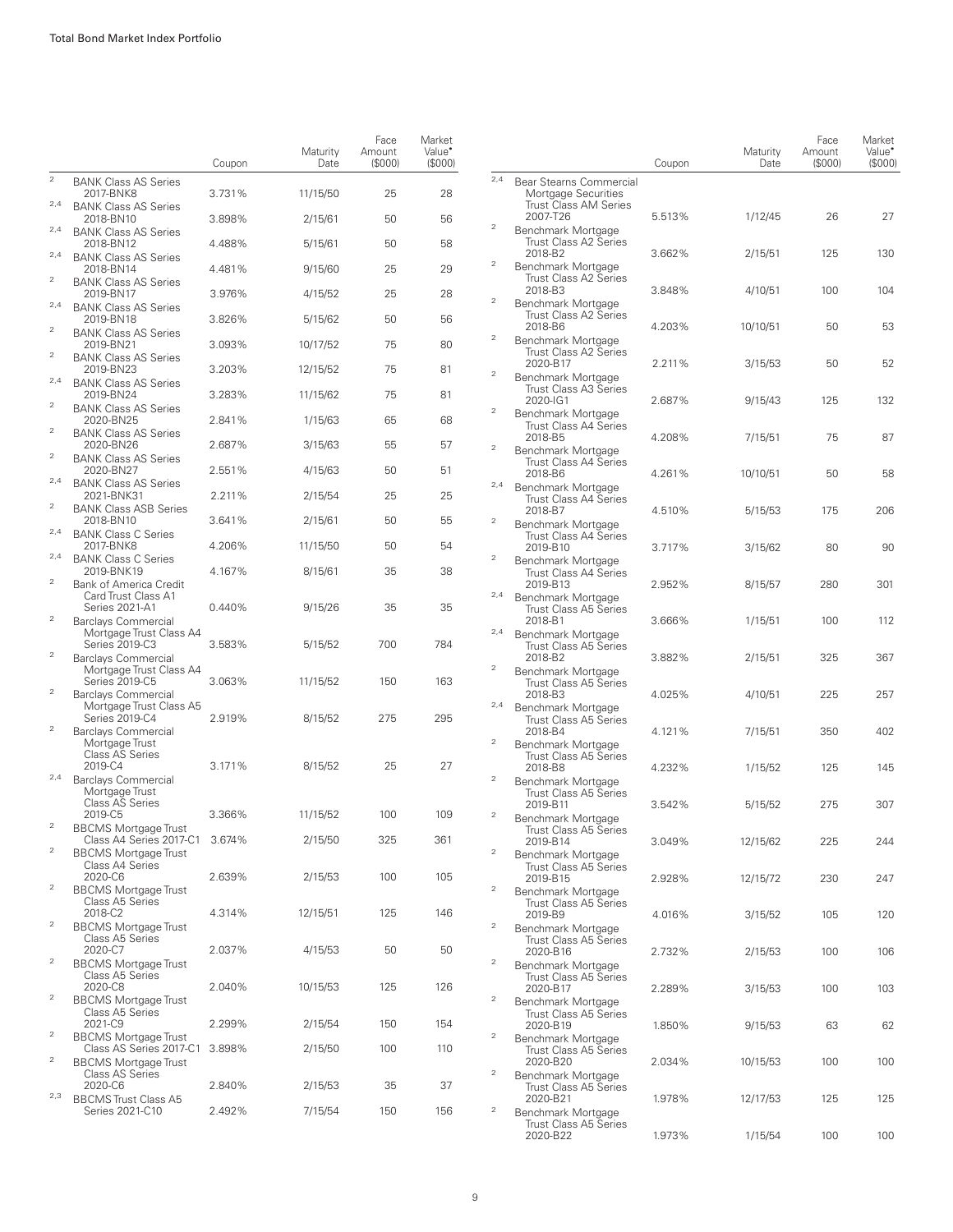|                                        |                                                                                           | Coupon           | Maturity<br>Date    | Face<br>Amount<br>(S000) | Market<br>Value <sup>•</sup><br>(\$000) |                                           |                                 |
|----------------------------------------|-------------------------------------------------------------------------------------------|------------------|---------------------|--------------------------|-----------------------------------------|-------------------------------------------|---------------------------------|
| $\overline{a}$                         | Benchmark Mortgage<br>Trust Class A5 Series<br>2021-B23                                   | 2.070%           | 2/15/54             | 225                      | 226                                     | $\bar{2}$                                 | Cantor Co<br>Estate<br>Class A  |
| $\mathbf{2}$                           | Benchmark Mortgage<br>Trust Class A5 Series                                               |                  |                     |                          |                                         | $\overline{c}$                            | 2019-C<br>Capital O             |
| $\bar{2}$                              | 2021-B24<br>Benchmark Mortgage<br>Trust Class A5 Series                                   | 2.584%           | 3/15/54             | 125                      | 131                                     |                                           | Execut<br>Class A<br>2019-A     |
| $\mathbf{2}$                           | 2021-B25<br>Benchmark Mortgage<br>Trust Class A5 Series                                   | 2.577%           | 4/15/54             | 125                      | 131                                     | 2                                         | Capital O<br>Execut<br>Class A  |
| $\mathbf{2}$                           | 2021-B25<br>Benchmark Mortgage                                                            | 2.847%           | 4/15/54             | 50                       | 53                                      | 2                                         | Capital O<br>Receiva<br>Class A |
| 2,4                                    | Trust Class A5 Series<br>2021-B26<br>Benchmark Mortgage                                   | 2.613%           | 6/15/54             | 75                       | 79                                      | 2                                         | Capital O<br>Receiva            |
| 2,4                                    | <b>Trust Class AM Series</b><br>2018-B1<br>Benchmark Mortgage                             | 3.878%           | 1/15/51             | 50                       | 55                                      | 2                                         | Class A<br>Capital O<br>Receiva |
| $\boldsymbol{2}$                       | Trust Class AM Series<br>2018-B4                                                          | 4.311%           | 7/15/51             | 75                       | 86                                      | $\mathfrak 2$                             | Class A<br>Capital O<br>Receiva |
| 2,4                                    | Benchmark Mortgage<br><b>Trust Class AM Series</b><br>2019-B10                            | 3.979%           | 3/15/62             | 50                       | 56                                      | $\mathbf 2$                               | Class A<br>CarMax A<br>Class A  |
|                                        | Benchmark Mortgage<br><b>Trust Class AM Series</b><br>2020-B16                            | 2.944%           | 2/15/53             | 25                       | 26                                      | $\overline{c}$                            | CarMax A<br>Class A             |
| 2,4                                    | Benchmark Mortgage<br><b>Trust Class AS Series</b><br>2018-B2                             | 4.084%           | 2/15/51             | 150                      | 168                                     | $\overline{c}$<br>$\overline{\mathbf{2}}$ | Carmax A<br>Class A<br>Carmax A |
| $\boldsymbol{2}$                       | Benchmark Mortgage<br><b>Trust Class AS Series</b><br>2018-B6                             | 4.441%           | 10/10/51            | 25                       | 29                                      | 2                                         | Class A<br>CarMax A<br>Class A  |
| 2,4                                    | Benchmark Mortgage<br><b>Trust Class AS Series</b><br>2018-B8                             | 4.532%           | 1/15/52             | 50                       | 58                                      | $\bar{2}$<br>$\overline{c}$               | CarMax A<br>Class $A$           |
| $\mathbf{2}$                           | Benchmark Mortgage<br><b>Trust Class AS Series</b>                                        |                  |                     |                          |                                         | $\mathbf{2}$                              | CarMax A<br>Class A<br>CarMax A |
| $\boldsymbol{2}$                       | 2019-B11<br>Benchmark Mortgage<br><b>Trust Class AS Series</b>                            | 3.784%           | 5/15/52             | 75                       | 84                                      | 2                                         | Class A<br>CarMax A<br>Class A  |
| $\mathbf 2$                            | 2020-B17<br>Benchmark Mortgage<br><b>Trust Class AS Series</b>                            | 2.583%           | 3/15/53             | 30                       | 31                                      | $\overline{\mathbf{2}}$<br>$\mathbf 2$    | CarMax A<br>Class A             |
| $\mathbf{2}$                           | 2020-B19<br>Benchmark Mortgage<br><b>Trust Class AS Series</b>                            | 2.148%           | 9/15/53             | 25                       | 25                                      | $\mathbf{2}$                              | CarMax A<br>Class A<br>CarMax A |
| 2,4                                    | 2020-B20<br>Benchmark Mortgage                                                            | 2.375%           | 10/15/53            | 10                       | 10                                      | $\overline{c}$                            | Class A<br>CarMax A<br>Class A  |
| $\mathbf{2}$                           | <b>Trust Class AS Series</b><br>2020-IG1<br>Benchmark Mortgage                            | 2.909%           | 9/15/43             | 50                       | 52                                      | $\mathfrak 2$<br>$\bar{2}$                | CarMax A<br>Class A<br>Carmax A |
| $\mathbf{2}$                           | Trust Class AS Series<br>2021-B23<br>Benchmark Mortgage                                   | 2.274%           | 2/15/54             | 75                       | 76                                      | $\mathbf{2}$                              | Class A<br>CarMax A             |
| $\overline{\mathbf{c}}$                | <b>Trust Class AS Series</b><br>2021-B24<br><b>BMW Vehicle Lease Trust</b>                | 2.780%           | 3/15/54             | 25                       | 26                                      | 2                                         | Class A<br>CarMax A<br>Class A  |
| $\overline{\mathbf{c}}$                | Class A3 Series 2021-1<br><b>BMW Vehicle Lease Trust</b>                                  | 0.290%           | 1/25/24             | 75                       | 75                                      | $\overline{\mathbf{c}}$                   | CD Comr<br>Trust C<br>2017-C    |
| $\overline{\mathbf{c}}$                | Class A4 Series 2021-1<br><b>BMW Vehicle Owner Trust</b><br>Class A3 Series 2020-A        | 0.370%<br>0.480% | 7/25/24<br>10/25/24 | 25<br>25                 | 25<br>25                                | $\overline{c}$                            | CD Comr<br>Trust C              |
| $\overline{\mathbf{c}}$<br>$\mathbf 2$ | <b>BMW Vehicle Owner Trust</b><br>Class A4 Series 2018-A<br><b>Cantor Commercial Real</b> | 2.510%           | 6/25/24             | 33                       | 33                                      | 2                                         | 2017-C<br>CD Morto<br>Class A   |
|                                        | Estate Lending<br>Class A4 Series<br>2019-CF3                                             | 3.006%           | 1/15/53             | 135                      | 144                                     | 2                                         | 2019-C<br>CD Morto<br>Class A   |
| $\boldsymbol{2}$                       | <b>Cantor Commercial Real</b><br>Estate Lending                                           |                  |                     |                          |                                         | 2,4                                       | 2016-C<br>CD Morto<br>Class A   |
| $\mathbf{2}$                           | Class A5 Series<br>2019-CF1<br><b>Cantor Commercial Real</b><br>Estate Lending            | 3.786%           | 5/15/52             | 125                      | 141                                     | $\overline{c}$                            | 2016-C<br>CD Morto<br>Class A   |
|                                        | Class A5 Series<br>2019-CF2                                                               | 2.874%           | 11/15/52            | 140                      | 149                                     | $\boldsymbol{2}$                          | 2017-C<br>CD Morto<br>Class A   |

|                         |                                                                              | Coupon | Maturity<br>Date | Face<br>Amount<br>(S000) | Market<br>Value <sup>•</sup><br>(\$000) |
|-------------------------|------------------------------------------------------------------------------|--------|------------------|--------------------------|-----------------------------------------|
| $\bar{2}$               | <b>Cantor Commercial Real</b><br>Estate Lending<br><b>Class AS Series</b>    |        |                  |                          |                                         |
| 2                       | 2019-CF3<br>Capital One Multi-Asset<br><b>Execution Trust</b>                | 3.298% | 1/15/53          | 60                       | 65                                      |
| 2                       | Class A1 Series<br>2019-A1<br>Capital One Multi-Asset                        | 2.840% | 12/15/24         | 75                       | 76                                      |
| 2                       | <b>Execution Trust</b><br>Class A6 Series 2017-A6<br>Capital One Prime Auto  | 2.290% | 7/15/25          | 355                      | 364                                     |
| 2                       | Receivables Trust<br>Class A3 Series 2019-1<br>Capital One Prime Auto        | 2.510% | 11/15/23         | 64                       | 65                                      |
| 2                       | Receivables Trust<br>Class A3 Series 2020-1<br>Capital One Prime Auto        | 1.600% | 11/15/24         | 50                       | 51                                      |
| 2                       | Receivables Trust<br>Class A4 Series 2019-1<br>Capital One Prime Auto        | 2.560% | 10/15/24         | 35                       | 36                                      |
| $\overline{\mathbf{c}}$ | Receivables Trust<br>Class A4 Series 2020-1<br>CarMax Auto Owner Trust       | 1.630% | 8/15/25          | 15                       | 15                                      |
| $\overline{2}$          | Class A3 Series 2018-1                                                       | 2.480% | 11/15/22         | 6                        | 6                                       |
|                         | CarMax Auto Owner Trust<br>Class A3 Series 2018-2                            | 2.980% | 1/17/23          | 14                       | 14                                      |
| 2<br>2                  | Carmax Auto Owner Trust<br>Class A3 Series 2019-4<br>Carmax Auto Owner Trust | 2.020% | 11/15/24         | 180                      | 183                                     |
| $\overline{\mathbf{c}}$ | Class A3 Series 2020-1                                                       | 1.890% | 12/16/24         | 90                       | 92                                      |
| $\overline{\mathbf{c}}$ | CarMax Auto Owner Trust<br>Class A3 Series 2020-2<br>CarMax Auto Owner Trust | 1.700% | 11/15/24         | 25                       | 25                                      |
| 2                       | Class A3 Series 2020-3                                                       | 0.620% | 3/17/25          | 75                       | 75                                      |
|                         | CarMax Auto Owner Trust<br>Class A3 Series 2020-4                            | 0.500% | 8/15/25          | 475                      | 475                                     |
| 2<br>2                  | CarMax Auto Owner Trust<br>Class A3 Series 2020-4<br>CarMax Auto Owner Trust | 0.630% | 6/15/26          | 25                       | 25                                      |
| 2                       | Class A3 Series 2021-1                                                       | 0.340% | 12/15/25         | 60                       | 60                                      |
| $\overline{\mathbf{c}}$ | CarMax Auto Owner Trust<br>Class A3 Series 2021-2<br>CarMax Auto Owner Trust | 0.520% | 2/17/26          | 100                      | 100                                     |
| $\overline{2}$          | Class A4 Series 2017-4                                                       | 2.330% | 5/15/23          | 44                       | 44                                      |
| 2                       | CarMax Auto Owner Trust<br>Class A4 Series 2018-1<br>CarMax Auto Owner Trust | 2.640% | 6/15/23          | 50                       | 51                                      |
| 2                       | Class A4 Series 2018-2                                                       | 3.160% | 7/17/23          | 50                       | 51                                      |
| $\overline{2}$          | CarMax Auto Owner Trust<br>Class A4 Series 2019-4<br>Carmax Auto Owner Trust | 2.130% | 7/15/25          | 25                       | 26                                      |
| $\overline{2}$          | Class A4 Series 2020-1<br>CarMax Auto Owner Trust                            | 2.030% | 6/16/25          | 15                       | 15                                      |
| $\overline{\mathbf{c}}$ | Class A4 Series 2020-3                                                       | 0.770% | 3/16/26          | 25                       | 25                                      |
| 2                       | CarMax Auto Owner Trust<br>Class A4 Series 2021-2<br>CD Commercial Mortgage  | 0.810% | 12/15/26         | 25                       | 25                                      |
| 2                       | <b>Trust Class AAB Series</b><br>2017-CD3<br>CD Commercial Mortgage          | 3.453% | 2/10/50          | 25                       | 27                                      |
| 2                       | <b>Trust Class ASB Series</b><br>2017-CD6<br>CD Mortgage Trust               | 3.332% | 11/13/50         | 50                       | 54                                      |
| 2                       | Class A3 Series<br>2019-CD8<br>CD Mortgage Trust                             | 2.657% | 8/15/57          | 40                       | 42                                      |
| 2,4                     | Class A4 Series<br>2016-CD1<br>CD Mortgage Trust                             | 2.724% | 8/10/49          | 150                      | 159                                     |
| 2                       | Class A4 Series<br>2016-CD2<br>CD Mortgage Trust                             | 3.526% | 11/10/49         | 100                      | 110                                     |
| 2                       | Class A4 Series<br>2017-CD3                                                  | 3.631% | 2/10/50          | 144                      | 159                                     |
|                         | CD Mortgage Trust<br>Class A4 Series<br>2018-CD7                             | 4.279% | 8/15/51          | 75                       | 87                                      |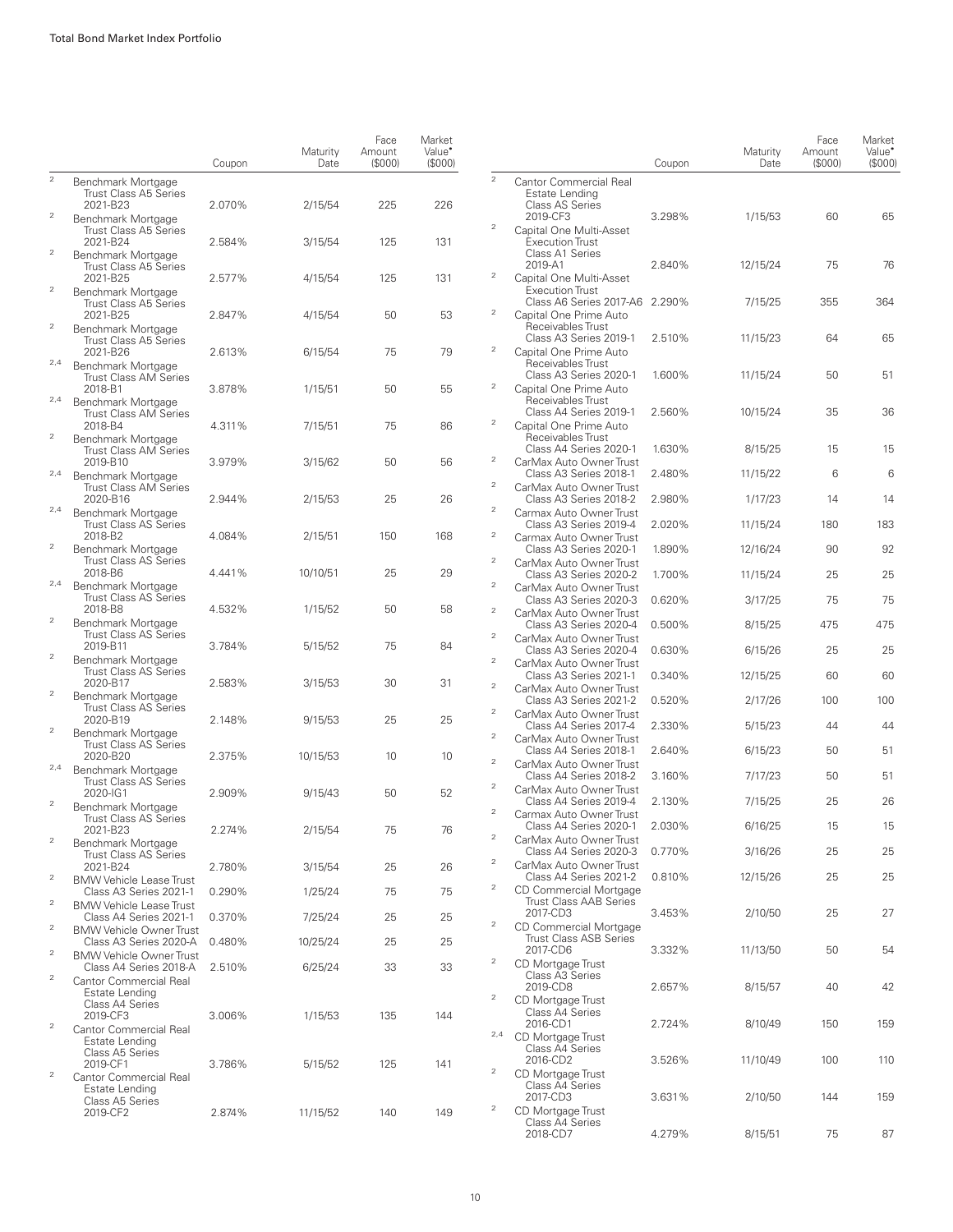|                         |                                                                             | Coupon | Maturity<br>Date | Face<br>Amount<br>(S000) | Market<br>Value <sup>•</sup><br>(S000) |
|-------------------------|-----------------------------------------------------------------------------|--------|------------------|--------------------------|----------------------------------------|
| $\overline{2}$          | CD Mortgage Trust<br>Class A4 Series<br>2019-CD8                            | 2.912% | 8/15/57          | 450                      | 481                                    |
| $\overline{2}$          | CD Mortgage Trust<br>Class A5 Series<br>2017-CD6                            | 3.456% | 11/13/50         | 125                      | 137                                    |
| 2,4                     | CD Mortgage Trust<br><b>Class AM Series</b>                                 |        |                  |                          |                                        |
| $\overline{\mathbf{c}}$ | 2017-CD6<br>CD Mortgage Trust<br>Class AS Series                            | 3.709% | 11/13/50         | 75                       | 82                                     |
| $\overline{\mathbf{c}}$ | 2017-CD3<br>CD Mortgage Trust<br><b>Class ASB Series</b>                    | 3.833% | 2/10/50          | 31                       | 34                                     |
| $\overline{2}$          | 2018-CD7<br>CenterPoint Energy<br>Transition Bond Co.                       | 4.213% | 8/15/51          | 10                       | 11                                     |
| $\mathbf{2}$            | IV LLC Class A3 Series<br>2012-1<br><b>CFCRE Commercial</b>                 | 3.028% | 10/15/25         | 278                      | 291                                    |
| 2,4                     | Mortgage Trust Class A3<br>Series 2016-C3<br><b>CFCRE Commercial</b>        | 3.865% | 1/10/48          | 125                      | 138                                    |
| $\overline{2}$          | Mortgage Trust Class A3<br>Series 2016-C6<br><b>CFCRE Commercial</b>        | 3.217% | 11/10/49         | 250                      | 269                                    |
| $\overline{2}$          | Mortgage Trust Class A4<br>Series 2016-C4<br><b>CFCRE</b> Commercial        | 3.283% | 5/10/58          | 150                      | 162                                    |
| $\mathbf{2}$            | Mortgage Trust Class A4<br><b>Series 2017-C8</b><br><b>CFCRE Commercial</b> | 3.572% | 6/15/50          | 50                       | 55                                     |
|                         | Mortgage Trust<br><b>Class AM Series</b><br>2016-C4                         | 3.691% | 5/10/58          | 100                      | 108                                    |
| $\overline{\mathbf{c}}$ | <b>CGMS Commercial</b><br>Mortgage Trust Class A4<br><b>Series 2017-B1</b>  | 3.458% | 8/15/50          | 250                      | 275                                    |
| 2,4                     | <b>CGMS Commercial</b><br>Mortgage Trust                                    |        |                  |                          |                                        |
| $\overline{2}$          | Class AS Series 2017-B1<br>Chase Issuance Trust<br>Class A1 Series          | 3.711% | 8/15/50          | 50                       | 55                                     |
| $\mathbf{2}$            | 2020-A1<br>Chase Issuance Trust<br>Class A7 Series                          | 1.530% | 1/15/25          | 450                      | 459                                    |
| 2                       | 2012-A7<br>Citibank Credit Card<br><b>Issuance Trust Class A2</b>           | 2.160% | 9/15/24          | 313                      | 320                                    |
| $\overline{2}$          | Series 2016-A2<br>Citibank Credit Card<br><b>Issuance Trust Class A3</b>    | 2.190% | 11/20/23         | 200                      | 202                                    |
| 2                       | Series 2018-A3<br>Citibank Credit Card<br><b>Issuance Trust Class A6</b>    | 3.290% | 5/23/25          | 450                      | 475                                    |
| $\overline{2}$          | Series 2018-A6<br>Citigroup Commercial                                      | 3.210% | 12/7/24          | 100                      | 104                                    |
| 2                       | Mortgage Trust Class A2<br><b>Series 2018-B2</b><br>Citigroup Commercial    | 3.788% | 3/10/51          | 50                       | 52                                     |
| $\mathbf{2}$            | Mortgage Trust Class A3<br>Series 2016-P4<br>Citigroup Commercial           | 2.646% | 7/10/49          | 150                      | 158                                    |
| $\overline{2}$          | Mortgage Trust Class A4<br>Series 2012-GC8<br>Citigroup Commercial          | 3.024% | 9/10/45          | 69                       | 70                                     |
| 2,4                     | Mortgage Trust Class A4<br>Series 2013-GC11<br>Citigroup Commercial         | 3.093% | 4/10/46          | 100                      | 104                                    |
| 2                       | Mortgage Trust Class A4<br>Series 2013-GC15                                 | 4.371% | 9/10/46          | 50                       | 54                                     |
| $\overline{2}$          | Citigroup Commercial<br>Mortgage Trust Class A4<br>Series 2014-GC19         | 4.023% | 3/10/47          | 25                       | 27                                     |
|                         | Citigroup Commercial<br>Mortgage Trust Class A4<br>Series 2014-GC23         | 3.622% | 7/10/47          | 100                      | 108                                    |

|        |                                                                                             | Coupon | Maturity<br>Date | Face<br>Amount<br>(S000) | Market<br>Value <sup>*</sup><br>(\$000) |
|--------|---------------------------------------------------------------------------------------------|--------|------------------|--------------------------|-----------------------------------------|
| 2      | Citigroup Commercial<br>Mortgage Trust Class A4<br>Series 2014-GC25                         | 3.635% | 10/10/47         | 175                      | 189                                     |
| 2      | Citigroup Commercial<br>Mortgage Trust Class A4<br>Series 2015-GC29                         | 3.192% | 4/10/48          | 175                      | 188                                     |
| 2      | Citigroup Commercial<br>Mortgage Trust Class A4<br>Series 2015-GC31                         | 3.762% | 6/10/48          | 100                      | 109                                     |
| 2      | Citigroup Commercial<br>Mortgage Trust Class A4<br>Series 2015-GC33                         | 3.778% | 9/10/58          | 100                      | 110                                     |
| 2      | Citigroup Commercial<br>Mortgage Trust Class A4<br>Series 2016-C1                           | 3.209% | 5/10/49          | 125                      | 135                                     |
| 2      | Citigroup Commercial<br>Mortgage Trust Class A4<br>Series 2016-GC37                         | 3.314% | 4/10/49          | 50                       | 54                                      |
| 2<br>2 | Citigroup Commercial<br>Mortgage Trust Class A4<br>Series 2016-P4                           | 2.902% | 7/10/49          | 75                       | 80                                      |
| 2      | Citigroup Commercial<br>Mortgage Trust Class A4<br>Series 2017-C4                           | 3.471% | 10/12/50         | 250                      | 275                                     |
| 2      | Citigroup Commercial<br>Mortgage Trust Class A4<br>Series 2018-B2                           | 4.009% | 3/10/51          | 275                      | 312                                     |
| 2      | Citigroup Commercial<br>Mortgage Trust Class A4<br>Series 2019-GC43                         | 3.038% | 11/10/52         | 275                      | 298                                     |
| 2      | Citigroup Commercial<br>Mortgage Trust Class A5<br>Series 2014-GC21                         | 3.855% | 5/10/47          | 50                       | 54                                      |
| 2      | Citigroup Commercial<br>Mortgage Trust Class A5<br>Series 2015-GC27                         | 3.137% | 2/10/48          | 225                      | 240                                     |
| 2      | Citigroup Commercial<br>Mortgage Trust Class A5<br>Series 2016-GC36<br>Citigroup Commercial | 3.616% | 2/10/49          | 475                      | 521                                     |
| 2      | Mortgage Trust Class A5<br>Series 2019-GC41<br>Citigroup Commercial                         | 2.869% | 8/10/56          | 225                      | 241                                     |
| 2      | Mortgage Trust Class A5<br>Series 2020-GC46<br>Citigroup Commercial                         | 2.717% | 2/15/53          | 110                      | 116                                     |
|        | Mortgage Trust<br>Class AAB Series<br>2014-GC19                                             | 3.552% | 3/10/47          | 14                       | 15                                      |
| 2      | Citigroup Commercial<br>Mortgage Trust<br>Class AAB Series                                  |        |                  |                          |                                         |
| 2,4    | 2016-C1<br>Citigroup Commercial<br>Mortgage Trust                                           | 3.003% | 5/10/49          | 53                       | 56                                      |
| 2      | <b>Class AS Series</b><br>2013-GC15<br>Citigroup Commercial                                 | 4.649% | 9/10/46          | 75                       | 80                                      |
|        | Mortgage Trust<br><b>Class AS Series</b><br>2014-GC19                                       | 4.345% | 3/10/47          | 25                       | 27                                      |
| 2      | Citigroup Commercial<br>Mortgage Trust<br>Class AS Series                                   |        |                  | 100                      |                                         |
| 2      | 2015-GC27<br>Citigroup Commercial<br>Mortgage Trust                                         | 3.571% | 2/10/48          |                          | 106                                     |
| 2,4    | Class AS Series 2017-C4 3.764%<br>Citigroup Commercial<br>Mortgage Trust                    |        | 10/12/50         | 50                       | 55                                      |
| 2,4    | <b>Class AS Series</b><br>2020-GC46<br>Citigroup Commercial                                 | 2.918% | 2/15/53          | 45                       | 47                                      |
| 2,4    | Mortgage Trust Class B<br>Series 2014-GC21<br>Citigroup Commercial                          | 4.328% | 5/10/47          | 50                       | 53                                      |
|        | Mortgage Trust Class B<br>Series 2015-GC29                                                  | 3.758% | 4/10/48          | 84                       | 89                                      |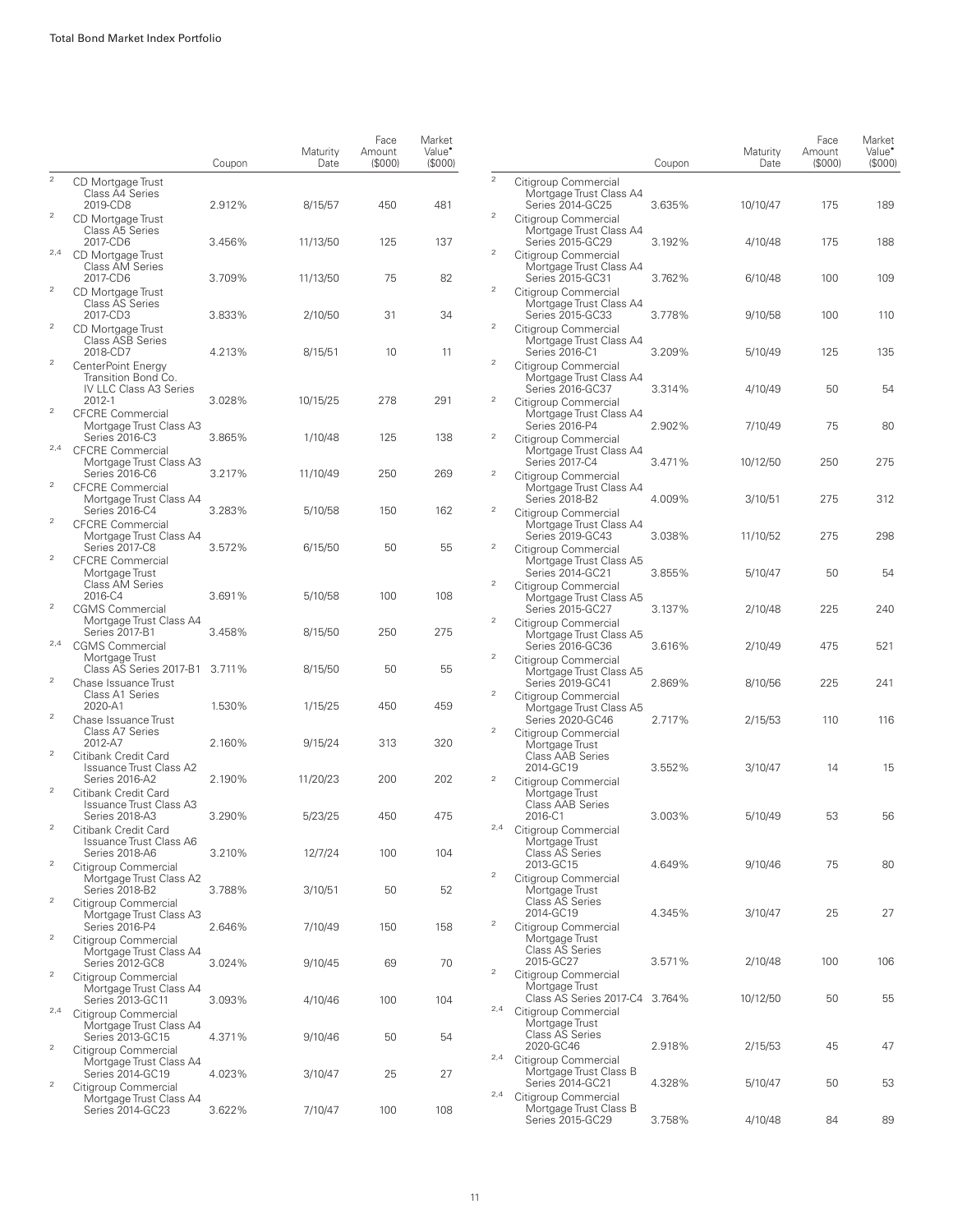|                |                                                            | Coupon | Maturity<br>Date | Face<br>Amount<br>(S000) | Market<br>Value <sup>•</sup><br>(S000) |                |
|----------------|------------------------------------------------------------|--------|------------------|--------------------------|----------------------------------------|----------------|
| $\overline{c}$ | COMM Mortgage Trust<br>Class A2 Series                     |        |                  |                          |                                        | $\overline{2}$ |
|                | 2014-CR15                                                  | 2.928% | 2/10/47          | 2                        | 2                                      |                |
| 2              | COMM Mortgage Trust<br>Class A2 Series                     |        |                  |                          |                                        | $\overline{2}$ |
| 2              | 2014-UBS6<br>COMM Mortgage Trust                           | 2.935% | 12/10/47         | 21                       | 20                                     | $\overline{c}$ |
| 2              | Class A2 Series<br>2015-CR22                               | 2.856% | 3/10/48          | 12                       | 12                                     | 2,4            |
|                | <b>COMM Mortgage Trust</b><br>Class A3 Series<br>2012-CR4  | 2.853% | 10/15/45         | 124                      | 127                                    |                |
| 2              | <b>COMM Mortgage Trust</b><br>Class A3 Series              |        |                  |                          |                                        | 2              |
| 2              | 2013-CR11<br>COMM Mortgage Trust                           | 3.983% | 8/10/50          | 40                       | 42                                     | $\overline{2}$ |
|                | Class A3 Series<br>2013-CR12                               | 3.765% | 10/10/46         | 48                       | 50                                     |                |
| 2              | <b>COMM Mortgage Trust</b><br>Class A3 Series              |        |                  |                          |                                        | 2              |
| 2              | 2014-CR21<br>COMM Mortgage Trust<br>Class A3 Series        | 3.528% | 12/10/47         | 160                      | 170                                    | 2              |
| 2              | 2017-COR2<br>COMM Mortgage Trust                           | 3.510% | 9/10/50          | 35                       | 39                                     | $\overline{2}$ |
|                | Class A3 Series<br>2018-COR3                               | 4.228% | 5/10/51          | 125                      | 144                                    |                |
| 2              | <b>COMM Mortgage Trust</b><br>Class A4 Series              |        |                  |                          |                                        | $\overline{2}$ |
| 2,4            | 2012-CR2<br>COMM Mortgage Trust<br>Class A4 Series         | 3.147% | 8/15/45          | 58                       | 59                                     | $\mathbf{2}$   |
| 2              | 2013-CR10<br><b>COMM Mortgage Trust</b>                    | 4.210% | 8/10/46          | 20                       | 21                                     | 2              |
|                | Class A4 Series<br>2013-CR11                               | 4.258% | 8/10/50          | 150                      | 161                                    |                |
| 2              | COMM Mortgage Trust<br>Class A4 Series                     |        |                  |                          |                                        | $\overline{2}$ |
| 2              | 2013-CR12<br>COMM Mortgage Trust<br>Class A4 Series        | 4.046% | 10/10/46         | 50                       | 53                                     | $\overline{2}$ |
| 2              | 2013-CR6<br><b>COMM Mortgage Trust</b>                     | 3.101% | 3/10/46          | 515                      | 526                                    | 2              |
|                | Class A4 Series<br>2013-CR7                                | 3.213% | 3/10/46          | 31                       | 32                                     |                |
| 2,4            | COMM Mortgage Trust<br>Class A4 Series                     |        |                  |                          |                                        | 2              |
| 2              | 2013-CR9<br><b>COMM Mortgage Trust</b><br>Class A4 Series  | 4.389% | 7/10/45          | 90                       | 95                                     | 2,4            |
| 2,4            | 2013-LC6<br>COMM Mortgage Trust                            | 2.941% | 1/10/46          | 83                       | 86                                     | $\overline{2}$ |
|                | Class A4 Series<br>2014-CR15                               | 4.074% | 2/10/47          | 56                       | 60                                     |                |
| 2              | <b>COMM Mortgage Trust</b><br>Class A4 Series              |        |                  |                          |                                        | $\overline{2}$ |
| 2              | 2014-CR20<br><b>COMM Mortgage Trust</b>                    | 3.590% | 11/10/47         | 50                       | 53                                     | $\overline{2}$ |
| 2              | Class A4 Series<br>2014-LC15<br>COMM Mortgage Trust        | 4.006% | 4/10/47          | 150                      | 161                                    | 2              |
|                | Class A4 Series<br>2014-UBS3                               | 3.819% | 6/10/47          | 100                      | 108                                    |                |
| 2              | <b>COMM Mortgage Trust</b><br>Class A4 Series              |        |                  |                          |                                        | $\bar{2}$      |
| 2              | 2014-UBS5<br><b>COMM Mortgage Trust</b>                    | 3.838% | 9/10/47          | 125                      | 136                                    | $\bar{2}$      |
| 2              | Class A4 Series<br>2015-CCRE24                             | 3.432% | 8/10/48          | 237                      | 252                                    | $\overline{c}$ |
|                | <b>COMM Mortgage Trust</b><br>Class A4 Series<br>2015-CR23 | 3.497% | 5/10/48          | 100                      | 109                                    |                |
| 2              | COMM Mortgage Trust<br>Class A4 Series                     |        |                  |                          |                                        | 2,4            |
| $\overline{2}$ | 2015-CR25<br><b>COMM Mortgage Trust</b>                    | 3.759% | 8/10/48          | 125                      | 137                                    | $\bar{2}$      |
|                | Class A4 Series<br>2015-CR26                               | 3.630% | 10/10/48         | 225                      | 246                                    |                |

|                         |                                                                   | Coupon | Maturity<br>Date | Face<br>Amount<br>(\$000) | Market<br>Value <sup>•</sup><br>(\$000) |
|-------------------------|-------------------------------------------------------------------|--------|------------------|---------------------------|-----------------------------------------|
| 2                       | COMM Mortgage Trust<br>Class A4 Series<br>2015-CR27               | 3.612% | 10/10/48         | 125                       | 137                                     |
| 2                       | <b>COMM Mortgage Trust</b><br>Class A4 Series                     |        |                  |                           |                                         |
| $\overline{\mathbf{c}}$ | 2015-LC19<br>COMM Mortgage Trust<br>Class A4 Series               | 3.183% | 2/10/48          | 125                       | 134                                     |
| 2,4                     | 2016-CR28<br>COMM Mortgage Trust<br>Class A5 Series               | 3.762% | 2/10/49          | 150                       | 165                                     |
| 2                       | 2013-CR8<br>COMM Mortgage Trust<br>Class A5 Series                | 3.612% | 6/10/46          | 71                        | 75                                      |
| 2                       | 2013-LC13<br><b>COMM Mortgage Trust</b><br>Class A5 Series        | 4.205% | 8/10/46          | 39                        | 41                                      |
| 2                       | 2014-CR17<br><b>COMM Mortgage Trust</b><br>Class A5 Series        | 3.977% | 5/10/47          | 50                        | 54                                      |
| $\overline{\mathbf{c}}$ | 2014-CR19<br>COMM Mortgage Trust                                  | 3.796% | 8/10/47          | 175                       | 189                                     |
| 2                       | Class A5 Series<br>2014-LC17<br><b>COMM Mortgage Trust</b>        | 3.917% | 10/10/47         | 50                        | 54                                      |
| 2                       | Class A5 Series<br>2014-UBS2<br>COMM Mortgage Trust               | 3.961% | 3/10/47          | 54                        | 58                                      |
| 2                       | Class A5 Series<br>2014-UBS4<br>COMM Mortgage Trust               | 3.694% | 8/10/47          | 125                       | 134                                     |
| $\overline{\mathbf{c}}$ | Class A5 Series<br>2014-UBS6<br>COMM Mortgage Trust               | 3.644% | 12/10/47         | 225                       | 243                                     |
| 2                       | Class A5 Series<br>2015-CR22<br><b>COMM Mortgage Trust</b>        | 3.309% | 3/10/48          | 150                       | 161                                     |
| 2                       | Class A5 Series<br>2015-DC1                                       | 3.350% | 2/10/48          | 75                        | 81                                      |
| 2                       | COMM Mortgage Trust<br>Class A5 Series<br>2015-PC1                | 3.902% | 7/10/50          | 100                       | 110                                     |
| $\overline{\mathbf{c}}$ | COMM Mortgage Trust<br>Class A5 Series<br>2019-GC44               | 2.950% | 8/15/57          | 115                       | 124                                     |
|                         | COMM Mortgage Trust<br>Class AM Series<br>2012-CR2                | 3.791% | 8/15/45          | 65                        | 66                                      |
| 2,4                     | COMM Mortgage Trust<br><b>Class AM Series</b><br>2013-CR11        | 4.715% | 8/10/50          | 30                        | 32                                      |
| 2                       | COMM Mortgage Trust<br><b>Class AM Series</b><br>2013-CR12        | 4.300% | 10/10/46         | 25                        | 26                                      |
| 2                       | COMM Mortgage Trust<br>Class AM Series<br>2013-LC6                | 3.282% | 1/10/46          | 58                        | 60                                      |
| $\overline{\mathbf{c}}$ | COMM Mortgage Trust<br>Class AM Series<br>2014-CCRE19             | 4.080% | 8/10/47          | 50                        | 54                                      |
| $\overline{\mathbf{c}}$ | COMM Mortgage Trust<br><b>Class AM Series</b><br>2014-CR16        | 4.278% | 4/10/47          | 75                        | 81                                      |
| 2                       | <b>COMM Mortgage Trust</b><br>Class AM Series                     |        |                  |                           |                                         |
| 2                       | 2014-UBS2<br><b>COMM Mortgage Trust</b><br><b>Class AM Series</b> | 4.199% | 3/10/47          | 15                        | 16                                      |
| $\overline{\mathbf{c}}$ | 2014-UBS4<br>COMM Mortgage Trust<br>Class AM Series               | 3.968% | 8/10/47          | 44                        | 47                                      |
| 2,4                     | 2014-UBS6<br>COMM Mortgage Trust<br><b>Class AM Series</b>        | 4.048% | 12/10/47         | 50                        | 54                                      |
| 2                       | 2015-CR22<br><b>COMM Mortgage Trust</b><br>Class AM Series        | 3.603% | 3/10/48          | 100                       | 108                                     |
|                         | 2015-CR23                                                         | 3.801% | 5/10/48          | 50                        | 54                                      |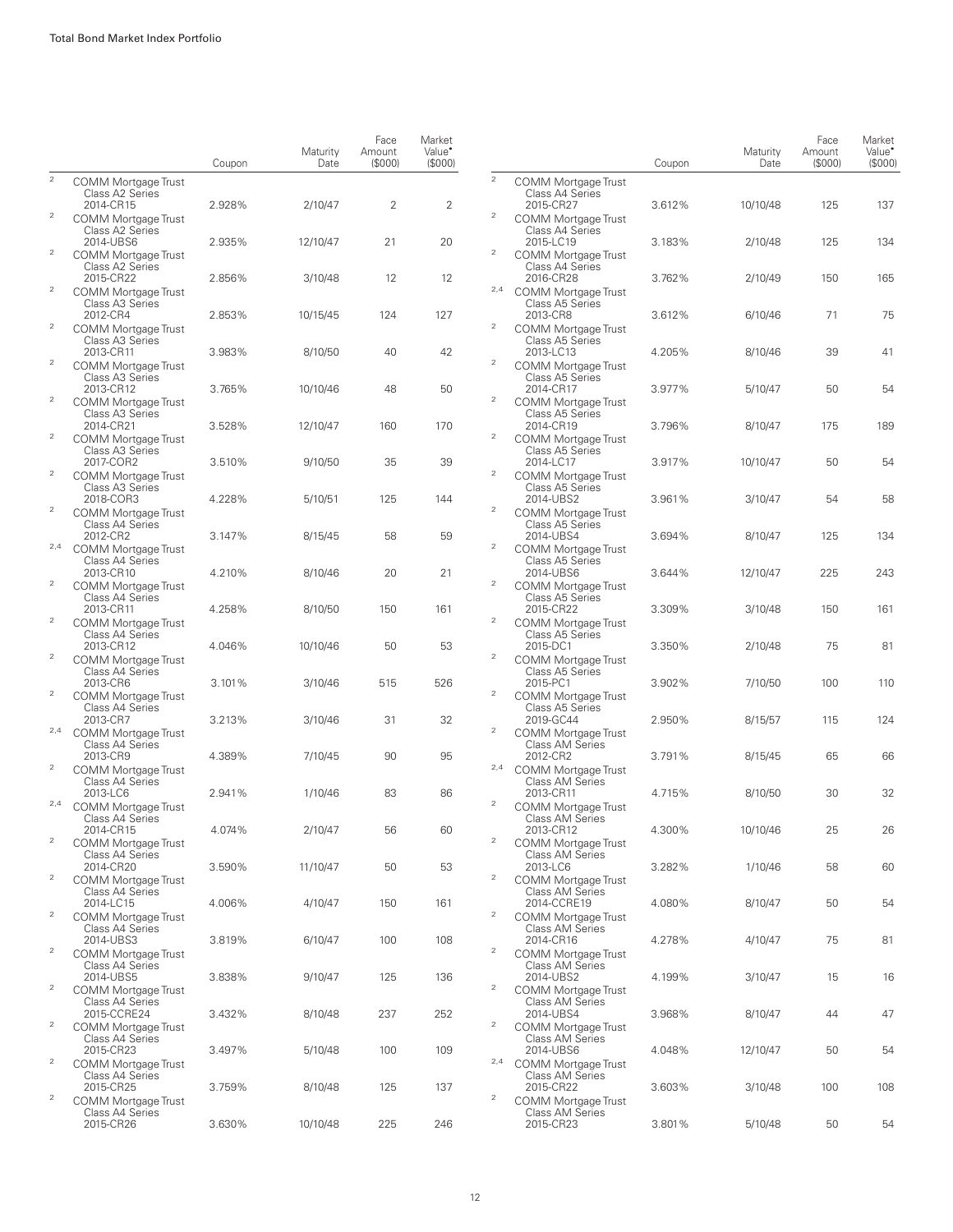|                         |                                                                       | Coupon | Maturity<br>Date | Face<br>Amount<br>(S000) | Market<br>Value <sup>•</sup><br>(S000) |
|-------------------------|-----------------------------------------------------------------------|--------|------------------|--------------------------|----------------------------------------|
| $\bar{2}$               | <b>COMM Mortgage Trust</b><br><b>Class AM Series</b><br>2015-LC19     | 3.527% | 2/10/48          | 50                       | 54                                     |
| $\overline{2}$          | <b>COMM Mortgage Trust</b><br>Class AM Series                         |        |                  |                          |                                        |
| 2                       | 2019-GC44<br><b>COMM Mortgage Trust</b><br><b>Class ASB Series</b>    | 3.263% | 8/15/57          | 50                       | 54                                     |
| $\overline{\mathbf{c}}$ | 2013-CCRE11<br><b>COMM Mortgage Trust</b><br><b>Class ASB Series</b>  | 3.660% | 8/10/50          | 15                       | 15                                     |
| $\overline{\mathbf{c}}$ | 2013-CR12<br>COMM Mortgage Trust                                      | 3.623% | 10/10/46         | 26                       | 27                                     |
| $\overline{2}$          | Class ASB Series<br>2014-CCRE15<br>COMM Mortgage Trust                | 3.595% | 2/10/47          | 17                       | 17                                     |
| 2                       | Class ASB Series<br>2014-CCRE16<br><b>COMM Mortgage Trust</b>         | 3.653% | 4/10/47          | 27                       | 28                                     |
|                         | <b>Class ASB Series</b><br>2014-CCRE17                                | 3.598% | 5/10/47          | 14                       | 15                                     |
| 2                       | COMM Mortgage Trust<br><b>Class ASB Series</b><br>2014-CCRE18         | 3.452% | 7/15/47          | 26                       | 27                                     |
| 2                       | COMM Mortgage Trust<br><b>Class ASB Series</b><br>2014-UBS2           | 3.472% | 3/10/47          | 12                       | 12                                     |
| $\overline{2}$          | <b>COMM Mortgage Trust</b><br><b>Class ASB Series</b><br>2014-UBS6    | 3.387% | 12/10/47         | 89                       | 93                                     |
| 2                       | COMM Mortgage Trust<br><b>Class ASB Series</b>                        |        |                  |                          |                                        |
| 2                       | 2015-CCRE23<br>COMM Mortgage Trust<br><b>Class ASB Series</b>         | 3.257% | 5/10/48          | 59                       | 61                                     |
| $\mathbf{2}$            | 2015-CCRE27<br>COMM Mortgage Trust<br><b>Class ASB Series</b>         | 3.404% | 10/10/48         | 112                      | 118                                    |
| $\overline{2}$          | 2015-LC19<br>COMM Mortgage Trust                                      | 3.040% | 2/10/48          | 19                       | 20                                     |
| 2,4                     | <b>Class ASB Series</b><br>2016-DC2<br>COMM Mortgage Trust            | 3.550% | 2/10/49          | 117                      | 124                                    |
| 2,4                     | <b>Class B Series</b><br>2013-CR12<br>COMM Mortgage Trust             | 4.762% | 10/10/46         | 25                       | 26                                     |
| $\overline{2}$          | <b>Class B Series</b><br>2014-CCRE15                                  | 4.815% | 2/10/47          | 28                       | 30                                     |
|                         | COMM Mortgage Trust<br><b>Class B Series</b><br>2014-CR17             | 4.377% | 5/10/47          | 25                       | 26                                     |
| $\overline{2}$          | <b>COMM Mortgage Trust</b><br><b>Class B Series</b><br>2014-UBS2      | 4.701% | 3/10/47          | 10                       | 11                                     |
| 2,4                     | COMM Mortgage Trust<br>Class C Series<br>2013-LC6                     | 4.242% | 1/10/46          | 25                       | 26                                     |
| 2,4                     | <b>COMM Mortgage Trust</b><br>Class C Series                          |        |                  |                          |                                        |
| $\overline{\mathbf{c}}$ | 2014-CCRE15<br><b>CSAIL Commercial</b><br>Mortgage Trust Class A3     | 4.865% | 2/10/47          | 50                       | 54                                     |
| 2                       | Series 2019-C16<br><b>CSAIL Commercial</b><br>Mortgage Trust Class A3 | 3.329% | 6/15/52          | 275                      | 301                                    |
| $\overline{2}$          | Series 2021-C20<br><b>CSAIL Commercial</b>                            | 2.805% | 3/15/54          | 250                      | 265                                    |
| 2                       | Mortgage Trust Class A4<br>Series 2015-C1<br><b>CSAIL Commercial</b>  | 3.505% | 4/15/50          | 100                      | 108                                    |
| 2                       | Mortgage Trust Class A4<br>Series 2015-C2<br><b>CSAIL Commercial</b>  | 3.504% | 6/15/57          | 150                      | 162                                    |
| $\boldsymbol{2}$        | Mortgage Trust Class A4<br>Series 2015-C3                             | 3.718% | 8/15/48          | 100                      | 109                                    |
|                         | <b>CSAIL Commercial</b><br>Mortgage Trust Class A4<br>Series 2015-C4  | 3.808% | 11/15/48         | 200                      | 220                                    |

|                         |                                                                                 | Coupon | Maturity<br>Date | Face<br>Amount<br>(\$000) | Market<br>Value <sup>•</sup><br>(\$000) |
|-------------------------|---------------------------------------------------------------------------------|--------|------------------|---------------------------|-----------------------------------------|
| $\overline{2}$          | <b>CSAIL Commercial</b><br>Mortgage Trust Class A4                              |        |                  |                           |                                         |
| 2,4                     | Series 2017-C8<br><b>CSAIL Commercial</b>                                       | 3.392% | 6/15/50          | 150                       | 163                                     |
| 2                       | Mortgage Trust Class A4<br>Series 2018-CX12<br><b>CSAIL Commercial</b>          | 4.224% | 8/15/51          | 25                        | 29                                      |
| $\overline{\mathbf{c}}$ | Mortgage Trust Class A4<br>Series 2019-C15                                      | 4.053% | 3/15/52          | 225                       | 257                                     |
| 2,4                     | <b>CSAIL Commercial</b><br>Mortgage Trust Class A5<br>Series 2016-C7            | 3.502% | 11/15/49         | 200                       | 218                                     |
| 2                       | <b>CSAIL Commercial</b><br>Mortgage Trust Class A5<br>Series 2017-CX10          | 3.458% | 11/15/50         | 150                       | 164                                     |
|                         | <b>CSAIL Commercial</b><br>Mortgage Trust Class A5<br>Series 2017-CX9           | 3.446% | 9/15/50          | 50                        | 55                                      |
| 2,4                     | <b>CSAIL Commercial</b><br>Mortgage Trust Class A5<br>Series 2018-CX11          | 4.033% | 4/15/51          | 275                       | 311                                     |
| 2,4                     | <b>CSAIL Commercial</b><br>Mortgage Trust<br><b>Class AS Series</b>             |        |                  |                           |                                         |
| 2,4                     | 2015-C1<br><b>CSAIL Commercial</b><br>Mortgage Trust                            | 3.791% | 4/15/50          | 75                        | 80                                      |
| 2,4                     | Class AS Series<br>2015-C2<br><b>CSAIL Commercial</b><br>Mortgage Trust         | 3.849% | 6/15/57          | 75                        | 79                                      |
| 2                       | <b>Class AS Series</b><br>2021-C20<br><b>CSAIL Commercial</b>                   | 3.076% | 3/15/54          | 50                        | 53                                      |
|                         | Mortgage Trust<br><b>Class ASB Series</b><br>2015-C3                            | 3.448% | 8/15/48          | 70                        | 73                                      |
| 2                       | <b>CSAIL Commercial</b><br>Mortgage Trust<br><b>Class ASB Series</b><br>2015-C4 | 3.617% | 11/15/48         | 44                        | 46                                      |
| 2,4                     | <b>CSAIL Commercial</b><br>Mortgage Trust Class B                               |        |                  |                           |                                         |
| 2,4                     | Series 2015-C1<br><b>CSAIL Commercial</b><br>Mortgage Trust Class B             | 4.044% | 4/15/50          | 50                        | 52                                      |
| 2                       | Series 2015-C3<br>DBGS Mortgage Trust<br>Class A4 Series                        | 4.266% | 8/15/48          | 50                        | 53                                      |
| 2                       | 2018-C1<br>DBJPM Mortgage Trust                                                 | 4.466% | 10/15/51         | 100                       | 117                                     |
| $\overline{\mathbf{c}}$ | Class A4 Series<br>2016-C1<br>DBJPM Mortgage Trust                              | 3.276% | 5/10/49          | 75                        | 81                                      |
| 2                       | Class A5 Series<br>2016-C3<br><b>DBJPM Mortgage Trust</b>                       | 2.890% | 8/10/49          | 100                       | 106                                     |
| 2                       | Class A5 Series 2017-C6<br><b>DBJPM Mortgage Trust</b>                          | 3.328% | 6/10/50          | 100                       | 110                                     |
| 2,4                     | Class A5 Series<br>2020-C9<br>DBJPM Mortgage Trust                              | 1.926% | 9/15/53          | 50                        | 50                                      |
| 2                       | <b>Class AM Series</b><br>2017-C6<br>Discover Card Execution                    | 3.561% | 6/10/50          | 50                        | 54                                      |
| 2                       | Note Trust Class A<br>Series 2015-A3<br>Discover Card Execution                 | 1.890% | 10/15/24         | 275                       | 281                                     |
| $\overline{\mathbf{c}}$ | Note Trust Class A1<br>Series 2015-A1                                           | 3.030% | 8/15/25          | 225                       | 235                                     |
|                         | Discover Card Execution<br>Note Trust Class A2<br><b>Series 2017-A2</b>         | 2.390% | 7/15/24          | 150                       | 152                                     |
| $\overline{\mathbf{c}}$ | Drive Auto Receivables<br><b>Trust Class B Series</b><br>2020-1                 | 2.080% | 7/15/24          | 75                        | 76                                      |
| 2                       | Drive Auto Receivables<br><b>Trust Class B Series</b><br>2021-1                 | 0.650% | 7/15/25          | 25                        | 25                                      |
|                         |                                                                                 |        |                  |                           |                                         |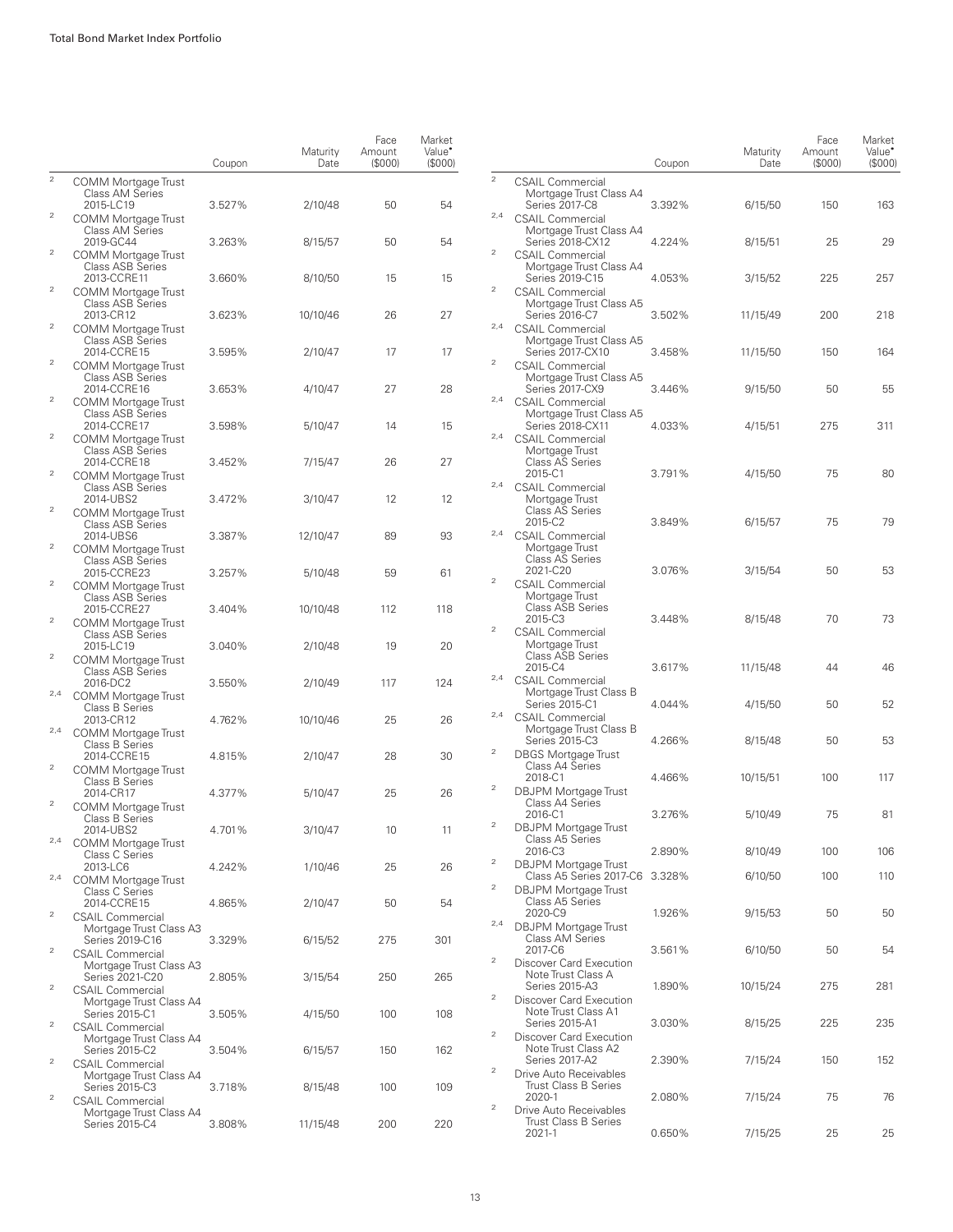|                         |                                                                                       | Coupon | Maturity<br>Date | Face<br>Amount<br>(S000) | Market<br>Value <sup>*</sup><br>(S000) |
|-------------------------|---------------------------------------------------------------------------------------|--------|------------------|--------------------------|----------------------------------------|
| $\overline{2}$          | Drive Auto Receivables                                                                |        |                  |                          |                                        |
| 2                       | <b>Trust Class C Series</b><br>2020-1                                                 | 2.360% | 3/16/26          | 50                       | 50                                     |
|                         | Drive Auto Receivables<br><b>Trust Class C Series</b><br>2021-1                       | 1.020% | 6/15/27          | 25                       | 25                                     |
| $\overline{\mathbf{c}}$ | Drive Auto Receivables<br><b>Trust Class D Series</b>                                 |        |                  |                          |                                        |
| $\overline{2}$          | 2018-5<br>Drive Auto Receivables                                                      | 4.300% | 4/15/26          | 35                       | 36                                     |
| 2                       | <b>Trust Class D Series</b><br>2019-1                                                 | 4.090% | 6/15/26          | 110                      | 114                                    |
| 2                       | Exeter Automobile<br>Receivables Trust<br>Class B Series 2021-1A<br>Exeter Automobile | 0.500% | 2/18/25          | 35                       | 35                                     |
|                         | Receivables Trust<br>Class C Series 2020-3                                            | 1.320% | 7/15/25          | 75                       | 76                                     |
| $\mathbf{2}$            | Exeter Automobile<br>Receivables Trust                                                |        |                  |                          |                                        |
|                         | Class C Series 2021-1A<br>1,2,4 Fannie Mae-Aces Class                                 | 0.740% | 1/15/26          | 85                       | 85                                     |
| 1,2                     | 1A Series 2014-M7                                                                     | 3.338% | 6/25/24          | 229                      | 244                                    |
| 1,2                     | Fannie Mae-Aces Class<br>2A2 Series 2019-M21<br>Fannie Mae-Aces Class A               | 2.350% | 2/25/31          | 30                       | 32                                     |
| 1,2                     | Series 2015-M2<br>Fannie Mae-Aces                                                     | 2.620% | 12/25/24         | 157                      | 166                                    |
|                         | Class A1 Series<br>2015-M8                                                            | 2.344% | 1/25/25          | 27                       | 28                                     |
|                         | 1,2,4 Fannie Mae-Aces<br>Class A2 Series                                              |        |                  | 236                      |                                        |
| 1,2                     | 2013-M14<br>Fannie Mae-Aces<br>Class A2 Series                                        | 3.329% | 10/25/23         |                          | 249                                    |
|                         | 2013-M7<br>1,2,4 Fannie Mae-Aces                                                      | 2.280% | 12/27/22         | 46                       | 47                                     |
|                         | Class A2 Series<br>2014-M1                                                            | 3.185% | 7/25/23          | 238                      | 249                                    |
|                         | 1,2,4 Fannie Mae-Aces<br>Class A2 Series<br>2014-M13                                  | 3.021% | 8/25/24          | 176                      | 188                                    |
|                         | 1,2,4 Fannie Mae-Aces<br>Class A2 Series<br>2014-M2                                   | 3.513% | 12/25/23         | 232                      | 247                                    |
|                         | 1,2,4 Fannie Mae-Aces<br>Class A2 Series                                              |        |                  |                          |                                        |
|                         | 2014-M3<br>1,2,4 Fannie Mae-Aces                                                      | 3.501% | 1/25/24          | 99                       | 105                                    |
|                         | Class A2 Series<br>2014-M4<br>1,2,4 Fannie Mae-Aces                                   | 3.346% | 3/25/24          | 139                      | 148                                    |
|                         | Class A2 Series<br>2014-M8                                                            | 3.056% | 6/25/24          | 141                      | 150                                    |
|                         | 1,2,4 Fannie Mae-Aces<br>Class A2 Series                                              |        |                  |                          |                                        |
| 1,2                     | 2014-M9<br>Fannie Mae-Aces<br>Class A2 Series                                         | 3.103% | 7/25/24          | 178                      | 189                                    |
|                         | 2015-M1<br>1,2,4 Fannie Mae-Aces                                                      | 2.532% | 9/25/24          | 272                      | 286                                    |
|                         | Class A2 Series<br>2015-M10                                                           | 3.092% | 4/25/27          | 99                       | 109                                    |
|                         | 1,2,4 Fannie Mae-Aces<br>Class A2 Series<br>2015-M12                                  | 2.884% | 5/25/25          | 201                      | 214                                    |
|                         | 1,2,4 Fannie Mae-Aces<br>Class A2 Series                                              |        |                  |                          |                                        |
| 1,2                     | 2015-M15<br>Fannie Mae-Aces                                                           | 2.923% | 10/25/25         | 275                      | 296                                    |
| 1,2                     | Class A2 Series<br>2015-M3                                                            | 2.723% | 10/25/24         | 91                       | 96                                     |
|                         | Fannie Mae-Aces<br>Class A2 Series<br>2015-M7                                         | 2.590% | 12/25/24         | 165                      | 174                                    |
|                         | 1,2,4 Fannie Mae-Aces<br>Class A2 Series                                              |        |                  |                          |                                        |
|                         | 2015-M8                                                                               | 2.900% | 1/25/25          | 100                      | 107                                    |

|     |                                                                 | Coupon | Maturity<br>Date | Face<br>Amount<br>(\$000) | Market<br>Value <sup>•</sup><br>(\$000) |
|-----|-----------------------------------------------------------------|--------|------------------|---------------------------|-----------------------------------------|
|     | 1,2,4 Fannie Mae-Aces                                           |        |                  |                           |                                         |
|     | Class A2 Series<br>2016-M11<br>1,2,4 Fannie Mae-Aces            | 2.369% | 7/25/26          | 250                       | 265                                     |
|     | Class A2 Series<br>2016-M12                                     | 2.533% | 9/25/26          | 250                       | 265                                     |
|     | 1,2,4 Fannie Mae-Aces<br>Class A2 Series<br>2016-M13            | 2.566% | 9/25/26          | 75                        | 80                                      |
| 1,2 | Fannie Mae-Aces<br>Class A2 Series<br>2016-M3                   | 2.702% | 2/25/26          | 98                        | 105                                     |
| 1,2 | Fannie Mae-Aces<br>Class A2 Series                              |        |                  |                           |                                         |
| 1,2 | 2016-M4<br>Fannie Mae-Aces<br>Class A2 Series                   | 2.576% | 3/25/26          | 100                       | 107                                     |
| 1,2 | 2016-M42<br>Fannie Mae-Aces                                     | 1.270% | 7/25/30          | 10                        | 10                                      |
| 1,2 | Class A2 Series<br>2016-M5<br>Fannie Mae-Aces                   | 2.469% | 4/25/26          | 200                       | 213                                     |
| 1,2 | Class A2 Series<br>2016-M7<br>Fannie Mae-Aces                   | 2.499% | 9/25/26          | 65                        | 68                                      |
|     | Class A2 Series<br>2016-M9<br>1,2,4 Fannie Mae-Aces             | 2.292% | 6/25/26          | 300                       | 316                                     |
|     | Class A2 Series<br>2017-M1                                      | 2.496% | 10/25/26         | 179                       | 190                                     |
|     | 1,2,4 Fannie Mae-Aces<br>Class A2 Series<br>2017-M12            | 3.181% | 6/25/27          | 289                       | 319                                     |
|     | <sup>1,2,4</sup> Fannie Mae-Aces<br>Class A2 Series<br>2017-M14 | 2.964% | 11/25/27         | 75                        | 82                                      |
|     | 1,2,4 Fannie Mae-Aces                                           |        |                  |                           |                                         |
|     | Class A2 Series<br>2017-M2<br>1,2,4 Fannie Mae-Aces             | 2.890% | 2/25/27          | 197                       | 213                                     |
|     | Class A2 Series<br>2017-M4<br>1,2,4 Fannie Mae-Aces             | 2.665% | 12/25/26         | 186                       | 199                                     |
|     | Class A2 Series<br>2017-M5                                      | 3.276% | 4/25/29          | 75                        | 84                                      |
|     | <sup>1,2,4</sup> Fannie Mae-Aces<br>Class A2 Series<br>2017-M7  | 2.961% | 2/25/27          | 250                       | 272                                     |
|     | 1,2,4 Fannie Mae-Aces<br>Class A2 Series<br>2017-M8             | 3.061% | 5/25/27          | 514                       | 566                                     |
|     | 1,2,4 Fannie Mae-Aces<br>Class A2 Series                        |        |                  |                           |                                         |
| 1,2 | 2018-M10<br>Fannie Mae-Aces<br>Class A2 Series                  | 3.482% | 7/25/28          | 125                       | 141                                     |
|     | 2018-M10<br>1,2,4 Fannie Mae-Aces<br>Class A2 Series            | 3.610% | 2/25/31          | 300                       | 351                                     |
|     | 2018-M12<br>1,2,4 Fannie Mae-Aces                               | 3.775% | 8/25/30          | 50                        | 58                                      |
|     | Class A2 Series<br>2018-M13<br>1,2,4 Fannie Mae-Aces            | 3.820% | 9/25/30          | 200                       | 236                                     |
|     | Class A2 Series<br>2018-M14                                     | 3.700% | 8/25/28          | 175                       | 201                                     |
|     | 1,2,4 Fannie Mae-Aces<br>Class A2 Series<br>2018-M4             | 3.147% | 3/25/28          | 165                       | 183                                     |
|     | <sup>1,2,4</sup> Fannie Mae-Aces<br>Class A2 Series<br>2018-M7  | 3.150% | 3/25/28          | 100                       | 111                                     |
|     | <sup>1,2,4</sup> Fannie Mae-Aces<br>Class A2 Series             |        |                  |                           |                                         |
|     | 2019-M1<br>1,2,4 Fannie Mae-Aces<br>Class A2 Series             | 3.673% | 9/25/28          | 200                       | 228                                     |
|     | 2019-M12                                                        | 2.885% | 6/25/29          | 400                       | 438                                     |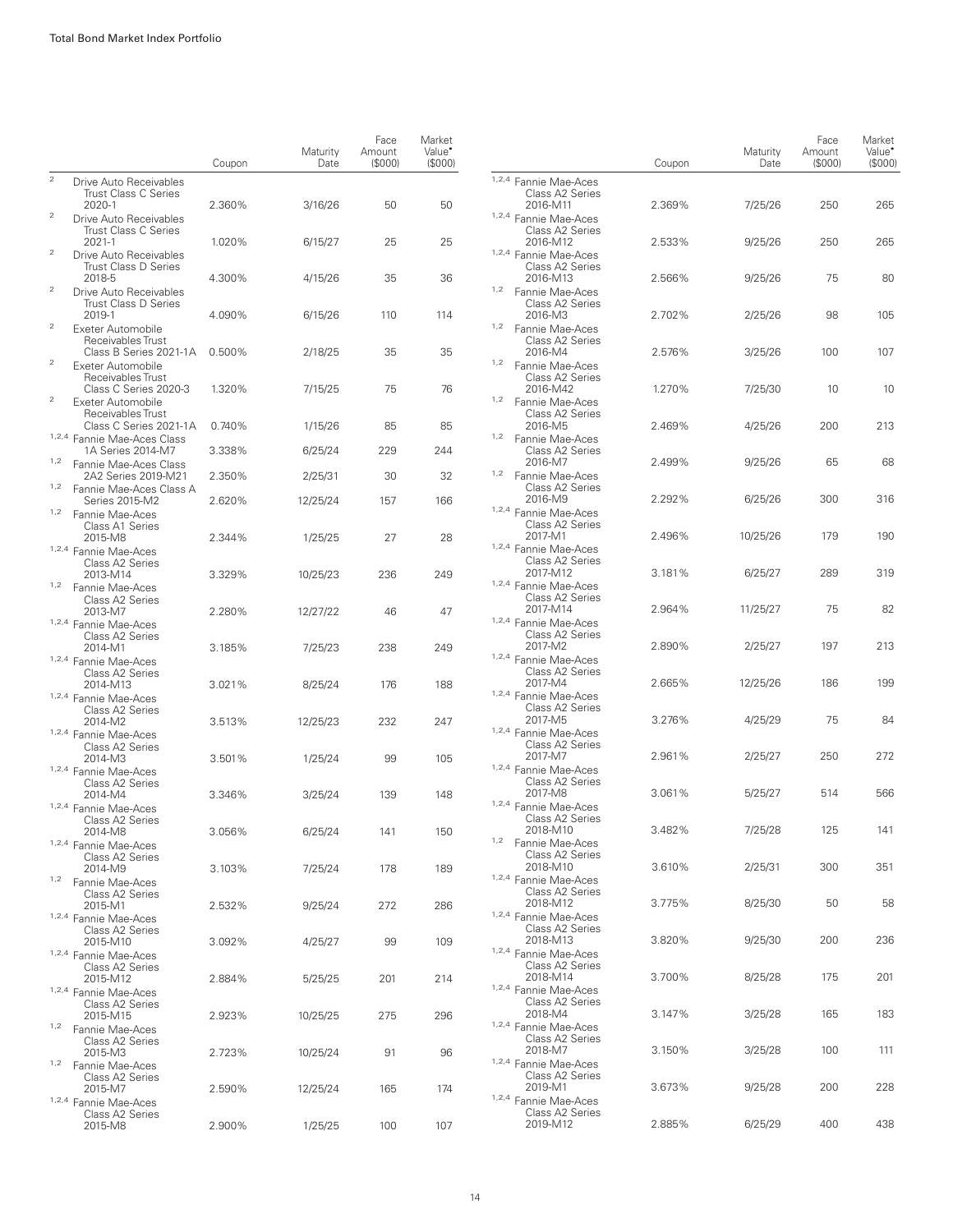|                         |                                                                | Coupon | Maturity<br>Date | Face<br>Amount<br>(S000) | Market<br>Value <sup>•</sup><br>(\$000) |
|-------------------------|----------------------------------------------------------------|--------|------------------|--------------------------|-----------------------------------------|
| 1,2                     | Fannie Mae-Aces<br>Class A2 Series                             |        |                  |                          |                                         |
|                         | 2019-M18<br>1,2,4 Fannie Mae-Aces<br>Class A2 Series           | 2.469% | 8/25/29          | 250                      | 268                                     |
| 1,2                     | 2019-M2<br>Fannie Mae-Aces                                     | 3.749% | 11/25/28         | 200                      | 226                                     |
|                         | Class A2 Series<br>2019-M5                                     | 3.273% | 2/25/29          | 200                      | 225                                     |
| 1,2                     | Fannie Mae-Aces<br>Class A2 Series<br>2019-M7                  | 3.143% | 4/25/29          | 230                      | 258                                     |
| 1,2                     | Fannie Mae-Aces<br>Class A2 Series<br>2019-M9                  | 2.937% | 4/25/29          | 345                      | 381                                     |
| 1,2                     | Fannie Mae-Aces<br>Class A2 Series                             |        |                  |                          |                                         |
| 1,2                     | 2020-M1<br>Fannie Mae-Aces<br>Class A2 Series                  | 2.444% | 10/25/29         | 950                      | 1,026                                   |
| 1,2                     | 2020-M14<br>Fannie Mae-Aces                                    | 1.784% | 5/25/30          | 150                      | 153                                     |
|                         | Class A2 Series<br>2020-M22<br>1,2,4 Fannie Mae-Aces           | 2.522% | 8/25/29          | 375                      | 402                                     |
| 1,2                     | Class A2 Series<br>2020-M29<br>Fannie Mae-Aces                 | 1.492% | 5/25/30          | 100                      | 100                                     |
| 1,2                     | Class A2 Series<br>2020-M46                                    | 1.323% | 5/25/30          | 250                      | 247                                     |
|                         | Fannie Mae-Aces<br>Class A2 Series<br>2020-M5                  | 2.210% | 1/25/30          | 125                      | 132                                     |
|                         | 1,2,4 Fannie Mae-Aces<br>Class A2 Series<br>2020-M52           | 1.363% | 10/25/30         | 175                      | 171                                     |
|                         | 1,2,4 Fannie Mae-Aces<br>Class A2 Series                       |        |                  |                          |                                         |
|                         | 2021-M1<br><sup>1,2,4</sup> Fannie Mae-Aces<br>Class A2 Series | 1.436% | 11/25/30         | 60                       | 59                                      |
| 1,2                     | 2021-M11<br>Fannie Mae-Aces                                    | 1.507% | 3/25/31          | 225                      | 225                                     |
|                         | Class A2 Series<br>2021-M13<br>1,2,4 Fannie Mae-Aces           | 1.659% | 4/25/31          | 50                       | 50                                      |
|                         | Class A3 Series<br>2018-M3<br>1,2,4 Fannie Mae-Aces            | 3.191% | 2/25/30          | 75                       | 84                                      |
|                         | <b>Class APT Series</b><br>2013-M12                            | 2.488% | 3/25/23          | 152                      | 157                                     |
|                         | 1,2,4 Fannie Mae-Aces<br><b>Class APT Series</b><br>2013-M14   | 2.634% | 4/25/23          | 39                       | 40                                      |
|                         | 1,2,4 Fannie Mae-Aces<br>Class ASV2 Series<br>2014-M12         | 2.614% | 10/25/21         | 36                       | 36                                      |
|                         | 1,2,4 Fannie Mae-Aces<br>Class ATS2 Series                     |        |                  |                          |                                         |
|                         | 2018-M2<br>1,2,4 Fannie Mae-Aces<br>Class AV2 Series           | 2.999% | 1/25/28          | 425                      | 468                                     |
| 1,2                     | 2015-M4<br>Fannie Mae-Aces                                     | 2.509% | 7/25/22          | 78                       | 78                                      |
| 1,2                     | Class AV2 Series<br>2016-M2<br>Fannie Mae-Aces                 | 2.152% | 1/25/23          | 103                      | 105                                     |
|                         | Class AV2 Series<br>2016-M7<br>1,2,4 Fannie Mae-Aces           | 2.157% | 10/25/23         | 37                       | 38                                      |
|                         | Class AV2 Series<br>2017-M10                                   | 2.639% | 7/25/24          | 109                      | 114                                     |
|                         | 1,2,4 Fannie Mae-Aces<br>Class AV2 Series<br>2017-M15          | 3.196% | 11/25/27         | 275                      | 297                                     |
| 2                       | Fifth Third Auto Trust<br>Class A3 Series 2019-1               | 2.640% | 12/15/23         | 76                       | 77                                      |
| $\overline{\mathbf{c}}$ | Fifth Third Auto Trust<br>Class A4 Series 2019-1               | 2.690% | 11/16/26         | 50                       | 52                                      |

|                         |                                                                                            | Coupon | Maturity<br>Date | Face<br>Amount<br>(\$000) | Market<br>Value <sup>•</sup><br>(\$000) |
|-------------------------|--------------------------------------------------------------------------------------------|--------|------------------|---------------------------|-----------------------------------------|
| $\overline{c}$          | Ford Credit Auto Lease<br><b>Trust Class A3 Series</b>                                     |        |                  |                           |                                         |
| 2                       | 2020-B<br>Ford Credit Auto Lease<br><b>Trust Class A4 Series</b>                           | 0.620% | 8/15/23          | 150                       | 150                                     |
| 2                       | $2019 - A$<br>Ford Credit Auto Owner<br>Trust Class A3 Series                              | 2.980% | 6/15/22          | 4                         | 4                                       |
| $\overline{\mathbf{c}}$ | 2019-A<br>Ford Credit Auto Owner<br><b>Trust Class A3 Series</b>                           | 2.780% | 9/15/23          | 91                        | 92                                      |
| 2                       | 2020-A<br>Ford Credit Auto Owner                                                           | 1.040% | 8/15/24          | 25                        | 25                                      |
| 2                       | <b>Trust Class A3 Series</b><br>2020-B<br>Ford Credit Auto Owner                           | 0.560% | 10/15/24         | 150                       | 151                                     |
| 2                       | <b>Trust Class A3 Series</b><br>2020-C<br>Ford Credit Auto Owner                           | 0.410% | 7/15/25          | 75                        | 75                                      |
| 2                       | <b>Trust Class A3 Series</b><br>2021-A<br>Ford Credit Auto Owner                           | 0.260% | 2/15/24          | 100                       | 100                                     |
| 2                       | <b>Trust Class A3 Series</b><br>$2021 - A$                                                 | 0.300% | 8/15/25          | 150                       | 150                                     |
|                         | Ford Credit Auto Owner<br><b>Trust Class A4 Series</b><br>2019-A                           | 2.850% | 8/15/24          | 50                        | 52                                      |
| 2                       | Ford Credit Auto Owner<br><b>Trust Class A4 Series</b><br>2020-B                           | 0.790% | 11/15/25         | 35                        | 35                                      |
| 2                       | Ford Credit Auto Owner<br><b>Trust Class A4 Series</b><br>$2020 - C$                       | 0.510% | 8/15/26          | 25                        | 25                                      |
| 2                       | Ford Credit Auto Owner<br><b>Trust Class A4 Series</b><br>2021-A                           | 0.300% | 4/15/24          | 25                        | 25                                      |
| 2                       | Ford Credit Auto Owner<br><b>Trust Class A4 Series</b><br>2021-A                           | 0.490% | 9/15/26          | 50                        | 50                                      |
| 2                       | Ford Credit Floorplan<br>Master Owner Trust<br>Class A Series 2017-3                       | 2.480% | 9/15/24          | 170                       | 175                                     |
| 2                       | Ford Credit Floorplan<br>Master Owner Trust                                                |        |                  |                           |                                         |
| 2                       | Class A Series 2018-2<br>Ford Credit Floorplan<br>Master Owner Trust                       | 3.170% | 3/15/25          | 200                       | 209                                     |
| 2                       | Class A Series 2019-4<br>Ford Credit Floorplan<br>Master Owner Trust                       | 2.440% | 9/15/26          | 185                       | 195                                     |
| 2                       | Class A Series 2020-2<br>Ford Credit Floorplan<br>Master Owner Trust                       | 1.060% | 9/15/27          | 50                        | 50                                      |
| 1,2                     | Class A1 Series 2020-1<br>Freddie Mac Multifamily<br>Structured Pass Through               | 0.700% | 9/15/25          | 275                       | 276                                     |
| 1,2                     | Certificates Class A1<br>Series K030<br>Freddie Mac Multifamily                            | 2.779% | 9/25/22          | 25                        | 25                                      |
|                         | Structured Pass Through<br>Certificates Class A1<br>Series K032                            | 3.016% | 2/25/23          | 80                        | 81                                      |
| 1,2                     | Freddie Mac Multifamily<br>Structured Pass Through<br>Certificates Class A1                |        |                  |                           |                                         |
| 1,2                     | Series K033<br>Freddie Mac Multifamily<br>Structured Pass Through                          | 2.871% | 2/25/23          | 110                       | 112                                     |
| 1,2                     | Certificates Class A1<br>Series K038<br>Freddie Mac Multifamily                            | 2.604% | 10/25/23         | 26                        | 27                                      |
| 1,2                     | Structured Pass Through<br>Certificates Class A1<br>Series K039<br>Freddie Mac Multifamily | 2.683% | 12/25/23         | 23                        | 24                                      |
|                         | Structured Pass Through<br>Certificates Class A1<br>Series K040                            | 2.768% | 4/25/24          | 53                        | 55                                      |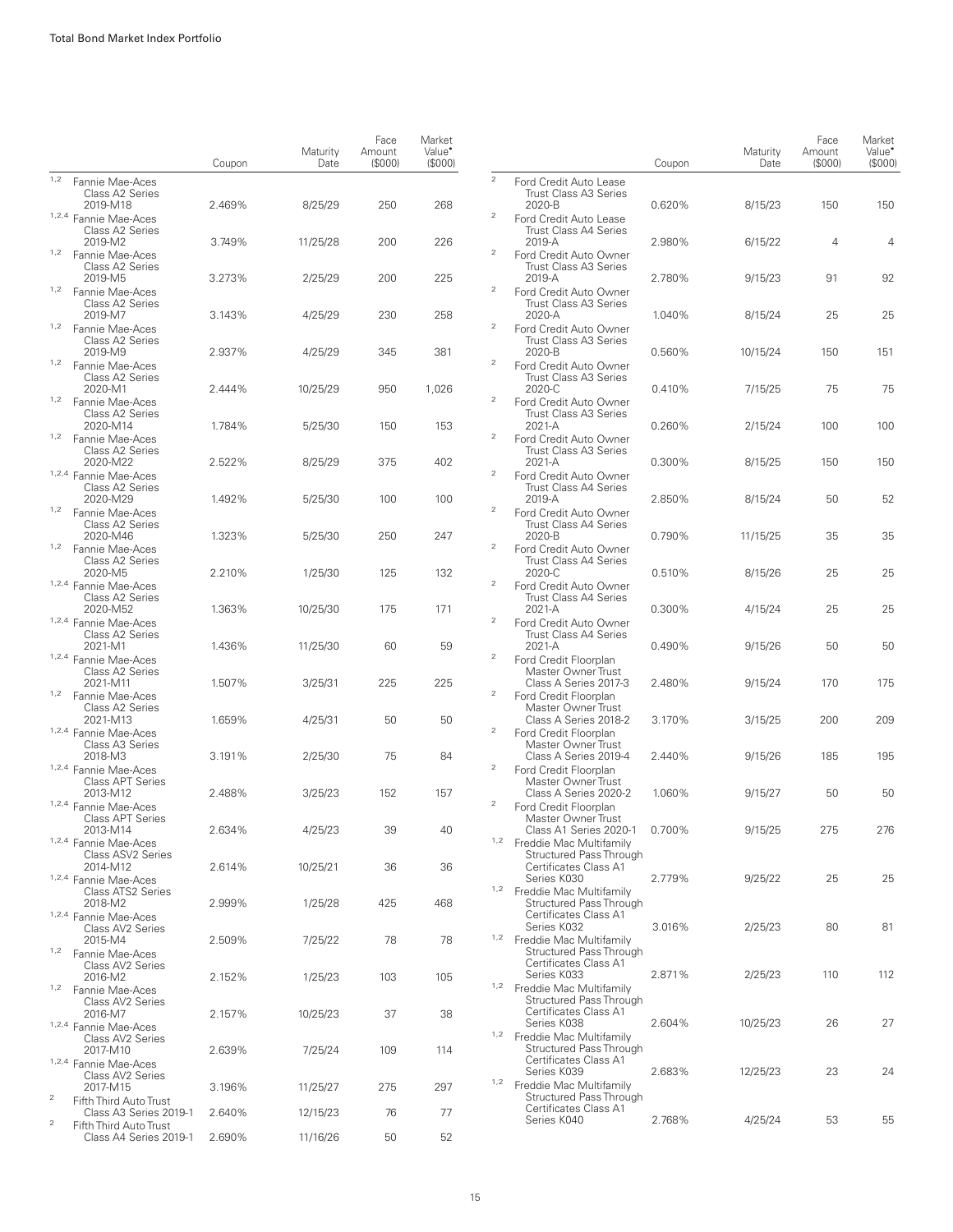|     |                                                                                                  | Coupon | Maturity<br>Date | Face<br>Amount<br>(S000) | Market<br>Value <sup>•</sup><br>(S000) |
|-----|--------------------------------------------------------------------------------------------------|--------|------------------|--------------------------|----------------------------------------|
| 1,2 | Freddie Mac Multifamily<br>Structured Pass Through<br>Certificates Class A1                      |        |                  |                          |                                        |
| 1,2 | Series K042<br>Freddie Mac Multifamily<br>Structured Pass Through                                | 2.267% | 6/25/24          | 24                       | 25                                     |
| 1,2 | Certificates Class A1<br>Series K043<br>Freddie Mac Multifamily<br>Structured Pass Through       | 2.532% | 10/25/23         | 23                       | 23                                     |
| 1,2 | Certificates Class A1<br>Series K045<br>Freddie Mac Multifamily                                  | 2.493% | 4/25/48          | 70                       | 72                                     |
|     | Structured Pass Through<br>Certificates Class A1<br>Series K047                                  | 2.827% | 12/25/24         | 56                       | 58                                     |
| 1,2 | Freddie Mac Multifamily<br>Structured Pass Through<br>Certificates Class A1<br>Series K080       | 3.736% | 4/25/28          | 93                       | 103                                    |
| 1,2 | Freddie Mac Multifamily<br>Structured Pass Through<br>Certificates Class A1                      |        |                  |                          |                                        |
| 1,2 | Series K087<br>Freddie Mac Multifamily<br>Structured Pass Through                                | 3.591% | 10/25/27         | 92                       | 102                                    |
| 1,2 | Certificates Class A1<br>Series K121<br>Freddie Mac Multifamily<br>Structured Pass Through       | 0.995% | 11/25/53         | 25                       | 25                                     |
| 1,2 | Certificates Class A1<br>Series K122<br>Freddie Mac Multifamily                                  | 0.863% | 11/25/30         | 15                       | 15                                     |
| 1,2 | Structured Pass Through<br>Certificates Class A1<br>Series K129                                  | 1.342% | 9/25/30          | 50                       | 50                                     |
|     | Freddie Mac Multifamily<br>Structured Pass Through<br>Certificates Class A1<br>Series K1520      | 2.007% | 7/25/35          | 50                       | 52                                     |
| 1,2 | Freddie Mac Multifamily<br>Structured Pass Through<br>Certificates Class A1                      |        |                  |                          |                                        |
| 1,2 | Series K730<br>Freddie Mac Multifamily<br>Structured Pass Through<br>Certificates Class A2       | 3.452% | 9/25/24          | 5                        | 5                                      |
| 1,2 | Series K017<br>Freddie Mac Multifamily<br>Structured Pass Through                                | 2.873% | 12/25/21         | 304                      | 306                                    |
| 1,2 | Certificates Class A2<br>Series K019<br>Freddie Mac Multifamily                                  | 2.272% | 3/25/22          | 138                      | 139                                    |
| 1,2 | Structured Pass Through<br>Certificates Class A2<br>Series K020<br>Freddie Mac Multifamily       | 2.373% | 5/25/22          | 349                      | 354                                    |
| 1,2 | Structured Pass Through<br>Certificates Class A2<br>Series K021                                  | 2.396% | 6/25/22          | 222                      | 226                                    |
|     | Freddie Mac Multifamily<br>Structured Pass Through<br>Certificates Class A2<br>Series K026       | 2.510% | 11/25/22         | 325                      | 333                                    |
| 1,2 | Freddie Mac Multifamily<br>Structured Pass Through<br>Certificates Class A2                      |        |                  |                          |                                        |
| 1,2 | Series K027<br>Freddie Mac Multifamily<br>Structured Pass Through                                | 2.637% | 1/25/23          | 325                      | 335                                    |
|     | Certificates Class A2<br>Series K028<br>1,2,4 Freddie Mac Multifamily<br>Structured Pass Through | 3.111% | 2/25/23          | 475                      | 493                                    |
|     | Certificates Class A2<br>Series K029<br>1,2,4 Freddie Mac Multifamily                            | 3.320% | 2/25/23          | 325                      | 339                                    |
|     | Structured Pass Through<br>Certificates Class A2<br>Series K030                                  | 3.250% | 4/25/23          | 325                      | 339                                    |

|      |                                                                                                                    | Coupon | Maturity<br>Date   | Face<br>Amount<br>(S000) | Market<br>Value <sup>•</sup><br>(\$000) |
|------|--------------------------------------------------------------------------------------------------------------------|--------|--------------------|--------------------------|-----------------------------------------|
|      | <sup>1,2,4</sup> Freddie Mac Multifamily<br>Structured Pass Through<br>Certificates Class A2<br>Series K031        | 3.300% | 4/25/23            | 1,215                    | 1,274                                   |
|      | 1,2,4 Freddie Mac Multifamily<br><b>Structured Pass Through</b><br>Certificates Class A2<br>Series K032            | 3.310% |                    | 340                      | 357                                     |
|      | 1,2,4 Freddie Mac Multifamily<br>Structured Pass Through<br>Certificates Class A2<br>Series K033                   | 3.060% | 5/25/23<br>7/25/23 | 325                      | 340                                     |
|      | 1,2,4 Freddie Mac Multifamily<br><b>Structured Pass Through</b><br>Certificates Class A2                           |        |                    |                          |                                         |
|      | Series K034<br>1,2,4 Freddie Mac Multifamily<br>Structured Pass Through<br>Certificates Class A2                   | 3.531% | 7/25/23            | 288                      | 304                                     |
|      | Series K035<br>1,2,4 Freddie Mac Multifamily<br>Structured Pass Through<br>Certificates Class A2                   | 3.458% | 8/25/23            | 400                      | 422                                     |
| 1,2  | Series K036<br>Freddie Mac Multifamily<br>Structured Pass Through<br>Certificates Class A2                         | 3.527% | 10/25/23           | 325                      | 346                                     |
| 1,2  | Series K038<br>Freddie Mac Multifamily<br>Structured Pass Through<br>Certificates Class A2                         | 3.389% | 3/25/24            | 200                      | 214                                     |
| 1,2  | Series K039<br>Freddie Mac Multifamily<br>Structured Pass Through<br>Certificates Class A2                         | 3.303% | 7/25/24            | 225                      | 242                                     |
| 1,2  | Series K040<br>Freddie Mac Multifamily<br>Structured Pass Through<br>Certificates Class A2                         | 3.241% | 9/25/24            | 275                      | 296                                     |
| 1,2  | Series K041<br>Freddie Mac Multifamily<br>Structured Pass Through<br>Certificates Class A2                         | 3.171% | 10/25/24           | 275                      | 296                                     |
| 1,2  | Series K042<br>Freddie Mac Multifamily<br>Structured Pass Through                                                  | 2.670% | 12/25/24           | 25                       | 27                                      |
| 1, 2 | Certificates Class A2<br>Series K043<br>Freddie Mac Multifamily<br>Structured Pass Through                         | 3.062% | 12/25/24           | 150                      | 161                                     |
| 1,2  | Certificates Class A2<br>Series K045<br>Freddie Mac Multifamily<br>Structured Pass Through                         | 3.023% | 4/25/48            | 175                      | 188                                     |
|      | Certificates Class A2<br>Series K046<br>1,2,4 Freddie Mac Multifamily<br><b>Structured Pass Through</b>            | 3.205% | 3/25/25            | 175                      | 189                                     |
|      | Certificates Class A2<br>Series K047<br><sup>1,2,4</sup> Freddie Mac Multifamily<br><b>Structured Pass Through</b> | 3.329% | 5/25/25            | 175                      | 191                                     |
| 1,2  | Certificates Class A2<br>Series K048<br>Freddie Mac Multifamily<br>Structured Pass Through                         | 3.284% | 6/25/25            | 325                      | 353                                     |
|      | Certificates Class A2<br>Series K049<br><sup>1,2,4</sup> Freddie Mac Multifamily<br><b>Structured Pass Through</b> | 3.010% | 7/25/25            | 125                      | 135                                     |
| 1,2  | Certificates Class A2<br>Series K050<br>Freddie Mac Multifamily<br><b>Structured Pass Through</b>                  | 3.334% | 8/25/25            | 200                      | 218                                     |
| 1,2  | Certificates Class A2<br>Series K052<br>Freddie Mac Multifamily                                                    | 3.151% | 11/25/25           | 125                      | 136                                     |
|      | <b>Structured Pass Through</b><br>Certificates Class A2<br>Series K053                                             | 2.995% | 12/25/25           | 75                       | 81                                      |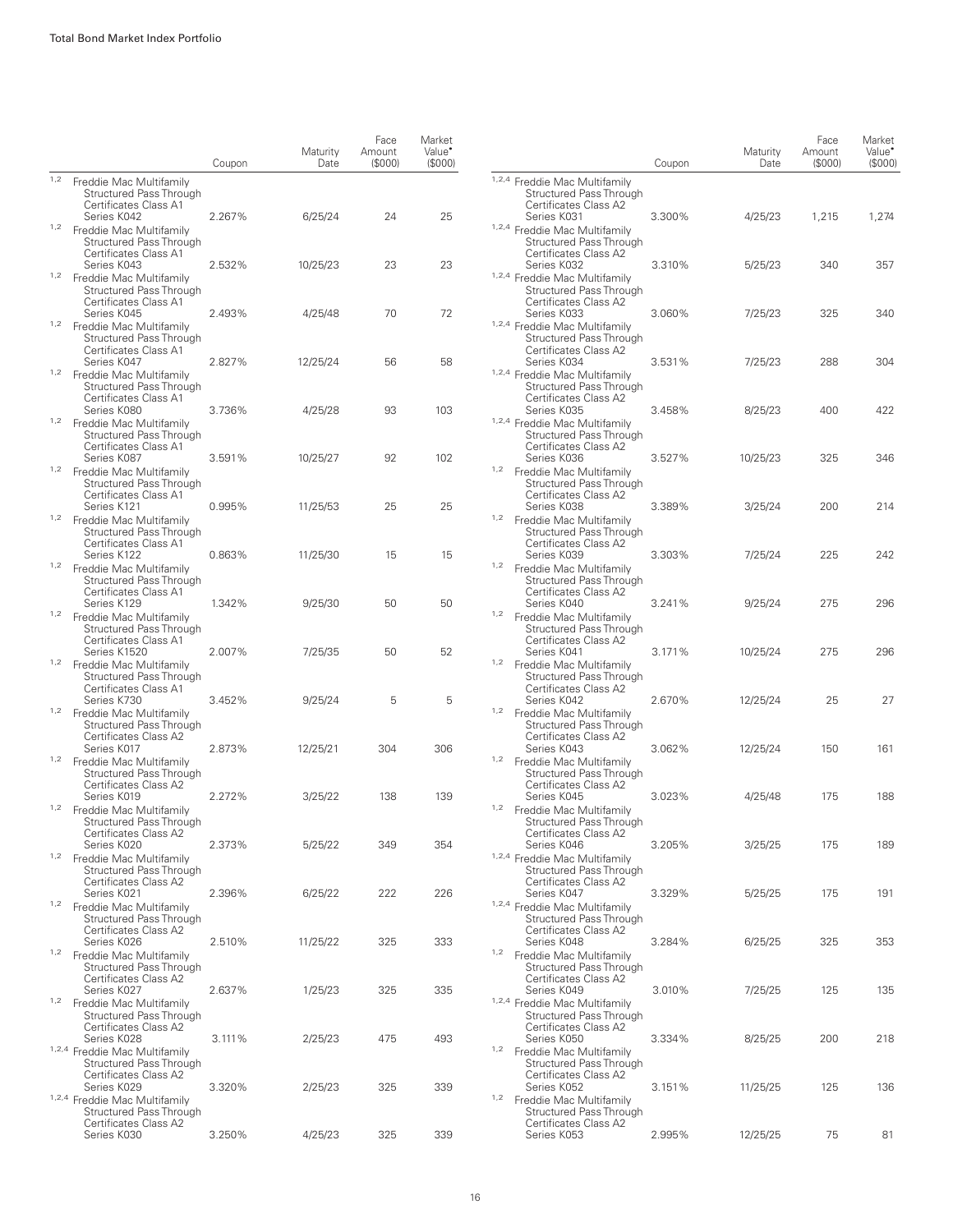|     |                                                                                                           | Coupon           | Maturity<br>Date   | Face<br>Amount<br>(S000) | Market<br>Value <sup>•</sup><br>(S000) |
|-----|-----------------------------------------------------------------------------------------------------------|------------------|--------------------|--------------------------|----------------------------------------|
| 1,2 | Freddie Mac Multifamily<br>Structured Pass Through<br>Certificates Class A2                               |                  |                    |                          |                                        |
| 1,2 | Series K054<br>Freddie Mac Multifamily<br>Structured Pass Through<br>Certificates Class A2                | 2.745%           | 1/25/26            | 200                      | 215                                    |
| 1,2 | Series K056<br>Freddie Mac Multifamily<br>Structured Pass Through<br>Certificates Class A2                | 2.525%           | 5/25/26            | 150                      | 160                                    |
|     | Series K058<br>1,2,4 Freddie Mac Multifamily<br>Structured Pass Through<br>Certificates Class A2          | 2.653%           | 8/25/26            | 100                      | 107                                    |
| 1,2 | Series K063<br>Freddie Mac Multifamily<br>Structured Pass Through<br>Certificates Class A2<br>Series K064 | 3.430%<br>3.224% | 1/25/27<br>3/25/27 | 475<br>300               | 530<br>332                             |
| 1,2 | Freddie Mac Multifamily<br>Structured Pass Through<br>Certificates Class A2<br>Series K065                | 3.243%           | 4/25/27            | 433                      | 480                                    |
| 1,2 | Freddie Mac Multifamily<br>Structured Pass Through<br>Certificates Class A2<br>Series K066                | 3.117%           | 6/25/27            | 150                      | 166                                    |
| 1,2 | Freddie Mac Multifamily<br>Structured Pass Through<br>Certificates Class A2<br>Series K067                | 3.194%           | 7/25/27            | 500                      | 555                                    |
| 1,2 | Freddie Mac Multifamily<br>Structured Pass Through<br>Certificates Class A2<br>Series K068                | 3.244%           | 8/25/27            | 125                      | 139                                    |
|     | 1,2,4 Freddie Mac Multifamily<br><b>Structured Pass Through</b><br>Certificates Class A2<br>Series K069   | 3.187%           | 9/25/27            | 200                      | 222                                    |
|     | 1,2,4 Freddie Mac Multifamily<br>Structured Pass Through<br>Certificates Class A2<br>Series K070          | 3.303%           | 11/25/27           | 75                       | 84                                     |
| 1,2 | Freddie Mac Multifamily<br>Structured Pass Through<br>Certificates Class A2<br>Series K071                | 3.286%           | 11/25/27           | 225                      | 252                                    |
| 1,2 | Freddie Mac Multifamily<br>Structured Pass Through<br>Certificates Class A2<br>Series K072                | 3.444%           | 12/25/27           | 100                      | 113                                    |
| 1,2 | Freddie Mac Multifamily<br>Structured Pass Through<br>Certificates Class A2<br>Series K073                | 3.350%           | 1/25/28            | 125                      | 141                                    |
| 1,2 | Freddie Mac Multifamily<br>Structured Pass Through<br>Certificates Class A2<br>Series K074                | 3.600%           | 1/25/28            | 225                      | 257                                    |
|     | 1,2,4 Freddie Mac Multifamily<br><b>Structured Pass Through</b><br>Certificates Class A2<br>Series K075   | 3.650%           | 2/25/28            | 150                      | 172                                    |
| 1,2 | Freddie Mac Multifamily<br>Structured Pass Through<br>Certificates Class A2<br>Series K076                | 3.900%           | 4/25/28            | 350                      | 407                                    |
| 1,2 | Freddie Mac Multifamily<br>Structured Pass Through<br>Certificates Class A2<br>Series K078                | 3.854%           | 6/25/28            | 100                      | 116                                    |
| 1,2 | Freddie Mac Multifamily<br>Structured Pass Through<br>Certificates Class A2<br>Series K079                | 3.926%           | 6/25/28            | 25                       | 29                                     |
|     | 1,2,4 Freddie Mac Multifamily<br>Structured Pass Through<br>Certificates Class A2                         |                  |                    |                          |                                        |
|     | Series K080                                                                                               | 3.926%           | 7/25/28            | 175                      | 204                                    |

|     |                                                                                                                    | Coupon | Maturity<br>Date | Face<br>Amount<br>(S000) | Market<br>Value <sup>•</sup><br>(S000) |
|-----|--------------------------------------------------------------------------------------------------------------------|--------|------------------|--------------------------|----------------------------------------|
|     | <sup>1,2,4</sup> Freddie Mac Multifamily<br><b>Structured Pass Through</b><br>Certificates Class A2<br>Series K081 | 3.900% | 8/25/28          | 350                      | 409                                    |
|     | 1,2,4 Freddie Mac Multifamily<br>Structured Pass Through<br>Certificates Class A2<br>Series K082                   |        |                  |                          |                                        |
|     | 1,2,4 Freddie Mac Multifamily<br>Structured Pass Through<br>Certificates Class A2                                  | 3.920% | 9/25/28          | 75                       | 88                                     |
|     | Series K083<br>1,2,4 Freddie Mac Multifamily<br>Structured Pass Through<br>Certificates Class A2                   | 4.050% | 9/25/28          | 1,700                    | 2,001                                  |
|     | Series K084<br>1,2,4 Freddie Mac Multifamily<br><b>Structured Pass Through</b><br>Certificates Class A2            | 3.780% | 11/25/51         | 275                      | 317                                    |
| 1,2 | Series K085<br>Freddie Mac Multifamily<br><b>Structured Pass Through</b><br>Certificates Class A2                  | 4.060% | 10/25/28         | 225                      | 264                                    |
| 1,2 | Series K087<br>Freddie Mac Multifamily<br>Structured Pass Through<br>Certificates Class A2                         | 3.771% | 12/25/28         | 400                      | 464                                    |
| 1,2 | Series K088<br>Freddie Mac Multifamily<br>Structured Pass Through<br>Certificates Class A2                         | 3.690% | 1/25/29          | 275                      | 318                                    |
| 1,2 | Series K089<br>Freddie Mac Multifamily<br><b>Structured Pass Through</b><br>Certificates Class A2                  | 3.563% | 1/25/29          | 25                       | 29                                     |
| 1,2 | Series K090<br>Freddie Mac Multifamily<br>Structured Pass Through<br>Certificates Class A2                         | 3.422% | 2/25/29          | 200                      | 228                                    |
| 1,2 | Series K091<br>Freddie Mac Multifamily<br>Structured Pass Through<br>Certificates Class A2                         | 3.505% | 3/25/29          | 450                      | 516                                    |
| 1,2 | Series K092<br>Freddie Mac Multifamily<br><b>Structured Pass Through</b><br>Certificates Class A2                  | 3.298% | 4/25/29          | 225                      | 255                                    |
| 1,2 | Series K093<br>Freddie Mac Multifamily<br>Structured Pass Through<br>Certificates Class A2                         | 2.982% | 5/25/29          | 400                      | 444                                    |
| 1,2 | Series K094<br>Freddie Mac Multifamily<br><b>Structured Pass Through</b><br>Certificates Class A2                  | 2.903% | 6/25/29          | 275                      | 304                                    |
| 1,2 | Series K095<br>Freddie Mac Multifamily<br>Structured Pass Through<br>Certificates Class A2                         | 2.785% | 6/25/29          | 275                      | 301                                    |
| 1,2 | Series K096<br>Freddie Mac Multifamily<br><b>Structured Pass Through</b><br>Certificates Class A2                  | 2.519% | 7/25/29          | 225                      | 242                                    |
| 1,2 | Series K098<br>Freddie Mac Multifamily<br>Structured Pass Through<br>Certificates Class A2                         | 2.425% | 8/25/29          | 450                      | 482                                    |
| 1,2 | Series K099<br>Freddie Mac Multifamily<br><b>Structured Pass Through</b><br>Certificates Class A2                  | 2.595% | 9/25/29          | 210                      | 227                                    |
| 1,2 | Series K101<br>Freddie Mac Multifamily<br>Structured Pass Through                                                  | 2.524% | 10/25/29         | 370                      | 399                                    |
| 1,2 | Certificates Class A2<br>Series K102<br>Freddie Mac Multifamily<br><b>Structured Pass Through</b>                  | 2.537% | 10/25/29         | 350                      | 378                                    |
|     | Certificates Class A2<br>Series K103                                                                               | 2.651% | 11/25/29         | 300                      | 326                                    |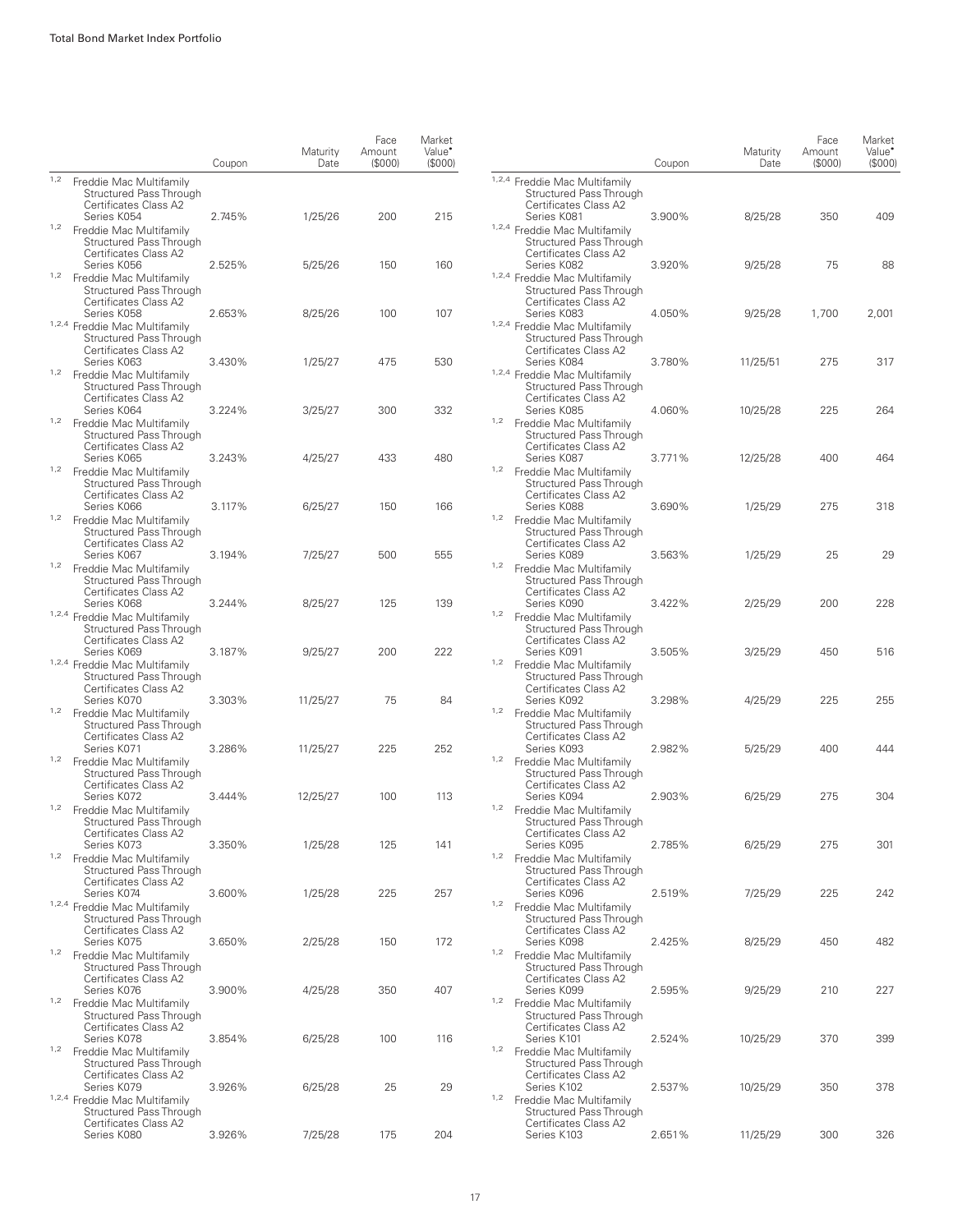|     |                                                                                            | Coupon | Maturity<br>Date | Face<br>Amount<br>(S000) | Market<br>Value <sup>•</sup><br>(S000) |
|-----|--------------------------------------------------------------------------------------------|--------|------------------|--------------------------|----------------------------------------|
| 1,2 | Freddie Mac Multifamily<br>Structured Pass Through<br>Certificates Class A2                |        |                  |                          |                                        |
| 1,2 | Series K104<br>Freddie Mac Multifamily<br>Structured Pass Through<br>Certificates Class A2 | 2.253% | 2/25/52          | 445                      | 471                                    |
| 1,2 | Series K105<br>Freddie Mac Multifamily<br>Structured Pass Through<br>Certificates Class A2 | 1.872% | 3/25/53          | 95                       | 98                                     |
| 1,2 | Series K106<br>Freddie Mac Multifamily<br>Structured Pass Through<br>Certificates Class A2 | 2.069% | 1/25/30          | 1,300                    | 1,359                                  |
| 1,2 | Series K107<br>Freddie Mac Multifamily<br>Structured Pass Through<br>Certificates Class A2 | 1.639% | 1/25/30          | 100                      | 101                                    |
| 1,2 | Series K108<br>Freddie Mac Multifamily<br>Structured Pass Through<br>Certificates Class A2 | 1.517% | 3/25/30          | 150                      | 151                                    |
| 1,2 | Series K109<br>Freddie Mac Multifamily<br>Structured Pass Through<br>Certificates Class A2 | 1.558% | 4/25/30          | 425                      | 428                                    |
| 1,2 | Series K110<br>Freddie Mac Multifamily<br>Structured Pass Through<br>Certificates Class A2 | 1.477% | 4/25/30          | 25                       | 25                                     |
| 1,2 | Series K111<br>Freddie Mac Multifamily<br>Structured Pass Through<br>Certificates Class A2 | 1.350% | 5/25/30          | 25                       | 25                                     |
| 1,2 | Series K114<br>Freddie Mac Multifamily<br>Structured Pass Through<br>Certificates Class A2 | 1.366% | 6/25/30          | 125                      | 124                                    |
| 1,2 | Series K116<br>Freddie Mac Multifamily<br>Structured Pass Through<br>Certificates Class A2 | 1.378% | 7/25/30          | 320                      | 317                                    |
| 1,2 | Series K117<br>Freddie Mac Multifamily<br>Structured Pass Through<br>Certificates Class A2 | 1.406% | 8/25/30          | 25                       | 25                                     |
| 1,2 | Series K118<br>Freddie Mac Multifamily<br>Structured Pass Through<br>Certificates Class A2 | 1.493% | 9/25/30          | 400                      | 400                                    |
| 1,2 | Series K120<br>Freddie Mac Multifamily<br>Structured Pass Through<br>Certificates Class A2 | 1.500% | 10/25/30         | 300                      | 300                                    |
| 1,2 | Series K121<br>Freddie Mac Multifamily<br>Structured Pass Through<br>Certificates Class A2 | 1.547% | 11/25/53         | 175                      | 176                                    |
| 1,2 | Series K122<br>Freddie Mac Multifamily<br>Structured Pass Through<br>Certificates Class A2 | 1.521% | 11/25/30         | 175                      | 175                                    |
| 1,2 | Series K124<br>Freddie Mac Multifamily<br>Structured Pass Through<br>Certificates Class A2 | 1.658% | 12/25/30         | 150                      | 152                                    |
| 1,2 | Series K125<br>Freddie Mac Multifamily<br>Structured Pass Through<br>Certificates Class A2 | 1.846% | 1/25/31          | 700                      | 720                                    |
| 1,2 | Series K126<br>Freddie Mac Multifamily<br>Structured Pass Through<br>Certificates Class A2 | 2.074% | 1/25/31          | 250                      | 262                                    |
| 1,2 | Series K127<br>Freddie Mac Multifamily<br>Structured Pass Through<br>Certificates Class A2 | 2.108% | 1/25/31          | 425                      | 447                                    |
|     | Series K128                                                                                | 2.020% | 3/25/31          | 250                      | 261                                    |

|     |                                                                                                                     | Coupon | Maturity<br>Date | Face<br>Amount<br>(\$000) | Market<br>Value <sup>•</sup><br>(S000) |
|-----|---------------------------------------------------------------------------------------------------------------------|--------|------------------|---------------------------|----------------------------------------|
| 1,2 | Freddie Mac Multifamily<br>Structured Pass Through<br>Certificates Class A2<br>Series K129                          | 1.914% | 5/25/31          | 400                       | 412                                    |
| 1,2 | Freddie Mac Multifamily<br>Structured Pass Through<br>Certificates Class A2                                         |        |                  |                           |                                        |
| 1,2 | Series K1510<br>Freddie Mac Multifamily<br>Structured Pass Through<br>Certificates Class A2                         | 3.718% | 1/25/31          | 75                        | 88                                     |
| 1,2 | Series K1511<br>Freddie Mac Multifamily<br><b>Structured Pass Through</b><br>Certificates Class A2                  | 3.470% | 3/25/31          | 100                       | 116                                    |
| 1,2 | Series K1514<br>Freddie Mac Multifamily<br><b>Structured Pass Through</b><br>Certificates Class A2                  | 2.859% | 10/25/34         | 225                       | 250                                    |
| 1,2 | Series K1515<br>Freddie Mac Multifamily<br>Structured Pass Through<br>Certificates Class A2                         | 1.940% | 2/25/35          | 150                       | 151                                    |
| 1,2 | Series K1516<br>Freddie Mac Multifamily<br>Structured Pass Through<br>Certificates Class A2                         | 1.721% | 5/25/35          | 225                       | 221                                    |
| 1,2 | Series K1517<br>Freddie Mac Multifamily<br>Structured Pass Through<br>Certificates Class A2                         | 1.716% | 7/25/35          | 25                        | 25                                     |
| 1,2 | Series K1518<br>Freddie Mac Multifamily<br>Structured Pass Through<br>Certificates Class A2                         | 1.860% | 10/25/35         | 100                       | 100                                    |
| 1,2 | Series K1519<br>Freddie Mac Multifamily<br>Structured Pass Through<br>Certificates Class A2                         | 2.013% | 12/25/35         | 100                       | 102                                    |
| 1,2 | Series K152<br>Freddie Mac Multifamily<br><b>Structured Pass Through</b><br>Certificates Class A2                   | 3.080% | 1/25/31          | 100                       | 113                                    |
| 1,2 | Series K1520<br>Freddie Mac Multifamily<br><b>Structured Pass Through</b><br>Certificates Class A2                  | 2.438% | 2/25/36          | 200                       | 212                                    |
|     | Series K155<br>1,2,4 Freddie Mac Multifamily<br>Structured Pass Through<br>Certificates Class A2                    | 3.750% | 11/25/32         | 100                       | 118                                    |
| 1,2 | Series K157<br>Freddie Mac Multifamily<br>Structured Pass Through                                                   | 3.990% | 5/25/33          | 75                        | 90                                     |
| 1,2 | Certificates Class A2<br>Series K717<br>Freddie Mac Multifamily<br>Structured Pass Through<br>Certificates Class A2 | 2.991% | 9/25/21          | 170                       | 170                                    |
| 1,2 | Series K718<br>Freddie Mac Multifamily<br><b>Structured Pass Through</b><br>Certificates Class A2                   | 2.791% | 1/25/22          | 210                       | 211                                    |
| 1,2 | Series K720<br>Freddie Mac Multifamily<br>Structured Pass Through<br>Certificates Class A2                          | 2.716% | 6/25/22          | 150                       | 152                                    |
|     | Series K723<br>1,2,4 Freddie Mac Multifamily<br>Structured Pass Through                                             | 2.454% | 8/25/23          | 125                       | 129                                    |
| 1,2 | Certificates Class A2<br>Series K724<br>Freddie Mac Multifamily<br><b>Structured Pass Through</b>                   | 3.062% | 11/25/23         | 100                       | 105                                    |
| 1,2 | Certificates Class A2<br>Series K726<br>Freddie Mac Multifamily<br><b>Structured Pass Through</b>                   | 2.905% | 4/25/24          | 180                       | 189                                    |
|     | Certificates Class A2<br>Series K727                                                                                | 2.946% | 7/25/24          | 200                       | 211                                    |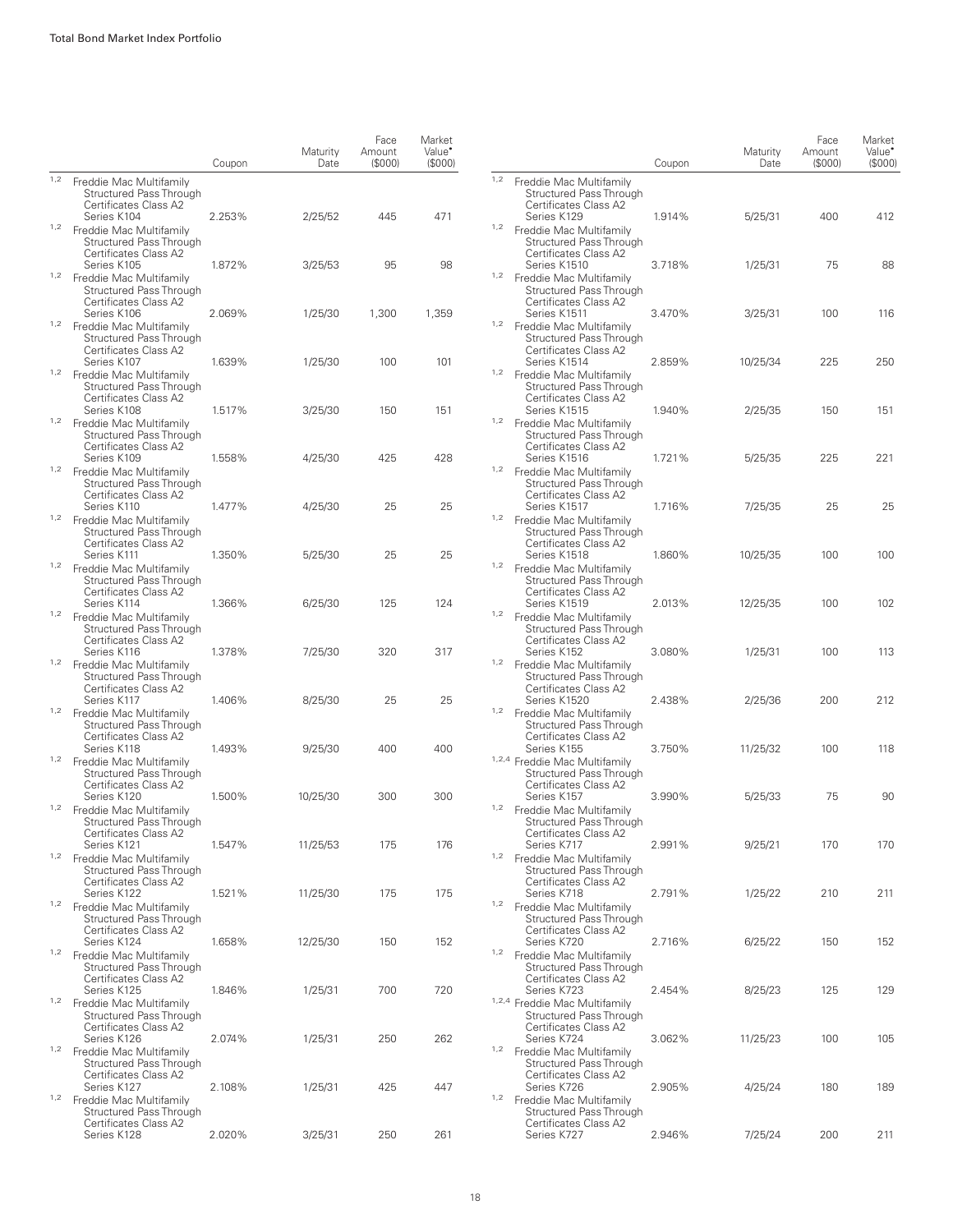|                                                                                                   | Coupon | Maturity<br>Date | Face<br>Amount<br>(S000) | Market<br>Value <sup>*</sup><br>(\$000) |                                  |                                                                                                  | Coupon           | Maturity<br>Date   | Face<br>Amount<br>(S000) | Market<br>Value <sup>•</sup><br>(S000) |
|---------------------------------------------------------------------------------------------------|--------|------------------|--------------------------|-----------------------------------------|----------------------------------|--------------------------------------------------------------------------------------------------|------------------|--------------------|--------------------------|----------------------------------------|
| <sup>1,2,4</sup> Freddie Mac Multifamily<br>Structured Pass Through<br>Certificates Class A2      |        |                  |                          |                                         | $\overline{c}$                   | <b>GM Financial Automobile</b><br>Leasing Trust Class A3<br>Series 2020-2                        | 0.800%           | 7/20/23            | 25                       | 25                                     |
| Series K728<br>1,2<br>Freddie Mac Multifamily<br>Structured Pass Through                          | 3.064% | 8/25/24          | 250                      | 266                                     | $\overline{a}$                   | <b>GM Financial Automobile</b><br>Leasing Trust Class A3<br>Series 2020-3                        | 0.450%           | 8/21/23            | 475                      | 476                                    |
| Certificates Class A2<br>Series K729<br>1,2,4 Freddie Mac Multifamily                             | 3.136% | 10/25/24         | 900                      | 963                                     | $\overline{a}$                   | <b>GM Financial Automobile</b><br>Leasing Trust Class A4<br>Series 2019-2                        | 2.720%           | 3/20/23            | 50                       | 50                                     |
| Structured Pass Through<br>Certificates Class A2<br>Series K730                                   | 3.590% | 1/25/25          | 275                      | 299                                     | $\overline{a}$                   | <b>GM Financial Automobile</b><br>Leasing Trust Class A4<br>Series 2020-1                        | 1.700%           | 12/20/23           | 10                       | 10                                     |
| 1,2,4 Freddie Mac Multifamily<br>Structured Pass Through<br>Certificates Class A2                 |        |                  |                          |                                         | $\overline{2}$                   | <b>GM Financial Automobile</b><br>Leasing Trust Class A4<br>Series 2020-3                        | 0.510%           | 10/21/24           | 25                       | 25                                     |
| Series K731<br>1,2<br>Freddie Mac Multifamily<br><b>Structured Pass Through</b>                   | 3.600% | 2/25/25          | 225                      | 244                                     | $\overline{c}$                   | <b>GM Financial Consumer</b><br>Automobile Receivables<br><b>Trust Class A3 Series</b>           |                  |                    |                          |                                        |
| Certificates Class A2<br>Series K734<br>1,2<br>Freddie Mac Multifamily<br>Structured Pass Through | 3.208% | 2/25/26          | 375                      | 409                                     | $\overline{a}$                   | 2018-2<br><b>GM Financial Consumer</b><br>Automobile Receivables                                 | 2.810%           | 12/16/22           | 18                       | 18                                     |
| Certificates Class A2<br>Series K735<br>1,2<br>Freddie Mac Multifamily                            | 2.862% | 5/25/26          | 500                      | 540                                     | $\overline{2}$                   | <b>Trust Class A3 Series</b><br>2020-1<br><b>GM Financial Consumer</b><br>Automobile Receivables | 1.840%           | 9/16/24            | 90                       | 91                                     |
| Structured Pass Through<br>Certificates Class A2<br>Series K737                                   | 2.525% | 10/25/26         | 400                      | 427                                     | $\overline{2}$                   | <b>Trust Class A3 Series</b><br>2020-3<br><b>GM Financial Consumer</b>                           | 0.450%           | 4/16/25            | 175                      | 175                                    |
| 1,2<br>Freddie Mac Multifamily<br>Structured Pass Through<br>Certificates Class A2                |        |                  |                          |                                         |                                  | Automobile Receivables<br>Trust Class A3 Series<br>2020-4                                        | 0.380%           | 8/18/25            | 115                      | 115                                    |
| Series K738<br>1,2<br>Freddie Mac Multifamily<br>Structured Pass Through                          | 1.545% | 1/25/27          | 100                      | 102                                     | $\overline{2}$                   | <b>GM Financial Consumer</b><br>Automobile Receivables<br><b>Trust Class A3 Series</b>           |                  |                    |                          |                                        |
| Certificates Class A2<br>Series K739<br><sup>1,2</sup> Freddie Mac Multifamily                    | 1.336% | 9/25/27          | 25                       | 25                                      | $\boldsymbol{2}$                 | 2021-2<br><b>GM Financial Consumer</b><br>Automobile Receivables                                 | 0.510%           | 4/16/26            | 55                       | 55                                     |
| Structured Pass Through<br>Certificates Class A2<br>Series K742<br>1,2                            | 1.760% | 3/25/28          | 200                      | 206                                     | $\overline{2}$                   | <b>Trust Class A4 Series</b><br>2018-2<br><b>GM Financial Consumer</b>                           | 3.020%           | 12/18/23           | 75                       | 76                                     |
| Freddie Mac Multifamily<br>Structured Pass Through<br>Certificates Class A2<br>Series K743        | 1.770% | 5/25/28          | 125                      | 129                                     | $\overline{c}$                   | Automobile Receivables<br><b>Trust Class A4 Series</b><br>2018-4                                 | 3.320%           | 6/17/24            | 25                       | 26                                     |
| 1,2<br>Freddie Mac Multifamily<br>Structured Pass Through<br>Certificates Class A2                |        |                  |                          |                                         |                                  | <b>GM Financial Consumer</b><br>Automobile Receivables<br><b>Trust Class A4 Series</b><br>2020-1 | 1.900%           | 3/17/25            | 30                       | 31                                     |
| Series KC02<br>1,2<br>Freddie Mac Multifamily<br><b>Structured Pass Through</b>                   | 3.370% | 7/25/25          | 175                      | 186                                     | $\overline{a}$                   | <b>GM Financial Consumer</b><br>Automobile Receivables<br><b>Trust Class A4 Series</b>           |                  |                    |                          |                                        |
| Certificates Class A2<br>Series KW01<br>1,2 Freddie Mac Multifamily                               | 2.853% | 1/25/26          | 200                      | 216                                     | $\overline{2}$                   | 2020-3<br><b>GM Financial Consumer</b><br>Automobile Receivables                                 | 0.580%           | 1/16/26            | 25                       | 25                                     |
| Structured Pass Through<br>Certificates Class A3<br>Series K1510                                  | 3.794% | 1/25/34          | 395                      | 477                                     | $\overline{2}$                   | Trust Class A4 Series<br>2021-2<br><b>GM Financial Leasing Trust</b>                             | 0.820%           | 10/16/26           | 25                       | 25                                     |
| <sup>1,2</sup> Freddie Mac Multifamily<br>Structured Pass Through<br>Certificates Class A3        |        |                  |                          |                                         | $\overline{2}$                   | Class A3 Series 2021-1<br><b>GM Financial Leasing Trust</b><br>Class A3 Series 2021-2            | 0.260%<br>0.340% | 2/20/24<br>5/20/24 | 75<br>100                | 75<br>100                              |
| Series K1511<br>1,2<br>Freddie Mac Multifamily<br>Structured Pass Through                         | 3.542% | 3/25/34          | 225                      | 266                                     | $\overline{a}$<br>$\overline{a}$ | <b>GM Financial Leasing Trust</b><br>Class A4 Series 2021-2<br><b>GM Financial Securitized</b>   | 0.410%           | 5/20/25            | 25                       | 25                                     |
| Certificates Class A3<br>Series K1513<br>1,2<br>Freddie Mac Multifamily                           | 2.797% | 8/25/34          | 335                      | 370                                     | $\overline{2}$                   | Term Class A3 Series<br>2021-1<br><b>GM Financial Securitized</b>                                | 0.350%           | 10/16/25           | 65                       | 65                                     |
| Structured Pass Through<br>Certificates Class A3<br>Series K154                                   | 3.459% | 11/25/32         | 50                       | 58                                      | $\overline{2}$                   | Term Class A4 Series<br>2021-1<br><b>GS Mortgage Securities</b>                                  | 0.540%           | 5/17/27            | 250                      | 248                                    |
| 1,2<br>Freddie Mac Multifamily<br>Structured Pass Through<br>Certificates Class A3                |        |                  |                          |                                         | $\overline{c}$                   | Corp II Class A5 Series<br>2013-GC10<br><b>GS Mortgage Securities</b>                            | 2.943%           | 2/10/46            | 92                       | 95                                     |
| Series K155<br>1,2,4 Freddie Mac Multifamily<br>Structured Pass Through<br>Certificates Class A3  | 3.750% | 4/25/33          | 200                      | 240                                     | $\overline{c}$                   | Corp II Class AS Series<br>2013-GC10<br><b>GS Mortgage Securities</b>                            | 3.279%           | 2/10/46            | 35                       | 36                                     |
| Series K157<br>$\overline{2}$<br><b>GM Financial Automobile</b><br>Leasing Trust Class A3         | 3.990% | 8/25/33          | 75                       | 92                                      | $\overline{c}$                   | Trust Class A3 Series<br>2012-GC6<br><b>GS Mortgage Securities</b>                               | 3.482%           | 1/10/45            | 231                      | 232                                    |
| Series 2020-1                                                                                     | 1.670% | 12/20/22         | 25                       | 25                                      |                                  | Trust Class A3 Series<br>2012-GCJ9                                                               | 2.773%           | 11/10/45           | 121                      | 124                                    |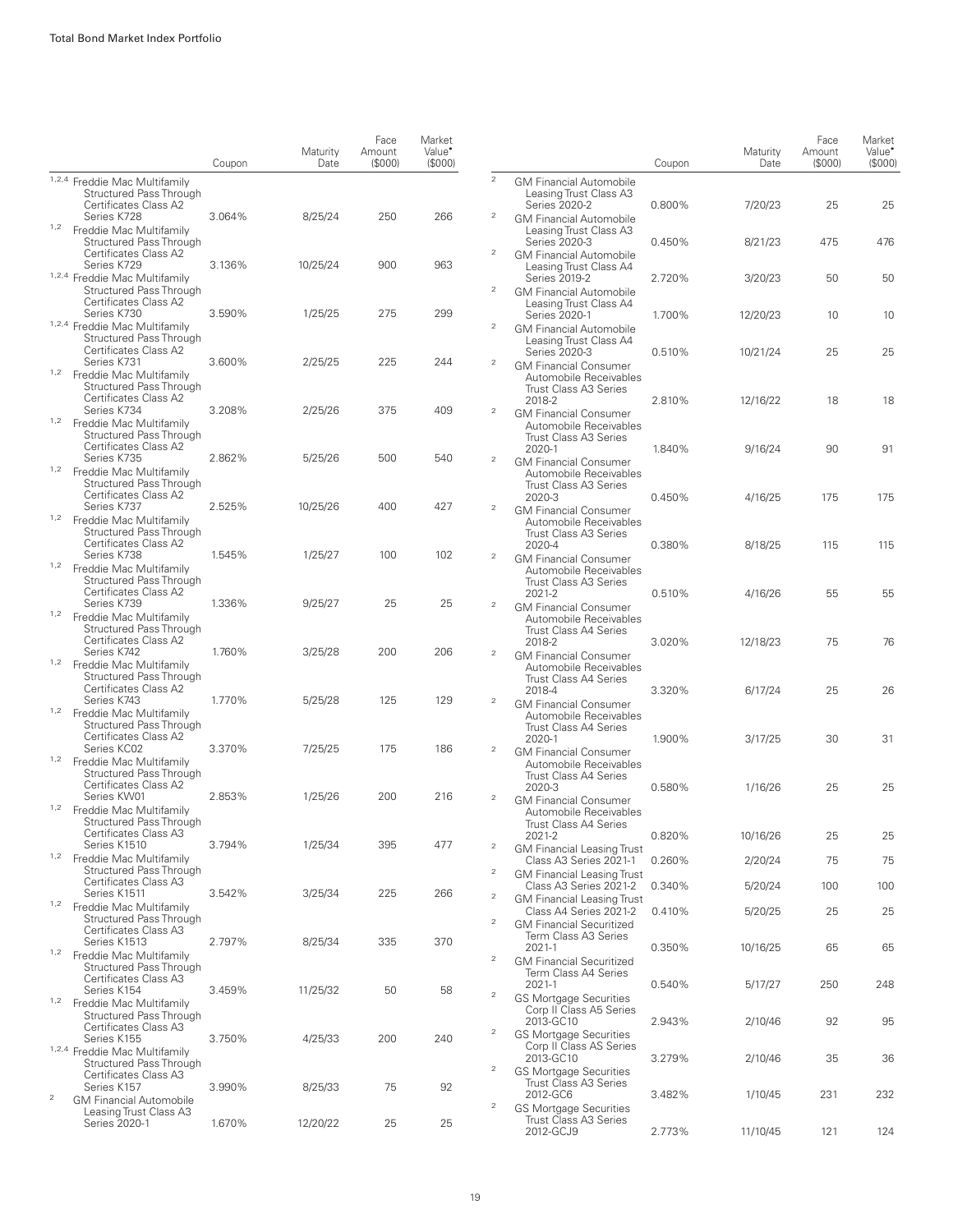|                         |                                                                             | Coupon | Maturity<br>Date | Face<br>Amount<br>(S000) | Market<br>Value <sup>•</sup><br>(\$000) |                  |                                                      |
|-------------------------|-----------------------------------------------------------------------------|--------|------------------|--------------------------|-----------------------------------------|------------------|------------------------------------------------------|
| $\overline{a}$          | <b>GS Mortgage Securities</b><br>Trust Class A3 Series<br>2017-GS6          | 3.433% | 5/10/50          | 150                      | 165                                     | $\overline{2}$   | <b>GS Mortgage</b><br>Trust Class /<br>2014-GC22     |
| $\overline{2}$          | <b>GS Mortgage Securities</b><br><b>Trust Class A4 Series</b>               |        |                  |                          |                                         | $\bar{2}$        | GS Mortgage<br>Trust Class /                         |
| $\bar{2}$               | 2012-GCJ7<br><b>GS Mortgage Securities</b><br><b>Trust Class A4 Series</b>  | 3.377% | 5/10/45          | 84                       | 85                                      | $\bar{2}$        | 2014-GC26<br>GS Mortgage<br>Trust Class /            |
| $\mathbf{2}$            | 2013-GC12<br><b>GS Mortgage Securities</b>                                  | 3.135% | 6/10/46          | 90                       | 94                                      | $\bar{2}$        | 2015-GC32<br><b>GS Mortgage</b>                      |
| $\mathfrak 2$           | <b>Trust Class A4 Series</b><br>2014-GC18<br><b>GS Mortgage Securities</b>  | 4.074% | 1/10/47          | 200                      | 214                                     | $\bar{2}$        | Trust Class <i>i</i><br>2015-GC34<br>GS Mortgage     |
| $\mathfrak 2$           | Trust Class A4 Series<br>2015-GC30<br><b>GS Mortgage Securities</b>         | 3.382% | 5/10/50          | 150                      | 162                                     | $\overline{2}$   | Trust Class /<br>2013-GCJ2<br>GS Mortgage            |
| $\mathbf{2}$            | Trust Class A4 Series<br>2015-GC32                                          | 3.764% | 7/10/48          | 50                       | 55                                      | 2,4              | Trust Class /<br>2014-GC26                           |
|                         | <b>GS Mortgage Securities</b><br><b>Trust Class A4 Series</b><br>2015-GC34  | 3.506% | 10/10/48         | 100                      | 109                                     |                  | GS Mortgage<br>Trust Class /<br>2016-GS4             |
| $\boldsymbol{2}$        | <b>GS Mortgage Securities</b><br><b>Trust Class A4 Series</b><br>2016-GS2   | 3.050% | 5/10/49          | 75                       | 80                                      | 2,4              | GS Mortgage<br>Trust Class /<br>2017-GS5             |
| $\mathfrak 2$           | <b>GS Mortgage Securities</b><br><b>Trust Class A4 Series</b><br>2016-GS3   | 2.850% | 10/10/49         | 200                      | 213                                     | 2                | GS Mortgage<br>Trust Class /<br>2017-GS7             |
| 2,4                     | <b>GS Mortgage Securities</b><br><b>Trust Class A4 Series</b><br>2016-GS4   | 3.442% | 11/10/49         | 75                       | 82                                      | $\bar{2}$        | GS Mortgage<br>Trust Class /<br>2019-GC42            |
| $\mathbf{2}$            | <b>GS Mortgage Securities</b><br><b>Trust Class A4 Series</b>               |        |                  |                          |                                         | 2,4              | GS Mortgage<br>Trust Class /                         |
| $\mathbf{2}$            | 2017-GS5<br><b>GS Mortgage Securities</b><br><b>Trust Class A4 Series</b>   | 3.674% | 3/10/50          | 150                      | 167                                     | $\boldsymbol{2}$ | 2020-GC45<br>GS Mortgage<br>Trust Class /            |
| $\mathfrak 2$           | 2017-GS7<br><b>GS Mortgage Securities</b><br><b>Trust Class A4 Series</b>   | 3.430% | 8/10/50          | 261                      | 287                                     | 2,4              | 2020-GSA2<br>GS Mortgage<br>Trust Class I            |
| $\mathbf 2$             | 2019-GC39<br><b>GS Mortgage Securities</b>                                  | 3.567% | 5/10/52          | 100                      | 112                                     | 2,4              | 2014-GC24<br>GS Mortgage                             |
| $\mathbf{2}$            | <b>Trust Class A4 Series</b><br>2019-GC40<br><b>GS Mortgage Securities</b>  | 3.160% | 7/10/52          | 150                      | 164                                     | 2,4              | Trust Class I<br>2014-GC26<br><b>GS Mortgage</b>     |
| $\mathbf{2}$            | <b>Trust Class A4 Series</b><br>2019-GC42<br><b>GS Mortgage Securities</b>  | 3.001% | 9/1/52           | 275                      | 297                                     | $\boldsymbol{2}$ | Trust Class <sup>(</sup><br>2017-GS6<br>Honda Auto R |
| 2,4                     | <b>Trust Class A4 Series</b><br>2019-GSA1                                   | 3.048% | 11/10/52         | 125                      | 135                                     | $\bar{2}$        | <b>Owner Trust</b><br>Series 2018                    |
|                         | <b>GS Mortgage Securities</b><br><b>Trust Class A5 Series</b><br>2013-GC13  | 4.188% | 7/10/46          | 20                       | 21                                      |                  | Honda Auto Re<br>Owner Trust<br>Series 2019          |
| $\overline{2}$          | <b>GS Mortgage Securities</b><br>Trust Class A5 Series<br>2013-GC14         | 4.243% | 8/10/46          | 200                      | 213                                     | $\bar{2}$        | Honda Auto R<br>Owner Trust<br>Series 2020           |
| $\overline{2}$          | <b>GS Mortgage Securities</b><br><b>Trust Class A5 Series</b><br>2014-GC22  | 3.862% | 6/10/47          | 50                       | 54                                      | $\bar{2}$        | Honda Auto R<br><b>Owner Trust</b><br>Series 2020    |
| $\mathbf{2}$            | <b>GS Mortgage Securities</b><br>Trust Class A5 Series                      |        |                  |                          |                                         | $\mathbf{2}$     | Honda Auto R<br><b>Owner Trust</b>                   |
| $\mathbf{2}$            | 2014-GC24<br><b>GS Mortgage Securities</b><br><b>Trust Class A5 Series</b>  | 3.931% | 9/10/47          | 125                      | 136                                     | $\mathbf{2}$     | Series 2020<br>Honda Auto R<br>Owner Trust           |
| $\mathbf 2$             | 2014-GC26<br><b>GS Mortgage Securities</b><br>Trust Class A5 Series         | 3.629% | 11/10/47         | 225                      | 243                                     | $\bar{2}$        | Series 2021<br>Honda Auto R<br><b>Owner Trust</b>    |
| $\mathbf 2$             | 2015-GC28<br><b>GS Mortgage Securities</b>                                  | 3.396% | 2/10/48          | 150                      | 161                                     | $\bar{2}$        | Series 2021<br>Honda Auto R                          |
| $\mathbf{2}$            | <b>Trust Class A5 Series</b><br>2020-GC45<br><b>GS Mortgage Securities</b>  | 2.911% | 2/13/53          | 125                      | 134                                     | $\mathbf{2}$     | <b>Owner Trust</b><br>Series 2018<br>Honda Auto R    |
| $\overline{\mathbf{c}}$ | Trust Class A5 Series<br>2020-GC47<br><b>GS Mortgage Securities</b>         | 2.377% | 5/12/53          | 75                       | 77                                      | 2                | <b>Owner Trust</b><br>Series 2018<br>Honda Auto R    |
| $\mathbf 2$             | Trust Class A5 Series<br>2020-GSA2                                          | 2.012% | 12/12/53         | 125                      | 125                                     | $\bar{2}$        | <b>Owner Trust</b><br>Series 2019                    |
|                         | <b>GS Mortgage Securities</b><br><b>Trust Class AAB Series</b><br>2013-GC14 | 3.817% | 8/10/46          | 13                       | 13                                      |                  | Honda Auto R<br>Owner Trust<br>Series 2020           |

|                         |                                                                             | Coupon | Maturity<br>Date | Face<br>Amount<br>(S000) | Market<br>Value <sup>•</sup><br>(\$000) |
|-------------------------|-----------------------------------------------------------------------------|--------|------------------|--------------------------|-----------------------------------------|
| $\overline{c}$          | <b>GS Mortgage Securities</b><br><b>Trust Class AAB Series</b>              |        |                  |                          |                                         |
| $\overline{\mathbf{c}}$ | 2014-GC22<br><b>GS Mortgage Securities</b><br><b>Trust Class AAB Series</b> | 3.467% | 6/10/47          | 27                       | 28                                      |
| 2                       | 2014-GC26<br><b>GS Mortgage Securities</b>                                  | 3.365% | 11/10/47         | 52                       | 54                                      |
| 2                       | <b>Trust Class AAB Series</b><br>2015-GC32<br><b>GS Mortgage Securities</b> | 3.513% | 7/10/48          | 105                      | 111                                     |
| 2                       | <b>Trust Class AB Series</b><br>2015-GC34                                   | 3.278% | 10/10/48         | 111                      | 117                                     |
|                         | <b>GS Mortgage Securities</b><br><b>Trust Class AS Series</b><br>2013-GCJ2  | 3.375% | 6/10/46          | 39                       | 41                                      |
| 2                       | <b>GS Mortgage Securities</b><br><b>Trust Class AS Series</b><br>2014-GC26  | 3.964% | 11/10/47         | 50                       | 54                                      |
| 2,4                     | <b>GS Mortgage Securities</b><br><b>Trust Class AS Series</b>               |        |                  |                          |                                         |
| 2,4                     | 2016-GS4<br><b>GS Mortgage Securities</b><br><b>Trust Class AS Series</b>   | 3.645% | 11/10/49         | 50                       | 54                                      |
| 2                       | 2017-GS5<br><b>GS Mortgage Securities</b><br><b>Trust Class AS Series</b>   | 3.826% | 3/10/50          | 50                       | 55                                      |
| 2                       | 2017-GS7<br><b>GS Mortgage Securities</b>                                   | 3.663% | 8/10/50          | 70                       | 76                                      |
| 2,4                     | <b>Trust Class AS Series</b><br>2019-GC42<br><b>GS Mortgage Securities</b>  | 3.212% | 9/1/52           | 50                       | 54                                      |
|                         | <b>Trust Class AS Series</b><br>2020-GC45                                   | 3.173% | 2/13/53          | 35                       | 38                                      |
| 2                       | <b>GS Mortgage Securities</b><br><b>Trust Class AS Series</b><br>2020-GSA2  | 2.224% | 12/12/53         | 25                       | 25                                      |
| 2,4                     | <b>GS Mortgage Securities</b><br><b>Trust Class B Series</b><br>2014-GC24   | 4.648% | 9/10/47          | 25                       | 26                                      |
| 2,4                     | <b>GS Mortgage Securities</b><br><b>Trust Class B Series</b>                |        |                  |                          |                                         |
| 2,4                     | 2014-GC26<br><b>GS Mortgage Securities</b><br><b>Trust Class C Series</b>   | 4.215% | 11/10/47         | 50                       | 52                                      |
| 2                       | 2017-GS6<br>Honda Auto Receivables<br>Owner Trust Class A3                  | 4.322% | 5/10/50          | 10                       | 11                                      |
| 2                       | Series 2018-2<br>Honda Auto Receivables                                     | 3.010% | 5/18/22          | 8                        | 8                                       |
| $\overline{\mathbf{c}}$ | Owner Trust Class A3<br>Series 2019-2<br>Honda Auto Receivables             | 2.520% | 6/21/23          | 104                      | 106                                     |
| 2                       | Owner Trust Class A3<br>Series 2020-1                                       | 1.610% | 4/22/24          | 110                      | 112                                     |
|                         | Honda Auto Receivables<br>Owner Trust Class A3<br>Series 2020-2             | 0.820% | 7/15/24          | 60                       | 60                                      |
| 2                       | Honda Auto Receivables<br>Owner Trust Class A3<br>Series 2020-3             | 0.370% | 10/18/24         | 360                      | 360                                     |
| 2                       | Honda Auto Receivables<br>Owner Trust Class A3<br>Series 2021-1             |        |                  | 100                      | 100                                     |
| 2                       | Honda Auto Receivables<br>Owner Trust Class A3                              | 0.270% | 4/21/25          |                          |                                         |
| $\overline{\mathbf{c}}$ | Series 2021-2<br>Honda Auto Receivables<br>Owner Trust Class A4             | 0.330% | 8/15/25          | 125                      | 125                                     |
| 2                       | Series 2018-11<br>Honda Auto Receivables                                    | 2.780% | 5/15/24          | 64                       | 64                                      |
| 2                       | Owner Trust Class A4<br>Series 2018-2<br>Honda Auto Receivables             | 3.160% | 8/19/24          | 50                       | 50                                      |
| $\overline{\mathbf{c}}$ | Owner Trust Class A4<br>Series 2019-2<br>Honda Auto Receivables             | 2.540% | 3/21/25          | 30                       | 31                                      |
|                         | Owner Trust Class A4<br>Series 2020-1                                       | 1.630% | 10/21/26         | 20                       | 20                                      |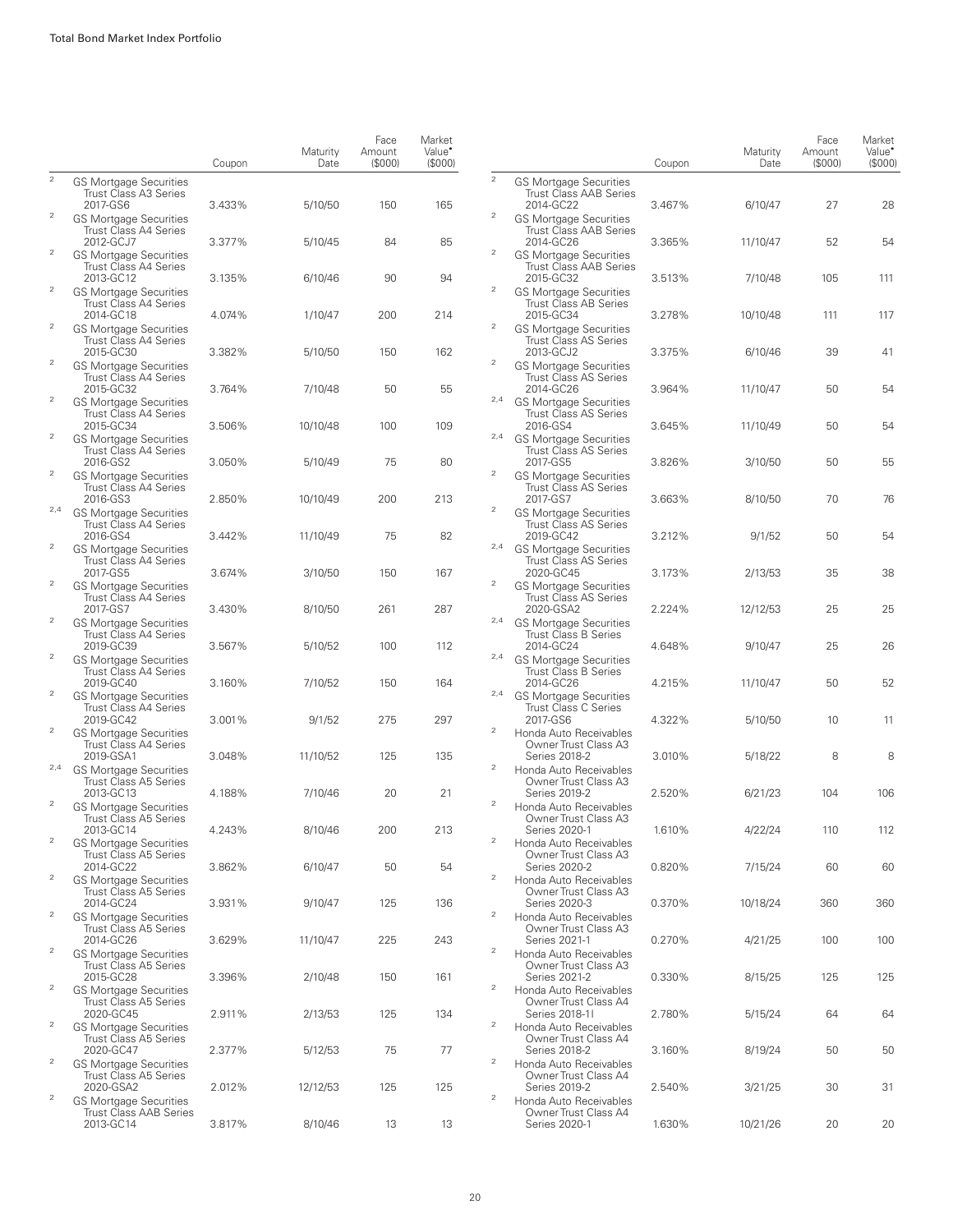|                  |                                                                                                  | Coupon | Maturity<br>Date | Face<br>Amount<br>(S000) | Market<br>Value <sup>•</sup><br>(\$000) |                |                                                                           |
|------------------|--------------------------------------------------------------------------------------------------|--------|------------------|--------------------------|-----------------------------------------|----------------|---------------------------------------------------------------------------|
| $\overline{a}$   | Honda Auto Receivables<br>Owner Trust Class A4<br>Series 2020-3                                  | 0.460% |                  | 25                       | 25                                      | $\overline{2}$ | JP Morgan Chas<br>Commercial N<br>Securities Trus                         |
| $\mathfrak 2$    | Honda Auto Receivables<br>Owner Trust Class A4                                                   |        | 4/19/27          |                          |                                         |                | Class AS Serie<br>2013-C10                                                |
| $\bar{2}$        | Series 2021-1<br>Hyundai Auto Receivables<br><b>Trust Class A3 Series</b>                        | 0.420% | 1/21/28          | 50                       | 50                                      | 2,4            | JP Morgan Chas<br>Commercial N<br>Securities Trus                         |
| $\mathbf{2}$     | 2018-A<br>Hyundai Auto Receivables                                                               | 2.790% | 7/15/22          | 3                        | 3                                       | $\mathbf{2}$   | Class AS Serie<br>2016-JP4                                                |
| $\mathbf{2}$     | <b>Trust Class A3 Series</b><br>$2020 - A$<br>Hyundai Auto Receivables                           | 1.410% | 11/15/24         | 10                       | 10                                      |                | JP Morgan Chas<br>Commercial N<br><b>Securities Trus</b><br>Series 2013-L |
| $\boldsymbol{2}$ | Trust Class A3 Series<br>2020-B<br>Hyundai Auto Receivables                                      | 0.480% | 12/16/24         | 11                       | 11                                      | $\overline{2}$ | <b>JPMBB Comme</b><br>Mortgage Sec                                        |
| $\boldsymbol{2}$ | Trust Class A3 Series<br>2020-C<br>Hyundai Auto Receivables                                      | 0.380% | 5/15/25          | 50                       | 50                                      | $\overline{2}$ | Trust Class A2<br>2014-C24<br><b>JPMBB Comme</b>                          |
| $\mathbf{2}$     | <b>Trust Class A3 Series</b><br>2021-A<br>Hyundai Auto Receivables                               | 0.380% | 9/15/25          | 50                       | 50                                      |                | Mortgage Sec<br><b>Trust Class A3</b><br>2014-C19                         |
| $\mathbf{2}$     | <b>Trust Class A4 Series</b><br>2018-A<br>Hyundai Auto Receivables                               | 2.940% | 6/17/24          | 75                       | 76                                      | $\overline{2}$ | <b>JPMBB Comme</b><br>Mortgage Sec<br><b>Trust Class A3</b>               |
| $\boldsymbol{2}$ | <b>Trust Class A4 Series</b><br>2020-B                                                           | 0.620% | 12/15/25         | 25                       | 25                                      | 2,4            | 2015-C31<br>JPMBB Comme<br>Mortgage Sec                                   |
|                  | Hyundai Auto Receivables<br>Trust Class A4 Series<br>2021-A                                      | 0.620% | 5/17/27          | 25                       | 25                                      | $\overline{2}$ | Trust Class A4<br>2013-C14<br>JPMBB Comme                                 |
| $\mathbf{2}$     | JP Morgan Chase<br>Commercial Mortgage<br>Securities Trust<br>Class A3 Series                    |        |                  |                          |                                         | $\sqrt{2}$     | Mortgage Sec<br>Trust Class A4<br>2014-C19<br>JPMBB Comme                 |
| $\mathbf{2}$     | 2012-C6<br>JP Morgan Chase<br><b>Commercial Mortgage</b><br>Securities Trust                     | 3.507% | 5/15/45          | 149                      | 151                                     | $\overline{2}$ | Mortgage Sec<br>Trust Class A4<br>2014-C22<br>JPMBB Comme                 |
| $\mathbf{2}$     | Class A3 Series<br>2012-C8<br>JP Morgan Chase<br>Commercial Mortgage<br>Securities Trust         | 2.829% | 10/15/45         | 109                      | 111                                     | $\overline{2}$ | Mortgage Sec<br>Trust Class A4<br>2014-C26<br>JPMBB Comme                 |
| $\bar{2}$        | Class A4 Series<br>2012-CBX<br>JP Morgan Chase                                                   | 3.483% | 6/15/45          | 127                      | 129                                     |                | Mortgage Sec<br>Trust Class A4<br>2015-C27                                |
|                  | Commercial Mortgage<br>Securities Trust<br>Class A4 Series                                       |        |                  |                          |                                         | $\mathbf{2}$   | JPMBB Comme<br>Mortgage Sec<br>Trust Class A4<br>2015-C28                 |
| 2,4              | 2013-C16<br>JP Morgan Chase<br><b>Commercial Mortgage</b><br>Securities Trust<br>Class A4 Series | 4.166% | 12/15/46         | 100                      | 107                                     | $\overline{2}$ | <b>JPMBB Comme</b><br>Mortgage Sec<br>Trust Class A4<br>2015-C29          |
| $\mathbf{2}$     | 2016-JP4<br>JP Morgan Chase<br><b>Commercial Mortgage</b><br>Securities Trust                    | 3.648% | 12/15/49         | 100                      | 111                                     | $\overline{2}$ | JPMBB Comme<br>Mortgage Sec<br>Trust Class A4<br>2015-C33                 |
| $\bar{2}$        | Class A5 Series<br>2013-C10<br>JP Morgan Chase<br>Commercial Mortgage                            | 3.143% | 12/15/47         | 51                       | 53                                      | $\mathbf{2}$   | <b>JPMBB Comme</b><br>Mortgage Sec<br><b>Trust Class A5</b><br>2013-C12   |
| $\bar{2}$        | Securities Trust<br>Class A5 Series<br>2013-LC11                                                 | 2.960% | 4/15/46          | 208                      | 216                                     | $\overline{c}$ | JPMBB Comme<br>Mortgage Sec<br>Trust Class A5<br>2013-C15                 |
|                  | JP Morgan Chase<br>Commercial Mortgage<br>Securities Trust<br>Class A5 Series                    |        |                  |                          |                                         | $\mathbf{2}$   | JPMBB Comme<br>Mortgage Sec<br><b>Trust Class A5</b><br>2014-C18          |
| $\mathbf{2}$     | 2014-C20<br>JP Morgan Chase<br>Commercial Mortgage<br>Securities Trust                           | 3.805% | 7/15/47          | 75                       | 81                                      | $\mathbf{2}$   | JPMBB Comme<br>Mortgage Sec<br><b>Trust Class A5</b><br>2014-C21          |
| $\boldsymbol{2}$ | Class A5 Series<br>2015-JP1<br>JP Morgan Chase<br>Commercial Mortgage<br>Securities Trust        | 3.914% | 1/15/49          | 75                       | 83                                      | $\mathbf{2}$   | JPMBB Comme<br>Mortgage Sec<br><b>Trust Class A5</b><br>2014-C23          |
|                  | Class A5 Series<br>2016-JP3                                                                      | 2.870% | 8/15/49          | 250                      | 266                                     |                |                                                                           |

|                |                                                                                                                         | Coupon | Maturity<br>Date | Face<br>Amount<br>(\$000) | Market<br>Value <sup>•</sup><br>(S000) |
|----------------|-------------------------------------------------------------------------------------------------------------------------|--------|------------------|---------------------------|----------------------------------------|
| $\overline{c}$ | JP Morgan Chase<br>Commercial Mortgage<br>Securities Trust<br><b>Class AS Series</b>                                    |        |                  |                           |                                        |
| 2,4            | 2013-C10<br>JP Morgan Chase<br>Commercial Mortgage<br>Securities Trust<br><b>Class AS Series</b>                        | 3.372% | 12/15/47         | 39                        | 40                                     |
| $\mathbf{2}$   | 2016-JP4<br>JP Morgan Chase<br>Commercial Mortgage                                                                      | 3.870% | 12/15/49         | 75                        | 83                                     |
| 2              | Securities Trust Class B<br>Series 2013-LC11<br>JPMBB Commercial<br>Mortgage Securities<br><b>Trust Class A2 Series</b> | 3.499% | 4/15/46          | 50                        | 51                                     |
| $\mathbf{2}$   | 2014-C24<br>JPMBB Commercial<br>Mortgage Securities<br>Trust Class A3 Series                                            | 2.940% | 11/15/47         | 10                        | 10                                     |
| $\mathbf{2}$   | 2014-C19<br>JPMBB Commercial<br>Mortgage Securities<br>Trust Class A3 Series                                            | 3.669% | 4/15/47          | 21                        | 21                                     |
| 2,4            | 2015-C31<br><b>JPMBB Commercial</b><br>Mortgage Securities                                                              | 3.801% | 8/15/48          | 107                       | 117                                    |
| $\mathbf{2}$   | <b>Trust Class A4 Series</b><br>2013-C14<br>JPMBB Commercial<br>Mortgage Securities                                     | 4.133% | 8/15/46          | 80                        | 84                                     |
| 2              | <b>Trust Class A4 Series</b><br>2014-C19<br>JPMBB Commercial<br>Mortgage Securities                                     | 3.997% | 4/15/47          | 95                        | 102                                    |
| 2              | Trust Class A4 Series<br>2014-C <sub>22</sub><br><b>JPMBB Commercial</b>                                                | 3.801% | 9/15/47          | 175                       | 189                                    |
| 2              | Mortgage Securities<br><b>Trust Class A4 Series</b><br>2014-C26<br>JPMBB Commercial                                     | 3.494% | 1/15/48          | 175                       | 189                                    |
| $\mathbf{2}$   | Mortgage Securities<br><b>Trust Class A4 Series</b><br>2015-C27<br><b>JPMBB Commercial</b>                              | 3.179% | 2/15/48          | 59                        | 63                                     |
| 2              | Mortgage Securities<br><b>Trust Class A4 Series</b><br>2015-C28<br>JPMBB Commercial                                     | 3.227% | 10/15/48         | 125                       | 133                                    |
| 2              | Mortgage Securities<br>Trust Class A4 Series<br>2015-C29                                                                | 3.611% | 5/15/48          | 100                       | 108                                    |
|                | JPMBB Commercial<br>Mortgage Securities<br><b>Trust Class A4 Series</b><br>2015-C33                                     | 3.770% | 12/15/48         | 82                        | 91                                     |
| $\mathbf{2}$   | JPMBB Commercial<br>Mortgage Securities<br><b>Trust Class A5 Series</b><br>2013-C12                                     | 3.664% | 7/15/45          | 39                        | 41                                     |
| 2              | <b>JPMBB Commercial</b><br>Mortgage Securities<br><b>Trust Class A5 Series</b><br>2013-C15                              | 4.131% | 11/15/45         | 65                        | 70                                     |
| $\mathbf{2}$   | <b>JPMBB Commercial</b><br>Mortgage Securities<br><b>Trust Class A5 Series</b>                                          |        |                  |                           |                                        |
| $\mathbf{2}$   | 2014-C18<br>JPMBB Commercial<br>Mortgage Securities<br><b>Trust Class A5 Series</b>                                     | 4.079% | 2/15/47          | 127                       | 137                                    |
| $\mathbf{2}$   | 2014-C21<br>JPMBB Commercial<br>Mortgage Securities                                                                     | 3.775% | 8/15/47          | 25                        | 27                                     |
|                | <b>Trust Class A5 Series</b><br>2014-C23                                                                                | 3.934% | 9/15/47          | 85                        | 93                                     |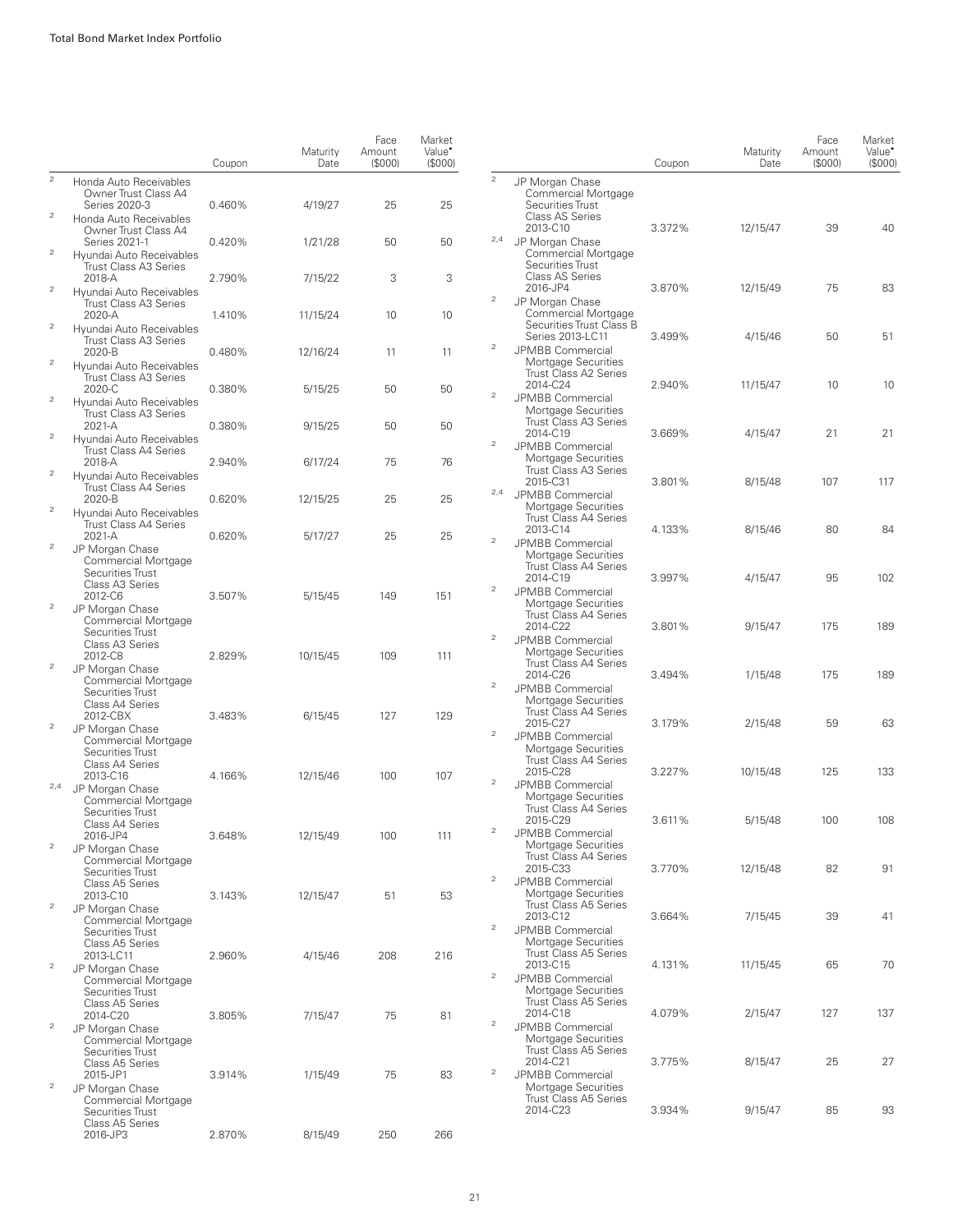|                |                                                                                                            | Coupon | Maturity<br>Date | Face<br>Amount<br>(S000) | Market<br>Value <sup>*</sup><br>(S000) |                  |                                                                                            | Coupon | Maturity<br>Date | Face<br>Amount<br>(S000) | Market<br>Value <sup>•</sup><br>(S000) |
|----------------|------------------------------------------------------------------------------------------------------------|--------|------------------|--------------------------|----------------------------------------|------------------|--------------------------------------------------------------------------------------------|--------|------------------|--------------------------|----------------------------------------|
| $\sqrt{2}$     | <b>JPMBB Commercial</b><br>Mortgage Securities<br><b>Trust Class A5 Series</b>                             |        |                  |                          |                                        | $\overline{2}$   | JPMBB Commercial<br>Mortgage Securities<br><b>Trust Class ASB Series</b>                   |        |                  |                          |                                        |
| $\overline{2}$ | 2014-C24<br>JPMBB Commercial<br>Mortgage Securities<br>Trust Class A5 Series                               | 3.639% | 11/15/47         | 50                       | 54                                     | $\overline{2}$   | 2015-C29<br>JPMBB Commercial<br>Mortgage Securities<br><b>Trust Class ASB Series</b>       | 3.304% | 5/15/48          | 46                       | 48                                     |
| $\sqrt{2}$     | 2014-C25<br>JPMBB Commercial<br>Mortgage Securities<br><b>Trust Class A5 Series</b>                        | 3.672% | 11/15/47         | 200                      | 216                                    | $\boldsymbol{2}$ | 2015-C30<br>JPMBB Commercial<br>Mortgage Securities<br><b>Trust Class ASB Series</b>       | 3.559% | 7/15/48          | 100                      | 104                                    |
| $\sqrt{2}$     | 2015-C30<br><b>JPMBB Commercial</b><br>Mortgage Securities                                                 | 3.822% | 7/15/48          | 100                      | 110                                    | $\overline{2}$   | 2015-C31<br>JPMBB Commercial<br>Mortgage Securities                                        | 3.540% | 8/15/48          | 45                       | 47                                     |
| 2,4            | <b>Trust Class A5 Series</b><br>2015-C32<br>JPMBB Commercial<br>Mortgage Securities                        | 3.598% | 11/15/48         | 125                      | 135                                    | $\overline{2}$   | <b>Trust Class ASB Series</b><br>2015-C32<br>JPMBB Commercial<br>Mortgage Securities       | 3.358% | 11/15/48         | 101                      | 107                                    |
| 2,4            | <b>Trust Class AS Series</b><br>2013-C12<br>JPMBB Commercial<br>Mortgage Securities                        | 4.175% | 7/15/45          | 26                       | 27                                     | 2,4              | <b>Trust Class ASB Series</b><br>2016-C1<br>JPMBB Commercial<br>Mortgage Securities        | 3.316% | 3/15/49          | 67                       | 70                                     |
| $\overline{2}$ | <b>Trust Class AS Series</b><br>2013-C14<br>JPMBB Commercial<br>Mortgage Securities                        | 4.409% | 8/15/46          | 30                       | 32                                     | $\overline{2}$   | <b>Trust Class B Series</b><br>2014-C18<br>JPMBB Commercial<br>Mortgage Securities         | 4.960% | 2/15/47          | 30                       | 32                                     |
| 2,4            | <b>Trust Class AS Series</b><br>2013-C15<br>JPMBB Commercial<br>Mortgage Securities                        | 4.420% | 11/15/45         | 35                       | 37                                     | $\mathbf{2}$     | <b>Trust Class B Series</b><br>2014-C26<br>JPMCC Commercial<br>Mortgage Securities         | 3.951% | 1/15/48          | 50                       | 53                                     |
| 2,4            | <b>Trust Class AS Series</b><br>2014-C18<br>JPMBB Commercial                                               | 4.439% | 2/15/47          | 25                       | 27                                     | $\overline{2}$   | <b>Trust Class A2 Series</b><br>2017-JP6<br>JPMCC Commercial                               | 3.050% | 7/15/50          | 29                       | 30                                     |
| $\overline{2}$ | Mortgage Securities<br><b>Trust Class AS Series</b><br>2014-C19<br>JPMBB Commercial                        | 4.243% | 4/15/47          | 50                       | 54                                     | $\overline{2}$   | Mortgage Securities<br><b>Trust Class A4 Series</b><br>2019-COR5<br>JPMCC Commercial       | 3.386% | 6/13/52          | 200                      | 221                                    |
| 2,4            | Mortgage Securities<br><b>Trust Class AS Series</b><br>2014-C22<br>JPMBB Commercial                        | 4.110% | 9/15/47          | 50                       | 53                                     | $\overline{2}$   | Mortgage Securities<br><b>Trust Class A5 Series</b><br>2017-JP5<br>JPMCC Commercial        | 3.723% | 3/15/50          | 400                      | 445                                    |
| 2,4            | Mortgage Securities<br><b>Trust Class AS Series</b><br>2014-C23<br>JPMBB Commercial                        | 4.202% | 9/15/47          | 50                       | 54                                     | $\overline{2}$   | Mortgage Securities<br><b>Trust Class A5 Series</b><br>2017-JP6<br>JPMCC Commercial        | 3.490% | 7/15/50          | 100                      | 110                                    |
| $\overline{2}$ | Mortgage Securities<br><b>Trust Class AS Series</b><br>2014-C24<br>JPMBB Commercial                        | 3.914% | 11/15/47         | 75                       | 79                                     | $\overline{c}$   | Mortgage Securities<br><b>Trust Class A5 Series</b><br>2019-COR4<br>JPMCC Commercial       | 4.029% | 3/10/52          | 300                      | 344                                    |
| $\overline{2}$ | Mortgage Securities<br><b>Trust Class AS Series</b><br>2014-C25<br>JPMBB Commercial<br>Mortgage Securities | 4.065% | 11/15/47         | 50                       | 54                                     | $\overline{2}$   | Mortgage Securities<br><b>Trust Class AS Series</b><br>2017-JP6<br><b>JPMCC Commercial</b> | 3.744% | 7/15/50          | 100                      | 110                                    |
| $\sqrt{2}$     | Trust Class AS Series<br>2014-C26<br><b>JPMBB Commercial</b>                                               | 3.800% | 1/15/48          | 50                       | 54                                     | $\overline{2}$   | Mortgage Securities<br>Trust Class AS Series<br>2019-COR5<br>JPMDB Commercial              | 3.669% | 6/13/52          | 25                       | 28                                     |
| 2,4            | Mortgage Securities<br><b>Trust Class AS Series</b><br>2015-C28<br>JPMBB Commercial                        | 3.532% | 10/15/48         | 50                       | 53                                     | $\mathbf{2}$     | Mortgage Securities<br>Trust Class A4 Series<br>2016-C2<br>JPMDB Commercial                | 3.144% | 6/15/49          | 75                       | 80                                     |
| 2,4            | Mortgage Securities<br><b>Trust Class AS Series</b><br>2015-C30<br>JPMBB Commercial                        | 4.226% | 7/15/48          | 50                       | 55                                     | $\overline{2}$   | Mortgage Securities<br><b>Trust Class A4 Series</b><br>2018-C8<br><b>JPMDB Commercial</b>  | 4.211% | 6/15/51          | 225                      | 259                                    |
| $\overline{2}$ | Mortgage Securities<br>Trust Class ASB Series<br>2013-C14<br>JPMBB Commercial                              | 3.761% | 8/15/46          | 18                       | 19                                     | $\overline{2}$   | Mortgage Securities<br>Trust Class A4 Series<br>2019-COR6<br>JPMDB Commercial              | 3.057% | 11/13/52         | 175                      | 189                                    |
| $\overline{2}$ | Mortgage Securities<br><b>Trust Class ASB Series</b><br>2013-C15<br>JPMBB Commercial                       | 3.659% | 11/15/45         | 5                        | 5                                      | $\overline{2}$   | Mortgage Securities<br>Trust Class A5 Series<br>2017-C7<br>JPMDB Commercial                | 3.409% | 10/15/50         | 75                       | 83                                     |
| $\overline{2}$ | Mortgage Securities<br><b>Trust Class ASB Series</b><br>2014-C21<br>JPMBB Commercial                       | 3.428% | 8/15/47          | 18                       | 19                                     | $\overline{2}$   | Mortgage Securities<br><b>Trust Class A5 Series</b><br>2020-COR7<br>JPMDB Commercial       | 2.180% | 5/13/53          | 50                       | 51                                     |
|                | Mortgage Securities<br><b>Trust Class ASB Series</b><br>2015-C27                                           | 3.017% | 2/15/48          | 84                       | 88                                     |                  | Mortgage Securities<br><b>Trust Class AS Series</b><br>2016-C2                             | 3.484% | 6/15/49          | 50                       | 53                                     |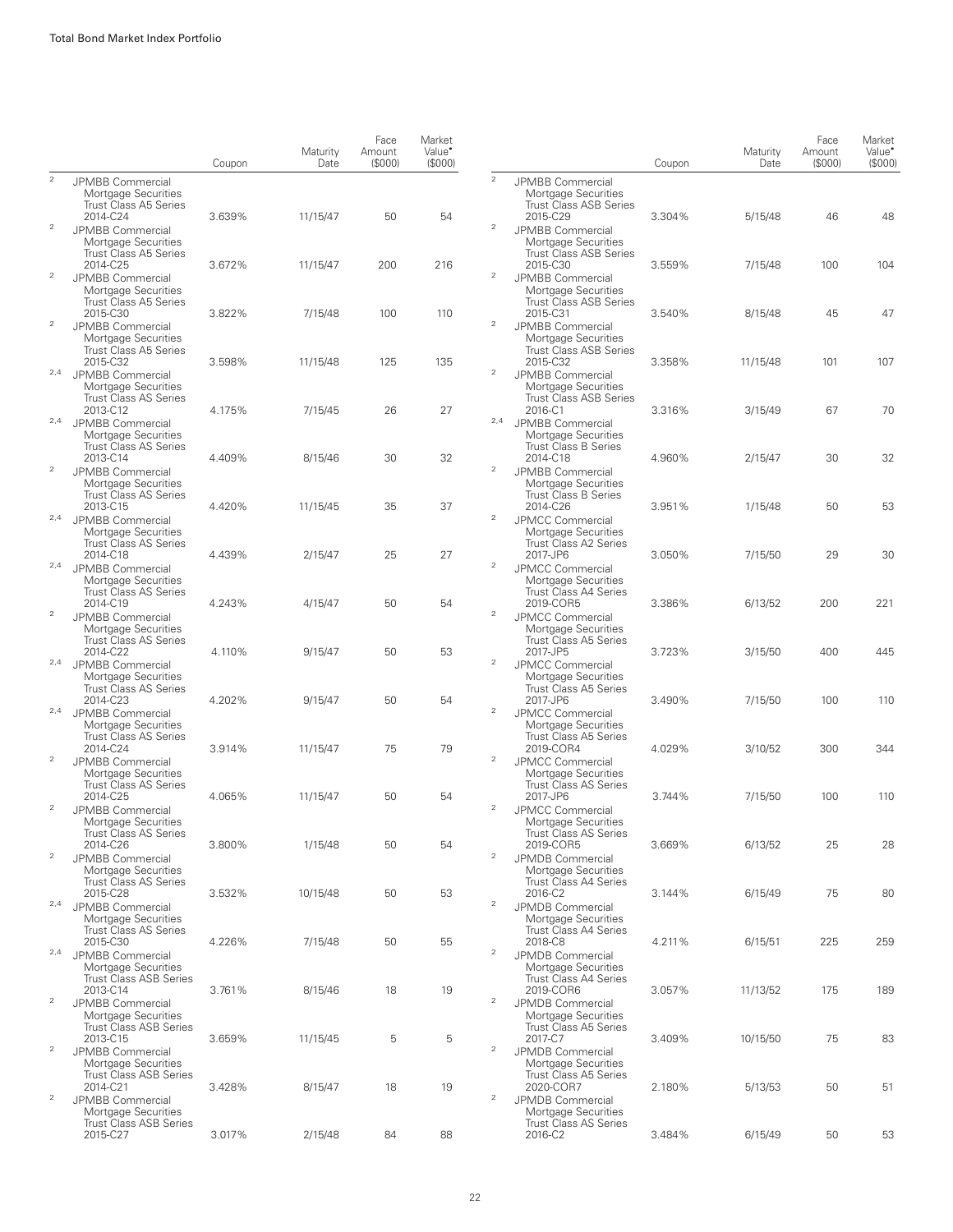|                                  |                                                                                             | Coupon           | Maturity<br>Date   | Face<br>Amount<br>(\$000) | Market<br>Value <sup>•</sup><br>(S000) |                         |                                                                                              | Coupon | Maturity<br>Date | Face<br>Amount<br>(S000) | Market<br>Value <sup>*</sup><br>(\$000) |
|----------------------------------|---------------------------------------------------------------------------------------------|------------------|--------------------|---------------------------|----------------------------------------|-------------------------|----------------------------------------------------------------------------------------------|--------|------------------|--------------------------|-----------------------------------------|
| 2,4                              | JPMDB Commercial<br>Mortgage Securities<br><b>Trust Class AS Series</b>                     |                  |                    |                           |                                        | $\mathbf 2$             | Morgan Stanley Bank of<br>America Merrill Lynch<br><b>Trust Class A4 Series</b>              |        |                  |                          |                                         |
| $\overline{2}$                   | 2017-C7<br><b>JPMDB Commercial</b><br>Mortgage Securities<br><b>Trust Class AS Series</b>   | 3.713%           | 10/15/50           | 50                        | 55                                     | $\overline{a}$          | 2015-C24<br>Morgan Stanley Bank of<br>America Merrill Lynch<br><b>Trust Class A4 Series</b>  | 3.732% | 5/15/48          | 75                       | 82                                      |
| $\overline{2}$                   | 2018-C8<br>Mercedes-Benz Auto<br>Lease Trust Class A3                                       | 4.421%           | 6/15/51            | 25                        | 29                                     | $\sqrt{2}$              | 2015-C27<br>Morgan Stanley Bank of<br>America Merrill Lynch                                  | 3.753% | 12/15/47         | 75                       | 82                                      |
| $\boldsymbol{2}$                 | Series 2020-A<br>Mercedes-Benz Auto<br>Lease Trust Class A3                                 | 1.840%           | 12/15/22           | 50                        | 50                                     | $\sqrt{2}$              | Trust Class A4 Series<br>2016-C28<br>Morgan Stanley Bank of                                  | 3.544% | 1/15/49          | 225                      | 245                                     |
| $\boldsymbol{2}$                 | Series 2021-A<br>Mercedes-Benz Auto<br>Lease Trust Class A3                                 | 0.250%           | 1/16/24            | 75                        | 75                                     |                         | America Merrill Lynch<br><b>Trust Class A4 Series</b><br>2017-C34                            | 3.536% | 11/15/52         | 150                      | 166                                     |
| $\sqrt{2}$                       | Series 2021-B<br>Mercedes-Benz Auto<br>Lease Trust Class A4<br>Series 2020-A                | 0.400%           | 11/15/24           | 50                        | 50                                     | $\sqrt{2}$              | Morgan Stanley Bank of<br>America Merrill Lynch<br><b>Trust Class A5 Series</b><br>2014-C14  | 4.064% | 2/15/47          | 100                      | 107                                     |
| $\boldsymbol{2}$                 | Mercedes-Benz Auto<br>Lease Trust Class A4<br>Series 2020-B                                 | 1.880%<br>0.500% | 9/15/25<br>6/15/26 | 25<br>10                  | 25<br>10                               | $\sqrt{2}$              | Morgan Stanley Bank of<br>America Merrill Lynch<br><b>Trust Class A5 Series</b>              |        |                  |                          |                                         |
| $\boldsymbol{2}$                 | Mercedes-Benz Auto<br>Lease Trust Class A4<br>Series 2021-A                                 | 0.320%           | 10/15/26           | 25                        | 25                                     | $\sqrt{2}$              | 2014-C16<br>Morgan Stanley Bank of<br>America Merrill Lynch                                  | 3.892% | 6/15/47          | 100                      | 108                                     |
| $\overline{c}$                   | Mercedes-Benz Auto<br>Lease Trust Class A4<br>Series 2021-B                                 | 0.510%           | 3/15/27            | 25                        | 25                                     | $\sqrt{2}$              | <b>Trust Class A5 Series</b><br>2015-C25<br>Morgan Stanley Bank of                           | 3.635% | 10/15/48         | 75                       | 82                                      |
| $\overline{c}$<br>$\overline{c}$ | Mercedes-Benz Auto<br>Receivables Trust<br>Class A3 Series 2020-1                           | 0.550%           | 2/18/25            | 50                        | 50                                     | $\sqrt{2}$              | America Merrill Lynch<br><b>Trust Class A5 Series</b><br>2015-C26<br>Morgan Stanley Bank of  | 3.531% | 10/15/48         | 75                       | 82                                      |
| $\boldsymbol{2}$                 | Mercedes-Benz Auto<br>Receivables Trust<br>Class A4 Series 2020-1<br>Morgan Stanley Bank of | 0.770%           | 10/15/26           | 10                        | 10                                     |                         | America Merrill Lynch<br>Trust Class A5 Series<br>2016-C30                                   | 2.860% | 9/15/49          | 200                      | 213                                     |
|                                  | America Merrill Lynch<br><b>Trust Class A3 Series</b><br>2017-C34                           | 3.276%           | 11/15/52           | 125                       | 135                                    | $\sqrt{2}$              | Morgan Stanley Bank of<br>America Merrill Lynch<br>Trust Class A5 Series                     |        |                  |                          |                                         |
| $\overline{2}$                   | Morgan Stanley Bank of<br>America Merrill Lynch<br>Trust Class A4 Series                    |                  |                    |                           |                                        | $\boldsymbol{2}$        | 2016-C31<br>Morgan Stanley Bank of<br>America Merrill Lynch<br><b>Trust Class A5 Series</b>  | 3.102% | 11/15/49         | 250                      | 270                                     |
| 2,4                              | 2012-C5<br>Morgan Stanley Bank of<br>America Merrill Lynch<br>Trust Class A4 Series         | 3.176%           | 8/15/45            | 100                       | 102                                    | 2,4                     | 2017-C33<br>Morgan Stanley Bank of<br>America Merrill Lynch                                  | 3.599% | 5/15/50          | 150                      | 166                                     |
| 2,4                              | 2013-C11<br>Morgan Stanley Bank of<br>America Merrill Lynch                                 | 4.296%           | 8/15/46            | 40                        | 42                                     | $\overline{\mathbf{c}}$ | <b>Trust Class AS Series</b><br>2013-C11<br>Morgan Stanley Bank of                           | 4.496% | 8/15/46          | 20                       | 20                                      |
| $\sqrt{2}$                       | Trust Class A4 Series<br>2013-C12<br>Morgan Stanley Bank of                                 | 4.259%           | 10/15/46           | 100                       | 107                                    | $\overline{a}$          | America Merrill Lynch<br><b>Trust Class AS Series</b><br>2013-C7<br>Morgan Stanley Bank of   | 3.214% | 2/15/46          | 14                       | 14                                      |
| $\overline{2}$                   | America Merrill Lynch<br>Irust Class A4 Series<br>2013-C7<br>Morgan Stanley Bank of         | 2.918%           | 2/15/46            | 68                        | 70                                     |                         | America Merrill Lynch<br><b>Trust Class AS Series</b><br>2013-C8                             | 3.376% | 12/15/48         | 50                       | 52                                      |
|                                  | America Merrill Lynch<br>Trust Class A4 Series<br>2013-C8                                   | 3.134%           | 12/15/48           | 100                       | 103                                    | $\boldsymbol{2}$        | Morgan Stanley Bank of<br>America Merrill Lynch<br><b>Trust Class AS Series</b><br>2013-C9   | 3.456% | 5/15/46          | 50                       | 52                                      |
| $\overline{2}$                   | Morgan Stanley Bank of<br>America Merrill Lynch<br>Trust Class A4 Series<br>2013-C9         | 3.102%           | 5/15/46            | 50                        | 52                                     | $\boldsymbol{2}$        | Morgan Stanley Bank of<br>America Merrill Lynch<br>Trust Class AS Series                     |        |                  |                          |                                         |
| $\overline{2}$                   | Morgan Stanley Bank of<br>America Merrill Lynch<br>Trust Class A4 Series                    |                  |                    |                           |                                        | $\overline{a}$          | 2017-C33<br>Morgan Stanley Bank of<br>America Merrill Lynch                                  | 3.852% | 5/15/50          | 100                      | 111                                     |
| $\overline{c}$                   | 2014-C19<br>Morgan Stanley Bank of<br>America Merrill Lynch                                 | 3.526%           | 12/15/47           | 75                        | 81                                     | $\boldsymbol{2}$        | <b>Trust Class ASB Series</b><br>2014-C16<br>Morgan Stanley Bank of<br>America Merrill Lynch | 3.477% | 6/15/47          | 15                       | 15                                      |
| $\overline{c}$                   | Trust Class A4 Series<br>2015-C20<br>Morgan Stanley Bank of<br>America Merrill Lynch        | 3.249%           | 2/15/48            | 200                       | 214                                    | $\overline{\mathbf{c}}$ | <b>Trust Class ASB Series</b><br>2014-C19<br>Morgan Stanley Bank of                          | 3.326% | 12/15/47         | 36                       | 38                                      |
| $\overline{2}$                   | Trust Class A4 Series<br>2015-C22<br>Morgan Stanley Bank of                                 | 3.306%           | 4/15/48            | 75                        | 80                                     | $\overline{a}$          | America Merrill Lynch<br><b>Trust Class ASB Series</b><br>2015-C20                           | 3.069% | 2/15/48          | 39                       | 41                                      |
|                                  | America Merrill Lynch<br>Trust Class A4 Series<br>2015-C23                                  | 3.719%           | 7/15/50            | 125                       | 137                                    |                         | Morgan Stanley Bank of<br>America Merrill Lynch<br>Trust Class ASB Series<br>2015-C22        | 3.040% | 4/15/48          | 82                       | 85                                      |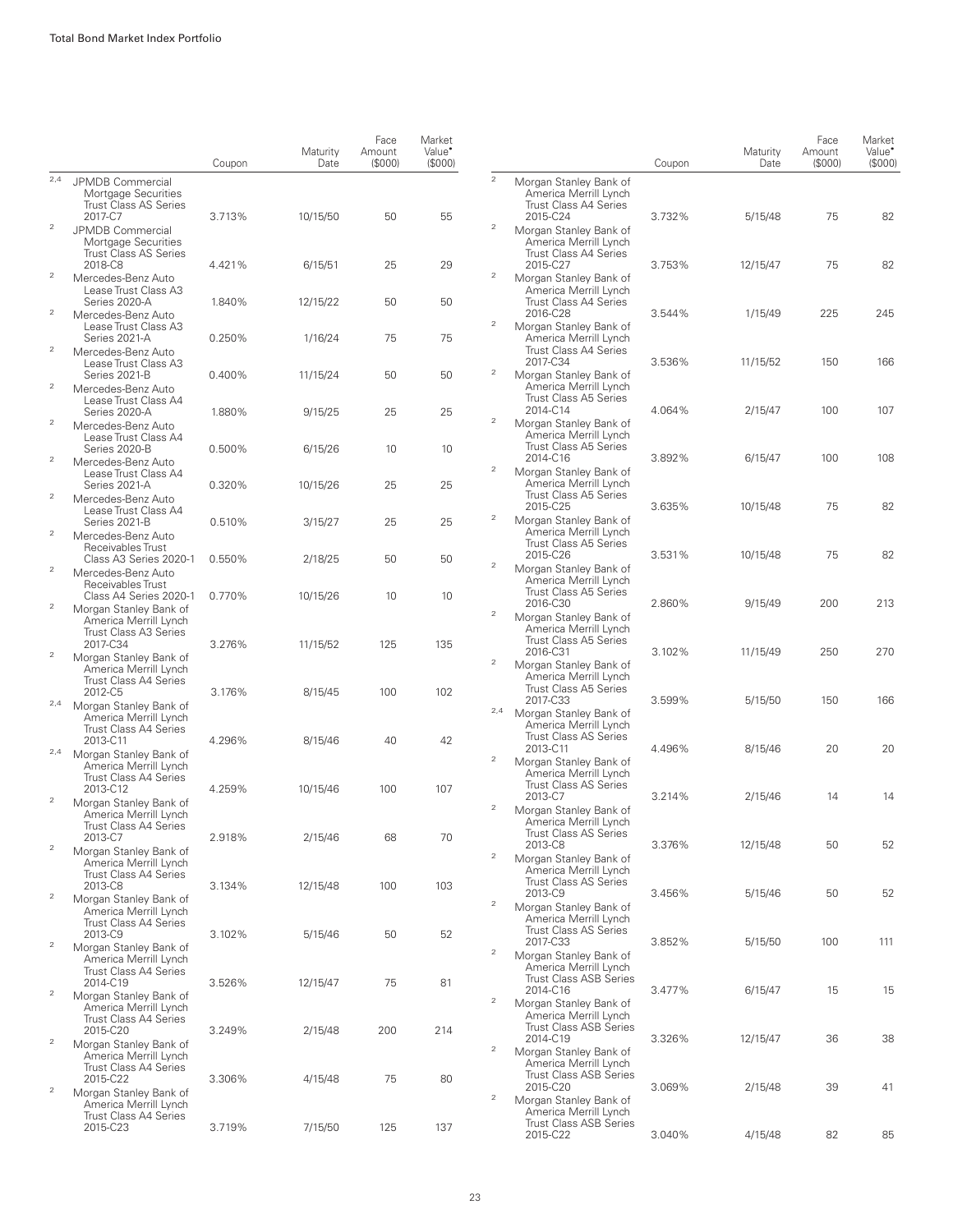|                |                                                                                  | Coupon | Maturity<br>Date | Face<br>Amount<br>(S000) | Market<br>Value <sup>*</sup><br>(S000) |                              |                                                                              | Coupon | Maturity<br>Date | Face<br>Amount<br>(\$000) | Market<br>Value <sup>•</sup><br>(\$000) |
|----------------|----------------------------------------------------------------------------------|--------|------------------|--------------------------|----------------------------------------|------------------------------|------------------------------------------------------------------------------|--------|------------------|---------------------------|-----------------------------------------|
| $\sqrt{2}$     | Morgan Stanley Bank of<br>America Merrill Lynch<br><b>Trust Class ASB Series</b> |        |                  |                          |                                        | $\mathbf{2}$                 | Morgan Stanley Capital I<br><b>Trust Class A5 Series</b><br>2017-H1          | 3.530% | 6/15/50          | 150                       | 166                                     |
| $\sqrt{2}$     | 2015-C23<br>Morgan Stanley Bank of<br>America Merrill Lynch                      | 3.398% | 7/15/50          | 41                       | 43                                     | $\overline{c}$               | Morgan Stanley Capital I<br>Trust Class AS Series<br>2012-C4                 | 3.773% | 3/15/45          | 75                        | 76                                      |
| $\,2$          | <b>Trust Class ASB Series</b><br>2015-C25<br>Morgan Stanley Bank of              | 3.383% | 10/15/48         | 111                      | 116                                    | $\overline{c}$               | Morgan Stanley Capital I<br>Trust Class AS Series<br>2016-BNK2               | 3.282% | 11/15/49         | 83                        | 89                                      |
|                | America Merrill Lynch<br><b>Trust Class ASB Series</b><br>2015-C26               | 3.323% | 10/15/48         | 66                       | 69                                     | $\overline{a}$               | Morgan Stanley Capital I<br><b>Trust Class AS Series</b><br>2019-H6          | 3.700% | 6/15/52          | 25                        | 28                                      |
| $\,2$          | Morgan Stanley Bank of<br>America Merrill Lynch<br><b>Trust Class ASB Series</b> |        |                  |                          |                                        | $\boldsymbol{2}$             | Morgan Stanley Capital I<br><b>Trust Class AS Series</b><br>2020-L4          | 2.880% | 2/15/53          | 25                        | 26                                      |
| $\mathbf{2}$   | 2015-C27<br>Morgan Stanley Bank of<br>America Merrill Lynch                      | 3.557% | 12/15/47         | 45                       | 47                                     | $\overline{2}$<br>$\sqrt{2}$ | Nissan Auto Lease Trust<br>Class A3 Series 2020-A                            | 1.840% | 1/17/23          | 50                        | 50                                      |
| 2,4            | <b>Trust Class ASB Series</b><br>2016-C28<br>Morgan Stanley Bank of              | 3.288% | 1/15/49          | 95                       | 99                                     | $\overline{2}$               | Nissan Auto Lease Trust<br>Class A4 Series 2020-A<br>Nissan Auto Receivables | 1.880% | 4/15/25          | 25                        | 25                                      |
|                | America Merrill Lynch<br>Trust Class B Series<br>2014-C14                        | 5.028% | 2/15/47          | 100                      | 108                                    | $\overline{2}$               | Owner Trust Class A3<br>Series 2019-B<br>Nissan Auto Receivables             | 2.500% | 11/15/23         | 91                        | 92                                      |
| 2,4            | Morgan Stanley Bank of<br>America Merrill Lynch<br><b>Trust Class B Series</b>   |        |                  |                          |                                        | $\overline{c}$               | Owner Trust Class A3<br>Series 2019-C<br>Nissan Auto Receivables             | 1.930% | 7/15/24          | 150                       | 152                                     |
| 2,4            | 2014-C16<br>Morgan Stanley Bank of<br>America Merrill Lynch                      | 4.493% | 6/15/47          | 50                       | 51                                     | $\overline{2}$               | Owner Trust Class A3<br>Series 2020-A<br>Nissan Auto Receivables             | 1.380% | 12/16/24         | 50                        | 51                                      |
| 2,4            | Trust Class B Series<br>2014-C18<br>Morgan Stanley Bank of                       | 4.633% | 10/15/47         | 50                       | 54                                     | $\overline{2}$               | Owner Trust Class A3<br>Series 2020-B<br>Nissan Auto Receivables             | 0.550% | 7/15/24          | 50                        | 50                                      |
|                | America Merrill Lynch<br>Trust Class B Series<br>2015-C22                        | 3.883% | 4/15/48          | 50                       | 52                                     | $\overline{2}$               | Owner Trust Class A3<br>Series 2021-A<br>Nissan Auto Receivables             | 0.330% | 10/15/25         | 100                       | 100                                     |
| $\,2$          | Morgan Stanley Capital I<br>Trust Class A3 Series<br>2016-UBS9                   | 3.329% | 3/15/49          | 25                       | 27                                     | $\overline{2}$               | Owner Trust Class A4<br>Series 2017-B<br>Nissan Auto Receivables             | 1.950% | 10/16/23         | 31                        | 31                                      |
| $\sqrt{2}$     | Morgan Stanley Capital I<br>Trust Class A3 Series<br>2019-L2                     | 3.806% | 3/15/52          | 50                       | 56                                     | $\overline{2}$               | Owner Trust Class A4<br>Series 2018-A<br>Nissan Auto Receivables             | 2.890% | 6/17/24          | 85                        | 85                                      |
| $\mathbf{2}$   | Morgan Stanley Capital I<br>Trust Class A3 Series<br>2020-L4                     | 2.698% | 2/15/53          | 175                      | 185                                    | $\overline{c}$               | Owner Trust Class A4<br>Series 2019-B<br>Nissan Auto Receivables             | 2.540% | 12/15/25         | 30                        | 31                                      |
| $\sqrt{2}$     | Morgan Stanley Capital I<br>Trust Class A4 Series<br>2012-C4                     | 3.244% | 3/15/45          | 339                      | 341                                    | $\overline{2}$               | Owner Trust Class A4<br>Series 2019-C<br>Nissan Auto Receivables             | 1.950% | 5/15/26          | 35                        | 36                                      |
| $\,2$          | Morgan Stanley Capital I<br>Trust Class A4 Series<br>2015-UBS8                   | 3.809% | 12/15/48         | 75                       | 83                                     | $\overline{c}$               | Owner Trust Class A4<br>Series 2021-A<br>Santander Drive Auto                | 0.570% | 9/15/27          | 50                        | 50                                      |
| $\sqrt{2}$     | Morgan Stanley Capital I<br>Trust Class A4 Series<br>2016-BNK2                   | 3.049% | 11/15/49         | 100                      | 108                                    | $\overline{2}$               | Receivables Trust<br>Class B Series 2020-2<br>Santander Drive Auto           | 0.960% | 11/15/24         | 25                        | 25                                      |
| $\sqrt{2}$     | Morgan Stanley Capital I<br>Trust Class A4 Series<br>2016-UB11                   | 2.782% | 8/15/49          | 200                      | 213                                    | $\overline{c}$               | Receivables Trust<br>Class B Series 2020-3<br>Santander Drive Auto           | 0.690% | 3/17/25          | 25                        | 25                                      |
| $\sqrt{2}$     | Morgan Stanley Capital I<br>Trust Class A4 Series<br>2016-UBS12                  | 3.596% | 12/15/49         | 200                      | 220                                    | $\overline{c}$               | Receivables Trust<br>Class B Series 2020-4<br>Santander Drive Auto           | 0.730% | 3/17/25          | 25                        | 25                                      |
| $\sqrt{2}$     | Morgan Stanley Capital I<br>Trust Class A4 Series<br>2017-HR2                    | 3.587% | 12/15/50         | 50                       | 56                                     | $\overline{c}$               | Receivables Trust<br>Class B Series 2021-1<br>Santander Drive Auto           | 0.500% | 4/15/25          | 100                       | 100                                     |
| $\sqrt{2}$     | Morgan Stanley Capital I<br>Trust Class A4 Series<br>2019-H6                     | 3.417% | 6/15/52          | 250                      | 276                                    | $\overline{c}$               | Receivables Trust<br>Class B Series 2021-2<br>Santander Drive Auto           | 0.590% | 9/15/25          | 30                        | 30                                      |
| $\sqrt{2}$     | Morgan Stanley Capital I<br>Trust Class A4 Series<br>2019-L2                     | 4.071% | 3/15/52          | 150                      | 172                                    | $\overline{c}$               | Receivables Trust<br>Class C Series 2018-2<br>Santander Drive Auto           | 3.350% | 7/17/23          | 7                         | 7                                       |
| $\sqrt{2}$     | Morgan Stanley Capital I<br>Trust Class A4 Series<br>2019-L3                     | 3.127% | 11/15/52         | 200                      | 217                                    | $\overline{a}$               | Receivables Trust<br>Class C Series 2018-3<br>Santander Drive Auto           | 3.510% | 8/15/23          | 7                         | 7                                       |
| $\sqrt{2}$     | Morgan Stanley Capital I<br>Trust Class A4 Series<br>2020-HR8                    | 2.041% | 7/15/53          | 65                       | 65                                     | $\overline{a}$               | Receivables Trust<br>Class C Series 2020-2<br>Santander Drive Auto           | 1.460% | 9/15/25          | 25                        | 25                                      |
| $\overline{2}$ | Morgan Stanley Capital I<br><b>Trust Class A4 Series</b><br>2021-L6              | 2.444% | 6/15/54          | 75                       | 77                                     | $\overline{c}$               | Receivables Trust<br>Class C Series 2020-3<br>Santander Drive Auto           | 1.120% | 1/15/26          | 25                        | 25                                      |
|                |                                                                                  |        |                  |                          |                                        |                              | Receivables Trust<br>Class C Series 2020-4                                   | 1.010% | 1/15/26          | 25                        | 25                                      |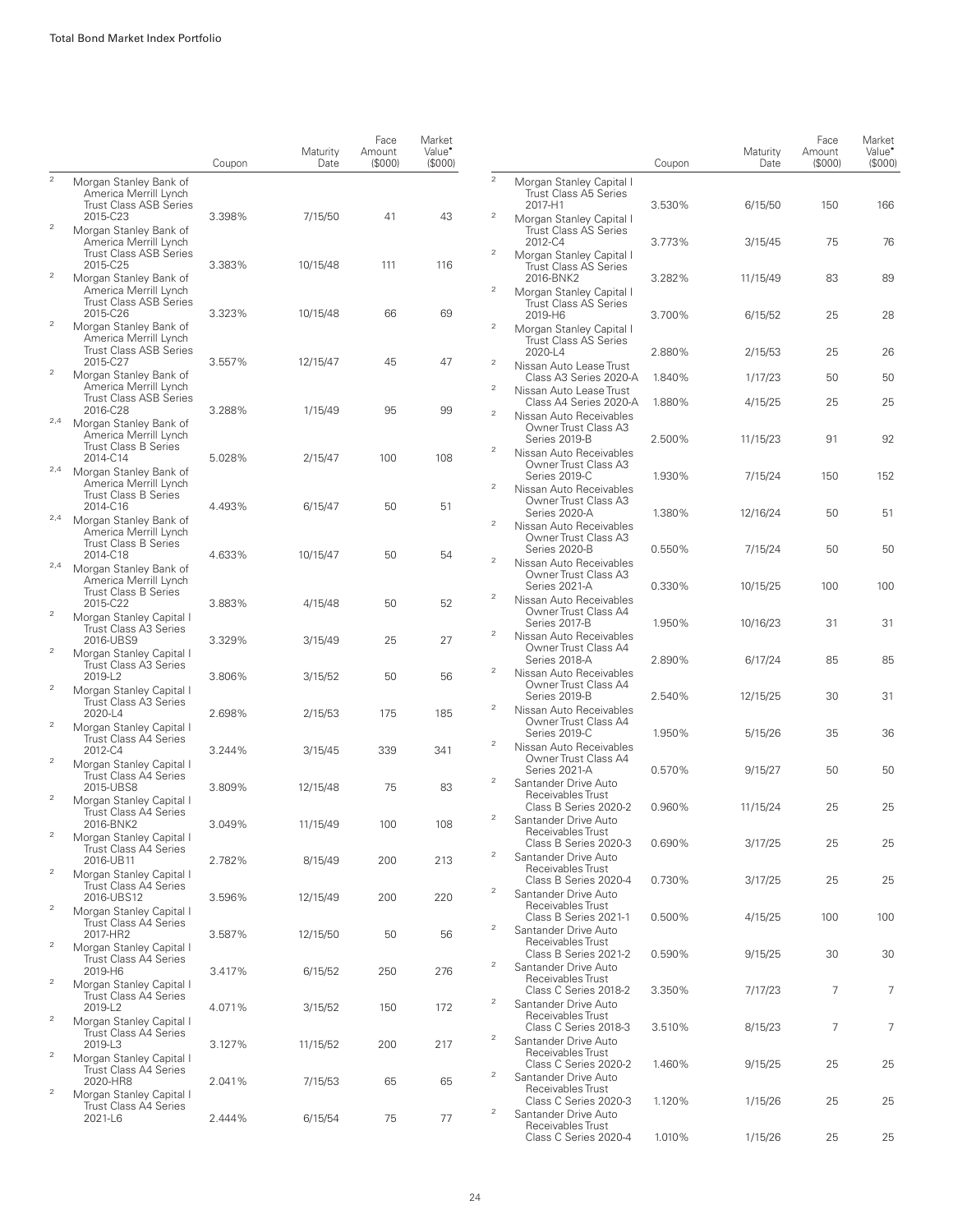|                         |                                                                              | Coupon | Maturity<br>Date | Face<br>Amount<br>(S000) | Market<br>Value <sup>•</sup><br>(S000) |
|-------------------------|------------------------------------------------------------------------------|--------|------------------|--------------------------|----------------------------------------|
| $\overline{c}$          | Santander Drive Auto<br>Receivables Trust<br>Class C Series 2021-1           | 4.110% | 12/15/25         | 45                       | 47                                     |
| $\overline{2}$          | Santander Drive Auto<br>Receivables Trust<br>Class C Series 2021-1           |        |                  |                          |                                        |
| $\mathbf{2}$            | Santander Drive Auto<br>Receivables Trust                                    | 0.750% | 2/17/26          | 50                       | 50                                     |
| $\overline{\mathbf{c}}$ | Class C Series 2021-2<br>Santander Drive Auto<br>Receivables Trust           | 0.900% | 6/15/26          | 75                       | 75                                     |
| $\overline{\mathbf{c}}$ | Class D Series 2021-2<br>Synchrony Card<br>Funding LLC Class A               | 1.350% | 7/15/27          | 60                       | 60                                     |
| $\overline{\mathbf{c}}$ | Series 2019-A2<br>Synchrony Card Issuance                                    | 2.340% | 6/15/25          | 60                       | 61                                     |
| $\overline{2}$          | <b>Trust Class A Series</b><br>2018-A1<br>Synchrony Credit Card              | 3.380% | 9/15/24          | 275                      | 277                                    |
| $\mathbf{2}$            | Master Note Trust<br>Class A Series 2017-2<br>Synchrony Credit Card          | 2.620% | 10/15/25         | 150                      | 155                                    |
| 2                       | Master Note Trust<br>Class A Series 2018-2<br><b>Toyota Auto Receivables</b> | 3.470% | 5/15/26          | 275                      | 291                                    |
| 2                       | Owner Trust Class A3<br>Series 2018-B                                        | 2.960% | 9/15/22          | 20                       | 20                                     |
|                         | Toyota Auto Receivables<br>Owner Trust Class A3<br>Series 2020-A             | 1.660% | 5/15/24          | 135                      | 137                                    |
| $\mathbf{2}$            | Toyota Auto Receivables<br>Owner Trust Class A3<br>Series 2020-A             | 0.260% | 5/15/25          | 50                       | 50                                     |
| 2                       | <b>Toyota Auto Receivables</b><br>Owner Trust Class A3<br>Series 2020-B      | 1.360% | 8/15/24          | 10                       | 10                                     |
| 2                       | Toyota Auto Receivables<br>Owner Trust Class A3<br>Series 2020-C             | 0.440% |                  | 40                       | 40                                     |
| $\mathbf{2}$            | Toyota Auto Receivables<br>Owner Trust Class A3                              |        | 10/15/24         |                          |                                        |
| $\overline{2}$          | Series 2020-D<br><b>Toyota Auto Receivables</b><br>Owner Trust Class A3      | 0.350% | 1/15/25          | 75                       | 75                                     |
| $\mathbf{2}$            | Series 2021-B<br><b>Tovota Auto Receivables</b><br>Owner Trust Class A4      | 0.260% | 11/17/25         | 325                      | 324                                    |
| $\mathbf{2}$            | Series 2018-A<br><b>Tovota Auto Receivables</b>                              | 2.520% | 5/15/23          | 48                       | 48                                     |
| $\mathbf{2}$            | Owner Trust Class A4<br>Series 2018-B<br>Tovota Auto Receivables             | 3.110% | 11/15/23         | 25                       | 25                                     |
| $\overline{2}$          | Owner Trust Class A4<br>Series 2020-A<br><b>Toyota Auto Receivables</b>      | 1.680% | 5/15/25          | 50                       | 51                                     |
| $\mathbf{2}$            | Owner Trust Class A4<br>Series 2020-A<br><b>Toyota Auto Receivables</b>      | 0.390% | 6/15/26          | 25                       | 25                                     |
| $\boldsymbol{2}$        | Owner Trust Class A4<br>Series 2020-D                                        | 0.470% | 1/15/26          | 25                       | 25                                     |
|                         | Toyota Auto Receivables<br>Owner Trust Class A4<br>Series 2021-B             | 0.530% | 10/15/26         | 50                       | 50                                     |
| $\boldsymbol{2}$        | <b>UBS Commercial</b><br>Mortgage Trust Class A2<br>Series 2018-C13          | 4.208% | 10/15/51         | 17                       | 18                                     |
| $\boldsymbol{2}$        | <b>UBS Commercial</b><br>Mortgage Trust Class A3<br>Series 2017-C4           | 3.301% | 10/15/50         | 100                      | 107                                    |
| $\mathbf{2}$            | <b>UBS Commercial</b><br>Mortgage Trust Class A3                             |        |                  |                          |                                        |
| 2                       | <b>Series 2018-C8</b><br><b>UBS Commercial</b><br>Mortgage Trust Class A4    | 3.720% | 2/15/51          | 150                      | 167                                    |
| 2                       | Series 2017-C1<br><b>UBS Commercial</b><br>Mortgage Trust Class A4           | 3.460% | 6/15/50          | 100                      | 110                                    |
|                         | Series 2017-C2                                                               | 3.487% | 8/15/50          | 150                      | 165                                    |

|                         |                                                                                | Coupon | Maturity<br>Date | Face<br>Amount<br>(S000) | Market<br>Value <sup>•</sup><br>(\$000) |
|-------------------------|--------------------------------------------------------------------------------|--------|------------------|--------------------------|-----------------------------------------|
| $\overline{2}$          | <b>UBS Commercial</b>                                                          |        |                  |                          |                                         |
| 2                       | Mortgage Trust Class A4<br>Series 2017-C3                                      | 3.426% | 8/15/50          | 175                      | 192                                     |
|                         | <b>UBS Commercial</b><br>Mortgage Trust Class A4<br>Series 2017-C4             | 3.563% | 10/15/50         | 150                      | 164                                     |
| 2                       | <b>UBS Commercial</b><br>Mortgage Trust Class A4<br>Series 2017-C7             | 3.679% | 12/15/50         | 150                      | 166                                     |
| 2                       | <b>UBS Commercial</b><br>Mortgage Trust Class A4<br>Series 2018-C13            | 4.334% | 10/15/51         | 75                       | 87                                      |
| 2                       | <b>UBS Commercial</b><br>Mortgage Trust Class A4                               |        |                  |                          |                                         |
| 2                       | Series 2018-C14<br><b>UBS Commercial</b><br>Mortgage Trust Class A4            | 4.448% | 12/15/51         | 225                      | 262                                     |
| 2                       | Series 2018-C15<br><b>UBS Commercial</b><br>Mortgage Trust Class A4            | 4.341% | 12/15/51         | 125                      | 145                                     |
| 2                       | Series 2018-C8<br><b>UBS Commercial</b>                                        | 3.983% | 2/15/51          | 275                      | 312                                     |
| 2                       | Mortgage Trust Class A4<br>Series 2019-C16<br><b>UBS Commercial</b>            | 3.605% | 4/15/52          | 100                      | 111                                     |
| 2                       | Mortgage Trust Class A4<br>Series 2019-C17<br><b>UBS Commercial</b>            | 2.921% | 10/15/52         | 125                      | 133                                     |
| 2                       | Mortgage Trust Class A4<br>Series 2019-C18<br><b>UBS Commercial</b>            | 3.035% | 12/15/52         | 75                       | 80                                      |
| 2,4                     | Mortgage Trust Class A5<br>Series 2017-C5                                      | 3.474% | 11/15/50         | 100                      | 109                                     |
| 2                       | <b>UBS Commercial</b><br>Mortgage Trust Class A5<br>Series 2018-C11            | 4.241% | 6/15/51          | 125                      | 143                                     |
|                         | <b>UBS Commercial</b><br>Mortgage Trust Class A5<br>Series 2018-C12            | 4.296% | 8/15/51          | 100                      | 116                                     |
| 2                       | <b>UBS Commercial</b><br>Mortgage Trust<br>Class AS Series 2017-C1             | 3.724% | 6/15/50          | 50                       | 54                                      |
| 2,4                     | <b>UBS Commercial</b><br>Mortgage Trust<br>Class AS Series 2017-C2             | 3.740% | 8/15/50          | 50                       | 55                                      |
| 2,4                     | <b>UBS Commercial</b><br>Mortgage Trust<br>Class AS Series 2017-C3             | 3.739% | 8/15/50          | 75                       | 82                                      |
| 2,4                     | <b>UBS Commercial</b><br>Mortgage Trust<br>Class AS Series 2017-C4 3.836%      |        | 10/15/50         | 62                       | 69                                      |
| 2,4                     | <b>UBS Commercial</b><br>Mortgage Trust                                        |        |                  |                          |                                         |
| 2,4                     | Class AS Series 2017-C7 4.061%<br>UBS Commercial<br>Mortgage Trust             |        | 12/15/50         | 100                      | 111                                     |
| $\overline{\mathbf{c}}$ | <b>Class AS Series</b><br>2018-C8<br><b>UBS-Barclays Commercial</b>            | 4.215% | 2/15/51          | 75                       | 85                                      |
| 2                       | Mortgage Trust Class A4<br>Series 2013-C5<br><b>UBS-Barclays Commercial</b>    | 3.185% | 3/10/46          | 104                      | 107                                     |
| 2                       | Mortgage Trust Class A4<br>Series 2013-C6                                      | 3.244% | 4/10/46          | 165                      | 171                                     |
|                         | UBS-Barclays Commercial<br>Mortgage Trust Class A4<br>Series 2018-C10          | 4.313% | 5/15/51          | 175                      | 201                                     |
| 2,4                     | UBS-Barclays Commercial<br>Mortgage Trust Class A4<br>Series 2018-C9           | 4.117% | 3/15/51          | 275                      | 312                                     |
| 2                       | UBS-Barclays Commercial<br>Mortgage Trust<br><b>Class AS Series</b><br>2013-C6 | 3.469% | 4/10/46          | 25                       | 26                                      |
| 2                       | <b>UBS-Barclays Commercial</b><br>Mortgage Trust<br><b>Class AS Series</b>     |        |                  |                          |                                         |
|                         | 2019-C16                                                                       | 3.887% | 4/15/52          | 25                       | 28                                      |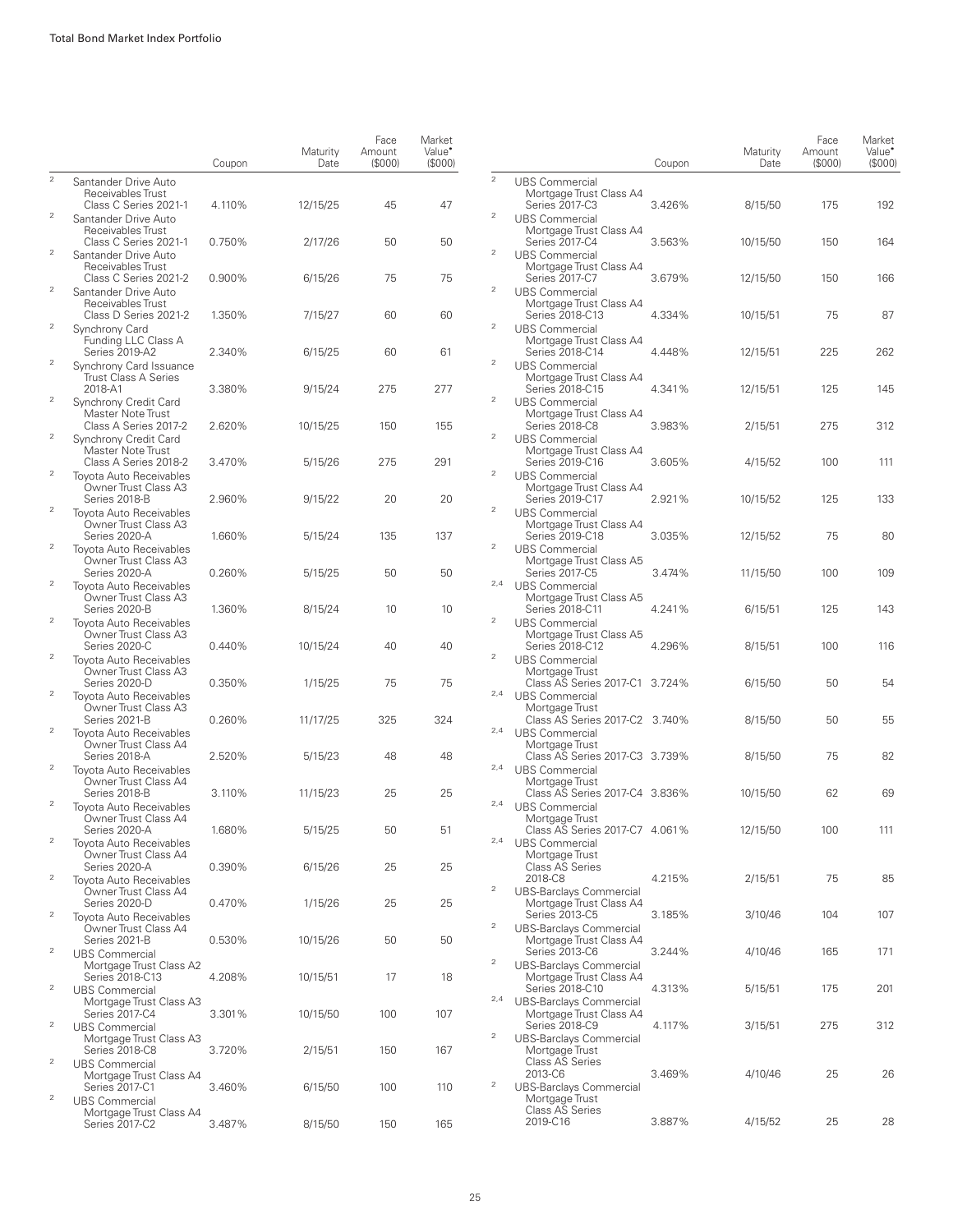|                                  |                                                                       | Coupon | Maturity<br>Date | Face<br>Amount<br>(S000) | Market<br>Value <sup>•</sup><br>(S000) |
|----------------------------------|-----------------------------------------------------------------------|--------|------------------|--------------------------|----------------------------------------|
| $\overline{2}$                   | Verizon Master Trust<br>Class A Series 2021-1                         | 0.500% | 5/20/27          | 425                      | 424                                    |
| $\overline{2}$                   | Verizon Owner Trust<br>Class A Series 2020-B                          | 0.470% | 2/20/25          | 455                      | 456                                    |
| $\overline{2}$<br>$\overline{2}$ | Verizon Owner Trust<br>Class A Series 2020-C                          | 0.410% | 4/21/25          | 30                       | 30                                     |
|                                  | Verizon Owner Trust<br>Class A1A Series<br>2020-A                     | 1.850% | 7/22/24          | 170                      | 173                                    |
| $\overline{2}$                   | Wells Fargo Commercial<br>Mortgage Trust Class A2<br>Series 2015-NXS1 | 2.632% | 5/15/48          | 7                        | 7                                      |
| $\overline{2}$                   | Wells Fargo Commercial<br>Mortgage Trust Class A3<br>Series 2012-LC5  | 2.918% | 10/15/45         | 62                       | 63                                     |
| $\overline{2}$                   | Wells Fargo Commercial<br>Mortgage Trust Class A3<br>Series 2014-LC18 | 3.271% | 12/15/47         | 30                       | 30                                     |
| $\overline{\mathbf{c}}$          | Wells Fargo Commercial<br>Mortgage Trust Class A3<br>Series 2016-BNK1 | 2.652% |                  |                          |                                        |
| $\overline{2}$                   | Wells Fargo Commercial<br>Mortgage Trust Class A3                     |        | 8/15/49          | 150                      | 159                                    |
| $\overline{2}$                   | Series 2016-C36<br>Wells Fargo Commercial<br>Mortgage Trust Class A3  | 2.807% | 11/15/59         | 50                       | 52                                     |
| $\overline{2}$                   | Series 2017-C40<br>Wells Fargo Commercial<br>Mortgage Trust Class A4  | 3.317% | 10/15/50         | 100                      | 109                                    |
| $\overline{2}$                   | Series 2015-C26<br>Wells Fargo Commercial<br>Mortgage Trust Class A4  | 3.166% | 2/15/48          | 75                       | 80                                     |
| $\overline{2}$                   | Series 2015-C27<br>Wells Fargo Commercial                             | 3.190% | 2/15/48          | 234                      | 246                                    |
| $\overline{2}$                   | Mortgage Trust Class A4<br>Series 2015-C28<br>Wells Fargo Commercial  | 3.540% | 5/15/48          | 175                      | 190                                    |
| $\overline{2}$                   | Mortgage Trust Class A4<br>Series 2015-C29<br>Wells Fargo Commercial  | 3.637% | 6/15/48          | 175                      | 191                                    |
| $\overline{2}$                   | Mortgage Trust Class A4<br>Series 2015-C30<br>Wells Fargo Commercial  | 3.664% | 9/15/58          | 50                       | 55                                     |
| $\mathcal{P}$                    | Mortgage Trust Class A4<br>Series 2015-LC22                           | 3.839% | 9/15/58          | 75                       | 83                                     |
|                                  | Wells Fargo Commercial<br>Mortgage Trust Class A4<br>Series 2015-P2   | 3.809% | 12/15/48         | 50                       | 55                                     |
| $\overline{2}$                   | Wells Fargo Commercial<br>Mortgage Trust Class A4<br>Series 2015-SG1  | 3.789% | 9/15/48          | 209                      | 226                                    |
| $\overline{2}$                   | Wells Fargo Commercial<br>Mortgage Trust Class A4<br>Series 2016-C32  | 3.560% | 1/15/59          | 125                      | 137                                    |
| $\overline{\mathbf{c}}$          | Wells Fargo Commercial<br>Mortgage Trust Class A4<br>Series 2016-C33  | 3.426% | 3/15/59          | 325                      | 355                                    |
| $\sqrt{2}$                       | Wells Fargo Commercial<br>Mortgage Trust Class A4                     |        |                  |                          |                                        |
| $\overline{2}$                   | Series 2016-C34<br>Wells Fargo Commercial<br>Mortgage Trust Class A4  | 3.096% | 6/15/49          | 75                       | 80                                     |
| 2                                | Series 2016-LC24<br>Wells Fargo Commercial<br>Mortgage Trust Class A4 | 2.942% | 10/15/49         | 162                      | 174                                    |
| 2                                | Series 2017-C40<br>Wells Fargo Commercial                             | 3.581% | 10/15/50         | 150                      | 166                                    |
| 2,4                              | Mortgage Trust Class A4<br>Series 2017-C41<br>Wells Fargo Commercial  | 3.472% | 11/15/50         | 250                      | 276                                    |
| $\overline{2}$                   | Mortgage Trust Class A4<br>Series 2018-C43<br>Wells Fargo Commercial  | 4.012% | 3/15/51          | 275                      | 313                                    |
| $\overline{2}$                   | Mortgage Trust Class A4<br>Series 2018-C45<br>Wells Fargo Commercial  | 4.184% | 6/15/51          | 200                      | 230                                    |
|                                  | Mortgage Trust Class A4<br>Series 2018-C46                            | 4.152% | 8/15/51          | 75                       | 86                                     |

|                         |                                                                       | Coupon | Maturity<br>Date | Face<br>Amount<br>(S000) | Market<br>Value <sup>•</sup><br>(S000) |
|-------------------------|-----------------------------------------------------------------------|--------|------------------|--------------------------|----------------------------------------|
| $\overline{c}$          | Wells Fargo Commercial<br>Mortgage Trust Class A4<br>Series 2018-C47  | 4.442% | 9/15/61          | 150                      | 176                                    |
| 2                       | Wells Fargo Commercial<br>Mortgage Trust Class A4<br>Series 2019-C51  | 3.311% | 6/15/52          | 200                      | 220                                    |
| 2                       | Wells Fargo Commercial<br>Mortgage Trust Class A4<br>Series 2019-C53  | 3.040% | 10/15/52         | 200                      | 217                                    |
| 2                       | Wells Fargo Commercial<br>Mortgage Trust Class A4<br>Series 2019-C54  | 3.146% | 12/15/52         | 100                      | 109                                    |
| 2                       | Wells Fargo Commercial<br>Mortgage Trust Class A4<br>Series 2020-C58  | 2.092% | 7/15/53          | 50                       | 50                                     |
| 2                       | Wells Fargo Commercial<br>Mortgage Trust Class A5<br>Series 2014-LC16 | 3.817% | 8/15/50          | 75                       | 81                                     |
| 2                       | Wells Fargo Commercial<br>Mortgage Trust Class A5<br>Series 2014-LC18 | 3.405% |                  | 125                      | 135                                    |
| 2                       | Wells Fargo Commercial<br>Mortgage Trust Class A5<br>Series 2015-LC20 |        | 12/15/47         | 276                      |                                        |
| 2                       | Wells Fargo Commercial<br>Mortgage Trust Class A5                     | 3.184% | 4/15/50          |                          | 296                                    |
| 2                       | Series 2015-NXS1<br>Wells Fargo Commercial<br>Mortgage Trust Class A5 | 3.148% | 5/15/48          | 50                       | 54                                     |
| 2                       | Series 2016-C37<br>Wells Fargo Commercial<br>Mortgage Trust Class A5  | 3.794% | 12/15/49         | 100                      | 112                                    |
| 2                       | Series 2017-C38<br>Wells Fargo Commercial<br>Mortgage Trust Class A5  | 3.453% | 7/15/50          | 192                      | 212                                    |
| $\overline{\mathbf{c}}$ | Series 2017-C39<br>Wells Fargo Commercial<br>Mortgage Trust Class A5  | 3.418% | 9/15/50          | 175<br>175               | 193                                    |
| 2                       | Series 2018-C44<br>Wells Fargo Commercial<br>Mortgage Trust Class A5  | 4.212% | 5/15/51          |                          | 201                                    |
| 2                       | Series 2019-C49<br>Wells Fargo Commercial<br>Mortgage Trust Class A5  | 4.023% | 3/15/52          | 225                      | 258                                    |
| 2                       | Series 2019-C50<br>Wells Fargo Commercial<br>Mortgage Trust Class A5  | 3.729% | 5/15/52          | 125                      | 141                                    |
| 2                       | Series 2019-C52<br>Wells Fargo Commercial<br>Mortgage Trust Class A5  | 2.892% | 8/15/52          | 270                      | 290                                    |
| 2                       | Series 2020-C55<br>Wells Fargo Commercial<br>Mortgage Trust Class A5  | 2.725% | 2/15/53          | 165                      | 175                                    |
| $\overline{c}$          | Series 2020-C56<br>Wells Fargo Commercial<br>Mortgage Trust Class A5  | 2.448% | 6/15/53          | 50                       | 52                                     |
| 2                       | Series 2021-C59<br>Wells Fargo Commercial<br>Mortgage Trust           | 2.626% | 4/15/54          | 100                      | 105                                    |
| 2                       | Class AS Series<br>2014-LC18<br>Wells Fargo Commercial                | 3.808% | 12/15/47         | 75                       | 81                                     |
|                         | Mortgage Trust<br><b>Class AS Series</b><br>2015-C26                  | 3.580% | 2/15/48          | 50                       | 53                                     |
| 2,4                     | Wells Fargo Commercial<br>Mortgage Trust<br><b>Class AS Series</b>    |        |                  |                          |                                        |
| 2,4                     | 2015-C28<br>Wells Fargo Commercial<br>Mortgage Trust                  | 3.872% | 5/15/48          | 31                       | 34                                     |
| 2,4                     | Class AS Series<br>2015-LC22<br>Wells Fargo Commercial                | 4.207% | 9/15/58          | 75                       | 83                                     |
|                         | Mortgage Trust<br>Class AS Series<br>2017-C38                         | 3.665% | 7/15/50          | 54                       | 59                                     |
|                         |                                                                       |        |                  |                          |                                        |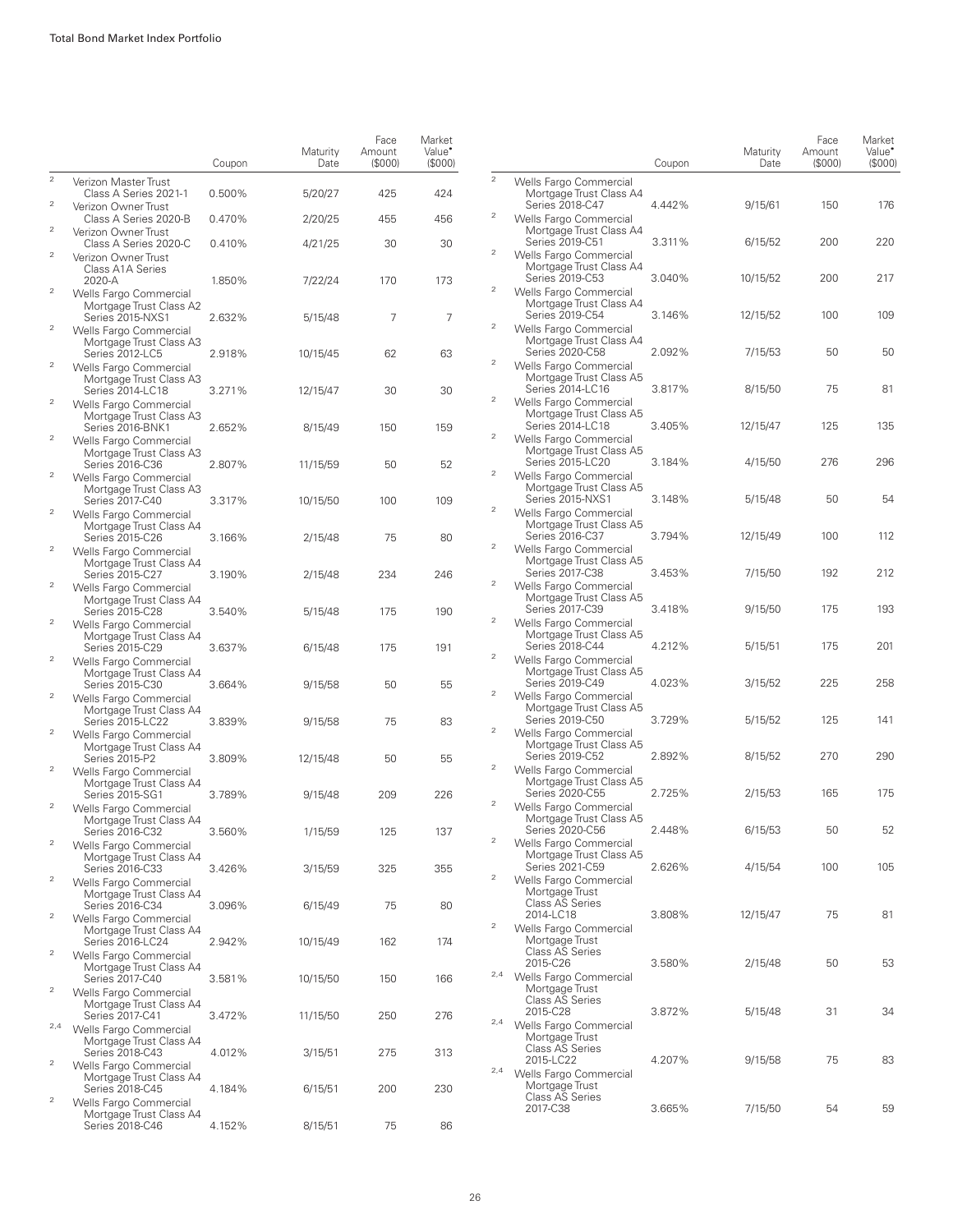|                         |                                                                                                  | Coupon           | Maturity<br>Date   | Face<br>Amount<br>(S000) | Market<br>Value <sup>*</sup><br>(S000) |                                  |                                                                                                  | Coupon | Maturity<br>Date | Face<br>Amount<br>(S000) | Market<br>Value <sup>•</sup><br>(S000) |
|-------------------------|--------------------------------------------------------------------------------------------------|------------------|--------------------|--------------------------|----------------------------------------|----------------------------------|--------------------------------------------------------------------------------------------------|--------|------------------|--------------------------|----------------------------------------|
| $\mathbf{2}$            | Wells Fargo Commercial<br>Mortgage Trust<br>Class AS Series                                      |                  |                    |                          |                                        | $\overline{2}$                   | <b>WFRBS Commercial</b><br>Mortgage Trust Class A4<br>Series 2013-C17                            | 4.023% | 12/15/46         | 25                       | 27                                     |
| 2,4                     | 2017-C39<br>Wells Fargo Commercial<br>Mortgage Trust<br>Class AS Series                          | 3.702%           | 9/15/50            | 100                      | 110                                    | $\overline{a}$<br>$\overline{2}$ | <b>WFRBS Commercial</b><br>Mortgage Trust Class A4<br>Series 2014-C21                            | 3.410% | 8/15/47          | 70                       | 74                                     |
| 2,4                     | 2017-C40<br>Wells Fargo Commercial<br>Mortgage Trust                                             | 3.854%           | 10/15/50           | 25                       | 27                                     | $\sqrt{2}$                       | <b>WFRBS Commercial</b><br>Mortgage Trust Class A5<br>Series 2013-C11<br><b>WFRBS Commercial</b> | 3.071% | 3/15/45          | 93                       | 96                                     |
| $\mathbf 2$             | <b>Class AS Series</b><br>2018-C43<br>Wells Fargo Commercial                                     | 4.152%           | 3/15/51            | 50                       | 56                                     | $\mathbf 2$                      | Mortgage Trust Class A5<br>Series 2013-C14<br><b>WFRBS Commercial</b>                            | 3.337% | 6/15/46          | 150                      | 157                                    |
|                         | Mortgage Trust<br>Class AS Series<br>2019-C52                                                    | 3.143%           | 8/15/52            | 100                      | 106                                    | $\overline{a}$                   | Mortgage Trust Class A5<br>Series 2013-C16<br><b>WFRBS Commercial</b>                            | 4.415% | 9/15/46          | 30                       | 32                                     |
| $\mathbf 2$             | Wells Fargo Commercial<br>Mortgage Trust<br><b>Class ASB Series</b><br>2015-C26                  | 2.991%           | 2/15/48            | 96                       | 100                                    | $\overline{2}$                   | Mortgage Trust Class A5<br>Series 2014-C19<br><b>WFRBS Commercial</b>                            | 4.101% | 3/15/47          | 50                       | 54                                     |
| $\mathbf 2$             | Wells Fargo Commercial<br>Mortgage Trust<br>Class ASB Series                                     |                  |                    |                          |                                        | $\overline{a}$                   | Mortgage Trust Class A5<br>Series 2014-C20<br><b>WFRBS Commercial</b>                            | 3.995% | 5/15/47          | 25                       | 27                                     |
| $\overline{a}$          | 2015-C29<br>Wells Fargo Commercial<br>Mortgage Trust                                             | 3.400%           | 6/15/48            | 100                      | 105                                    | $\overline{a}$                   | Mortgage Trust Class A5<br>Series 2014-C21<br><b>WFRBS Commercial</b><br>Mortgage Trust Class A5 | 3.678% | 8/15/47          | 75                       | 81                                     |
| $\mathbf 2$             | <b>Class ASB Series</b><br>2015-LC20<br>Wells Fargo Commercial                                   | 2.978%           | 4/15/50            | 23                       | 24                                     | $\overline{a}$                   | Series 2014-C22<br><b>WFRBS Commercial</b><br>Mortgage Trust Class A5                            | 3.752% | 9/15/57          | 150                      | 162                                    |
| $\,2$                   | Mortgage Trust<br>Class ASB Series<br>2015-LC22                                                  | 3.571%           | 9/15/58            | 43                       | 45                                     | $\overline{a}$                   | Series 2014-C23<br><b>WFRBS Commercial</b><br>Mortgage Trust Class A5                            | 3.917% | 10/15/57         | 50                       | 54                                     |
|                         | Wells Fargo Commercial<br>Mortgage Trust<br>Class ASB Series<br>2015-NXS1                        | 2.934%           | 5/15/48            | 37                       | 38                                     | $\overline{a}$                   | Series 2014-C24<br><b>WF-RBS Commercial</b><br>Mortgage Trust Class A5                           | 3.607% | 11/15/47         | 65                       | 70                                     |
| $\mathbf 2$             | Wells Fargo Commercial<br>Mortgage Trust<br>Class ASB Series                                     |                  |                    |                          |                                        | $\overline{a}$                   | Series 2014-C25<br><b>WFRBS Commercial</b><br>Mortgage Trust Class A5                            | 3.631% | 11/15/47         | 50                       | 54                                     |
| $\overline{c}$          | 2015-P2<br>Wells Fargo Commercial<br>Mortgage Trust                                              | 3.656%           | 12/15/48           | 92                       | 97                                     |                                  | Series 2014-LC14<br><sup>2,4</sup> WFRBS Commercial<br>Mortgage Trust<br><b>Class AS Series</b>  | 4.045% | 3/15/47          | 140                      | 150                                    |
| $\overline{c}$          | <b>Class ASB Series</b><br>2016-C32<br>Wells Fargo Commercial<br>Mortgage Trust                  | 3.324%           | 1/15/59            | 54                       | 57                                     | $\overline{c}$                   | 2012-C7<br><b>WFRBS Commercial</b><br>Mortgage Trust                                             | 4.090% | 6/15/45          | 100                      | 101                                    |
| $\overline{c}$          | <b>Class ASB Series</b><br>2016-LC24<br>Wells Fargo Commercial                                   | 2.825%           | 10/15/49           | 100                      | 105                                    | $\overline{a}$                   | Class AS Series<br>2013-C12<br><b>WFRBS Commercial</b>                                           | 3.560% | 3/15/48          | 18                       | 19                                     |
| $\overline{\mathbf{c}}$ | Mortgage Trust Class B<br>Series 2015-LC20<br><b>WFRBS Commercial</b>                            | 3.719%           | 4/15/50            | 50                       | 53                                     | $\sqrt{2}$                       | Mortgage Trust<br>Class AS Series<br>2013-C13<br><b>WFRBS Commercial</b>                         | 3.345% | 5/15/45          | 15                       | 16                                     |
| $\overline{c}$          | Mortgage Trust Class A2<br>Series 2012-C7<br><b>WFRBS Commercial</b>                             | 3.431%           | 6/15/45            | 125                      | 127                                    |                                  | Mortgage Trust<br>Class AS Series<br>2013-C14                                                    | 3.488% | 6/15/46          | 75                       | 78                                     |
| $\overline{a}$          | Mortgage Trust Class A3<br>Series 2012-C8<br><b>WFRBS Commercial</b><br>Mortgage Trust Class A3  | 3.001%           | 8/15/45            | 75                       | 76                                     |                                  | <sup>2,4</sup> WFRBS Commercial<br>Mortgage Trust<br>Class AS Series                             |        |                  |                          |                                        |
| $\overline{a}$          | Series 2012-C9<br><b>WFRBS Commercial</b><br>Mortgage Trust Class A3                             | 2.870%           | 11/15/45           | 122                      | 125                                    |                                  | 2013-C15<br><sup>2,4</sup> WFRBS Commercial<br>Mortgage Trust                                    | 4.358% | 8/15/46          | 20                       | 21                                     |
| $\overline{a}$          | Series 2014-C19<br><b>WFRBS Commercial</b><br>Mortgage Trust Class A3                            | 3.660%           | 3/15/47            | 18                       | 18                                     | $\overline{2}$                   | Class AS Series<br>2013-C16<br><b>WFRBS Commercial</b><br>Mortgage Trust                         | 4.668% | 9/15/46          | 50                       | 54                                     |
| $\overline{c}$          | Series 2014-C24<br><b>WFRBS Commercial</b><br>Mortgage Trust Class A4                            | 3.428%           | 11/15/47           | 27                       | 29                                     | $\overline{2}$                   | Class AS Series<br>2013-C17<br><b>WFRBS Commercial</b>                                           | 4.255% | 12/15/46         | 25                       | 27                                     |
| $\overline{a}$          | Series 2012-C6<br><b>WFRBS Commercial</b><br>Mortgage Trust Class A4                             | 3.440%           | 4/15/45            | 110                      | 111                                    |                                  | Mortgage Trust<br>Class AS Series<br>2014-C20                                                    | 4.176% | 5/15/47          | 25                       | 27                                     |
| $\overline{a}$          | Series 2013-C12<br><b>WFRBS Commercial</b><br>Mortgage Trust Class A4                            | 3.198%           | 3/15/48            | 38                       | 39                                     |                                  | <sup>2,4</sup> WFRBS Commercial<br>Mortgage Trust<br>Class AS Series                             |        |                  |                          |                                        |
|                         | Series 2013-C13<br><sup>2,4</sup> WFRBS Commercial<br>Mortgage Trust Class A4<br>Series 2013-C15 | 3.001%<br>4.153% | 5/15/45<br>8/15/46 | 76<br>100                | 79<br>106                              | $\sqrt{2}$                       | 2014-LC14<br><b>WFRBS Commercial</b><br>Mortgage Trust                                           | 4.351% | 3/15/47          | 60                       | 64                                     |
|                         |                                                                                                  |                  |                    |                          |                                        |                                  | Class ASB Series<br>2013-C15                                                                     | 3.720% | 8/15/46          | 8                        | 8                                      |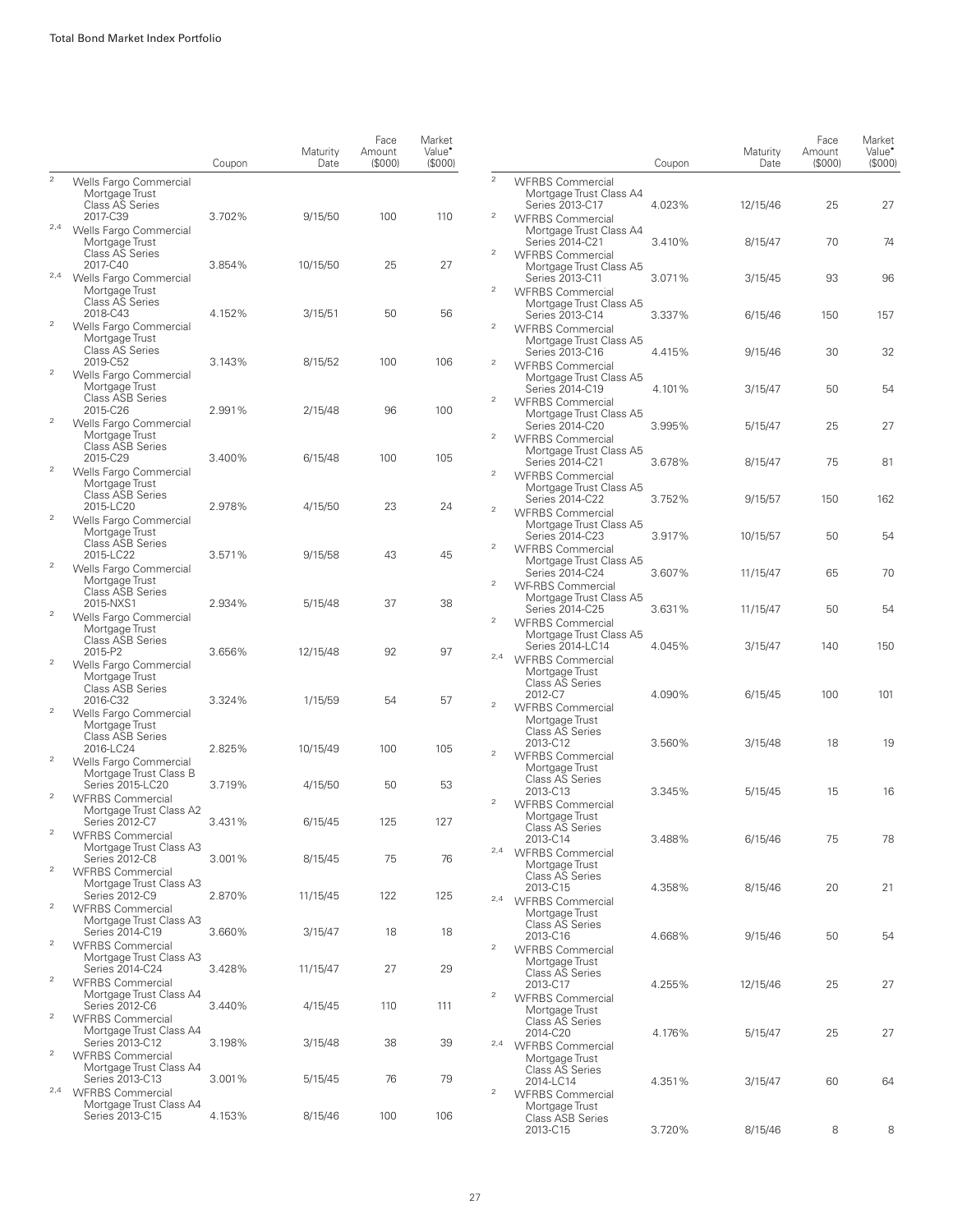|                                                 |                                                          | Coupon | Maturity<br>Date | Face<br>Amount<br>(\$000) | Market<br>Value <sup>*</sup><br>(\$000) |                                | Coupon           | Maturity<br>Date   | Face<br>Amount<br>(S000) | Market<br>Value <sup>•</sup><br>(S000) |
|-------------------------------------------------|----------------------------------------------------------|--------|------------------|---------------------------|-----------------------------------------|--------------------------------|------------------|--------------------|--------------------------|----------------------------------------|
| $\mathbf{2}$                                    | <b>WFRBS Commercial</b>                                  |        |                  |                           |                                         | Corporate Bonds (29.1%)        |                  |                    |                          |                                        |
|                                                 | Mortgage Trust                                           |        |                  |                           |                                         | Communications (2.6%)          |                  |                    |                          |                                        |
|                                                 | <b>Class ASB Series</b><br>2013-C16                      | 3.963% | 9/15/46          | 15                        | 16                                      | Activision Blizzard Inc.       | 3.400%           | 9/15/26            | 160                      | 176                                    |
| $\mathbf{2}$                                    | <b>WFRBS Commercial</b>                                  |        |                  |                           |                                         | Activision Blizzard Inc.       | 1.350%           | 9/15/30            | 150                      | 140                                    |
|                                                 | Mortgage Trust                                           |        |                  |                           |                                         | Activision Blizzard Inc.       | 4.500%           | 6/15/47            | 200                      | 250                                    |
|                                                 | <b>Class ASB Series</b>                                  |        |                  |                           |                                         | Activision Blizzard Inc.       | 2.500%           | 9/15/50            | 300                      | 270                                    |
| $\mathfrak{2}% \left( \mathfrak{1}\right) ^{2}$ | 2013-C17<br><b>WFRBS Commercial</b>                      | 3.558% | 12/15/46         | 13                        | 14                                      | Alphabet Inc.                  | 0.450%           | 8/15/25            | 500                      | 495                                    |
|                                                 | Mortgage Trust                                           |        |                  |                           |                                         | Alphabet Inc.                  | 0.800%           | 8/15/27            | 500                      | 486                                    |
|                                                 | <b>Class ASB Series</b>                                  |        |                  |                           |                                         | Alphabet Inc.                  | 1.100%           | 8/15/30            | 500                      | 475                                    |
|                                                 | 2014-C19                                                 | 3.618% | 3/15/47          | 14                        | 15                                      | Alphabet Inc.<br>Alphabet Inc. | 1.900%           | 8/15/40            | 200<br>500               | 182                                    |
| $\mathfrak 2$                                   | <b>WFRBS Commercial</b>                                  |        |                  |                           |                                         | Alphabet Inc.                  | 2.050%<br>2.250% | 8/15/50<br>8/15/60 | 500                      | 443<br>443                             |
|                                                 | Mortgage Trust<br><b>Class ASB Series</b>                |        |                  |                           |                                         | America Movil SAB de CV        | 3.125%           | 7/16/22            | 300                      | 308                                    |
|                                                 | 2014-C20                                                 | 3.638% | 5/15/47          | 15                        | 15                                      | America Movil SAB de CV        | 3.625%           | 4/22/29            | 200                      | 221                                    |
| $\mathbf 2$                                     | <b>WFRBS Commercial</b>                                  |        |                  |                           |                                         | America Movil SAB de CV        | 2.875%           | 5/7/30             | 200                      | 211                                    |
|                                                 | Mortgage Trust                                           |        |                  |                           |                                         | America Movil SAB de CV        | 6.375%           | 3/1/35             | 300                      | 430                                    |
|                                                 | <b>Class ASB Series</b>                                  |        |                  |                           | 56                                      | America Movil SAB de CV        | 6.125%           | 11/15/37           | 150                      | 208                                    |
| $\mathbf 2$                                     | 2014-C23<br><b>WFRBS Commercial</b>                      | 3.636% | 10/15/57         | 53                        |                                         | America Movil SAB de CV        | 6.125%           | 3/30/40            | 200                      | 284                                    |
|                                                 | Mortgage Trust                                           |        |                  |                           |                                         | America Movil SAB de CV        | 4.375%           | 7/16/42            | 250                      | 301                                    |
|                                                 | <b>Class ASB Series</b>                                  |        |                  |                           |                                         | America Movil SAB de CV        | 4.375%           | 4/22/49            | 400                      | 494                                    |
|                                                 | 2014-LC14                                                | 3.522% | 3/15/47          | 32                        | 33                                      | AT&T Inc.                      | 4.050%           | 12/15/23           | 100                      | 108                                    |
| 2,4                                             | <b>WFRBS Commercial</b>                                  |        |                  |                           |                                         | AT&T Inc.                      | 0.900%           | 3/25/24            | 500                      | 501                                    |
|                                                 | Mortgage Trust Class B<br>Series 2013-C17                | 4.788% | 12/15/46         | 25                        | 27                                      | AT&T Inc.                      | 4.450%           | 4/1/24             | 250                      | 273                                    |
|                                                 | <sup>2,4</sup> WFRBS Commercial                          |        |                  |                           |                                         | AT&T Inc.                      | 3.950%           | 1/15/25            | 268                      | 296                                    |
|                                                 | Mortgage Trust Class B                                   |        |                  |                           |                                         | AT&T Inc.                      | 3.400%           | 5/15/25            | 500                      | 545                                    |
|                                                 | Series 2014-C19                                          | 4.723% | 3/15/47          | 25                        | 26                                      | AT&T Inc.                      | 3.600%           | 7/15/25            | 275                      | 302                                    |
|                                                 | <sup>2,4</sup> WFRBS Commercial                          |        |                  |                           |                                         | AT&T Inc.<br>AT&T Inc.         | 4.125%           | 2/17/26            | 515                      | 579                                    |
|                                                 | Mortgage Trust Class B                                   |        |                  |                           |                                         | AT&T Inc.                      | 1.700%<br>3.800% | 3/25/26<br>2/15/27 | 500<br>700               | 505<br>781                             |
| $\mathbf{2}$                                    | Series 2014-C22                                          | 4.371% | 9/15/57          | 25                        | 27                                      | AT&T Inc.                      | 2.300%           | 6/1/27             | 450                      | 466                                    |
|                                                 | World Omni Auto<br>Receivables Trust                     |        |                  |                           |                                         | AT&T Inc.                      | 1.650%           | 2/1/28             | 500                      | 496                                    |
|                                                 | Class A3 Series 2019-C                                   | 1.960% | 12/16/24         | 125                       | 126                                     | AT&T Inc.                      | 4.100%           | 2/15/28            | 402                      | 458                                    |
| $\mathbf 2$                                     | World Omni Auto                                          |        |                  |                           |                                         | AT&T Inc.                      | 4.350%           | 3/1/29             | 650                      | 752                                    |
|                                                 | Receivables Trust                                        |        |                  |                           |                                         | AT&T Inc.                      | 4.300%           | 2/15/30            | 660                      | 763                                    |
| $\mathfrak 2$                                   | Class A3 Series 2020-A                                   | 1.700% | 1/17/23          | 50                        | 51                                      | AT&T Inc.                      | 2.750%           | 6/1/31             | 450                      | 468                                    |
|                                                 | World Omni Auto<br>Receivables Trust                     |        |                  |                           |                                         | AT&T Inc.                      | 2.250%           | 2/1/32             | 600                      | 590                                    |
|                                                 | Class A3 Series 2020-A                                   | 1.100% | 4/15/25          | 90                        | 91                                      | 5<br>AT&T Inc.                 | 2.550%           | 12/1/33            | 472                      | 468                                    |
| $\mathbf{2}$                                    | World Omni Auto                                          |        |                  |                           |                                         | AT&T Inc.                      | 4.500%           | 5/15/35            | 200                      | 235                                    |
|                                                 | Receivables Trust                                        |        |                  |                           |                                         | AT&T Inc.                      | 5.250%           | 3/1/37             | 500                      | 631                                    |
|                                                 | Class A3 Series 2020-B                                   | 0.630% | 5/15/25          | 50                        | 50                                      | AT&T Inc.                      | 4.900%           | 8/15/37            | 300                      | 369                                    |
| $\mathbf 2$                                     | World Omni Auto                                          |        |                  |                           |                                         | AT&T Inc.                      | 4.850%           | 3/1/39             | 480                      | 584                                    |
|                                                 | Receivables Trust<br>Class A3 Series 2020-C              | 0.480% | 11/17/25         | 50                        | 50                                      | AT&T Inc.                      | 3.500%           | 6/1/41             | 500                      | 520                                    |
| $\mathfrak{2}% \left( \mathfrak{1}\right) ^{2}$ | World Omni Auto                                          |        |                  |                           |                                         | AT&T Inc.                      | 5.550%           | 8/15/41            | 225                      | 297                                    |
|                                                 | Receivables Trust                                        |        |                  |                           |                                         | AT&T Inc.                      | 5.150%           | 3/15/42            | 375                      | 470                                    |
|                                                 | Class A3 Series 2021-A                                   | 0.300% | 1/15/26          | 50                        | 50                                      | AT&T Inc.                      | 4.900%           | 6/15/42            | 525                      | 639                                    |
| $\mathfrak 2$                                   | World Omni Auto                                          |        |                  |                           |                                         | AT&T Inc.<br>AT&T Inc.         | 4.300%<br>3.100% | 12/15/42           | 271<br>500               | 309<br>490                             |
|                                                 | Receivables Trust<br>Class A3 Series 2021-B 0.420%       |        | 6/15/26          |                           | 75                                      | AT&T Inc.                      | 4.350%           | 2/1/43<br>6/15/45  | 312                      | 356                                    |
| $\mathfrak 2$                                   | World Omni Auto                                          |        |                  | 75                        |                                         | AT&T Inc.                      | 4.750%           | 5/15/46            | 350                      | 425                                    |
|                                                 | Receivables Trust                                        |        |                  |                           |                                         | AT&T Inc.                      | 5.150%           | 11/15/46           | 736                      | 943                                    |
|                                                 | Class A4 Series 2020-A                                   | 1.790% | 6/16/25          | 25                        | 25                                      | AT&T Inc.                      | 5.450%           | 3/1/47             | 500                      | 660                                    |
| $\mathfrak 2$                                   | World Omni Auto                                          |        |                  |                           |                                         | AT&T Inc.                      | 4.500%           | 3/9/48             | 400                      | 471                                    |
|                                                 | Receivables Trust                                        |        |                  |                           |                                         | AT&T Inc.                      | 4.550%           | 3/9/49             | 362                      | 425                                    |
| $\mathfrak 2$                                   | Class A4 Series 2020-B                                   | 0.820% | 1/15/26          | 10                        | 10                                      | AT&T Inc.                      | 5.150%           | 2/15/50            | 332                      | 430                                    |
|                                                 | World Omni Auto<br>Receivables Trust                     |        |                  |                           |                                         | AT&T Inc.                      | 3.650%           | 6/1/51             | 600                      | 627                                    |
|                                                 | Class A4 Series 2020-C                                   | 0.610% | 10/15/26         | 25                        | 25                                      | 5<br>AT&T Inc.                 | 3.500%           | 9/15/53            | 1,558                    | 1,563                                  |
| 2                                               | World Omni Automobile                                    |        |                  |                           |                                         | 5<br>AT&T Inc.                 | 3.550%           | 9/15/55            | 1,550                    | 1,553                                  |
|                                                 | Lease Securitization                                     |        |                  |                           |                                         | 5<br>AT&T Inc.                 | 3.800%           | 12/1/57            | 1,287                    | 1,345                                  |
|                                                 | Trust Class A3 Series                                    |        |                  |                           |                                         | 5<br>AT&T Inc.                 | 3.650%           | 9/15/59            | 629                      | 637                                    |
| $\overline{\mathbf{c}}$                         | 2020-B                                                   | 0.450% | 2/15/24          | 100                       | 100                                     | AT&T Inc.                      | 3.850%           | 6/1/60             | 300                      | 316                                    |
|                                                 | World Omni Automobile<br>Lease Securitization            |        |                  |                           |                                         | AT&T Inc.                      | 3.500%           | 2/1/61             | 400                      | 392                                    |
|                                                 | Trust Class A4 Series                                    |        |                  |                           |                                         | Baidu Inc.                     | 3.500%           | 11/28/22           | 275                      | 285                                    |
|                                                 | 2020-B                                                   | 0.520% | 2/17/26          | 25                        | 25                                      | Baidu Inc.                     | 3.875%           | 9/29/23            | 200                      | 213                                    |
| $\overline{c}$                                  | World Omni Select Auto                                   |        |                  |                           |                                         | Baidu Inc.                     | 4.375%           | 5/14/24            | 200                      | 218                                    |
|                                                 | Trust Class A3 Series                                    |        | 7/15/25          |                           |                                         | Baidu Inc.                     | 3.075%           | 4/7/25             | 200                      | 212                                    |
|                                                 | 2020-A                                                   | 0.550% |                  | 25                        | 25                                      | Baidu Inc.<br>Baidu Inc.       | 3.625%<br>4.375% | 7/6/27<br>3/29/28  | 200<br>100               | 221<br>114                             |
|                                                 | Total Asset-Backed/Commercial Mortgage-Backed Securities |        |                  |                           |                                         | Baidu Inc.                     | 3.425%           | 4/7/30             | 200                      | 217                                    |
|                                                 | (Cost \$125,911)                                         |        |                  |                           | 131,623                                 | <b>Bell Canada</b>             | 4.300%           | 7/29/49            | 100                      | 121                                    |
|                                                 |                                                          |        |                  |                           |                                         | Booking Holdings Inc.          | 2.750%           | 3/15/23            | 100                      | 104                                    |

Booking Holdings Inc. 3.650% 3/15/25 100 109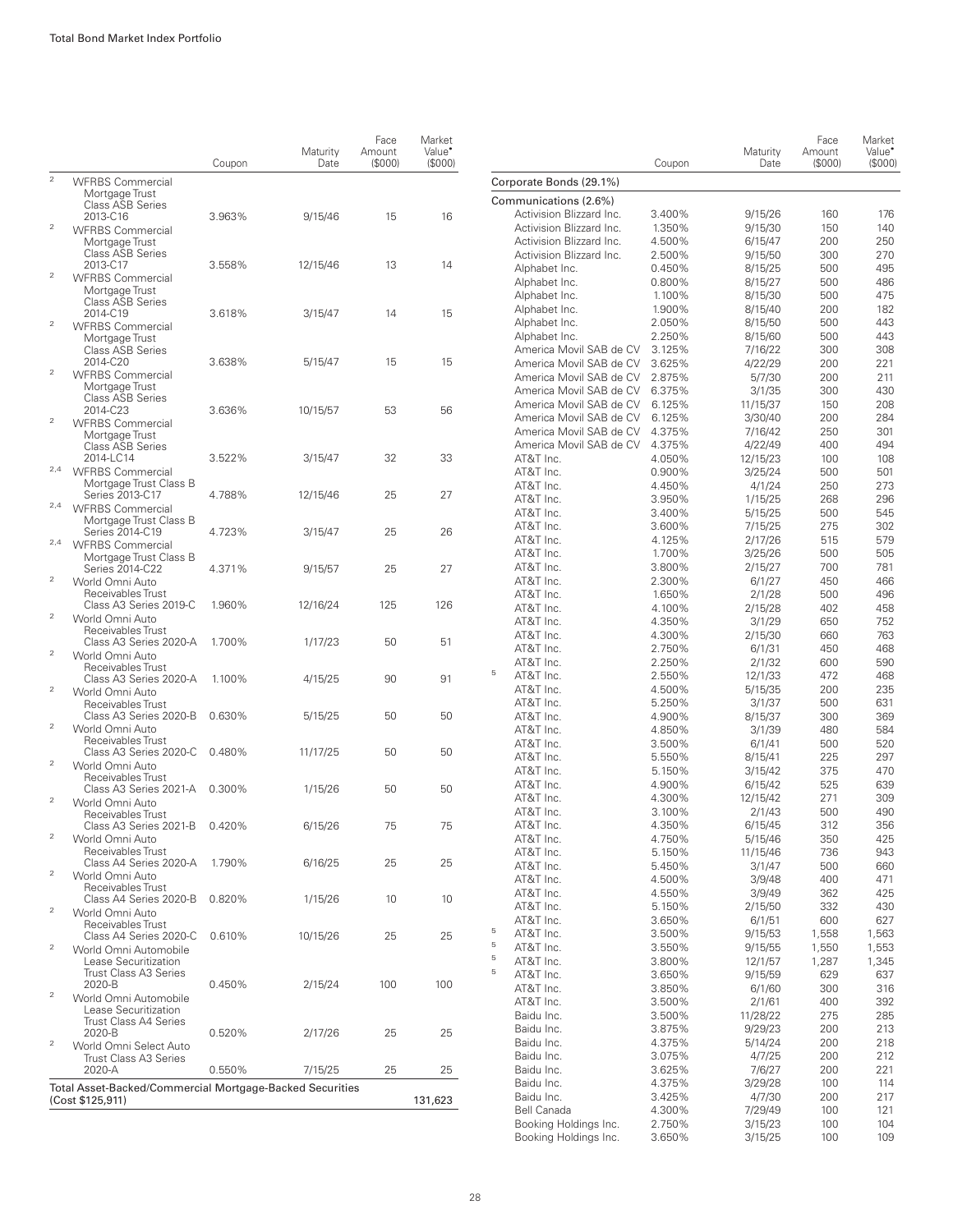|                                                           | Coupon | Maturity<br>Date | Face<br>Amount<br>(S000) | Market<br>Value <sup>*</sup><br>(S000) |                                                          | Coupon           | Maturity<br>Date   | Face<br>Amount<br>(\$000) | Market<br>Value <sup>*</sup><br>(S000) |
|-----------------------------------------------------------|--------|------------------|--------------------------|----------------------------------------|----------------------------------------------------------|------------------|--------------------|---------------------------|----------------------------------------|
| Booking Holdings Inc.                                     | 3.600% | 6/1/26           | 225                      | 249                                    | <b>Charter Communications</b>                            |                  |                    |                           |                                        |
| Booking Holdings Inc.                                     | 3.550% | 3/15/28          | 100                      | 112                                    | Operating LLC / Charter                                  |                  |                    |                           |                                        |
| Booking Holdings Inc.                                     | 4.625% | 4/13/30          | 300                      | 359                                    | Communications                                           |                  |                    |                           |                                        |
| <b>British</b>                                            |        |                  |                          |                                        | <b>Operating Capital</b>                                 | 4.400%           | 12/1/61            | 200                       | 215                                    |
| Telecommunications plc 4.500%<br><b>British</b>           |        | 12/4/23          | 200                      | 218                                    | <b>Charter Communications</b><br>Operating LLC / Charter |                  |                    |                           |                                        |
| Telecommunications plc 5.125%<br><b>British</b>           |        | 12/4/28          | 100                      | 119                                    | Communications<br>Operating Capital Corp.                | 3.850%           | 4/1/61             | 500                       | 492                                    |
| Telecommunications plc 9.625%                             |        | 12/15/30         | 516                      | 800                                    | Comcast Cable<br>Communications                          |                  |                    |                           |                                        |
| <b>Charter Communications</b><br>Operating LLC / Charter  |        |                  |                          |                                        | Holdings Inc.                                            | 9.455%           | 11/15/22           | 139                       | 156                                    |
| Communications                                            |        |                  |                          |                                        | Comcast Corp.                                            | 3.375%           | 2/15/25            | 264                       | 286                                    |
| <b>Operating Capital</b>                                  | 4.464% | 7/23/22          | 676                      | 700                                    | Comcast Corp.                                            | 3.375%           | 8/15/25            | 500                       | 546                                    |
| <b>Charter Communications</b>                             |        |                  |                          |                                        | Comcast Corp.                                            | 3.950%           | 10/15/25           | 625                       | 699                                    |
| Operating LLC / Charter                                   |        |                  |                          |                                        | Comcast Corp.                                            | 3.150%           | 3/1/26             | 400                       | 435                                    |
| Communications                                            | 4.500% | 2/1/24           | 175                      | 191                                    | Comcast Corp.                                            | 2.350%           | 1/15/27            | 495                       | 519                                    |
| <b>Operating Capital</b><br><b>Charter Communications</b> |        |                  |                          |                                        | Comcast Corp.                                            | 3.300%           | 4/1/27             | 150                       | 165                                    |
| Operating LLC / Charter                                   |        |                  |                          |                                        | Comcast Corp.                                            | 3.150%           | 2/15/28            | 325                       | 356                                    |
| Communications                                            |        |                  |                          |                                        | Comcast Corp.                                            | 4.150%           | 10/15/28           | 950                       | 1,100                                  |
| <b>Operating Capital</b>                                  | 4.908% | 7/23/25          | 850                      | 964                                    | Comcast Corp.                                            | 4.250%           | 10/15/30           | 350                       | 412                                    |
| <b>Charter Communications</b>                             |        |                  |                          |                                        | Comcast Corp.                                            | 1.950%           | 1/15/31            | 500                       | 493                                    |
| Operating LLC / Charter                                   |        |                  |                          |                                        | Comcast Corp.                                            | 1.500%           | 2/15/31            | 500                       | 474                                    |
| Communications                                            |        |                  |                          |                                        | Comcast Corp.                                            | 4.250%           | 1/15/33            | 275                       | 327                                    |
| <b>Operating Capital</b>                                  | 3.750% | 2/15/28          | 730                      | 806                                    | Comcast Corp.                                            | 4.200%           | 8/15/34            | 175                       | 207                                    |
| <b>Charter Communications</b><br>Operating LLC / Charter  |        |                  |                          |                                        | Comcast Corp.                                            | 5.650%           | 6/15/35            | 1,065                     | 1,441                                  |
| Communications                                            |        |                  |                          |                                        | Comcast Corp.                                            | 4.400%           | 8/15/35            | 150                       | 181                                    |
| <b>Operating Capital</b>                                  | 5.050% | 3/30/29          | 225                      | 266                                    | Comcast Corp.                                            | 3.200%           | 7/15/36            | 225                       | 241                                    |
| <b>Charter Communications</b>                             |        |                  |                          |                                        | Comcast Corp.                                            | 6.450%           | 3/15/37<br>8/15/37 | 175                       | 254                                    |
| Operating LLC / Charter                                   |        |                  |                          |                                        | Comcast Corp.<br>Comcast Corp.                           | 6.950%<br>3.900% |                    | 250<br>175                | 381<br>201                             |
| Communications                                            |        |                  |                          |                                        |                                                          |                  | 3/1/38<br>5/15/38  |                           | 147                                    |
| <b>Operating Capital</b>                                  | 2.800% | 4/1/31           | 330                      | 338                                    | Comcast Corp.<br>Comcast Corp.                           | 6.400%<br>4.600% | 10/15/38           | 100<br>550                | 682                                    |
| <b>Charter Communications</b><br>Operating LLC / Charter  |        |                  |                          |                                        | Comcast Corp.                                            | 3.250%           | 11/1/39            | 250                       | 266                                    |
| Communications                                            |        |                  |                          |                                        | Comcast Corp.                                            | 6.400%           | 3/1/40             | 150                       | 223                                    |
| <b>Operating Capital</b>                                  | 6.384% | 10/23/35         | 575                      | 771                                    | Comcast Corp.                                            | 3.750%           | 4/1/40             | 300                       | 339                                    |
| <b>Charter Communications</b>                             |        |                  |                          |                                        | Comcast Corp.                                            | 4.650%           | 7/15/42            | 370                       | 468                                    |
| Operating LLC / Charter                                   |        |                  |                          |                                        | Comcast Corp.                                            | 4.500%           | 1/15/43            | 100                       | 124                                    |
| Communications                                            |        |                  |                          |                                        | Comcast Corp.                                            | 4.600%           | 8/15/45            | 250                       | 314                                    |
| <b>Operating Capital</b>                                  | 5.375% | 4/1/38           | 350                      | 431                                    | Comcast Corp.                                            | 3.400%           | 7/15/46            | 500                       | 534                                    |
| <b>Charter Communications</b><br>Operating LLC / Charter  |        |                  |                          |                                        | Comcast Corp.                                            | 3.969%           | 11/1/47            | 1,086                     | 1,267                                  |
| Communications                                            |        |                  |                          |                                        | Comcast Corp.                                            | 4.700%           | 10/15/48           | 475                       | 616                                    |
| <b>Operating Capital</b>                                  | 3.500% | 6/1/41           | 500                      | 503                                    | Comcast Corp.                                            | 3.999%           | 11/1/49            | 268                       | 316                                    |
| <b>Charter Communications</b>                             |        |                  |                          |                                        | Comcast Corp.                                            | 3.450%           | 2/1/50             | 400                       | 433                                    |
| Operating LLC / Charter                                   |        |                  |                          |                                        | Comcast Corp.                                            | 2.800%           | 1/15/51            | 500                       | 481                                    |
| Communications                                            |        |                  |                          |                                        | Comcast Corp.                                            | 2.450%           | 8/15/52            | 500                       | 451                                    |
| <b>Operating Capital</b>                                  | 6.484% | 10/23/45         | 650                      | 897                                    | Comcast Corp.                                            | 4.950%           | 10/15/58           | 475                       | 657                                    |
| <b>Charter Communications</b><br>Operating LLC / Charter  |        |                  |                          |                                        | Comcast Corp.                                            | 2.650%           | 8/15/62            | 500                       | 456                                    |
| Communications                                            |        |                  |                          |                                        | Deutsche Telekom                                         |                  |                    |                           |                                        |
| <b>Operating Capital</b>                                  | 5.375% | 5/1/47           | 450                      | 552                                    | International Finance BV 8.750%                          |                  | 6/15/30            | 775                       | 1,161                                  |
| <b>Charter Communications</b>                             |        |                  |                          |                                        | Discovery                                                |                  |                    |                           |                                        |
| Operating LLC / Charter<br>Communications                 |        |                  |                          |                                        | Communications LLC<br>Discovery                          | 2.950%           | 3/20/23            | 100                       | 104                                    |
| <b>Operating Capital</b>                                  | 5.750% | 4/1/48           | 400                      | 510                                    | Communications LLC                                       | 3.800%           | 3/13/24            | 100                       | 107                                    |
| <b>Charter Communications</b>                             |        |                  |                          |                                        | Discovery                                                |                  |                    |                           |                                        |
| Operating LLC / Charter                                   |        |                  |                          |                                        | Communications LLC                                       | 3.900%           | 11/15/24           | 150                       | 163                                    |
| Communications                                            |        |                  |                          |                                        | Discovery                                                |                  |                    |                           |                                        |
| <b>Operating Capital</b>                                  | 5.125% | 7/1/49           | 375                      | 448                                    | Communications LLC                                       | 3.950%           | 6/15/25            | 303                       | 332                                    |
| <b>Charter Communications</b><br>Operating LLC / Charter  |        |                  |                          |                                        | Discovery                                                |                  |                    |                           |                                        |
| Communications                                            |        |                  |                          |                                        | Communications LLC                                       | 3.950%           | 3/20/28            | 400                       | 445                                    |
| <b>Operating Capital</b>                                  | 4.800% | 3/1/50           | 550                      | 634                                    | Discovery<br>Communications LLC                          | 3.625%           | 5/15/30            | 230                       | 251                                    |
| <b>Charter Communications</b>                             |        |                  |                          |                                        |                                                          |                  |                    |                           |                                        |
| Operating LLC / Charter<br>Communications                 |        |                  |                          |                                        | Discovery<br>Communications LLC                          | 5.000%           | 9/20/37            | 325                       | 394                                    |
| <b>Operating Capital</b>                                  | 3.700% | 4/1/51           | 400                      | 398                                    | Discovery                                                |                  |                    |                           |                                        |
| <b>Charter Communications</b>                             |        |                  |                          |                                        | Communications LLC                                       | 6.350%           | 6/1/40             | 150                       | 207                                    |
| Operating LLC / Charter                                   |        |                  |                          |                                        | Discovery                                                |                  |                    |                           |                                        |
| Communications                                            |        |                  |                          |                                        | Communications LLC                                       | 4.875%           | 4/1/43             | 300                       | 359                                    |
| <b>Operating Capital</b>                                  | 3.900% | 6/1/52           | 500                      | 509                                    | Discovery<br>Communications LLC                          |                  |                    |                           | 280                                    |
| <b>Charter Communications</b>                             |        |                  |                          |                                        | Discovery                                                | 5.200%           | 9/20/47            | 225                       |                                        |
| Operating LLC / Charter<br>Communications                 |        |                  |                          |                                        | Communications LLC                                       | 5.300%           | 5/15/49            | 75                        | 95                                     |
| <b>Operating Capital</b>                                  | 6.834% | 10/23/55         | 75                       | 111                                    | Discovery                                                |                  |                    |                           |                                        |
|                                                           |        |                  |                          |                                        | Communications LLC                                       | 4.650%           | 5/15/50            | 200                       | 234                                    |
|                                                           |        |                  |                          |                                        |                                                          |                  |                    |                           |                                        |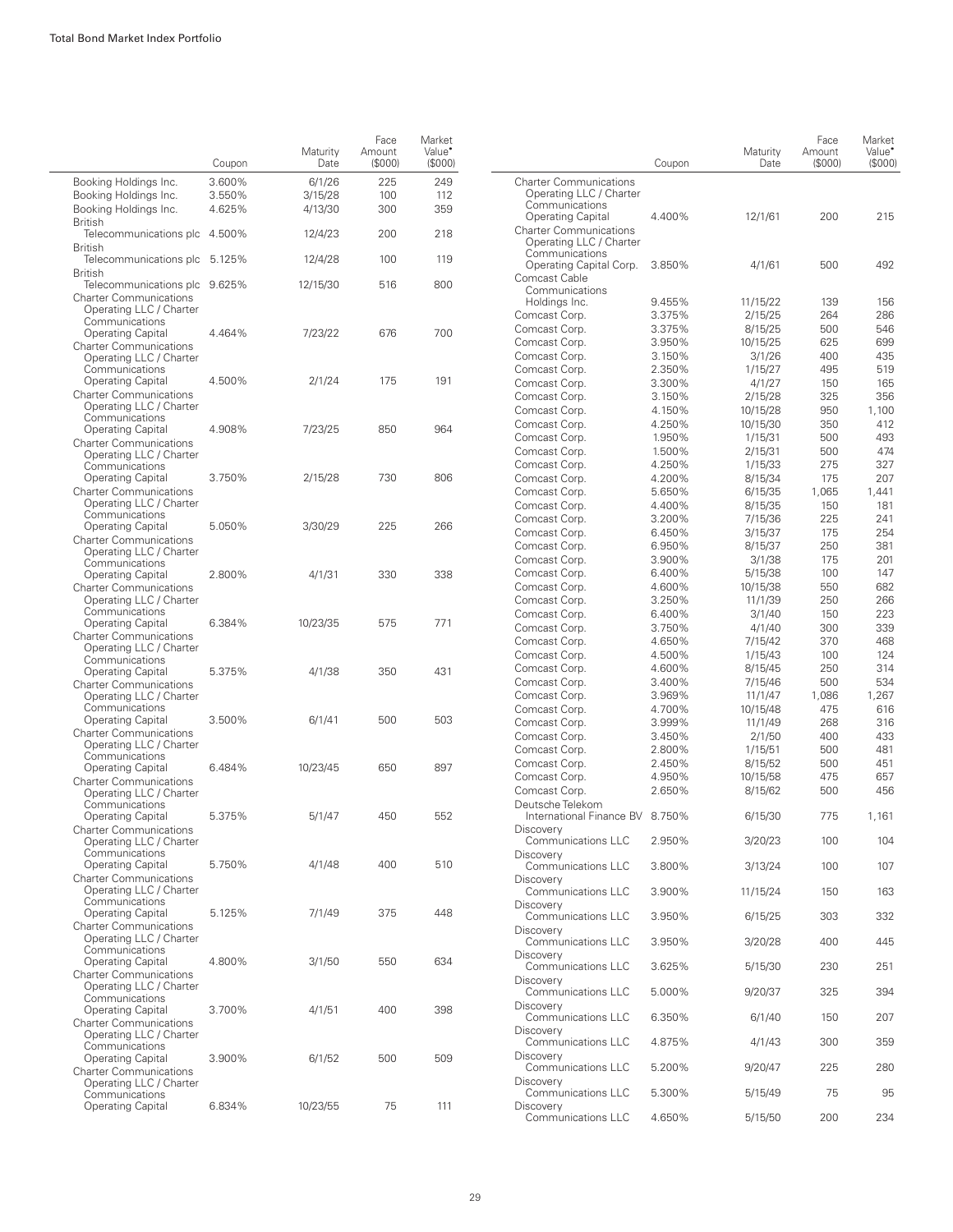|                                                                         | Coupon           | Maturity<br>Date     | Face<br>Amount<br>(S000) | Market<br>Value <sup>•</sup><br>(S000) |
|-------------------------------------------------------------------------|------------------|----------------------|--------------------------|----------------------------------------|
| Discovery                                                               |                  |                      |                          |                                        |
| Communications LLC                                                      | 4.000%           | 9/15/55              | 269                      | 284                                    |
| Electronic Arts Inc.                                                    | 4.800%           | 3/1/26               | 100                      | 115                                    |
| Expedia Group Inc.                                                      | 3.600%           | 12/15/23             | 100                      | 106                                    |
| Expedia Group Inc.                                                      | 4.500%           | 8/15/24              | 100                      | 110                                    |
| Expedia Group Inc.                                                      | 5.000%           | 2/15/26              | 150                      | 171                                    |
| Expedia Group Inc.                                                      | 4.625%           | 8/1/27               | 150                      | 169                                    |
| Expedia Group Inc.                                                      | 3.250%           | 2/15/30              | 250                      | 261                                    |
| Expedia Group Inc.                                                      | 2.950%           | 3/15/31              | 300                      | 305                                    |
| Fox Corp.                                                               | 4.030%           | 1/25/24              | 250                      | 271                                    |
| Fox Corp.                                                               | 3.050%           | 4/7/25               | 100                      | 107                                    |
| Fox Corp.                                                               | 4.709%           | 1/25/29              | 375                      | 441                                    |
| Fox Corp.                                                               | 3.500%           | 4/8/30               | 150                      | 165                                    |
| Fox Corp.                                                               | 5.476%           | 1/25/39              | 250                      | 323                                    |
| Fox Corp.                                                               | 5.576%           |                      | 425                      | 574                                    |
|                                                                         | 6.625%           | 1/25/49              |                          |                                        |
| Grupo Televisa SAB                                                      |                  | 3/18/25              | 100                      | 119                                    |
| Grupo Televisa SAB                                                      | 4.625%           | 1/30/26              | 100                      | 111                                    |
| Grupo Televisa SAB                                                      | 6.625%           | 1/15/40              | 125                      | 173                                    |
| Grupo Televisa SAB                                                      | 5.000%           | 5/13/45              | 425                      | 507                                    |
| Grupo Televisa SAB                                                      | 5.250%           | 5/24/49              | 200                      | 251                                    |
| Interpublic Group of Cos.<br>Inc.                                       | 4.200%           | 4/15/24              | 210                      | 229                                    |
| Interpublic Group of Cos.<br>Inc.                                       | 4.650%           | 10/1/28              | 100                      | 117                                    |
| Interpublic Group of Cos.<br>Inc.                                       | 4.750%           | 3/30/30              | 100                      | 118                                    |
| Interpublic Group of Cos.                                               |                  |                      |                          |                                        |
| Inc.                                                                    | 5.400%           | 10/1/48              | 175                      | 234                                    |
| Koninklijke KPN NV                                                      | 8.375%           | 10/1/30              | 125                      | 177                                    |
| NBCUniversal Media LLC                                                  | 6.400%           | 4/30/40              | 150                      | 224                                    |
| NBCUniversal Media LLC                                                  | 5.950%           | 4/1/41               | 225                      | 325                                    |
| NBCUniversal Media LLC                                                  | 4.450%           | 1/15/43              | 225                      | 276                                    |
| Omnicom Group Inc.                                                      | 3.650%           | 11/1/24              | 150                      | 163                                    |
| Omnicom Group Inc.                                                      | 3.600%           | 4/15/26              | 250                      | 276                                    |
| Omnicom Group Inc.                                                      | 2.450%           | 4/30/30              | 150                      | 152                                    |
| Omnicom Group Inc.                                                      | 4.200%           | 6/1/30               | 100                      | 115                                    |
| Omnicom Group Inc.                                                      | 2.600%           | 8/1/31               | 200                      | 203                                    |
| Orange SA                                                               | 9.000%           | 3/1/31               | 550                      | 866                                    |
| Orange SA                                                               | 5.375%           | 1/13/42              | 325                      | 439                                    |
|                                                                         |                  |                      |                          | 278                                    |
| Orange SA<br>Rogers                                                     | 5.500%           | 2/6/44               | 200                      |                                        |
| Communications Inc.<br>Rogers                                           | 3.000%           | 3/15/23              | 205                      | 212                                    |
| Communications Inc.<br>Rogers<br>Communications Inc.                    | 4.100%<br>3.625% | 10/1/23              | 175<br>125               | 187<br>138                             |
| Rogers<br>Communications Inc.                                           | 2.900%           | 12/15/25<br>11/15/26 | 100                      | 107                                    |
| Rogers<br>Communications Inc.                                           | 4.500%           | 3/15/43              | 265                      | 309                                    |
| Rogers<br>Communications Inc.                                           | 5.000%           | 3/15/44              | 190                      | 238                                    |
| Rogers<br>Communications Inc.                                           | 4.350%           | 5/1/49               | 450                      | 530                                    |
| Rogers<br>Communications Inc.                                           | 3.700%           | 11/15/49             | 150                      | 160                                    |
| Telefonica Emisiones SA                                                 | 4.103%           | 3/8/27               | 250                      | 281                                    |
| Telefonica Emisiones SA                                                 | 7.045%           | 6/20/36              | 475                      | 684                                    |
| Telefonica Emisiones SA                                                 |                  |                      |                          |                                        |
|                                                                         | 4.665%           | 3/6/38               | 200                      | 235                                    |
| Telefonica Emisiones SA                                                 | 5.213%           | 3/8/47               | 550                      | 689                                    |
| Telefonica Emisiones SA                                                 | 4.895%           | 3/6/48               | 250                      | 299                                    |
| Telefonica Emisiones SA                                                 | 5.520%           | 3/1/49               | 335                      | 435                                    |
| Telefonica Europe BV                                                    | 8.250%           | 9/15/30              | 250                      | 366                                    |
| TELUS Corp.                                                             | 2.800%           | 2/16/27              | 100                      | 107                                    |
| TELUS Corp.<br><b>Tencent Music</b>                                     | 4.300%           | 6/15/49              | 200                      | 241                                    |
| <b>Entertainment Group</b>                                              | 2.000%           | 9/3/30               | 200                      | 193                                    |
|                                                                         | 6.550%           | 5/1/37               | 200                      | 272                                    |
|                                                                         |                  |                      |                          |                                        |
|                                                                         | 7.300%           | 7/1/38               | 50                       | 73                                     |
| Time Warner Cable LLC<br>Time Warner Cable LLC<br>Time Warner Cable LLC | 6.750%           | 6/15/39              | 400                      | 560                                    |
| Time Warner Cable LLC                                                   | 5.875%           |                      | 425                      | 548                                    |
| Time Warner Cable LLC                                                   | 5.500%           | 11/15/40<br>9/1/41   | 250                      | 311                                    |

|                                                       | Coupon           | Maturity<br>Date   | Face<br>Amount<br>(S000) | Market<br>Value <sup>•</sup><br>(S000) |
|-------------------------------------------------------|------------------|--------------------|--------------------------|----------------------------------------|
| <b>Time Warner</b><br>Entertainment Co. LP            | 8.375%           | 3/15/23            | 200                      | 226                                    |
| <b>Time Warner</b>                                    |                  |                    |                          |                                        |
| Entertainment Co. LP<br>T-Mobile USA Inc.             | 8.375%<br>3.500% | 7/15/33<br>4/15/25 | 200<br>600               | 304<br>651                             |
| T-Mobile USA Inc.                                     | 1.500%           | 2/15/26            | 200                      | 201                                    |
| T-Mobile USA Inc.                                     | 3.750%           | 4/15/27            | 800                      | 884                                    |
| T-Mobile USA Inc.                                     | 2.050%           | 2/15/28            | 250                      | 253                                    |
| T-Mobile USA Inc.                                     | 3.875%           | 4/15/30            | 1,520                    | 1,697                                  |
| T-Mobile USA Inc.                                     | 2.550%           | 2/15/31            | 900                      | 910                                    |
| T-Mobile USA Inc.                                     | 2.250%           | 11/15/31           | 500                      | 492                                    |
| T-Mobile USA Inc.                                     | 4.375%           | 4/15/40            | 400                      | 469                                    |
| T-Mobile USA Inc.                                     | 3.000%           | 2/15/41            | 155                      | 153                                    |
| T-Mobile USA Inc.                                     | 4.500%           | 4/15/50            | 600                      | 714                                    |
| T-Mobile USA Inc.<br><b>TWDC Enterprises 18</b>       | 3.300%           | 2/15/51            | 1,000                    | 996                                    |
| Corp.<br><b>TWDC Enterprises 18</b>                   | 3.000%           | 2/13/26            | 300                      | 326                                    |
| Corp.<br><b>TWDC Enterprises 18</b>                   | 1.850%           | 7/30/26            | 1,070                    | 1,102                                  |
| Corp.<br><b>TWDC Enterprises 18</b>                   | 4.375%           | 8/16/41            | 75                       | 92                                     |
| Corp.<br><b>TWDC Enterprises 18</b>                   | 4.125%           | 12/1/41            | 205                      | 245                                    |
| Corp.<br><b>TWDC Enterprises 18</b>                   | 3.700%           | 12/1/42            | 125                      | 142                                    |
| Corp.<br>Verisign Inc.                                | 3.000%<br>2.700% | 7/30/46<br>6/15/31 | 300<br>200               | 308<br>203                             |
| Verizon<br>Communications Inc.                        | 3.500%           | 11/1/24            | 400                      | 433                                    |
| Verizon<br>Communications Inc.<br>Verizon             | 3.376%           | 2/15/25            | 534                      | 580                                    |
| Communications Inc.<br>Verizon                        | 0.850%           | 11/20/25           | 500                      | 494                                    |
| Communications Inc.<br>Verizon                        | 1.450%           | 3/20/26            | 500                      | 505                                    |
| Communications Inc.<br>Verizon                        | 2.625%           | 8/15/26            | 475                      | 505                                    |
| Communications Inc.<br>Verizon                        | 4.125%           | 3/16/27            | 700                      | 797                                    |
| Communications Inc.<br>Verizon<br>Communications Inc. | 3.000%<br>2.100% | 3/22/27<br>3/22/28 | 150<br>600               | 161<br>613                             |
| Verizon<br>Communications Inc.                        | 4.329%           | 9/21/28            | 1,229                    | 1,428                                  |
| Verizon<br>Communications Inc.                        | 4.016%           | 12/3/29            | 927                      | 1,063                                  |
| Verizon<br>Communications Inc.                        | 3.150%           | 3/22/30            | 310                      | 334                                    |
| Verizon<br>Communications Inc.                        | 1.680%           | 10/30/30           | 527                      | 503                                    |
| Verizon<br>Communications Inc.                        | 1.750%           | 1/20/31            | 500                      | 479                                    |
| Verizon<br>Communications Inc.                        | 2.550%           | 3/21/31            | 800                      | 819                                    |
| Verizon<br>Communications Inc.                        | 4.500%           | 8/10/33            | 575                      | 688                                    |
| Verizon<br>Communications Inc.<br>Verizon             | 4.400%           | 11/1/34            | 725                      | 865                                    |
| Communications Inc.<br>Verizon                        | 4.272%           | 1/15/36            | 513                      | 612                                    |
| Communications Inc.<br>Verizon                        | 5.250%           | 3/16/37            | 300                      | 396                                    |
| Communications Inc.<br>Verizon                        | 4.812%           | 3/15/39            | 350                      | 444                                    |
| Communications Inc.<br>Verizon                        | 2.650%           | 11/20/40           | 500                      | 482                                    |
| Communications Inc.<br>Verizon                        | 3.400%           | 3/22/41            | 500                      | 530                                    |
| Communications Inc.<br>Verizon                        | 4.125%           | 8/15/46            | 250                      | 294                                    |
| Communications Inc.<br>Verizon                        | 4.862%           | 8/21/46            | 1,279                    | 1,652                                  |
| Communications Inc.                                   | 4.522%           | 9/15/48            | 747                      | 922                                    |

 $\overline{\phantom{0}}$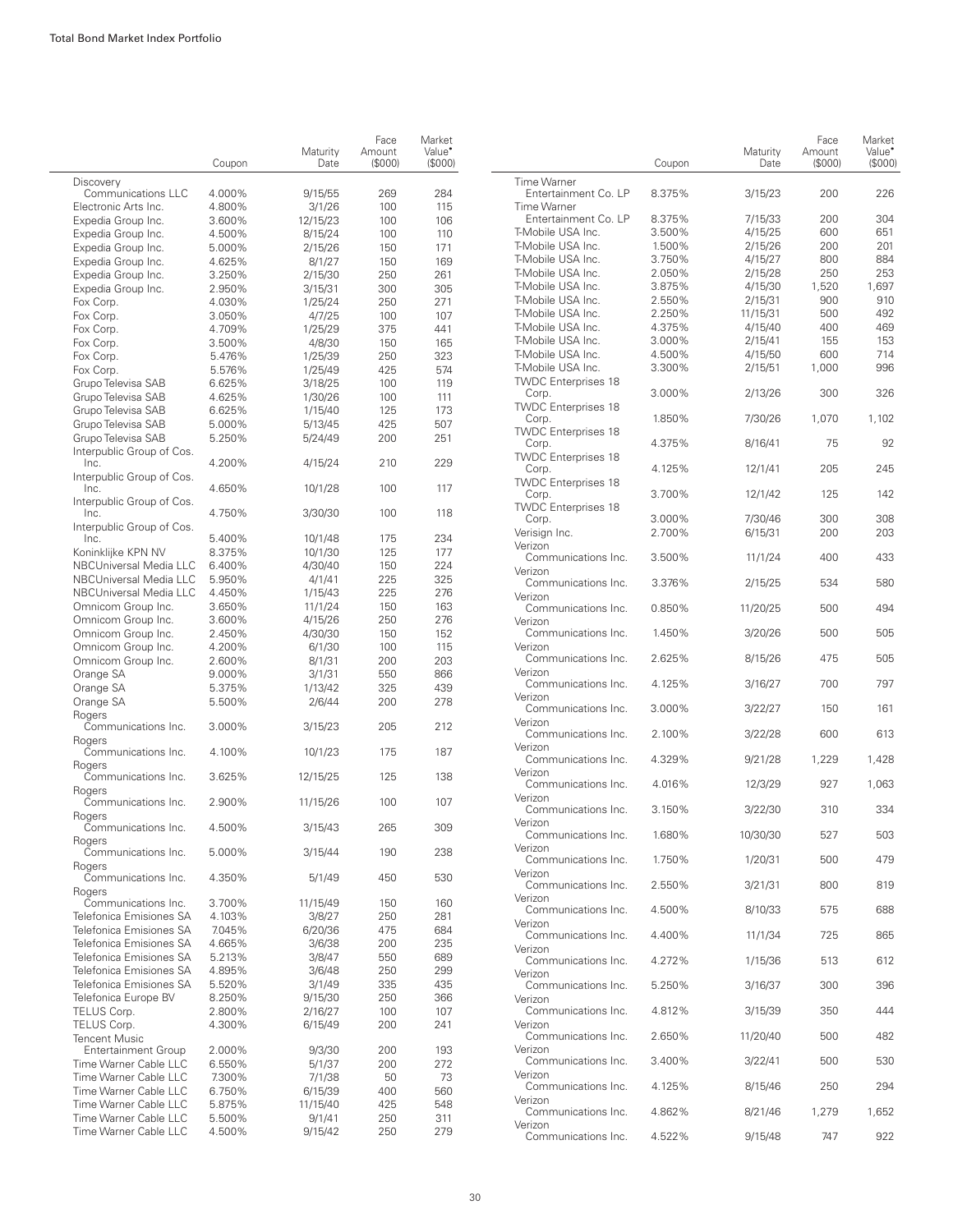|                                | Coupon | Maturity<br>Date | Face<br>Amount<br>(S000) | Market<br>Value <sup>•</sup><br>(\$000) |
|--------------------------------|--------|------------------|--------------------------|-----------------------------------------|
| Verizon<br>Communications Inc. | 5.012% | 4/15/49          | 219                      | 290                                     |
| Verizon<br>Communications Inc. | 4.000% | 3/22/50          | 250                      | 288                                     |
| Verizon<br>Communications Inc. | 2.875% | 11/20/50         | 500                      | 477                                     |
| Verizon<br>Communications Inc. | 3.550% | 3/22/51          | 900                      | 962                                     |
| Verizon<br>Communications Inc. | 4.672% | 3/15/55          | 600                      | 775                                     |
| Verizon<br>Communications Inc. | 2.987% | 10/30/56         | 900                      | 846                                     |
| Verizon<br>Communications Inc. | 3.000% | 11/20/60         | 500                      | 469                                     |
| Verizon<br>Communications Inc. | 3.700% | 3/22/61          | 700                      | 751                                     |
| ViacomCBS Inc.                 | 3.500% | 1/15/25          | 150                      | 161                                     |
| ViacomCBS Inc.                 | 4.750% | 5/15/25          | 300                      | 339                                     |
| ViacomCBS Inc.                 | 4.000% | 1/15/26          | 400                      | 445                                     |
| ViacomCBS Inc.                 | 2.900% | 1/15/27          | 279                      | 297                                     |
| ViacomCBS Inc.                 | 3.375% | 2/15/28          | 100                      | 109                                     |
| ViacomCBS Inc.                 | 3.700% |                  |                          |                                         |
|                                |        | 6/1/28           | 100                      | 111                                     |
| ViacomCBS Inc.                 | 4.950% | 1/15/31          | 250                      | 302                                     |
| ViacomCBS Inc.                 | 4.200% | 5/19/32          | 200                      | 231                                     |
| ViacomCBS Inc.                 | 5.500% | 5/15/33          | 75                       | 95                                      |
| ViacomCBS Inc.                 | 6.875% | 4/30/36          | 240                      | 345                                     |
| ViacomCBS Inc.                 | 5.900% | 10/15/40         | 225                      | 300                                     |
| ViacomCBS Inc.                 | 4.850% | 7/1/42           | 225                      | 276                                     |
| ViacomCBS Inc.                 | 4.375% | 3/15/43          | 406                      | 469                                     |
| ViacomCBS Inc.                 | 5.850% | 9/1/43           | 225                      | 308                                     |
| ViacomCBS Inc.                 | 4.900% | 8/15/44          | 100                      | 122                                     |
| ViacomCBS Inc.                 | 4.950% | 5/19/50          | 250                      | 316                                     |
| Vodafone Group plc             | 3.750% | 1/16/24          | 325                      | 352                                     |
| Vodafone Group plc             | 4.125% | 5/30/25          | 500                      | 558                                     |
| Vodafone Group plc             | 4.375% |                  | 650                      | 756                                     |
|                                | 7.875% | 5/30/28          | 150                      | 215                                     |
| Vodafone Group plc             |        | 2/15/30          |                          |                                         |
| Vodafone Group plc             | 6.250% | 11/30/32         | 100                      | 135                                     |
| Vodafone Group plc             | 6.150% | 2/27/37          | 200                      | 277                                     |
| Vodafone Group plc             | 5.000% | 5/30/38          | 325                      | 409                                     |
| Vodafone Group plc             | 4.375% | 2/19/43          | 275                      | 321                                     |
| Vodafone Group plc             | 5.250% | 5/30/48          | 700                      | 918                                     |
| Vodafone Group plc             | 4.875% | 6/19/49          | 350                      | 441                                     |
| Vodafone Group plc             | 4.250% | 9/17/50          | 300                      | 349                                     |
| Vodafone Group plc             | 5.125% | 6/19/59          | 100                      | 130                                     |
| Walt Disney Co.                | 1.650% | 9/1/22           | 100                      | 102                                     |
| Walt Disney Co.                | 3.000% | 9/15/22          | 275                      | 284                                     |
| Walt Disney Co.                | 3.350% | 3/24/25          | 345                      | 375                                     |
| Walt Disney Co.                | 3.700% | 10/15/25         | 125                      | 138                                     |
| Walt Disney Co.                | 1.750% | 1/13/26          | 500                      | 514                                     |
| Walt Disney Co.                | 2.200% | 1/13/28          | 200                      | 207                                     |
| Walt Disney Co.                | 2.000% | 9/1/29           | 400                      | 404                                     |
| Walt Disney Co.                | 3.800% | 3/22/30          | 240                      | 274                                     |
| Walt Disney Co.                | 2.650% | 1/13/31          | 700                      | 735                                     |
| Walt Disney Co.                | 6.200% | 12/15/34         | 400                      | 564                                     |
| Walt Disney Co.                | 6.400% | 12/15/35         | 365                      | 535                                     |
| Walt Disney Co.                | 6.650% | 11/15/37         | 200                      | 302                                     |
| Walt Disney Co.                |        |                  |                          |                                         |
|                                | 4.625% | 3/23/40          | 75                       | 95                                      |
| Walt Disney Co.                | 3.500% | 5/13/40          | 400                      | 446                                     |
| Walt Disney Co.                | 5.400% | 10/1/43          | 100                      | 140                                     |
| Walt Disney Co.                | 4.750% | 9/15/44          | 175                      | 228                                     |
| Walt Disney Co.                | 2.750% | 9/1/49           | 275                      | 271                                     |
| Walt Disney Co.                | 4.700% | 3/23/50          | 395                      | 527                                     |
| Walt Disney Co.                | 3.600% | 1/13/51          | 600                      | 680                                     |
| Walt Disney Co.                | 3.800% | 5/13/60          | 300                      | 353                                     |
| Weibo Corp.                    | 3.500% | 7/5/24           | 200                      | 211                                     |
| Weibo Corp.                    | 3.375% | 7/8/30           | 200                      | 206                                     |
| WPP Finance 2010               | 3.625% | 9/7/22           | 200                      | 207                                     |
| WPP Finance 2010               | 3.750% | 9/19/24          | 200                      | 218                                     |
|                                |        |                  |                          |                                         |
|                                |        |                  |                          | 127,179                                 |

|                                           | Coupon | Maturity<br>Date | Face<br>Amount<br>(S000) | Market<br>Value <sup>•</sup><br>(S000) |
|-------------------------------------------|--------|------------------|--------------------------|----------------------------------------|
| Consumer Discretionary (1.8%)             |        |                  |                          |                                        |
| Advance Auto Parts Inc.                   | 3.900% | 4/15/30          | 250                      | 280                                    |
| Alibaba Group Holding<br>Ltd.             | 2.800% | 6/6/23           | 200                      | 208                                    |
| Alibaba Group Holding<br>Ltd.             | 3.600% | 11/28/24         | 400                      | 435                                    |
| Alibaba Group Holding<br>Ltd.             | 3.400% | 12/6/27          | 400                      | 437                                    |
| Alibaba Group Holding<br>Ltd.             | 2.125% | 2/9/31           | 300                      | 295                                    |
| Alibaba Group Holding<br>Ltd.             | 4.500% | 11/28/34         | 280                      | 327                                    |
| Alibaba Group Holding                     | 4.000% |                  | 200                      | 224                                    |
| Ltd.<br>Alibaba Group Holding             |        | 12/6/37          |                          |                                        |
| Ltd.<br>Alibaba Group Holding             | 4.200% | 12/6/47          | 425                      | 490                                    |
| Ltd.<br>Alibaba Group Holding             | 3.150% | 2/9/51           | 200                      | 197                                    |
| Ltd.<br>Alibaba Group Holding             | 4.400% | 12/6/57          | 100                      | 120                                    |
| Ltd.                                      | 3.250% | 2/9/61           | 500                      | 484                                    |
| Amazon.com Inc.                           | 2.500% | 11/29/22         | 150                      | 154                                    |
| Amazon.com Inc.                           | 2.400% | 2/22/23          | 450                      | 465                                    |
| Amazon.com Inc.                           | 0.400% | 6/3/23           | 200                      | 200                                    |
| Amazon.com Inc.                           | 0.450% | 5/12/24          | 500                      | 499                                    |
| Amazon.com Inc.                           | 2.800% | 8/22/24          | 250                      | 266                                    |
| Amazon.com Inc.                           | 3.800% | 12/5/24          | 120                      | 132                                    |
|                                           |        | 6/3/25           |                          | 286                                    |
| Amazon.com Inc.                           | 0.800% |                  | 285                      |                                        |
| Amazon.com Inc.                           | 5.200% | 12/3/25          | 225                      | 264                                    |
| Amazon.com Inc.                           | 1.000% | 5/12/26          | 600                      | 600                                    |
| Amazon.com Inc.                           | 1.200% | 6/3/27           | 285                      | 284                                    |
| Amazon.com Inc.                           | 3.150% | 8/22/27          | 725                      | 801                                    |
| Amazon.com Inc.                           | 1.650% | 5/12/28          | 500                      | 504                                    |
| Amazon.com Inc.                           | 1.500% | 6/3/30           | 505                      | 495                                    |
| Amazon.com Inc.                           | 2.100% | 5/12/31          | 400                      | 407                                    |
| Amazon.com Inc.                           | 4.800% | 12/5/34          | 225                      | 290                                    |
| Amazon.com Inc.                           | 3.875% | 8/22/37          | 600                      | 714                                    |
| Amazon.com Inc.                           | 2.875% | 5/12/41          | 500                      | 516                                    |
| Amazon.com Inc.                           | 4.950% | 12/5/44          | 350                      | 475                                    |
| Amazon.com Inc.                           | 4.050% | 8/22/47          | 600                      | 732                                    |
| Amazon.com Inc.                           | 2.500% | 6/3/50           | 590                      | 557                                    |
| Amazon.com Inc.                           | 3.100% | 5/12/51          | 700                      | 736                                    |
|                                           |        |                  |                          |                                        |
| Amazon.com Inc.                           | 4.250% | 8/22/57          | 500                      | 640                                    |
| Amazon.com Inc.                           | 2.700% | 6/3/60           | 400                      | 381                                    |
| Amazon.com Inc.<br>American Honda Finance | 3.250% | 5/12/61          | 200                      | 212                                    |
| Corp.<br>American Honda Finance           | 0.400% | 10/21/22         | 500                      | 501                                    |
| Corp.<br>American Honda Finance           | 1.950% | 5/10/23          | 200                      | 206                                    |
| Corp.                                     | 0.875% | 7/7/23           | 200                      | 202                                    |
| American Honda Finance<br>Corp.           | 3.450% | 7/14/23          | 125                      | 133                                    |
| American Honda Finance<br>Corp.           | 3.625% | 10/10/23         | 100                      | 107                                    |
| American Honda Finance<br>Corp.           | 2.900% | 2/16/24          | 150                      | 159                                    |
| American Honda Finance<br>Corp.           | 0.550% | 7/12/24          | 500                      | 498                                    |
| American Honda Finance<br>Corp.           | 2.150% | 9/10/24          | 125                      | 131                                    |
| American Honda Finance                    | 1.200% |                  | 200                      | 202                                    |
| Corp.<br>American Honda Finance           |        | 7/8/25           |                          |                                        |
| Corp.<br>American Honda Finance           | 2.350% | 1/8/27           | 100                      | 106                                    |
| Corp.<br>American Honda Finance           | 2.000% | 3/24/28          | 100                      | 103                                    |
| Corp.                                     | 1.800% | 1/13/31          | 300                      | 296                                    |
| 2<br>American University                  | 3.672% | 4/1/49           | 110                      | 126                                    |
| Aptiv Corp.                               | 4.150% | 3/15/24          | 125                      | 136                                    |
| Aptiv plc                                 | 4.250% | 1/15/26          | 150                      | 169                                    |
| Aptiv plc                                 | 4.350% | 3/15/29          | 50                       | 58                                     |
|                                           |        |                  |                          |                                        |

31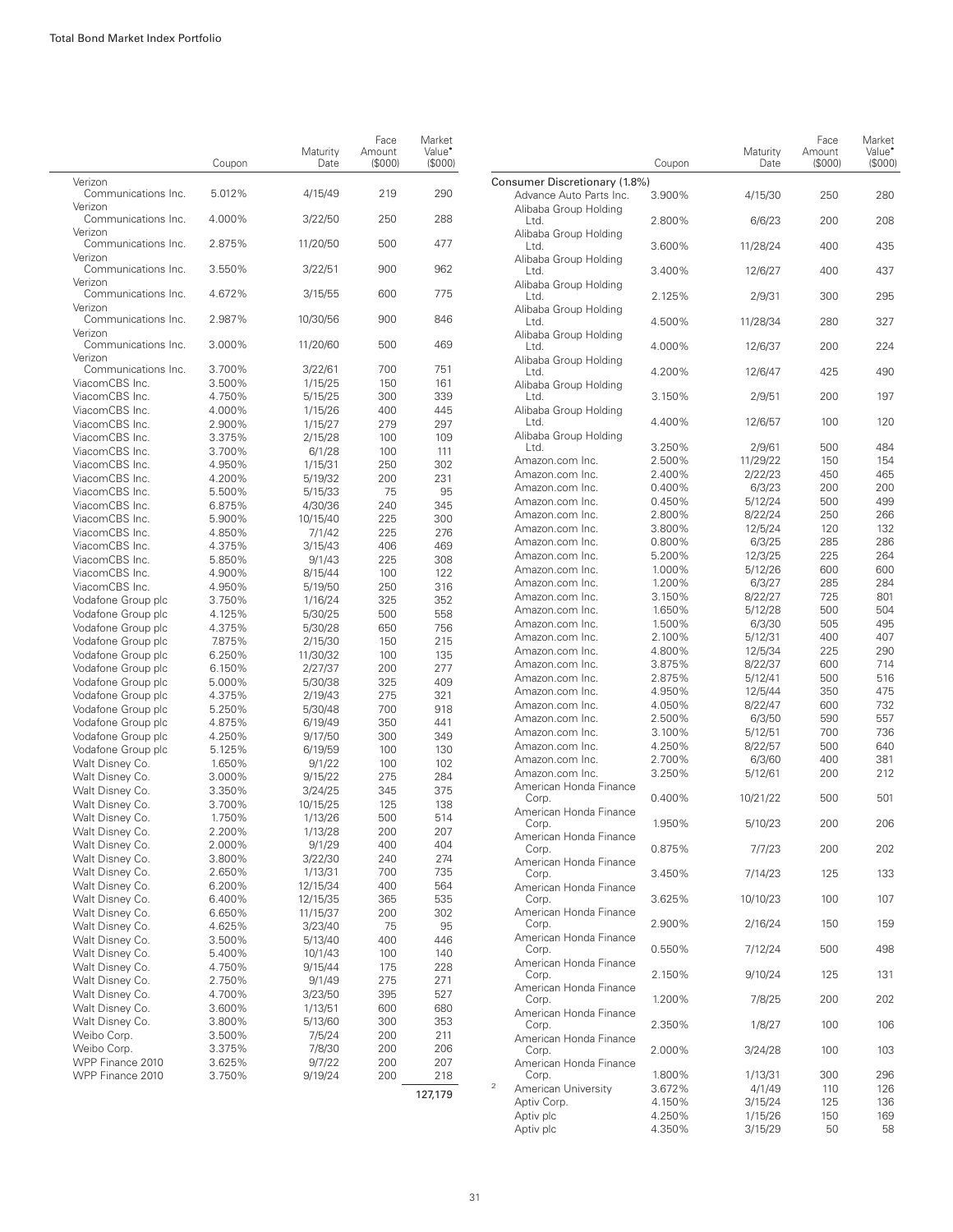|                |                                                       | Coupon           | Maturity<br>Date    | Face<br>Amount<br>(S000) | Market<br>Value <sup>•</sup><br>(S000) |                |                                               | Coupon           | Maturity<br>Date   | Face<br>Amount<br>(\$000) | Market<br>Value <sup>*</sup><br>(\$000 |
|----------------|-------------------------------------------------------|------------------|---------------------|--------------------------|----------------------------------------|----------------|-----------------------------------------------|------------------|--------------------|---------------------------|----------------------------------------|
|                | Aptiv plc<br>Aptiv plc                                | 4.400%<br>5.400% | 10/1/46<br>3/15/49  | 50<br>50                 | 58<br>68                               |                | General Motors Financial<br>Co. Inc.          | 3.250%           | 1/5/23             | 275                       | 285                                    |
|                | AutoNation Inc.                                       | 3.500%           | 11/15/24            | 205                      | 221                                    |                | General Motors Financial<br>Co. Inc.          | 5.200%           | 3/20/23            | 300                       | 323                                    |
|                | AutoNation Inc.<br>AutoNation Inc.                    | 4.500%<br>3.800% | 10/1/25<br>11/15/27 | 150<br>75                | 167<br>82                              |                | General Motors Financial<br>Co. Inc.          | 3.700%           | 5/9/23             | 200                       | 210                                    |
|                | AutoZone Inc.                                         | 3.125%           | 7/15/23             | 125                      | 131                                    |                | <b>General Motors Financial</b>               |                  |                    |                           |                                        |
|                | AutoZone Inc.<br>AutoZone Inc.                        | 3.125%<br>3.250% | 4/18/24<br>4/15/25  | 130<br>132               | 138<br>142                             |                | Co. Inc.                                      | 4.150%           | 6/19/23            | 200                       | 212                                    |
|                | AutoZone Inc.                                         | 3.625%           | 4/15/25             | 153                      | 167                                    |                | General Motors Financial<br>Co. Inc.          | 1.700%           | 8/18/23            | 500                       | 510                                    |
|                | AutoZone Inc.                                         | 3.125%           | 4/21/26             | 100                      | 109                                    |                | <b>General Motors Financial</b>               |                  |                    |                           |                                        |
|                | AutoZone Inc.                                         | 3.750%           | 6/1/27              | 100                      | 112                                    |                | Co. Inc.                                      | 1.050%           | 3/8/24             | 200                       | 201                                    |
|                | AutoZone Inc.<br>AutoZone Inc.                        | 3.750%<br>4.000% | 4/18/29<br>4/15/30  | 100<br>250               | 112<br>284                             |                | <b>General Motors Financial</b><br>Co. Inc.   | 3.950%           | 4/13/24            | 400                       | 431                                    |
|                | AutoZone Inc.                                         | 1.650%           | 1/15/31             | 200                      | 190                                    |                | General Motors Financial                      |                  |                    |                           |                                        |
|                | Best Buy Co. Inc.                                     | 4.450%           | 10/1/28             | 200                      | 232                                    |                | Co. Inc.                                      | 3.500%           | 11/7/24            | 200                       | 215                                    |
|                | BorgWarner Inc.                                       | 3.375%           | 3/15/25             | 75                       | 81                                     |                | <b>General Motors Financial</b><br>Co. Inc.   | 2.900%           | 2/26/25            | 958                       | 1,014                                  |
|                | BorgWarner Inc.                                       | 2.650%           | 7/1/27              | 200                      | 212                                    |                | General Motors Financial                      |                  |                    |                           |                                        |
| $\sqrt{2}$     | BorgWarner Inc.<br><b>Boston University</b>           | 4.375%<br>4.061% | 3/15/45<br>10/1/48  | 100<br>50                | 116<br>61                              |                | Co. Inc.                                      | 4.350%           | 4/9/25             | 325                       | 359                                    |
|                | California Endowment                                  | 2.498%           | 4/1/51              | 50                       | 48                                     |                | General Motors Financial                      |                  |                    |                           |                                        |
|                | California Institute of                               |                  |                     |                          |                                        |                | Co. Inc.<br>General Motors Financial          | 2.750%           | 6/20/25            | 150                       | 158                                    |
|                | Technology                                            | 4.321%           | 8/1/45              | 70                       | 89                                     |                | Co. Inc.                                      | 5.250%           | 3/1/26             | 150                       | 173                                    |
|                | California Institute of<br>Technology                 | 4.700%           | 11/1/11             | 50                       | 71                                     |                | <b>General Motors Financial</b>               |                  |                    |                           |                                        |
|                | California Institute of                               |                  |                     |                          |                                        |                | Co. Inc.<br>General Motors Financial          | 1.500%           | 6/10/26            | 200                       | 199                                    |
|                | Technology                                            | 3.650%           | 9/1/19              | 100                      | 113                                    |                | Co. Inc.                                      | 4.350%           | 1/17/27            | 325                       | 366                                    |
|                | Cleveland Clinic<br>Foundation                        | 4.858%           | 1/1/14              | 100                      | 141                                    |                | General Motors Financial                      |                  |                    |                           |                                        |
|                | Daimler Finance North                                 |                  |                     |                          |                                        |                | Co. Inc.<br><b>General Motors Financial</b>   | 2.700%           | 8/20/27            | 500                       | 520                                    |
|                | America LLC                                           | 8.500%           | 1/18/31             | 250                      | 379                                    |                | Co. Inc.                                      | 2.400%           | 4/10/28            | 200                       | 203                                    |
|                | Darden Restaurants Inc.<br>Darden Restaurants Inc.    | 3.850%<br>4.550% | 5/1/27<br>2/15/48   | 200<br>50                | 222<br>59                              |                | <b>General Motors Financial</b>               |                  |                    |                           |                                        |
|                | DR Horton Inc.                                        | 4.375%           | 9/15/22             | 100                      | 104                                    |                | Co. Inc.<br><b>General Motors Financial</b>   | 3.600%           | 6/21/30            | 700                       | 759                                    |
|                | DR Horton Inc.                                        | 4.750%           | 2/15/23             | 225                      | 238                                    |                | Co. Inc.                                      | 2.350%           | 1/8/31             | 500                       | 493                                    |
|                | DR Horton Inc.                                        | 5.750%           | 8/15/23             | 75                       | 82                                     |                | General Motors Financial                      |                  |                    |                           |                                        |
| $\overline{2}$ | DR Horton Inc.                                        | 2.500%<br>2.682% | 10/15/24<br>10/1/44 | 100<br>100               | 105<br>102                             |                | Co. Inc.<br>George Washington                 | 2.700%           | 6/10/31            | 200                       | 201                                    |
| $\sqrt{2}$     | Duke University<br>Duke University                    | 2.832%           | 10/1/55             | 125                      | 130                                    |                | University                                    | 4.126%           | 9/15/48            | 300                       | 372                                    |
|                | eBay Inc.                                             | 2.750%           | 1/30/23             | 175                      | 181                                    |                | Georgetown University                         | 4.315%           | 4/1/49             | 68                        | 85                                     |
|                | eBay Inc.                                             | 3.450%           | 8/1/24              | 125                      | 134                                    |                | Georgetown University                         | 2.943%           | 4/1/50             | 100                       | 102                                    |
|                | eBay Inc.                                             | 1.900%           | 3/11/25             | 180                      | 186                                    |                | Georgetown University<br>Harley-Davidson Inc. | 5.215%<br>3.500% | 10/1/18<br>7/28/25 | 59<br>100                 | 89<br>108                              |
|                | eBay Inc.<br>eBay Inc.                                | 1.400%<br>3.600% | 5/10/26<br>6/5/27   | 200<br>300               | 201<br>333                             |                | Harley-Davidson Inc.                          | 4.625%           | 7/28/45            | 125                       | 138                                    |
|                | eBay Inc.                                             | 2.700%           | 3/11/30             | 200                      | 208                                    |                | Hasbro Inc.                                   | 3.900%           | 11/19/29           | 350                       | 389                                    |
|                | eBay Inc.                                             | 2.600%           | 5/10/31             | 200                      | 204                                    |                | Hasbro Inc.                                   | 6.350%           | 3/15/40            | 125                       | 174                                    |
|                | eBay Inc.                                             | 4.000%           | 7/15/42             | 200                      | 224                                    |                | Hasbro Inc.                                   | 5.100%           | 5/15/44            | 50                        | 61                                     |
|                | eBay Inc.                                             | 3.650%           | 5/10/51             | 200                      | 212                                    |                | Home Depot Inc.<br>Home Depot Inc.            | 3.750%<br>3.000% | 2/15/24<br>4/1/26  | 200<br>275                | 216<br>299                             |
|                | <b>Emory University</b><br><b>Emory University</b>    | 2.143%<br>2.969% | 9/1/30<br>9/1/50    | 150<br>50                | 153<br>52                              |                | Home Depot Inc.                               | 2.500%           | 4/15/27            | 395                       | 421                                    |
|                | Ford Foundation                                       | 2.415%           | 6/1/50              | 60                       | 58                                     |                | Home Depot Inc.                               | 2.800%           | 9/14/27            | 200                       | 217                                    |
|                | Ford Foundation                                       | 2.815%           | 6/1/70              | 150                      | 151                                    |                | Home Depot Inc.                               | 2.950%           | 6/15/29            | 600                       | 656                                    |
|                | Fortune Brands Home &                                 |                  |                     |                          |                                        |                | Home Depot Inc.<br>Home Depot Inc.            | 2.700%<br>1.375% | 4/15/30<br>3/15/31 | 445<br>500                | 476<br>479                             |
|                | Security Inc.<br>Fortune Brands Home &                | 4.000%           | 9/21/23             | 100                      | 107                                    |                | Home Depot Inc.                               | 5.875%           | 12/16/36           | 825                       | 1,179                                  |
|                | Security Inc.                                         | 4.000%           | 6/15/25             | 233                      | 257                                    |                | Home Depot Inc.                               | 3.300%           | 4/15/40            | 295                       | 323                                    |
|                | Fortune Brands Home &                                 |                  |                     |                          |                                        |                | Home Depot Inc.                               | 5.950%           | 4/1/41             | 175                       | 256                                    |
|                | Security Inc.<br>General Motors Co.                   | 3.250%<br>4.875% | 9/15/29<br>10/2/23  | 50<br>625                | 54<br>680                              |                | Home Depot Inc.                               | 4.200%           | 4/1/43             | 200                       | 245                                    |
|                | General Motors Co.                                    | 5.400%           | 10/2/23             | 250                      | 275                                    |                | Home Depot Inc.<br>Home Depot Inc.            | 4.875%<br>4.400% | 2/15/44<br>3/15/45 | 300<br>100                | 400<br>127                             |
|                | General Motors Co.                                    | 6.125%           | 10/1/25             | 600                      | 710                                    |                | Home Depot Inc.                               | 4.250%           | 4/1/46             | 330                       | 411                                    |
|                | General Motors Co.                                    | 6.800%           | 10/1/27             | 100                      | 126                                    |                | Home Depot Inc.                               | 3.900%           | 6/15/47            | 250                       | 297                                    |
|                | General Motors Co.<br>General Motors Co.              | 5.000%<br>6.600% | 4/1/35<br>4/1/36    | 165<br>250               | 199<br>342                             |                | Home Depot Inc.                               | 4.500%           | 12/6/48            | 225                       | 292                                    |
|                | General Motors Co.                                    | 5.150%           | 4/1/38              | 225                      | 274                                    |                | Home Depot Inc.                               | 3.125%           | 12/15/49           | 525                       | 556                                    |
|                | General Motors Co.                                    | 6.250%           | 10/2/43             | 210                      | 290                                    |                | Home Depot Inc.<br>Home Depot Inc.            | 3.350%<br>2.375% | 4/15/50<br>3/15/51 | 375<br>400                | 415<br>370                             |
|                | General Motors Co.                                    | 5.200%           | 4/1/45              | 230                      | 285                                    |                | Hyatt Hotels Corp.                            | 3.375%           | 7/15/23            | 100                       | 104                                    |
|                | General Motors Co.                                    | 5.400%           | 4/1/48              | 200                      | 255                                    |                | Hyatt Hotels Corp.                            | 4.850%           | 3/15/26            | 200                       | 224                                    |
|                | General Motors Co.<br><b>General Motors Financial</b> | 5.950%           | 4/1/49              | 175                      | 238                                    |                | Hyatt Hotels Corp.                            | 4.375%           | 9/15/28            | 75                        | 83                                     |
|                | Co. Inc.                                              | 3.150%           | 6/30/22             | 100                      | 102                                    |                | Hyatt Hotels Corp.<br>JD.com Inc.             | 5.750%<br>3.375% | 4/23/30<br>1/14/30 | 200<br>200                | 243<br>214                             |
|                | General Motors Financial                              |                  |                     |                          |                                        | $\mathfrak{2}$ | Johns Hopkins University                      | 4.083%           | 7/1/53             | 75                        | 97                                     |
|                | Co. Inc.                                              | 3.550%           | 7/8/22              | 200                      | 206                                    |                | Kohl's Corp.                                  | 5.550%           | 7/17/45            | 100                       | 120                                    |

Market Value• (\$000)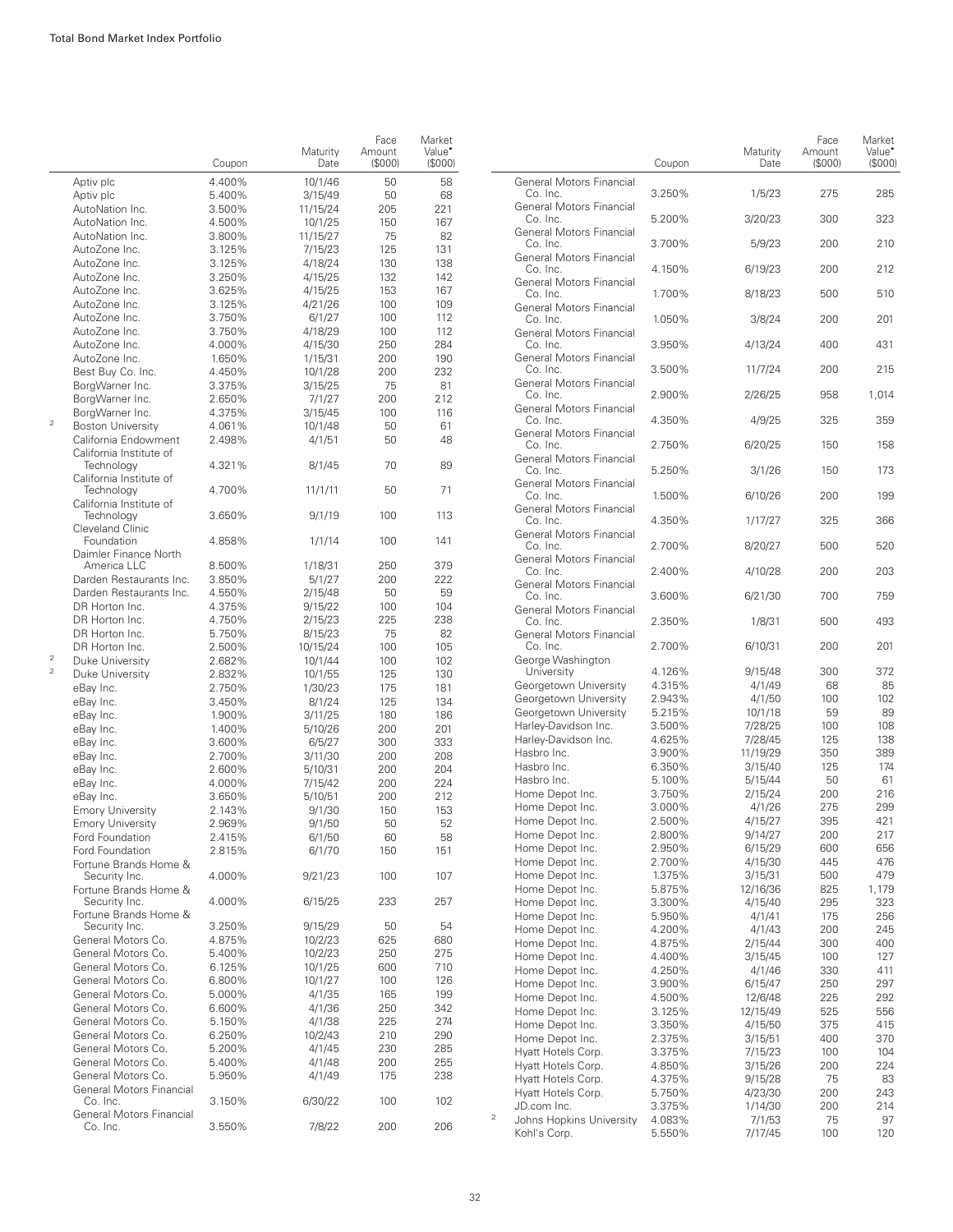|                                            | Coupon           | Maturity<br>Date    | Face<br>Amount<br>(S000) | Market<br>Value <sup>•</sup><br>$($ \$000 $)$ |
|--------------------------------------------|------------------|---------------------|--------------------------|-----------------------------------------------|
| Las Vegas Sands Corp.                      | 3.200%           | 8/8/24              | 365                      | 383                                           |
| Las Vegas Sands Corp.                      | 2.900%           | 6/25/25             | 200                      | 208                                           |
| Las Vegas Sands Corp.                      | 3.500%           | 8/18/26             | 145                      | 154                                           |
| Las Vegas Sands Corp.                      | 3.900%           | 8/8/29              | 65                       | 69                                            |
| Lear Corp.                                 | 3.800%           | 9/15/27             | 100                      | 110                                           |
| Lear Corp.                                 | 4.250%           | 5/15/29             | 150                      | 169                                           |
| Lear Corp.                                 | 3.500%           | 5/30/30             | 100                      | 108                                           |
| Lear Corp.                                 | 5.250%           | 5/15/49             | 125                      | 158                                           |
| Leggett & Platt Inc.                       | 3.800%           | 11/15/24            | 100                      | 108                                           |
| Leggett & Platt Inc.                       | 3.500%           | 11/15/27            | 125                      | 136                                           |
| Leggett & Platt Inc.                       | 4.400%           | 3/15/29             | 75                       | 86                                            |
| Leland Stanford Junior<br>University       | 3.647%           | 5/1/48              | 200                      | 242                                           |
| Lennar Corp.                               | 4.750%           | 11/15/22            | 200                      | 209                                           |
| Lennar Corp.                               | 4.500%           | 4/30/24             | 300                      | 328                                           |
| Lennar Corp.                               | 5.250%           | 6/1/26              | 200                      | 231                                           |
| Lennar Corp.                               | 4.750%           | 11/29/27            | 200                      | 231                                           |
| Lowe's Cos. Inc.                           | 3.875%           | 9/15/23             | 275                      | 294                                           |
| Lowe's Cos. Inc.                           | 3.125%           | 9/15/24             | 100                      | 107                                           |
| Lowe's Cos. Inc.                           | 3.375%           | 9/15/25             | 200                      | 219                                           |
| Lowe's Cos. Inc.                           | 2.500%           | 4/15/26             | 250                      | 265                                           |
| Lowe's Cos. Inc.                           | 3.100%           | 5/3/27              | 350                      | 382                                           |
| Lowe's Cos. Inc.                           | 1.300%           | 4/15/28             | 260                      | 254                                           |
| Lowe's Cos. Inc.                           | 6.500%           | 3/15/29             | 67                       | 87                                            |
| Lowe's Cos. Inc.                           | 3.650%           | 4/5/29              | 300                      | 336                                           |
| Lowe's Cos. Inc.                           | 4.500%<br>1.700% | 4/15/30             | 250                      | 296                                           |
| Lowe's Cos. Inc.<br>Lowe's Cos. Inc.       | 2.625%           | 10/15/30<br>4/1/31  | 300<br>500               | 288                                           |
| Lowe's Cos. Inc.                           | 4.250%           | 9/15/44             | 28                       | 518<br>32                                     |
| Lowe's Cos. Inc.                           | 3.700%           | 4/15/46             | 250                      | 275                                           |
| Lowe's Cos. Inc.                           | 4.050%           | 5/3/47              | 300                      | 346                                           |
| Lowe's Cos. Inc.                           | 3.000%           | 10/15/50            | 500                      | 493                                           |
| Magna International Inc.                   | 3.625%           | 6/15/24             | 170                      | 183                                           |
| Magna International Inc.                   | 4.150%           | 10/1/25             | 100                      | 112                                           |
| Magna International Inc.                   | 2.450%           | 6/15/30             | 100                      | 102                                           |
| Marriott International Inc.                | 2.125%           | 10/3/22             | 200                      | 203                                           |
| Marriott International Inc.                | 3.750%           | 3/15/25             | 175                      | 188                                           |
| Marriott International Inc.                | 3.750%           | 10/1/25             | 65                       | 70                                            |
| Marriott International Inc.                | 3.125%           | 6/15/26             | 1,083                    | 1,153                                         |
| Marriott International Inc.                | 4.000%           | 4/15/28             | 50                       | 55                                            |
| Marriott International Inc.                | 4.625%           | 6/15/30             | 200                      | 230                                           |
| Marriott International Inc.<br>Masco Corp. | 2.850%<br>3.500% | 4/15/31<br>11/15/27 | 300<br>100               | 305<br>110                                    |
| Masco Corp.                                | 1.500%           | 2/15/28             | 200                      | 195                                           |
| Masco Corp.                                | 7.750%           | 8/1/29              | 24                       | 33                                            |
| Masco Corp.                                | 2.000%           | 10/1/30             | 500                      | 488                                           |
| Masco Corp.                                | 4.500%           | 5/15/47             | 100                      | 121                                           |
| $\bar{2}$<br>Massachusetts Institute of    |                  |                     |                          |                                               |
| Technology                                 | 3.959%           | 7/1/38              | 125                      | 150                                           |
| Massachusetts Institute of                 |                  |                     |                          |                                               |
| Technology                                 | 2.989%           | 7/1/50              | 85                       | 94                                            |
| Massachusetts Institute of<br>Technology   | 5.600%           | 7/1/11              | 130                      | 221                                           |
| Massachusetts Institute of                 |                  |                     |                          |                                               |
| Technology                                 | 4.678%           | 7/1/14              | 275                      | 402                                           |
| Massachusetts Institute of                 |                  |                     |                          |                                               |
| Technology                                 | 3.885%           | 7/1/16              | 100                      | 123                                           |
| McDonald's Corp.                           | 3.350%           | 4/1/23              | 200                      | 210                                           |
| McDonald's Corp.                           | 3.300%           | 7/1/25              | 497                      | 540                                           |
| McDonald's Corp.                           | 3.700%           | 1/30/26             | 300                      | 333                                           |
| McDonald's Corp.                           | 3.500%           | 3/1/27              | 200                      | 221                                           |
| McDonald's Corp.<br>McDonald's Corp.       | 3.500%<br>3.800% | 7/1/27<br>4/1/28    | 315<br>350               | 349<br>396                                    |
| McDonald's Corp.                           | 2.625%           | 9/1/29              | 200                      | 211                                           |
| McDonald's Corp.                           | 2.125%           | 3/1/30              | 200                      | 202                                           |
| McDonald's Corp.                           | 3.600%           | 7/1/30              | 200                      | 225                                           |
| McDonald's Corp.                           | 4.700%           | 12/9/35             | 200                      | 248                                           |
| McDonald's Corp.                           | 6.300%           | 10/15/37            | 150                      | 216                                           |
| McDonald's Corp.                           | 6.300%           | 3/1/38              | 100                      | 144                                           |
| McDonald's Corp.                           | 5.700%           | 2/1/39              | 100                      | 137                                           |
| McDonald's Corp.                           | 3.700%           | 2/15/42             | 25                       | 28                                            |
| McDonald's Corp.                           | 3.625%           | 5/1/43              | 100                      | 111                                           |

|                         |                                             | Coupon           | Maturity<br>Date    | Face<br>Amount<br>(S000) | Market<br>Value <sup>•</sup><br>$($ \$000 $)$ |
|-------------------------|---------------------------------------------|------------------|---------------------|--------------------------|-----------------------------------------------|
|                         | McDonald's Corp.                            | 4.600%           | 5/26/45             | 210                      | 262                                           |
|                         | McDonald's Corp.                            | 4.875%           | 12/9/45             | 300                      | 386                                           |
|                         | McDonald's Corp.                            | 4.450%           | 3/1/47              | 250                      | 306                                           |
|                         | McDonald's Corp.                            | 4.450%           | 9/1/48              | 150                      | 187                                           |
|                         | McDonald's Corp.                            | 3.625%           | 9/1/49              | 350                      | 388                                           |
|                         | McDonald's Corp.                            | 4.200%           | 4/1/50              | 200                      | 241                                           |
|                         | Mohawk Industries Inc.                      | 3.850%           | 2/1/23              | 100                      | 104                                           |
|                         | Mohawk Industries Inc.                      | 3.625%           | 5/15/30             | 125                      | 137                                           |
|                         | NIKE Inc.                                   | 2.400%           | 3/27/25             | 225                      | 238                                           |
|                         | NIKE Inc.                                   | 2.375%           | 11/1/26             | 200                      | 213                                           |
|                         | NIKE Inc.                                   | 2.750%           | 3/27/27             | 200                      | 216                                           |
|                         | NIKE Inc.                                   | 2.850%           | 3/27/30             | 200                      | 217                                           |
|                         | NIKE Inc.                                   | 3.250%           | 3/27/40             | 200                      | 219                                           |
|                         | NIKE Inc.                                   | 3.625%           | 5/1/43              | 125                      | 145                                           |
|                         | NIKE Inc.                                   | 3.875%           | 11/1/45             | 225                      | 270                                           |
|                         | NIKE Inc.<br>NIKE Inc.                      | 3.375%<br>3.375% | 11/1/46             | 100<br>300               | 112<br>339                                    |
| 5                       | Nordstrom Inc.                              | 4.250%           | 3/27/50<br>8/1/31   | 200                      | 209                                           |
|                         | Nordstrom Inc.                              | 5.000%           | 1/15/44             | 200                      | 200                                           |
| $\overline{\mathbf{c}}$ | Northwestern University                     | 4.643%           | 12/1/44             | 75                       | 99                                            |
| $\overline{2}$          | Northwestern University                     | 2.640%           | 12/1/50             | 50                       | 50                                            |
| $\overline{2}$          | Northwestern University                     | 3.662%           | 12/1/57             | 75                       | 91                                            |
|                         | NVR Inc.                                    | 3.950%           | 9/15/22             | 100                      | 103                                           |
|                         | NVR Inc.                                    | 3.000%           | 5/15/30             | 200                      | 212                                           |
|                         | O'Reilly Automotive Inc.                    | 3.800%           | 9/1/22              | 100                      | 103                                           |
|                         | O'Reilly Automotive Inc.                    | 3.850%           | 6/15/23             | 75                       | 79                                            |
|                         | O'Reilly Automotive Inc.                    | 3.600%           | 9/1/27              | 325                      | 364                                           |
|                         | O'Reilly Automotive Inc.                    | 1.750%           | 3/15/31             | 500                      | 481                                           |
|                         | President and Fellows of<br>Harvard College | 4.875%           | 10/15/40            | 225                      | 309                                           |
|                         | President and Fellows of                    |                  |                     |                          |                                               |
|                         | Harvard College                             | 3.150%<br>5.500% | 7/15/46             | 100                      | 112<br>234                                    |
|                         | PulteGroup Inc.<br>Pultegroup, Inc.         | 6.375%           | 3/1/26<br>5/15/33   | 200<br>300               | 397                                           |
|                         | Ralph Lauren Corp.                          | 3.750%           | 9/15/25             | 50                       | 55                                            |
|                         | Ralph Lauren Corp.                          | 2.950%           | 6/15/30             | 200                      | 213                                           |
|                         | Rockefeller Foundation                      | 2.492%           | 10/1/50             | 250                      | 243                                           |
|                         | Ross Stores Inc.                            | 4.600%           | 4/15/25             | 200                      | 226                                           |
|                         | Ross Stores Inc.                            | 1.875%           | 4/15/31             | 200                      | 194                                           |
|                         | Sands China Ltd.                            | 4.600%           | 8/8/23              | 400                      | 425                                           |
|                         | Sands China Ltd.                            | 5.125%           | 8/8/25              | 400                      | 448                                           |
|                         | Sands China Ltd.                            | 3.800%           | 1/8/26              | 200                      | 213                                           |
|                         | Sands China Ltd.                            | 5.400%           | 8/8/28              | 300                      | 349                                           |
|                         | Sands China Ltd.                            | 4.375%           | 6/18/30             | 200                      | 217                                           |
|                         | Starbucks Corp.                             | 3.100%           | 3/1/23              | 375                      | 391                                           |
|                         | Starbucks Corp.                             | 3.850%           | 10/1/23             | 100                      | 107                                           |
|                         | Starbucks Corp.                             | 2.450%           | 6/15/26             | 200                      | 211                                           |
|                         | Starbucks Corp.                             | 3.500%           | 3/1/28              | 100                      | 112                                           |
|                         | Starbucks Corp.                             | 4.000%           | 11/15/28            | 200                      | 230                                           |
|                         | Starbucks Corp.                             | 3.550%           | 8/15/29             | 200                      | 224                                           |
|                         | Starbucks Corp.<br>Starbucks Corp.          | 2.250%<br>2.550% | 3/12/30             | 450<br>300               | 456<br>311                                    |
|                         | Starbucks Corp.                             | 4.300%           | 11/15/30<br>6/15/45 | 50                       | 59                                            |
|                         | Starbucks Corp.                             | 3.750%           | 12/1/47             | 125                      | 139                                           |
|                         | Starbucks Corp.                             | 4.500%           | 11/15/48            | 200                      | 249                                           |
|                         | Starbucks Corp.                             | 3.350%           | 3/12/50             | 100                      | 104                                           |
|                         | Starbucks Corp.                             | 3.500%           | 11/15/50            | 300                      | 322                                           |
|                         | Steelcase Inc.                              | 5.125%           | 1/18/29             | 125                      | 145                                           |
|                         | Stellantis NV                               | 5.250%           | 4/15/23             | 300                      | 323                                           |
|                         | Tapestry Inc.                               | 3.000%           | 7/15/22             | 125                      | 127                                           |
|                         | Tapestry Inc.                               | 4.250%           | 4/1/25              | 97                       | 106                                           |
|                         | Tapestry Inc.                               | 4.125%           | 7/15/27             | 100                      | 109                                           |
|                         | TJX Cos. Inc.                               | 2.500%           | 5/15/23             | 100                      | 103                                           |
|                         | TJX Cos. Inc.                               | 2.250%           | 9/15/26             | 350                      | 368                                           |
|                         | TJX Cos. Inc.                               | 1.600%           | 5/15/31             | 200                      | 193                                           |
|                         | Toyota Motor Corp.                          | 3.419%           | 7/20/23             | 150                      | 159                                           |
|                         | Toyota Motor Corp.                          | 2.358%           | 7/2/24              | 100                      | 105                                           |
|                         | Toyota Motor Corp.                          | 1.339%           | 3/25/26             | 500                      | 506                                           |
|                         | Toyota Motor Corp.                          | 2.760%           | 7/2/29              | 100                      | 108                                           |
|                         | Toyota Motor Credit Corp.                   | 2.150%           | 9/8/22              | 200                      | 204                                           |
|                         | Toyota Motor Credit Corp.                   | 2.625%           | 1/10/23             | 100                      | 103                                           |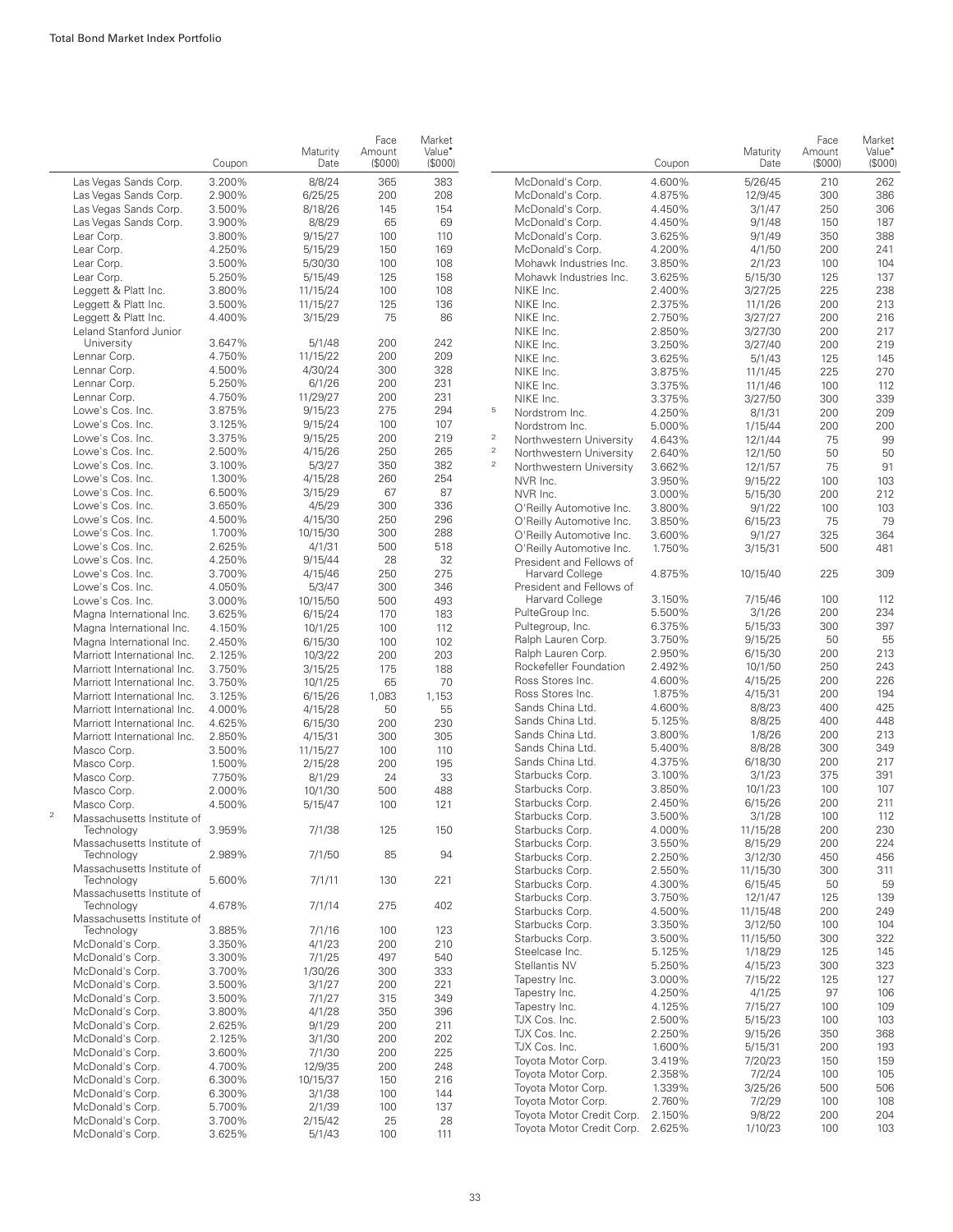|                         |                                                      |                  | Maturity           | Face<br>Amount | Market<br>Value <sup>•</sup> |
|-------------------------|------------------------------------------------------|------------------|--------------------|----------------|------------------------------|
|                         |                                                      | Coupon           | Date               | (S000)         | (\$000)                      |
|                         | Toyota Motor Credit Corp.                            | 0.400%           | 4/6/23             | 200            | 200                          |
|                         | Toyota Motor Credit Corp.                            | 0.500%           | 8/14/23            | 500            | 501                          |
|                         | Toyota Motor Credit Corp.                            | 1.350%           | 8/25/23            | 200            | 204                          |
|                         | Toyota Motor Credit Corp.                            | 2.250%           | 10/18/23           | 300            | 312                          |
|                         | Toyota Motor Credit Corp.                            | 2.900%           | 4/17/24            | 125            | 133                          |
|                         | Toyota Motor Credit Corp.                            | 0.500%           | 6/18/24            | 200            | 199                          |
|                         | Toyota Motor Credit Corp.                            | 1.800%           | 2/13/25            | 250            | 258                          |
|                         | Toyota Motor Credit Corp.                            | 3.400%           | 4/14/25            | 125            | 136                          |
|                         | Toyota Motor Credit Corp.                            | 1.125%           | 6/18/26            | 200            | 199                          |
|                         | Toyota Motor Credit Corp.                            | 3.200%           | 1/11/27            | 200            | 220                          |
|                         | Toyota Motor Credit Corp.                            | 1.150%           | 8/13/27            | 500            | 492                          |
|                         | Toyota Motor Credit Corp.                            | 3.050%           | 1/11/28            | 100            | 110                          |
|                         | Toyota Motor Credit Corp.                            | 1.900%           | 4/6/28             | 200            | 204                          |
|                         | Toyota Motor Credit Corp.                            | 3.650%           | 1/8/29             | 100            | 114                          |
|                         | Toyota Motor Credit Corp.                            | 2.150%           | 2/13/30            | 150            | 154                          |
|                         | Toyota Motor Credit Corp.                            | 3.375%           | 4/1/30             | 400            | 449                          |
|                         | Tractor Supply Co.<br>Trustees of Boston             | 1.750%           | 11/1/30            | 200            | 191                          |
|                         | College                                              | 3.129%           | 7/1/52             | 100            | 106                          |
|                         | Trustees of Princeton                                |                  |                    |                | 218                          |
|                         | University<br>Trustees of Princeton                  | 5.700%           | 3/1/39             | 150            |                              |
|                         | University                                           | 2.516%           | 7/1/50             | 150            | 148                          |
|                         | Trustees of the University<br>of Pennsylvania        | 2.396%           | 10/1/50            | 200            | 194                          |
| $\overline{2}$          | University of Chicago                                | 2.547%           | 4/1/50             | 500            | 479                          |
|                         | University of Chicago                                | 3.000%           | 10/1/52            | 50             | 53                           |
| $\overline{\mathbf{c}}$ | University of Chicago                                | 4.003%           | 10/1/53            | 100            | 122                          |
| $\bar{2}$               | University of Notre Dame<br>du Lac                   | 3.438%           | 2/15/45            | 100            | 118                          |
|                         | University of Notre Dame                             |                  |                    |                |                              |
|                         | du Lac                                               | 3.394%           | 2/15/48            | 125            | 146                          |
| $\overline{2}$          | University of Pennsylvania<br>University of Southern | 4.674%           | 9/1/12             | 50             | 69                           |
| $\overline{2}$          | California                                           | 3.028%           | 10/1/39            | 100            | 107                          |
|                         | University of Southern<br>California                 | 3.841%           | 10/1/47            | 200            | 243                          |
|                         | University of Southern                               |                  |                    |                |                              |
|                         | California                                           | 2.945%           | 10/1/51            | 200            | 209                          |
|                         | University of Southern<br>California                 | 5.250%           | 10/1/11            | 100            | 153                          |
|                         | VF Corp.                                             | 2.400%           | 4/23/25            | 200            | 210                          |
|                         | VF Corp.                                             | 2.950%           | 4/23/30            | 200            | 212                          |
|                         | Whirlpool Corp.                                      | 4.700%           | 6/1/22             | 100            | 104                          |
|                         | Whirlpool Corp.                                      | 4.000%           | 3/1/24             | 50             | 54                           |
|                         | Whirlpool Corp.                                      | 3.700%           | 5/1/25             | 75             | 82                           |
|                         | Whirlpool Corp.                                      | 4.750%           | 2/26/29            | 150            | 178                          |
|                         | Whirlpool Corp.                                      | 4.500%           | 6/1/46             | 100            | 120                          |
| $\overline{2}$          | Whirlpool Corp.                                      | 4.600%           | 5/15/50            | 75             | 93                           |
|                         | <b>William Marsh Rice</b><br>University              |                  |                    |                | 174                          |
|                         | Yale University                                      | 3.574%<br>0.873% | 5/15/45<br>4/15/25 | 150<br>100     | 101                          |
|                         | Yale University                                      | 1.482%           | 4/15/30            | 100            | 99                           |
|                         | Yale University                                      | 2.402%           | 4/15/50            | 100            | 97                           |
|                         |                                                      |                  |                    |                | 83,949                       |
|                         | Consumer Staples (2.0%)                              |                  |                    |                |                              |
|                         | Ahold Finance USA LLC                                | 6.875%           | 5/1/29             | 100            | 135                          |
|                         | Altria Group Inc.                                    | 2.850%           | 8/9/22             | 375            | 385                          |
|                         | Altria Group Inc.                                    | 4.000%           | 1/31/24            | 250            | 271                          |
|                         | Altria Group Inc.                                    | 2.350%           | 5/6/25             | 150            | 157                          |
|                         | Altria Group Inc.                                    | 4.400%<br>2.625% | 2/14/26            | 997            | 1,128                        |
|                         | Altria Group Inc.<br>Altria Group Inc.               | 4.800%           | 9/16/26<br>2/14/29 | 75<br>575      | 79<br>667                    |
|                         | Altria Group Inc.                                    | 5.800%           | 2/14/39            | 120            | 148                          |
|                         | Altria Group Inc.                                    | 3.400%           | 2/4/41             | 500            | 476                          |
|                         | Altria Group Inc.                                    | 4.250%           | 8/9/42             | 275            | 287                          |
|                         | Altria Group Inc.                                    | 4.500%           | 5/2/43             | 125            | 135                          |
|                         | Altria Group Inc.                                    | 5.375%           | 1/31/44            | 350            | 416                          |
|                         | Altria Group Inc.                                    | 3.875%           | 9/16/46            | 425            | 421                          |
|                         | Altria Group Inc.                                    | 5.950%           | 2/14/49            | 500            | 640                          |
|                         | Altria Group Inc.                                    | 3.700%           | 2/4/51             | 500            | 474                          |
|                         | Altria Group Inc.                                    | 6.200%           | 2/14/59            | 70             | 91                           |

|                                                                     | Coupon           | Maturity<br>Date   | Face<br>Amount<br>(S000) | Market<br>Value <sup>•</sup><br>(\$000) |
|---------------------------------------------------------------------|------------------|--------------------|--------------------------|-----------------------------------------|
| Anheuser-Busch Cos LLC                                              |                  |                    |                          |                                         |
| / Anheuser-Busch InBev<br>Worldwide Inc.<br>Anheuser-Busch Cos. LLC | 3.650%           | 2/1/26             | 1,045                    | 1,155                                   |
| / Anheuser-Busch InBev<br>Worldwide Inc.<br>Anheuser-Busch Cos. LLC | 4.700%           | 2/1/36             | 1,195                    | 1.466                                   |
| / Anheuser-Busch InBev<br>Worldwide Inc.                            | 4.900%           | 2/1/46             | 2,310                    | 2,922                                   |
| Anheuser-Busch InBev<br>Finance Inc.                                | 4.700%           | 2/1/36             | 100                      | 122                                     |
| Anheuser-Busch InBev<br>Finance Inc.                                | 4.000%           | 1/17/43            | 300                      | 336                                     |
| Anheuser-Busch InBev<br>Finance Inc.                                | 4.625%           | 2/1/44             | 200                      | 243                                     |
| Anheuser-Busch InBev<br>Finance Inc.                                | 4.900%           | 2/1/46             | 475                      | 593                                     |
| Anheuser-Busch InBev<br>Worldwide Inc.                              | 4.000%           | 4/13/28            | 500                      | 569                                     |
| Anheuser-Busch InBev<br>Worldwide Inc.                              | 4.750%           | 1/23/29            | 1,265                    | 1,507                                   |
| Anheuser-Busch InBev<br>Worldwide Inc.                              | 4.375%           | 4/15/38            | 275                      | 328                                     |
| Anheuser-Busch InBev<br>Worldwide Inc.                              | 8.200%           | 1/15/39            | 150                      | 249                                     |
| Anheuser-Busch InBev<br>Worldwide Inc.                              | 5.450%           | 1/23/39            | 125                      | 165                                     |
| Anheuser-Busch InBev<br>Worldwide Inc.                              | 4.950%           | 1/15/42            | 325                      | 410                                     |
| Anheuser-Busch InBev<br>Worldwide Inc.                              | 3.750%           | 7/15/42            | 325                      | 354                                     |
| Anheuser-Busch InBev<br>Worldwide Inc.                              | 4.600%           | 4/15/48            | 700                      | 856                                     |
| Anheuser-Busch InBev<br>Worldwide Inc.                              | 4.439%           | 10/6/48            | 601                      | 719                                     |
| Anheuser-Busch InBev<br>Worldwide Inc.                              | 5.550%           | 1/23/49            | 600                      | 825                                     |
| Anheuser-Busch InBev<br>Worldwide Inc.                              | 4.500%           | 6/1/50             | 500                      | 610                                     |
| Anheuser-Busch InBev<br>Worldwide Inc.                              | 4.750%           | 4/15/58            | 350                      | 438                                     |
| Anheuser-Busch InBev<br>Worldwide Inc.                              | 5.800%           | 1/23/59            | 155                      | 224                                     |
| Anheuser-Busch InBev<br>Worldwide Inc.                              | 4.600%           | 6/1/60             | 375                      | 461                                     |
| Archer-Daniels-Midland<br>Co.                                       | 2.750%           | 3/27/25            | 100                      | 107                                     |
| Archer-Daniels-Midland<br>Co.                                       | 2.500%           | 8/11/26            | 200                      | 213                                     |
| Archer-Daniels-Midland<br>Co.                                       | 3.250%           | 3/27/30            | 200                      | 221                                     |
| Archer-Daniels-Midland<br>Co.                                       | 5.935%           | 10/1/32            | 80                       | 109                                     |
| Archer-Daniels-Midland<br>Co.                                       | 5.375%           | 9/15/35            | 95                       | 130                                     |
| Archer-Daniels-Midland<br>Co.                                       | 3.750%           | 9/15/47            | 50                       | 59                                      |
| Archer-Daniels-Midland                                              |                  |                    |                          |                                         |
| Co.<br>BAT Capital Corp.                                            | 4.500%<br>2.764% | 3/15/49<br>8/15/22 | 125<br>325               | 167<br>333                              |
| BAT Capital Corp.                                                   | 3.222%           | 8/15/24            | 650                      | 690                                     |
| BAT Capital Corp.                                                   | 3.215%           | 9/6/26             | 200                      | 212                                     |
| BAT Capital Corp.                                                   | 3.557%           | 8/15/27            | 675                      | 722                                     |
| BAT Capital Corp.                                                   | 2.259%           | 3/25/28            | 500                      | 497                                     |
| BAT Capital Corp.                                                   | 2.726%           | 3/25/31            | 500                      | 492                                     |
| BAT Capital Corp.                                                   | 4.390%           | 8/15/37            | 525                      | 566                                     |
| BAT Capital Corp.                                                   | 4.540%           | 8/15/47            | 575                      | 606                                     |
| BAT Capital Corp.                                                   | 4.758%           | 9/6/49             | 250                      | 271                                     |
| BAT Capital Corp.<br><b>BAT International Finance</b>               | 3.984%           | 9/25/50            | 500                      | 488                                     |
| plc                                                                 | 1.668%           | 3/25/26            | 500                      | 501                                     |
| Brown-Forman Corp.                                                  | 3.500%           | 4/15/25            | 81                       | 88                                      |
| Brown-Forman Corp.                                                  | 4.500%           | 7/15/45            | 100                      | 129                                     |
| Bunge Ltd. Finance Corp.                                            | 3.000%           | 9/25/22            | 250                      | 257                                     |
| Bunge Ltd. Finance Corp.                                            | 4.350%           | 3/15/24            | 125                      | 136                                     |
| Bunge Ltd. Finance Corp.                                            | 3.750%           | 9/25/27            | 200                      | 221                                     |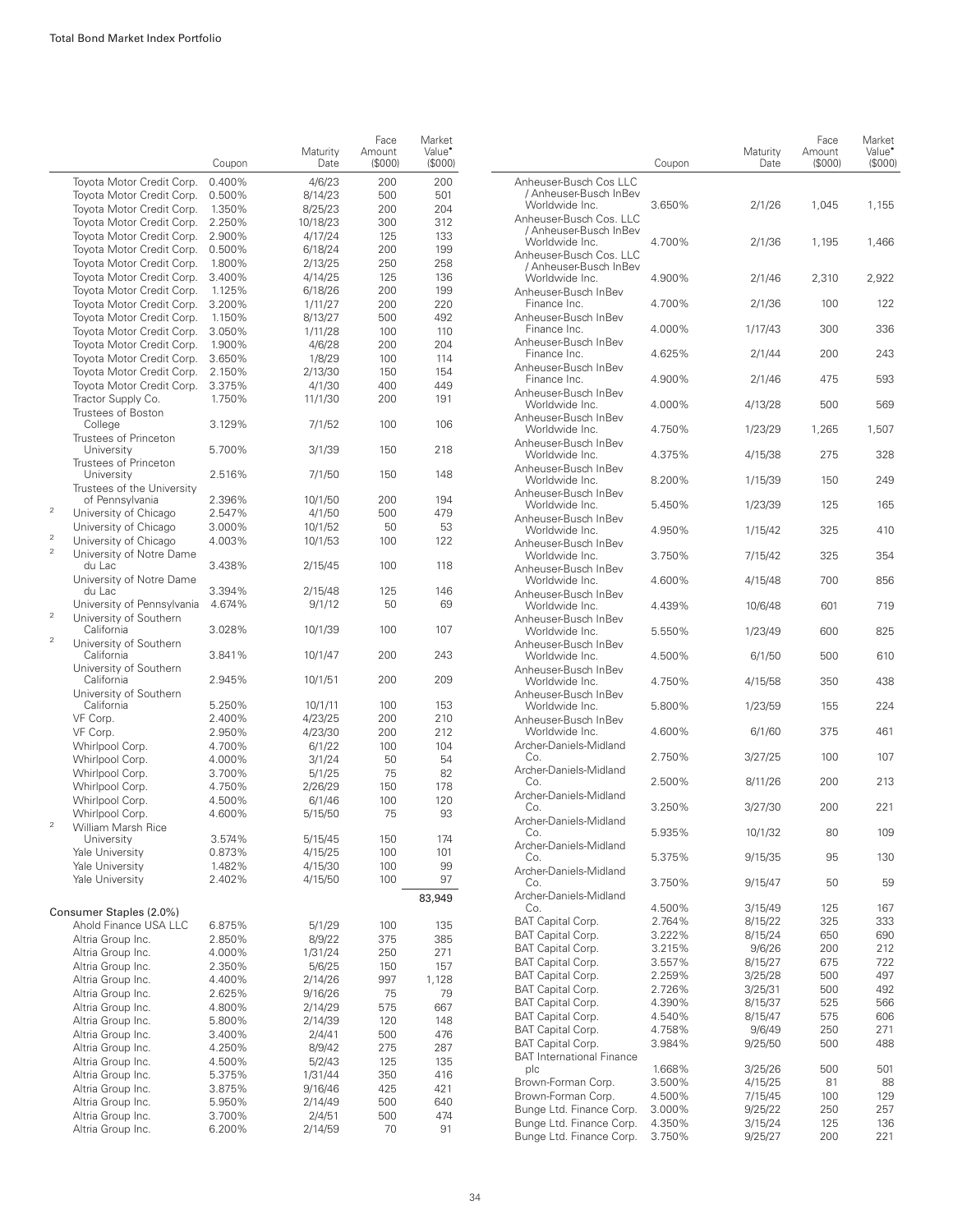|                           | Coupon | Maturity<br>Date | Face<br>Amount<br>(S000) | Market<br>Value <sup>*</sup><br>(S000) |   |                         | Coupon | Maturity<br>Date | Face<br>Amount<br>$($ \$000 $)$ | Market<br>Value <sup>•</sup><br>(\$000) |
|---------------------------|--------|------------------|--------------------------|----------------------------------------|---|-------------------------|--------|------------------|---------------------------------|-----------------------------------------|
| Bunge Ltd. Finance Corp.  | 2.750% | 5/14/31          | 100                      | 101                                    |   | Diageo Capital plc      | 1.375% | 9/29/25          | 200                             | 203                                     |
| Campbell Soup Co.         | 3.650% | 3/15/23          | 65                       | 68                                     |   | Diageo Capital plc      | 2.375% | 10/24/29         | 200                             | 207                                     |
| Campbell Soup Co.         | 3.950% | 3/15/25          | 200                      | 220                                    |   | Diageo Capital plc      | 2.000% | 4/29/30          | 200                             | 200                                     |
| Campbell Soup Co.         | 3.300% | 3/19/25          | 125                      | 135                                    |   | Diageo Capital plc      | 2.125% | 4/29/32          | 200                             | 201                                     |
| Campbell Soup Co.         | 4.150% | 3/15/28          | 175                      | 199                                    |   | Diageo Capital plc      | 5.875% | 9/30/36          | 50                              | 71                                      |
| Campbell Soup Co.         | 2.375% | 4/24/30          | 150                      | 151                                    |   | Diageo Capital plc      | 3.875% | 4/29/43          | 100                             | 118                                     |
| Campbell Soup Co.         | 4.800% | 3/15/48          | 135                      | 166                                    |   | Diageo Investment Corp. | 4.250% | 5/11/42          | 150                             | 184                                     |
| Campbell Soup Co.         | 3.125% | 4/24/50          | 100                      | 97                                     |   | Dollar General Corp.    | 3.250% | 4/15/23          | 150                             | 157                                     |
| Church & Dwight Co. Inc.  | 2.450% | 8/1/22           | 25                       | 26                                     |   | Dollar General Corp.    | 4.150% | 11/1/25          | 105                             | 118                                     |
| Church & Dwight Co. Inc.  | 3.150% | 8/1/27           | 100                      | 109                                    |   | Dollar General Corp.    | 3.875% | 4/15/27          | 150                             | 169                                     |
| Church & Dwight Co. Inc.  | 3.950% | 8/1/47           | 75                       | 88                                     |   | Dollar General Corp.    | 4.125% | 5/1/28           | 150                             | 172                                     |
| Clorox Co.                | 3.050% | 9/15/22          | 100                      | 103                                    |   | Dollar General Corp.    | 3.500% |                  | 100                             | 110                                     |
| Clorox Co.                | 3.500% |                  | 175                      | 190                                    |   | Dollar General Corp.    | 4.125% | 4/3/30<br>4/3/50 | 200                             | 234                                     |
|                           |        | 12/15/24         |                          | 54                                     |   |                         |        |                  |                                 |                                         |
| Clorox Co.                | 3.100% | 10/1/27          | 50                       |                                        |   | Dollar Tree Inc.        | 3.700% | 5/15/23          | 100                             | 106                                     |
| Clorox Co.                | 3.900% | 5/15/28          | 50                       | 57                                     |   | Dollar Tree Inc.        | 4.000% | 5/15/25          | 200                             | 221                                     |
| Clorox Co.                | 1.800% | 5/15/30          | 50                       | 49                                     |   | Dollar Tree Inc.        | 4.200% | 5/15/28          | 300                             | 342                                     |
| Coca-Cola Co.             | 1.750% | 9/6/24           | 100                      | 104                                    |   | Estee Lauder Cos. Inc.  | 3.150% | 3/15/27          | 150                             | 165                                     |
| Coca-Cola Co.             | 3.375% | 3/25/27          | 200                      | 223                                    |   | Estee Lauder Cos. Inc.  | 2.375% | 12/1/29          | 125                             | 131                                     |
| Coca-Cola Co.             | 2.900% | 5/25/27          | 50                       | 55                                     |   | Estee Lauder Cos. Inc.  | 6.000% | 5/15/37          | 75                              | 108                                     |
| Coca-Cola Co.             | 1.000% | 3/15/28          | 500                      | 485                                    |   | Estee Lauder Cos. Inc.  | 4.375% | 6/15/45          | 100                             | 126                                     |
| Coca-Cola Co.             | 2.125% | 9/6/29           | 125                      | 129                                    |   | Estee Lauder Cos. Inc.  | 4.150% | 3/15/47          | 100                             | 125                                     |
| Coca-Cola Co.             | 3.450% | 3/25/30          | 250                      | 282                                    |   | Estee Lauder Cos. Inc.  | 3.125% | 12/1/49          | 125                             | 136                                     |
| Coca-Cola Co.             | 1.375% | 3/15/31          | 500                      | 478                                    |   | Flowers Foods Inc.      | 3.500% | 10/1/26          | 75                              | 82                                      |
| Coca-Cola Co.             | 4.125% | 3/25/40          | 100                      | 120                                    |   | Fomento Economico       |        |                  |                                 |                                         |
| Coca-Cola Co.             | 2.500% | 6/1/40           | 200                      | 198                                    |   | Mexicano SAB de CV      | 4.375% | 5/10/43          | 100                             | 119                                     |
| Coca-Cola Co.             | 2.875% | 5/5/41           | 500                      | 518                                    |   | Fomento Economico       |        |                  |                                 |                                         |
| Coca-Cola Co.             | 4.200% | 3/25/50          | 175                      | 220                                    |   | Mexicano SAB de CV      | 3.500% | 1/16/50          | 600                             | 632                                     |
| Coca-Cola Co.             | 2.600% | 6/1/50           | 300                      | 289                                    |   | General Mills Inc.      | 2.600% | 10/12/22         | 250                             | 256                                     |
| Coca-Cola Co.             | 2.750% | 6/1/60           | 325                      | 319                                    |   | General Mills Inc.      | 3.700% | 10/17/23         | 575                             | 615                                     |
| Coca-Cola                 |        |                  |                          |                                        |   | General Mills Inc.      | 3.650% | 2/15/24          | 100                             | 107                                     |
| Consolidated Inc.         | 3.800% | 11/25/25         | 125                      | 138                                    |   | General Mills Inc.      | 4.200% | 4/17/28          | 225                             | 259                                     |
| Coca-Cola Femsa SAB de    |        |                  |                          |                                        |   | General Mills Inc.      | 2.875% | 4/15/30          | 150                             | 159                                     |
| CV                        | 2.750% | 1/22/30          | 200                      | 209                                    | 5 | General Mills Inc.      | 3.000% | 2/1/51           | 500                             | 504                                     |
| Coca-Cola Femsa SAB de    |        |                  |                          |                                        |   | Hershey Co.             | 2.625% | 5/1/23           | 100                             | 104                                     |
| CV                        | 5.250% | 11/26/43         | 150                      | 201                                    |   | Hershey Co.             | 3.375% | 5/15/23          | 150                             | 158                                     |
| Colgate-Palmolive Co.     | 2.250% | 11/15/22         | 75                       | 77                                     |   | Hershey Co.             | 2.050% | 11/15/24         | 55                              | 57                                      |
| Colgate-Palmolive Co.     | 2.100% | 5/1/23           | 280                      | 289                                    |   | Hershey Co.             | 3.200% | 8/21/25          | 65                              | 71                                      |
| Colgate-Palmolive Co.     | 3.250% | 3/15/24          | 100                      | 107                                    |   | Hershey Co.             | 2.300% | 8/15/26          | 100                             | 106                                     |
| Colgate-Palmolive Co.     | 4.000% | 8/15/45          | 150                      | 189                                    |   | Hershey Co.             | 2.450% | 11/15/29         | 130                             | 137                                     |
| Colgate-Palmolive Co.     | 3.700% | 8/1/47           | 100                      | 121                                    |   | Hershey Co.             | 1.700% | 6/1/30           | 30                              | 30                                      |
| Conagra Brands Inc.       | 3.250% | 9/15/22          | 75                       | 77                                     |   | Hershey Co.             | 3.125% | 11/15/49         | 150                             | 160                                     |
| Conagra Brands Inc.       | 3.200% | 1/25/23          | 79                       | 82                                     |   | Hershey Co.             | 2.650% | 6/1/50           | 100                             | 98                                      |
| Conagra Brands Inc.       | 4.300% | 5/1/24           | 200                      | 219                                    |   | Hormel Foods Corp.      | 1.800% | 6/11/30          | 200                             | 199                                     |
| Conagra Brands Inc.       | 4.600% | 11/1/25          | 150                      | 170                                    |   | Hormel Foods Corp.      | 3.050% | 6/3/51           | 500                             | 520                                     |
| Conagra Brands Inc.       | 1.375% | 11/1/27          | 200                      | 195                                    |   | Ingredion Inc.          | 3.200% | 10/1/26          | 100                             | 109                                     |
| Conagra Brands Inc.       | 7.000% | 10/1/28          | 75                       | 100                                    |   | Ingredion Inc.          | 2.900% | 6/1/30           | 175                             | 183                                     |
| Conagra Brands Inc.       | 4.850% | 11/1/28          | 250                      | 298                                    |   | Ingredion Inc.          | 3.900% | 6/1/50           | 100                             | 112                                     |
| Conagra Brands Inc.       | 8.250% | 9/15/30          | 50                       | 74                                     |   | JM Smucker Co.          | 3.500% | 3/15/25          | 175                             | 191                                     |
| Conagra Brands Inc.       | 5.300% | 11/1/38          | 200                      | 254                                    |   | JM Smucker Co.          | 3.375% | 12/15/27         | 150                             | 165                                     |
| Conagra Brands Inc.       | 5.400% | 11/1/48          | 200                      | 267                                    |   | JM Smucker Co.          | 2.375% | 3/15/30          | 100                             | 102                                     |
| Constellation Brands Inc. | 2.650% | 11/7/22          | 250                      | 257                                    |   | JM Smucker Co.          | 4.250% | 3/15/35          | 100                             | 117                                     |
| Constellation Brands Inc. | 3.200% | 2/15/23          | 250                      | 260                                    |   | JM Smucker Co.          | 4.375% | 3/15/45          | 125                             | 150                                     |
| Constellation Brands Inc. | 4.250% | 5/1/23           | 200                      | 213                                    |   | JM Smucker Co.          | 3.550% |                  | 50                              | 54                                      |
| Constellation Brands Inc. | 4.750% | 11/15/24         | 175                      | 197                                    |   |                         |        | 3/15/50          |                                 |                                         |
| Constellation Brands Inc. | 4.400% | 11/15/25         | 100                      | 113                                    |   | Kellogg Co.             | 2.650% | 12/1/23          | 126                             | 132                                     |
| Constellation Brands Inc. | 3.700% | 12/6/26          | 100                      | 111                                    |   | Kellogg Co.             | 3.250% | 4/1/26           | 125                             | 136                                     |
| Constellation Brands Inc. | 3.500% |                  |                          | 165                                    |   | Kellogg Co.             | 3.400% | 11/15/27         | 125                             | 138                                     |
|                           |        | 5/9/27           | 150                      |                                        |   | Kellogg Co.             | 4.300% | 5/15/28          | 100                             | 116                                     |
| Constellation Brands Inc. | 3.600% | 2/15/28          | 175                      | 194                                    |   | Kellogg Co.             | 2.100% | 6/1/30           | 100                             | 101                                     |
| Constellation Brands Inc. | 4.650% | 11/15/28         | 75                       | 88                                     |   | Kellogg Co.             | 7.450% | 4/1/31           | 125                             | 181                                     |
| Constellation Brands Inc. | 3.150% | 8/1/29           | 225                      | 242                                    |   | Kellogg Co.             | 4.500% | 4/1/46           | 210                             | 261                                     |
| Constellation Brands Inc. | 2.875% | 5/1/30           | 356                      | 374                                    |   | Keurig Dr Pepper Inc.   | 4.057% | 5/25/23          | 187                             | 199                                     |
| Constellation Brands Inc. | 4.100% | 2/15/48          | 100                      | 115                                    |   | Keurig Dr Pepper Inc.   | 3.130% | 12/15/23         | 100                             | 106                                     |
| Constellation Brands Inc. | 5.250% | 11/15/48         | 225                      | 300                                    |   | Keurig Dr Pepper Inc.   | 4.417% | 5/25/25          | 275                             | 309                                     |
| Constellation Brands Inc. | 3.750% | 5/1/50           | 125                      | 138                                    |   | Keurig Dr Pepper Inc.   | 3.400% | 11/15/25         | 100                             | 109                                     |
| Costco Wholesale Corp.    | 2.750% | 5/18/24          | 275                      | 292                                    |   | Keurig Dr Pepper Inc.   | 2.550% | 9/15/26          | 75                              | 80                                      |
| Costco Wholesale Corp.    | 3.000% | 5/18/27          | 100                      | 110                                    |   | Keurig Dr Pepper Inc.   | 3.430% | 6/15/27          | 100                             | 110                                     |
| Costco Wholesale Corp.    | 1.375% | 6/20/27          | 250                      | 252                                    |   | Keurig Dr Pepper Inc.   | 4.597% | 5/25/28          | 395                             | 464                                     |
| Costco Wholesale Corp.    | 1.600% | 4/20/30          | 400                      | 394                                    |   | Keurig Dr Pepper Inc.   | 3.200% | 5/1/30           | 150                             | 163                                     |
| Costco Wholesale Corp.    | 1.750% | 4/20/32          | 200                      | 197                                    |   | Keurig Dr Pepper Inc.   | 2.250% | 3/15/31          | 250                             | 252                                     |
| Delhaize America LLC      | 9.000% | 4/15/31          | 100                      | 154                                    |   | Keurig Dr Pepper Inc.   | 7.450% | 5/1/38           | 16                              | 25                                      |
| Diageo Capital plc        | 2.625% | 4/29/23          | 500                      | 518                                    |   | Keurig Dr Pepper Inc.   | 4.985% | 5/25/38          | 100                             | 127                                     |
| Diageo Capital plc        | 2.125% | 10/24/24         | 200                      | 209                                    |   |                         |        |                  |                                 |                                         |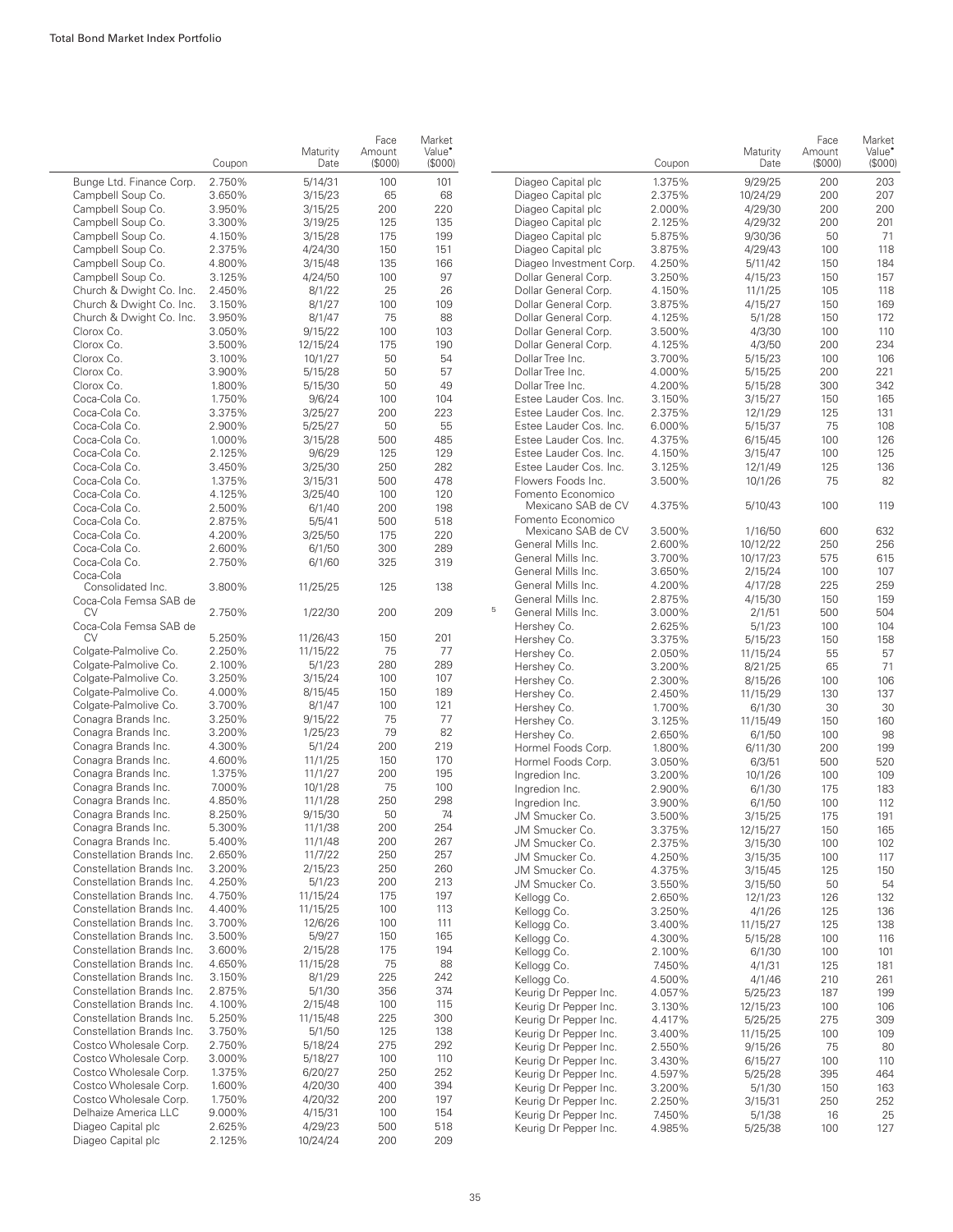|                               | Coupon | Maturity<br>Date | Face<br>Amount<br>(S000) | Market<br>Value <sup>•</sup><br>(S000) |                                           |
|-------------------------------|--------|------------------|--------------------------|----------------------------------------|-------------------------------------------|
| Keurig Dr Pepper Inc.         | 4.500% | 11/15/45         | 200                      | 244                                    | PepsiCo Inc.                              |
| Keurig Dr Pepper Inc.         | 4.420% | 12/15/46         | 125                      | 151                                    | PepsiCo Inc.                              |
| Keurig Dr Pepper Inc.         | 3.800% | 5/1/50           | 150                      | 169                                    | PepsiCo Inc.                              |
| Kimberly-Clark Corp.          | 3.050% | 8/15/25          | 50                       | 54                                     | PepsiCo Inc.                              |
| Kimberly-Clark Corp.          | 2.750% | 2/15/26          | 100                      | 109                                    | PepsiCo Inc.                              |
| Kimberly-Clark Corp.          | 1.050% | 9/15/27          | 500                      | 489                                    | PepsiCo Inc.                              |
| Kimberly-Clark Corp.          | 3.950% | 11/1/28          | 50                       | 58                                     | PepsiCo Inc.                              |
| Kimberly-Clark Corp.          | 3.200% | 4/25/29          | 150                      | 166                                    | PepsiCo Inc.                              |
| Kimberly-Clark Corp.          | 3.100% | 3/26/30          | 155                      | 171                                    | PepsiCo Inc.                              |
| Kimberly-Clark Corp.          | 6.625% | 8/1/37           | 250                      | 389                                    | Philip Morris                             |
| Kimberly-Clark Corp.          | 5.300% | 3/1/41           | 25                       | 34                                     | International Inc                         |
| Kimberly-Clark Corp.          | 3.200% | 7/30/46          | 175                      | 191                                    | Philip Morris                             |
| Koninklijke Ahold Delhaize    |        |                  |                          |                                        | International Inc                         |
| <b>NV</b>                     | 5.700% | 10/1/40          | 37                       | 51                                     | Philip Morris                             |
| Kroger Co.                    | 2.800% | 8/1/22           | 100                      | 102                                    | International Inc                         |
| Kroger Co.                    | 4.000% | 2/1/24           | 100                      | 108                                    | Philip Morris                             |
| Kroger Co.                    | 3.500% | 2/1/26           | 160                      | 176                                    | International Inc                         |
| Kroger Co.                    | 2.650% | 10/15/26         | 140                      | 149                                    | Philip Morris                             |
| Kroger Co.                    | 3.700% | 8/1/27           | 100                      | 111                                    | International Inc                         |
|                               |        | 6/1/29           |                          |                                        | <b>Philip Morris</b>                      |
| Kroger Co.                    | 7.700% |                  | 50                       | 69                                     | International Inc                         |
| Kroger Co.                    | 8.000% | 9/15/29          | 125                      | 176                                    | Philip Morris                             |
| Kroger Co.                    | 2.200% | 5/1/30           | 100                      | 101                                    | International Inc                         |
| Kroger Co.                    | 1.700% | 1/15/31          | 250                      | 240                                    | <b>Philip Morris</b>                      |
| Kroger Co.                    | 7.500% | 4/1/31           | 100                      | 143                                    | International Inc                         |
| Kroger Co.                    | 5.400% | 7/15/40          | 50                       | 66                                     | Philip Morris                             |
| Kroger Co.                    | 5.000% | 4/15/42          | 125                      | 158                                    | International Inc                         |
| Kroger Co.                    | 5.150% | 8/1/43           | 100                      | 129                                    | <b>Philip Morris</b>                      |
| Kroger Co.                    | 3.875% | 10/15/46         | 100                      | 110                                    | International Inc                         |
| Kroger Co.                    | 4.450% | 2/1/47           | 225                      | 269                                    | <b>Philip Morris</b><br>International Inc |
| Kroger Co.                    | 4.650% | 1/15/48          | 75                       | 92                                     |                                           |
| Kroger Co.                    | 5.400% | 1/15/49          | 25                       | 34                                     | Philip Morris<br>International Inc        |
| Kroger Co.                    | 3.950% | 1/15/50          | 175                      | 200                                    | <b>Philip Morris</b>                      |
| McCormick & Co. Inc.          | 3.900% | 7/15/21          | 50                       | 50                                     | International Inc                         |
| McCormick & Co. Inc.          | 3.150% | 8/15/24          | 150                      | 160                                    | <b>Philip Morris</b>                      |
| McCormick & Co. Inc.          | 3.400% | 8/15/27          | 150                      | 165                                    | International Inc                         |
| McCormick & Co. Inc.          | 2.500% | 4/15/30          | 250                      | 257                                    | Philip Morris                             |
| McCormick & Co. Inc.          | 1.850% | 2/15/31          | 250                      | 242                                    | International Inc                         |
| Mead Johnson Nutrition<br>Co. | 4.125% | 11/15/25         | 355                      | 399                                    | <b>Philip Morris</b><br>International Inc |
| Mead Johnson Nutrition        |        |                  |                          |                                        | <b>Philip Morris</b>                      |
| Co.                           | 5.900% | 11/1/39          | 100                      | 143                                    | International Inc                         |
| Mead Johnson Nutrition        |        |                  |                          |                                        | Philip Morris                             |
| Co.                           | 4.600% | 6/1/44           | 150                      | 195                                    | International Inc                         |
| Molson Coors Beverage         |        |                  |                          |                                        | <b>Philip Morris</b>                      |
| Co.                           | 3.000% | 7/15/26          | 375                      | 402                                    | International Inc                         |
| Molson Coors Beverage         |        |                  |                          |                                        | Procter & Gamble                          |
| Co.                           | 5.000% | 5/1/42           | 200                      | 245                                    | Procter & Gamble                          |
| Molson Coors Beverage         |        |                  |                          |                                        | Procter & Gamble                          |
| CO.                           | 4.200% | 7/15/46          | 375                      | 417                                    | Procter & Gamble                          |
| Mondelez                      |        |                  |                          |                                        | Procter & Gamble                          |
| International Inc.            | 0.625% | 7/1/22           | 200                      | 201                                    | Procter & Gamble                          |
| Mondelez                      |        |                  |                          |                                        | Procter & Gamble                          |
| International Inc.            | 1.500% | 5/4/25           | 100                      | 102                                    | Procter & Gamble                          |
| Mondelez                      |        |                  |                          |                                        |                                           |
| International Inc.            | 2.750% | 4/13/30          | 250                      | 263                                    | Reynolds America                          |
| Mondelez                      |        |                  |                          |                                        | Reynolds America                          |
| International Inc.            | 1.875% | 10/15/32         | 500                      | 484                                    | Reynolds America                          |
| Mondelez                      |        |                  |                          |                                        | Reynolds America                          |
| International Inc.            | 2.625% | 9/4/50           | 250                      | 233                                    | Reynolds America                          |
| PepsiCo Inc.                  | 0.750% | 5/1/23           | 125                      | 126                                    | Sysco Corp.                               |
| PepsiCo Inc.                  | 3.600% | 3/1/24           | 700                      | 752                                    | Sysco Corp.                               |
| PepsiCo Inc.                  | 2.250% | 3/19/25          | 265                      | 279                                    | Sysco Corp.                               |
| PepsiCo Inc.                  | 2.750% | 4/30/25          | 200                      | 214                                    | Sysco Corp.                               |
| PepsiCo Inc.                  | 3.500% | 7/17/25          | 452                      | 496                                    | Sysco Corp.                               |
| PepsiCo Inc.                  | 2.375% | 10/6/26          | 225                      | 240                                    | Sysco Corp.                               |
| PepsiCo Inc.                  | 2.625% | 3/19/27          | 100                      | 107                                    | Sysco Corp.                               |
| PepsiCo Inc.                  | 3.000% |                  | 325                      | 357                                    | Sysco Corp.                               |
|                               |        | 10/15/27         |                          |                                        |                                           |
| PepsiCo Inc.                  | 2.625% | 7/29/29          | 200                      | 214                                    | Sysco Corp.                               |
| PepsiCo Inc.                  | 2.750% | 3/19/30          | 345                      | 372                                    | Sysco Corp.                               |
| PepsiCo Inc.                  | 1.625% | 5/1/30           | 200                      | 197                                    | Sysco Corp.                               |
| PepsiCo Inc.                  | 1.400% | 2/25/31          | 200                      | 193                                    | Target Corp.                              |
| PepsiCo Inc.                  | 3.500% | 3/19/40          | 175                      | 200                                    | Target Corp.                              |
| PepsiCo Inc.                  | 4.000% | 3/5/42           | 175                      | 213                                    | Target Corp.                              |

|                                            | Coupon | Maturity<br>Date | Face<br>Amount<br>(S000) | Market<br>Value <sup>•</sup><br>(\$000) |
|--------------------------------------------|--------|------------------|--------------------------|-----------------------------------------|
| PepsiCo Inc.                               | 3.600% | 8/13/42          | 100                      | 116                                     |
| PepsiCo Inc.                               | 4.250% | 10/22/44         | 225                      | 279                                     |
| PepsiCo Inc.                               | 4.600% | 7/17/45          | 75                       | 98                                      |
| PepsiCo Inc.                               | 4.450% | 4/14/46          | 500                      | 640                                     |
| PepsiCo Inc.                               | 3.450% | 10/6/46          | 300                      | 337                                     |
| PepsiCo Inc.                               | 4.000% | 5/2/47           | 100                      | 122                                     |
| PepsiCo Inc.                               | 3.375% | 7/29/49          | 490                      | 548                                     |
|                                            |        |                  |                          |                                         |
| PepsiCo Inc.<br>PepsiCo Inc.               | 2.875% | 10/15/49         | 325                      | 334<br>185                              |
| Philip Morris                              | 3.875% | 3/19/60          | 150                      |                                         |
| International Inc.<br><b>Philip Morris</b> | 2.500% | 11/2/22          | 300                      | 308                                     |
| International Inc.<br><b>Philip Morris</b> | 2.625% | 3/6/23           | 100                      | 104                                     |
| International Inc.<br><b>Philip Morris</b> | 1.125% | 5/1/23           | 125                      | 127                                     |
| International Inc.<br><b>Philip Morris</b> | 2.125% | 5/10/23          | 95                       | 98                                      |
| International Inc.<br><b>Philip Morris</b> | 3.600% | 11/15/23         | 500                      | 538                                     |
| International Inc.<br><b>Philip Morris</b> | 2.875% | 5/1/24           | 220                      | 234                                     |
| International Inc.                         | 3.250% | 11/10/24         | 250                      | 271                                     |
| <b>Philip Morris</b><br>International Inc. | 3.375% | 8/11/25          | 150                      | 164                                     |
| Philip Morris<br>International Inc.        | 2.750% | 2/25/26          | 305                      | 325                                     |
| <b>Philip Morris</b><br>International Inc. | 3.125% | 3/2/28           | 100                      | 109                                     |
| <b>Philip Morris</b><br>International Inc. | 3.375% | 8/15/29          | 250                      | 276                                     |
| <b>Philip Morris</b><br>International Inc. | 2.100% | 5/1/30           | 150                      | 150                                     |
| <b>Philip Morris</b><br>International Inc. | 1.750% | 11/1/30          | 500                      | 485                                     |
| <b>Philip Morris</b><br>International Inc. | 6.375% | 5/16/38          | 200                      | 286                                     |
| <b>Philip Morris</b><br>International Inc. | 4.375% | 11/15/41         | 500                      | 590                                     |
| <b>Philip Morris</b><br>International Inc. | 4.500% | 3/20/42          | 125                      | 148                                     |
| <b>Philip Morris</b><br>International Inc. | 3.875% | 8/21/42          | 25                       | 28                                      |
| Philip Morris<br>International Inc.        | 4.875% | 11/15/43         | 155                      | 194                                     |
| Philip Morris<br>International Inc.        | 4.250% | 11/10/44         | 200                      | 234                                     |
| Procter & Gamble Co.                       |        |                  |                          | 296                                     |
| Procter & Gamble Co.                       | 0.550% | 10/29/25         | 300                      |                                         |
|                                            | 2.800% | 3/25/27          | 500                      | 541                                     |
| Procter & Gamble Co.                       | 3.000% | 3/25/30          | 500                      | 551                                     |
| Procter & Gamble Co.                       | 1.200% | 10/29/30         | 300                      | 286                                     |
| Procter & Gamble Co.                       | 5.550% | 3/5/37           | 150                      | 216                                     |
| Procter & Gamble Co.                       | 3.550% | 3/25/40          | 188                      | 220                                     |
| Procter & Gamble Co.                       | 3.500% | 10/25/47         | 169                      | 201                                     |
| Procter & Gamble Co.                       | 3.600% | 3/25/50          | 173                      | 210                                     |
| Reynolds American Inc.                     | 4.450% | 6/12/25          | 525                      | 582                                     |
| Reynolds American Inc.                     | 5.700% | 8/15/35          | 175                      | 211                                     |
| Reynolds American Inc.                     | 7.250% | 6/15/37          | 100                      | 135                                     |
| Reynolds American Inc.                     | 6.150% | 9/15/43          | 75                       | 95                                      |
| Reynolds American Inc.                     | 5.850% | 8/15/45          | 450                      | 552                                     |
| Sysco Corp.                                | 3.750% | 10/1/25          | 75                       | 83                                      |
| Sysco Corp.                                | 3.300% | 7/15/26          | 250                      | 272                                     |
| Sysco Corp.                                | 3.250% | 7/15/27          | 175                      | 190                                     |
| Sysco Corp.                                | 2.400% | 2/15/30          | 100                      | 102                                     |
| Sysco Corp.                                | 5.950% | 4/1/30           | 166                      | 213                                     |
| Sysco Corp.                                | 6.600% | 4/1/40           | 175                      | 258                                     |
| Sysco Corp.                                | 4.850% | 10/1/45          | 50                       | 62                                      |
| Sysco Corp.                                | 4.500% | 4/1/46           | 200                      | 237                                     |
| Sysco Corp.                                | 4.450% | 3/15/48          | 100                      | 119                                     |
| Sysco Corp.                                | 3.300% | 2/15/50          | 105                      | 105                                     |
| Sysco Corp.                                | 6.600% | 4/1/50           | 250                      | 389                                     |
| Target Corp.                               | 3.500% | 7/1/24           | 325                      | 353                                     |
| Target Corp.                               | 2.250% | 4/15/25          | 200                      | 210                                     |
| Target Corp.                               | 2.500% | 4/15/26          | 175                      | 188                                     |
|                                            |        |                  |                          |                                         |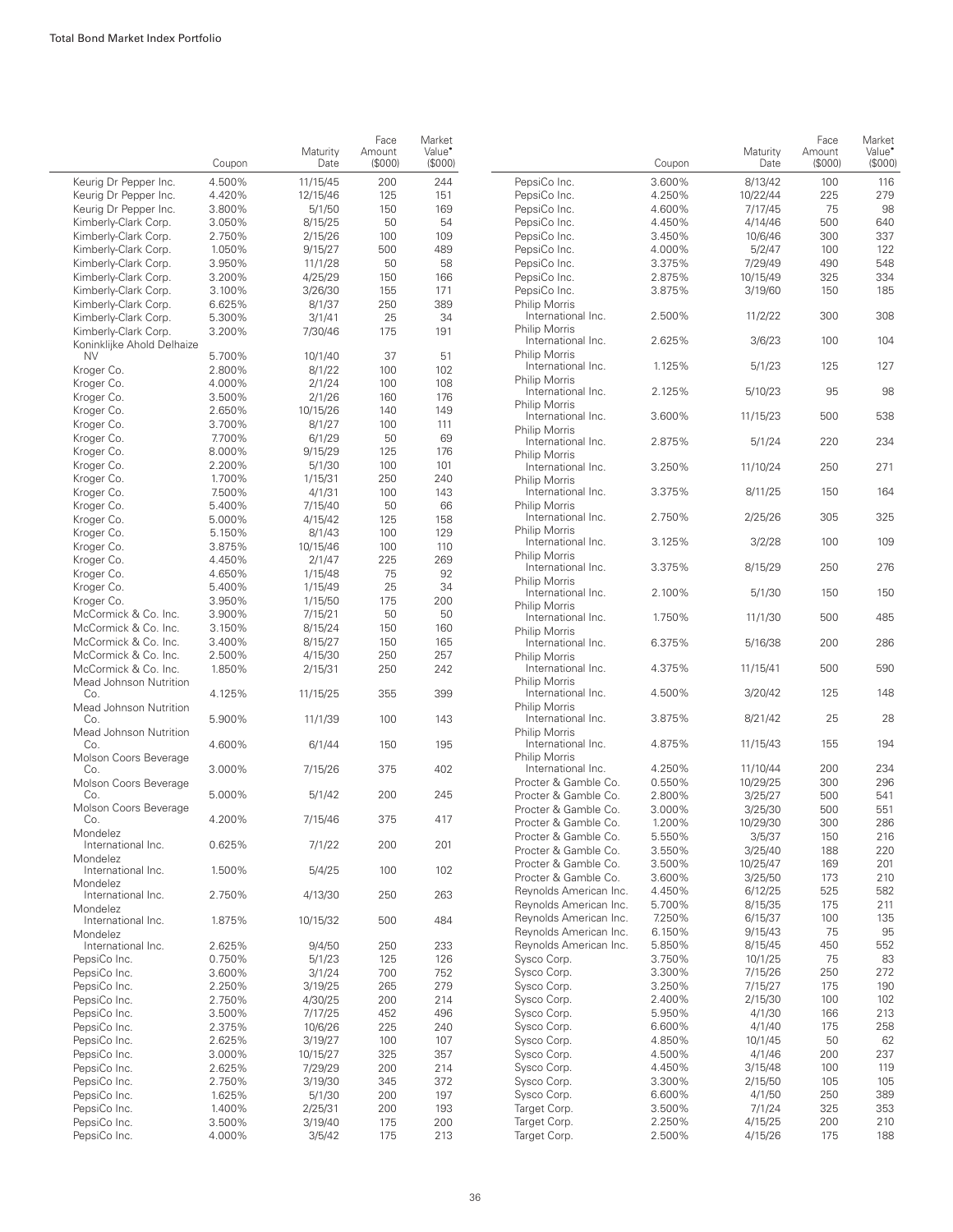|                                                  | Coupon           | Maturity<br>Date    | Face<br>Amount<br>(S000) | Market<br>Value <sup>*</sup><br>(\$000) |                                            | Coupon           | Maturity<br>Date   | Face<br>Amount<br>$($ \$000 $)$ | Market<br>Value <sup>•</sup><br>(S000) |
|--------------------------------------------------|------------------|---------------------|--------------------------|-----------------------------------------|--------------------------------------------|------------------|--------------------|---------------------------------|----------------------------------------|
| Target Corp.                                     | 3.375%           | 4/15/29             | 200                      | 225                                     | Boardwalk Pipelines LP                     | 4.450%           | 7/15/27            | 100                             | 113                                    |
| Target Corp.                                     | 2.650%           | 9/15/30             | 250                      | 268                                     | <b>BP Capital Markets</b>                  |                  |                    |                                 |                                        |
| Target Corp.                                     | 6.500%           | 10/15/37            | 103                      | 159                                     | America Inc.                               | 2.520%           | 9/19/22            | 50                              | 51                                     |
| Target Corp.                                     | 7.000%           | 1/15/38             | 125                      | 202                                     | <b>BP Capital Markets</b><br>America Inc.  | 2.937%           | 4/6/23             | 100                             | 104                                    |
| Target Corp.<br>Tyson Foods Inc.                 | 3.900%<br>3.950% | 11/15/47<br>8/15/24 | 300<br>600               | 376<br>653                              | <b>BP Capital Markets</b>                  |                  |                    |                                 |                                        |
| Tyson Foods Inc.                                 | 4.000%           | 3/1/26              | 100                      | 111                                     | America Inc.                               | 2.750%           | 5/10/23            | 300                             | 313                                    |
| Tyson Foods Inc.                                 | 3.550%           | 6/2/27              | 275                      | 304                                     | <b>BP Capital Markets</b>                  |                  |                    |                                 |                                        |
| Tyson Foods Inc.                                 | 4.350%           | 3/1/29              | 280                      | 326                                     | America Inc.                               | 3.216%           | 11/28/23           | 1,082                           | 1,146                                  |
| Tyson Foods Inc.                                 | 4.875%           | 8/15/34             | 100                      | 124                                     | <b>BP Capital Markets</b><br>America Inc.  | 3.194%           | 4/6/25             | 230                             | 248                                    |
| Tyson Foods Inc.                                 | 5.150%           | 8/15/44             | 200                      | 259                                     | <b>BP Capital Markets</b>                  |                  |                    |                                 |                                        |
| Tyson Foods Inc.                                 | 4.550%           | 6/2/47              | 150                      | 183                                     | America Inc.                               | 3.410%           | 2/11/26            | 100                             | 109                                    |
| Tyson Foods Inc.                                 | 5.100%           | 9/28/48             | 275                      | 363                                     | <b>BP Capital Markets</b>                  |                  |                    |                                 |                                        |
| Unilever Capital Corp.                           | 3.250%           | 3/7/24              | 250                      | 267                                     | America Inc.                               | 3.119%           | 5/4/26             | 550                             | 597                                    |
| Unilever Capital Corp.                           | 2.600%           | 5/5/24              | 450                      | 475                                     | <b>BP Capital Markets</b><br>America Inc.  | 3.017%           | 1/16/27            | 400                             | 431                                    |
| Unilever Capital Corp.                           | 3.375%           | 3/22/25             | 100                      | 109                                     | <b>BP Capital Markets</b>                  |                  |                    |                                 |                                        |
| Unilever Capital Corp.                           | 3.100%<br>2.000% | 7/30/25<br>7/28/26  | 225<br>125               | 245<br>130                              | America Inc.                               | 3.937%           | 9/21/28            | 175                             | 199                                    |
| Unilever Capital Corp.<br>Unilever Capital Corp. | 1.375%           | 9/14/30             | 300                      | 290                                     | <b>BP Capital Markets</b>                  |                  |                    |                                 |                                        |
| Unilever Capital Corp.                           | 5.900%           | 11/15/32            | 200                      | 276                                     | America Inc.                               | 4.234%           | 11/6/28            | 225                             | 261                                    |
| <b>Walgreens Boots</b>                           |                  |                     |                          |                                         | <b>BP Capital Markets</b>                  |                  |                    |                                 |                                        |
| Alliance Inc.                                    | 3.800%           | 11/18/24            | 375                      | 409                                     | America Inc.                               | 3.633%           | 4/6/30             | 350                             | 393                                    |
| <b>Walgreens Boots</b>                           |                  |                     |                          |                                         | <b>BP Capital Markets</b><br>America Inc.  | 3.060%           | 6/17/41            | 300                             | 303                                    |
| Alliance Inc.                                    | 3.450%           | 6/1/26              | 325                      | 354                                     | <b>BP Capital Markets</b>                  |                  |                    |                                 |                                        |
| <b>Walgreens Boots</b>                           |                  |                     |                          |                                         | America Inc.                               | 3.000%           | 2/24/50            | 450                             | 437                                    |
| Alliance Inc.                                    | 4.800%           | 11/18/44            | 275                      | 329                                     | <b>BP Capital Markets</b>                  |                  |                    |                                 |                                        |
| <b>Walgreens Boots</b><br>Alliance Inc.          | 4.100%           | 4/15/50             | 150                      | 165                                     | America Inc.                               | 2.772%           | 11/10/50           | 500                             | 465                                    |
| Walmart Inc.                                     | 2.350%           | 12/15/22            | 800                      | 823                                     | <b>BP Capital Markets</b>                  |                  |                    |                                 |                                        |
| Walmart Inc.                                     | 2.550%           | 4/11/23             | 150                      | 155                                     | America Inc.                               | 2.939%           | 6/4/51             | 500                             | 480                                    |
| Walmart Inc.                                     | 3.400%           | 6/26/23             | 250                      | 265                                     | <b>BP Capital Markets</b>                  | 3.379%           |                    | 400                             | 402                                    |
| Walmart Inc.                                     | 3.300%           | 4/22/24             | 250                      | 268                                     | America Inc.<br>BP Capital Markets plc     | 2.500%           | 2/8/61<br>11/6/22  | 450                             | 463                                    |
| Walmart Inc.                                     | 2.850%           | 7/8/24              | 275                      | 293                                     | BP Capital Markets plc                     | 3.994%           | 9/26/23            | 200                             | 216                                    |
| Walmart Inc.                                     | 2.650%           | 12/15/24            | 200                      | 213                                     | <b>BP Capital Markets plc</b>              | 3.814%           | 2/10/24            | 400                             | 433                                    |
| Walmart Inc.                                     | 3.550%           | 6/26/25             | 309                      | 341                                     | <b>BP Capital Markets plc</b>              | 3.535%           | 11/4/24            | 68                              | 74                                     |
| Walmart Inc.                                     | 3.050%           | 7/8/26              | 250                      | 274                                     | BP Capital Markets plc                     | 3.506%           | 3/17/25            | 200                             | 219                                    |
| Walmart Inc.                                     | 5.875%           | 4/5/27              | 405                      | 508                                     | BP Capital Markets plc                     | 3.279%           | 9/19/27            | 200                             | 219                                    |
| Walmart Inc.                                     | 3.700%           | 6/26/28             | 450                      | 512                                     | BP Capital Markets plc                     | 3.723%           | 11/28/28           | 175                             | 197                                    |
| Walmart Inc.                                     | 3.250%           | 7/8/29              | 300                      | 336                                     | <b>Burlington Resources LLC</b>            | 7.400%           | 12/1/31            | 175                             | 258                                    |
| Walmart Inc.                                     | 2.375%           | 9/24/29             | 175                      | 185                                     | <b>Burlington Resources LLC</b>            | 5.950%           | 10/15/36           | 200                             | 277                                    |
| Walmart Inc.                                     | 7.550%           | 2/15/30             | 105                      | 156                                     | Canadian Natural                           |                  |                    |                                 |                                        |
| Walmart Inc.                                     | 5.250%           | 9/1/35              | 385                      | 524                                     | Resources Ltd.                             | 2.950%           | 1/15/23            | 200                             | 207                                    |
| Walmart Inc.                                     | 6.200%           | 4/15/38             | 315                      | 470                                     | Canadian Natural                           |                  |                    |                                 |                                        |
| Walmart Inc.                                     | 3.950%           | 6/28/38             | 275                      | 330                                     | Resources Ltd.<br>Canadian Natural         | 3.850%           | 6/1/27             | 500                             | 551                                    |
| Walmart Inc.<br>Walmart Inc.                     | 5.000%<br>4.000% | 10/25/40<br>4/11/43 | 100<br>274               | 135<br>334                              | Resources Ltd.                             | 2.950%           | 7/15/30            | 100                             | 104                                    |
| Walmart Inc.                                     | 4.300%           | 4/22/44             | 361                      | 458                                     | Canadian Natural                           |                  |                    |                                 |                                        |
| Walmart Inc.                                     | 3.625%           | 12/15/47            | 265                      | 311                                     | Resources Ltd.                             | 7.200%           | 1/15/32            | 150                             | 204                                    |
| Walmart Inc.                                     | 4.050%           | 6/29/48             | 500                      | 629                                     | Canadian Natural                           |                  |                    |                                 |                                        |
| Walmart Inc.                                     | 2.950%           | 9/24/49             | 400                      | 425                                     | Resources Ltd.                             | 6.450%           | 6/30/33            | 125                             | 165                                    |
|                                                  |                  |                     |                          | 94,418                                  | Canadian Natural<br>Resources Ltd.         | 5.850%           | 2/1/35             | 100                             | 128                                    |
| Energy $(2.4%)$                                  |                  |                     |                          |                                         | Canadian Natural                           |                  |                    |                                 |                                        |
| Baker Hughes a GE Co.                            |                  |                     |                          |                                         | Resources Ltd.                             | 6.500%           | 2/15/37            | 150                             | 203                                    |
| LLC / Baker Hughes                               |                  |                     |                          |                                         | Canadian Natural                           |                  |                    |                                 |                                        |
| Co-Obligor Inc.                                  | 2.773%           | 12/15/22            | 425                      | 439                                     | Resources Ltd.                             | 6.250%           | 3/15/38            | 300                             | 401                                    |
| Baker Hughes a GE Co.                            |                  |                     |                          |                                         | Canadian Natural                           |                  |                    |                                 |                                        |
| LLC / Baker Hughes<br>Co-Obligor Inc.            | 3.337%           | 12/15/27            | 200                      | 219                                     | Resources Ltd.                             | 4.950%           | 6/1/47             | 140                             | 175                                    |
| Baker Hughes a GE Co.                            |                  |                     |                          |                                         | Cenovus Energy Inc.<br>Cenovus Energy Inc. | 3.800%           | 9/15/23            | 100                             | 105                                    |
| LLC / Baker Hughes                               |                  |                     |                          |                                         | Cenovus Energy Inc.                        | 5.375%           | 7/15/25            | 500<br>200                      | 572                                    |
| Co-Obligor Inc.                                  | 3.138%           | 11/7/29             | 250                      | 269                                     | Cenovus Energy Inc.                        | 4.250%<br>4.400% | 4/15/27<br>4/15/29 | 250                             | 224<br>283                             |
| Baker Hughes a GE Co.                            |                  |                     |                          |                                         | Cenovus Energy Inc.                        | 5.250%           | 6/15/37            | 200                             | 239                                    |
| LLC / Baker Hughes                               |                  |                     |                          |                                         | Cenovus Energy Inc.                        | 6.800%           | 9/15/37            | 50                              | 66                                     |
| Co-Obligor Inc.                                  | 4.486%           | 5/1/30              | 200                      | 236                                     | Cenovus Energy Inc.                        | 6.750%           | 11/15/39           | 300                             | 407                                    |
| Baker Hughes a GE Co.<br>LLC / Baker Hughes      |                  |                     |                          |                                         | Cenovus Energy Inc.                        | 5.400%           | 6/15/47            | 200                             | 248                                    |
| Co-Obligor Inc.                                  | 5.125%           | 9/15/40             | 175                      | 224                                     | Cheniere Corpus Christi                    |                  |                    |                                 |                                        |
| Baker Hughes a GE Co.                            |                  |                     |                          |                                         | Holdings LLC                               | 7.000%           | 6/30/24            | 200                             | 229                                    |
| LLC / Baker Hughes                               |                  |                     |                          |                                         | Cheniere Corpus Christi                    |                  |                    |                                 |                                        |
| Co-Obligor Inc.                                  | 4.080%           | 12/15/47            | 275                      | 315                                     | Holdings LLC                               | 5.875%           | 3/31/25            | 225                             | 258                                    |
| Boardwalk Pipelines LP                           | 3.375%           | 2/1/23              | 100                      | 103                                     | Cheniere Corpus Christi<br>Holdings LLC    | 5.125%           | 6/30/27            | 525                             | 611                                    |
| Boardwalk Pipelines LP                           | 4.950%           | 12/15/24            | 150                      | 168                                     |                                            |                  |                    |                                 |                                        |
| Boardwalk Pipelines LP                           | 5.950%           | 6/1/26              | 200                      | 237                                     |                                            |                  |                    |                                 |                                        |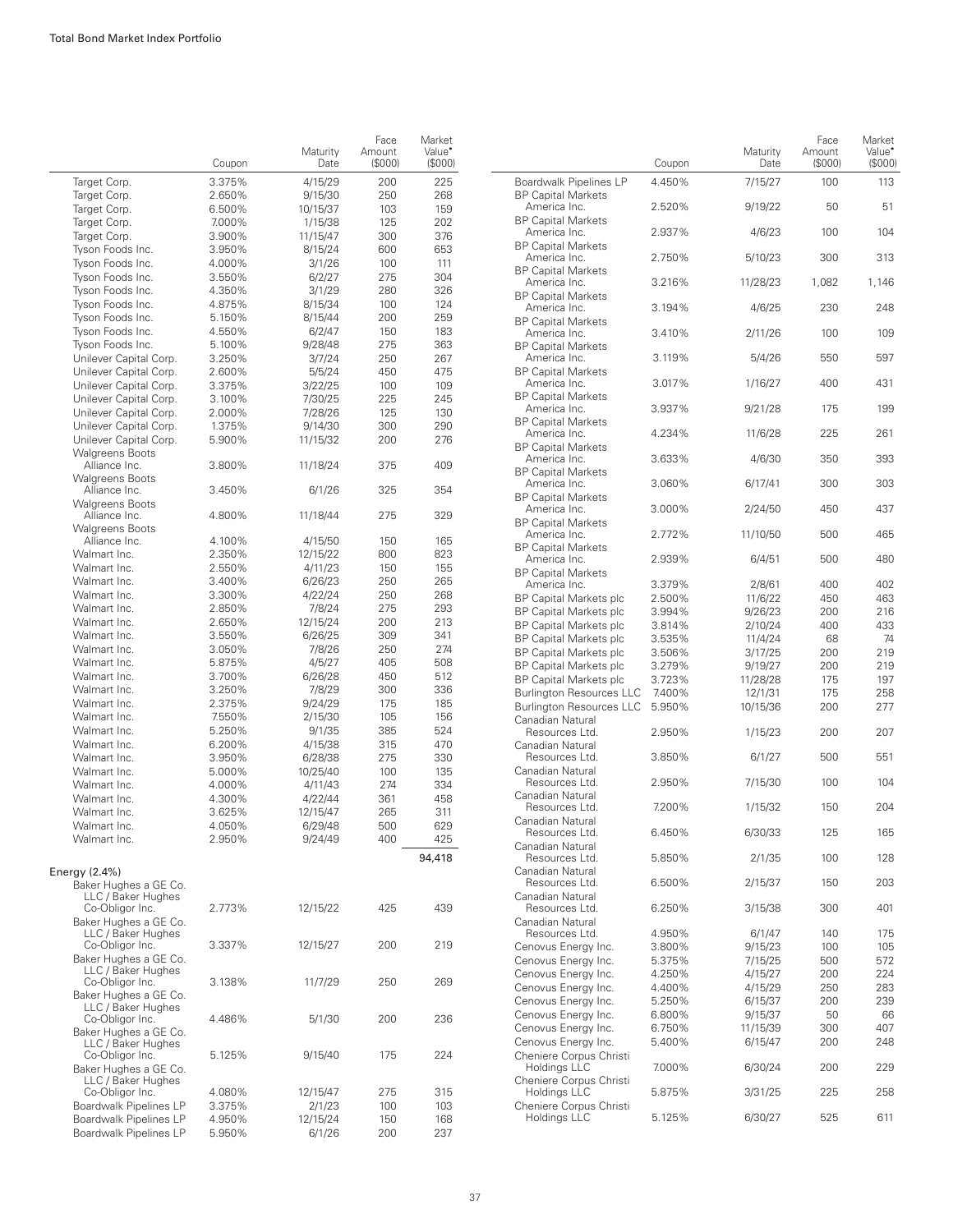|   |                                                     | Coupon           | Maturity<br>Date     | Face<br>Amount<br>(S000) | Market<br>Value <sup>•</sup><br>(\$000) |
|---|-----------------------------------------------------|------------------|----------------------|--------------------------|-----------------------------------------|
|   | Cheniere Corpus Christi                             |                  |                      |                          |                                         |
|   | Holdings LLC                                        | 3.700%           | 11/15/29             | 300                      | 328                                     |
|   | Chevron Corp.                                       | 2.355%<br>1.141% | 12/5/22              | 1,130                    | 1,157                                   |
|   | Chevron Corp.<br>Chevron Corp.                      | 3.191%           | 5/11/23<br>6/24/23   | 300<br>225               | 304<br>236                              |
|   | Chevron Corp.                                       | 1.554%           | 5/11/25              | 300                      | 307                                     |
|   | Chevron Corp.                                       | 2.236%           | 5/11/30              | 500                      | 516                                     |
|   | Chevron Corp.                                       | 2.978%           | 5/11/40              | 100                      | 105                                     |
|   | Chevron USA Inc.                                    | 0.333%           | 8/12/22              | 500                      | 500                                     |
|   | Chevron USA Inc.                                    | 1.018%           | 8/12/27              | 500                      | 487                                     |
|   | Chevron USA Inc.                                    | 3.850%           | 1/15/28              | 100                      | 114                                     |
|   | Chevron USA Inc.                                    | 3.250%           | 10/15/29             | 200                      | 222                                     |
|   | Chevron USA Inc.<br>Chevron USA Inc.                | 6.000%<br>5.250% | 3/1/41               | 100<br>175               | 146<br>238                              |
|   | Chevron USA Inc.                                    | 5.050%           | 11/15/43<br>11/15/44 | 250                      | 336                                     |
|   | Chevron USA Inc.                                    | 4.950%           | 8/15/47              | 100                      | 134                                     |
|   | Chevron USA Inc.                                    | 4.200%           | 10/15/49             | 155                      | 191                                     |
|   | Chevron USA Inc.                                    | 2.343%           | 8/12/50              | 200                      | 181                                     |
|   | Cimarex Energy Co.                                  | 4.375%           | 6/1/24               | 200                      | 218                                     |
|   | Cimarex Energy Co.                                  | 3.900%           | 5/15/27              | 200                      | 221                                     |
|   | Columbia Pipeline<br>Group Inc.                     | 4.500%           | 6/1/25               | 300                      | 337                                     |
|   | Columbia Pipeline<br>Group Inc.                     | 5.800%           | 6/1/45               | 100                      | 136                                     |
| 5 | ConocoPhillips                                      | 3.750%           | 10/1/27              | 300                      | 337                                     |
| 5 | ConocoPhillips                                      | 4.300%           | 8/15/28              | 100                      | 116                                     |
| 5 | ConocoPhillips                                      | 2.400%           | 2/15/31              | 300                      | 307                                     |
|   | ConocoPhillips                                      | 5.900%           | 10/15/32             | 450                      | 601                                     |
|   | ConocoPhillips                                      | 5.900%           | 5/15/38              | 450                      | 629                                     |
| 5 | ConocoPhillips                                      | 6.500%           | 2/1/39               | 200                      | 296                                     |
|   | ConocoPhillips                                      | 4.875%           | 10/1/47              | 200                      | 263                                     |
|   | ConocoPhillips Co.                                  | 6.950%           | 4/15/29              | 350<br>275               | 476                                     |
| 5 | ConocoPhillips Co.<br>Devon Energy Corp.            | 4.300%<br>5.250% | 11/15/44<br>9/15/24  | 200                      | 331<br>223                              |
|   | Devon Energy Corp.                                  | 5.850%           | 12/15/25             | 100                      | 117                                     |
| 5 | Devon Energy Corp.                                  | 5.875%           | 6/15/28              | 130                      | 144                                     |
| 5 | Devon Energy Corp.                                  | 4.500%           | 1/15/30              | 130                      | 143                                     |
|   | Devon Energy Corp.                                  | 7.875%           | 9/30/31              | 160                      | 224                                     |
|   | Devon Energy Corp.                                  | 7.950%           | 4/15/32              | 163                      | 232                                     |
|   | Devon Energy Corp.                                  | 5.600%           | 7/15/41              | 300                      | 372                                     |
|   | Devon Energy Corp.                                  | 5.000%           | 6/15/45              | 150                      | 177                                     |
|   | Diamondback Energy Inc.                             | 0.900%           | 3/24/23              | 200                      | 200                                     |
|   | Diamondback Energy Inc.                             | 3.250%           | 12/1/26              | 100                      | 107                                     |
|   | Diamondback Energy Inc.<br>Diamondback Energy Inc.  | 3.500%<br>3.125% | 12/1/29              | 300<br>200               | 322<br>208                              |
|   | Diamondback Energy Inc.                             | 4.400%           | 3/24/31<br>3/24/51   | 200                      | 226                                     |
|   | Ecopetrol SA                                        | 5.875%           | 9/18/23              | 225                      | 244                                     |
|   | Ecopetrol SA                                        | 4.125%           | 1/16/25              | 200                      | 211                                     |
|   | Ecopetrol SA                                        | 5.375%           | 6/26/26              | 750                      | 827                                     |
|   | Ecopetrol SA                                        | 6.875%           | 4/29/30              | 300                      | 362                                     |
|   | Ecopetrol SA                                        | 7.375%           | 9/18/43              | 100                      | 123                                     |
|   | Ecopetrol SA                                        | 5.875%           | 5/28/45              | 400                      | 428                                     |
|   | Enable Midstream<br>Partners LP                     | 3.900%           | 5/15/24              | 150                      | 160                                     |
|   | Enable Midstream<br>Partners LP<br>Enable Midstream | 4.400%           | 3/15/27              | 150                      | 166                                     |
|   | Partners LP<br>Enable Midstream                     | 4.950%           | 5/15/28              | 200                      | 229                                     |
|   | Partners LP<br>Enable Midstream                     | 4.150%           | 9/15/29              | 200                      | 219                                     |
|   | Partners LP<br>Enbridge Energy                      | 5.000%           | 5/15/44              | 100                      | 109                                     |
|   | Partners LP<br>Enbridge Energy                      | 5.875%           | 10/15/25             | 150                      | 177                                     |
|   | Partners LP<br>Enbridge Energy                      | 7.500%           | 4/15/38              | 150                      | 221                                     |
|   | Partners LP<br>Enbridge Energy                      | 5.500%           | 9/15/40              | 125                      | 161                                     |
|   | Partners LP                                         | 7.375%           | 10/15/45             | 125                      | 197                                     |
|   | Enbridge Inc.                                       | 2.900%           | 7/15/22              | 75                       | 77                                      |
|   | Enbridge Inc.<br>Enbridge Inc.                      | 2.500%<br>3.700% | 1/15/25<br>7/15/27   | 100<br>150               | 105<br>166                              |
|   |                                                     |                  |                      |                          |                                         |

|                                                                  | Coupon | Maturity<br>Date | Face<br>Amount<br>(S000) | Market<br>Value <sup>•</sup><br>(S000) |
|------------------------------------------------------------------|--------|------------------|--------------------------|----------------------------------------|
| Enbridge Inc.                                                    | 3.125% | 11/15/29         | 200                      | 214                                    |
| Enbridge Inc.                                                    | 2.500% | 8/1/33           | 200                      | 200                                    |
| Enbridge Inc.                                                    | 4.500% | 6/10/44          | 100                      | 118                                    |
| Enbridge Inc.                                                    | 4.000% | 11/15/49         | 100                      | 111                                    |
| Enbridge Inc.                                                    | 3.400% | 8/1/51           | 200                      | 201                                    |
| Energy Transfer LP                                               | 3.600% | 2/1/23           | 450                      | 467                                    |
| Energy Transfer LP                                               | 4.250% | 3/15/23          | 400                      | 420                                    |
| Energy Transfer LP                                               | 4.050% | 3/15/25          | 1,000                    | 1,085                                  |
| Energy Transfer LP                                               | 4.750% | 1/15/26          | 500                      | 563                                    |
| Energy Transfer LP                                               | 5.500% | 6/1/27           | 300                      | 352                                    |
| Energy Transfer LP                                               | 5.250% | 4/15/29          | 425                      | 502                                    |
| Energy Transfer LP                                               | 3.750% | 5/15/30          | 450                      | 489                                    |
| Energy Transfer LP /<br>Regency Energy                           |        |                  |                          |                                        |
| Finance Corp.<br>Energy Transfer LP /                            | 5.000% | 10/1/22          | 200                      | 208                                    |
| Regency Energy<br>Finance Corp.                                  | 4.500% | 11/1/23          | 100                      | 107                                    |
| <b>Energy Transfer</b><br>Operating LP                           | 4.950% | 6/15/28          | 350                      | 406                                    |
| Energy Transfer<br>Operating LP                                  | 6.625% | 10/15/36         | 150                      | 198                                    |
| Energy Transfer<br>Operating LP                                  | 5.800% | 6/15/38          | 150                      | 186                                    |
| <b>Energy Transfer</b><br>Operating LP                           | 6.050% | 6/1/41           | 100                      | 127                                    |
| <b>Energy Transfer</b><br>Operating LP                           | 6.500% | 2/1/42           | 275                      | 357                                    |
| <b>Energy Transfer</b><br>Operating LP                           | 5.150% | 3/15/45          | 150                      | 173                                    |
| <b>Energy Transfer</b><br>Operating LP                           | 6.125% | 12/15/45         | 200                      | 255                                    |
| <b>Energy Transfer</b><br>Operating LP<br><b>Energy Transfer</b> | 5.300% | 4/15/47          | 200                      | 233                                    |
| Operating LP<br><b>Energy Transfer</b>                           | 6.000% | 6/15/48          | 300                      | 379                                    |
| Operating LP<br><b>Energy Transfer</b>                           | 6.250% | 4/15/49          | 320                      | 421                                    |
| Operating LP<br><b>Enterprise Products</b>                       | 5.000% | 5/15/50          | 500                      | 578                                    |
| <b>Operating LLC</b><br><b>Enterprise Products</b>               | 3.350% | 3/15/23          | 425                      | 443                                    |
| <b>Operating LLC</b><br><b>Enterprise Products</b>               | 3.900% | 2/15/24          | 175                      | 188                                    |
| <b>Operating LLC</b><br><b>Enterprise Products</b>               | 3.750% | 2/15/25          | 150                      | 164                                    |
| <b>Operating LLC</b><br><b>Enterprise Products</b>               | 3.700% | 2/15/26          | 150                      | 166                                    |
| Operating LLC<br><b>Enterprise Products</b>                      | 3.950% | 2/15/27          | 100                      | 112                                    |
| <b>Operating LLC</b><br><b>Enterprise Products</b>               | 3.125% | 7/31/29          | 400                      | 432                                    |
| <b>Operating LLC</b><br><b>Enterprise Products</b>               | 2.800% | 1/31/30          | 300                      | 317                                    |
| <b>Operating LLC</b><br><b>Enterprise Products</b>               | 6.875% | 3/1/33           | 175                      | 249                                    |
| Operating LLC<br><b>Enterprise Products</b>                      | 7.550% | 4/15/38          | 150                      | 230                                    |
| <b>Operating LLC</b><br><b>Enterprise Products</b>               | 6.125% | 10/15/39         | 300                      | 421                                    |
| <b>Operating LLC</b><br><b>Enterprise Products</b>               | 5.950% | 2/1/41           | 175                      | 241                                    |
| Operating LLC<br><b>Enterprise Products</b>                      | 4.450% | 2/15/43          | 300                      | 355                                    |
| Operating LLC<br><b>Enterprise Products</b>                      | 4.850% | 3/15/44          | 520                      | 638                                    |
| Operating LLC<br><b>Enterprise Products</b>                      | 4.900% | 5/15/46          | 425                      | 526                                    |
| Operating LLC<br><b>Enterprise Products</b>                      | 4.250% | 2/15/48          | 300                      | 345                                    |
| <b>Operating LLC</b><br><b>Enterprise Products</b>               | 4.200% | 1/31/50          | 350                      | 405                                    |
| <b>Operating LLC</b><br><b>Enterprise Products</b>               | 3.700% | 1/31/51          | 300                      | 322                                    |
| <b>Operating LLC</b>                                             | 3.200% | 2/15/52          | 300                      | 297                                    |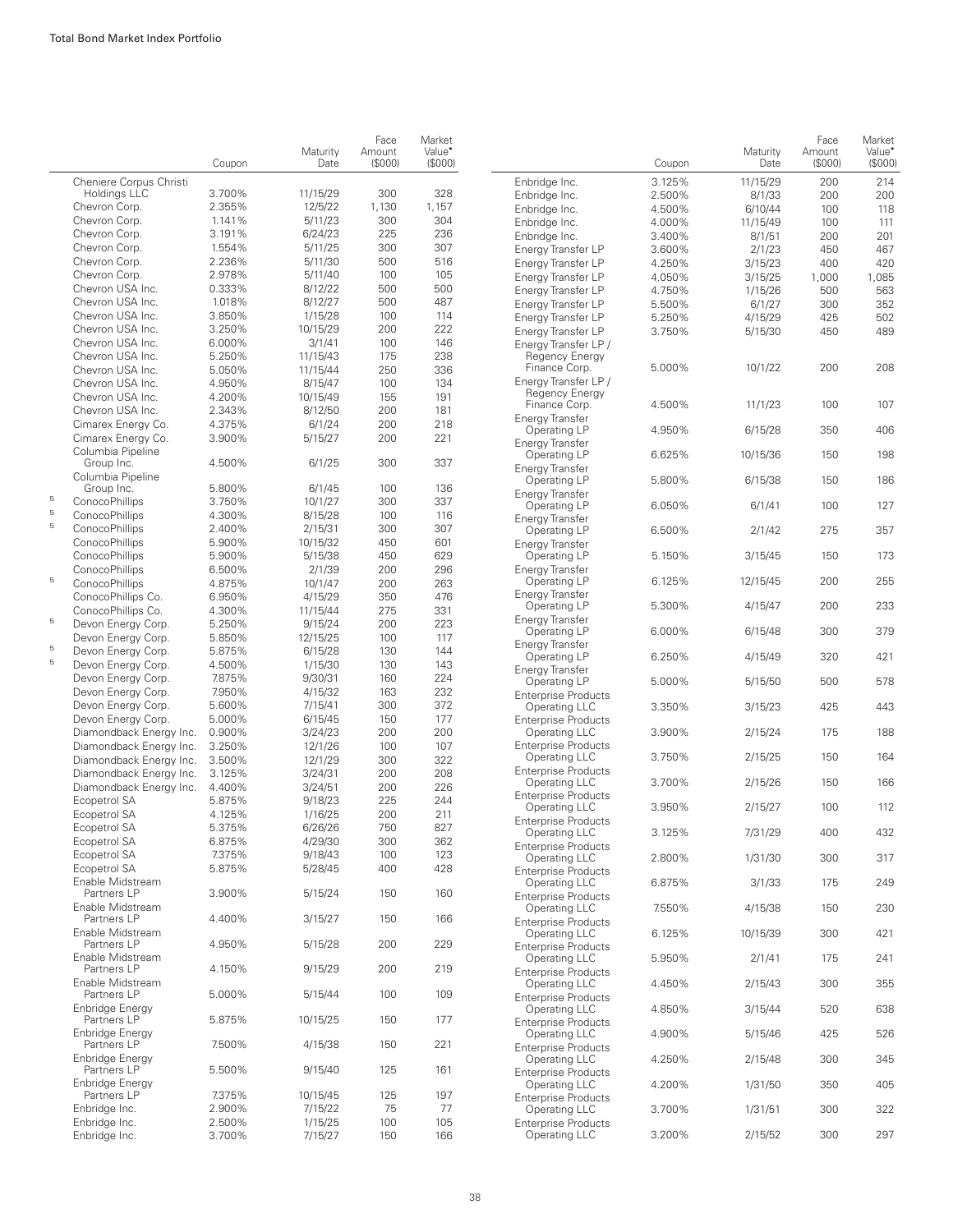|                                             | Coupon           | Maturity<br>Date   | Face<br>Amount<br>(\$000) | Market<br>Value <sup>•</sup><br>(\$000) |                                            | Coupon           | Maturity<br>Date   | Face<br>Amount<br>(S000) | Market<br>Value <sup>*</sup><br>(\$000 |
|---------------------------------------------|------------------|--------------------|---------------------------|-----------------------------------------|--------------------------------------------|------------------|--------------------|--------------------------|----------------------------------------|
| <b>Enterprise Products</b>                  |                  |                    |                           |                                         | Kinder Morgan Energy                       |                  |                    |                          |                                        |
| Operating LLC                               | 3.950%           | 1/31/60            | 200                       | 222                                     | Partners LP                                | 4.700%           | 11/1/42            | 475                      | 553                                    |
| <b>Enterprise Products</b>                  |                  |                    |                           |                                         | Kinder Morgan Energy                       |                  |                    |                          |                                        |
| Operating LLC<br><b>Enterprise Products</b> | 4.875%           | 8/16/77            | 100                       | 98                                      | Partners LP                                | 5.000%<br>3.150% | 3/1/43             | 75<br>200                | 90<br>208                              |
| Operating LLC                               | 5.250%           | 8/16/77            | 100                       | 105                                     | Kinder Morgan Inc.<br>Kinder Morgan Inc.   | 4.300%           | 1/15/23<br>6/1/25  | 300                      | 334                                    |
| <b>Enterprise Products</b>                  |                  |                    |                           |                                         | Kinder Morgan Inc.                         | 4.300%           | 3/1/28             | 500                      | 571                                    |
| <b>Operating LLC</b>                        | 5.375%           | 2/15/78            | 200                       | 206                                     | Kinder Morgan Inc.                         | 7.800%           | 8/1/31             | 290                      | 415                                    |
| EOG Resources Inc.                          | 2.625%           | 3/15/23            | 450                       | 465                                     | Kinder Morgan Inc.                         | 7.750%           | 1/15/32            | 265                      | 382                                    |
| EOG Resources Inc.                          | 4.150%           | 1/15/26            | 150                       | 169                                     | Kinder Morgan Inc.                         | 5.300%           | 12/1/34            | 175                      | 216                                    |
| <b>EOG Resources Inc.</b>                   | 4.375%           | 4/15/30            | 200                       | 237                                     | Kinder Morgan Inc.                         | 5.550%           | 6/1/45             | 200                      | 259                                    |
| EOG Resources Inc.                          | 4.950%           | 4/15/50            | 200                       | 267                                     | Kinder Morgan Inc.                         | 5.050%           | 2/15/46            | 350                      | 425                                    |
| Equinor ASA                                 | 2.450%           | 1/17/23            | 450                       | 464                                     | Kinder Morgan Inc.                         | 3.250%           | 8/1/50             | 400                      | 387                                    |
| Equinor ASA                                 | 2.650%<br>3.700% | 1/15/24<br>3/1/24  | 375                       | 394<br>162                              | Kinder Morgan Inc.                         | 3.600%           | 2/15/51            | 200                      | 204                                    |
| Equinor ASA<br>Equinor ASA                  | 3.250%           | 11/10/24           | 150<br>150                | 162                                     | Magellan Midstream                         |                  |                    |                          |                                        |
| Equinor ASA                                 | 1.750%           | 1/22/26            | 479                       | 493                                     | Partners LP                                | 3.250%           | 6/1/30             | 200                      | 215                                    |
| Equinor ASA                                 | 7.250%           | 9/23/27            | 250                       | 332                                     | Magellan Midstream<br>Partners LP          | 5.150%           | 10/15/43           | 125                      | 155                                    |
| Equinor ASA                                 | 3.625%           | 9/10/28            | 175                       | 197                                     | Magellan Midstream                         |                  |                    |                          |                                        |
| Equinor ASA                                 | 2.375%           | 5/22/30            | 200                       | 206                                     | Partners LP                                | 4.250%           | 9/15/46            | 200                      | 227                                    |
| Equinor ASA                                 | 5.100%           | 8/17/40            | 125                       | 166                                     | Magellan Midstream                         |                  |                    |                          |                                        |
| Equinor ASA                                 | 4.250%           | 11/23/41           | 175                       | 213                                     | Partners LP                                | 4.200%           | 10/3/47            | 150                      | 168                                    |
| Equinor ASA                                 | 3.950%           | 5/15/43            | 125                       | 146                                     | Magellan Midstream                         |                  |                    |                          |                                        |
| Equinor ASA                                 | 4.800%           | 11/8/43            | 175                       | 228                                     | Partners LP                                | 4.850%           | 2/1/49             | 100                      | 121                                    |
| Equinor ASA                                 | 3.250%           | 11/18/49           | 225                       | 238                                     | Marathon Oil Corp.                         | 3.850%           | 6/1/25             | 100                      | 109                                    |
| Equinor ASA                                 | 3.700%           | 4/6/50             | 405                       | 466                                     | Marathon Oil Corp.                         | 4.400%<br>6.800% | 7/15/27<br>3/15/32 | 200<br>400               | 226<br>525                             |
| Exxon Mobil Corp.                           | 1.902%           | 8/16/22            | 300                       | 306                                     | Marathon Oil Corp.<br>Marathon Oil Corp.   | 5.200%           | 6/1/45             | 100                      | 120                                    |
| Exxon Mobil Corp.                           | 1.571%           | 4/15/23            | 950                       | 971                                     | Marathon Petroleum Corp. 4.750%            |                  | 12/15/23           | 500                      | 546                                    |
| Exxon Mobil Corp.                           | 2.992%           | 3/19/25            | 950                       | 1,019                                   | Marathon Petroleum Corp. 4.700%            |                  | 5/1/25             | 300                      | 338                                    |
| Exxon Mobil Corp.                           | 3.043%           | 3/1/26             | 300                       | 326                                     | Marathon Petroleum Corp. 5.125%            |                  | 12/15/26           | 200                      | 235                                    |
| Exxon Mobil Corp.                           | 2.275%           | 8/16/26            | 200                       | 211                                     | Marathon Petroleum Corp. 6.500%            |                  | 3/1/41             | 300                      | 417                                    |
| Exxon Mobil Corp.                           | 2.440%           | 8/16/29            | 250                       | 262                                     | Marathon Petroleum Corp. 4.500%            |                  | 4/1/48             | 360                      | 412                                    |
| Exxon Mobil Corp.                           | 3.482%           | 3/19/30            | 375                       | 421                                     | <b>MPLX LP</b>                             | 3.375%           | 3/15/23            | 100                      | 105                                    |
| Exxon Mobil Corp.                           | 2.610%           | 10/15/30           | 650                       | 686<br>309                              | <b>MPLX LP</b>                             | 4.500%           | 7/15/23            | 200                      | 214                                    |
| Exxon Mobil Corp.<br>Exxon Mobil Corp.      | 2.995%<br>4.227% | 8/16/39<br>3/19/40 | 300<br>400                | 479                                     | <b>MPLX LP</b>                             | 4.875%           | 12/1/24            | 400                      | 448                                    |
| Exxon Mobil Corp.                           | 3.567%           | 3/6/45             | 235                       | 257                                     | <b>MPLX LP</b>                             | 4.875%           | 6/1/25             | 283                      | 320                                    |
| Exxon Mobil Corp.                           | 4.114%           | 3/1/46             | 400                       | 473                                     | <b>MPLX LP</b>                             | 4.125%           | 3/1/27             | 300                      | 335                                    |
| Exxon Mobil Corp.                           | 4.327%           | 3/19/50            | 825                       | 1,024                                   | <b>MPLX LP</b>                             | 4.250%           | 12/1/27            | 400                      | 453                                    |
| Exxon Mobil Corp.                           | 3.452%           | 4/15/51            | 600                       | 653                                     | <b>MPLX LP</b>                             | 4.000%           | 3/15/28            | 400                      | 447                                    |
| Halliburton Co.                             | 3.500%           | 8/1/23             | 112                       | 118                                     | <b>MPLX LP</b>                             | 2.650%           | 8/15/30            | 500                      | 505                                    |
| Halliburton Co.                             | 3.800%           | 11/15/25           | 22                        | 24                                      | <b>MPLX LP</b>                             | 4.500%           | 4/15/38            | 400                      | 457                                    |
| Halliburton Co.                             | 2.920%           | 3/1/30             | 200                       | 208                                     | <b>MPLX LP</b>                             | 4.700%           | 4/15/48            | 525                      | 610                                    |
| Halliburton Co.                             | 4.850%           | 11/15/35           | 200                       | 236                                     | <b>MPLX LP</b><br>NOV Inc.                 | 5.500%<br>3.600% | 2/15/49            | 455<br>200               | 589<br>209                             |
| Halliburton Co.                             | 6.700%           | 9/15/38            | 345                       | 472                                     | NOV Inc.                                   | 3.950%           | 12/1/29<br>12/1/42 | 125                      | 123                                    |
| Halliburton Co.                             | 4.500%           | 11/15/41           | 100                       | 112                                     | ONEOK Inc.                                 | 7.500%           | 9/1/23             | 100                      | 113                                    |
| Halliburton Co.                             | 4.750%           | 8/1/43             | 150                       | 174                                     | ONEOK Inc.                                 | 2.750%           | 9/1/24             | 100                      | 105                                    |
| Halliburton Co.                             | 5.000%           | 11/15/45           | 500                       | 611                                     | ONEOK Inc.                                 | 2.200%           | 9/15/25            | 425                      | 437                                    |
| Helmerich & Payne Inc.                      | 4.650%           | 3/15/25            | 50                        | 56                                      | ONEOK Inc.                                 | 4.550%           | 7/15/28            | 200                      | 228                                    |
| Hess Corp.<br>Hess Corp.                    | 3.500%           | 7/15/24            | 100                       | 106                                     | ONEOK Inc.                                 | 4.350%           | 3/15/29            | 100                      | 113                                    |
| Hess Corp.                                  | 4.300%<br>7.125% | 4/1/27<br>3/15/33  | 250<br>100                | 278<br>135                              | ONEOK Inc.                                 | 3.400%           | 9/1/29             | 245                      | 261                                    |
| Hess Corp.                                  | 5.600%           | 2/15/41            | 550                       | 688                                     | ONEOK Inc.                                 | 3.100%           | 3/15/30            | 200                      | 209                                    |
| HollyFrontier Corp.                         | 5.875%           | 4/1/26             | 200                       | 231                                     | ONEOK Inc.                                 | 4.950%           | 7/13/47            | 200                      | 234                                    |
| Kinder Morgan Energy                        |                  |                    |                           |                                         | ONEOK Inc.                                 | 4.450%           | 9/1/49             | 150                      | 167                                    |
| Partners LP                                 | 3.500%           | 9/1/23             | 250                       | 264                                     | ONEOK Inc.                                 | 4.500%           | 3/15/50            | 300                      | 335                                    |
| Kinder Morgan Energy                        |                  |                    |                           |                                         | <b>ONEOK Partners LP</b>                   | 3.375%           | 10/1/22            | 400                      | 411                                    |
| Partners LP                                 | 4.300%           | 5/1/24             | 500                       | 545                                     | <b>ONEOK Partners LP</b>                   | 6.650%           | 10/1/36            | 300                      | 404                                    |
| Kinder Morgan Energy                        |                  |                    |                           |                                         | <b>ONEOK Partners LP</b>                   | 6.850%           | 10/15/37           | 300                      | 410                                    |
| Partners LP                                 | 7.300%           | 8/15/33            | 275                       | 388                                     | <b>ONEOK Partners LP</b><br>$\overline{c}$ | 6.125%           | 2/1/41             | 150                      | 193                                    |
| Kinder Morgan Energy<br>Partners LP         | 5.800%           | 3/15/35            | 50                        | 64                                      | Petroleos Mexicanos                        | 2.378%           | 4/15/25            | 20                       | 21                                     |
| Kinder Morgan Energy                        |                  |                    |                           |                                         | Phillips 66                                | 3.700%           | 4/6/23             | 100                      | 106                                    |
| Partners LP                                 | 6.500%           | 2/1/37             | 250                       | 343                                     | Phillips 66<br>Phillips 66                 | 3.850%<br>2.150% | 4/9/25<br>12/15/30 | 300<br>400               | 330<br>394                             |
| Kinder Morgan Energy                        |                  |                    |                           |                                         | Phillips 66                                | 4.650%           | 11/15/34           | 500                      | 596                                    |
| Partners LP                                 | 6.950%           | 1/15/38            | 50                        | 71                                      | Phillips 66                                | 4.875%           | 11/15/44           | 500                      | 626                                    |
| Kinder Morgan Energy                        |                  |                    |                           |                                         | Phillips 66 Partners LP                    | 2.450%           | 12/15/24           | 50                       | 52                                     |
| Partners LP                                 | 6.500%           | 9/1/39             | 200                       | 279                                     | Phillips 66 Partners LP                    | 3.605%           | 2/15/25            | 250                      | 270                                    |
| Kinder Morgan Energy<br>Partners LP         | 6.550%           | 9/15/40            | 250                       | 350                                     | Phillips 66 Partners LP                    | 3.750%           | 3/1/28             | 50                       | 55                                     |
| Kinder Morgan Energy                        |                  |                    |                           |                                         | Phillips 66 Partners LP                    | 3.150%           | 12/15/29           | 100                      | 105                                    |
| Partners LP                                 | 5.625%           | 9/1/41             | 50                        | 64                                      | Phillips 66 Partners LP                    | 4.680%           | 2/15/45            | 245                      | 280                                    |

Market Value<sup>•</sup> (\$000)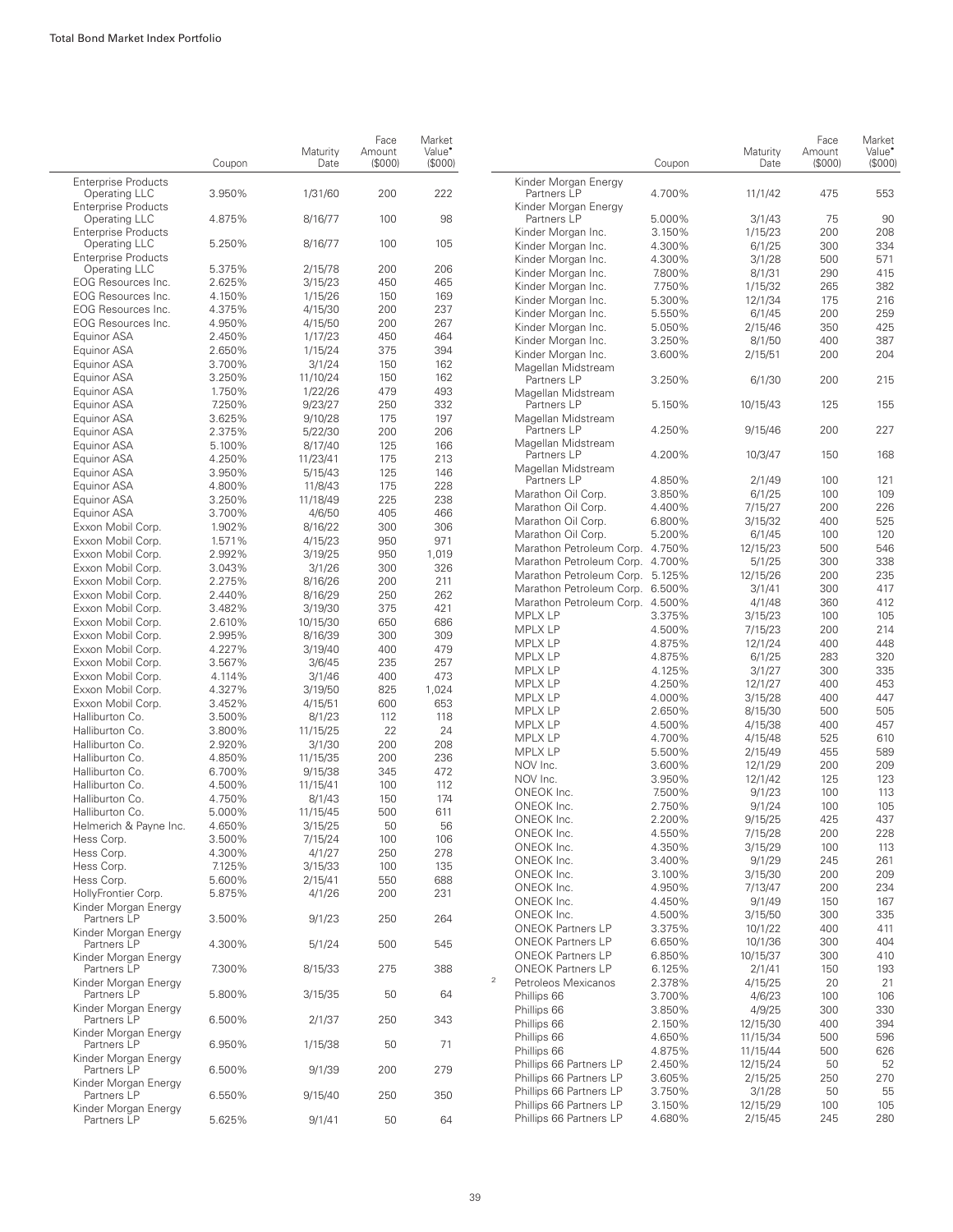|                                          | Coupon | Maturity<br>Date | Face<br>Amount<br>(\$000) | Market<br>Value <sup>*</sup><br>(\$000) |                                            | Coupon           | Maturity<br>Date   | Face<br>Amount<br>$($ \$000 $)$ | Market<br>Value <sup>•</sup><br>(S000) |
|------------------------------------------|--------|------------------|---------------------------|-----------------------------------------|--------------------------------------------|------------------|--------------------|---------------------------------|----------------------------------------|
| Pioneer Natural Resources<br>Co.         | 4.450% | 1/15/26          | 225                       | 254                                     | Shell International Finance<br><b>BV</b>   | 3.125%           | 11/7/49            | 500                             | 518                                    |
| Pioneer Natural Resources                |        |                  |                           |                                         | Spectra Energy                             |                  |                    |                                 |                                        |
| Co.<br><b>Pioneer Natural Resources</b>  | 1.900% | 8/15/30          | 300                       | 289                                     | Partners LP<br>Spectra Energy              | 4.750%           | 3/15/24            | 500                             | 549                                    |
| Co.                                      | 2.150% | 1/15/31          | 200                       | 196                                     | Partners LP                                | 3.500%           | 3/15/25            | 138                             | 149                                    |
| Plains All American                      |        |                  |                           |                                         | Spectra Energy                             |                  |                    |                                 |                                        |
| Pipeline LP / PAA<br>Finance Corp.       | 2.850% | 1/31/23          | 289                       | 297                                     | Partners LP<br>Spectra Energy              | 3.375%           | 10/15/26           | 205                             | 223                                    |
| Plains All American                      |        |                  |                           |                                         | Partners LP                                | 4.500%           | 3/15/45            | 325                             | 382                                    |
| Pipeline LP / PAA<br>Finance Corp.       | 3.600% | 11/1/24          | 600                       | 643                                     | Suncor Energy Inc.                         | 2.800%           | 5/15/23            | 300                             | 312                                    |
| Plains All American                      |        |                  |                           |                                         | Suncor Energy Inc.                         | 3.600%           | 12/1/24            | 100                             | 108                                    |
| Pipeline LP / PAA                        |        |                  |                           |                                         | Suncor Energy Inc.<br>Suncor Energy Inc.   | 3.100%<br>5.950% | 5/15/25<br>12/1/34 | 100<br>125                      | 107<br>165                             |
| Finance Corp.                            | 4.500% | 12/15/26         | 100                       | 112                                     | Suncor Energy Inc.                         | 6.800%           | 5/15/38            | 225                             | 323                                    |
| Plains All American<br>Pipeline LP / PAA |        |                  |                           |                                         | Suncor Energy Inc.                         | 6.500%           | 6/15/38            | 400                             | 565                                    |
| Finance Corp.                            | 3.550% | 12/15/29         | 275                       | 290                                     | Suncor Energy Inc.                         | 4.000%           | 11/15/47           | 200                             | 221                                    |
| Plains All American                      |        |                  |                           |                                         | Suncor Energy Inc.                         | 3.750%           | 3/4/51             | 200                             | 216                                    |
| Pipeline LP / PAA                        |        |                  |                           |                                         | Sunoco Logistics Partners                  |                  |                    |                                 |                                        |
| Finance Corp.<br>Plains All American     | 3.800% | 9/15/30          | 200                       | 214                                     | Operations LP<br>Sunoco Logistics Partners | 4.950%           | 1/15/43            | 175                             | 192                                    |
| Pipeline LP / PAA                        |        |                  |                           |                                         | Operations LP                              | 5.300%           | 4/1/44             | 300                             | 347                                    |
| Finance Corp.                            | 6.650% | 1/15/37          | 100                       | 131                                     | Sunoco Logistics Partners                  |                  |                    |                                 |                                        |
| Plains All American                      |        |                  |                           |                                         | Operations LP                              | 5.400%           | 10/1/47            | 275                             | 326                                    |
| Pipeline LP / PAA<br>Finance Corp.       | 4.300% | 1/31/43          | 225                       | 226                                     | <b>TC PipeLines LP</b>                     | 3.900%           | 5/25/27            | 50                              | 55                                     |
| Plains All American                      |        |                  |                           |                                         | <b>Total Capital International</b><br>SA   | 3.700%           | 1/15/24            | 525                             | 566                                    |
| Pipeline LP / PAA                        |        |                  |                           |                                         | <b>Total Capital International</b>         |                  |                    |                                 |                                        |
| Finance Corp.<br>Sabine Pass             | 4.700% | 6/15/44          | 200                       | 212                                     | SA                                         | 2.434%           | 1/10/25            | 175                             | 184                                    |
| Liquefaction LLC                         | 5.625% | 4/15/23          | 350                       | 376                                     | <b>Total Capital International</b>         | 3.455%           |                    | 325                             | 362                                    |
| Sabine Pass                              |        |                  |                           |                                         | SА<br><b>Total Capital International</b>   |                  | 2/19/29            |                                 |                                        |
| Liquefaction LLC                         | 5.750% | 5/15/24          | 400                       | 449                                     | SA                                         | 2.829%           | 1/10/30            | 300                             | 322                                    |
| Sabine Pass<br>Liquefaction LLC          | 5.625% | 3/1/25           | 400                       | 457                                     | <b>Total Capital International</b>         |                  |                    |                                 |                                        |
| Sabine Pass                              |        |                  |                           |                                         | <b>SA</b>                                  | 2.986%           | 6/29/41            | 200                             | 203                                    |
| Liquefaction LLC                         | 5.875% | 6/30/26          | 450                       | 533                                     | <b>Total Capital International</b><br>SA   | 3.461%           | 7/12/49            | 200                             | 216                                    |
| Sabine Pass                              |        |                  |                           |                                         | <b>Total Capital International</b>         |                  |                    |                                 |                                        |
| Liquefaction LLC<br>Sabine Pass          | 5.000% | 3/15/27          | 250                       | 289                                     | SA                                         | 3.127%           | 5/29/50            | 400                             | 406                                    |
| Liquefaction LLC                         | 4.200% | 3/15/28          | 300                       | 339                                     | <b>Total Capital International</b><br>SА   | 3.386%           | 6/29/60            | 200                             | 211                                    |
| Sabine Pass                              |        |                  |                           |                                         | <b>TotalEnergies Capital</b>               |                  |                    |                                 |                                        |
| Liquefaction LLC                         | 4.500% | 5/15/30          | 300                       | 346                                     | Canada Ltd.                                | 2.750%           | 7/15/23            | 125                             | 131                                    |
| Schlumberger Investment<br>SА            | 3.650% | 12/1/23          | 325                       | 347                                     | TransCanada PipeLines                      |                  |                    |                                 |                                        |
| Schlumberger Investment                  |        |                  |                           |                                         | Ltd.                                       | 2.500%           | 8/1/22             | 400                             | 409                                    |
| SA                                       | 2.650% | 6/26/30          | 300                       | 316                                     | TransCanada PipeLines<br>Ltd.              | 4.250%           | 5/15/28            | 250                             | 288                                    |
| Shell International Finance              |        |                  |                           |                                         | TransCanada PipeLines                      |                  |                    |                                 |                                        |
| <b>BV</b><br>Shell International Finance | 0.375% | 9/15/23          | 500                       | 500                                     | Ltd.                                       | 4.100%           | 4/15/30            | 400                             | 459                                    |
| BV                                       | 2.375% | 4/6/25           | 500                       | 526                                     | TransCanada PipeLines<br>Ltd.              | 4.625%           | 3/1/34             | 400                             | 474                                    |
| <b>Shell International Finance</b>       |        |                  |                           |                                         | TransCanada PipeLines                      |                  |                    |                                 |                                        |
| BV<br>Shell International Finance        | 3.250% | 5/11/25          | 200                       | 217                                     | Ltd.                                       | 5.600%           | 3/31/34            | 150                             | 190                                    |
| <b>BV</b>                                | 2.875% | 5/10/26          | 500                       | 540                                     | TransCanada PipeLines<br>Ltd.              |                  |                    | 300                             |                                        |
| Shell International Finance              |        |                  |                           |                                         | TransCanada PipeLines                      | 5.850%           | 3/15/36            |                                 | 397                                    |
| <b>BV</b>                                | 2.500% | 9/12/26          | 900                       | 958                                     | Ltd.                                       | 6.200%           | 10/15/37           | 400                             | 549                                    |
| Shell International Finance<br><b>BV</b> | 3.875% | 11/13/28         | 100                       | 115                                     | TransCanada PipeLines                      |                  |                    |                                 |                                        |
| Shell International Finance              |        |                  |                           |                                         | Ltd.                                       | 4.750%           | 5/15/38            | 300                             | 361                                    |
| <b>BV</b>                                | 2.375% | 11/7/29          | 550                       | 572                                     | TransCanada PipeLines<br>Ltd.              | 6.100%           | 6/1/40             | 200                             | 275                                    |
| Shell International Finance              |        |                  |                           |                                         | TransCanada PipeLines                      |                  |                    |                                 |                                        |
| <b>BV</b><br>Shell International Finance | 2.750% | 4/6/30           | 500                       | 533                                     | Ltd.                                       | 4.875%           | 5/15/48            | 300                             | 379                                    |
| <b>BV</b>                                | 4.125% | 5/11/35          | 300                       | 356                                     | <b>Transcontinental Gas Pipe</b>           |                  |                    |                                 |                                        |
| Shell International Finance              |        |                  |                           |                                         | Line Co. LLC<br>Transcontinental Gas Pipe  | 4.000%           | 3/15/28            | 100                             | 113                                    |
| <b>BV</b>                                | 6.375% | 12/15/38         | 475                       | 705                                     | Line Co. LLC                               | 3.250%           | 5/15/30            | 200                             | 216                                    |
| Shell International Finance<br><b>BV</b> | 5.500% | 3/25/40          | 175                       | 244                                     | <b>Transcontinental Gas Pipe</b>           |                  |                    |                                 |                                        |
| Shell International Finance              |        |                  |                           |                                         | Line Co. LLC                               | 4.600%           | 3/15/48            | 100                             | 122                                    |
| BV                                       | 4.550% | 8/12/43          | 300                       | 374                                     | Transcontinental Gas Pipe<br>Line Co. LLC  | 3.950%           | 5/15/50            | 200                             | 225                                    |
| Shell International Finance              |        |                  |                           |                                         | Valero Energy Corp.                        | 1.200%           | 3/15/24            | 500                             | 504                                    |
| <b>BV</b>                                | 4.375% | 5/11/45          | 630                       | 773                                     | Valero Energy Corp.                        | 3.650%           | 3/15/25            | 251                             | 274                                    |
| Shell International Finance<br><b>BV</b> | 4.000% | 5/10/46          | 700                       | 819                                     | Valero Energy Corp.                        | 4.350%           | 6/1/28             | 200                             | 228                                    |
|                                          |        |                  |                           |                                         | Valero Energy Corp.                        | 7.500%           | 4/15/32            | 400                             | 563                                    |
|                                          |        |                  |                           |                                         | Valero Energy Corp.                        | 6.625%           | 6/15/37            | 300                             | 411                                    |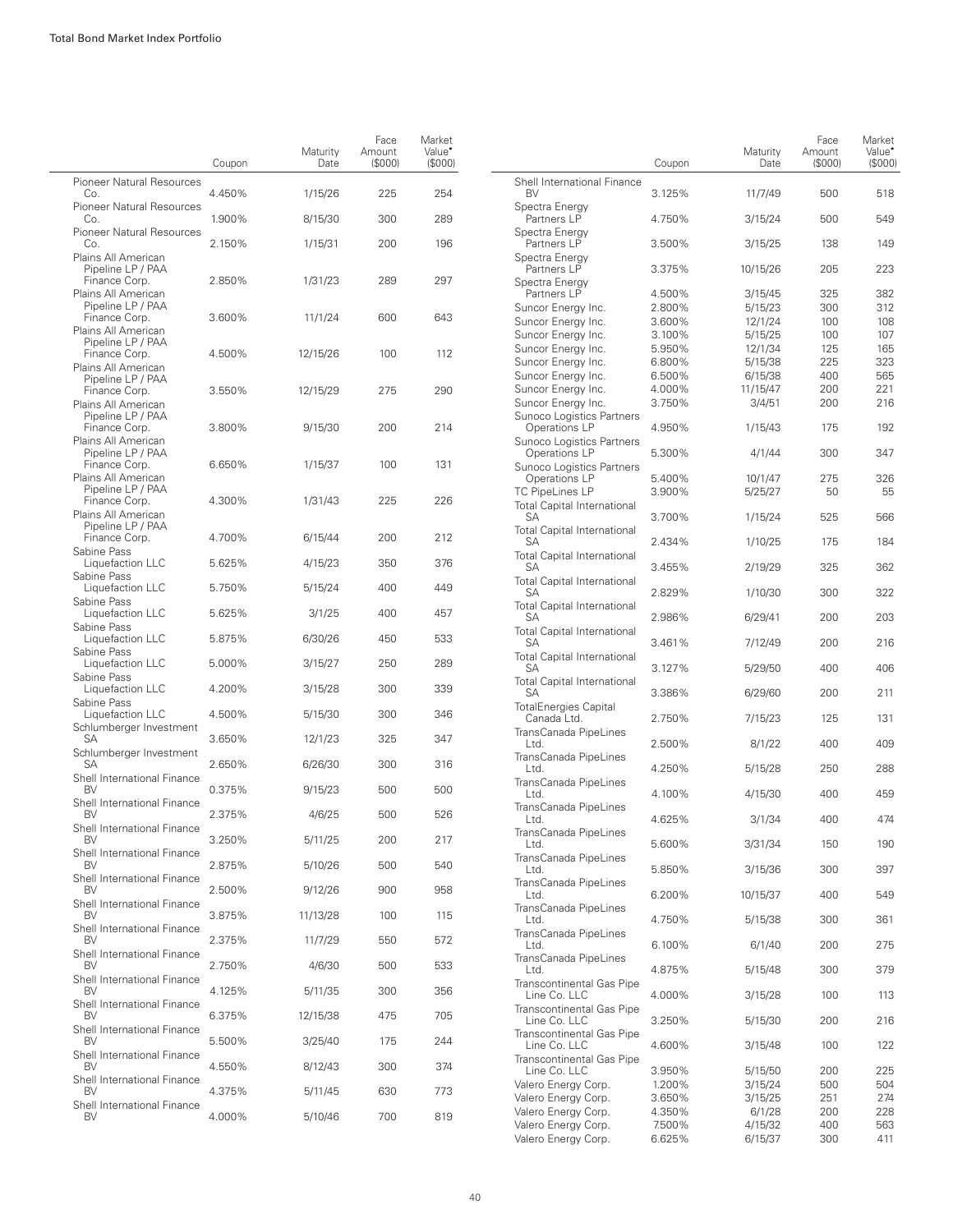|                                               |                  |                    | Face             | Market                       |        |
|-----------------------------------------------|------------------|--------------------|------------------|------------------------------|--------|
|                                               | Coupon           | Maturity<br>Date   | Amount<br>(S000) | Value <sup>•</sup><br>(S000) |        |
| Valero Energy Corp.                           | 4.900%           | 3/15/45            | 150              | 187                          | А      |
| Valero Energy Partners LP                     | 4.375%           | 12/15/26           | 100              | 113                          | А      |
| Valero Energy Partners LP                     | 4.500%           | 3/15/28            | 75               | 85                           | А      |
| Williams Companies Inc.<br>Williams Cos. Inc. | 2.600%<br>3.350% | 3/15/31            | 200<br>125       | 203<br>128                   | А      |
| Williams Cos. Inc.                            | 3.700%           | 8/15/22<br>1/15/23 | 200              | 208                          | А      |
| Williams Cos. Inc.                            | 4.550%           | 6/24/24            | 400              | 441                          | А      |
| Williams Cos. Inc.                            | 3.900%           | 1/15/25            | 681              | 745                          | А      |
| Williams Cos. Inc.                            | 3.750%           | 6/15/27            | 300              | 333                          | А      |
| Williams Cos. Inc.                            | 3.500%           | 11/15/30           | 300              | 327                          | А      |
| Williams Cos. Inc.                            | 6.300%           | 4/15/40            | 100              | 137                          | А      |
| Williams Cos. Inc.                            | 5.800%           | 11/15/43           | 100              | 132                          | А      |
| Williams Cos. Inc.                            | 5.400%           | 3/4/44             | 400              | 506                          | А      |
| Williams Cos. Inc.                            | 5.750%           | 6/24/44            | 100              | 131                          | А      |
| Williams Cos. Inc.                            | 5.100%           | 9/15/45            | 300              | 372                          | А      |
| Williams Cos. Inc.                            | 4.850%           | 3/1/48             | 150              | 183                          | А      |
|                                               |                  |                    |                  | 116,399                      | А<br>А |
| Financials (7.6%)                             |                  |                    |                  |                              | А      |
| <b>ACE Capital Trust II</b>                   | 9.700%           | 4/1/30             | 50               | 75                           | А      |
| Aegon NV                                      | 5.500%           | 4/11/48            | 200              | 227                          | А      |
| AerCap Ireland Capital                        |                  |                    |                  |                              | А      |
| DAC / AerCap Global                           |                  |                    |                  |                              | А      |
| <b>Aviation Trust</b>                         | 4.450%           | 12/16/21           | 70               | 71                           | А      |
| AerCap Ireland Capital<br>DAC / AerCap Global |                  |                    |                  |                              | А      |
| <b>Aviation Trust</b>                         | 3.300%           | 1/23/23            | 125              | 130                          | А      |
| AerCap Ireland Capital                        |                  |                    |                  |                              | А      |
| DAC / AerCap Global                           |                  |                    |                  |                              |        |
| <b>Aviation Trust</b>                         | 4.500%           | 9/15/23            | 150              | 161                          | А      |
| AerCap Ireland Capital                        |                  |                    |                  |                              |        |
| DAC / AerCap Global                           |                  |                    |                  |                              | А      |
| <b>Aviation Trust</b>                         | 6.500%           | 7/15/25            | 250              | 293                          |        |
| AerCap Ireland Capital<br>DAC / AerCap Global |                  |                    |                  |                              | А      |
| <b>Aviation Trust</b>                         | 4.450%           | 10/1/25            | 125              | 138                          |        |
| AerCap Ireland Capital                        |                  |                    |                  |                              | А      |
| DAC / AerCap Global                           |                  |                    |                  |                              | А      |
| <b>Aviation Trust</b>                         | 3.650%           | 7/21/27            | 300              | 321                          |        |
| AerCap Ireland Capital                        |                  |                    |                  |                              | А      |
| DAC / AerCap Global                           |                  |                    |                  |                              |        |
| <b>Aviation Trust</b>                         | 4.625%           | 10/15/27           | 500              | 559                          | А      |
| AerCap Ireland Capital<br>DAC / AerCap Global |                  |                    |                  |                              |        |
| <b>Aviation Trust</b>                         | 3.875%           | 1/23/28            | 300              | 321                          | А      |
| <b>Affiliated Managers</b>                    |                  |                    |                  |                              |        |
| Group Inc.                                    | 4.250%           | 2/15/24            | 100              | 109                          | А      |
| <b>Affiliated Managers</b>                    |                  |                    |                  |                              |        |
| Group Inc.                                    | 3.500%           | 8/1/25             | 125              | 136                          | А      |
| <b>Affiliated Managers</b>                    |                  |                    |                  |                              | А      |
| Group Inc.                                    | 3.300%           | 6/15/30            | 500              | 539                          |        |
| Aflac Inc.                                    | 3.625%           | 11/15/24           | 125              | 137                          | А      |
| Aflac Inc.                                    | 3.250%           | 3/17/25            | 125              | 135                          |        |
| Aflac Inc.                                    | 2.875%           | 10/15/26           | 75               | 81                           | А      |
| Aflac Inc.                                    | 3.600%           | 4/1/30             | 225              | 254                          |        |
| Aflac Inc.                                    | 4.000%           | 10/15/46           | 50               | 58                           | А      |
| Aflac Inc.                                    | 4.750%           | 1/15/49            | 235              | 309                          |        |
| Air Lease Corp.                               | 2.625%           | 7/1/22             | 100              | 102                          | А      |
| Air Lease Corp.                               | 2.250%           | 1/15/23            | 100              | 103                          |        |
| Air Lease Corp.                               | 2.750%           | 1/15/23            | 100              | 103                          | А      |
| Air Lease Corp.                               | 3.875%           | 7/3/23             | 100              | 106                          | А      |
| Air Lease Corp.                               | 4.250%           | 2/1/24             | 200              | 217                          |        |
| Air Lease Corp.                               | 4.250%           | 9/15/24            | 75               | 82                           | А      |
| Air Lease Corp.                               | 2.300%           | 2/1/25             | 200              | 207                          | А      |
| Air Lease Corp.                               | 3.250%           | 3/1/25             | 150              | 160                          | А      |
| Air Lease Corp.                               | 3.375%           | 7/1/25             | 250              | 268                          | А      |
| Air Lease Corp.                               | 3.625%           | 4/1/27             | 75               | 81                           | А      |
| Air Lease Corp.                               | 3.625%           | 12/1/27            | 200              | 215                          | А      |
| Air Lease Corp.                               | 4.625%           | 10/1/28            | 100              | 113                          | А      |
| Air Lease Corp.                               | 3.250%           | 10/1/29            | 100              | 104                          | А      |
| Air Lease Corp.                               | 3.000%           | 2/1/30             | 225              | 228                          | А      |
| Air Lease Corp.                               | 3.125%           | 12/1/30            | 750              | 763                          | А      |
| Aircastle Ltd.                                | 4.400%           | 9/25/23            | 125              | 134                          | А      |
| Aircastle Ltd.                                | 4.125%           | 5/1/24             | 400              | 427                          | А      |
| Aircastle Ltd.                                | 4.250%           | 6/15/26            | 100              | 109                          |        |

|                                                                | Coupon           | Maturity<br>Date    | Face<br>Amount<br>(\$000) | Market<br>Value <sup>•</sup><br>(\$000) |
|----------------------------------------------------------------|------------------|---------------------|---------------------------|-----------------------------------------|
| Alleghany Corp.                                                | 3.625%           | 5/15/30             | 100                       | 110                                     |
| Alleghany Corp.                                                | 4.900%           | 9/15/44             | 100                       | 125                                     |
| Allied World Assurance                                         |                  |                     |                           |                                         |
| Co. Holdings Ltd.                                              | 4.350%<br>3.150% | 10/29/25            | 75<br>100                 | 82<br>105                               |
| Allstate Corp.<br>Allstate Corp.                               | 1.450%           | 6/15/23<br>12/15/30 | 500                       | 478                                     |
| Allstate Corp.                                                 | 5.550%           | 5/9/35              | 75                        | 103                                     |
| Allstate Corp.                                                 | 4.500%           | 6/15/43             | 125                       | 157                                     |
| Allstate Corp.                                                 | 4.200%           | 12/15/46            | 200                       | 246                                     |
| Allstate Corp.                                                 | 3.850%           | 8/10/49             | 100                       | 119                                     |
| Allstate Corp.                                                 | 5.750%           | 8/15/53             | 75                        | 81                                      |
| Allstate Corp.                                                 | 6.500%           | 5/15/67             | 100                       | 132                                     |
| Ally Financial Inc.                                            | 1.450%           | 10/2/23             | 1,000                     | 1,016                                   |
| Ally Financial Inc.                                            | 3.875%           | 5/21/24             | 150                       | 162                                     |
| Ally Financial Inc.                                            | 5.125%           | 9/30/24             | 135                       | 152                                     |
| Ally Financial Inc.                                            | 8.000%           | 11/1/31             | 400                       | 575                                     |
| American Express Co.                                           | 2.500%           | 8/1/22              | 225                       | 230                                     |
| American Express Co.                                           | 2.650%           | 12/2/22             | 225                       | 232                                     |
| American Express Co.                                           | 3.400%           | 2/27/23             | 300                       | 314                                     |
| American Express Co.<br>American Express Co.                   | 3.700%           | 8/3/23              | 325<br>225                | 346<br>241                              |
| American Express Co.                                           | 3.400%<br>3.000% | 2/22/24<br>10/30/24 | 200                       | 215                                     |
| American Express Co.                                           | 3.625%           | 12/5/24             | 241                       | 264                                     |
| American Express Co.                                           | 4.200%           | 11/6/25             | 150                       | 170                                     |
| American Express Co.                                           | 3.125%           | 5/20/26             | 250                       | 273                                     |
| American Express Co.                                           | 4.050%           | 12/3/42             | 67                        | 80                                      |
| American Express Credit<br>Corp.                               | 3.300%           | 5/3/27              | 350                       | 387                                     |
| American Financial<br>Group Inc.                               | 3.500%           | 8/15/26             | 50                        | 54                                      |
| American Financial<br>Group Inc.<br>American Financial         | 5.250%           | 4/2/30              | 150                       | 184                                     |
| Group Inc.<br>American International                           | 4.500%           | 6/15/47             | 110                       | 132                                     |
| Group Inc.                                                     | 4.125%           | 2/15/24             | 70                        | 76                                      |
| American International<br>Group Inc.<br>American International | 3.750%           | 7/10/25             | 85                        | 94                                      |
| Group Inc.<br>American International                           | 3.900%           | 4/1/26              | 900                       | 1,005                                   |
| Group Inc.<br>American International                           | 4.200%           | 4/1/28              | 200                       | 230                                     |
| Group Inc.<br>American International                           | 4.250%           | 3/15/29             | 50                        | 58                                      |
| Group Inc.<br>American International                           | 3.400%           | 6/30/30             | 240                       | 263                                     |
| Group Inc.<br>American International                           | 3.875%           | 1/15/35             | 200                       | 226                                     |
| Group Inc.<br>American International                           | 4.700%           | 7/10/35             | 75                        | 91                                      |
| Group Inc.<br>American International                           | 6.250%           | 5/1/36              | 475                       | 663                                     |
| Group Inc.<br>American International                           | 4.500%           | 7/16/44             | 500                       | 607                                     |
| Group Inc.<br>American International                           | 4.750%           | 4/1/48              | 200                       | 254                                     |
| Group Inc.<br>American International                           | 5.750%           | 4/1/48              | 125                       | 142                                     |
| Group Inc.<br>American International                           | 4.375%           | 1/15/55             | 355                       | 431                                     |
| Group Inc.                                                     | 8.175%           | 5/15/68             | 95                        | 137                                     |
| Ameriprise Financial Inc.                                      | 4.000%           | 10/15/23            | 250                       | 270                                     |
| Ameriprise Financial Inc.                                      | 3.700%           | 10/15/24            | 187                       | 205                                     |
| Ameriprise Financial Inc.<br>Ameriprise Financial Inc.         | 3.000%<br>2.875% | 4/2/25<br>9/15/26   | 20<br>100                 | 21<br>107                               |
| Aon Corp.                                                      | 8.205%           | 1/1/27              | 25                        | 33                                      |
| Aon Corp.                                                      | 4.500%           | 12/15/28            | 100                       | 117                                     |
| Aon Corp.                                                      | 3.750%           | 5/2/29              | 90                        | 101                                     |
| Aon Corp.                                                      | 2.800%           | 5/15/30             | 405                       | 426                                     |
| Aon Corp.                                                      | 6.250%           | 9/30/40             | 100                       | 144                                     |
| Aon plc                                                        | 3.500%           | 6/14/24             | 250                       | 269                                     |
| Aon plc                                                        | 3.875%           | 12/15/25            | 125                       | 139                                     |
| Aon plc                                                        | 4.600%           | 6/14/44             | 175                       | 219                                     |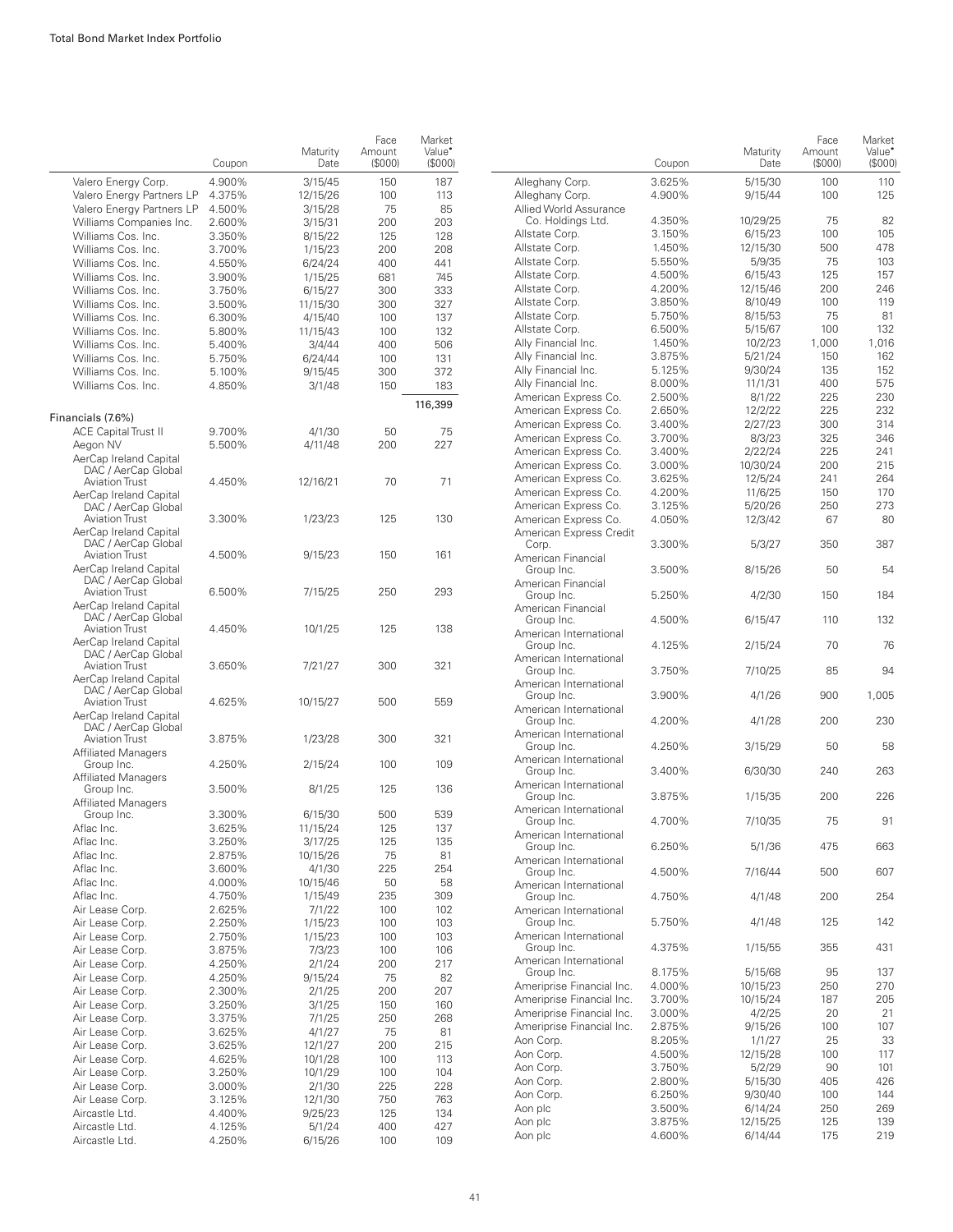|                                                | Coupon           | Maturity<br>Date    | Face<br>Amount<br>(\$000) | Market<br>Value <sup>•</sup><br>(\$000) |                                                | Coupon           | Maturity<br>Date   | Face<br>Amount<br>(\$000) | Market<br>Value <sup>•</sup><br>(S000) |
|------------------------------------------------|------------------|---------------------|---------------------------|-----------------------------------------|------------------------------------------------|------------------|--------------------|---------------------------|----------------------------------------|
| Aon plc                                        | 4.750%           | 5/15/45             | 100                       | 129                                     | Bank of America Corp.                          | 3.593%           | 7/21/28            | 800                       | 880                                    |
| Arch Capital Finance LLC                       | 4.011%           | 12/15/26            | 100                       | 113                                     | Bank of America Corp.                          | 3.419%           | 12/20/28           | 1,334                     | 1,455                                  |
| Arch Capital Finance LLC                       | 5.031%           | 12/15/46            | 100                       | 130                                     | Bank of America Corp.                          | 3.970%           | 3/5/29             | 225                       | 254                                    |
| Arch Capital Group Ltd.                        | 7.350%           | 5/1/34              | 50                        | 74                                      | Bank of America Corp.                          | 2.087%           | 6/14/29            | 1,500                     | 1,512                                  |
| Arch Capital Group Ltd.                        | 3.635%           | 6/30/50             | 200                       | 216                                     | Bank of America Corp.                          | 4.271%           | 7/23/29            | 575                       | 661                                    |
| Arch Capital Group                             |                  |                     |                           |                                         | Bank of America Corp.                          | 3.974%           | 2/7/30             | 150                       | 170                                    |
| US Inc.                                        | 5.144%           | 11/1/43             | 50                        | 66                                      | Bank of America Corp.                          | 3.194%           | 7/23/30            | 1,125                     | 1,211                                  |
| Ares Capital Corp.                             | 3.500%           | 2/10/23             | 250                       | 260                                     | Bank of America Corp.                          | 2.884%           | 10/22/30           | 300                       | 316                                    |
| Ares Capital Corp.                             | 4.200%           | 6/10/24             | 200                       | 215                                     | Bank of America Corp.                          | 2.496%           | 2/13/31            | 750                       | 767                                    |
| Ares Capital Corp.                             | 4.250%<br>3.250% | 3/1/25              | 105<br>115                | 113<br>121                              | Bank of America Corp.                          | 2.592%           | 4/29/31            | 2,000                     | 2,059                                  |
| Ares Capital Corp.<br>Ares Capital Corp.       | 2.150%           | 7/15/25<br>7/15/26  | 500                       | 497                                     | Bank of America Corp.                          | 2.687%           | 4/22/32            | 500                       | 515                                    |
| Arthur J Gallagher & Co.                       | 2.500%           | 5/20/31             | 250                       | 253                                     | Bank of America Corp.                          | 6.110%           | 1/29/37            | 335                       | 460                                    |
| Aspen Insurance Holdings                       |                  |                     |                           |                                         | Bank of America Corp.                          | 4.244%<br>7.750% | 4/24/38            | 300<br>340                | 357<br>539                             |
| Ltd.                                           | 4.650%           | 11/15/23            | 175                       | 190                                     | Bank of America Corp.<br>Bank of America Corp. | 4.078%           | 5/14/38<br>4/23/40 | 550                       | 643                                    |
| Associated Bank NA                             | 3.500%           | 8/13/21             | 50                        | 50                                      | Bank of America Corp.                          | 2.676%           | 6/19/41            | 1,000                     | 973                                    |
| Assurant Inc.                                  | 4.000%           | 3/15/23             | 50                        | 53                                      | Bank of America Corp.                          | 5.875%           | 2/7/42             | 300                       | 431                                    |
| Assurant Inc.                                  | 4.200%           | 9/27/23             | 100                       | 107                                     | Bank of America Corp.                          | 3.311%           | 4/22/42            | 500                       | 529                                    |
| Assurant Inc.                                  | 4.900%           | 3/27/28             | 100                       | 117                                     | Bank of America Corp.                          | 5.000%           | 1/21/44            | 750                       | 999                                    |
| Assurant Inc.                                  | 6.750%           | 2/15/34             | 9                         | 12                                      | Bank of America Corp.                          | 4.875%           | 4/1/44             | 300                       | 391                                    |
| <b>Assured Guaranty US</b>                     |                  |                     |                           |                                         | Bank of America Corp.                          | 4.750%           | 4/21/45            | 100                       | 128                                    |
| Holdings Inc.                                  | 5.000%           | 7/1/24              | 75                        | 84                                      | Bank of America Corp.                          | 4.443%           | 1/20/48            | 100                       | 124                                    |
| Athene Holding Ltd.                            | 4.125%           | 1/12/28             | 200                       | 224                                     | Bank of America Corp.                          | 4.330%           | 3/15/50            | 250                       | 308                                    |
| Athene Holding Ltd.                            | 6.150%           | 4/3/30              | 210                       | 265                                     | Bank of America Corp.                          | 4.083%           | 3/20/51            | 1,500                     | 1,790                                  |
| Athene Holding Ltd.                            | 3.500%           | 1/15/31             | 500                       | 534                                     | Bank of America Corp.                          | 2.831%           | 10/24/51           | 500                       | 489                                    |
| Athene Holding Ltd.                            | 3.950%           | 5/25/51             | 200                       | 214                                     | Bank of America Corp.                          | 3.483%           | 3/13/52            | 500                       | 547                                    |
| Australia & New Zealand<br>Banking Group Ltd.  | 2.625%           | 11/9/22             | 200                       | 206                                     | Bank of America NA                             | 6.000%           | 10/15/36           | 250                       | 350                                    |
| Australia & New Zealand                        |                  |                     |                           |                                         | <b>Bank of Montreal</b>                        | 2.350%           | 9/11/22            | 46                        | 47                                     |
| Banking Group Ltd.                             | 3.700%           | 11/16/25            | 250                       | 279                                     | <b>Bank of Montreal</b>                        | 2.550%           | 11/6/22            | 104                       | 107                                    |
| AXA SA                                         | 8.600%           | 12/15/30            | 225                       | 342                                     | <b>Bank of Montreal</b>                        | 0.450%           | 12/8/23            | 500                       | 500                                    |
| <b>AXIS Specialty</b>                          |                  |                     |                           |                                         | <b>Bank of Montreal</b>                        | 3.300%           | 2/5/24             | 300                       | 321                                    |
| Finance LLC                                    | 3.900%           | 7/15/29             | 50                        | 55                                      | <b>Bank of Montreal</b>                        | 2.500%           | 6/28/24            | 200                       | 211                                    |
| <b>AXIS Specialty</b>                          |                  |                     |                           |                                         | Bank of Montreal                               | 1.850%           | 5/1/25             | 457                       | 472                                    |
| Finance LLC                                    | 4.900%           | 1/15/40             | 50                        | 53                                      | Bank of Montreal                               | 4.338%           | 10/5/28            | 100                       | 107                                    |
| AXIS Specialty Finance plc 4.000%              |                  | 12/6/27             | 550                       | 609                                     | <b>Bank of Montreal</b>                        | 3.803%           | 12/15/32           | 500                       | 551                                    |
| Banco Santander SA                             | 3.848%           | 4/12/23             | 200                       | 211                                     | Bank of New York Mellon<br>Corp.               | 1.950%           | 8/23/22            | 250                       | 255                                    |
| Banco Santander SA                             | 5.179%           | 11/19/25            | 250                       | 286                                     | Bank of New York Mellon                        |                  |                    |                           |                                        |
| Banco Santander SA                             | 1.849%           | 3/25/26             | 1,000                     | 1,011<br>676                            | Corp.                                          | 2.950%           | 1/29/23            | 195                       | 203                                    |
| Banco Santander SA<br>Banco Santander SA       | 4.250%<br>3.800% | 4/11/27<br>2/23/28  | 600<br>200                | 221                                     | Bank of New York Mellon                        |                  |                    |                           |                                        |
| Banco Santander SA                             | 4.379%           | 4/12/28             | 200                       | 228                                     | Corp.                                          | 3.500%           | 4/28/23            | 225                       | 238                                    |
| Banco Santander SA                             | 2.958%           | 3/25/31             | 600                       | 618                                     | Bank of New York Mellon                        |                  |                    |                           |                                        |
| Bancolombia SA                                 | 3.000%           | 1/29/25             | 200                       | 205                                     | Corp.                                          | 3.450%           | 8/11/23            | 125                       | 133                                    |
| Bank of America Corp.                          | 2.503%           | 10/21/22            | 1,100                     | 1,107                                   | Bank of New York Mellon                        |                  |                    |                           |                                        |
| Bank of America Corp.                          | 3.300%           | 1/11/23             | 600                       | 626                                     | Corp.<br>Bank of New York Mellon               | 2.200%           | 8/16/23            | 225                       | 233                                    |
| Bank of America Corp.                          | 2.816%           | 7/21/23             | 1,300                     | 1,332                                   | Corp.                                          | 3.250%           | 9/11/24            | 150                       | 162                                    |
| Bank of America Corp.                          | 4.100%           | 7/24/23             | 300                       | 322                                     | Bank of New York Mellon                        |                  |                    |                           |                                        |
| Bank of America Corp.                          | 3.004%           | 12/20/23            | 2,846                     | 2,950                                   | Corp.                                          | 2.100%           | 10/24/24           | 225                       | 236                                    |
| Bank of America Corp.                          | 3.550%           | 3/5/24              | 690                       | 725                                     | Bank of New York Mellon                        |                  |                    |                           |                                        |
| Bank of America Corp.                          | 0.523%           | 6/14/24             | 1,000                     | 1,000                                   | Corp.                                          | 3.000%           | 2/24/25            | 547                       | 588                                    |
| Bank of America Corp.                          | 3.864%           | 7/23/24             | 125                       | 133                                     | Bank of New York Mellon                        |                  |                    |                           |                                        |
| Bank of America Corp.                          | 4.200%           | 8/26/24             | 650                       | 713                                     | Corp.                                          | 2.800%           | 5/4/26             | 576                       | 620                                    |
| Bank of America Corp.                          | 0.810%           | 10/24/24            | 500                       | 502                                     | Bank of New York Mellon                        | 2.450%           | 8/17/26            | 125                       | 133                                    |
| Bank of America Corp.                          | 4.000%           | 1/22/25             | 755                       | 828                                     | Corp.<br>Bank of New York Mellon               |                  |                    |                           |                                        |
| Bank of America Corp.                          | 3.950%           | 4/21/25             | 500                       | 549                                     | Corp.                                          | 3.250%           | 5/16/27            | 150                       | 165                                    |
| Bank of America Corp.                          | 0.976%           | 4/22/25             | 500                       | 502                                     | Bank of New York Mellon                        |                  |                    |                           |                                        |
| Bank of America Corp.                          | 3.093%           | 10/1/25             | 350                       | 373                                     | Corp.                                          | 3.442%           | 2/7/28             | 150                       | 165                                    |
| Bank of America Corp.                          | 2.456%           | 10/22/25            | 300                       | 314                                     | Bank of New York Mellon                        |                  |                    |                           |                                        |
| Bank of America Corp.                          | 3.366%           | 1/23/26             | 300                       | 323                                     | Corp.                                          | 3.000%           | 10/30/28           | 200                       | 218                                    |
| Bank of America Corp.                          | 2.015%           | 2/13/26             | 1,000                     | 1,031                                   | Bank of New York Mellon                        |                  |                    |                           |                                        |
| Bank of America Corp.                          | 4.450%           | 3/3/26              | 475                       | 539                                     | Corp.                                          | 3.300%           | 8/23/29            | 100                       | 111                                    |
| Bank of America Corp.<br>Bank of America Corp. | 3.500%           | 4/19/26             | 320<br>500                | 352<br>501                              | Bank of Nova Scotia<br>Bank of Nova Scotia     | 2.375%<br>1.950% | 1/18/23            | 50<br>875                 | 52<br>897                              |
| Bank of America Corp.                          | 1.319%<br>4.250% | 6/19/26<br>10/22/26 | 725                       | 819                                     | Bank of Nova Scotia                            | 3.400%           | 2/1/23<br>2/11/24  | 200                       | 214                                    |
| Bank of America Corp.                          | 1.197%           | 10/24/26            | 500                       | 496                                     | Bank of Nova Scotia                            | 2.200%           | 2/3/25             | 1,875                     | 1,958                                  |
| Bank of America Corp.                          | 3.559%           | 4/23/27             | 750                       | 821                                     | Bank of Nova Scotia                            | 4.500%           | 12/16/25           | 300                       | 340                                    |
| Bank of America Corp.                          | 1.734%           | 7/22/27             | 500                       | 504                                     | Bank of Nova Scotia                            | 2.700%           | 8/3/26             | 100                       | 107                                    |
| Bank of America Corp.                          | 3.248%           | 10/21/27            | 750                       | 814                                     | Barclays plc                                   | 3.200%           | 8/10/21            | 150                       | 150                                    |
| Bank of America Corp.                          | 4.183%           | 11/25/27            | 560                       | 627                                     | Barclays plc                                   | 3.684%           | 1/10/23            | 100                       | 102                                    |
| Bank of America Corp.                          | 3.824%           | 1/20/28             | 425                       | 472                                     | Barclays plc                                   | 4.338%           | 5/16/24            | 1,000                     | 1,066                                  |
| Bank of America Corp.                          | 3.705%           | 4/24/28             | 350                       | 387                                     | Barclays plc                                   | 3.650%           | 3/16/25            | 350                       | 380                                    |
|                                                |                  |                     |                           |                                         |                                                |                  |                    |                           |                                        |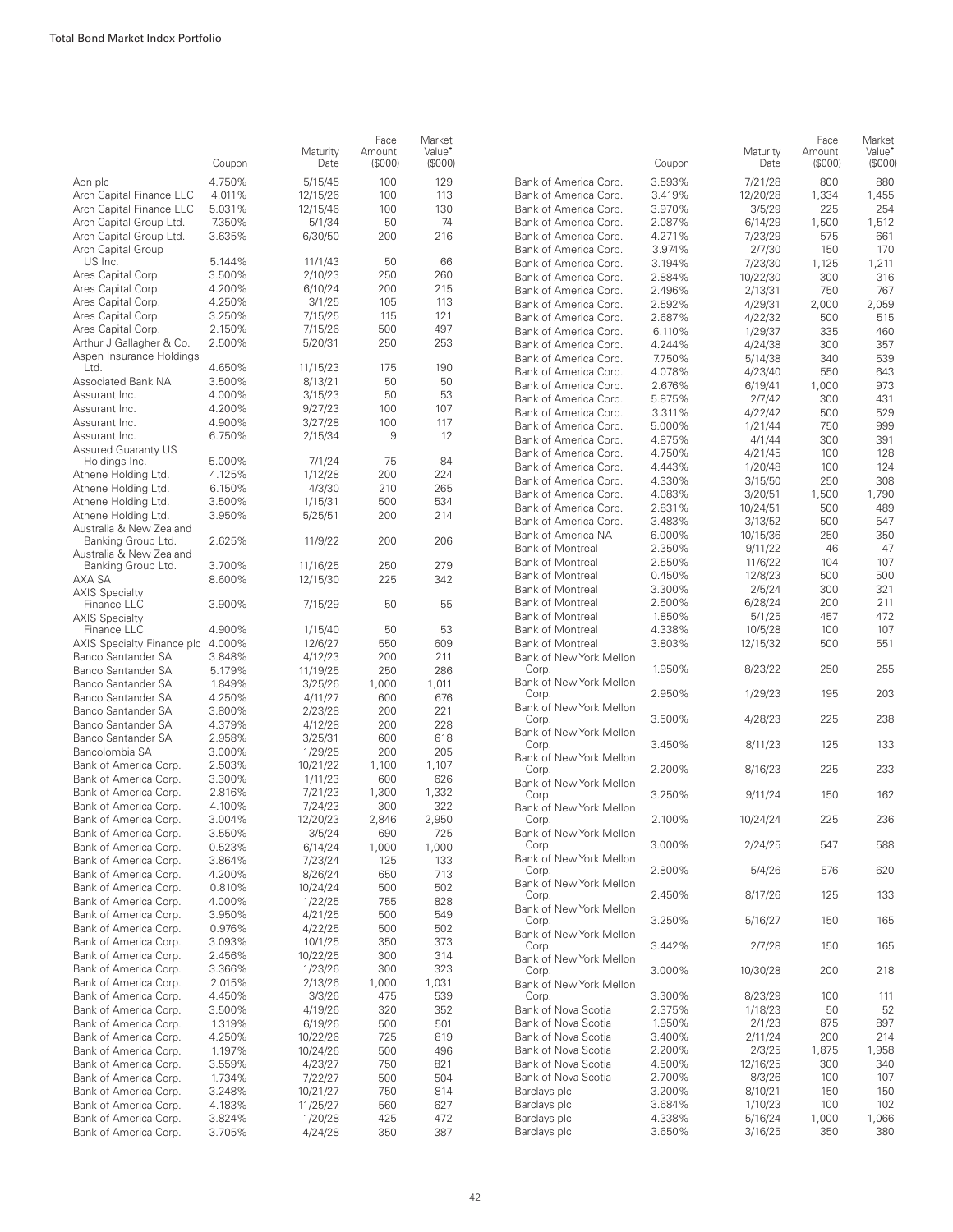|             |                                                         | Coupon           | Maturity<br>Date   | Face<br>Amount<br>(S000) | Market<br>Value <sup>*</sup><br>(\$000) |                                                  | Coupon           | Maturity<br>Date     | Face<br>Amount<br>$($ \$000) | Market<br>Value <sup>•</sup><br>(S000) |
|-------------|---------------------------------------------------------|------------------|--------------------|--------------------------|-----------------------------------------|--------------------------------------------------|------------------|----------------------|------------------------------|----------------------------------------|
|             | Barclays plc                                            | 3.932%           | 5/7/25             | 200                      | 216                                     | Capital One Financial                            |                  |                      |                              |                                        |
|             | Barclays plc                                            | 4.375%           | 1/12/26            | 300                      | 336                                     | Corp.                                            | 3.750%           | 7/28/26              | 500                          | 552                                    |
|             | Barclays plc                                            | 2.852%           | 5/7/26             | 300                      | 317                                     | Capital One Financial                            |                  |                      |                              |                                        |
|             | Barclays plc                                            | 5.200%           | 5/12/26            | 610                      | 698                                     | Corp.                                            | 3.750%           | 3/9/27               | 100                          | 111                                    |
|             | Barclays plc                                            | 4.337%           | 1/10/28            | 200                      | 224                                     | Capital One Financial<br>Corp.                   | 3.650%           | 5/11/27              | 800                          | 890                                    |
|             | Barclays plc                                            | 4.836%           | 5/9/28             | 400                      | 449                                     | Capital One Financial                            |                  |                      |                              |                                        |
|             | Barclays plc                                            | 4.972%           | 5/16/29            | 500                      | 586                                     | Corp.                                            | 3.800%           | 1/31/28              | 300                          | 339                                    |
|             | Barclays plc                                            | 5.088%           | 6/20/30            | 345                      | 401                                     | Cboe Global Markets Inc.                         | 3.650%           | 1/12/27              | 110                          | 123                                    |
|             | Barclays plc                                            | 2.645%           | 6/24/31            | 400                      | 405                                     | Charles Schwab Corp.                             | 3.225%           | 9/1/22               | 300                          | 310                                    |
|             | Barclays plc<br>Barclays plc                            | 5.250%<br>4.950% | 8/17/45<br>1/10/47 | 250<br>200               | 332<br>258                              | Charles Schwab Corp.                             | 2.650%           | 1/25/23              | 100                          | 103                                    |
|             | Berkshire Hathaway                                      |                  |                    |                          |                                         | Charles Schwab Corp.                             | 3.550%           | 2/1/24               | 400                          | 430                                    |
|             | Finance Corp.                                           | 5.750%           | 1/15/40            | 140                      | 203                                     | Charles Schwab Corp.                             | 3.850%           | 5/21/25              | 25                           | 28                                     |
|             | Berkshire Hathaway                                      |                  |                    |                          |                                         | Charles Schwab Corp.                             | 0.900%<br>1.150% | 3/11/26              | 300<br>500                   | 298<br>500                             |
|             | Finance Corp.                                           | 4.400%           | 5/15/42            | 195                      | 245                                     | Charles Schwab Corp.<br>Charles Schwab Corp.     | 3.200%           | 5/13/26<br>3/2/27    | 250                          | 274                                    |
|             | Berkshire Hathaway<br>Finance Corp.                     | 4.200%           | 8/15/48            | 1,000                    | 1,235                                   | Charles Schwab Corp.                             | 3.200%           | 1/25/28              | 100                          | 110                                    |
|             | Berkshire Hathaway                                      |                  |                    |                          |                                         | Charles Schwab Corp.                             | 4.000%           | 2/1/29               | 125                          | 144                                    |
|             | Finance Corp.                                           | 4.250%           | 1/15/49            | 230                      | 286                                     | Charles Schwab Corp.                             | 3.250%           | 5/22/29              | 100                          | 110                                    |
|             | Berkshire Hathaway                                      |                  |                    |                          |                                         | Charles Schwab Corp.                             | 4.625%           | 3/22/30              | 50                           | 61                                     |
|             | Finance Corp.                                           | 2.850%           | 10/15/50           | 675                      | 673                                     | Charles Schwab Corp.                             | 2.300%           | 5/13/31              | 500                          | 511                                    |
|             | Berkshire Hathaway Inc.                                 | 3.000%           | 2/11/23            | 75                       | 78                                      | Chubb Corp.                                      | 6.000%           | 5/11/37              | 125                          | 181                                    |
|             | Berkshire Hathaway Inc.                                 | 2.750%           | 3/15/23            | 300                      | 311                                     | Chubb Corp.                                      | 6.500%           | 5/15/38              | 95                           | 144                                    |
|             | Berkshire Hathaway Inc.                                 | 3.125%           | 3/15/26            | 725                      | 793                                     | Chubb INA Holdings Inc.                          | 2.875%           | 11/3/22              | 475                          | 489                                    |
|             | <b>BGC Partners Inc.</b>                                | 3.750%           | 10/1/24            | 105                      | 111                                     | Chubb INA Holdings Inc.                          | 2.700%           | 3/13/23              | 125                          | 130                                    |
|             | BlackRock Inc.                                          | 3.200%           | 3/15/27            | 100                      | 111                                     | Chubb INA Holdings Inc.                          | 3.350%           | 5/15/24              | 100                          | 108                                    |
|             | BlackRock Inc.                                          | 3.250%           | 4/30/29            | 90                       | 101                                     | Chubb INA Holdings Inc.                          | 3.150%           | 3/15/25              | 250                          | 270                                    |
| $\mathbf 5$ | BlackRock Inc.<br><b>Blackstone Secured</b>             | 2.400%           | 4/30/30            | 380                      | 398                                     | Chubb INA Holdings Inc.                          | 3.350%           | 5/3/26               | 355                          | 390                                    |
|             | Lending Fund                                            | 2.750%           | 9/16/26            | 500                      | 507                                     | Chubb INA Holdings Inc.                          | 6.700%           | 5/15/36              | 200                          | 302                                    |
| $\mathbf 5$ | <b>BNP Paribas SA</b>                                   | 3.052%           | 1/13/31            | 50                       | 53                                      | Chubb INA Holdings Inc.                          | 4.150%           | 3/13/43              | 100                          | 121                                    |
| 5           | <b>BPCE SA</b>                                          | 3.000%           | 5/22/22            | 250                      | 256                                     | Chubb INA Holdings Inc.                          | 4.350%<br>4.100% | 11/3/45              | 350<br>350                   | 443<br>365                             |
|             | <b>BPCE SA</b>                                          | 4.000%           | 4/15/24            | 325                      | 354                                     | CI Financial Corp.<br>Cincinnati Financial Corp. | 6.920%           | 6/15/51<br>5/15/28   | 100                          | 131                                    |
|             | <b>BPCE SA</b>                                          | 3.375%           | 12/2/26            | 250                      | 276                                     | Cincinnati Financial Corp.                       | 6.125%           | 11/1/34              | 75                           | 102                                    |
|             | Brighthouse Financial Inc.                              | 3.700%           | 6/22/27            | 141                      | 154                                     | Citigroup Inc.                                   | 2.700%           | 10/27/22             | 375                          | 386                                    |
|             | Brighthouse Financial Inc.                              | 4.700%           | 6/22/47            | 223                      | 248                                     | Citigroup Inc.                                   | 3.375%           | 3/1/23               | 150                          | 157                                    |
|             | <b>Brookfield Asset</b>                                 |                  |                    |                          |                                         | Citigroup Inc.                                   | 3.500%           | 5/15/23              | 675                          | 711                                    |
|             | Management Inc.                                         | 4.000%           | 1/15/25            | 157                      | 172                                     | Citigroup Inc.                                   | 2.876%           | 7/24/23              | 450                          | 461                                    |
|             | Brookfield Finance Inc.                                 | 4.000%           | 4/1/24             | 175                      | 189                                     | Citigroup Inc.                                   | 3.875%           | 10/25/23             | 738                          | 796                                    |
|             | Brookfield Finance Inc.                                 | 4.250%           | 6/2/26             | 50                       | 56                                      | Citigroup Inc.                                   | 4.000%           | 8/5/24               | 125                          | 136                                    |
|             | Brookfield Finance Inc.<br>Brookfield Finance Inc.      | 3.900%<br>4.850% | 1/25/28<br>3/29/29 | 125<br>150               | 140<br>177                              | Citigroup Inc.                                   | 0.776%           | 10/30/24             | 500                          | 501                                    |
|             | Brookfield Finance Inc.                                 | 4.350%           | 4/15/30            | 205                      | 237                                     | Citigroup Inc.                                   | 3.875%           | 3/26/25              | 350                          | 384                                    |
|             | Brookfield Finance Inc.                                 | 4.700%           | 9/20/47            | 185                      | 226                                     | Citigroup Inc.                                   | 3.352%           | 4/24/25              | 1,500                        | 1,600                                  |
|             | <b>Brookfield Finance LLC</b>                           | 3.450%           | 4/15/50            | 125                      | 129                                     | Citigroup Inc.                                   | 0.981%           | 5/1/25               | 225                          | 226                                    |
|             | Brown & Brown Inc.                                      | 4.200%           | 9/15/24            | 75                       | 82                                      | Citigroup Inc.                                   | 4.400%           | 6/10/25              | 1,796                        | 2,006                                  |
|             | Brown & Brown Inc.                                      | 4.500%           | 3/15/29            | 75                       | 86                                      | Citigroup Inc.                                   | 5.500%           | 9/13/25              | 75                           | 87                                     |
|             | Brown & Brown Inc.                                      | 2.375%           | 3/15/31            | 500                      | 500                                     | Citigroup Inc.                                   | 3.700%           | 1/12/26              | 275                          | 304                                    |
|             | Canadian Imperial Bank of                               |                  |                    |                          |                                         | Citigroup Inc.                                   | 4.600%<br>3.200% | 3/9/26               | 275<br>1,025                 | 313<br>1,111                           |
|             | Commerce                                                | 0.450%           | 6/22/23            | 275                      | 275                                     | Citigroup Inc.<br>Citigroup Inc.                 | 4.300%           | 10/21/26<br>11/20/26 | 75                           | 85                                     |
|             | Canadian Imperial Bank of                               |                  |                    |                          |                                         | Citigroup Inc.                                   | 4.450%           | 9/29/27              | 1,150                        | 1,313                                  |
|             | Commerce                                                | 3.500%           | 9/13/23            | 200                      | 214                                     | Citigroup Inc.                                   | 3.887%           | 1/10/28              | 475                          | 529                                    |
|             | Canadian Imperial Bank of<br>Commerce                   | 0.500%           | 12/14/23           | 500                      | 499                                     | Citigroup Inc.                                   | 3.668%           | 7/24/28              | 900                          | 994                                    |
|             | Canadian Imperial Bank of                               |                  |                    |                          |                                         | Citigroup Inc.                                   | 4.125%           | 7/25/28              | 100                          | 113                                    |
|             | Commerce                                                | 3.100%           | 4/2/24             | 200                      | 213                                     | Citigroup Inc.                                   | 3.520%           | 10/27/28             | 580                          | 635                                    |
|             | Canadian Imperial Bank of                               |                  |                    |                          |                                         | Citigroup Inc.                                   | 3.980%           | 3/20/30              | 475                          | 539                                    |
|             | Commerce                                                | 2.250%           | 1/28/25            | 120                      | 125                                     | Citigroup Inc.                                   | 2.976%           | 11/5/30              | 300                          | 318                                    |
|             | Canadian Imperial Bank of                               |                  |                    |                          |                                         | Citigroup Inc.                                   | 2.666%           | 1/29/31              | 500                          | 517                                    |
|             | Commerce                                                | 1.250%           | 6/22/26            | 275                      | 274                                     | Citigroup Inc.                                   | 4.412%           | 3/31/31              | 750                          | 877                                    |
|             | Capital One Bank USA NA 3.375%<br>Capital One Financial |                  | 2/15/23            | 235                      | 246                                     | Citigroup Inc.                                   | 2.572%           | 6/3/31               | 500                          | 514                                    |
|             | Corp.                                                   | 3.200%           | 1/30/23            | 350                      | 365                                     | Citigroup Inc.                                   | 6.625%           | 6/15/32              | 100                          | 136                                    |
|             | Capital One Financial                                   |                  |                    |                          |                                         | Citigroup Inc.                                   | 6.125%           | 8/25/36              | 75                           | 104                                    |
|             | Corp.                                                   | 3.500%           | 6/15/23            | 27                       | 29                                      | Citigroup Inc.                                   | 3.878%           | 1/24/39              | 225                          | 258                                    |
|             | Capital One Financial                                   |                  |                    |                          |                                         | Citigroup Inc.                                   | 8.125%           | 7/15/39              | 562                          | 971                                    |
|             | Corp.                                                   | 3.900%           | 1/29/24            | 250                      | 270                                     | Citigroup Inc.<br>Citigroup Inc.                 | 5.316%<br>5.875% | 3/26/41<br>1/30/42   | 1,000<br>100                 | 1,341<br>144                           |
|             | Capital One Financial<br>Corp.                          | 3.750%           | 4/24/24            | 450                      | 487                                     | Citigroup Inc.                                   | 5.300%           | 5/6/44               | 375                          | 503                                    |
|             | Capital One Financial                                   |                  |                    |                          |                                         | Citigroup Inc.                                   | 4.650%           | 7/30/45              | 200                          | 258                                    |
|             | Corp.                                                   | 3.300%           | 10/30/24           | 1,013                    | 1,091                                   | Citigroup Inc.                                   | 4.750%           | 5/18/46              | 375                          | 477                                    |
|             | Capital One Financial                                   |                  |                    |                          |                                         | Citigroup Inc.                                   | 4.650%           | 7/23/48              | 450                          | 589                                    |
|             | Corp.                                                   | 4.200%           | 10/29/25           | 175                      | 195                                     | Citizens Financial                               |                  |                      |                              |                                        |
|             |                                                         |                  |                    |                          |                                         | Group Inc.                                       | 2.850%           | 7/27/26              | 175                          | 187                                    |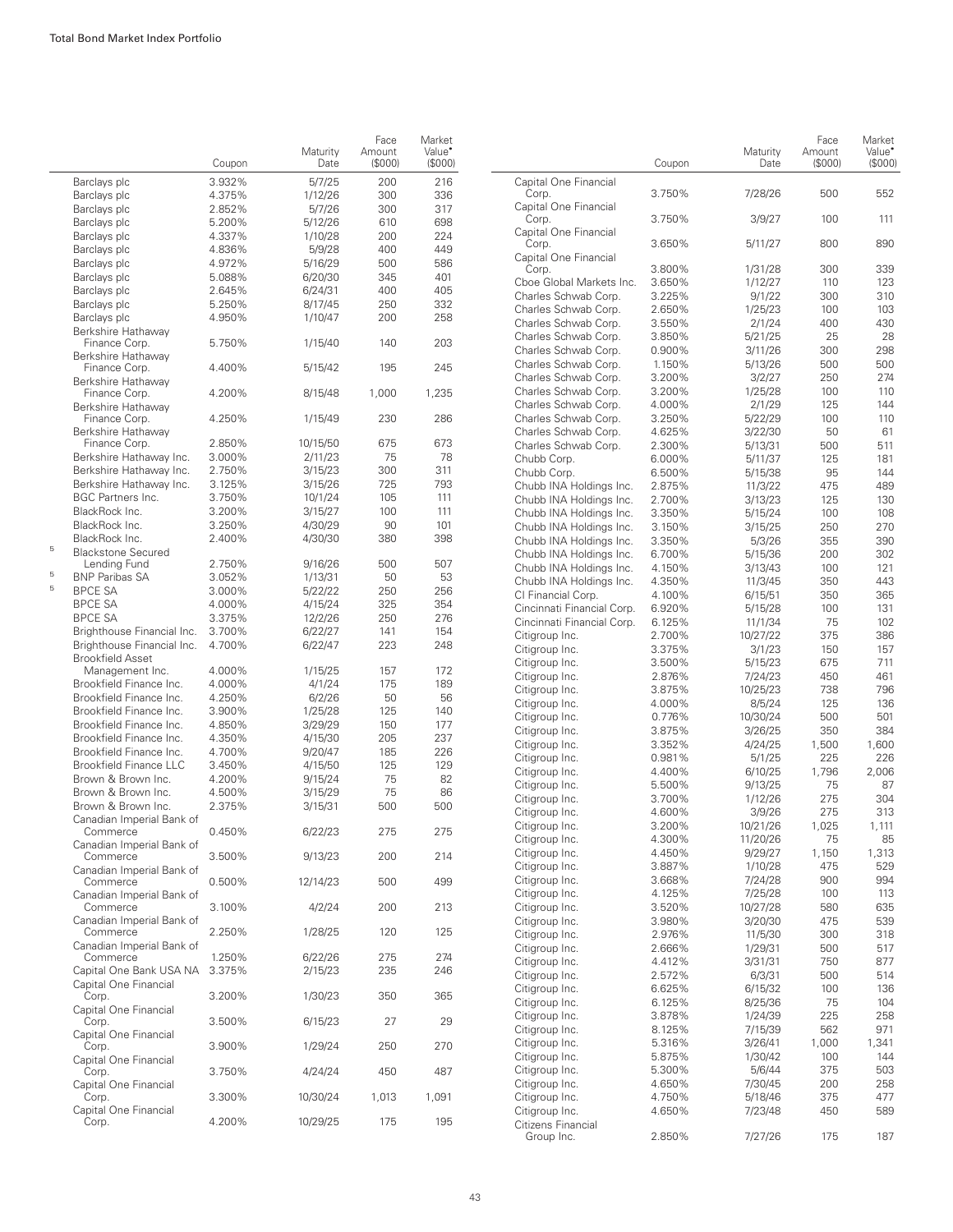|                                                        | Coupon | Maturity<br>Date | Face<br>Amount<br>(S000) | Market<br>Value <sup>•</sup><br>(\$000) |
|--------------------------------------------------------|--------|------------------|--------------------------|-----------------------------------------|
| Citizens Financial<br>Group Inc.                       | 2.500% | 2/6/30           | 200                      | 205                                     |
| Citizens Financial<br>Group Inc.<br>Citizens Financial | 4.300% | 2/11/31          | 357                      | 400                                     |
| Group Inc.                                             | 2.638% | 9/30/32          | 125                      | 125                                     |
| CME Group Inc.                                         | 3.000% | 9/15/22          | 125                      | 129                                     |
| CME Group Inc.                                         | 5.300% | 9/15/43          | 200                      | 287                                     |
| CNA Financial Corp.                                    | 3.950% | 5/15/24          | 150                      | 163                                     |
| CNA Financial Corp.                                    | 4.500% | 3/1/26           | 125                      | 142                                     |
|                                                        |        |                  |                          |                                         |
| CNA Financial Corp.                                    | 3.450% | 8/15/27          | 100                      | 110                                     |
| CNA Financial Corp.                                    | 3.900% | 5/1/29           | 100                      | 112                                     |
| CNO Financial Group Inc.                               | 5.250% | 5/30/25          | 250                      | 284                                     |
| Comerica Bank                                          | 4.000% | 7/27/25          | 50                       | 55                                      |
| Comerica Inc.                                          | 3.700% | 7/31/23          | 200                      | 213                                     |
| Commonwealth Bank of<br>Australia                      | 2.750% | 3/10/22          | 500                      | 509                                     |
| Cooperatieve Rabobank<br>UA                            | 3.950% | 11/9/22          | 125                      | 131                                     |
| Cooperatieve Rabobank<br>UA                            | 4.625% | 12/1/23          | 175                      | 191                                     |
| Cooperatieve Rabobank<br>UA                            | 0.375% | 1/12/24          | 250                      | 249                                     |
| Cooperatieve Rabobank<br>UA                            | 3.375% | 5/21/25          | 666                      | 728                                     |
| Cooperatieve Rabobank<br>UA                            | 4.375% | 8/4/25           | 600                      | 669                                     |
| Cooperatieve Rabobank<br>UA                            | 3.750% | 7/21/26          | 475                      | 522                                     |
| Cooperatieve Rabobank<br>UA                            | 5.250% | 5/24/41          | 100                      | 138                                     |
| Cooperatieve Rabobank<br>UA                            | 5.750% | 12/1/43          | 250                      | 353                                     |
| Cooperatieve Rabobank<br>UA                            |        |                  |                          |                                         |
|                                                        | 5.250% | 8/4/45           | 350                      | 469                                     |
| Credit Suisse AG                                       | 3.625% | 9/9/24           | 575                      | 624                                     |
| Credit Suisse Group AG                                 | 3.574% | 1/9/23           | 250                      | 254                                     |
| Credit Suisse Group AG                                 | 3.800% | 6/9/23           | 825                      | 874                                     |
| Credit Suisse Group AG                                 | 3.750% | 3/26/25          | 250                      | 271                                     |
| Credit Suisse Group AG                                 | 4.550% | 4/17/26          | 456                      | 516                                     |
| Credit Suisse Group AG<br>Credit Suisse Group          | 4.875% | 5/15/45          | 875                      | 1,104                                   |
| Funding Guernsey Ltd.                                  | 3.800% | 9/15/22          | 750                      | 780                                     |
| Deutsche Bank AG                                       | 4.250% | 10/14/21         | 600                      | 607                                     |
| Deutsche Bank AG                                       | 3.300% | 11/16/22         | 500                      | 517                                     |
| Deutsche Bank AG                                       | 3.950% | 2/27/23          | 300                      | 315                                     |
| Deutsche Bank AG                                       | 3.700% | 5/30/24          | 548                      | 588                                     |
| Deutsche Bank AG                                       | 4.100% | 1/13/26          | 100                      | 110                                     |
| Deutsche Bank AG                                       | 1.686% | 3/19/26          | 500                      | 504                                     |
| Discover Bank                                          | 3.350% | 2/6/23           | 150                      | 156                                     |
| Discover Bank                                          | 4.200% | 8/8/23           | 300                      | 323                                     |
| Discover Bank                                          | 2.450% | 9/12/24          | 150                      | 157                                     |
| Discover Bank                                          | 3.450% | 7/27/26          | 100                      | 109                                     |
| Discover Bank                                          | 4.650% | 9/13/28          | 250                      | 293                                     |
| Discover Bank                                          | 2.700% | 2/6/30           | 100                      | 105                                     |
| Discover Financial<br>Services<br>Discover Financial   | 3.850% | 11/21/22         | 200                      | 210                                     |
| Services<br>Discover Financial                         | 3.950% | 11/6/24          | 450                      | 491                                     |
| Services<br>Discover Financial                         | 3.750% | 3/4/25           | 183                      | 200                                     |
| Services<br>Discover Financial                         | 4.500% | 1/30/26          | 428                      | 484                                     |
| Services                                               | 4.100% | 2/9/27           | 250                      | 280                                     |
| E*TRADE Financial Corp.                                | 3.800% | 8/24/27          | 75                       | 83                                      |
| E*TRADE Financial Corp.                                | 4.500% | 6/20/28          | 65                       | 75                                      |
| Eaton Vance Corp.                                      | 3.625% | 6/15/23          |                          | 53                                      |
|                                                        |        |                  | 50                       |                                         |
| Eaton Vance Corp.                                      | 3.500% | 4/6/27           | 100                      | 109                                     |
| Enstar Group Ltd.                                      | 4.950% | 6/1/29           | 395                      | 454                                     |
| Equitable Holdings Inc.                                | 3.900% | 4/20/23          | 64                       | 68                                      |
| Equitable Holdings Inc.                                | 7.000% | 4/1/28           | 75                       | 97                                      |
| Equitable Holdings Inc.                                | 4.350% | 4/20/28          | 680                      | 780                                     |
| Equitable Holdings Inc.                                | 5.000% | 4/20/48          | 350                      | 446                                     |

|                                                                                           | Coupon | Maturity<br>Date    | Face<br>Amount<br>(S000) | Market<br>Value <sup>•</sup><br>(S000) |
|-------------------------------------------------------------------------------------------|--------|---------------------|--------------------------|----------------------------------------|
| Everest Reinsurance<br>Holdings Inc.                                                      | 4.868% | 6/1/44              | 100                      | 126                                    |
| Fairfax Financial Holdings<br>Ltd.                                                        | 4.850% | 4/17/28             | 50                       | 58                                     |
| Fairfax Financial Holdings<br>Ltd.                                                        | 4.625% | 4/29/30             | 100                      | 114                                    |
| <b>Fidelity National</b><br>Financial Inc.                                                | 3.400% | 6/15/30             | 100                      | 108                                    |
| <b>Fidelity National</b><br>Financial Inc.                                                | 2.450% | 3/15/31             | 500                      | 499                                    |
| Fifth Third Bancorp                                                                       | 4.300% | 1/16/24             | 275                      | 298                                    |
| Fifth Third Bancorp                                                                       | 3.650% | 1/25/24             | 150                      | 161                                    |
| Fifth Third Bancorp                                                                       | 2.375% | 1/28/25             | 349                      | 366                                    |
| Fifth Third Bancorp                                                                       | 2.550% | 5/5/27              | 100                      | 106                                    |
| Fifth Third Bancorp                                                                       | 3.950% | 3/14/28             | 75                       | 86                                     |
| Fifth Third Bancorp                                                                       | 8.250% | 3/1/38              | 200                      | 334                                    |
| Fifth Third Bank NA                                                                       | 3.950% | 7/28/25             | 200                      | 224                                    |
| Fifth Third Bank NA                                                                       | 3.850% | 3/15/26             | 200                      | 222                                    |
| Fifth Third Bank NA<br>First American Financial                                           | 2.250% | 2/1/27              | 250                      | 262                                    |
| Corp.                                                                                     | 4.600% | 11/15/24            | 100                      | 111                                    |
| First Republic Bank                                                                       | 1.912% | 2/12/24             | 250                      | 255                                    |
| First Republic Bank                                                                       | 4.375% | 8/1/46              | 75                       | 92                                     |
| FirstMerit Bank NA                                                                        | 4.270% | 11/25/26            | 150                      | 169                                    |
| Franklin Resources Inc.                                                                   | 2.800% | 9/15/22             | 225                      | 232                                    |
| FS KKR Capital Corp.                                                                      | 4.625% | 7/15/24             | 25                       | 27                                     |
| FS KKR Capital Corp.                                                                      | 4.125% | 2/1/25              | 100                      | 106                                    |
| FS KKR Capital Corp.                                                                      | 3.400% | 1/15/26             | 500                      | 517                                    |
| GATX Corp.                                                                                | 3.250% | 3/30/25             | 125                      | 134                                    |
| GATX Corp.                                                                                | 3.250% | 9/15/26             | 50                       | 54                                     |
| GATX Corp.                                                                                | 3.850% | 3/30/27             | 175                      | 193                                    |
| GATX Corp.                                                                                | 3.500% | 3/15/28             | 100                      | 110                                    |
| GATX Corp.                                                                                | 4.550% | 11/7/28             | 150                      | 175                                    |
| GATX Corp.                                                                                | 4.700% | 4/1/29              | 75                       | 88                                     |
| GATX Corp.                                                                                | 4.500% | 3/30/45             | 50                       | 58                                     |
| <b>GE Capital Funding LLC</b>                                                             | 3.450% | 5/15/25             | 445                      | 484                                    |
| <b>GE Capital Funding LLC</b>                                                             | 4.050% | 5/15/27             | 400                      | 453                                    |
| <b>GE Capital Funding LLC</b>                                                             | 4.400% | 5/15/30             | 710                      | 828                                    |
| <b>GE Capital Funding LLC</b><br><b>GE Capital International</b><br>Funding Co. Unlimited | 4.550% | 5/15/32             | 200                      | 239                                    |
| Co.<br><b>GE Capital International</b>                                                    | 3.373% | 11/15/25            | 358                      | 391                                    |
| Funding Co. Unlimited<br>Co.                                                              | 4.418% |                     |                          |                                        |
| Globe Life Inc.                                                                           | 3.800% | 11/15/35<br>9/15/22 | 2,168<br>50              | 2,604<br>52                            |
| Globe Life Inc.                                                                           | 4.550% | 9/15/28             | 80                       | 94                                     |
| Goldman Sachs Capital I                                                                   | 6.345% | 2/15/34             | 225                      | 315                                    |
| Goldman Sachs Group Inc.                                                                  | 2.876% | 10/31/22            | 555                      | 559                                    |
| Goldman Sachs Group Inc.                                                                  | 3.625% | 1/22/23             | 400                      | 420                                    |
| Goldman Sachs Group Inc.                                                                  | 0.481% | 1/27/23             | 650                      | 650                                    |
| Goldman Sachs Group Inc.                                                                  | 3.200% | 2/23/23             | 450                      | 469                                    |
| Goldman Sachs Group Inc.                                                                  | 2.905% | 7/24/23             | 500                      | 513                                    |
| Goldman Sachs Group Inc.                                                                  | 3.625% | 2/20/24             | 300                      | 322                                    |
| Goldman Sachs Group Inc.                                                                  | 4.000% | 3/3/24              | 475                      | 516                                    |
| Goldman Sachs Group Inc.                                                                  | 3.850% | 7/8/24              | 586                      | 634                                    |
| Goldman Sachs Group Inc.                                                                  | 0.657% | 9/10/24             | 200                      | 200                                    |
| Goldman Sachs Group Inc.                                                                  | 3.500% | 1/23/25             | 1,332                    | 1,440                                  |
| Goldman Sachs Group Inc.                                                                  | 3.500% | 4/1/25              | 50                       | 54                                     |
| Goldman Sachs Group Inc.                                                                  | 3.750% | 5/22/25             | 825                      | 903                                    |
| Goldman Sachs Group Inc.                                                                  | 3.272% | 9/29/25             | 550                      | 588                                    |
| Goldman Sachs Group Inc.                                                                  | 4.250% | 10/21/25            | 200                      | 224                                    |
| Goldman Sachs Group Inc.                                                                  | 3.750% | 2/25/26             | 200                      | 221                                    |
| Goldman Sachs Group Inc.                                                                  | 3.500% | 11/16/26            | 1,250                    | 1,359                                  |
| Goldman Sachs Group Inc.                                                                  | 1.093% | 12/9/26             | 500                      | 492                                    |
| Goldman Sachs Group Inc.                                                                  | 5.950% | 1/15/27             | 400                      | 487                                    |
| Goldman Sachs Group Inc.                                                                  | 3.850% | 1/26/27             | 350                      | 386                                    |
| Goldman Sachs Group Inc.                                                                  | 1.542% | 9/10/27             | 200                      | 199                                    |
| Goldman Sachs Group Inc.                                                                  | 3.691% | 6/5/28              | 625                      | 690                                    |
| Goldman Sachs Group Inc.                                                                  | 3.814% | 4/23/29             | 450                      | 503                                    |
| Goldman Sachs Group Inc.                                                                  | 4.223% | 5/1/29              | 475                      | 542                                    |
| Goldman Sachs Group Inc.                                                                  | 3.800% | 3/15/30             | 1,250                    | 1,406                                  |
| Goldman Sachs Group Inc.                                                                  | 1.992% | 1/27/32             | 1,550                    | 1,505                                  |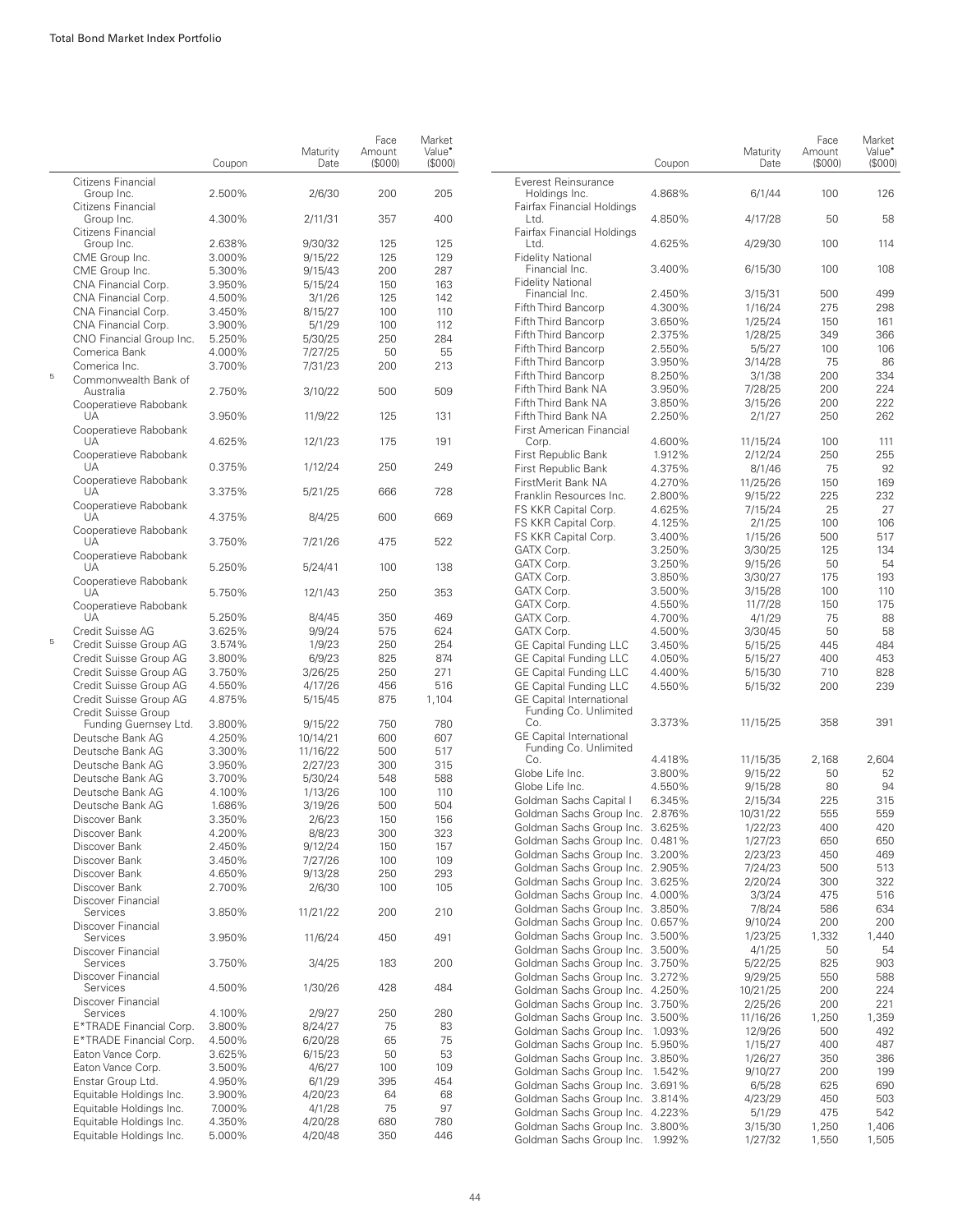|                                                      | Coupon | Maturity<br>Date | Face<br>Amount<br>(S000) | Market<br>Value <sup>•</sup><br>(\$000) |                            |
|------------------------------------------------------|--------|------------------|--------------------------|-----------------------------------------|----------------------------|
| Goldman Sachs Group Inc.                             | 6.450% | 5/1/36           | 50                       | 71                                      | Interconti                 |
| Goldman Sachs Group Inc.                             | 6.750% | 10/1/37          | 975                      | 1,420                                   | Exchang                    |
| Goldman Sachs Group Inc.                             | 4.017% | 10/31/38         | 405                      | 475                                     | Interconti                 |
| Goldman Sachs Group Inc.                             | 4.411% | 4/23/39          | 500                      | 609                                     | Exchang                    |
| Goldman Sachs Group Inc.                             | 6.250% | 2/1/41           | 675                      | 1,000                                   | Interconti                 |
| Goldman Sachs Group Inc.                             | 3.210% | 4/22/42          | 1,030                    | 1,078                                   | Exchang<br>Interconti      |
| Goldman Sachs Group Inc. 4.800%                      |        | 7/8/44           | 360                      | 470                                     | Exchang                    |
| Goldman Sachs Group Inc.                             | 5.150% | 5/22/45          | 475                      | 633                                     | Internation                |
| Goldman Sachs Group Inc. 4.750%<br>Hanover Insurance |        | 10/21/45         | 150                      | 196                                     | Corp.<br>Invesco Fi        |
| Group Inc.<br>Hartford Financial                     | 4.500% | 4/15/26          | 100                      | 113                                     | Invesco Fi<br>Invesco Fi   |
| Services Group Inc.<br><b>Hartford Financial</b>     | 2.800% | 8/19/29          | 350                      | 369                                     | Invesco Fi<br>Janus Cap    |
| Services Group Inc.<br>Hartford Financial            | 5.950% | 10/15/36         | 50                       | 68                                      | Jefferies F                |
| Services Group Inc.<br><b>Hartford Financial</b>     | 6.100% | 10/1/41          | 100                      | 143                                     | Group I<br>Jefferies (     |
| Services Group Inc.<br>Hartford Financial            | 4.300% | 4/15/43          | 175                      | 208                                     | Jefferies (<br>Jefferies ( |
| Services Group Inc.                                  | 3.600% | 8/19/49          | 125                      | 137                                     | Jefferies (                |
| HSBC Bank USA NA                                     | 7.000% | 1/15/39          | 250                      | 389                                     | Jefferies (                |
| <b>HSBC Holdings plc</b>                             | 3.600% | 5/25/23          | 200                      | 212                                     | <b>Jefferie</b>            |
| <b>HSBC Holdings plc</b>                             | 3.033% | 11/22/23         | 200                      | 207                                     | Finance                    |
| <b>HSBC Holdings plc</b>                             | 4.250% | 3/14/24          | 250                      | 271                                     | Jefferies (                |
| <b>HSBC Holdings plc</b>                             | 3.950% | 5/18/24          | 1,300                    | 1,381                                   | <b>Jefferie</b>            |
| <b>HSBC Holdings plc</b>                             | 3.803% | 3/11/25          | 1,075                    | 1,156                                   | Finance                    |
| <b>HSBC Holdings plc</b>                             | 4.250% | 8/18/25          | 150                      | 166                                     | JPMorgar                   |
| <b>HSBC Holdings plc</b>                             | 2.633% | 11/7/25          | 200                      | 210                                     | JPMorgar                   |
| <b>HSBC Holdings plc</b>                             | 4.300% | 3/8/26           | 1,100                    | 1,242                                   | JPMorgar                   |
| <b>HSBC Holdings plc</b>                             | 1.645% | 4/18/26          | 1,000                    | 1,013                                   | JPMorgar                   |
| <b>HSBC Holdings plc</b>                             | 3.900% | 5/25/26          | 450                      | 500                                     | JPMorgar                   |
| <b>HSBC Holdings plc</b>                             | 2.099% | 6/4/26           | 1,700                    | 1,749                                   | JPMorgar                   |
| <b>HSBC Holdings plc</b>                             | 4.292% | 9/12/26          | 500                      | 556                                     | JPMorgar                   |
| <b>HSBC Holdings plc</b>                             | 4.375% | 11/23/26         | 350                      | 395                                     | JPMorgar                   |
| <b>HSBC Holdings plc</b>                             | 1.589% | 5/24/27          | 500                      | 501                                     | JPMorgar                   |
| <b>HSBC Holdings plc</b>                             | 4.041% | 3/13/28          | 400                      | 444                                     | JPMorgar<br>JPMorgar       |
| <b>HSBC Holdings plc</b>                             | 4.583% | 6/19/29          | 400                      | 462                                     | JPMorgar                   |
| <b>HSBC Holdings plc</b>                             | 4.950% | 3/31/30          | 550                      | 664                                     | JPMorgar                   |
| <b>HSBC Holdings plc</b>                             | 3.973% | 5/22/30          | 570                      | 638                                     | JPMorgar                   |
| <b>HSBC Holdings plc</b>                             | 7.625% | 5/17/32          | 100                      | 141                                     | JPMorgar                   |
| <b>HSBC Holdings plc</b>                             | 7.350% | 11/27/32         | 100                      | 138                                     | JPMorgar                   |
| <b>HSBC Holdings plc</b>                             | 6.500% | 5/2/36           | 600                      | 827                                     | JPMorgar                   |
| <b>HSBC Holdings plc</b>                             | 6.500% | 9/15/37          | 50                       | 70                                      | JPMorgar                   |
| <b>HSBC Holdings plc</b>                             | 6.800% | 6/1/38           | 200                      | 288                                     | JPMorgar                   |
| <b>HSBC Holdings plc</b>                             | 5.250% | 3/14/44          | 750                      | 973                                     | JPMorgar                   |
| HSBC USA Inc.<br>Huntinaton                          | 3.500% | 6/23/24          | 150                      | 162                                     | JPMorgar<br>JPMorgar       |
| Bancshares Inc.                                      | 2.550% | 2/4/30           | 250                      | 261                                     | JPMorgar                   |
| Huntington National Bank                             | 2.500% | 8/7/22           | 200                      | 204                                     |                            |
| Huntington National Bank                             | 1.800% | 2/3/23           | 275                      | 281                                     | JPMorgar                   |
| Huntington National Bank                             | 3.550% | 10/6/23          | 250                      | 266                                     | JPMorgar                   |
| Industrial & Commercial                              |        |                  |                          |                                         | JPMorgar                   |
| Bank of China Ltd.<br>Industrial & Commercial        | 2.957% | 11/8/22          | 250                      | 257                                     | JPMorgar<br>JPMorgar       |
| Bank of China Ltd.                                   | 3.538% | 11/8/27          | 250                      | 277                                     | JPMorgar                   |
| <b>ING Groep NV</b>                                  | 4.100% | 10/2/23          | 300                      | 323                                     | JPMorgar                   |
| <b>ING Groep NV</b>                                  | 3.550% | 4/9/24           | 200                      | 215                                     | JPMorgar                   |
| <b>ING Groep NV</b>                                  | 3.950% | 3/29/27          | 300                      | 337                                     | JPMorgar                   |
| <b>ING Groep NV</b>                                  | 4.550% | 10/2/28          | 200                      | 235                                     | JPMorgar                   |
| <b>ING Groep NV</b><br>Intercontinental              | 4.050% | 4/9/29           | 200                      | 228                                     | JPMorgar<br>JPMorgar       |
| Exchange Inc.<br>Intercontinental                    | 2.350% | 9/15/22          | 100                      | 102                                     | JPMorgar<br>JPMorgar       |
| Exchange Inc.<br>Intercontinental                    | 4.000% | 10/15/23         | 150                      | 162                                     | JPMorgar                   |
| Exchange Inc.<br>Intercontinental                    | 3.750% | 12/1/25          | 300                      | 332                                     | JPMorgar<br>JPMorgar       |
| Exchange Inc.<br>Intercontinental                    | 3.100% | 9/15/27          | 150                      | 163                                     | JPMorgar<br>JPMorgar       |
| Exchange Inc.<br>Intercontinental                    | 3.750% | 9/21/28          | 75                       | 84                                      | JPMorgar<br>JPMorgar       |
| Exchange Inc.                                        | 2.100% | 6/15/30          | 750                      | 746                                     | JPMorgar                   |

|                                                  | Coupon | Maturity<br>Date | Face<br>Amount<br>(S000) | Market<br>Value <sup>•</sup><br>(S000) |
|--------------------------------------------------|--------|------------------|--------------------------|----------------------------------------|
| Intercontinental<br>Exchange Inc.                | 2.650% | 9/15/40          | 500                      | 479                                    |
| Intercontinental<br>Exchange Inc.                | 4.250% | 9/21/48          | 175                      | 207                                    |
| Intercontinental<br>Exchange Inc.                | 3.000% | 6/15/50          | 60                       | 59                                     |
| Intercontinental<br>Exchange Inc.                | 3.000% | 9/15/60          | 300                      | 289                                    |
| <b>International Finance</b><br>Corp.            | 5.875% | 8/15/22          | 160                      | 169                                    |
| Invesco Finance plc                              | 3.125% | 11/30/22         | 175                      | 182                                    |
| Invesco Finance plc                              | 4.000% | 1/30/24          | 450                      | 488                                    |
| Invesco Finance plc                              | 3.750% | 1/15/26          | 170                      | 188                                    |
| Invesco Finance plc                              | 5.375% | 11/30/43         | 75                       | 98                                     |
| Janus Capital Group Inc.                         | 4.875% | 8/1/25           | 75                       | 85                                     |
| Jefferies Financial                              |        |                  |                          |                                        |
| Group Inc.                                       | 5.500% | 10/18/23         | 150                      | 161                                    |
| Jefferies Group LLC                              | 5.125% | 1/20/23          | 100                      | 107                                    |
| Jefferies Group LLC                              | 6.450% | 6/8/27           | 50                       | 62                                     |
| Jefferies Group LLC                              | 6.250% | 1/15/36          | 75                       | 100                                    |
| Jefferies Group LLC                              | 6.500% | 1/20/43          | 75                       | 104                                    |
| Jefferies Group LLC /<br>Jefferies Group Capital |        |                  |                          |                                        |
| Finance Inc.                                     | 4.850% | 1/15/27          | 200                      | 233                                    |
| Jefferies Group LLC /                            |        |                  |                          |                                        |
| Jefferies Group Capital                          |        |                  |                          |                                        |
| Finance Inc.                                     | 4.150% | 1/23/30          | 300                      | 337                                    |
| JPMorgan Chase & Co.                             | 3.250% | 9/23/22          | 750                      | 777                                    |
| JPMorgan Chase & Co.                             | 2.972% | 1/15/23          | 370                      | 375                                    |
| JPMorgan Chase & Co.                             | 3.200% | 1/25/23          | 750                      | 783                                    |
| JPMorgan Chase & Co.                             | 3.375% | 5/1/23           | 300                      | 316                                    |
| JPMorgan Chase & Co.                             | 2.700% | 5/18/23          | 250                      | 260                                    |
| JPMorgan Chase & Co.                             | 3.875% | 2/1/24           | 445                      | 482                                    |
| JPMorgan Chase & Co.                             | 3.559% | 4/23/24          | 485                      | 511                                    |
| JPMorgan Chase & Co.                             | 3.625% | 5/13/24          | 526                      | 570                                    |
| JPMorgan Chase & Co.                             | 1.514% | 6/1/24           | 1,640                    | 1,671                                  |
| JPMorgan Chase & Co.                             | 3.797% | 7/23/24          | 175                      | 186                                    |
| JPMorgan Chase & Co.                             | 3.875% | 9/10/24          | 575                      | 627                                    |
| JPMorgan Chase & Co.                             | 0.653% | 9/16/24          | 1,100                    | 1,101                                  |
| JPMorgan Chase & Co.                             | 4.023% | 12/5/24          | 300                      | 324                                    |
| JPMorgan Chase & Co.                             | 3.125% | 1/23/25          | 400                      | 429                                    |
| JPMorgan Chase & Co.                             | 0.563% | 2/16/25          | 500                      | 497                                    |
| JPMorgan Chase & Co.                             | 3.220% | 3/1/25           | 600                      | 637                                    |
| JPMorgan Chase & Co.                             | 0.824% | 6/1/25           | 850                      | 848                                    |
| JPMorgan Chase & Co.                             | 0.969% | 6/23/25          | 375                      | 375                                    |
| JPMorgan Chase & Co.                             | 3.900% | 7/15/25          | 362                      | 400                                    |
| JPMorgan Chase & Co.                             | 2.301% | 10/15/25         | 700                      | 728                                    |
| JPMorgan Chase & Co.                             | 3.300% | 4/1/26           | 685                      | 749                                    |
| JPMorgan Chase & Co.                             | 2.083% | 4/22/26          | 500                      | 517                                    |
| JPMorgan Chase & Co.                             | 3.200% |                  | 300                      | 327                                    |
| JPMorgan Chase & Co.                             | 2.950% | 6/15/26          | 875                      | 943                                    |
| JPMorgan Chase & Co.                             | 4.125% | 10/1/26          | 450                      | 509                                    |
| JPMorgan Chase & Co.                             |        | 12/15/26         |                          | 557                                    |
| JPMorgan Chase & Co.                             | 3.960% | 1/29/27          | 500                      | 503                                    |
|                                                  | 1.578% | 4/22/27          | 500                      |                                        |
| JPMorgan Chase & Co.                             | 3.625% | 12/1/27          | 1,000                    | 1,099                                  |
| JPMorgan Chase & Co.                             | 3.782% | 2/1/28           | 625                      | 694                                    |
| JPMorgan Chase & Co.                             | 3.540% | 5/1/28           | 350                      | 384                                    |
| JPMorgan Chase & Co.                             | 3.509% | 1/23/29          | 575                      | 634                                    |
| JPMorgan Chase & Co.                             | 4.005% | 4/23/29          | 300                      | 340                                    |
| JPMorgan Chase & Co.                             | 2.069% | 6/1/29           | 625                      | 630                                    |
| JPMorgan Chase & Co.                             | 4.203% | 7/23/29          | 250                      | 287                                    |
| JPMorgan Chase & Co.                             | 4.452% | 12/5/29          | 300                      | 351                                    |
| JPMorgan Chase & Co.                             | 3.702% | 5/6/30           | 300                      | 336                                    |
| JPMorgan Chase & Co.                             | 2.739% | 10/15/30         | 1,500                    | 1,573                                  |
| JPMorgan Chase & Co.                             | 4.493% | 3/24/31          | 1,050                    | 1,244                                  |
| JPMorgan Chase & Co.                             | 2.522% | 4/22/31          | 2,000                    | 2,055                                  |
| JPMorgan Chase & Co.                             | 2.956% | 5/13/31          | 500                      | 525                                    |
| JPMorgan Chase & Co.                             | 1.764% | 11/19/31         | 500                      | 480                                    |
| JPMorgan Chase & Co.                             | 2.580% | 4/22/32          | 500                      | 514                                    |
| JPMorgan Chase & Co.                             | 6.400% | 5/15/38          | 450                      | 662                                    |
| JPMorgan Chase & Co.                             | 3.882% | 7/24/38          | 500                      | 576                                    |
| JPMorgan Chase & Co.                             | 5.500% | 10/15/40         | 650                      | 890                                    |
| JPMorgan Chase & Co.                             | 3.109% | 4/22/41          | 500                      | 518                                    |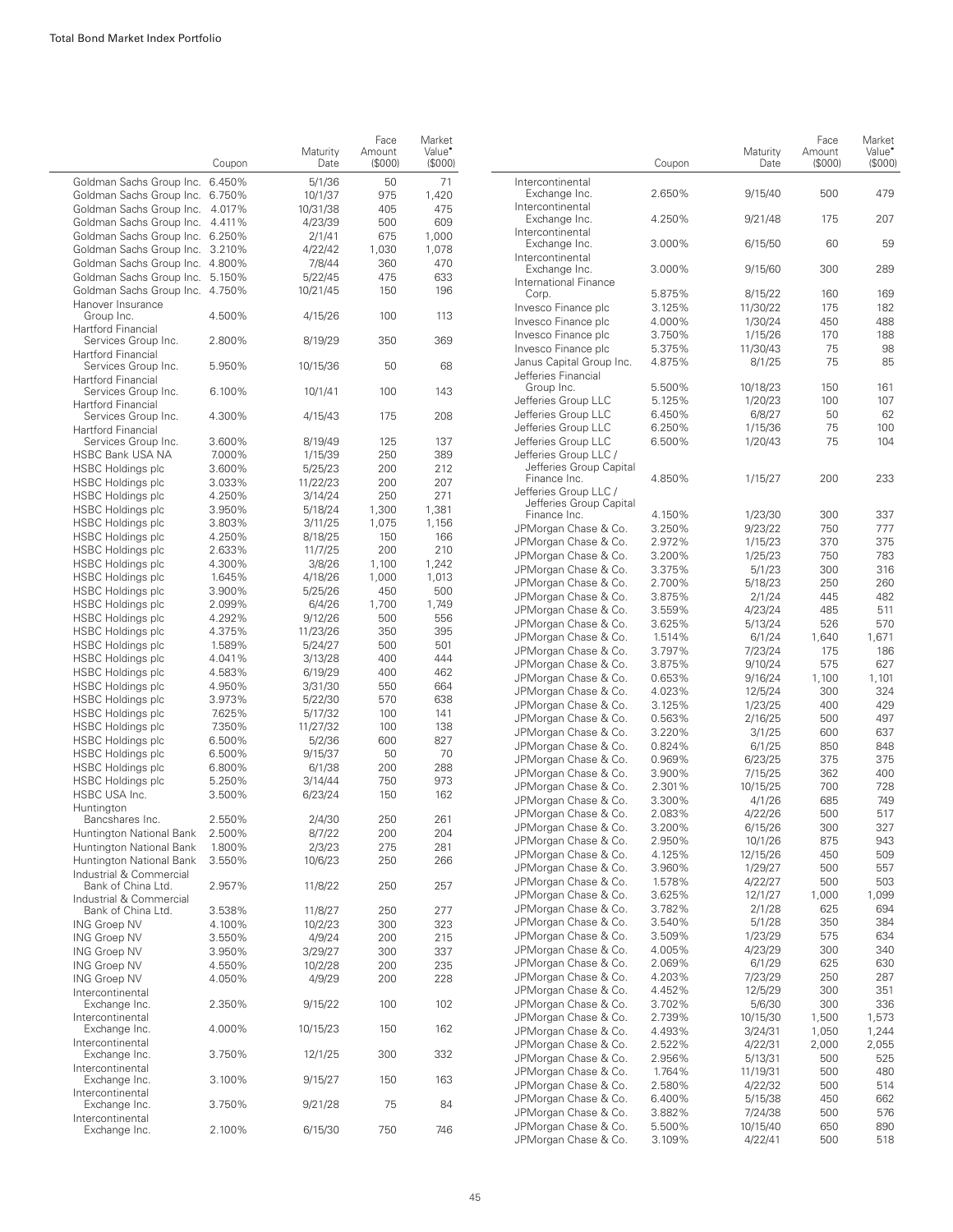|                                                      |                  |                     | Face             | Market                              |        |
|------------------------------------------------------|------------------|---------------------|------------------|-------------------------------------|--------|
|                                                      | Coupon           | Maturity<br>Date    | Amount<br>(S000) | Value <sup>•</sup><br>$($ \$000 $)$ |        |
| JPMorgan Chase & Co.                                 | 5.600%           | 7/15/41             | 275              | 385                                 | Ν      |
| JPMorgan Chase & Co.                                 | 5.400%           | 1/6/42              | 150              | 206                                 |        |
| JPMorgan Chase & Co.                                 | 3.157%           | 4/22/42             | 450              | 469                                 | Ν<br>Ν |
| JPMorgan Chase & Co.<br>JPMorgan Chase & Co.         | 5.625%<br>4.950% | 8/16/43             | 300<br>100       | 424<br>132                          | Ν      |
| JPMorgan Chase & Co.                                 | 4.260%           | 6/1/45<br>2/22/48   | 375              | 456                                 | Ν      |
| JPMorgan Chase & Co.                                 | 4.032%           | 7/24/48             | 500              | 589                                 | Ν      |
| JPMorgan Chase & Co.                                 | 3.964%           | 11/15/48            | 1,000            | 1,172                               | Ν      |
| JPMorgan Chase & Co.                                 | 3.897%           | 1/23/49             | 400              | 465                                 | Ν      |
| JPMorgan Chase & Co.                                 | 3.109%           | 4/22/51             | 500              | 518                                 | Ν      |
| JPMorgan Chase & Co.                                 | 3.328%           | 4/22/52             | 745              | 795                                 | Ν      |
| Kemper Corp.                                         | 4.350%           | 2/15/25             | 40               | 44                                  | Ν      |
| KeyBank NA                                           | 2.300%           | 9/14/22             | 200              | 205                                 | Ν      |
| KeyBank NA                                           | 3.375%           | 3/7/23              | 250              | 263                                 | Ν      |
| KeyBank NA                                           | 0.423%           | 1/3/24              | 500              | 500                                 | Ν<br>Ν |
| KeyBank NA                                           | 3.300%           | 6/1/25              | 403              | 440                                 | Ν      |
| KeyCorp<br>KeyCorp                                   | 4.150%<br>4.100% | 10/29/25<br>4/30/28 | 150<br>600       | 169<br>693                          |        |
| KeyCorp                                              | 2.550%           | 10/1/29             | 150              | 157                                 | Ν      |
| Lazard Group LLC                                     | 3.750%           | 2/13/25             | 50               | 55                                  |        |
| Lazard Group LLC                                     | 3.625%           | 3/1/27              | 100              | 109                                 | Ν      |
| Lazard Group LLC                                     | 4.500%           | 9/19/28             | 100              | 116                                 |        |
| Legg Mason Inc.                                      | 4.750%           | 3/15/26             | 100              | 116                                 | Ν      |
| Legg Mason Inc.                                      | 5.625%           | 1/15/44             | 120              | 168                                 | Ν      |
| Lincoln National Corp.                               | 4.000%           | 9/1/23              | 50               | 54                                  |        |
| Lincoln National Corp.                               | 3.350%           | 3/9/25              | 13               | 14                                  | Ν      |
| Lincoln National Corp.                               | 3.625%           | 12/12/26            | 75               | 83                                  |        |
| Lincoln National Corp.                               | 3.800%           | 3/1/28              | 100              | 112                                 | Ν      |
| Lincoln National Corp.                               | 3.050%           | 1/15/30             | 350              | 373                                 | Ν      |
| Lincoln National Corp.<br>Lincoln National Corp.     | 6.300%<br>7.000% | 10/9/37<br>6/15/40  | 75<br>160        | 105<br>246                          |        |
| Lloyds Banking Group plc                             | 4.050%           | 8/16/23             | 900              | 965                                 | Ν      |
| Lloyds Banking Group plc                             | 2.907%           | 11/7/23             | 400              | 412                                 |        |
| Lloyds Banking Group plc                             | 3.900%           | 3/12/24             | 200              | 217                                 | Ν      |
| Lloyds Banking Group plc                             | 4.450%           | 5/8/25              | 200              | 224                                 | Ν      |
| Lloyds Banking Group plc                             | 4.582%           | 12/10/25            | 700              | 787                                 |        |
| Lloyds Banking Group plc                             | 4.650%           | 3/24/26             | 575              | 650                                 | Ν      |
| Lloyds Banking Group plc                             | 3.750%           | 1/11/27             | 200              | 221                                 |        |
| Lloyds Banking Group plc                             | 4.375%           | 3/22/28             | 250              | 287                                 | Ν      |
| Lloyds Banking Group plc                             | 4.550%           | 8/16/28             | 200              | 233                                 |        |
| Lloyds Banking Group plc                             | 3.574%           | 11/7/28             | 200              | 218                                 | Ν      |
| Lloyds Banking Group plc<br>Lloyds Banking Group plc | 5.300%<br>4.344% | 12/1/45<br>1/9/48   | 450<br>275       | 593<br>322                          | Ν      |
| Loews Corp.                                          | 2.625%           | 5/15/23             | 75               | 78                                  |        |
| Loews Corp.                                          | 6.000%           | 2/1/35              | 50               | 68                                  | Ν      |
| Loews Corp.                                          | 4.125%           | 5/15/43             | 350              | 415                                 |        |
| M&T Bank Corp.                                       | 3.550%           | 7/26/23             | 200              | 212                                 | Ν      |
| Manufacturers & Traders                              |                  |                     |                  |                                     | Ņ      |
| Trust Co.                                            | 2.900%           | 2/6/25              | 160              | 171                                 |        |
| Manulife Financial Corp.                             | 4.150%           | 3/4/26              | 175              | 198                                 | N      |
| Manulife Financial Corp.<br>Manulife Financial Corp. | 4.061%           | 2/24/32             | 190              | 210                                 |        |
| Markel Corp.                                         | 5.375%<br>4.900% | 3/4/46<br>7/1/22    | 200<br>125       | 281<br>130                          | N      |
| Markel Corp.                                         | 3.500%           | 11/1/27             | 50               | 55                                  | N      |
| Markel Corp.                                         | 3.350%           | 9/17/29             | 75               | 82                                  |        |
| Markel Corp.                                         | 4.300%           | 11/1/47             | 50               | 59                                  | N      |
| Markel Corp.                                         | 5.000%           | 5/20/49             | 150              | 194                                 |        |
| Markel Corp.                                         | 4.150%           | 9/17/50             | 200              | 231                                 | N      |
| Marsh & McLennan Cos.                                |                  |                     |                  |                                     | N      |
| Inc.<br>Marsh & McLennan Cos.                        | 3.300%           | 3/14/23             | 75               | 78                                  |        |
| Inc.                                                 | 3.500%           | 6/3/24              | 100              | 108                                 |        |
| Marsh & McLennan Cos.<br>Inc.                        | 3.500%           | 3/10/25             | 100              | 109                                 | N      |
| Marsh & McLennan Cos.<br>Inc.                        | 3.750%           | 3/14/26             | 100              | 111                                 | N      |
| Marsh & McLennan Cos.<br>Inc.                        | 2.250%           | 11/15/30            | 710              | 719                                 | N      |
| Marsh & McLennan Cos.<br>Inc.                        | 4.750%           | 3/15/39             | 250              | 321                                 |        |
| Marsh & McLennan Cos.<br>Inc.                        | 4.350%           | 1/30/47             | 100              | 125                                 | N      |
|                                                      |                  |                     |                  |                                     |        |

|                                          | Coupon           | Maturity<br>Date    | Face<br>Amount<br>(S000) | Market<br>Value <sup>•</sup><br>(S000) |
|------------------------------------------|------------------|---------------------|--------------------------|----------------------------------------|
| Marsh & McLennan Cos.                    |                  |                     |                          |                                        |
| Inc.<br>Mercury General Corp.            | 4.200%<br>4.400% | 3/1/48<br>3/15/27   | 200<br>75                | 247<br>85                              |
| MetLife Inc.                             | 3.048%           | 12/15/22            | 225                      | 232                                    |
| MetLife Inc.                             | 3.600%           | 4/10/24             | 175                      | 189                                    |
| MetLife Inc.                             | 3.000%           | 3/1/25              | 250                      | 269                                    |
| MetLife Inc.<br>MetLife Inc.             | 3.600%<br>4.550% | 11/13/25<br>3/23/30 | 400<br>500               | 442<br>600                             |
| MetLife Inc.                             | 6.500%           | 12/15/32            | 175                      | 248                                    |
| MetLife Inc.                             | 6.375%           | 6/15/34             | 100                      | 143                                    |
| MetLife Inc.<br>MetLife Inc.             | 5.875%<br>4.125% | 2/6/41<br>8/13/42   | 590<br>175               | 851<br>209                             |
| MetLife Inc.                             | 4.875%           | 11/13/43            | 205                      | 270                                    |
| MetLife Inc.                             | 4.721%           | 12/15/44            | 63                       | 82                                     |
| MetLife Inc.                             | 4.600%           | 5/13/46             | 150                      | 194                                    |
| MetLife Inc.<br>Mitsubishi UFJ Financial | 6.400%           | 12/15/66            | 210                      | 269                                    |
| Group Inc.<br>Mitsubishi UFJ Financial   | 2.623%           | 7/18/22             | 675                      | 691                                    |
| Group Inc.                               | 2.665%           | 7/25/22             | 300                      | 308                                    |
| Mitsubishi UFJ Financial<br>Group Inc.   | 3.455%           | 3/2/23              | 300                      | 315                                    |
| Mitsubishi UFJ Financial<br>Group Inc.   | 3.761%           | 7/26/23             | 740                      | 790                                    |
| Mitsubishi UFJ Financial<br>Group Inc.   | 2.527%           | 9/13/23             | 100                      | 104                                    |
| Mitsubishi UFJ Financial<br>Group Inc.   | 3.407%           | 3/7/24              | 200                      | 214                                    |
| Mitsubishi UFJ Financial<br>Group Inc.   | 2.801%           | 7/18/24             | 200                      | 212                                    |
| Mitsubishi UFJ Financial<br>Group Inc.   | 3.777%           | 3/2/25              | 250                      | 274                                    |
| Mitsubishi UFJ Financial<br>Group Inc.   | 1.412%           | 7/17/25             | 2,000                    | 2,022                                  |
| Mitsubishi UFJ Financial<br>Group Inc.   | 3.850%           | 3/1/26              | 525                      | 587                                    |
| Mitsubishi UFJ Financial<br>Group Inc.   | 2.757%           | 9/13/26             | 250                      | 266                                    |
| Mitsubishi UFJ Financial<br>Group Inc.   | 3.677%           | 2/22/27             | 500                      | 559                                    |
| Mitsubishi UFJ Financial<br>Group Inc.   | 3.287%           | 7/25/27             | 250                      | 275                                    |
| Mitsubishi UFJ Financial                 | 3.961%           |                     |                          |                                        |
| Group Inc.<br>Mitsubishi UFJ Financial   |                  | 3/2/28              | 200                      | 227                                    |
| Group Inc.<br>Mitsubishi UFJ Financial   | 4.050%           | 9/11/28             | 200                      | 230                                    |
| Group Inc.<br>Mitsubishi UFJ Financial   | 3.741%           | 3/7/29              | 200                      | 225                                    |
| Group Inc.<br>Mitsubishi UFJ Financial   | 3.195%           | 7/18/29             | 175                      | 189                                    |
| Group Inc.<br>Mitsubishi UFJ Financial   | 2.559%           | 2/25/30             | 50                       | 52                                     |
| Group Inc.<br>Mitsubishi UFJ Financial   | 2.048%           | 7/17/30             | 500                      | 499                                    |
| Group Inc.<br>Mitsubishi UFJ Financial   | 4.286%           | 7/26/38             | 50                       | 61                                     |
| Group Inc.<br>Mizuho Financial           | 3.751%           | 7/18/39             | 200                      | 228                                    |
| Group Inc.<br>Mizuho Financial           | 3.549%           | 3/5/23              | 200                      | 210                                    |
| Group Inc.<br>Mizuho Financial           | 2.721%           | 7/16/23             | 300                      | 307                                    |
| Group Inc.<br>Mizuho Financial           | 3.922%           | 9/11/24             | 200                      | 214                                    |
| Group Inc.                               | 2.839%           | 7/16/25             | 375                      | 396                                    |
| Mizuho Financial<br>Group Inc.           | 2.555%           | 9/13/25             | 100                      | 105                                    |
| Mizuho Financial<br>Group Inc.           | 3.663%           | 2/28/27             | 250                      | 277                                    |
| Mizuho Financial<br>Group Inc.           | 4.018%           | 3/5/28              | 325                      | 371                                    |
| Mizuho Financial<br>Group Inc.           | 4.254%           | 9/11/29             | 400                      | 461                                    |
| Mizuho Financial<br>Group Inc.           | 3.153%           | 7/16/30             | 500                      | 539                                    |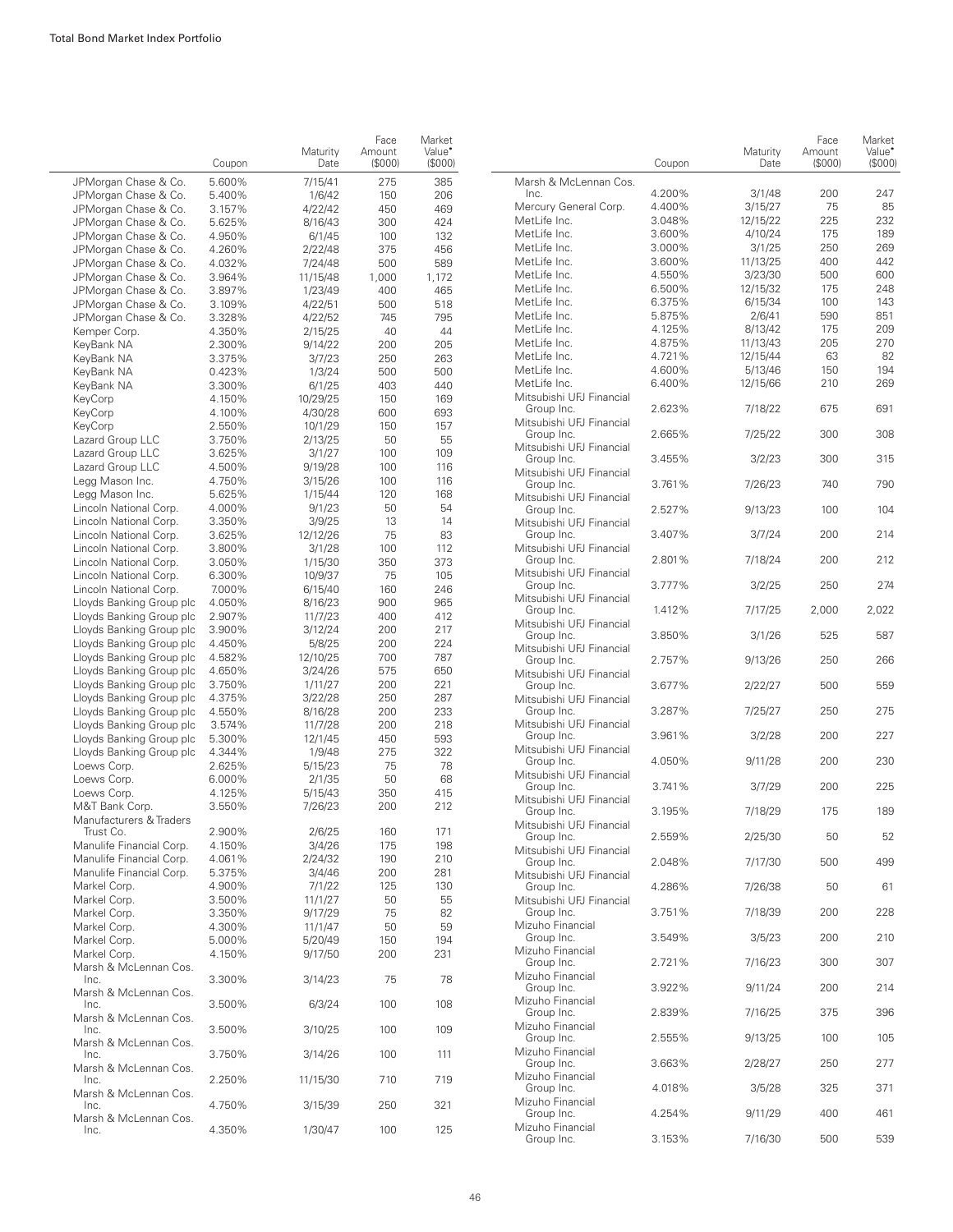|                                        | Coupon | Maturity<br>Date | Face<br>Amount<br>(S000) | Market<br>Value <sup>•</sup><br>(S000) |
|----------------------------------------|--------|------------------|--------------------------|----------------------------------------|
| Mizuho Financial<br>Group Inc.         | 2.869% | 9/13/30          | 100                      | 105                                    |
| Mizuho Financial                       |        |                  |                          |                                        |
| Group Inc.                             | 2.172% | 5/22/32          | 500                      | 497                                    |
| Morgan Stanley                         | 4.875% | 11/1/22          | 425                      | 450                                    |
| Morgan Stanley                         | 3.125% | 1/23/23          | 250                      | 261                                    |
| Morgan Stanley                         | 3.750% | 2/25/23          | 675                      | 711                                    |
| Morgan Stanley                         | 0.560% | 11/10/23         | 500                      | 501                                    |
| Morgan Stanley                         | 0.529% | 1/25/24          | 800                      | 800                                    |
| Morgan Stanley                         | 0.731% | 4/5/24           | 525                      | 526                                    |
| Morgan Stanley                         | 3.737% | 4/24/24          | 750                      | 793                                    |
| Morgan Stanley                         | 3.875% | 4/29/24          | 545                      | 593                                    |
| Morgan Stanley                         | 3.700% | 10/23/24         | 650                      | 709                                    |
| Morgan Stanley                         | 0.790% | 5/30/25          | 200                      | 199                                    |
| Morgan Stanley                         | 4.000% | 7/23/25          | 330                      | 367                                    |
| Morgan Stanley                         | 5.000% | 11/24/25         | 650                      | 750                                    |
| Morgan Stanley                         | 3.875% | 1/27/26          | 225                      | 251                                    |
| Morgan Stanley                         | 2.188% | 4/28/26          | 1,000                    | 1,039                                  |
| Morgan Stanley                         | 3.125% | 7/27/26          | 700                      | 758                                    |
| Morgan Stanley                         | 6.250% | 8/9/26           | 425                      | 526                                    |
| Morgan Stanley                         | 4.350% | 9/8/26           | 400                      | 453                                    |
| Morgan Stanley                         | 0.985% | 12/10/26         | 500                      | 493                                    |
| Morgan Stanley                         | 3.625% | 1/20/27          | 250                      | 277                                    |
| Morgan Stanley                         | 3.950% | 4/23/27          | 325                      | 363                                    |
| Morgan Stanley                         | 1.593% | 5/4/27           | 525                      | 529                                    |
| Morgan Stanley                         | 3.591% | 7/22/28          | 935                      | 1.036                                  |
| Morgan Stanley                         | 3.772% | 1/24/29          | 575                      | 646                                    |
| Morgan Stanley                         | 4.431% | 1/23/30          | 550                      | 645                                    |
| Morgan Stanley                         | 2.699% | 1/22/31          | 1,750                    | 1,833                                  |
| Morgan Stanley                         | 3.622% | 4/1/31           | 600                      | 670                                    |
| Morgan Stanley                         | 1.794% | 2/13/32          | 500                      | 481                                    |
| Morgan Stanley                         | 7.250% | 4/1/32           | 150                      | 218                                    |
| Morgan Stanley                         | 1.928% | 4/28/32          | 200                      | 195                                    |
| Morgan Stanley                         | 3.971% | 7/22/38          | 375                      | 440                                    |
| Morgan Stanley                         | 4.457% | 4/22/39          | 250                      | 308                                    |
| Morgan Stanley                         | 3.217% | 4/22/42          | 325                      | 344                                    |
| Morgan Stanley                         | 6.375% | 7/24/42          | 600                      | 920                                    |
| Morgan Stanley                         | 4.300% | 1/27/45          | 650                      | 806                                    |
| Morgan Stanley                         | 5.597% | 3/24/51          | 500                      | 745                                    |
| Morgan Stanley                         | 2.802% | 1/25/52          | 300                      | 295                                    |
| <b>MUFG Americas Holdings</b><br>Corp. | 3.000% | 2/10/25          | 80                       | 85                                     |
| Nasdag Inc.                            | 4.250% | 6/1/24           | 125                      | 137                                    |
| Nasdag Inc.                            | 3.850% | 6/30/26          | 100                      | 111                                    |
| Nasdag Inc.                            | 1.650% | 1/15/31          | 500                      | 472                                    |
| Nasdag Inc.                            | 2.500% | 12/21/40         | 200                      | 186                                    |
| Nasdag Inc.                            | 3.250% | 4/28/50          | 35                       | 35                                     |
| National Australia Bank                |        |                  |                          |                                        |
| Ltd.<br>National Australia Bank        | 3.000% | 1/20/23          | 250                      | 260                                    |
| Ltd.<br>National Australia Bank        | 3.625% | 6/20/23          | 250                      | 266                                    |
| Ltd.<br>National Australia Bank        | 3.375% | 1/14/26          | 100                      | 110                                    |
| Ltd.                                   | 2.500% | 7/12/26          | 200                      | 213                                    |
| National Bank of Canada                | 2.100% | 2/1/23           | 200                      | 205                                    |
| Natwest Group plc                      | 3.875% | 9/12/23          | 600                      | 641                                    |
| Natwest Group plc                      | 6.000% | 12/19/23         | 60                       | 67                                     |
| Natwest Group plc                      | 5.125% | 5/28/24          | 300                      | 333                                    |
| Natwest Group plc                      | 4.519% | 6/25/24          | 300                      | 322                                    |
| Natwest Group plc                      | 4.892% | 5/18/29          | 1,000                    | 1,171                                  |
| Natwest Group plc                      | 5.076% | 1/27/30          | 200                      | 237                                    |
| Natwest Group plc                      | 4.445% | 5/8/30           | 700                      | 802                                    |
| Nippon Life Insurance Co.              | 3.375% | 5/8/32           | 50                       | 54                                     |
| Nomura Holdings Inc.                   | 2.648% | 1/16/25          | 170                      | 179                                    |
| Nomura Holdings Inc.                   | 1.851% | 7/16/25          | 300                      | 306                                    |
| Nomura Holdings Inc.                   | 3.103% | 1/16/30          | 400                      | 420                                    |
| Nomura Holdings Inc.                   | 2.679% | 7/16/30          | 250                      | 254                                    |
| Northern Trust Corp.                   | 3.950% | 10/30/25         | 150                      | 169                                    |
| Northern Trust Corp.                   | 3.650% | 8/3/28           | 100                      | 113                                    |
| Oaktree Specialty Lending              |        |                  |                          |                                        |
| Corp.                                  | 3.500% | 2/25/25          | 40                       | 42                                     |
|                                        |        |                  |                          |                                        |

|                                             | Coupon           | Maturity<br>Date   | Face<br>Amount<br>(S000) | Market<br>Value <sup>•</sup><br>(S000) |
|---------------------------------------------|------------------|--------------------|--------------------------|----------------------------------------|
| Old Republic International<br>Corp.         | 4.875%           | 10/1/24            | 121                      | 135                                    |
| Old Republic International<br>Corp.         | 3.875%           | 8/26/26            | 100                      | 112                                    |
| Old Republic International                  |                  |                    |                          |                                        |
| Corp.                                       | 3.850%           | 6/11/51            | 200                      | 212                                    |
| ORIX Corp.                                  | 2.900%           | 7/18/22            | 50                       | 51                                     |
| ORIX Corp.                                  | 3.250%           | 12/4/24            | 75                       | 81                                     |
| ORIX Corp.                                  | 3.700%           | 7/18/27            | 200                      | 223                                    |
| Owl Rock Capital Corp.                      | 5.250%           | 4/15/24            | 25                       | 27                                     |
| Owl Rock Capital Corp.                      | 4.000%           | 3/30/25            | 47                       | 50                                     |
| Owl Rock Capital Corp.                      | 3.750%           | 7/22/25            | 180                      | 191                                    |
| Owl Rock Capital Corp.                      | 2.625%           | 1/15/27            | 200                      | 201                                    |
| PartnerRe Finance B LLC                     | 3.700%           | 7/2/29             | 95                       | 106                                    |
| People's United Bank NA                     | 4.000%           | 7/15/24            | 100                      | 107                                    |
| People's United<br>Financial Inc.           | 3.650%           | 12/6/22            | 100                      | 104                                    |
| PNC Bank NA                                 | 2.450%           | 7/28/22            | 100                      | 102                                    |
| PNC Bank NA                                 | 2.700%           | 11/1/22            | 450                      | 463                                    |
| PNC Bank NA                                 | 2.028%           | 12/9/22            | 145                      | 146                                    |
| PNC Bank NA                                 | 3.300%           | 10/30/24           | 706                      | 766                                    |
| PNC Bank NA                                 | 2.950%           | 2/23/25            | 293                      | 314                                    |
| PNC Bank NA                                 | 3.250%           | 6/1/25             | 169                      | 184                                    |
| PNC Bank NA                                 | 3.100%           | 10/25/27           | 250                      | 274                                    |
| PNC Bank NA                                 | 3.250%           | 1/22/28            | 150                      | 166                                    |
| PNC Bank NA                                 | 4.050%           | 7/26/28            | 250                      | 289                                    |
| PNC Bank NA                                 | 2.700%           | 10/22/29           | 150                      | 159                                    |
| <b>PNC Financial Services</b>               |                  |                    |                          |                                        |
| Group Inc.<br><b>PNC Financial Services</b> | 3.500%           | 1/23/24            | 100                      | 107                                    |
| Group Inc.<br><b>PNC Financial Services</b> | 3.900%           | 4/29/24            | 125                      | 136                                    |
| Group Inc.                                  | 3.150%           | 5/19/27            | 450                      | 492                                    |
| <b>PNC Financial Services</b><br>Group Inc. | 3.450%           | 4/23/29            | 500                      | 560                                    |
| <b>PNC Financial Services</b>               |                  |                    |                          |                                        |
| Group Inc.                                  | 2.550%           | 1/22/30            | 425                      | 447                                    |
| Primerica Inc.<br>Principal Financial       | 4.750%           | 7/15/22            | 125                      | 130                                    |
| Group Inc.                                  | 3.300%           | 9/15/22            | 50                       | 52                                     |
| Principal Financial<br>Group Inc.           | 3.125%           | 5/15/23            | 100                      | 105                                    |
| Principal Financial<br>Group Inc.           | 3.400%           | 5/15/25            | 128                      | 139                                    |
| Principal Financial                         |                  |                    |                          |                                        |
| Group Inc.<br>Principal Financial           | 3.100%           | 11/15/26           | 100                      | 108                                    |
| Group Inc.<br>Principal Financial           | 4.625%           | 9/15/42            | 50                       | 62                                     |
| Group Inc.                                  | 4.350%           | 5/15/43            | 150                      | 181                                    |
| Principal Financial<br>Group Inc.           | 4.300%           | 11/15/46           | 195                      | 236                                    |
| Private Export Funding<br>Corp.             | 1.750%           | 11/15/24           | 75                       | 77                                     |
| Private Export Funding                      |                  |                    |                          |                                        |
| Corp.                                       | 1.400%           | 7/15/28            | 175                      | 175                                    |
| Progressive Corp.                           | 2.450%           | 1/15/27            | 150                      | 159                                    |
| Progressive Corp.                           | 6.625%           | 3/1/29             | 125                      | 165                                    |
| Progressive Corp.                           | 4.350%           | 4/25/44            | 50                       | 62                                     |
| Progressive Corp.                           | 4.125%<br>4.200% | 4/15/47            | 290                      | 356                                    |
| Progressive Corp.<br>Progressive Corp.      | 3.950%           | 3/15/48<br>3/26/50 | 115<br>180               | 143<br>218                             |
| Prospect Capital Corp.                      | 5.875%           | 3/15/23            | 8                        | 8                                      |
| Prospect Capital Corp.                      | 3.364%           | 11/15/26           | 200                      | 200                                    |
| Prudential Financial Inc.                   | 3.500%           | 5/15/24            | 125                      | 135                                    |
| Prudential Financial Inc.                   | 3.878%           | 3/27/28            | 250                      | 286                                    |
| Prudential Financial Inc.                   | 5.750%           | 7/15/33            | 100                      | 132                                    |
| Prudential Financial Inc.                   | 5.700%           | 12/14/36           | 125                      | 172                                    |
| Prudential Financial Inc.                   | 6.625%           | 12/1/37            | 65                       | 96                                     |
| Prudential Financial Inc.                   | 3.000%           | 3/10/40            | 50                       | 51                                     |
| Prudential Financial Inc.                   | 6.625%           | 6/21/40            | 65                       | 98                                     |
| Prudential Financial Inc.                   | 5.875%           | 9/15/42            | 125                      | 132                                    |
| Prudential Financial Inc.                   | 5.625%           | 6/15/43            | 375                      | 404                                    |
| Prudential Financial Inc.                   | 5.100%           | 8/15/43            | 50                       | 60                                     |
|                                             |                  |                    |                          |                                        |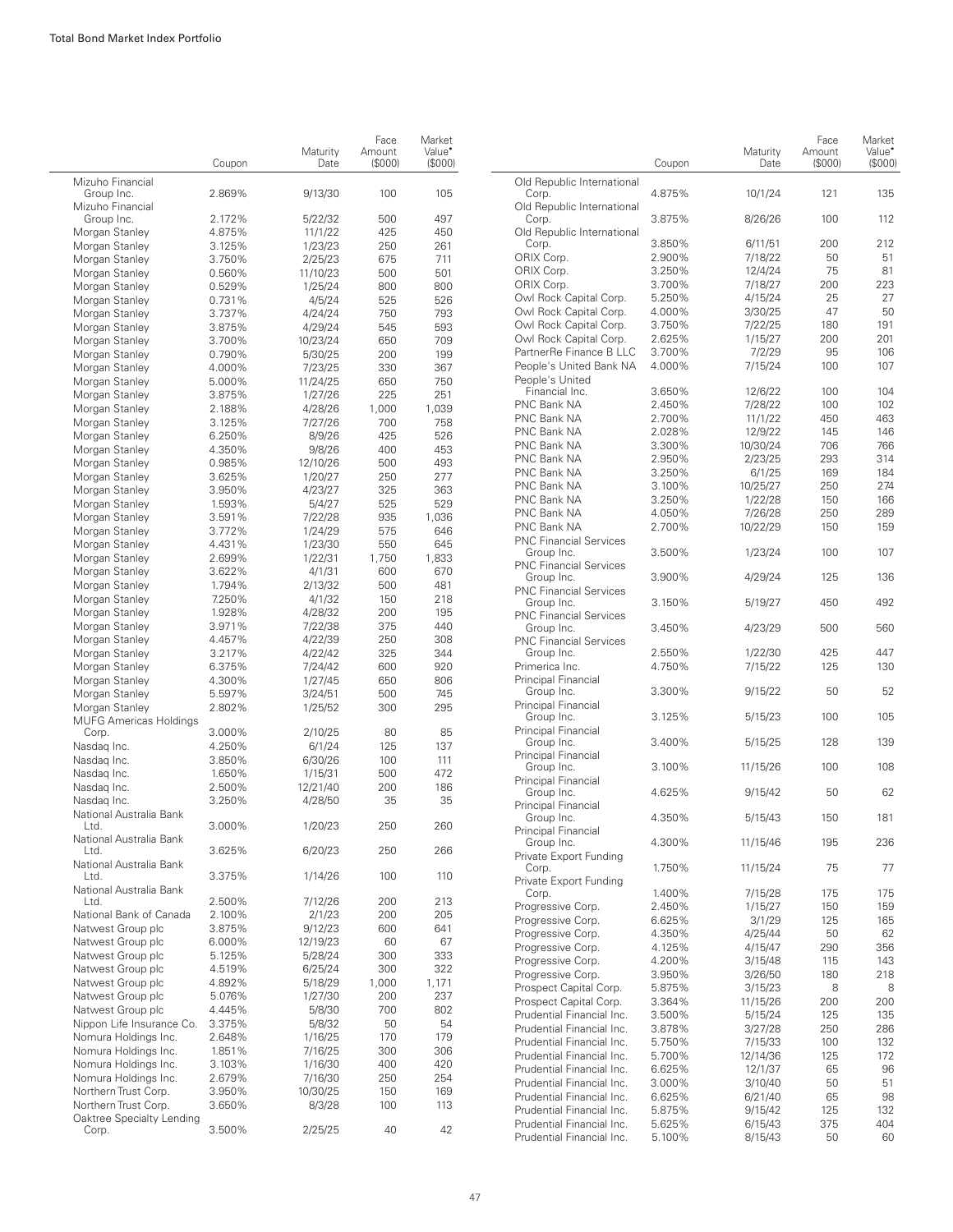÷.

|                                                   |        | Maturity | Face<br>Amount | Market<br>Value <sup>•</sup> |
|---------------------------------------------------|--------|----------|----------------|------------------------------|
|                                                   | Coupon | Date     | (S000)         | (\$000)                      |
| Prudential Financial Inc.                         | 5.200% | 3/15/44  | 85             | 92                           |
| Prudential Financial Inc.                         | 4.600% | 5/15/44  | 525            | 670                          |
| Prudential Financial Inc.                         | 5.375% | 5/15/45  | 250            | 277                          |
| Prudential Financial Inc.                         | 3.905% | 12/7/47  | 182            | 211                          |
| Prudential Financial Inc.                         | 5.700% | 9/15/48  | 250            | 293                          |
| Prudential Financial Inc.                         | 3.935% | 12/7/49  | 363            | 426                          |
| Prudential Financial Inc.                         | 4.350% | 2/25/50  | 210            | 263                          |
| Prudential Financial Inc.                         | 3.700% | 10/1/50  | 200            | 209                          |
| Prudential plc                                    | 3.125% | 4/14/30  | 200            | 215                          |
|                                                   |        |          |                |                              |
| Raymond James<br>Financial Inc.<br>Raymond James  | 4.650% | 4/1/30   | 55             | 66                           |
| Financial Inc.                                    | 4.950% | 7/15/46  | 210            | 272                          |
| Raymond James<br>Financial Inc.                   | 3.750% | 4/1/51   | 500            | 549                          |
|                                                   |        |          |                | 354                          |
| Regions Bank                                      | 6.450% | 6/26/37  | 250            |                              |
| Regions Financial Corp.                           | 3.800% | 8/14/23  | 200            | 213                          |
| Regions Financial Corp.                           | 2.250% | 5/18/25  | 100            | 104                          |
| Reinsurance Group of                              |        |          |                |                              |
| America Inc.<br>Reinsurance Group of              | 4.700% | 9/15/23  | 75             | 81                           |
| America Inc.<br>RenaissanceRe                     | 3.900% | 5/15/29  | 50             | 56                           |
| Finance Inc.<br>RenaissanceRe                     | 3.700% | 4/1/25   | 10             | 11                           |
| Finance Inc.<br>RenaissanceRe Holdings            | 3.450% | 7/1/27   | 75             | 82                           |
| Ltd.                                              | 3.600% | 4/15/29  | 75             | 83                           |
| Royal Bank of Canada                              | 1.950% | 1/17/23  | 150            | 154                          |
| Royal Bank of Canada                              | 1.600% | 4/17/23  | 800            | 817                          |
| Royal Bank of Canada                              | 3.700% | 10/5/23  | 100            | 107                          |
|                                                   |        |          |                |                              |
| Royal Bank of Canada                              | 0.425% | 1/19/24  | 500            | 498                          |
| Royal Bank of Canada                              | 2.550% | 7/16/24  | 200            | 211                          |
| Royal Bank of Canada                              | 2.250% | 11/1/24  | 650            | 681                          |
| Royal Bank of Canada                              | 4.650% | 1/27/26  | 898            | 1,029                        |
| Royal Bank of Canada<br>Santander Holdings        | 1.200% | 4/27/26  | 200            | 200                          |
| USA Inc.<br>Santander Holdings                    | 3.400% | 1/18/23  | 115            | 120                          |
| USA Inc.<br>Santander Holdings                    | 4.500% | 7/17/25  | 1,125          | 1,248                        |
| USA Inc.                                          | 3.244% | 10/5/26  | 900            | 962                          |
| Santander Holdings<br>USA Inc.                    | 4.400% | 7/13/27  | 250            | 280                          |
| Santander UK Group<br>Holdings plc                | 3.571% | 1/10/23  | 200            | 203                          |
| Santander UK Group<br>Holdings plc                | 1.532% | 8/21/26  | 600            | 601                          |
| Santander UK Group<br>Holdings plc                | 1.673% | 6/14/27  | 400            | 399                          |
| Santander UK Group<br>Holdings plc                | 3.823% | 11/3/28  | 200            | 220                          |
| Santander UK plc                                  | 2.100% | 1/13/23  | 325            | 333                          |
| Santander UK plc                                  | 4.000% | 3/13/24  | 200            | 218                          |
| Santander UK plc                                  | 2.875% | 6/18/24  | 200            | 212                          |
| Selective Insurance<br>Group Inc.                 | 5.375% | 3/1/49   | 50             | 63                           |
| <b>Sixth Street Specialty</b>                     |        |          |                |                              |
| Lending Inc.<br>Sompo International               | 3.875% | 11/1/24  | 50             | 53                           |
| Holdings Ltd.                                     | 4.700% | 10/15/22 | 100            | 105                          |
| State Street Corp.                                | 3.100% | 5/15/23  | 400            | 420                          |
| State Street Corp.                                | 3.700% | 11/20/23 | 83             | 90                           |
| State Street Corp.                                | 3.776% | 12/3/24  | 200            | 216                          |
| State Street Corp.                                | 3.300% | 12/16/24 | 227            | 247                          |
| State Street Corp.                                | 3.550% | 8/18/25  | 200            | 222                          |
| State Street Corp.                                | 2.354% | 11/1/25  | 125            | 131                          |
| State Street Corp.                                | 2.650% | 5/19/26  | 125            | 134                          |
| State Street Corp.                                | 4.141% | 12/3/29  | 200            | 234                          |
| State Street Corp.                                | 2.400% | 1/24/30  | 150            | 157                          |
| State Street Corp.                                | 3.031% |          | 125            | 133                          |
|                                                   |        | 11/1/34  |                |                              |
| Stifel Financial Corp.<br>Sumitomo Mitsui Banking | 4.250% | 7/18/24  | 150            | 165                          |
| Corp.                                             | 3.200% | 7/18/22  | 250            | 258                          |

|                                                        | Coupon           | Maturity<br>Date   | Face<br>Amount<br>(S000) | Market<br>Value <sup>•</sup><br>(S000) |
|--------------------------------------------------------|------------------|--------------------|--------------------------|----------------------------------------|
| Sumitomo Mitsui Banking<br>Corp.                       | 3.950%           | 7/19/23            | 100                      | 107                                    |
| Sumitomo Mitsui Banking<br>Corp.                       | 3.950%           | 1/10/24            | 250                      | 271                                    |
| Sumitomo Mitsui Banking<br>Corp.                       | 3.400%           | 7/11/24            | 250                      | 269                                    |
| Sumitomo Mitsui Financial<br>Group Inc.                | 2.784%           | 7/12/22            | 200                      | 205                                    |
| Sumitomo Mitsui Financial<br>Group Inc.                | 2.778%           | 10/18/22           | 200                      | 206                                    |
| Sumitomo Mitsui Financial<br>Group Inc.                | 3.102%           | 1/17/23            | 250                      | 261                                    |
| Sumitomo Mitsui Financial<br>Group Inc.                | 3.748%           | 7/19/23            | 200                      | 213                                    |
| Sumitomo Mitsui Financial<br>Group Inc.                | 3.936%           | 10/16/23           | 200                      | 216                                    |
| Sumitomo Mitsui Financial<br>Group Inc.                | 0.508%           | 1/12/24            | 950                      | 947                                    |
| Sumitomo Mitsui Financial<br>Group Inc.                | 2.696%           | 7/16/24            | 375                      | 396                                    |
| Sumitomo Mitsui Financial<br>Group Inc.                | 2.348%           | 1/15/25            | 320                      | 334                                    |
| Sumitomo Mitsui Financial<br>Group Inc.                | 1.474%           | 7/8/25             | 1,500                    | 1,517                                  |
| Sumitomo Mitsui Financial<br>Group Inc.                | 0.948%           | 1/12/26            | 200                      | 198                                    |
| Sumitomo Mitsui Financial<br>Group Inc.                | 3.784%           | 3/9/26             | 150                      | 167                                    |
| Sumitomo Mitsui Financial<br>Group Inc.                | 2.632%           | 7/14/26            | 125                      | 133                                    |
| Sumitomo Mitsui Financial<br>Group Inc.                | 3.010%           | 10/19/26           | 175                      | 189                                    |
| Sumitomo Mitsui Financial<br>Group Inc.                | 3.446%           | 1/11/27            | 200                      | 220                                    |
| Sumitomo Mitsui Financial<br>Group Inc.                | 3.364%           | 7/12/27            | 700                      | 765                                    |
| Sumitomo Mitsui Financial<br>Group Inc.                | 3.544%           | 1/17/28            | 300                      | 332                                    |
| Sumitomo Mitsui Financial<br>Group Inc.                | 3.944%           | 7/19/28            | 100                      | 114                                    |
| Sumitomo Mitsui Financial<br>Group Inc.                | 3.040%           | 7/16/29            | 475                      | 509                                    |
| Sumitomo Mitsui Financial<br>Group Inc.                | 3.202%           | 9/17/29            | 150                      | 160                                    |
| Sumitomo Mitsui Financial<br>Group Inc.                | 2.750%           | 1/15/30            | 370                      | 389                                    |
| Sumitomo Mitsui Financial                              |                  |                    |                          | 194                                    |
| Group Inc.<br>Sumitomo Mitsui Financial                | 1.710%           | 1/12/31            | 200                      |                                        |
| Group Inc.<br><b>SVB Financial Group</b>               | 2.296%<br>3.500% | 1/12/41<br>1/29/25 | 200<br>100               | 187<br>108                             |
| <b>SVB Financial Group</b>                             | 2.100%           | 5/15/28            | 225                      | 228                                    |
| <b>SVB Financial Group</b><br>Swiss Re America Holding | 3.125%           | 6/5/30             | 50                       | 53                                     |
| Corp.                                                  | 7.000%           | 2/15/26            | 75                       | 94                                     |
| Synchrony Financial                                    | 2.850%           | 7/25/22            | 75                       | 77                                     |
| Synchrony Financial                                    | 4.250%           | 8/15/24            | 250                      | 273                                    |
| Synchrony Financial                                    | 4.500%           | 7/23/25            | 426                      | 477                                    |
| Synchrony Financial                                    | 3.700%           | 8/4/26             | 125                      | 137                                    |
| Synchrony Financial<br>Synovus Financial Corp.         | 3.950%<br>3.125% | 12/1/27<br>11/1/22 | 300<br>50                | 334<br>51                              |
| TD Ameritrade Holding<br>Corp.                         | 3.625%           | 4/1/25             | 384                      | 420                                    |
| TD Ameritrade Holding                                  |                  |                    |                          |                                        |
| Corp.<br>TD Ameritrade Holding                         | 3.300%           | 4/1/27             | 125                      | 137                                    |
| Corp.                                                  | 2.750%           | 10/1/29            | 50                       | 54                                     |
| Toronto-Dominion Bank<br>Toronto-Dominion Bank         | 1.900%<br>0.750% | 12/1/22<br>6/12/23 | 225<br>1,500             | 230<br>1,511                           |
| Toronto-Dominion Bank                                  | 3.250%           | 3/11/24            | 400                      | 428                                    |
| Toronto-Dominion Bank                                  | 2.650%           | 6/12/24            | 500                      | 529                                    |
| Toronto-Dominion Bank                                  | 1.150%           | 6/12/25            | 200                      | 201                                    |
| Toronto-Dominion Bank                                  | 0.750%           | 1/6/26             | 200                      | 197                                    |
| Travelers Cos. Inc.                                    | 6.250%           | 6/15/37            | 150                      | 221                                    |
| Travelers Cos. Inc.                                    | 4.300%           | 8/25/45            | 150                      | 187                                    |

 $\overline{\phantom{0}}$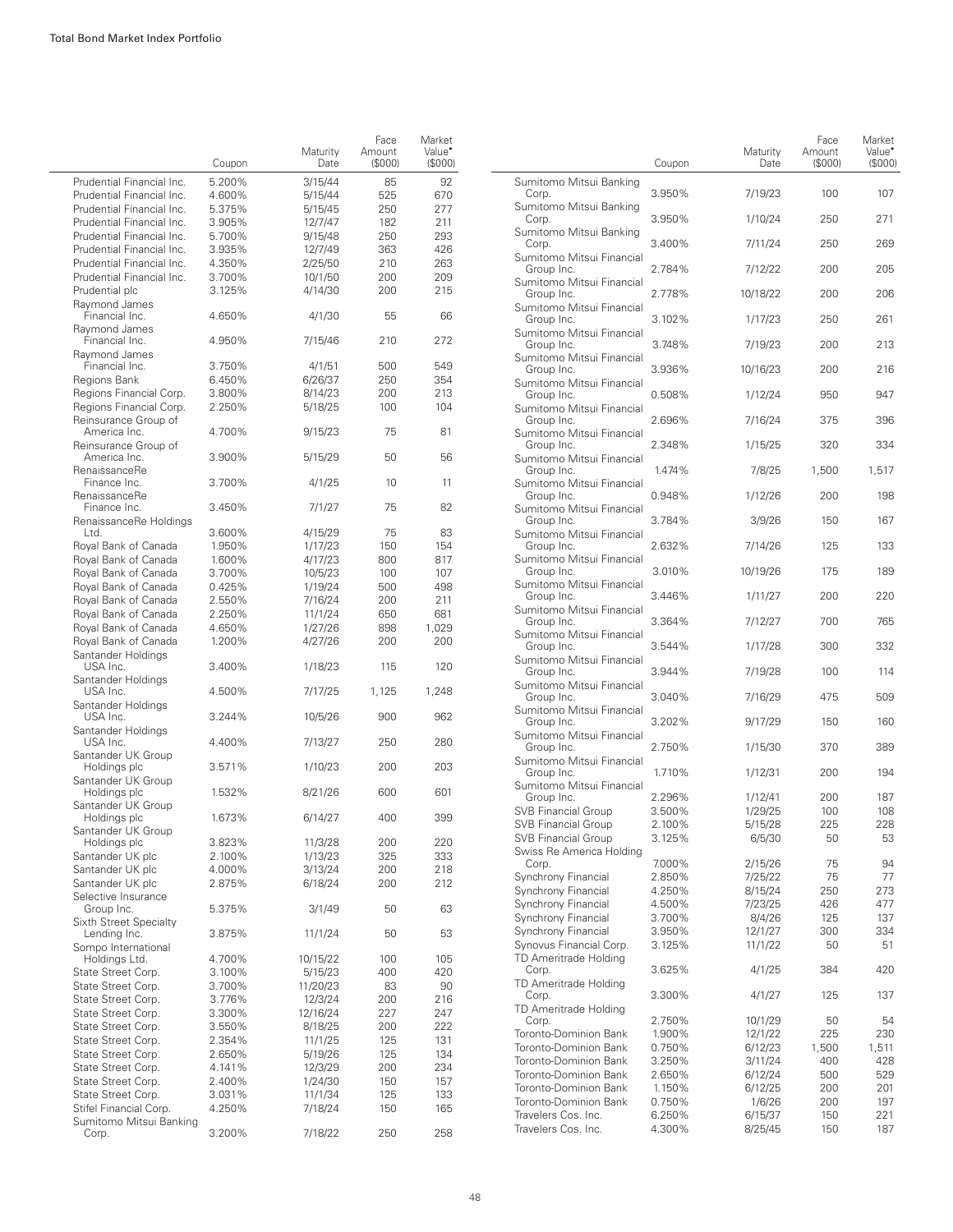|   |                                                  | Coupon           | Maturity<br>Date    | Face<br>Amount<br>(\$000) | Market<br>Value <sup>*</sup><br>(\$000) |                                                        | Coupon           | Maturity<br>Date    | Face<br>Amount<br>(\$000) | Market<br>Value <sup>*</sup><br>(S000) |
|---|--------------------------------------------------|------------------|---------------------|---------------------------|-----------------------------------------|--------------------------------------------------------|------------------|---------------------|---------------------------|----------------------------------------|
|   | Travelers Cos. Inc.                              | 4.000%           | 5/30/47             | 225                       | 273                                     | Westpac Banking Corp.                                  | 3.650%           | 5/15/23             | 75                        | 80                                     |
|   | Travelers Cos. Inc.                              | 4.100%           | 3/4/49              | 200                       | 247                                     | Westpac Banking Corp.                                  | 3.300%           | 2/26/24             | 250                       | 268                                    |
|   | Travelers Cos. Inc.                              | 2.550%           | 4/27/50             | 500                       | 482                                     | Westpac Banking Corp.                                  | 2.350%           | 2/19/25             | 200                       | 210                                    |
|   | Trinity Acquisition plc                          | 4.400%           | 3/15/26             | 100                       | 113                                     | Westpac Banking Corp.                                  | 2.850%           | 5/13/26             | 200                       | 216                                    |
|   | Truist Bank                                      | 3.502%           | 8/2/22              | 250                       | 251                                     | Westpac Banking Corp.                                  | 1.150%           | 6/3/26              | 218                       | 218                                    |
|   | <b>Truist Bank</b>                               | 1.250%           | 3/9/23              | 1,000                     | 1,015                                   | Westpac Banking Corp.                                  | 2.700%           | 8/19/26             | 175                       | 188                                    |
|   | <b>Truist Bank</b>                               | 3.200%           | 4/1/24              | 500                       | 535                                     | Westpac Banking Corp.                                  | 3.350%           | 3/8/27              | 250                       | 276                                    |
|   | <b>Truist Bank</b>                               | 3.689%           | 8/2/24              | 250                       | 267                                     | Westpac Banking Corp.                                  | 2.650%           | 1/16/30             | 150                       | 161                                    |
|   | <b>Truist Bank</b>                               | 2.150%           | 12/6/24             | 250                       | 261                                     | Westpac Banking Corp.                                  | 2.894%           | 2/4/30              | 425                       | 441                                    |
|   | <b>Truist Bank</b>                               | 3.625%           | 9/16/25             | 500                       | 550                                     | Westpac Banking Corp.                                  | 4.322%           | 11/23/31            | 500                       | 556                                    |
|   | Truist Bank                                      | 3.300%           | 5/15/26             | 200                       | 219                                     | Westpac Banking Corp.                                  | 4.110%           | 7/24/34             | 25                        | 27                                     |
|   | Truist Financial Corp.                           | 3.750%           | 12/6/23             | 250                       | 269                                     | Westpac Banking Corp.                                  | 2.668%           | 11/15/35            | 315                       | 310                                    |
|   | Truist Financial Corp.                           | 3.700%           | 6/5/25              | 175                       | 193                                     | Westpac Banking Corp.                                  | 4.421%           | 7/24/39             | 600                       | 709                                    |
|   | Truist Financial Corp.                           | 1.200%           | 8/5/25              | 200<br>500                | 202                                     | Westpac Banking Corp.                                  | 2.963%           | 11/16/40            | 200                       | 196<br>134                             |
|   | Truist Financial Corp.<br>Truist Financial Corp. | 1.125%<br>3.875% | 8/3/27<br>3/19/29   | 200                       | 488<br>228                              | Willis North America Inc.<br>Willis North America Inc. | 3.600%<br>4.500% | 5/15/24<br>9/15/28  | 125<br>100                | 116                                    |
|   | Truist Financial Corp.                           | 1.887%           | 6/7/29              | 500                       | 503                                     | Willis North America Inc.                              | 2.950%           | 9/15/29             | 440                       | 463                                    |
|   | Truist Financial Corp.                           | 1.950%           | 6/5/30              | 100                       | 100                                     | Willis North America Inc.                              | 5.050%           | 9/15/48             | 50                        | 66                                     |
|   | U.S. Bancorp                                     | 3.700%           | 1/30/24             | 150                       | 162                                     | Willis North America Inc.                              | 3.875%           | 9/15/49             | 90                        | 102                                    |
|   | U.S. Bancorp                                     | 3.375%           | 2/5/24              | 500                       | 535                                     | XLIT Ltd.                                              | 4.450%           | 3/31/25             | 189                       | 212                                    |
|   | U.S. Bancorp                                     | 3.950%           | 11/17/25            | 25                        | 28                                      | XLIT Ltd.                                              | 5.500%           | 3/31/45             | 100                       | 136                                    |
|   | U.S. Bancorp                                     | 3.100%           | 4/27/26             | 300                       | 327                                     | Zions Bancorp NA                                       | 3.250%           | 10/29/29            | 250                       | 262                                    |
|   | U.S. Bancorp                                     | 2.375%           | 7/22/26             | 25                        | 26                                      |                                                        |                  |                     |                           |                                        |
|   | U.S. Bancorp                                     | 3.150%           | 4/27/27             | 275                       | 301                                     |                                                        |                  |                     |                           | 368,203                                |
|   | U.S. Bancorp                                     | 3.900%           | 4/26/28             | 75                        | 86                                      | Health Care (3.3%)                                     |                  |                     |                           |                                        |
|   | U.S. Bancorp                                     | 3.000%           | 7/30/29             | 240                       | 260                                     | Abbott Laboratories<br>Abbott Laboratories             | 3.400%           | 11/30/23            | 316                       | 337                                    |
|   | U.S. Bank NA                                     | 1.950%           | 1/9/23              | 300                       | 307                                     |                                                        | 3.750%           | 11/30/26            | 367                       | 415<br>98                              |
|   | U.S. Bank NA                                     | 2.850%           | 1/23/23             | 250                       | 259                                     | Abbott Laboratories<br>Abbott Laboratories             | 1.150%<br>1.400% | 1/30/28<br>6/30/30  | 100<br>150                | 145                                    |
|   | U.S. Bank NA                                     | 3.400%           | 7/24/23             | 250                       | 265                                     | Abbott Laboratories                                    | 4.750%           | 11/30/36            | 375                       | 483                                    |
|   | U.S. Bank NA                                     | 2.050%           | 1/21/25             | 175                       | 183                                     | Abbott Laboratories                                    | 5.300%           | 5/27/40             | 250                       | 347                                    |
|   | U.S. Bank NA                                     | 2.800%           | 1/27/25             | 625                       | 668                                     | Abbott Laboratories                                    | 4.750%           | 4/15/43             | 175                       | 232                                    |
| 5 | <b>UBS Group AG</b>                              | 3.126%           | 8/13/30             | 50                        | 54                                      | Abbott Laboratories                                    | 4.900%           | 11/30/46            | 700                       | 955                                    |
|   | Unum Group                                       | 4.000%           | 3/15/24             | 125                       | 135                                     | AbbVie Inc.                                            | 3.250%           | 10/1/22             | 300                       | 308                                    |
|   | Unum Group                                       | 4.000%           | 6/15/29             | 80                        | 90                                      | AbbVie Inc.                                            | 2.900%           | 11/6/22             | 800                       | 827                                    |
|   | Unum Group                                       | 5.750%           | 8/15/42             | 75                        | 94                                      | AbbVie Inc.                                            | 3.200%           | 11/6/22             | 275                       | 284                                    |
|   | Unum Group                                       | 4.500%           | 12/15/49            | 100                       | 107                                     | AbbVie Inc.                                            | 2.300%           | 11/21/22            | 625                       | 642                                    |
|   | Voya Financial Inc.                              | 3.125%           | 7/15/24             | 100                       | 107                                     | AbbVie Inc.                                            | 2.800%           | 3/15/23             | 100                       | 103                                    |
|   | Voya Financial Inc.                              | 3.650%           | 6/15/26             | 250                       | 277                                     | AbbVie Inc.                                            | 2.850%           | 5/14/23             | 200                       | 208                                    |
|   | Voya Financial Inc.                              | 5.700%           | 7/15/43             | 75                        | 103                                     | AbbVie Inc.                                            | 3.750%           | 11/14/23            | 250                       | 268                                    |
|   | Voya Financial Inc.                              | 4.800%           | 6/15/46             | 40                        | 51                                      | AbbVie Inc.                                            | 3.850%           | 6/15/24             | 200                       | 217                                    |
|   | Voya Financial Inc.                              | 4.700%           | 1/23/48             | 100                       | 105                                     | AbbVie Inc.                                            | 2.600%           | 11/21/24            | 750                       | 791                                    |
|   | Wachovia Corp.                                   | 6.605%           | 10/1/25             | 265                       | 321                                     | AbbVie Inc.                                            | 3.800%           | 3/15/25             | 590                       | 645                                    |
|   | Wells Fargo & Co.                                | 3.450%           | 2/13/23             | 350                       | 367                                     | AbbVie Inc.                                            | 3.600%           | 5/14/25             | 911                       | 995                                    |
|   | Wells Fargo & Co.                                | 3.750%           | 1/24/24             | 200                       | 215                                     | AbbVie Inc.                                            | 3.200%           | 5/14/26             | 976                       | 1,058                                  |
|   | Wells Fargo & Co.                                | 1.654%           | 6/2/24              | 1,500                     | 1,532                                   | AbbVie Inc.                                            | 2.950%           | 11/21/26            | 740                       | 796                                    |
|   | Wells Fargo & Co.                                | 3.000%<br>2.406% | 2/19/25             | 425                       | 455<br>628                              | AbbVie Inc.                                            | 4.250%           | 11/14/28            | 350                       | 406                                    |
|   | Wells Fargo & Co.<br>Wells Fargo & Co.           | 2.164%           | 10/30/25<br>2/11/26 | 600<br>500                | 519                                     | AbbVie Inc.                                            | 3.200%           | 11/21/29            | 1,130                     | 1,226                                  |
|   | Wells Fargo & Co.                                | 3.000%           | 4/22/26             | 1,275                     | 1,371                                   | AbbVie Inc.                                            | 4.550%           | 3/15/35             | 350                       | 424                                    |
|   | Wells Fargo & Co.                                | 4.100%           | 6/3/26              | 725                       | 814                                     | AbbVie Inc.                                            | 4.500%           | 5/14/35             | 495                       | 598                                    |
|   | Wells Fargo & Co.                                | 3.000%           | 10/23/26            | 675                       | 728                                     | AbbVie Inc.                                            | 4.300%           | 5/14/36             | 190                       | 225                                    |
|   | Wells Fargo & Co.                                | 4.300%           | 7/22/27             | 475                       | 541                                     | AbbVie Inc.                                            | 4.050%           | 11/21/39            | 825                       | 958                                    |
|   | Wells Fargo & Co.                                | 3.584%           | 5/22/28             | 500                       | 550                                     | AbbVie Inc.                                            | 4.625%           | 10/1/42             | 190                       | 235                                    |
|   | Wells Fargo & Co.                                | 4.150%           | 1/24/29             | 200                       | 230                                     | AbbVie Inc.                                            | 4.400%           | 11/6/42             | 501                       | 609                                    |
|   | Wells Fargo & Co.                                | 2.879%           | 10/30/30            | 1,300                     | 1,377                                   | AbbVie Inc.                                            | 4.850%           | 6/15/44             | 230                       | 292                                    |
|   | Wells Fargo & Co.                                | 4.478%           | 4/4/31              | 1,250                     | 1,478                                   | AbbVie Inc.                                            | 4.750%           | 3/15/45             | 200                       | 251                                    |
|   | Wells Fargo & Co.                                | 3.068%           | 4/30/41             | 600                       | 615                                     | AbbVie Inc.                                            | 4.700%           | 5/14/45             | 602                       | 751                                    |
|   | Wells Fargo & Co.                                | 5.375%           | 11/2/43             | 1,000                     | 1,339                                   | AbbVie Inc.                                            | 4.450%           | 5/14/46             | 455                       | 551                                    |
|   | Wells Fargo & Co.                                | 5.606%           | 1/15/44             | 600                       | 821                                     | AbbVie Inc.                                            | 4.875%           | 11/14/48            | 550                       | 713                                    |
|   | Wells Fargo & Co.                                | 4.650%           | 11/4/44             | 325                       | 400                                     | AbbVie Inc.<br>Adventist Health System                 | 4.250%<br>2.952% | 11/21/49            | 1,025<br>100              | 1,229<br>105                           |
|   | Wells Fargo & Co.                                | 3.900%           | 5/1/45              | 250                       | 293                                     | Adventist Health System                                | 3.630%           | 3/1/29<br>3/1/49    | 100                       | 109                                    |
|   | Wells Fargo & Co.                                | 4.900%           | 11/17/45            | 250                       | 320                                     | Advocate Health &                                      |                  |                     |                           |                                        |
|   | Wells Fargo & Co.                                | 4.400%           | 6/14/46             | 300                       | 362                                     | Hospitals Corp.                                        | 3.829%           | 8/15/28             | 50                        | 57                                     |
|   | Wells Fargo & Co.                                | 4.750%           | 12/7/46             | 350                       | 442                                     | Advocate Health &                                      |                  |                     |                           |                                        |
|   | Wells Fargo & Co.                                | 5.013%           | 4/4/51              | 1,750                     | 2,397                                   | Hospitals Corp.                                        | 2.211%           | 6/15/30             | 25                        | 25                                     |
|   | Wells Fargo Bank NA                              | 3.550%           | 8/14/23             | 750                       | 798                                     | Advocate Health &                                      |                  |                     |                           |                                        |
|   | Wells Fargo Bank NA                              | 5.950%           | 8/26/36             | 200                       | 274                                     | Hospitals Corp.                                        | 4.272%           | 8/15/48             | 100                       | 126                                    |
|   | Wells Fargo Bank NA                              | 5.850%           | 2/1/37              | 300                       | 412                                     | Advocate Health &                                      |                  |                     |                           |                                        |
|   | Wells Fargo Bank NA                              | 6.600%           | 1/15/38             | 225                       | 332                                     | Hospitals Corp.                                        | 3.387%           | 10/15/49            | 75                        | 83                                     |
|   | Westpac Banking Corp.                            | 2.750%           | 1/11/23             | 200                       | 207                                     | Advocate Health &                                      |                  |                     |                           |                                        |
|   | Westpac Banking Corp.                            | 2.000%           | 1/13/23             | 150                       | 154                                     | Hospitals Corp.<br>Aetna Inc.                          | 3.008%<br>2.750% | 6/15/50<br>11/15/22 | 75<br>200                 | 77<br>205                              |
|   |                                                  |                  |                     |                           |                                         |                                                        |                  |                     |                           |                                        |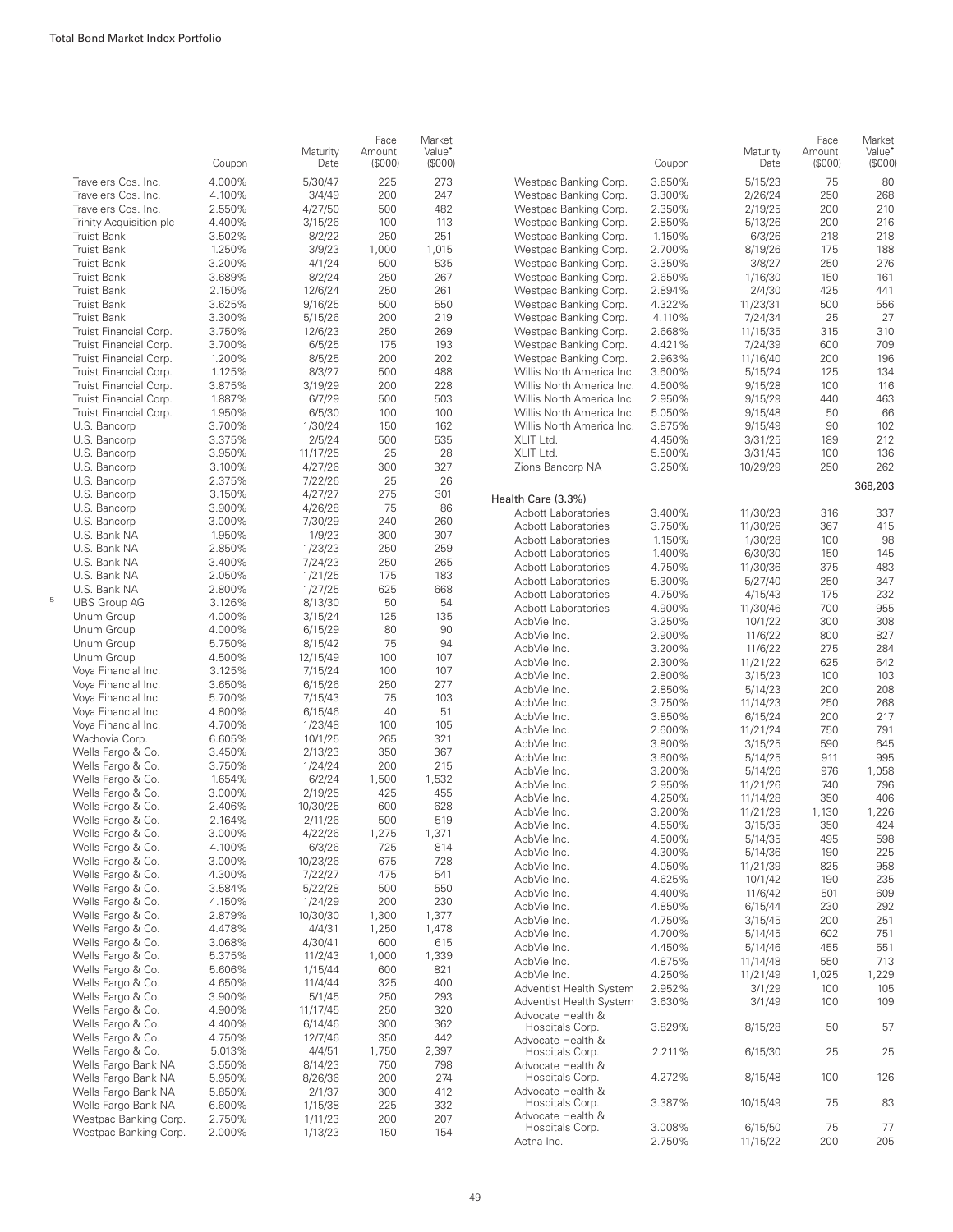|                         |                           | Coupon | Maturity<br>Date | Face<br>Amount<br>(\$000) | Market<br>Value <sup>•</sup><br>(S000) |                                  | Coupon | Maturity<br>Date | Face<br>Amount<br>(\$000) | Market<br>Value <sup>*</sup><br>(\$000) |
|-------------------------|---------------------------|--------|------------------|---------------------------|----------------------------------------|----------------------------------|--------|------------------|---------------------------|-----------------------------------------|
|                         | Aetna Inc.                | 2.800% | 6/15/23          | 125                       | 130                                    | <b>Baptist Healthcare System</b> |        |                  |                           |                                         |
|                         | Aetna Inc.                | 3.500% | 11/15/24         | 125                       | 135                                    | <b>Obligated Group</b>           | 3.540% | 8/15/50          | 250                       | 270                                     |
|                         | Aetna Inc.                | 6.625% | 6/15/36          | 130                       | 189                                    | Baxalta Inc.                     | 3.600% | 6/23/22          | 15                        | 15                                      |
|                         | Aetna Inc.                | 6.750% | 12/15/37         | 100                       | 148                                    | Baxalta Inc.                     | 4.000% | 6/23/25          | 97                        | 107                                     |
|                         | Aetna Inc.                | 4.500% | 5/15/42          | 75                        | 90                                     | Baxalta Inc.                     | 5.250% | 6/23/45          | 73                        | 98                                      |
|                         | Aetna Inc.                | 4.125% | 11/15/42         | 75                        | 86                                     | Baxter International Inc.        | 1.730% | 4/1/31           | 500                       | 487                                     |
|                         | Aetna Inc.                | 3.875% | 8/15/47          | 300                       | 337                                    | Baxter International Inc.        | 3.500% | 8/15/46          | 100                       | 112                                     |
|                         | Agilent Technologies Inc. | 3.875% | 7/15/23          | 100                       | 106                                    | Baylor Scott & White             |        |                  |                           |                                         |
|                         | Agilent Technologies Inc. | 3.050% | 9/22/26          | 75                        | 81                                     | Holdings                         | 1.777% | 11/15/30         | 100                       | 98                                      |
|                         | Agilent Technologies Inc. | 2.750% | 9/15/29          | 100                       | 105                                    | Baylor Scott & White             |        |                  |                           |                                         |
|                         | Agilent Technologies Inc. | 2.100% | 6/4/30           | 100                       | 99                                     | Holdings                         | 4.185% | 11/15/45         | 100                       | 123                                     |
|                         |                           |        |                  |                           |                                        | Baylor Scott & White             |        |                  |                           |                                         |
|                         | AHS Hospital Corp.        | 5.024% | 7/1/45           | 75                        | 103                                    | Holdings                         | 2.839% | 11/15/50         | 350                       | 351                                     |
| $\overline{\mathbf{c}}$ | AHS Hospital Corp.        | 2.780% | 7/1/51           | 150                       | 148                                    | Becton Dickinson and Co.         | 3.300% | 3/1/23           | 50                        | 52                                      |
|                         | Allina Health System      | 3.887% | 4/15/49          | 75                        | 87                                     | Becton Dickinson and Co.         | 3.734% | 12/15/24         | 272                       | 296                                     |
|                         | AmerisourceBergen Corp.   | 3.400% | 5/15/24          | 175                       | 187                                    | Becton Dickinson and Co.         | 3.700% | 6/6/27           | 375                       | 417                                     |
|                         | AmerisourceBergen Corp.   | 3.250% | 3/1/25           | 50                        | 54                                     | Becton Dickinson and Co.         | 1.957% | 2/11/31          | 500                       | 488                                     |
|                         | AmerisourceBergen Corp.   | 3.450% | 12/15/27         | 275                       | 300                                    | Becton Dickinson and Co.         | 4.875% | 5/15/44          | 26                        | 31                                      |
|                         | AmerisourceBergen Corp.   | 2.700% | 3/15/31          | 300                       | 308                                    | Becton Dickinson and Co.         | 4.685% | 12/15/44         | 196                       | 244                                     |
|                         | AmerisourceBergen Corp.   | 4.300% | 12/15/47         | 175                       | 204                                    | Becton Dickinson and Co.         | 4.669% | 6/6/47           | 300                       | 374                                     |
|                         | Amgen Inc.                | 2.250% | 8/19/23          | 150                       | 155                                    | Biogen Inc.                      | 3.625% | 9/15/22          | 275                       | 286                                     |
|                         | Amgen Inc.                | 3.625% | 5/22/24          | 500                       | 538                                    |                                  | 4.050% | 9/15/25          | 350                       | 390                                     |
|                         | Amgen Inc.                | 1.900% | 2/21/25          | 100                       | 103                                    | Biogen Inc.                      |        |                  |                           |                                         |
|                         | Amgen Inc.                | 3.125% | 5/1/25           | 175                       | 188                                    | Biogen Inc.                      | 2.250% | 5/1/30           | 600                       | 602                                     |
|                         | Amgen Inc.                | 2.600% | 8/19/26          | 455                       | 483                                    | Biogen Inc.<br>$\mathbf 2$       | 3.150% | 5/1/50           | 300                       | 295                                     |
|                         | Amgen Inc.                | 2.200% | 2/21/27          | 150                       | 156                                    | <b>Bon Secours Mercy</b>         |        |                  |                           |                                         |
|                         | Amgen Inc.                | 3.150% | 2/21/40          | 575                       | 598                                    | Health Inc.                      | 3.464% | 6/1/30           | 100                       | 110                                     |
|                         | Amgen Inc.                | 4.950% |                  |                           | 310                                    | <b>Bon Secours Mercy</b>         |        |                  |                           |                                         |
|                         |                           |        | 10/1/41          | 240                       |                                        | Health Inc.                      | 3.205% | 6/1/50           | 250                       | 259                                     |
|                         | Amgen Inc.                | 5.150% | 11/15/41         | 126                       | 166                                    | Boston Scientific Corp.          | 3.450% | 3/1/24           | 175                       | 187                                     |
|                         | Amgen Inc.                | 4.400% | 5/1/45           | 450                       | 546                                    | Boston Scientific Corp.          | 1.900% | 6/1/25           | 550                       | 567                                     |
|                         | Amgen Inc.                | 4.563% | 6/15/48          | 356                       | 448                                    | Boston Scientific Corp.          | 3.750% | 3/1/26           | 125                       | 139                                     |
|                         | Amgen Inc.                | 3.375% | 2/21/50          | 725                       | 764                                    | Boston Scientific Corp.          | 4.000% | 3/1/29           | 150                       | 171                                     |
|                         | Amgen Inc.                | 4.663% | 6/15/51          | 409                       | 528                                    | Boston Scientific Corp.          | 2.650% | 6/1/30           | 400                       | 414                                     |
|                         | Amgen Inc.                | 2.770% | 9/1/53           | 172                       | 163                                    | Boston Scientific Corp.          | 7.000% | 11/15/35         | 100                       | 141                                     |
|                         | Anthem Inc.               | 2.950% | 12/1/22          | 150                       | 155                                    | Boston Scientific Corp.          | 4.550% | 3/1/39           | 175                       | 214                                     |
|                         | Anthem Inc.               | 3.300% | 1/15/23          | 625                       | 652                                    | Boston Scientific Corp.          | 7.375% | 1/15/40          | 50                        | 79                                      |
|                         | Anthem Inc.               | 3.500% | 8/15/24          | 475                       | 511                                    | Boston Scientific Corp.          | 4.700% | 3/1/49           | 200                       | 256                                     |
|                         | Anthem Inc.               | 3.350% | 12/1/24          | 160                       | 173                                    | Bristol-Myers Squibb Co.         | 2.000% | 8/1/22           | 275                       | 280                                     |
|                         | Anthem Inc.               | 2.375% | 1/15/25          | 100                       | 105                                    | Bristol-Myers Squibb Co.         | 3.550% | 8/15/22          | 325                       | 337                                     |
|                         | Anthem Inc.               | 4.101% | 3/1/28           | 400                       | 458                                    | Bristol-Myers Squibb Co.         | 0.537% | 11/13/23         | 500                       | 500                                     |
|                         | Anthem Inc.               | 2.250% | 5/15/30          | 530                       | 535                                    |                                  | 2.900% |                  | 675                       | 720                                     |
|                         | Anthem Inc.               | 2.550% | 3/15/31          | 250                       | 258                                    | Bristol-Myers Squibb Co.         |        | 7/26/24          |                           |                                         |
|                         | Anthem Inc.               |        |                  | $\mathbf{1}$              | $\mathbf{1}$                           | Bristol-Myers Squibb Co.         | 3.875% | 8/15/25          | 574                       | 639                                     |
|                         |                           | 5.950% | 12/15/34         |                           |                                        | Bristol-Myers Squibb Co.         | 3.200% | 6/15/26          | 460                       | 505                                     |
|                         | Anthem Inc.               | 5.850% | 1/15/36          | 75                        | 101                                    | Bristol-Myers Squibb Co.         | 1.125% | 11/13/27         | 500                       | 492                                     |
|                         | Anthem Inc.               | 6.375% | 6/15/37          | 50                        | 71                                     | Bristol-Myers Squibb Co.         | 3.450% | 11/15/27         | 210                       | 234                                     |
|                         | Anthem Inc.               | 4.625% | 5/15/42          | 175                       | 218                                    | Bristol-Myers Squibb Co.         | 3.900% | 2/20/28          | 275                       | 315                                     |
|                         | Anthem Inc.               | 4.650% | 1/15/43          | 775                       | 967                                    | Bristol-Myers Squibb Co.         | 3.400% | 7/26/29          | 500                       | 560                                     |
|                         | Anthem Inc.               | 5.100% | 1/15/44          | 100                       | 132                                    | Bristol-Myers Squibb Co.         | 1.450% | 11/13/30         | 400                       | 387                                     |
|                         | Anthem Inc.               | 4.375% | 12/1/47          | 300                       | 366                                    | Bristol-Myers Squibb Co.         | 4.125% | 6/15/39          | 380                       | 459                                     |
|                         | Anthem Inc.               | 4.550% | 3/1/48           | 155                       | 194                                    | Bristol-Myers Squibb Co.         | 2.350% | 11/13/40         | 500                       | 481                                     |
|                         | Anthem Inc.               | 4.850% | 8/15/54          | 30                        | 38                                     | Bristol-Myers Squibb Co.         | 3.250% | 8/1/42           | 100                       | 108                                     |
|                         | Ascension Health          | 2.532% | 11/15/29         | 350                       | 369                                    | Bristol-Myers Squibb Co.         | 4.500% | 3/1/44           | 75                        | 96                                      |
|                         | <b>Ascension Health</b>   | 3.106% | 11/15/39         | 100                       | 107                                    | Bristol-Myers Squibb Co.         | 4.625% | 5/15/44          | 175                       | 228                                     |
|                         | <b>Ascension Health</b>   | 3.945% | 11/15/46         | 175                       | 214                                    | Bristol-Myers Squibb Co.         | 5.000% | 8/15/45          | 361                       | 494                                     |
| $\overline{\mathbf{c}}$ | Ascension Health          | 4.847% | 11/15/53         | 75                        | 105                                    | Bristol-Myers Squibb Co.         | 4.350% | 11/15/47         | 250                       | 317                                     |
|                         | Astrazeneca Finance LLC   | 0.700% | 5/28/24          | 250                       | 250                                    | Bristol-Myers Squibb Co.         | 4.550% | 2/20/48          | 300                       | 392                                     |
|                         | Astrazeneca Finance LLC   | 1.200% | 5/28/26          | 200                       | 199                                    | Bristol-Myers Squibb Co.         |        |                  |                           |                                         |
|                         | Astrazeneca Finance LLC   | 1.750% | 5/28/28          | 200                       | 200                                    |                                  | 4.250% | 10/26/49         | 500                       | 632                                     |
|                         |                           |        |                  |                           |                                        | Bristol-Myers Squibb Co.         | 2.550% | 11/13/50         | 500                       | 479                                     |
|                         | Astrazeneca Finance LLC   | 2.250% | 5/28/31          | 200                       | 203                                    | Cardinal Health Inc.             | 2.616% | 6/15/22          | 79                        | 81                                      |
|                         | AstraZeneca plc           | 0.300% | 5/26/23          | 200                       | 199                                    | Cardinal Health Inc.             | 3.200% | 3/15/23          | 150                       | 157                                     |
|                         | AstraZeneca plc           | 3.500% | 8/17/23          | 225                       | 239                                    | Cardinal Health Inc.             | 3.079% | 6/15/24          | 290                       | 308                                     |
|                         | AstraZeneca plc           | 3.375% | 11/16/25         | 400                       | 438                                    | Cardinal Health Inc.             | 3.750% | 9/15/25          | 100                       | 110                                     |
|                         | AstraZeneca plc           | 0.700% | 4/8/26           | 500                       | 487                                    | Cardinal Health Inc.             | 4.600% | 3/15/43          | 75                        | 87                                      |
|                         | AstraZeneca plc           | 3.125% | 6/12/27          | 175                       | 191                                    | Cardinal Health Inc.             | 4.500% | 11/15/44         | 50                        | 57                                      |
|                         | AstraZeneca plc           | 4.000% | 1/17/29          | 200                       | 230                                    | Cardinal Health Inc.             | 4.900% | 9/15/45          | 100                       | 120                                     |
|                         | AstraZeneca plc           | 1.375% | 8/6/30           | 300                       | 284                                    | Cardinal Health Inc.             | 4.368% | 6/15/47          | 125                       | 141                                     |
|                         | AstraZeneca plc           | 6.450% | 9/15/37          | 450                       | 671                                    | Children's Health System         |        |                  |                           |                                         |
|                         | AstraZeneca plc           | 4.000% | 9/18/42          | 290                       | 346                                    | of Texas                         | 2.511% | 8/15/50          | 100                       | 93                                      |
|                         | AstraZeneca plc           | 4.375% | 11/16/45         | 200                       | 249                                    | Children's Hospital Corp.        | 4.115% | 1/1/47           | 75                        | 95                                      |
|                         | AstraZeneca plc           | 3.000% | 5/28/51          | 335                       | 344                                    | Children's Hospital Corp.        | 2.585% | 2/1/50           | 50                        | 47                                      |
|                         | Banner Health             | 2.338% | 1/1/30           | 125                       | 128                                    | Children's Hospital              |        |                  |                           |                                         |
|                         | Banner Health             | 3.181% | 1/1/50           | 75                        | 80                                     | <b>Medical Center</b>            | 4.268% | 5/15/44          | 50                        | 63                                      |
|                         |                           |        |                  |                           |                                        |                                  |        |                  |                           |                                         |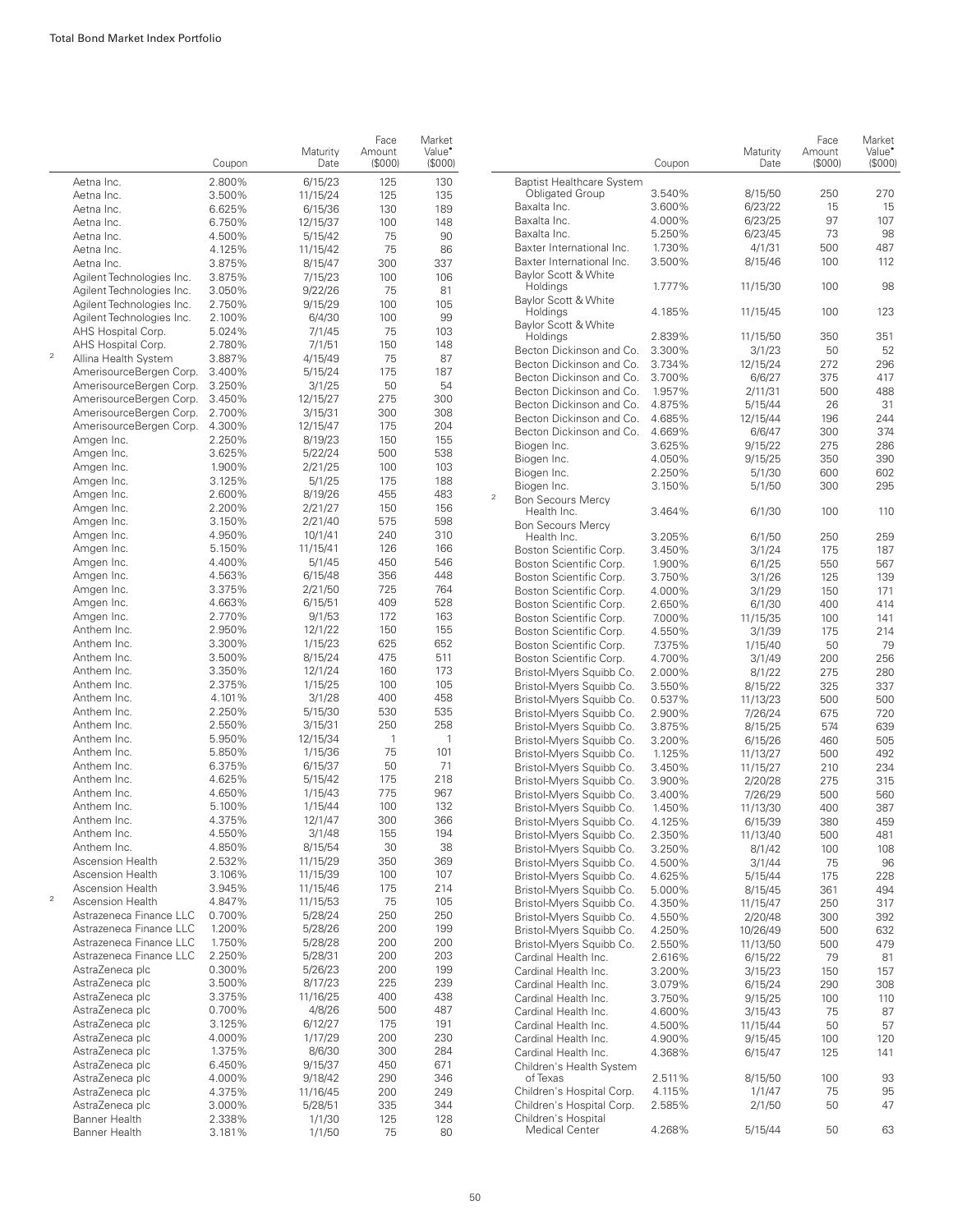|                |                                   | Coupon | Maturity<br>Date | Face<br>Amount<br>(S000) | Market<br>Value <sup>®</sup><br>(\$000) |             |                                    | Coupon | Maturity<br>Date | Face<br>Amount<br>(\$000) | Market<br>Value <sup>•</sup><br>(\$000) |
|----------------|-----------------------------------|--------|------------------|--------------------------|-----------------------------------------|-------------|------------------------------------|--------|------------------|---------------------------|-----------------------------------------|
|                | <b>CHRISTUS Health</b>            | 4.341% | 7/1/28           | 125                      | 144                                     |             | Eli Lilly & Co.                    | 3.375% | 3/15/29          | 225                       | 252                                     |
|                | Cigna Corp.                       | 3.050% | 11/30/22         | 100                      | 103                                     |             | Eli Lilly & Co.                    | 3.950% | 3/15/49          | 300                       | 364                                     |
|                | Cigna Corp.                       | 3.000% | 7/15/23          | 700                      | 733                                     |             | Eli Lilly & Co.                    | 2.250% | 5/15/50          | 200                       | 181                                     |
|                | Cigna Corp.                       | 3.500% | 6/15/24          | 175                      | 188                                     |             | Eli Lilly & Co.                    | 4.150% | 3/15/59          | 350                       | 444                                     |
|                | Cigna Corp.                       | 3.250% | 4/15/25          | 250                      | 269                                     |             | Eli Lilly & Co.                    | 2.500% | 9/15/60          | 250                       | 229                                     |
|                | Cigna Corp.                       | 4.125% | 11/15/25         | 467                      | 523                                     |             | Gilead Sciences Inc.               | 3.250% | 9/1/22           | 375                       | 386                                     |
|                | Cigna Corp.                       | 4.500% | 2/25/26          | 390                      | 444                                     |             | Gilead Sciences Inc.               | 2.500% | 9/1/23           | 300                       | 312                                     |
|                | Cigna Corp.                       | 3.400% | 3/1/27           | 275                      | 302                                     |             | Gilead Sciences Inc.               | 3.700% | 4/1/24           | 470                       | 505                                     |
|                |                                   | 7.875% |                  |                          | 54                                      |             | Gilead Sciences Inc.               | 3.650% |                  | 575                       | 634                                     |
|                | Cigna Corp.                       |        | 5/15/27          | 41                       |                                         |             |                                    |        | 3/1/26           |                           |                                         |
|                | Cigna Corp.                       | 4.375% | 10/15/28         | 610                      | 710                                     |             | Gilead Sciences Inc.               | 2.950% | 3/1/27           | 525                       | 565                                     |
|                | Cigna Corp.                       | 2.400% | 3/15/30          | 765                      | 781                                     |             | Gilead Sciences Inc.               | 4.600% | 9/1/35           | 575                       | 703                                     |
|                | Cigna Corp.                       | 2.375% | 3/15/31          | 250                      | 253                                     |             | Gilead Sciences Inc.               | 4.000% | 9/1/36           | 350                       | 405                                     |
|                | Cigna Corp.                       | 4.800% | 8/15/38          | 415                      | 517                                     |             | Gilead Sciences Inc.               | 5.650% | 12/1/41          | 175                       | 241                                     |
|                | Cigna Corp.                       | 3.200% | 3/15/40          | 150                      | 156                                     |             | Gilead Sciences Inc.               | 4.800% | 4/1/44           | 400                       | 506                                     |
|                | Cigna Corp.                       | 6.125% | 11/15/41         | 92                       | 131                                     |             | Gilead Sciences Inc.               | 4.500% | 2/1/45           | 325                       | 397                                     |
|                | Cigna Corp.                       | 4.800% | 7/15/46          | 400                      | 506                                     |             | Gilead Sciences Inc.               | 4.750% | 3/1/46           | 455                       | 577                                     |
|                | Cigna Corp.                       | 3.875% | 10/15/47         | 120                      | 134                                     |             | Gilead Sciences Inc.               | 4.150% | 3/1/47           | 475                       | 559                                     |
|                | Cigna Corp.                       | 4.900% | 12/15/48         | 545                      | 704                                     |             | GlaxoSmithKline                    |        |                  |                           |                                         |
|                | Cigna Corp.                       | 3.400% | 3/15/50          | 375                      | 390                                     |             | Capital Inc.                       | 3.375% | 5/15/23          | 225                       | 238                                     |
|                | Cigna Corp.                       | 3.400% | 3/15/51          | 250                      | 261                                     |             | GlaxoSmithKline                    |        |                  |                           |                                         |
|                | City of Hope                      | 5.623% | 11/15/43         | 75                       | 106                                     |             | Capital Inc.                       | 3.625% | 5/15/25          | 604                       | 666                                     |
|                | City of Hope                      | 4.378% | 8/15/48          | 100                      | 125                                     |             | GlaxoSmithKline                    |        |                  |                           |                                         |
|                | CommonSpirit Health               | 2.950% | 11/1/22          | 75                       | 77                                      |             | Capital Inc.                       | 3.875% | 5/15/28          | 375                       | 430                                     |
|                | CommonSpirit Health               | 2.760% | 10/1/24          | 100                      | 105                                     |             | GlaxoSmithKline                    |        |                  |                           |                                         |
|                | CommonSpirit Health               | 2.782% | 10/1/30          | 500                      | 520                                     |             | Capital Inc.                       | 5.375% | 4/15/34          | 85                        | 115                                     |
| $\overline{2}$ | CommonSpirit Health               | 4.350% | 11/1/42          | 225                      | 263                                     |             | GlaxoSmithKline                    |        |                  |                           |                                         |
|                | CommonSpirit Health               | 3.817% | 10/1/49          | 50                       | 56                                      |             | Capital Inc.                       | 6.375% | 5/15/38          | 550                       | 823                                     |
|                | CommonSpirit Health               | 4.187% | 10/1/49          |                          | 230                                     |             | GlaxoSmithKline                    |        |                  |                           |                                         |
|                |                                   |        |                  | 200                      |                                         |             | Capital Inc.                       | 4.200% | 3/18/43          | 100                       | 124                                     |
|                | Community Health<br>Network Inc.  | 3.099% | 5/1/50           | 250                      | 249                                     |             | GlaxoSmithKline Capital            |        |                  | 500                       |                                         |
|                |                                   |        |                  |                          |                                         |             | plc                                | 0.534% | 10/1/23          |                           | 501                                     |
|                | Cottage Health Obligated<br>Group | 3.304% | 11/1/49          | 100                      | 108                                     |             | GlaxoSmithKline Capital<br>plc     | 3.375% | 6/1/29           | 25                        | 28                                      |
|                | CVS Health Corp.                  | 2.750% | 12/1/22          | 150                      | 154                                     |             |                                    |        |                  |                           |                                         |
|                | CVS Health Corp.                  | 4.750% | 12/1/22          | 150                      | 157                                     |             | Hackensack Meridian<br>Health Inc. | 2.675% | 9/1/41           | 250                       | 245                                     |
|                | CVS Health Corp.                  | 3.700% | 3/9/23           | 934                      | 983                                     |             | Hackensack Meridian                |        |                  |                           |                                         |
|                |                                   |        |                  |                          | 296                                     |             | Health Inc.                        | 4.211% | 7/1/48           | 125                       | 154                                     |
|                | CVS Health Corp.                  | 3.375% | 8/12/24          | 275<br>573               | 633                                     |             | Hackensack Meridian                |        |                  |                           |                                         |
|                | CVS Health Corp.                  | 3.875% | 7/20/25          |                          |                                         |             | Health Inc.                        | 4.500% | 7/1/57           | 50                        | 66                                      |
|                | CVS Health Corp.                  | 2.875% | 6/1/26           | 2,166                    | 2,327                                   | $\mathbf 2$ | Hartford HealthCare Corp.          | 3.447% | 7/1/54           | 75                        | 79                                      |
|                | CVS Health Corp.                  | 3.000% | 8/15/26          | 450                      | 485                                     |             | HCA Inc.                           | 4.750% | 5/1/23           | 250                       | 268                                     |
|                | CVS Health Corp.                  | 1.300% | 8/21/27          | 400                      | 393                                     |             | HCA Inc.                           | 5.000% | 3/15/24          | 425                       | 470                                     |
|                | CVS Health Corp.                  | 4.300% | 3/25/28          | 1,742                    | 2,001                                   |             | HCA Inc.                           | 5.250% | 4/15/25          | 320                       | 366                                     |
|                | CVS Health Corp.                  | 3.250% | 8/15/29          | 360                      | 391                                     |             | HCA Inc.                           | 5.250% | 6/15/26          | 325                       | 376                                     |
|                | CVS Health Corp.                  | 1.750% | 8/21/30          | 225                      | 217                                     |             | HCA Inc.                           | 4.500% | 2/15/27          | 125                       | 141                                     |
|                | CVS Health Corp.                  | 1.875% | 2/28/31          | 500                      | 485                                     |             | HCA Inc.                           |        |                  |                           | 457                                     |
|                | CVS Health Corp.                  | 4.875% | 7/20/35          | 125                      | 152                                     |             |                                    | 4.125% | 6/15/29          | 405                       |                                         |
|                | CVS Health Corp.                  | 4.780% | 3/25/38          | 1,000                    | 1,230                                   |             | HCA Inc.                           | 2.375% | 7/15/31          | 200                       | 198                                     |
|                | CVS Health Corp.                  | 6.125% | 9/15/39          | 75                       | 105                                     |             | HCA Inc.                           | 5.125% | 6/15/39          | 200                       | 250                                     |
|                | CVS Health Corp.                  | 4.125% | 4/1/40           | 200                      | 232                                     |             | HCA Inc.                           | 5.500% | 6/15/47          | 425                       | 553                                     |
|                | CVS Health Corp.                  | 2.700% | 8/21/40          | 275                      | 267                                     |             | HCA Inc.                           | 5.250% | 6/15/49          | 300                       | 383                                     |
|                | CVS Health Corp.                  | 5.300% | 12/5/43          | 150                      | 198                                     |             | HCA Inc.                           | 3.500% | 7/15/51          | 200                       | 200                                     |
|                | CVS Health Corp.                  | 5.125% | 7/20/45          | 1,025                    | 1,330                                   |             | <b>Hospital Special Surgery</b>    | 2.667% | 10/1/50          | 10                        | 9                                       |
|                | CVS Health Corp.                  | 5.050% | 3/25/48          | 1,400                    | 1,821                                   |             | Humana Inc.                        | 2.900% | 12/15/22         | 150                       | 155                                     |
|                | CVS Health Corp.                  | 4.250% | 4/1/50           | 300                      | 357                                     |             | Humana Inc.                        | 3.850% | 10/1/24          | 326                       | 354                                     |
|                | Danaher Corp.                     | 3.350% | 9/15/25          | 100                      | 109                                     |             | Humana Inc.                        | 3.950% | 3/15/27          | 150                       | 168                                     |
|                | Danaher Corp.                     | 4.375% | 9/15/45          | 75                       | 94                                      |             | Humana Inc.                        | 4.875% | 4/1/30           | 135                       | 163                                     |
|                | Danaher Corp.                     | 2.600% | 10/1/50          | 500                      | 478                                     |             | Humana Inc.                        | 4.625% | 12/1/42          | 110                       | 135                                     |
|                | Dartmouth-Hitchcock               |        |                  |                          |                                         |             | Humana Inc.                        | 4.950% | 10/1/44          | 270                       | 349                                     |
|                | Health                            | 4.178% | 8/1/48           | 100                      | 118                                     |             | Humana Inc.                        | 3.950% | 8/15/49          | 40                        | 46                                      |
|                | DENTSPLY SIRONA Inc.              | 3.250% | 6/1/30           | 150                      | 161                                     |             | <b>IHC Health Services Inc.</b>    | 4.131% | 5/15/48          | 100                       | 124                                     |
|                | DH Europe Finance II Sarl 2.050%  |        | 11/15/22         |                          | 256                                     |             | Illumina Inc.                      | 2.550% | 3/23/31          | 250                       | 254                                     |
|                |                                   |        |                  | 250                      | 261                                     |             | Indiana University                 |        |                  |                           |                                         |
|                | DH Europe Finance II Sarl         | 2.200% | 11/15/24         | 250                      |                                         |             | Health Inc. Obligated              |        |                  |                           |                                         |
|                | DH Europe Finance II Sarl         | 2.600% | 11/15/29         | 150                      | 157                                     |             | Group                              | 3.970% | 11/1/48          | 125                       | 150                                     |
|                | DH Europe Finance II Sarl         | 3.250% | 11/15/39         | 175                      | 188                                     |             | lowa Health System                 | 3.665% | 2/15/50          | 125                       | 139                                     |
|                | Dignity Health                    | 3.125% | 11/1/22          | 50                       | 52                                      |             | Johns Hopkins Health               |        |                  |                           |                                         |
|                | Dignity Health                    | 3.812% | 11/1/24          | 100                      | 109                                     |             | System Corp.                       | 3.837% | 5/15/46          | 125                       | 148                                     |
|                | Dignity Health                    | 4.500% | 11/1/42          | 100                      | 120                                     |             | Johnson & Johnson                  | 2.050% | 3/1/23           | 125                       | 128                                     |
|                | Dignity Health                    | 5.267% | 11/1/64          | 50                       | 69                                      |             | Johnson & Johnson                  | 3.375% | 12/5/23          | 200                       | 215                                     |
|                | Duke University Health            |        |                  |                          |                                         |             | Johnson & Johnson                  | 2.625% | 1/15/25          | 250                       | 266                                     |
|                | System Inc.                       | 3.920% | 6/1/47           | 100                      | 120                                     |             | Johnson & Johnson                  | 2.450% | 3/1/26           | 350                       | 373                                     |
|                | Edwards Lifesciences              |        |                  |                          |                                         |             | Johnson & Johnson                  | 2.950% | 3/3/27           | 200                       | 219                                     |
|                | Corp.                             | 4.300% | 6/15/28          | 100                      | 116                                     |             | Johnson & Johnson                  | 0.950% | 9/1/27           | 300                       | 295                                     |
|                | Eli Lilly & Co.                   | 2.750% | 6/1/25           | 71                       | 76                                      |             |                                    |        |                  |                           |                                         |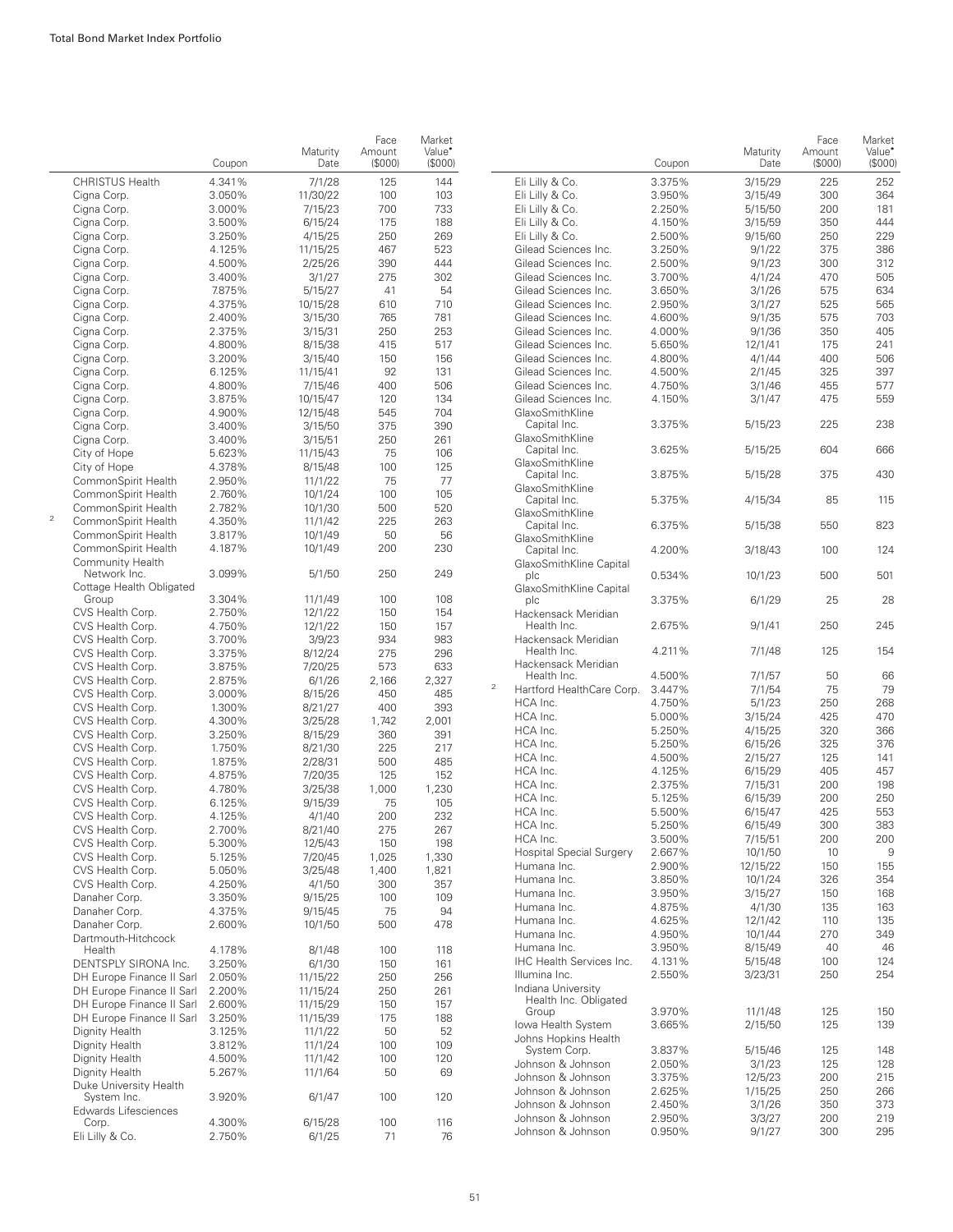|                                              | Coupon           | Maturity<br>Date   | Face<br>Amount<br>(S000) | Market<br>Value <sup>•</sup><br>$($ \$000 $)$ |
|----------------------------------------------|------------------|--------------------|--------------------------|-----------------------------------------------|
| Johnson & Johnson                            | 2.900%           | 1/15/28            | 100                      | 109                                           |
| Johnson & Johnson                            | 6.950%           | 9/1/29             | 75                       | 105                                           |
| Johnson & Johnson                            | 1.300%           | 9/1/30             | 300                      | 291                                           |
| Johnson & Johnson                            | 4.950%           | 5/15/33            | 150                      | 198                                           |
| Johnson & Johnson                            | 4.375%           | 12/5/33            | 175                      | 219                                           |
| Johnson & Johnson                            | 3.550%           | 3/1/36             | 175                      | 203                                           |
| Johnson & Johnson                            | 3.625%           | 3/3/37             | 300                      | 350                                           |
| Johnson & Johnson                            | 5.950%           | 8/15/37            | 200                      | 293                                           |
| Johnson & Johnson                            | 3.400%           | 1/15/38            | 200                      | 227                                           |
| Johnson & Johnson                            | 2.100%           | 9/1/40             | 250                      | 237                                           |
| Johnson & Johnson                            | 4.500%           | 9/1/40             | 150                      | 194                                           |
| Johnson & Johnson                            | 4.850%           | 5/15/41            | 75                       | 100                                           |
| Johnson & Johnson                            | 4.500%           | 12/5/43            | 200                      | 260                                           |
| Johnson & Johnson                            | 3.700%           | 3/1/46             | 350                      | 416                                           |
| Johnson & Johnson<br>Johnson & Johnson       | 3.750%<br>2.250% | 3/3/47             | 250<br>400               | 301<br>373                                    |
| Kaiser Foundation                            |                  | 9/1/50             |                          |                                               |
| Hospitals                                    | 3.150%           | 5/1/27             | 100                      | 110                                           |
| Kaiser Foundation<br>Hospitals               | 2.810%           | 6/1/41             | 250                      | 255                                           |
| Kaiser Foundation<br>Hospitals               | 4.875%           | 4/1/42             | 235                      | 316                                           |
| Kaiser Foundation<br>Hospitals               | 4.150%           | 5/1/47             | 150                      | 187                                           |
| Kaiser Foundation                            |                  |                    |                          |                                               |
| Hospitals<br>Kaiser Foundation               | 3.266%           | 11/1/49            | 225                      | 244                                           |
| Hospitals                                    | 3.002%           | 6/1/51             | 250<br>100               | 258<br>152                                    |
| Koninklijke KPN NV<br>Koninklijke Philips NV | 6.875%<br>5.000% | 3/11/38<br>3/15/42 | 150                      | 199                                           |
| Laboratory Corp. of<br>America Holdings      | 3.250%           | 9/1/24             | 150                      | 161                                           |
| Laboratory Corp. of                          | 2.300%           |                    | 100                      | 105                                           |
| America Holdings<br>Laboratory Corp. of      |                  | 12/1/24            |                          |                                               |
| America Holdings<br>Laboratory Corp. of      | 3.600%           | 2/1/25             | 200                      | 216                                           |
| America Holdings<br>Laboratory Corp. of      | 1.550%           | 6/1/26             | 200                      | 200                                           |
| America Holdings<br>Laboratory Corp. of      | 3.600%           | 9/1/27             | 100                      | 111                                           |
| America Holdings<br>Laboratory Corp. of      | 2.950%           | 12/1/29            | 125                      | 132                                           |
| America Holdings                             | 2.700%           | 6/1/31             | 200                      | 203                                           |
| Laboratory Corp. of<br>America Holdings      | 4.700%           | 2/1/45             | 195                      | 234                                           |
| Mass General<br>Brigham Inc.                 | 3.192%           | 7/1/49             | 150                      | 158                                           |
| Mass General<br>Brigham Inc.                 | 3.342%           | 7/1/60             | 250                      | 275                                           |
| Mayo Clinic                                  | 3.774%           | 11/15/43           | 75                       | 88                                            |
| Mayo Clinic                                  | 4.128%           | 11/15/52           | 50                       | 63                                            |
| Mavo Clinic                                  | 3.196%           | 11/15/61           | 250                      | 269                                           |
| McKesson Corp.                               | 3.796%           | 3/15/24            | 200                      | 215                                           |
| McKesson Corp.                               | 0.900%           | 12/3/25            | 500                      | 493                                           |
| McKesson Corp.                               | 3.950%           | 2/16/28            | 200                      | 227                                           |
| $\overline{2}$<br>MedStar Health Inc.        | 3.626%           | 8/15/49            | 75                       | 83                                            |
| Medtronic Inc.                               | 3.500%           | 3/15/25            | 200                      | 220                                           |
| Medtronic Inc.                               | 4.375%           | 3/15/35            | 411                      | 512                                           |
| Medtronic Inc.                               | 4.625%           | 3/15/45            | 344                      | 451                                           |
| Memorial Health Services                     | 3.447%           | 11/1/49            | 150                      | 162                                           |
| Memorial Sloan-Kettering<br>Cancer Center    | 2.955%           | 1/1/50             | 100                      | 102                                           |
| Memorial Sloan-Kettering<br>Cancer Center    | 4.125%           | 7/1/52             | 150                      | 190                                           |
| Memorial Sloan-Kettering<br>Cancer Center    | 4.200%           | 7/1/55             | 25                       | 32                                            |
| Merck & Co. Inc.                             | 2.400%           | 9/15/22            | 250                      | 255                                           |
| Merck & Co. Inc.                             | 2.800%           | 5/18/23            | 325                      | 340                                           |
| Merck & Co. Inc.                             | 2.750%           | 2/10/25            | 740                      | 788                                           |
| Merck & Co. Inc.                             | 3.400%           | 3/7/29             | 375                      | 420                                           |
| Merck & Co. Inc.                             | 1.450%           | 6/24/30            | 210                      | 205                                           |
| Merck & Co. Inc.                             | 6.500%           | 12/1/33            | 125                      | 184                                           |
| Merck & Co. Inc.                             | 3.900%           | 3/7/39             | 200                      | 237                                           |

|                |                                               | Coupon           | Maturity<br>Date   | Face<br>Amount<br>(S000) | Market<br>Value <sup>•</sup><br>(S000) |
|----------------|-----------------------------------------------|------------------|--------------------|--------------------------|----------------------------------------|
|                | Merck & Co. Inc.                              | 3.600%           | 9/15/42            | 100                      | 115                                    |
|                | Merck & Co. Inc.                              | 4.150%           | 5/18/43            | 200                      | 247                                    |
|                | Merck & Co. Inc.                              | 3.700%           | 2/10/45            | 525                      | 607                                    |
|                | Merck & Co. Inc.                              | 4.000%           | 3/7/49             | 300                      | 367                                    |
|                | Merck & Co. Inc.                              | 2.450%           | 6/24/50            | 300                      | 283                                    |
|                | Mercy Health                                  | 4.302%           | 7/1/28             | 25                       | 29                                     |
|                | Methodist Hospital                            | 2.705%           | 12/1/50            | 300                      | 291                                    |
| 2              | Montefiore Obligated                          |                  |                    |                          |                                        |
|                | Group                                         | 5.246%           | 11/1/48            | 150                      | 181                                    |
|                | Mount Sinai Hospitals                         |                  |                    |                          |                                        |
|                | Group Inc.                                    | 3.391%           | 7/1/50             | 500                      | 516                                    |
|                | MultiCare Health System                       | 2.803%           | 8/15/50            | 250                      | 247                                    |
|                | Mylan Inc.                                    | 4.200%           | 11/29/23           | 100                      | 107                                    |
|                | Mylan Inc.                                    | 5.400%           | 11/29/43           | 100                      | 124                                    |
|                | Mylan Inc.                                    | 5.200%           | 4/15/48            | 175                      | 215                                    |
|                | New York and<br>Presbyterian Hospital         | 4.024%           | 8/1/45             | 130                      | 160                                    |
|                | New York and<br>Presbyterian Hospital         | 4.063%           | 8/1/56             | 75                       | 94                                     |
|                | New York and<br>Presbyterian Hospital         | 2.606%           | 8/1/60             | 300                      | 279                                    |
|                | New York and<br>Presbyterian Hospital         | 3.954%           | 8/1/19             | 125                      | 147                                    |
|                | Northwell Healthcare Inc.                     | 3.979%           | 11/1/46            | 100                      | 113                                    |
|                | Northwell Healthcare Inc.                     | 4.260%           | 11/1/47            | 200                      | 237                                    |
|                | Northwell Healthcare Inc.                     | 3.809%           | 11/1/49            | 100                      | 111                                    |
|                | Novant Health Inc.                            | 2.637%           | 11/1/36            | 250                      | 255                                    |
|                | Novartis Capital Corp.                        | 3.400%           | 5/6/24             | 400                      | 431                                    |
|                | Novartis Capital Corp.                        | 1.750%           | 2/14/25            | 200                      | 206                                    |
|                | Novartis Capital Corp.                        | 2.000%           | 2/14/27            | 525                      | 546                                    |
|                | Novartis Capital Corp.                        | 3.100%           | 5/17/27            | 175                      | 191                                    |
|                | Novartis Capital Corp.                        | 2.200%           | 8/14/30            | 410                      | 424                                    |
|                | Novartis Capital Corp.                        | 3.700%           | 9/21/42            | 100                      | 117                                    |
|                | Novartis Capital Corp.                        | 4.400%           | 5/6/44             | 375                      | 481                                    |
|                | Novartis Capital Corp.                        | 4.000%           | 11/20/45           | 225                      | 275                                    |
|                | Novartis Capital Corp.                        | 2.750%           | 8/14/50            | 75                       | 76                                     |
|                | NYU Langone Hospitals                         | 4.784%           | 7/1/44             | 100                      | 128                                    |
| $\overline{2}$ | NYU Langone Hospitals                         | 4.368%           | 7/1/47             | 110                      | 131                                    |
|                | NYU Langone Hospitals                         | 3.380%           | 7/1/55             | 200                      | 211                                    |
| 2              | OhioHealth Corp.                              | 3.042%           | 11/15/50           | 100                      | 104                                    |
|                | Orlando Health Obligated                      |                  |                    |                          |                                        |
|                | Group<br>PeaceHealth Obligated                | 4.089%           | 10/1/48            | 50                       | 61                                     |
|                | Group<br>PeaceHealth Obligated                | 4.787%           | 11/15/48           | 75                       | 100                                    |
|                | Group                                         | 3.218%           | 11/15/50           | 200                      | 208                                    |
|                | PerkinElmer Inc.                              | 3.300%           | 9/15/29            | 175                      | 189                                    |
|                | PerkinElmer Inc.<br>Perrigo Finance Unlimited | 3.625%           | 3/15/51            | 150                      | 163                                    |
|                | <u>െ</u><br>Perrigo Finance Unlimited         | 3.900%           | 12/15/24           | 200                      | 215                                    |
|                | Co.                                           | 4.375%           | 3/15/26            | 225                      | 248                                    |
|                | Perrigo Finance Unlimited                     |                  |                    |                          |                                        |
|                | Co.<br>Pfizer Inc.                            | 4.900%<br>3.200% | 12/15/44           | 80                       | 84<br>132                              |
|                | Pfizer Inc.                                   | 2.950%           | 9/15/23<br>3/15/24 | 125<br>150               | 160                                    |
|                | Pfizer Inc.                                   | 2.750%           | 6/3/26             | 590                      | 638                                    |
|                | Pfizer Inc.                                   | 3.600%           | 9/15/28            | 200                      | 227                                    |
|                | Pfizer Inc.                                   | 3.450%           | 3/15/29            | 375                      | 422                                    |
|                | Pfizer Inc.                                   | 2.625%           | 4/1/30             | 300                      | 320                                    |
|                | Pfizer Inc.                                   | 1.700%           | 5/28/30            | 225                      | 224                                    |
|                | Pfizer Inc.                                   | 4.000%           | 12/15/36           | 300                      | 362                                    |
|                | Pfizer Inc.                                   | 4.100%           | 9/15/38            | 150                      | 182                                    |
|                | Pfizer Inc.                                   | 3.900%           | 3/15/39            | 125                      | 149                                    |
|                | Pfizer Inc.                                   | 7.200%           | 3/15/39            | 425                      | 696                                    |
|                | Pfizer Inc.                                   | 2.550%           | 5/28/40            | 200                      | 201                                    |
|                | Pfizer Inc.                                   | 4.300%           | 6/15/43            | 125                      | 157                                    |
|                | Pfizer Inc.                                   | 4.400%           | 5/15/44            | 200                      | 257                                    |
|                | Pfizer Inc.                                   | 4.125%           | 12/15/46           | 250                      | 310                                    |
|                | Pfizer Inc.                                   | 4.200%           | 9/15/48            | 350                      | 441                                    |
|                | Pfizer Inc.                                   | 4.000%           | 3/15/49            | 175                      | 215                                    |
|                | Pfizer Inc.                                   | 2.700%           | 5/28/50            | 200                      | 199                                    |
|                | Pharmacia LLC                                 | 6.600%           | 12/1/28            | 175                      | 235                                    |
|                |                                               |                  |                    |                          |                                        |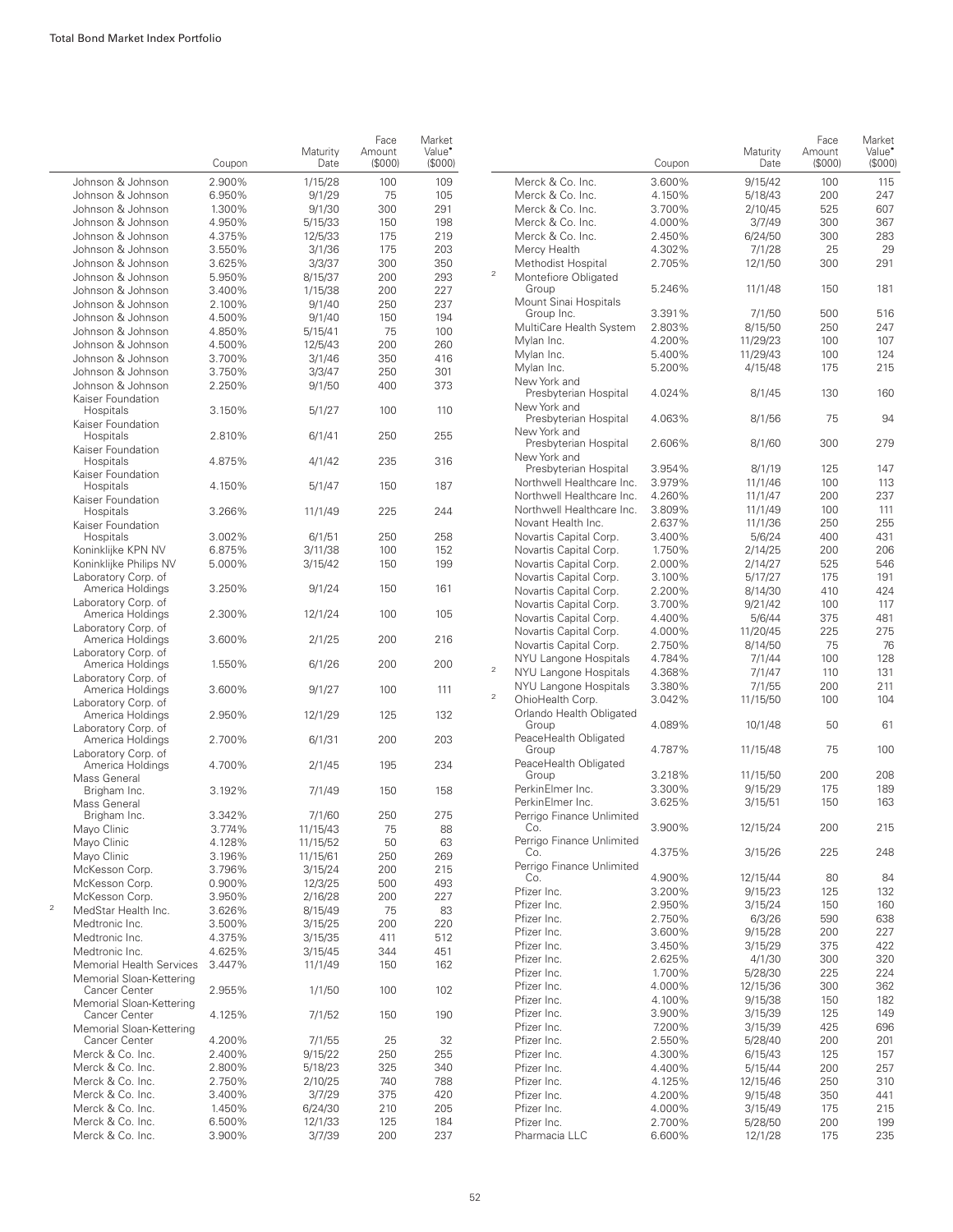|              |                                                                                 | Coupon           | Maturity<br>Date | Face<br>Amount<br>(S000) | Market<br>Value <sup>*</sup><br>(\$000) |                |                                                   | Coupon | Maturity<br>Date | Face<br>Amount<br>(\$000) | Market<br>Value <sup>*</sup><br>(S000) |
|--------------|---------------------------------------------------------------------------------|------------------|------------------|--------------------------|-----------------------------------------|----------------|---------------------------------------------------|--------|------------------|---------------------------|----------------------------------------|
|              | Providence St. Joseph<br><b>Health Obligated Group</b>                          | 2.746%           | 10/1/26          | 50                       | 53                                      |                | Thermo Fisher<br>Scientific Inc.                  | 2.600% | 10/1/29          | 225                       | 236                                    |
| $\sqrt{2}$   | Providence St. Joseph<br><b>Health Obligated Group</b><br>Providence St. Joseph | 2.532%           | 10/1/29          | 150                      | 157                                     |                | Thermo Fisher<br>Scientific Inc.<br>Thermo Fisher | 4.497% | 3/25/30          | 85                        | 101                                    |
| $\mathbf{2}$ | <b>Health Obligated Group</b>                                                   | 3.744%           | 10/1/47          | 75                       | 86                                      |                | Scientific Inc.                                   | 5.300% | 2/1/44           | 185                       | 257                                    |
|              | Providence St. Joseph                                                           |                  |                  |                          |                                         |                | Toledo Hospital                                   | 5.325% | 11/15/28         | 50                        | 58                                     |
|              | <b>Health Obligated Group</b>                                                   | 3.930%           | 10/1/48          | 75                       | 87                                      |                | Toledo Hospital                                   | 6.015% | 11/15/48         | 75                        | 93                                     |
|              | Quest Diagnostics Inc.                                                          | 4.250%           | 4/1/24           | 100                      | 109                                     |                | Trinity Health Corp.                              | 4.125% | 12/1/45          | 85                        | 105                                    |
|              | Quest Diagnostics Inc.                                                          | 3.500%           | 3/30/25          | 100                      | 109                                     |                | UnitedHealth Group Inc.                           | 3.350% | 7/15/22          | 180                       | 186                                    |
|              | Quest Diagnostics Inc.                                                          | 3.450%           | 6/1/26           | 125                      | 137                                     |                | UnitedHealth Group Inc.                           | 2.375% | 10/15/22         | 150                       | 154                                    |
|              | Quest Diagnostics Inc.                                                          | 4.200%           | 6/30/29          | 140                      | 161                                     |                | UnitedHealth Group Inc.                           | 2.750% | 2/15/23          | 175                       | 181                                    |
|              | Quest Diagnostics Inc.                                                          | 2.950%           | 6/30/30          | 160                      | 170                                     |                | UnitedHealth Group Inc.                           | 2.875% | 3/15/23          | 25                        | 26                                     |
|              | Quest Diagnostics Inc.                                                          | 2.800%           | 6/30/31          | 125                      | 131                                     |                | UnitedHealth Group Inc.                           | 3.500% | 6/15/23          | 100                       | 106                                    |
|              | Quest Diagnostics Inc.                                                          | 5.750%           | 1/30/40          | 13                       | 16                                      |                | UnitedHealth Group Inc.                           | 3.500% | 2/15/24          | 100                       | 108                                    |
|              | Quest Diagnostics Inc.                                                          | 4.700%           | 3/30/45          | 25                       | 31                                      |                | UnitedHealth Group Inc.                           | 2.375% | 8/15/24          | 300                       | 316                                    |
|              | Regeneron                                                                       |                  |                  |                          |                                         |                | UnitedHealth Group Inc.                           | 3.750% | 7/15/25          | 950                       | 1,054                                  |
| 5            | Pharmaceuticals Inc.                                                            | 1.750%           | 9/15/30          | 500                      | 474                                     |                | UnitedHealth Group Inc.                           | 3.700% | 12/15/25         | 75                        | 83                                     |
| $\mathbf 5$  | Royalty Pharma plc                                                              | 0.750%           | 9/2/23           | 300                      | 301                                     |                | UnitedHealth Group Inc.                           | 3.100% | 3/15/26          | 225                       | 245                                    |
| $\mathbf 5$  | Royalty Pharma plc<br>Royalty Pharma plc                                        | 1.200%<br>2.200% | 9/2/25<br>9/2/30 | 300<br>300               | 297<br>294                              |                | UnitedHealth Group Inc.                           | 3.450% | 1/15/27          | 175                       | 194                                    |
| 5            |                                                                                 | 3.550%           |                  |                          | 349                                     |                | UnitedHealth Group Inc.                           | 3.375% | 4/15/27          | 350                       | 389                                    |
|              | Royalty Pharma plc                                                              |                  | 9/2/50           | 350                      |                                         |                | UnitedHealth Group Inc.                           | 2.950% | 10/15/27         | 150                       | 163                                    |
|              | Rush Obligated Group                                                            | 3.922%           | 11/15/29         | 75                       | 86                                      |                | UnitedHealth Group Inc.                           | 3.875% | 12/15/28         | 150                       | 173                                    |
|              | RWJ Barnabas Health Inc.                                                        | 3.949%           | 7/1/46           | 100                      | 117                                     |                | UnitedHealth Group Inc.                           | 2.875% | 8/15/29          | 150                       | 162                                    |
|              | RWJ Barnabas Health Inc.                                                        | 3.477%           | 7/1/49           | 25                       | 28                                      |                | UnitedHealth Group Inc.                           | 2.000% | 5/15/30          | 755                       | 761                                    |
|              | Sanofi                                                                          | 3.375%           | 6/19/23          | 225                      | 238                                     |                | UnitedHealth Group Inc.                           | 2.300% | 5/15/31          | 650                       | 666                                    |
|              | Sanofi                                                                          | 3.625%           | 6/19/28          | 225                      | 257                                     |                | UnitedHealth Group Inc.                           | 4.625% | 7/15/35          | 175                       | 222                                    |
|              | Seattle Children's Hospital                                                     | 2.719%           | 10/1/50          | 200                      | 196                                     |                | UnitedHealth Group Inc.                           | 6.500% | 6/15/37          | 50                        | 75                                     |
|              | <b>Shire Acquisitions</b><br>Investments Ireland                                |                  |                  |                          |                                         |                | UnitedHealth Group Inc.                           | 6.625% | 11/15/37         | 125                       | 190                                    |
|              | DAC                                                                             | 2.875%           | 9/23/23          | 1,425                    | 1,491                                   |                | UnitedHealth Group Inc.                           | 6.875% | 2/15/38          | 245                       | 380                                    |
|              | <b>Shire Acquisitions</b>                                                       |                  |                  |                          |                                         |                | UnitedHealth Group Inc.                           | 3.500% | 8/15/39          | 240                       | 268                                    |
|              | Investments Ireland                                                             |                  |                  |                          |                                         |                | UnitedHealth Group Inc.                           | 2.750% | 5/15/40          | 200                       | 202                                    |
|              | <b>DAC</b>                                                                      | 3.200%           | 9/23/26          | 575                      | 624                                     |                | UnitedHealth Group Inc.                           | 5.950% | 2/15/41          | 60                        | 87                                     |
|              | Smith & Nephew plc                                                              | 2.032%           | 10/14/30         | 300                      | 294                                     |                | UnitedHealth Group Inc.                           | 3.050% | 5/15/41          | 300                       | 314                                    |
|              | Spectrum Health System                                                          |                  |                  |                          |                                         |                | UnitedHealth Group Inc.                           | 4.625% | 11/15/41         | 110                       | 140                                    |
|              | <b>Obligated Group</b>                                                          | 3.487%           | 7/15/49          | 75                       | 83                                      |                | UnitedHealth Group Inc.                           | 4.375% | 3/15/42          | 50                        | 62                                     |
|              | SSM Health Care Corp.                                                           | 3.688%           | 6/1/23           | 150                      | 158                                     |                | UnitedHealth Group Inc.                           | 3.950% | 10/15/42         | 175                       | 208                                    |
|              | SSM Health Care Corp.                                                           | 3.823%           | 6/1/27           | 100                      | 112                                     |                | UnitedHealth Group Inc.                           | 4.250% | 3/15/43          | 125                       | 153                                    |
|              | Stanford Health Care                                                            | 3.795%           | 11/15/48         | 125                      | 147                                     |                | UnitedHealth Group Inc.                           | 4.750% | 7/15/45          | 305                       | 400                                    |
|              | Stryker Corp.                                                                   | 3.375%           | 5/15/24          | 213                      | 228                                     |                | UnitedHealth Group Inc.                           | 4.200% | 1/15/47          | 210                       | 257                                    |
|              | Stryker Corp.                                                                   | 1.150%           | 6/15/25          | 100                      | 101                                     |                | UnitedHealth Group Inc.                           | 4.250% | 4/15/47          | 290                       | 357                                    |
|              | Stryker Corp.                                                                   | 3.375%           | 11/1/25          | 140                      | 153                                     |                | UnitedHealth Group Inc.                           | 4.250% | 6/15/48          | 300                       | 371                                    |
|              | Stryker Corp.                                                                   | 3.500%           | 3/15/26          | 183                      | 202                                     |                | UnitedHealth Group Inc.                           | 4.450% | 12/15/48         | 150                       | 192                                    |
|              | Stryker Corp.                                                                   | 3.650%           | 3/7/28           | 50                       | 56                                      |                | UnitedHealth Group Inc.                           | 3.700% | 8/15/49          | 310                       | 356                                    |
|              | Stryker Corp.                                                                   | 4.100%           | 4/1/43           | 75                       | 88                                      |                | UnitedHealth Group Inc.                           | 3.250% | 5/15/51          | 750                       | 802                                    |
|              | Stryker Corp.                                                                   | 4.375%           | 5/15/44          | 50                       | 61                                      |                | UnitedHealth Group Inc.                           | 3.875% | 8/15/59          | 420                       | 497                                    |
|              | Stryker Corp.                                                                   | 4.625%           | 3/15/46          | 175                      | 224                                     |                | UnitedHealth Group Inc.                           | 3.125% | 5/15/60          | 250                       | 258                                    |
|              | Stryker Corp.                                                                   | 2.900%           | 6/15/50          | 100                      | 100                                     | 5              | Universal Health                                  |        |                  |                           |                                        |
|              | Sutter Health                                                                   | 1.321%           | 8/15/25          | 500                      | 505                                     |                | Services Inc.                                     | 2.650% | 10/15/30         | 300                       | 301                                    |
|              | Sutter Health                                                                   | 3.695%           | 8/15/28          | 75                       | 84                                      |                | <b>UPMC</b>                                       | 3.600% | 4/3/25           | 125                       | 136                                    |
|              | Sutter Health                                                                   | 4.091%           | 8/15/48          | 75                       | 89                                      |                | Utah Acquisition Sub Inc.                         | 3.950% | 6/15/26          | 889                       | 979                                    |
|              | Takeda Pharmaceutical                                                           |                  |                  |                          |                                         | 5              | Utah Acquisition Sub Inc.                         | 5.250% | 6/15/46          | 225                       | 276                                    |
|              | Co. Ltd.                                                                        | 4.400%           | 11/26/23         | 200                      | 217                                     | $\mathbf 5$    | Viatris Inc.                                      | 1.650% | 6/22/25          | 175                       | 177                                    |
|              | Takeda Pharmaceutical<br>Co. Ltd.                                               | 5.000%           | 11/26/28         | 405                      | 488                                     | 5              | Viatris Inc.                                      | 2.300% | 6/22/27          | 175                       | 179                                    |
|              | Takeda Pharmaceutical                                                           |                  |                  |                          |                                         | 5              | Viatris Inc.                                      | 2.700% | 6/22/30          | 525                       | 531                                    |
|              | Co. Ltd.                                                                        | 2.050%           | 3/31/30          | 500                      | 496                                     | 5              | Viatris Inc.                                      | 3.850% | 6/22/40          | 525                       | 560                                    |
|              | Takeda Pharmaceutical                                                           |                  |                  |                          |                                         | $\overline{2}$ | Viatris Inc.<br>Willis-Knighton Medical           | 4.000% | 6/22/50          | 500                       | 530                                    |
|              | Co. Ltd.                                                                        | 3.025%           | 7/9/40           | 400                      | 404                                     |                | Center                                            | 4.813% | 9/1/48           | 50                        | 64                                     |
|              | Takeda Pharmaceutical                                                           |                  |                  |                          |                                         |                | Wyeth LLC                                         | 7.250% | 3/1/23           | 250                       | 278                                    |
|              | Co. Ltd.                                                                        | 3.175%           | 7/9/50           | 610                      | 615                                     |                | Wyeth LLC                                         | 6.450% | 2/1/24           | 300                       | 346                                    |
|              | Takeda Pharmaceutical                                                           |                  |                  |                          |                                         |                | Wyeth LLC                                         | 6.500% | 2/1/34           | 150                       | 218                                    |
|              | Co. Ltd.                                                                        | 3.375%           | 7/9/60           | 200                      | 205                                     |                | Wyeth LLC                                         | 6.000% | 2/15/36          | 85                        | 122                                    |
|              | <b>Texas Health Resources</b>                                                   | 2.328%           | 11/15/50         | 300                      | 272                                     |                | Wyeth LLC                                         | 5.950% | 4/1/37           | 385                       | 552                                    |
|              | Thermo Fisher                                                                   |                  |                  |                          |                                         |                | Zeneca Wilmington Inc.                            | 7.000% | 11/15/23         | 25                        | 29                                     |
|              | Scientific Inc.<br>Thermo Fisher                                                | 4.133%           | 3/25/25          | 230                      | 255                                     |                | Zimmer Biomet                                     |        |                  |                           |                                        |
|              | Scientific Inc.                                                                 | 3.650%           | 12/15/25         | 400                      | 441                                     |                | Holdings Inc.                                     | 3.700% | 3/19/23          | 50                        | 53                                     |
|              | Thermo Fisher                                                                   |                  |                  |                          |                                         |                | Zimmer Biomet                                     |        |                  |                           |                                        |
|              | Scientific Inc.                                                                 | 2.950%           | 9/19/26          | 200                      | 216                                     |                | Holdings Inc.                                     | 3.550% | 4/1/25           | 350                       | 380                                    |
|              | Thermo Fisher                                                                   |                  |                  |                          |                                         |                | Zimmer Biomet                                     |        |                  |                           |                                        |
|              | Scientific Inc.                                                                 | 3.200%           | 8/15/27          | 50                       | 55                                      |                | Holdings Inc.                                     | 5.750% | 11/30/39         | 50                        | 67                                     |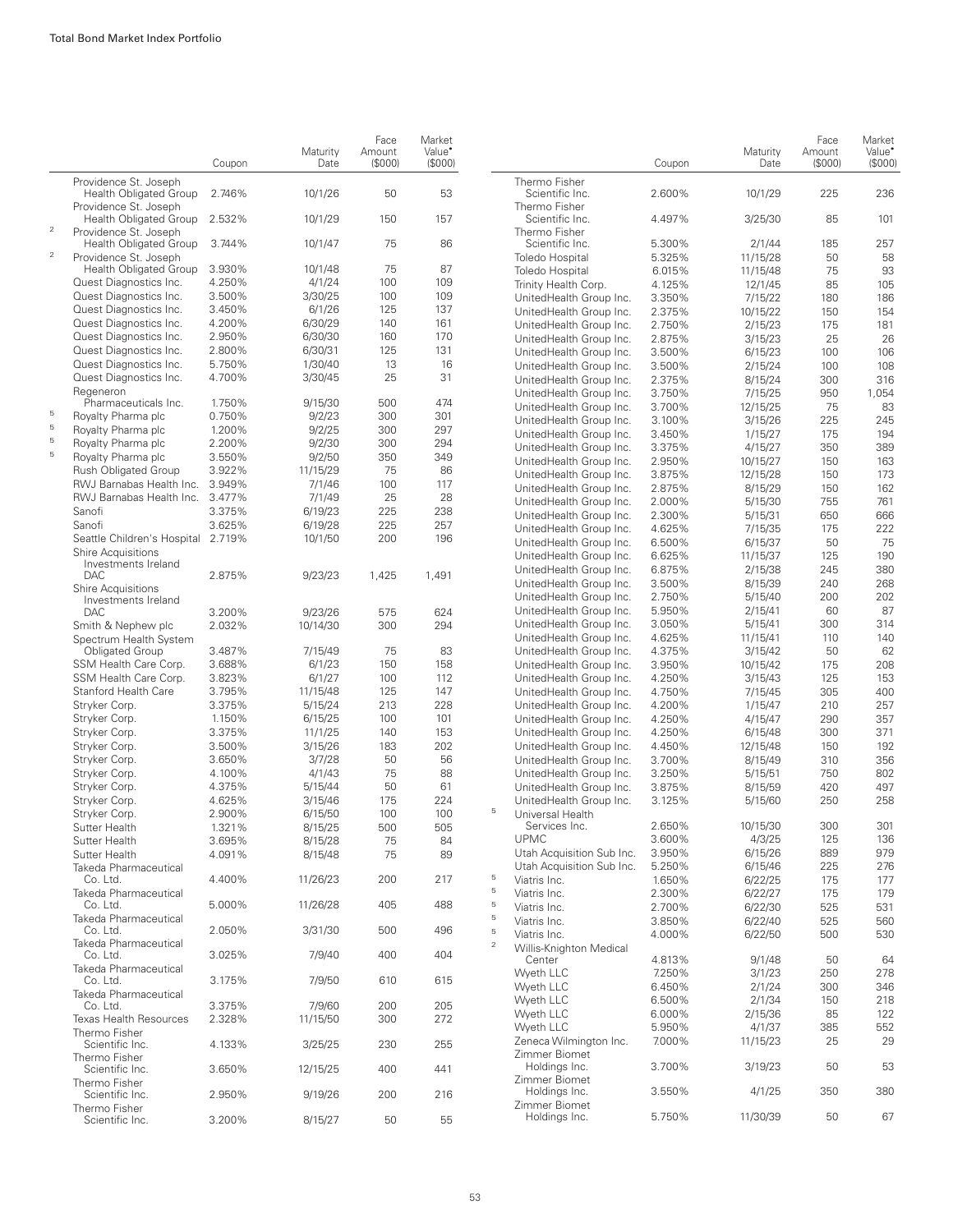|              |                                                                   | Coupon           | Maturity<br>Date    | Face<br>Amount<br>(S000) | Market<br>Value <sup>•</sup><br>(S000) |  |
|--------------|-------------------------------------------------------------------|------------------|---------------------|--------------------------|----------------------------------------|--|
|              | Zimmer Biomet                                                     |                  |                     |                          |                                        |  |
|              | Holdings Inc.                                                     | 4.450%           | 8/15/45             | 150                      | 178                                    |  |
|              | Zoetis Inc.                                                       | 3.250%           | 2/1/23              | 350                      | 363                                    |  |
|              | Zoetis Inc.                                                       | 4.500%           | 11/13/25            | 100                      | 113                                    |  |
|              | Zoetis Inc.                                                       | 3.000%           | 9/12/27             | 150                      | 162                                    |  |
|              | Zoetis Inc.                                                       | 3.900%           | 8/20/28             | 100                      | 114                                    |  |
|              | Zoetis Inc.                                                       | 2.000%           | 5/15/30             | 150                      | 149                                    |  |
|              | Zoetis Inc.                                                       | 4.700%           | 2/1/43              | 175                      | 225                                    |  |
|              | Zoetis Inc.                                                       | 3.950%           | 9/12/47             | 150                      | 178                                    |  |
|              | Zoetis Inc.<br>Zoetis Inc.                                        | 4.450%           | 8/20/48<br>5/15/50  | 75                       | 96<br>129                              |  |
|              |                                                                   | 3.000%           |                     | 125                      | 158,738                                |  |
|              | Industrials (2.3%)                                                |                  |                     |                          |                                        |  |
|              | 3M Co.                                                            | 1.750%           | 2/14/23             | 200                      | 204                                    |  |
|              | 3M Co.                                                            | 2.250%           | 3/15/23             | 175                      | 180                                    |  |
|              | 3M Co.                                                            | 3.250%           | 2/14/24             | 100                      | 107                                    |  |
|              | 3M Co.                                                            | 2.000%           | 2/14/25             | 150                      | 156                                    |  |
|              | 3M Co.                                                            | 2.650%           | 4/15/25             | 100                      | 107                                    |  |
|              | 3M Co.<br>3M Co.                                                  | 3.000%           | 8/7/25              | 100                      | 108                                    |  |
|              | 3M Co.                                                            | 2.250%<br>2.875% | 9/19/26<br>10/15/27 | 150                      | 159                                    |  |
|              | 3M Co.                                                            | 3.375%           | 3/1/29              | 125<br>150               | 136<br>168                             |  |
|              | 3M Co.                                                            | 2.375%           | 8/26/29             | 360                      | 377                                    |  |
|              | 3M Co.                                                            | 3.125%           | 9/19/46             | 75                       | 79                                     |  |
|              | 3M Co.                                                            | 3.625%           | 10/15/47            | 100                      | 116                                    |  |
|              | 3M Co.                                                            | 4.000%           | 9/14/48             | 250                      | 306                                    |  |
|              | 3M Co.                                                            | 3.250%           | 8/26/49             | 300                      | 328                                    |  |
|              | 3M Co.                                                            | 3.700%           | 4/15/50             | 125                      | 147                                    |  |
|              | Allegion plc                                                      | 3.500%           | 10/1/29             | 75                       | 82                                     |  |
|              | Allegion U.S. Holding Co.<br>Inc.                                 | 3.550%           | 10/1/27             | 175                      | 190                                    |  |
| $\mathbf{2}$ | American Airlines Class A<br>Series 2016-3 Pass                   |                  |                     |                          |                                        |  |
| $\mathbf{2}$ | Through Trust<br>American Airlines<br>Class AA Series 2015-2      | 3.250%           | 4/15/30             | 40                       | 39                                     |  |
| $\mathbf{2}$ | Pass Through Trust<br>American Airlines                           | 3.600%           | 3/22/29             | 42                       | 43                                     |  |
| 2            | Class AA Series 2016-1<br>Pass Through Trust<br>American Airlines | 3.575%           | 7/15/29             | 118                      | 121                                    |  |
| 2            | Class AA Series 2016-3<br>Pass Through Trust<br>American Airlines | 3.000%           | 4/15/30             | 119                      | 120                                    |  |
| $\mathbf{2}$ | Class AA Series 2017-1<br>Pass Through Trust                      | 3.650%           | 8/15/30             | 40                       | 41                                     |  |
|              | American Airlines<br>Class AA Series 2019-1                       |                  |                     |                          |                                        |  |
|              | Pass Through Trust                                                | 3.150%           | 8/15/33             | 47                       | 48                                     |  |
|              | Amphenol Corp.<br>Amphenol Corp.                                  | 3.200%<br>2.050% | 4/1/24<br>3/1/25    | 50<br>40                 | 53<br>41                               |  |
|              | Amphenol Corp.                                                    | 4.350%           | 6/1/29              | 100                      | 117                                    |  |
|              | Amphenol Corp.                                                    | 2.800%           | 2/15/30             | 275                      | 291                                    |  |
|              | <b>Block Financial LLC</b>                                        | 5.500%           | 11/1/22             | 100                      | 104                                    |  |
|              | <b>Block Financial LLC</b>                                        | 5.250%           | 10/1/25             | 100                      | 114                                    |  |
|              | <b>Block Financial LLC</b>                                        | 3.875%           | 8/15/30             | 200                      | 216                                    |  |
|              | <b>BNSF Funding Trust I</b>                                       | 6.613%           | 12/15/55            | 65                       | 74                                     |  |
|              | Boeina Co.                                                        | 1.167%           | 2/4/23              | 300                      | 301                                    |  |
|              | Boeing Co.                                                        | 2.800%           | 3/1/23              | 400                      | 414                                    |  |
|              | Boeing Co.                                                        | 4.508%           | 5/1/23              | 625                      | 666                                    |  |
|              | Boeing Co.                                                        | 1.875%           | 6/15/23             | 200                      | 204                                    |  |
|              | Boeing Co.                                                        | 1.950%           | 2/1/24              | 500                      | 512                                    |  |
|              | Boeing Co.                                                        | 1.433%           | 2/4/24              | 500                      | 501                                    |  |
|              | Boeing Co.                                                        | 2.800%           | 3/1/24              | 75                       | 78                                     |  |
|              | Boeing Co.                                                        | 2.850%           | 10/30/24            | 100                      | 105                                    |  |
|              | Boeing Co.                                                        | 2.500%           | 3/1/25              | 145                      | 150                                    |  |
|              | Boeing Co.                                                        | 4.875%           | 5/1/25              | 795                      | 891                                    |  |
|              | Boeing Co.                                                        | 2.196%           | 2/4/26              | 1,200                    | 1,211                                  |  |
|              | Boeing Co.                                                        | 3.100%           | 5/1/26              | 100                      | 106                                    |  |
|              | Boeing Co.                                                        | 2.250%           | 6/15/26             | 50                       | 51                                     |  |
|              | Boeing Co.                                                        | 2.700%           | 2/1/27              | 195                      | 202                                    |  |
|              | Boeing Co.<br>Boeing Co.                                          | 2.800%<br>5.040% | 3/1/27<br>5/1/27    | 50<br>360                | 52<br>416                              |  |
|              |                                                                   |                  |                     |                          |                                        |  |

|                                                      | Coupon           | Maturity<br>Date  | Face<br>Amount<br>(S000) | Market<br>Value <sup>•</sup><br>(\$000) |
|------------------------------------------------------|------------------|-------------------|--------------------------|-----------------------------------------|
| Boeing Co.                                           | 3.250%           | 3/1/28            | 100                      | 106                                     |
| Boeing Co.                                           | 3.450%           | 11/1/28           | 60                       | 64                                      |
| Boeing Co.                                           | 3.200%           | 3/1/29            | 200                      | 210                                     |
| Boeing Co.                                           | 2.950%           | 2/1/30            | 190                      | 195                                     |
| Boeing Co.                                           | 5.150%           | 5/1/30            | 945                      | 1,120                                   |
| Boeing Co.                                           | 3.625%           | 2/1/31            | 275                      | 296                                     |
| Boeing Co.<br>Boeing Co.                             | 6.125%<br>3.600% | 2/15/33           | 75<br>350                | 95<br>369                               |
| Boeing Co.                                           | 3.250%           | 5/1/34<br>2/1/35  | 190                      | 193                                     |
| Boeing Co.                                           | 6.625%           | 2/15/38           | 50                       | 67                                      |
| Boeing Co.                                           | 3.550%           | 3/1/38            | 50                       | 51                                      |
| Boeing Co.                                           | 3.500%           | 3/1/39            | 75                       | 76                                      |
| Boeing Co.                                           | 6.875%           | 3/15/39           | 100                      | 140                                     |
| Boeing Co.                                           | 5.875%           | 2/15/40           | 75                       | 96                                      |
| Boeing Co.                                           | 5.705%           | 5/1/40            | 740                      | 955                                     |
| Boeing Co.<br>Boeing Co.                             | 3.375%<br>3.650% | 6/15/46<br>3/1/47 | 75<br>150                | 72<br>150                               |
| Boeing Co.                                           | 3.625%           | 3/1/48            | 75                       | 75                                      |
| Boeing Co.                                           | 3.850%           | 11/1/48           | 60                       | 62                                      |
| Boeing Co.                                           | 3.900%           | 5/1/49            | 150                      | 158                                     |
| Boeing Co.                                           | 3.750%           | 2/1/50            | 150                      | 155                                     |
| Boeing Co.                                           | 5.805%           | 5/1/50            | 1,130                    | 1,525                                   |
| Boeing Co.                                           | 3.825%           | 3/1/59            | 200                      | 201                                     |
| Boeing Co.                                           | 3.950%           | 8/1/59            | 75                       | 78                                      |
| Boeing Co.<br>Burlington Northern Santa              | 5.930%           | 5/1/60            | 735                      | 1,014                                   |
| $Fe \perp\!\!\!\perp C$<br>Burlington Northern Santa | 3.050%           | 9/1/22            | 150                      | 154                                     |
| Fe LLC<br>Burlington Northern Santa                  | 3.000%           | 3/15/23           | 175                      | 182                                     |
| Fe LLC<br>Burlington Northern Santa                  | 3.850%           | 9/1/23            | 75                       | 80                                      |
| Fe LLC<br>Burlington Northern Santa                  | 3.750%           | 4/1/24            | 200                      | 216                                     |
| Fe LLC<br>Burlington Northern Santa                  | 3.400%           | 9/1/24            | 150                      | 162                                     |
| Fe LLC<br>Burlington Northern Santa                  | 3.000%           | 4/1/25            | 100                      | 108                                     |
| Fe LLC                                               | 3.650%           | 9/1/25            | 75                       | 83                                      |
| Burlington Northern Santa<br>Fe LLC                  | 3.250%           | 6/15/27           | 225                      | 248                                     |
| Burlington Northern Santa<br>Fe LLC                  | 6.200%           | 8/15/36           | 125                      | 179                                     |
| Burlington Northern Santa<br>Fe LLC                  | 5.050%           | 3/1/41            | 125                      | 166                                     |
| Burlington Northern Santa<br>Fe LLC                  | 5.400%           | 6/1/41            | 250                      | 344                                     |
| Burlington Northern Santa<br>Fe LLC                  | 4.400%           | 3/15/42           | 250                      | 309                                     |
| Burlington Northern Santa<br>Fe LLC                  | 4.375%           | 9/1/42            | 200                      | 247                                     |
| Burlington Northern Santa<br>Fe LLC                  | 4.450%           | 3/15/43           | 175                      | 219                                     |
| Burlington Northern Santa<br>Fe LLC                  | 5.150%           | 9/1/43            | 125                      | 170                                     |
| Burlington Northern Santa<br>Fe LLC                  | 4.900%           | 4/1/44            | 100                      | 133                                     |
| Burlington Northern Santa<br>Fe LLC                  | 4.550%           | 9/1/44            | 150                      | 191                                     |
| Burlington Northern Santa<br>Fe LLC                  | 4.150%           | 4/1/45            | 125                      | 151                                     |
| Burlington Northern Santa<br>Fe LLC                  | 4.700%           | 9/1/45            | 75                       | 98                                      |
| Burlington Northern Santa<br>Fe LLC                  | 3.900%           | 8/1/46            | 150                      | 176                                     |
| Burlington Northern Santa<br>Fe LLC                  | 4.125%           | 6/15/47           | 125                      | 152                                     |
| Burlington Northern Santa<br>Fe LLC                  | 4.050%           | 6/15/48           | 375                      | 453                                     |
| Burlington Northern Santa<br>Fe LLC                  | 4.150%           | 12/15/48          | 200                      | 245                                     |
| Burlington Northern Santa<br>Fe LLC                  | 3.550%           | 2/15/50           | 400                      | 453                                     |
| Burlington Northern Santa<br>Fe LLC                  | 3.050%           | 2/15/51           | 200                      | 208                                     |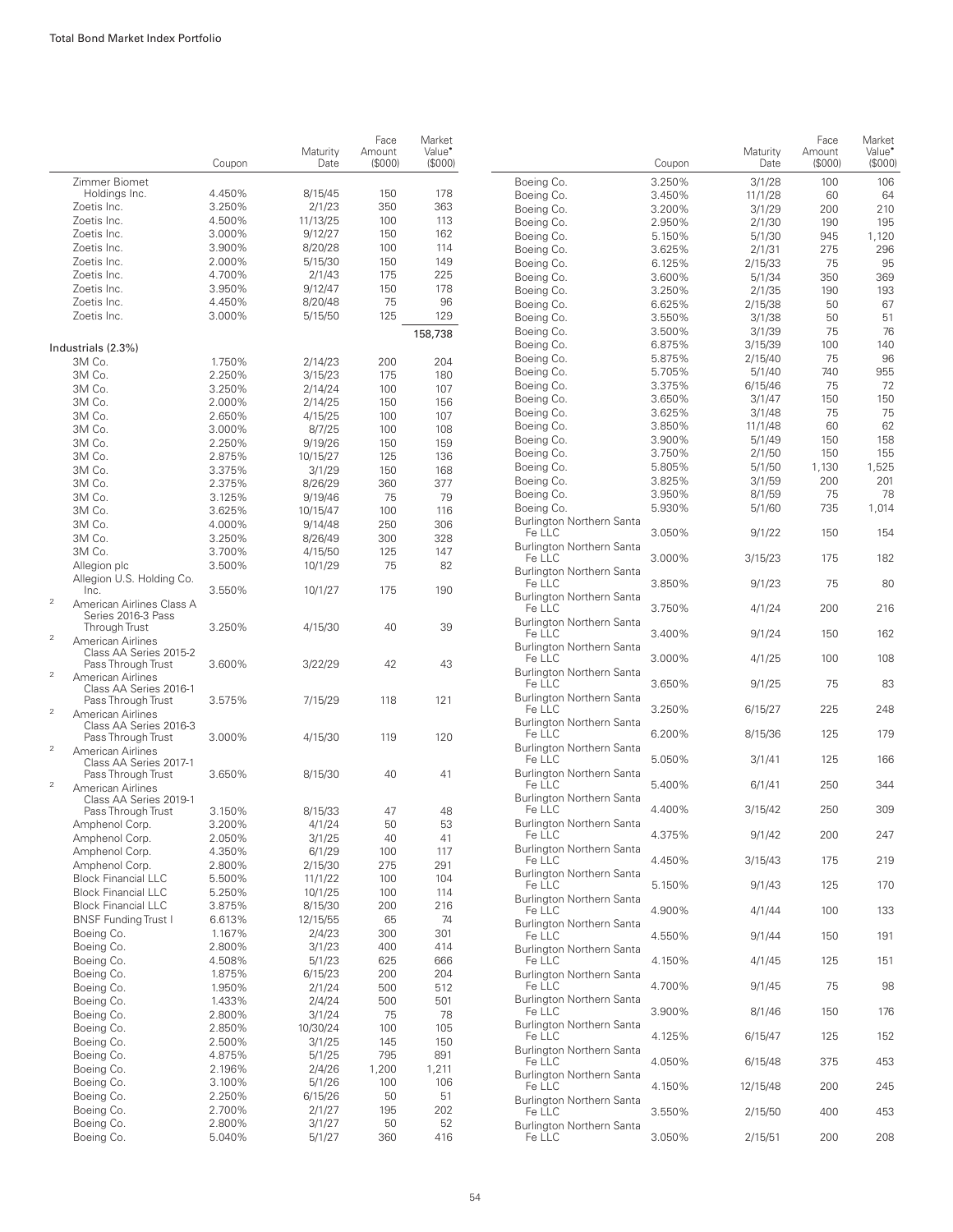|              |                                                  | Coupon | Maturity<br>Date | Face<br>Amount<br>(\$000) | Market<br>Value <sup>•</sup><br>(\$000) |               |
|--------------|--------------------------------------------------|--------|------------------|---------------------------|-----------------------------------------|---------------|
|              | Canadian National Railway<br>Co.                 | 2.950% | 11/21/24         | 233                       | 248                                     | $\mathcal{P}$ |
|              | Canadian National Railway<br>Co.                 | 6.250% | 8/1/34           | 75                        | 106                                     |               |
|              | Canadian National Railway<br>Co.                 | 6.200% | 6/1/36           | 75                        | 106                                     |               |
|              | Canadian National Railway<br>Co.                 | 6.375% | 11/15/37         | 100                       | 144                                     |               |
|              | Canadian National Railway<br>Co.                 | 3.200% | 8/2/46           | 175                       | 181                                     |               |
|              | Canadian National Railway<br>Co.                 | 3.650% | 2/3/48           | 125                       | 139                                     |               |
|              | Canadian National Railway<br>Co.                 | 2.450% | 5/1/50           | 175                       | 158                                     |               |
|              | Canadian Pacific Railway<br>Co.                  | 4.450% | 3/15/23          | 225                       | 238                                     |               |
|              | Canadian Pacific Railway<br>Co.                  | 2.050% | 3/5/30           | 200                       | 199                                     |               |
|              | Canadian Pacific Railway<br>Co.                  | 7.125% | 10/15/31         | 100                       | 142                                     |               |
|              | Canadian Pacific Railway<br>Co.                  |        | 5/15/37          | 450                       | 623                                     |               |
|              | Canadian Pacific Railway                         | 5.950% |                  |                           |                                         |               |
|              | Co.                                              | 6.125% | 9/15/15          | 120                       | 186                                     |               |
|              | Carrier Global Corp.                             | 2.242% | 2/15/25          | 400                       | 416                                     |               |
|              | Carrier Global Corp.                             | 2.493% | 2/15/27          | 250                       | 262                                     |               |
|              | Carrier Global Corp.                             | 2.722% | 2/15/30          | 600                       | 622                                     |               |
|              | Carrier Global Corp.                             | 3.377% | 4/5/40           | 300                       | 316                                     |               |
|              | Carrier Global Corp.                             | 3.577% | 4/5/50           | 400                       | 425                                     |               |
|              | Caterpillar Financial<br>Services Corp.          | 1.950% | 11/18/22         | 350                       | 358                                     |               |
|              | Caterpillar Financial<br>Services Corp.          | 2.550% | 11/29/22         | 200                       | 206                                     |               |
|              | Caterpillar Financial<br>Services Corp.          | 3.450% | 5/15/23          | 200                       | 212                                     | $\mathbf{2}$  |
|              | Caterpillar Financial<br>Services Corp.          | 0.650% | 7/7/23           | 250                       | 251                                     |               |
|              | Caterpillar Financial<br>Services Corp.          | 3.650% | 12/7/23          | 70                        | 75                                      |               |
|              | Caterpillar Financial<br>Services Corp.          | 2.850% | 5/17/24          | 125                       | 133                                     | $\bar{2}$     |
|              | Caterpillar Financial<br>Services Corp.          | 3.300% | 6/9/24           | 250                       | 270                                     |               |
|              | Caterpillar Financial<br>Services Corp.          | 2.150% | 11/8/24          | 300                       | 314                                     | 5<br>2,5      |
|              | Caterpillar Financial                            |        |                  | 477                       | 519                                     |               |
|              | Services Corp.<br>Caterpillar Financial          | 3.250% | 12/1/24          |                           |                                         |               |
|              | Services Corp.<br>Caterpillar Financial          | 1.450% | 5/15/25          | 100                       | 102                                     |               |
|              | Services Corp.<br>Caterpillar Financial          | 0.800% | 11/13/25         | 500                       | 497                                     |               |
|              | Services Corp.<br>Caterpillar Financial          | 0.900% | 3/2/26           | 500                       | 499                                     |               |
|              | Services Corp.<br>Caterpillar Financial          | 2.400% | 8/9/26           | 100                       | 106                                     |               |
|              | Services Corp.                                   | 3.250% | 9/19/49          | 200                       | 221                                     |               |
|              | Caterpillar Inc.                                 | 3.400% | 5/15/24          | 150                       | 161                                     |               |
|              | Caterpillar Inc.                                 | 2.600% | 9/19/29          | 200                       | 213                                     |               |
|              | Caterpillar Inc.                                 | 2.600% | 4/9/30           | 120                       | 128                                     |               |
|              | Caterpillar Inc.                                 | 6.050% | 8/15/36          | 100                       | 144                                     |               |
|              | Caterpillar Inc.                                 | 5.200% | 5/27/41          | 150                       | 207                                     |               |
|              | Caterpillar Inc.                                 | 3.803% | 8/15/42          | 243                       | 289                                     |               |
|              | Caterpillar Inc.                                 | 3.250% | 4/9/50           | 200                       | 222                                     |               |
|              |                                                  |        |                  |                           |                                         |               |
|              | Caterpillar Inc.                                 | 4.750% | 5/15/64          | 100                       | 144                                     |               |
|              | Cintas Corp. No. 2<br>CNH Industrial             | 3.700% | 4/1/27           | 175                       | 196                                     |               |
|              | Capital LLC<br>CNH Industrial                    | 1.950% | 7/2/23           | 75                        | 77                                      |               |
|              | Capital LLC<br><b>CNH</b> Industrial             | 4.200% | 1/15/24          | 675                       | 731                                     |               |
|              | Capital LLC                                      | 1.450% | 7/15/26          | 200                       | 199                                     |               |
| $\mathbf{2}$ | CNH Industrial NV<br><b>Continental Airlines</b> | 3.850% | 11/15/27         | 100                       | 111                                     |               |
|              | Class A Series 2007-1                            |        |                  |                           |                                         |               |
|              | Pass Through Trust                               | 5.983% | 10/19/23         | 27                        | 27                                      |               |

|                |                                            | Coupon           | Maturity<br>Date   | Face<br>Amount<br>(\$000) | Market<br>Value <sup>•</sup><br>(\$000) |
|----------------|--------------------------------------------|------------------|--------------------|---------------------------|-----------------------------------------|
| $\overline{c}$ | <b>Continental Airlines</b>                |                  |                    |                           |                                         |
|                | Class A Series 2012-2                      |                  |                    |                           |                                         |
|                | Pass Through Trust                         | 4.000%           | 4/29/26            | 31                        | 33                                      |
|                | Crane Co.<br>Crane Co.                     | 4.450%           | 12/15/23           | 50                        | 54                                      |
|                | CSX Corp.                                  | 4.200%<br>3.400% | 3/15/48<br>8/1/24  | 125<br>62                 | 139<br>67                               |
|                | CSX Corp.                                  | 3.350%           | 11/1/25            | 150                       | 164                                     |
|                | CSX Corp.                                  | 3.250%           | 6/1/27             | 150                       | 165                                     |
|                | CSX Corp.                                  | 3.800%           | 3/1/28             | 350                       | 395                                     |
|                | CSX Corp.                                  | 4.250%           | 3/15/29            | 200                       | 233                                     |
|                | CSX Corp.                                  | 2.400%           | 2/15/30            | 172                       | 177                                     |
|                | CSX Corp.                                  | 6.220%           | 4/30/40            | 152                       | 223                                     |
|                | CSX Corp.                                  | 5.500%           | 4/15/41            | 225                       | 305                                     |
|                | CSX Corp.                                  | 4.750%           | 5/30/42            | 210                       | 265                                     |
|                | CSX Corp.                                  | 4.100%           | 3/15/44            | 150                       | 176                                     |
|                | CSX Corp.                                  | 4.300%           | 3/1/48             | 250                       | 304                                     |
|                | CSX Corp.                                  | 4.750%           | 11/15/48           | 200                       | 259                                     |
|                | CSX Corp.                                  | 4.500%           | 3/15/49            | 225                       | 281                                     |
|                | CSX Corp.                                  | 3.350%           | 9/15/49            | 265                       | 281                                     |
|                | CSX Corp.<br>CSX Corp.                     | 3.800%<br>4.500% | 4/15/50<br>8/1/54  | 200<br>25                 | 229<br>32                               |
|                | CSX Corp.                                  | 4.250%           | 11/1/66            | 150                       | 186                                     |
|                | CSX Corp.                                  | 4.650%           | 3/1/68             | 75                        | 98                                      |
|                | Cummins Inc.                               | 0.750%           | 9/1/25             | 400                       | 397                                     |
|                | Cummins Inc.                               | 1.500%           | 9/1/30             | 300                       | 289                                     |
|                | Cummins Inc.                               | 2.600%           | 9/1/50             | 200                       | 190                                     |
|                | Deere & Co.                                | 2.750%           | 4/15/25            | 100                       | 107                                     |
|                | Deere & Co.                                | 5.375%           | 10/16/29           | 125                       | 159                                     |
|                | Deere & Co.                                | 7.125%           | 3/3/31             | 100                       | 145                                     |
|                | Deere & Co.                                | 3.900%           | 6/9/42             | 250                       | 307                                     |
|                | Deere & Co.                                | 2.875%           | 9/7/49             | 200                       | 209                                     |
|                | Deere & Co.                                | 3.750%           | 4/15/50            | 175                       | 211                                     |
| 2              | Delta Air Lines Class AA                   |                  |                    |                           |                                         |
|                | Series 2015-1 Pass                         |                  |                    |                           | 41                                      |
|                | Through Trust<br>Delta Air Lines Class AA  | 3.625%           | 1/30/29            | 38                        |                                         |
|                | Series 2019-1 Pass                         |                  |                    |                           |                                         |
|                | Through Trust                              | 3.204%           | 10/25/25           | 75                        | 79                                      |
| 2              | Delta Air Lines Class AA                   |                  |                    |                           |                                         |
|                | Series 2020-1 Pass                         |                  |                    |                           |                                         |
| 5              | Through Trust                              | 2.000%           | 12/10/29           | 141                       | 142                                     |
| 2,5            | Delta Air Lines Inc.                       | 7.000%           | 5/1/25             | 500                       | 583                                     |
|                | Delta Air Lines Inc. /<br>SkyMiles IP Ltd. | 4.750%           | 10/20/28           | 200                       | 223                                     |
|                | Dover Corp.                                | 3.150%           | 11/15/25           | 200                       | 215                                     |
|                | Dover Corp.                                | 2.950%           | 11/4/29            | 75                        | 81                                      |
|                | Eaton Corp.                                | 2.750%           | 11/2/22            | 300                       | 310                                     |
|                | Eaton Corp.                                | 3.103%           | 9/15/27            | 125                       | 136                                     |
|                | Eaton Corp.                                | 4.000%           | 11/2/32            | 150                       | 175                                     |
|                | Eaton Corp.                                | 4.150%           | 11/2/42            | 150                       | 179                                     |
|                | Eaton Corp.                                | 3.915%           | 9/15/47            | 50                        | 58                                      |
|                | Emerson Electric Co.                       | 3.150%           | 6/1/25             | 200                       | 216                                     |
|                | Emerson Electric Co.                       | 1.800%           | 10/15/27           | 225                       | 230                                     |
|                | Emerson Electric Co.                       | 1.950%           | 10/15/30           | 100                       | 101                                     |
|                | Emerson Electric Co.                       | 2.750%           | 10/15/50           | 150                       | 150                                     |
|                | FedEx Corp.                                | 3.250%           | 4/1/26             | 100                       | 110                                     |
|                | FedEx Corp.                                | 3.100%           | 8/5/29             | 200                       | 217                                     |
|                | FedEx Corp.                                | 4.250%           | 5/15/30            | 100                       | 117                                     |
|                | FedEx Corp.                                | 3.900%           | 2/1/35             | 200                       | 229                                     |
|                | FedEx Corp.                                | 3.250%           | 5/15/41            | 200                       | 206                                     |
|                | FedEx Corp.                                | 3.875%           | 8/1/42             | 125                       | 139                                     |
|                | FedEx Corp.                                | 4.100%           | 4/15/43            | 75                        | 86                                      |
|                | FedEx Corp.                                | 5.100%<br>4.100% | 1/15/44            | 250                       | 321                                     |
|                | FedEx Corp.<br>FedEx Corp.                 |                  | 2/1/45             | 125                       | 143                                     |
|                | FedEx Corp.                                | 4.750%<br>4.550% | 11/15/45<br>4/1/46 | 250<br>225                | 312<br>272                              |
|                | FedEx Corp.                                | 4.400%           | 1/15/47            | 125                       | 149                                     |
|                | FedEx Corp.                                | 4.050%           | 2/15/48            | 200                       | 230                                     |
|                | FedEx Corp.                                | 4.950%           | 10/17/48           | 250                       | 323                                     |
|                | FedEx Corp.                                | 5.250%           | 5/15/50            | 250                       | 339                                     |
|                | FedEx Corp.                                | 4.500%           | 2/1/65             | 60                        | 69                                      |
|                |                                            |                  |                    |                           |                                         |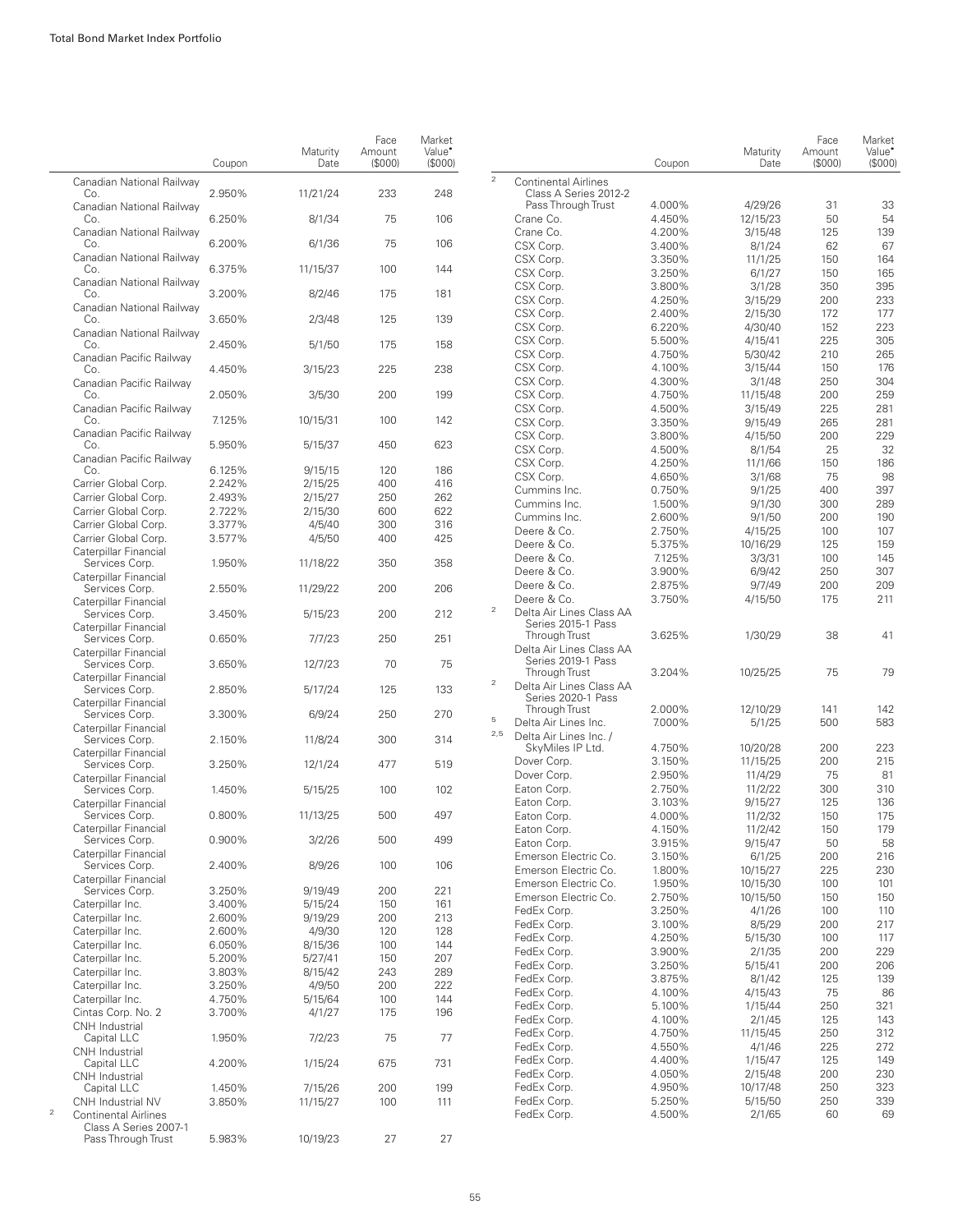|                |                                                      | Coupon           | Maturity<br>Date   | Face<br>Amount<br>(S000) | Market<br>Value <sup>*</sup><br>(S000) |                                                      | Coupon           | Maturity<br>Date   | Face<br>Amount<br>(S000) | Market<br>Value <sup>•</sup><br>(S000) |
|----------------|------------------------------------------------------|------------------|--------------------|--------------------------|----------------------------------------|------------------------------------------------------|------------------|--------------------|--------------------------|----------------------------------------|
| $\mathbf{2}$   | FedEx Corp. Class AA                                 |                  |                    |                          |                                        | John Deere Capital Corp.                             | 2.800%           | 1/27/23            | 50                       | 52                                     |
|                | Series 2020-1 Pass                                   |                  |                    |                          |                                        | John Deere Capital Corp.                             | 2.800%           | 3/6/23             | 100                      | 104                                    |
|                | Through Trust                                        | 1.875%           | 8/20/35            | 487                      | 482                                    | John Deere Capital Corp.                             | 3.450%           | 6/7/23             | 200                      | 212                                    |
|                | Flowserve Corp.                                      | 3.500%           | 9/15/22            | 250                      | 257                                    | John Deere Capital Corp.                             | 0.700%           | 7/5/23             | 100                      | 101                                    |
|                | Flowserve Corp.                                      | 4.000%           | 11/15/23           | 50                       | 53                                     | John Deere Capital Corp.                             | 3.650%           | 10/12/23           | 50                       | 54                                     |
|                | Flowserve Corp.                                      | 3.500%<br>3.150% | 10/1/30            | 90<br>150                | 95<br>163                              | John Deere Capital Corp.                             | 2.600%           | 3/7/24             | 75                       | 79                                     |
|                | Fortive Corp.                                        | 4.300%           | 6/15/26            |                          | 119                                    | John Deere Capital Corp.                             | 2.650%           | 6/24/24            | 75                       | 80                                     |
|                | Fortive Corp.<br>General Dynamics Corp.              | 3.375%           | 6/15/46<br>5/15/23 | 100<br>200               | 211                                    | John Deere Capital Corp.                             | 2.050%           | 1/9/25             | 350                      | 366                                    |
|                | General Dynamics Corp.                               | 1.875%           | 8/15/23            | 300                      | 309                                    | John Deere Capital Corp.                             | 3.450%           | 3/13/25            | 300                      | 329                                    |
|                | General Dynamics Corp.                               | 2.375%           | 11/15/24           | 320                      | 337                                    | John Deere Capital Corp.                             | 3.400%           | 9/11/25            | 75                       | 83                                     |
|                | General Dynamics Corp.                               | 3.250%           | 4/1/25             | 150                      | 163                                    | John Deere Capital Corp.                             | 0.700%           | 1/15/26            | 300                      | 297                                    |
|                | General Dynamics Corp.                               | 3.500%           | 5/15/25            | 200                      | 219                                    | John Deere Capital Corp.                             | 2.650%           | 6/10/26            | 100                      | 108                                    |
|                | General Dynamics Corp.                               | 3.500%           | 4/1/27             | 100                      | 111                                    | John Deere Capital Corp.                             | 1.050%           | 6/17/26            | 200                      | 200                                    |
|                | General Dynamics Corp.                               | 2.625%           | 11/15/27           | 200                      | 214                                    | John Deere Capital Corp.                             | 2.250%           | 9/14/26            | 125                      | 132                                    |
|                | General Dynamics Corp.                               | 3.750%           | 5/15/28            | 200                      | 227                                    | John Deere Capital Corp.                             | 2.800%           | 9/8/27             | 150                      | 162                                    |
|                | General Dynamics Corp.                               | 3.625%           | 4/1/30             | 200                      | 226                                    | John Deere Capital Corp.                             | 3.050%<br>3.450% | 1/6/28             | 100<br>50                | 110<br>56                              |
|                | General Dynamics Corp.                               | 4.250%           | 4/1/40             | 150                      | 183                                    | John Deere Capital Corp.<br>John Deere Capital Corp. | 2.800%           | 3/7/29<br>7/18/29  | 150                      | 162                                    |
|                | General Dynamics Corp.                               | 3.600%           | 11/15/42           | 100                      | 115                                    | John Deere Capital Corp.                             | 2.450%           | 1/9/30             | 325                      | 342                                    |
|                | General Dynamics Corp.                               | 4.250%           | 4/1/50             | 140                      | 179                                    | John Deere Capital Corp.                             | 2.000%           | 6/17/31            | 100                      | 101                                    |
|                | General Electric Co.                                 | 3.150%           | 9/7/22             | 91                       | 94                                     | Johnson Controls                                     |                  |                    |                          |                                        |
|                | General Electric Co.                                 | 3.100%           | 1/9/23             | 574                      | 597                                    | International plc                                    | 3.625%           | 7/2/24             | 126                      | 135                                    |
|                | General Electric Co.                                 | 3.450%           | 5/15/24            | 100                      | 107                                    | Johnson Controls                                     |                  |                    |                          |                                        |
|                | General Electric Co.                                 | 3.450%           | 5/1/27             | 200                      | 220                                    | International plc                                    | 3.900%           | 2/14/26            | 37                       | 41                                     |
|                | General Electric Co.                                 | 6.750%           | 3/15/32            | 705                      | 978                                    | Johnson Controls                                     |                  |                    |                          |                                        |
|                | General Electric Co.                                 | 5.875%           | 1/14/38            | 560                      | 763                                    | International plc                                    | 6.000%           | 1/15/36            | 39                       | 55                                     |
|                | General Electric Co.                                 | 6.875%           | 1/10/39            | 338                      | 507                                    | Johnson Controls                                     |                  |                    |                          |                                        |
|                | General Electric Co.                                 | 4.250%           | 5/1/40             | 300                      | 351                                    | International plc                                    | 4.625%           | 7/2/44             | 175                      | 217                                    |
|                | General Electric Co.                                 | 4.350%           | 5/1/50             | 600                      | 726                                    | Johnson Controls                                     | 5.125%           | 9/14/45            | 14                       | 19                                     |
| 3,5            | GXO Logistics Inc.                                   | 2.650%           | 7/15/31            | 250                      | 249                                    | International plc<br>Johnson Controls                |                  |                    |                          |                                        |
|                | Honeywell                                            |                  |                    |                          |                                        | International plc                                    | 4.500%           | 2/15/47            | 100                      | 125                                    |
|                | International Inc.                                   | 2.150%           | 8/8/22             | 100                      | 102                                    | Johnson Controls                                     |                  |                    |                          |                                        |
|                | Honeywell                                            | 0.483%           |                    |                          | 500                                    | International plc                                    | 4.950%           | 7/2/64             | 72                       | 97                                     |
|                | International Inc.                                   |                  | 8/19/22            | 500                      |                                        | Kansas City Southern                                 | 3.000%           | 5/15/23            | 250                      | 259                                    |
|                | Honeywell<br>International Inc.                      | 2.300%           | 8/15/24            | 425                      | 446                                    | Kansas City Southern                                 | 2.875%           | 11/15/29           | 100                      | 105                                    |
|                | Honeywell                                            |                  |                    |                          |                                        | Kansas City Southern                                 | 4.300%           | 5/15/43            | 75                       | 86                                     |
|                | International Inc.                                   | 1.350%           | 6/1/25             | 275                      | 280                                    | Kansas City Southern                                 | 4.950%           | 8/15/45            | 125                      | 160                                    |
|                | Honeywell                                            |                  |                    |                          |                                        | Kansas City Southern                                 | 4.700%           | 5/1/48             | 225                      | 280                                    |
|                | International Inc.                                   | 2.500%           | 11/1/26            | 50                       | 53                                     | Kansas City Southern                                 | 3.500%           | 5/1/50             | 100                      | 106                                    |
|                | Honeywell                                            |                  |                    |                          |                                        | Kennametal Inc.                                      | 4.625%           | 6/15/28            | 120                      | 136                                    |
|                | International Inc.                                   | 2.700%           | 8/15/29            | 100                      | 107                                    | Keysight Technologies Inc.                           | 4.550%           | 10/30/24           | 195                      | 217                                    |
|                | Honeywell                                            |                  |                    |                          |                                        | Keysight Technologies Inc.                           | 4.600%           | 4/6/27             | 125                      | 145                                    |
|                | International Inc.                                   | 1.950%           | 6/1/30             | 1,000                    | 1,016                                  | Keysight Technologies Inc.                           | 3.000%           | 10/30/29           | 100                      | 106                                    |
|                | Honeywell<br>International Inc.                      | 5.700%           | 3/15/37            | 200                      | 278                                    | Kirby Corp.                                          | 4.200%           | 3/1/28             | 300                      | 335                                    |
|                | Honeywell                                            |                  |                    |                          |                                        | L3Harris Technologies Inc.                           | 3.850%           | 6/15/23            | 600                      | 638                                    |
|                | International Inc.                                   | 5.375%           | 3/1/41             | 150                      | 209                                    | L3Harris Technologies Inc.                           | 3.950%           | 5/28/24            | 103                      | 112                                    |
|                | Honeywell                                            |                  |                    |                          |                                        | L3Harris Technologies Inc.                           | 3.832%           | 4/27/25            | 200                      | 219                                    |
|                | International Inc.                                   | 2.800%           | 6/1/50             | 200                      | 206                                    | L3Harris Technologies Inc.                           | 3.850%           | 12/15/26           | 50                       | 56                                     |
|                | Hubbell Inc.                                         | 3.350%           | 3/1/26             | 75                       | 81                                     | L3Harris Technologies Inc.                           | 4.400%           | 6/15/28            | 175                      | 203                                    |
|                | Hubbell Inc.                                         | 3.150%           | 8/15/27            | 50                       | 54                                     | L3Harris Technologies Inc.                           | 4.854%           | 4/27/35            | 100                      | 125                                    |
|                | Hubbell Inc.                                         | 3.500%           | 2/15/28            | 175                      | 192                                    | L3Harris Technologies Inc.                           | 6.150%           | 12/15/40           | 100                      | 144                                    |
|                | Huntington Ingalls                                   |                  |                    |                          |                                        | L3Harris Technologies Inc.                           | 5.054%           | 4/27/45            | 100                      | 132                                    |
|                | Industries Inc.                                      | 3.844%           | 5/1/25             | 100                      | 109                                    | Legrand France SA                                    | 8.500%           | 2/15/25            | 68                       | 86                                     |
|                | Huntington Ingalls                                   |                  |                    |                          |                                        | Lennox International Inc.                            | 3.000%           | 11/15/23           | 100                      | 105                                    |
|                | Industries Inc.                                      | 4.200%           | 5/1/30             | 200                      | 229                                    | Lennox International Inc.                            | 1.700%           | 8/1/27             | 50                       | 50                                     |
|                | <b>IDEX Corp.</b><br>Illinois Tool Works Inc.        | 3.000%           | 5/1/30             | 75                       | 79                                     | Lockheed Martin Corp.                                | 3.100%           | 1/15/23            | 100                      | 104                                    |
|                | Illinois Tool Works Inc.                             | 3.500%<br>2.650% | 3/1/24<br>11/15/26 | 200<br>300               | 214<br>322                             | Lockheed Martin Corp.                                | 3.550%           | 1/15/26            | 380                      | 420                                    |
|                |                                                      |                  |                    |                          |                                        | Lockheed Martin Corp.<br>Lockheed Martin Corp.       | 1.850%<br>3.600% | 6/15/30            | 179                      | 180                                    |
|                | Illinois Tool Works Inc.<br>Illinois Tool Works Inc. | 4.875%<br>3.900% | 9/15/41<br>9/1/42  | 75<br>250                | 100<br>299                             |                                                      |                  | 3/1/35             | 150                      | 172                                    |
|                | <b>JB Hunt Transport</b>                             |                  |                    |                          |                                        | Lockheed Martin Corp.<br>Lockheed Martin Corp.       | 4.500%           | 5/15/36            | 100                      | 126                                    |
|                | Services Inc.                                        | 3.300%           | 8/15/22            | 100                      | 103                                    | Lockheed Martin Corp.                                | 6.150%<br>4.070% | 9/1/36<br>12/15/42 | 300<br>270               | 431<br>328                             |
|                | <b>JB Hunt Transport</b>                             |                  |                    |                          |                                        | Lockheed Martin Corp.                                | 3.800%           |                    | 100                      | 117                                    |
|                | Services Inc.                                        | 3.875%           | 3/1/26             | 200                      | 223                                    | Lockheed Martin Corp.                                | 4.700%           | 3/1/45<br>5/15/46  | 275                      | 364                                    |
| $\overline{c}$ | JetBlue Class A Series                               |                  |                    |                          |                                        | Lockheed Martin Corp.                                | 2.800%           | 6/15/50            | 175                      | 176                                    |
|                | 2020-1 Pass Through                                  |                  |                    |                          |                                        | Lockheed Martin Corp.                                | 4.090%           | 9/15/52            | 331                      | 414                                    |
| $\overline{c}$ | Trust                                                | 4.000%           | 5/15/34            | 145                      | 160                                    | Norfolk Southern Corp.                               | 2.903%           | 2/15/23            | 48                       | 50                                     |
|                | JetBlue Class AA Series                              |                  |                    |                          |                                        | Norfolk Southern Corp.                               | 3.850%           | 1/15/24            | 75                       | 80                                     |
|                | 2019-1 Pass Through<br>Trust                         | 2.750%           | 11/15/33           | 141                      | 143                                    | Norfolk Southern Corp.                               | 3.650%           | 8/1/25             | 50                       | 55                                     |
|                | John Deere Capital Corp.                             | 2.150%           | 9/8/22             | 400                      | 409                                    | Norfolk Southern Corp.                               | 2.900%           | 6/15/26            | 310                      | 334                                    |
|                | John Deere Capital Corp.                             | 2.700%           | 1/6/23             | 100                      | 104                                    | Norfolk Southern Corp.                               | 7.800%           | 5/15/27            | 60                       | 81                                     |
|                |                                                      |                  |                    |                          |                                        |                                                      |                  |                    |                          |                                        |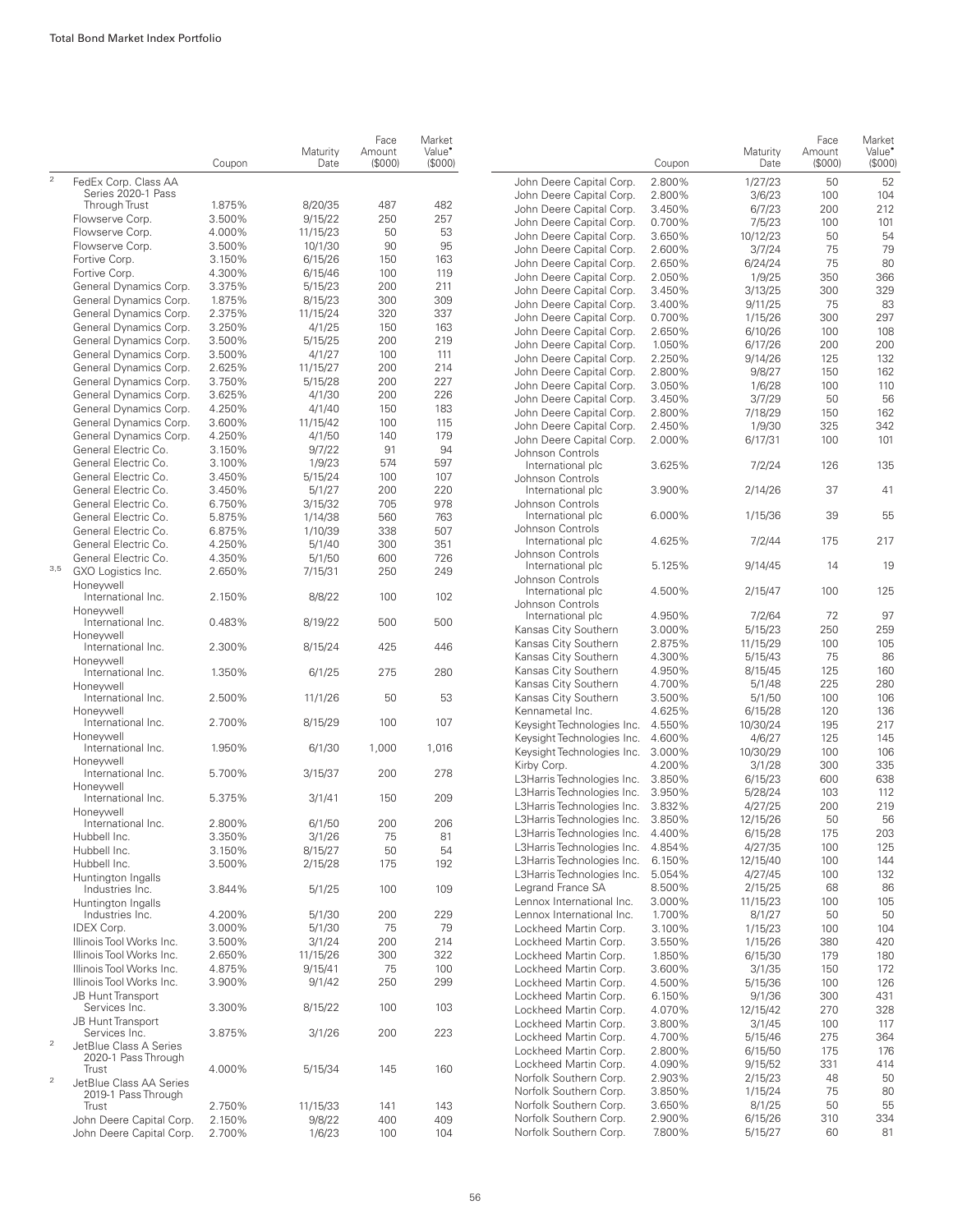|                                                         | Coupon           | Maturity<br>Date   | Face<br>Amount<br>(S000) | Market<br>Value <sup>*</sup><br>(\$000) |                |                                                          | Coupon           | Maturity<br>Date   | Face<br>Amount<br>(S000) | Market<br>Value <sup>•</sup><br>(S000) |
|---------------------------------------------------------|------------------|--------------------|--------------------------|-----------------------------------------|----------------|----------------------------------------------------------|------------------|--------------------|--------------------------|----------------------------------------|
| Norfolk Southern Corp.<br>Norfolk Southern Corp.        | 3.150%<br>3.800% | 6/1/27<br>8/1/28   | 125<br>113               | 136<br>128                              |                | Raytheon Technologies<br>Corp.                           | 4.450%           | 11/16/38           | 175                      | 212                                    |
| Norfolk Southern Corp.<br>Norfolk Southern Corp.        | 2.550%<br>4.837% | 11/1/29<br>10/1/41 | 200<br>113               | 210<br>145                              |                | Raytheon Technologies<br>Corp.                           | 5.700%           | 4/15/40            | 100                      | 139                                    |
| Norfolk Southern Corp.<br>Norfolk Southern Corp.        | 4.450%<br>4.650% | 6/15/45<br>1/15/46 | 75<br>75                 | 92<br>94                                |                | Raytheon Technologies<br>Corp.                           | 4.700%           | 12/15/41           | 50                       | 63                                     |
| Norfolk Southern Corp.<br>Norfolk Southern Corp.        | 4.150%<br>4.100% | 2/28/48<br>5/15/49 | 25<br>73                 | 29<br>86                                |                | Raytheon Technologies<br>Corp.                           | 4.500%           | 6/1/42             | 675                      | 840                                    |
| Norfolk Southern Corp.                                  | 3.400%           | 11/1/49            | 75                       | 80                                      |                | Raytheon Technologies<br>Corp.                           | 4.800%           | 12/15/43           | 65                       | 82                                     |
| Norfolk Southern Corp.<br>Norfolk Southern Corp.        | 3.050%<br>4.050% | 5/15/50<br>8/15/52 | 350<br>239               | 351<br>282                              |                | Raytheon Technologies<br>Corp.                           | 4.150%           | 5/15/45            | 200                      | 237                                    |
| Norfolk Southern Corp.<br>Norfolk Southern Corp.        | 3.155%<br>4.100% | 5/15/55<br>5/15/21 | 438<br>100               | 443<br>109                              |                | Raytheon Technologies<br>Corp.                           | 3.750%           | 11/1/46            | 200                      | 226                                    |
| Northrop Grumman Corp.<br>Northrop Grumman Corp.        | 3.250%<br>2.930% | 8/1/23<br>1/15/25  | 150<br>275               | 159<br>293                              |                | Raytheon Technologies<br>Corp.                           | 4.350%           | 4/15/47            | 250                      | 306                                    |
| Northrop Grumman Corp.<br>Northrop Grumman Corp.        | 3.200%<br>3.250% | 2/1/27<br>1/15/28  | 150<br>100               | 163<br>109                              |                | Raytheon Technologies<br>Corp.                           | 4.050%           | 5/4/47             | 300                      | 353                                    |
| Northrop Grumman Corp.                                  | 4.400%           | 5/1/30             | 290                      | 343                                     |                | Raytheon Technologies<br>Corp.                           | 4.625%           | 11/16/48           | 350                      | 449                                    |
| Northrop Grumman Corp.<br>Northrop Grumman Corp.        | 5.150%<br>5.050% | 5/1/40<br>11/15/40 | 100<br>150               | 131<br>196                              |                | Raytheon Technologies<br>Corp.                           | 3.125%           | 7/1/50             | 300                      | 308                                    |
| Northrop Grumman Corp.                                  | 4.750%           | 6/1/43             | 275                      | 354                                     |                | Republic Services Inc.                                   | 2.500%           | 8/15/24            | 200                      | 210                                    |
| Northrop Grumman Corp.                                  | 4.030%           | 10/15/47           | 380                      | 451                                     |                | Republic Services Inc.                                   | 0.875%           | 11/15/25           | 500                      | 496                                    |
| Northrop Grumman Corp.                                  | 5.250%           | 5/1/50             | 310                      | 436                                     |                | Republic Services Inc.                                   | 1.450%           | 2/15/31            | 500                      | 469                                    |
| Nvent Finance Sarl                                      | 3.950%           | 4/15/23            | 200                      | 209                                     |                | Republic Services Inc.                                   | 6.200%           | 3/1/40             | 175                      | 251                                    |
| Nvent Finance Sarl                                      | 4.550%           | 4/15/28            | 100                      | 110                                     |                | Republic Services Inc.                                   | 5.700%           | 5/15/41            | 100                      | 138                                    |
| Oshkosh Corp.                                           | 4.600%           | 5/15/28            | 185                      | 214                                     |                | Rockwell Automation Inc.                                 | 3.500%           | 3/1/29             | 100                      | 112                                    |
| Oshkosh Corp.                                           | 3.100%           | 3/1/30             | 60                       | 64                                      |                | Rockwell Automation Inc.                                 | 4.200%           | 3/1/49             | 125                      | 156                                    |
| Otis Worldwide Corp.                                    | 2.293%           | 4/5/27             | 200                      | 208                                     |                | Ryder System Inc.                                        | 3.400%           | 3/1/23             | 75                       | 78                                     |
| Otis Worldwide Corp.                                    | 2.565%           | 2/15/30            | 300                      | 311                                     |                | Ryder System Inc.                                        | 3.750%           | 6/9/23             | 225                      | 238                                    |
| Otis Worldwide Corp.                                    | 3.112%           | 2/15/40            | 400                      | 414                                     |                | Ryder System Inc.                                        | 3.650%           | 3/18/24            | 150                      | 161                                    |
| Otis Worldwide Corp.                                    | 3.362%           | 2/15/50            | 150                      | 158                                     |                | Ryder System Inc.                                        | 2.500%           | 9/1/24             | 50                       | 52                                     |
| PACCAR Financial Corp.                                  | 2.300%           | 8/10/22            | 50                       | 51                                      |                | Ryder System Inc.                                        | 4.625%           | 6/1/25             | 193                      | 218                                    |
| PACCAR Financial Corp.                                  | 2.000%<br>3.400% | 9/26/22            | 50<br>100                | 51<br>106                               |                | Ryder System Inc.                                        | 2.900%           | 12/1/26            | 100                      | 107                                    |
| PACCAR Financial Corp.<br>PACCAR Financial Corp.        | 0.350%           | 8/9/23<br>8/11/23  | 500                      | 500                                     |                | Snap-on Inc.                                             | 3.250%           | 3/1/27             | 50                       | 54                                     |
| PACCAR Financial Corp.                                  | 2.150%           | 8/15/24            | 75                       | 78                                      |                | Snap-on Inc.                                             | 4.100%           | 3/1/48             | 75                       | 92                                     |
| PACCAR Financial Corp.                                  | 1.800%           | 2/6/25             | 60                       | 62                                      |                | Snap-on Inc.                                             | 3.100%           | 5/1/50             | 75                       | 79                                     |
| Parker-Hannifin Corp.                                   | 3.500%           | 9/15/22            | 175                      | 181                                     |                | Southwest Airlines Co.                                   | 4.750%           | 5/4/23             | 250                      | 268                                    |
| Parker-Hannifin Corp.                                   | 2.700%           | 6/14/24            | 110                      | 116                                     |                | Southwest Airlines Co.                                   | 5.250%           | 5/4/25             | 1,000                    | 1,142                                  |
| Parker-Hannifin Corp.                                   | 3.300%           | 11/21/24           | 290                      | 312                                     |                | Southwest Airlines Co.                                   | 3.000%           | 11/15/26           | 100                      | 107                                    |
| Parker-Hannifin Corp.                                   | 3.250%           | 3/1/27             | 125                      | 137                                     |                | Southwest Airlines Co.                                   | 5.125%           | 6/15/27            | 475                      | 559                                    |
| Parker-Hannifin Corp.                                   | 3.250%           | 6/14/29            | 75                       | 82                                      |                | Southwest Airlines Co.                                   | 3.450%           | 11/16/27           | 50                       | 54                                     |
| Parker-Hannifin Corp.                                   | 6.250%           | 5/15/38            | 150                      | 213                                     | $\overline{c}$ | Southwest Airlines Co.                                   | 2.625%           | 2/10/30            | 100                      | 103                                    |
| Parker-Hannifin Corp.                                   | 4.450%           | 11/21/44           | 200                      | 247                                     |                | Southwest Airlines Co.<br>Series 2007-1 Pass             |                  |                    |                          |                                        |
| Parker-Hannifin Corp.                                   | 4.000%           | 6/14/49            | 185                      | 220                                     |                | Through Trust                                            | 6.150%           | 2/1/24             | 11                       | 11                                     |
| Precision Castparts Corp.                               | 2.500%           | 1/15/23            | 200                      | 206                                     |                | <b>Spirit Airlines Series</b>                            |                  |                    |                          |                                        |
| Precision Castparts Corp.                               | 3.250%           | 6/15/25            | 175                      | 190                                     |                | 2015-1A Pass Through                                     |                  |                    |                          |                                        |
| Precision Castparts Corp.                               | 4.375%           | 6/15/45            | 200                      | 243                                     |                | Trust                                                    | 4.100%           | 10/1/29            | 17                       | 18                                     |
| Quanta Services Inc.                                    | 2.900%           | 10/1/30            | 400                      | 415                                     |                | Stanley Black &                                          |                  |                    |                          |                                        |
| Ravtheon Technologies<br>Corp.                          | 2.500%           | 12/15/22           | 275                      | 282                                     |                | Decker Inc.<br>Stanley Black &                           | 3.400%           | 3/1/26             | 100                      | 110                                    |
| Raytheon Technologies<br>Corp.                          | 3.200%           | 3/15/24            | 175                      | 186                                     |                | Decker Inc.<br>Stanley Black &                           | 4.250%           | 11/15/28           | 100                      | 117                                    |
| Raytheon Technologies                                   |                  |                    |                          |                                         |                | Decker Inc.<br>Stanley Black &                           | 2.300%           | 3/15/30            | 375                      | 389                                    |
| Corp.<br>Raytheon Technologies                          | 3.950%           | 8/16/25            | 400                      | 445                                     |                | Decker Inc.                                              | 5.200%           | 9/1/40             | 75                       | 99                                     |
| Corp.<br>Raytheon Technologies                          | 3.500%           | 3/15/27            | 300                      | 331                                     |                | Stanley Black &<br>Decker Inc.                           | 4.850%           | 11/15/48           | 100                      | 135                                    |
| Corp.<br>Raytheon Technologies                          | 3.125%           | 5/4/27             | 225                      | 245                                     |                | Stanley Black &<br>Decker Inc.                           | 4.000%           | 3/15/60            | 400                      | 426                                    |
| Corp.<br>Raytheon Technologies                          | 7.200%           | 8/15/27            | 25                       | 33                                      |                | Teledyne Technologies Inc.<br>Teledyne Technologies Inc. | 0.950%<br>2.750% | 4/1/24<br>4/1/31   | 300<br>300               | 300<br>308                             |
| Corp.<br>Raytheon Technologies                          | 4.125%           | 11/16/28           | 750                      | 864                                     |                | Textron Inc.<br>Textron Inc.                             | 4.000%<br>3.650% | 3/15/26<br>3/15/27 | 200<br>250               | 223<br>277                             |
| Corp.                                                   | 7.500%           | 9/15/29            | 125                      | 175                                     |                | Textron Inc.                                             | 3.900%           | 9/17/29            | 225                      | 252                                    |
| Raytheon Technologies<br>Corp.                          | 2.250%           | 7/1/30             | 300                      | 305                                     |                | Timken Co.<br>Timken Co.                                 | 3.875%<br>4.500% | 9/1/24<br>12/15/28 | 100<br>25                | 107<br>28                              |
| Raytheon Technologies<br>Corp.<br>Raytheon Technologies | 5.400%           | 5/1/35             | 150                      | 197                                     |                | Trane Technologies Global<br>Holding Co Ltd.             | 4.250%           | 6/15/23            | 125                      | 134                                    |
| Corp.<br>Raytheon Technologies                          | 6.050%           | 6/1/36             | 100                      | 140                                     |                | Trane Technologies Global<br>Holding Co Ltd.             | 5.750%           | 6/15/43            | 125                      | 181                                    |
| Corp.                                                   | 6.125%           | 7/15/38            | 100                      | 143                                     |                |                                                          |                  |                    |                          |                                        |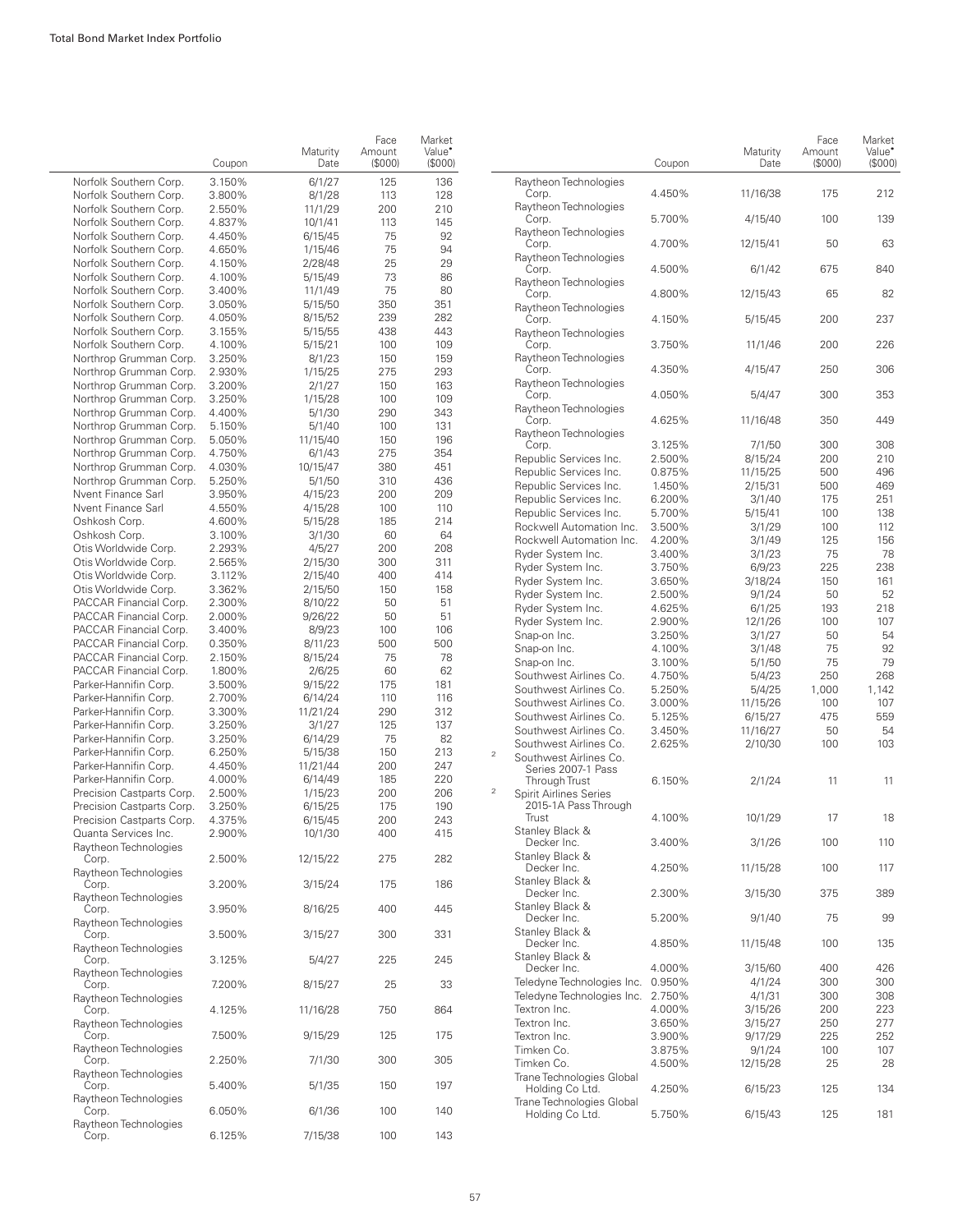|                         |                                                | Coupon | Maturity<br>Date | Face<br>Amount<br>(\$000) | Market<br>Value <sup>*</sup><br>(S000) |   |                                       | Coupon | Maturity<br>Date | Face<br>Amount<br>(\$000) | Market<br>Value <sup>•</sup><br>(\$000) |
|-------------------------|------------------------------------------------|--------|------------------|---------------------------|----------------------------------------|---|---------------------------------------|--------|------------------|---------------------------|-----------------------------------------|
|                         | Trane Technologies                             |        |                  |                           |                                        |   | United Parcel Service Inc.            | 3.400% | 3/15/29          | 100                       | 112                                     |
|                         | Luxembourg Finance                             |        |                  |                           |                                        |   | United Parcel Service Inc.            | 2.500% | 9/1/29           | 100                       | 106                                     |
|                         | SA                                             | 3.550% | 11/1/24          | 375                       | 405                                    |   | United Parcel Service Inc.            | 6.200% | 1/15/38          | 173                       | 255                                     |
|                         | Trane Technologies                             |        |                  |                           |                                        |   | United Parcel Service Inc.            | 5.200% | 4/1/40           | 255                       | 347                                     |
|                         | Luxembourg Finance                             |        |                  |                           |                                        |   | United Parcel Service Inc.            | 4.875% |                  | 75                        | 99                                      |
|                         | SA                                             | 3.500% | 3/21/26          | 75                        | 82                                     |   |                                       |        | 11/15/40         |                           |                                         |
|                         | Trane Technologies                             |        |                  |                           |                                        |   | United Parcel Service Inc.            | 3.625% | 10/1/42          | 100                       | 115                                     |
|                         | Luxembourg Finance                             |        |                  |                           |                                        |   | United Parcel Service Inc.            | 3.400% | 11/15/46         | 110                       | 122                                     |
|                         | SA                                             | 3.800% | 3/21/29          | 225                       | 254                                    |   | United Parcel Service Inc.            | 4.250% | 3/15/49          | 125                       | 158                                     |
|                         | Trane Technologies                             |        |                  |                           |                                        |   | United Parcel Service Inc.            | 3.400% | 9/1/49           | 200                       | 224                                     |
|                         | Luxembourg Finance                             |        |                  |                           |                                        |   | United Parcel Service Inc.            | 5.300% | 4/1/50           | 300                       | 439                                     |
|                         | SA                                             | 4.500% | 3/21/49          | 75                        | 94                                     |   | Valmont Industries Inc.               | 5.000% | 10/1/44          | 150                       | 181                                     |
|                         | Trimble Inc.                                   | 4.150% | 6/15/23          | 50                        | 53                                     |   | Valmont Industries Inc.               | 5.250% | 10/1/54          | 75                        | 93                                      |
|                         | Trimble Inc.                                   | 4.750% | 12/1/24          | 93                        | 103                                    |   | Waste Connections Inc.                | 4.250% | 12/1/28          | 100                       | 116                                     |
|                         | Trimble Inc.                                   | 4.900% | 6/15/28          | 50                        | 59                                     |   | Waste Connections Inc.                | 3.500% | 5/1/29           | 200                       | 220                                     |
|                         | Tyco Electronics Group SA 3.450%               |        | 8/1/24           | 125                       | 134                                    |   | Waste Connections Inc.                | 2.600% | 2/1/30           | 139                       | 144                                     |
|                         | Tyco Electronics Group SA 3.125%               |        | 8/15/27          | 200                       | 216                                    |   | Waste Connections Inc.                | 3.050% | 4/1/50           | 75                        | 76                                      |
|                         | Tyco Electronics Group SA                      | 7.125% | 10/1/37          | 125                       | 191                                    |   |                                       | 2.900% |                  | 100                       | 102                                     |
|                         | Union Pacific Corp.                            | 4.163% | 7/15/22          | 534                       | 550                                    |   | Waste Management Inc.                 |        | 9/15/22          |                           |                                         |
|                         | Union Pacific Corp.                            | 2.950% | 1/15/23          | 25                        | 26                                     |   | Waste Management Inc.                 | 2.400% | 5/15/23          | 225                       | 233                                     |
|                         |                                                |        |                  |                           |                                        |   | Waste Management Inc.                 | 0.750% | 11/15/25         | 500                       | 496                                     |
|                         | Union Pacific Corp.                            | 3.500% | 6/8/23           | 150                       | 159                                    |   | Waste Management Inc.                 | 3.150% | 11/15/27         | 125                       | 137                                     |
|                         | Union Pacific Corp.                            | 3.646% | 2/15/24          | 50                        | 54                                     |   | Waste Management Inc.                 | 1.500% | 3/15/31          | 200                       | 189                                     |
|                         | Union Pacific Corp.                            | 3.150% | 3/1/24           | 100                       | 107                                    |   | Waste Management Inc.                 | 2.950% | 6/1/41           | 200                       | 206                                     |
|                         | Union Pacific Corp.                            | 3.250% | 1/15/25          | 206                       | 222                                    |   | Waste Management Inc.                 | 2.500% | 11/15/50         | 200                       | 187                                     |
|                         | Union Pacific Corp.                            | 3.750% | 7/15/25          | 560                       | 622                                    |   | Westinghouse Air Brake                |        |                  |                           |                                         |
|                         | Union Pacific Corp.                            | 2.750% | 3/1/26           | 75                        | 80                                     |   | Technologies Corp.                    | 4.400% | 3/15/24          | 275                       | 298                                     |
|                         | Union Pacific Corp.                            | 2.400% | 2/5/30           | 200                       | 206                                    |   | Westinghouse Air Brake                |        |                  |                           |                                         |
|                         | Union Pacific Corp.                            | 3.375% | 2/1/35           | 100                       | 110                                    |   | Technologies Corp.                    | 3.200% | 6/15/25          | 360                       | 384                                     |
| 5                       | Union Pacific Corp.                            | 2.891% | 4/6/36           | 500                       | 520                                    |   | Westinghouse Air Brake                |        |                  |                           |                                         |
|                         | Union Pacific Corp.                            | 3.600% | 9/15/37          | 290                       | 325                                    |   | Technologies Corp.                    | 4.950% | 9/15/28          | 175                       | 203                                     |
|                         | Union Pacific Corp.                            | 3.250% | 2/5/50           | 200                       | 211                                    |   | WW Grainger Inc.                      | 1.850% | 2/15/25          | 75                        | 78                                      |
|                         |                                                |        |                  |                           |                                        |   | WW Grainger Inc.                      | 4.600% | 6/15/45          | 200                       | 258                                     |
|                         | Union Pacific Corp.                            | 3.799% | 10/1/51          | 560                       | 640                                    |   | WW Grainger Inc.                      | 3.750% | 5/15/46          | 75                        | 86                                      |
|                         | Union Pacific Corp.                            | 3.875% | 2/1/55           | 100                       | 113                                    |   | WW Grainger Inc.                      | 4.200% | 5/15/47          | 75                        | 92                                      |
|                         | Union Pacific Corp.                            | 3.950% | 8/15/59          | 100                       | 116                                    |   |                                       |        |                  |                           |                                         |
|                         | Union Pacific Corp.                            | 3.839% | 3/20/60          | 386                       | 438                                    |   | Xylem Inc.                            | 3.250% | 11/1/26          | 100                       | 109                                     |
|                         | Union Pacific Corp.                            | 2.973% | 9/16/62          | 325                       | 312                                    |   | Xylem Inc.                            | 1.950% | 1/30/28          | 100                       | 101                                     |
| 5                       | Union Pacific Corp.                            | 3.799% | 4/6/71           | 535                       | 593                                    |   | Xylem Inc.                            | 2.250% | 1/30/31          | 100                       | 101                                     |
| $\,2$                   | <b>United Airlines</b>                         | 5.875% | 4/15/29          | 657                       | 730                                    |   | Xylem Inc.                            | 4.375% | 11/1/46          | 100                       | 119                                     |
| $\mathbf 2$             | United Airlines Class A                        |        |                  |                           |                                        |   |                                       |        |                  |                           | 112,622                                 |
|                         | Series 2013-1 Pass                             |        |                  |                           |                                        |   | Materials (0.9%)                      |        |                  |                           |                                         |
|                         | Through Trust                                  | 4.300% | 2/15/27          | 51                        | 54                                     |   | Air Products and                      |        |                  |                           |                                         |
| $\,2$                   | United Airlines Class A                        |        |                  |                           |                                        |   | Chemicals Inc.                        | 3.350% | 7/31/24          | 500                       | 538                                     |
|                         | Series 2014-1 Pass                             |        |                  |                           |                                        |   | Air Products and                      |        |                  |                           |                                         |
|                         | Through Trust                                  | 4.000% | 10/11/27         | 67                        | 70                                     |   | Chemicals Inc.                        | 2.050% | 5/15/30          | 200                       | 204                                     |
|                         | United Airlines Class A                        |        |                  |                           |                                        |   | Air Products and                      |        |                  |                           |                                         |
|                         | Series 2015-1 Pass                             |        |                  |                           |                                        |   | Chemicals Inc.                        | 2.700% | 5/15/40          | 200                       | 202                                     |
|                         | Through Trust                                  | 3.700% | 6/1/24           | 60                        | 62                                     |   | Air Products and                      |        |                  |                           |                                         |
| $\mathbf 2$             | United Airlines Class A                        |        |                  |                           |                                        |   | Chemicals Inc.                        | 2.800% | 5/15/50          | 200                       | 200                                     |
|                         | Series 2016-1 Pass                             |        |                  |                           |                                        |   | Albemarle Corp.                       | 4.150% | 12/1/24          | 132                       | 145                                     |
|                         | Through Trust                                  | 3.450% | 1/7/30           | 41                        | 41                                     |   | Albemarle Corp.                       | 5.450% | 12/1/44          | 75                        | 95                                      |
|                         | United Airlines Class A                        |        |                  |                           |                                        |   |                                       |        |                  |                           |                                         |
|                         | Series 2016-2 Pass                             |        |                  |                           |                                        |   | Amcor Flexibles North<br>America Inc. | 3.100% | 9/15/26          | 50                        | 53                                      |
| $\boldsymbol{2}$        | Through Trust                                  | 3.100% | 4/7/30           | 41                        | 41                                     |   | Amcor Flexibles North                 |        |                  |                           |                                         |
|                         | United Airlines Class AA                       |        |                  |                           |                                        |   | America Inc.                          | 2.630% | 6/19/30          | 125                       | 128                                     |
|                         | Series 2015-1 Pass                             |        |                  |                           |                                        |   | Amcor Flexibles North                 |        |                  |                           |                                         |
| $\boldsymbol{2}$        | Through Trust                                  | 3.450% | 6/1/29           | 133                       | 139                                    |   | America Inc.                          | 2.690% | 5/25/31          | 200                       | 204                                     |
|                         | United Airlines Class AA                       |        |                  |                           |                                        |   |                                       |        |                  |                           |                                         |
|                         | Series 2016-1 Pass                             |        |                  |                           |                                        |   | AngloGold Ashanti                     |        |                  |                           |                                         |
| $\overline{\mathbf{c}}$ | Through Trust                                  | 3.100% | 1/7/30           | 326                       | 344                                    |   | Holdings plc                          | 3.750% | 10/1/30          | 200                       | 208                                     |
|                         | United Airlines Class AA<br>Series 2016-2 Pass |        |                  |                           |                                        |   | Avery Dennison Corp.                  | 4.875% | 12/6/28          | 75                        | 89                                      |
|                         | Through Trust                                  | 2.875% | 4/7/30           | 61                        | 62                                     |   | Avery Dennison Corp.                  | 2.650% | 4/30/30          | 200                       | 206                                     |
| $\boldsymbol{2}$        | United Airlines Class AA                       |        |                  |                           |                                        |   | Barrick Gold Corp.                    | 6.450% | 10/15/35         | 75                        | 103                                     |
|                         |                                                |        |                  |                           |                                        |   | <b>Barrick North America</b>          |        |                  |                           |                                         |
|                         | Series 2019-1 Pass<br>Through Trust            | 4.150% | 2/25/33          | 168                       | 185                                    |   | Finance LLC                           | 5.700% | 5/30/41          | 450                       | 619                                     |
| $\mathbf 2$             | United Airlines Class AA                       |        |                  |                           |                                        |   | <b>Barrick North America</b>          |        |                  |                           |                                         |
|                         | Series 2019-2 Pass                             |        |                  |                           |                                        |   | Finance LLC                           | 5.750% | 5/1/43           | 150                       | 211                                     |
|                         | Through Trust                                  | 2.700% | 11/1/33          | 96                        | 96                                     | 5 | Berry Global Inc.                     | 0.950% | 2/15/24          | 200                       | 200                                     |
| $\overline{\mathbf{c}}$ | United Airlines Class B                        |        |                  |                           |                                        | 5 | Berry Global Inc.                     | 1.570% | 1/15/26          | 400                       | 401                                     |
|                         | Series 2020-1 Pass                             |        |                  |                           |                                        |   | <b>BHP Billiton Finance USA</b>       |        |                  |                           |                                         |
|                         | Through Trust                                  | 4.875% | 7/15/27          | 194                       | 206                                    |   | Ltd.                                  | 4.125% | 2/24/42          | 150                       | 181                                     |
|                         | United Parcel Service Inc.                     | 2.450% | 10/1/22          | 175                       | 180                                    |   | <b>BHP Billiton Finance USA</b>       |        |                  |                           |                                         |
|                         | United Parcel Service Inc.                     | 2.500% | 4/1/23           | 200                       | 207                                    |   | Ltd.                                  | 5.000% | 9/30/43          | 575                       | 781                                     |
|                         |                                                |        |                  |                           |                                        |   | Cabot Corp.                           | 4.000% | 7/1/29           | 55                        | 59                                      |
|                         | United Parcel Service Inc.                     | 2.800% | 11/15/24         | 186                       | 199                                    |   | Carlisle Cos. Inc.                    | 3.750% | 11/15/22         | 75                        | 78                                      |
|                         | United Parcel Service Inc.                     | 3.900% | 4/1/25           | 300                       | 332                                    |   | Carlisle Cos. Inc.                    | 3.500% | 12/1/24          | 50                        | 54                                      |
|                         | United Parcel Service Inc.                     | 2.400% | 11/15/26         | 150                       | 160                                    |   |                                       |        |                  |                           |                                         |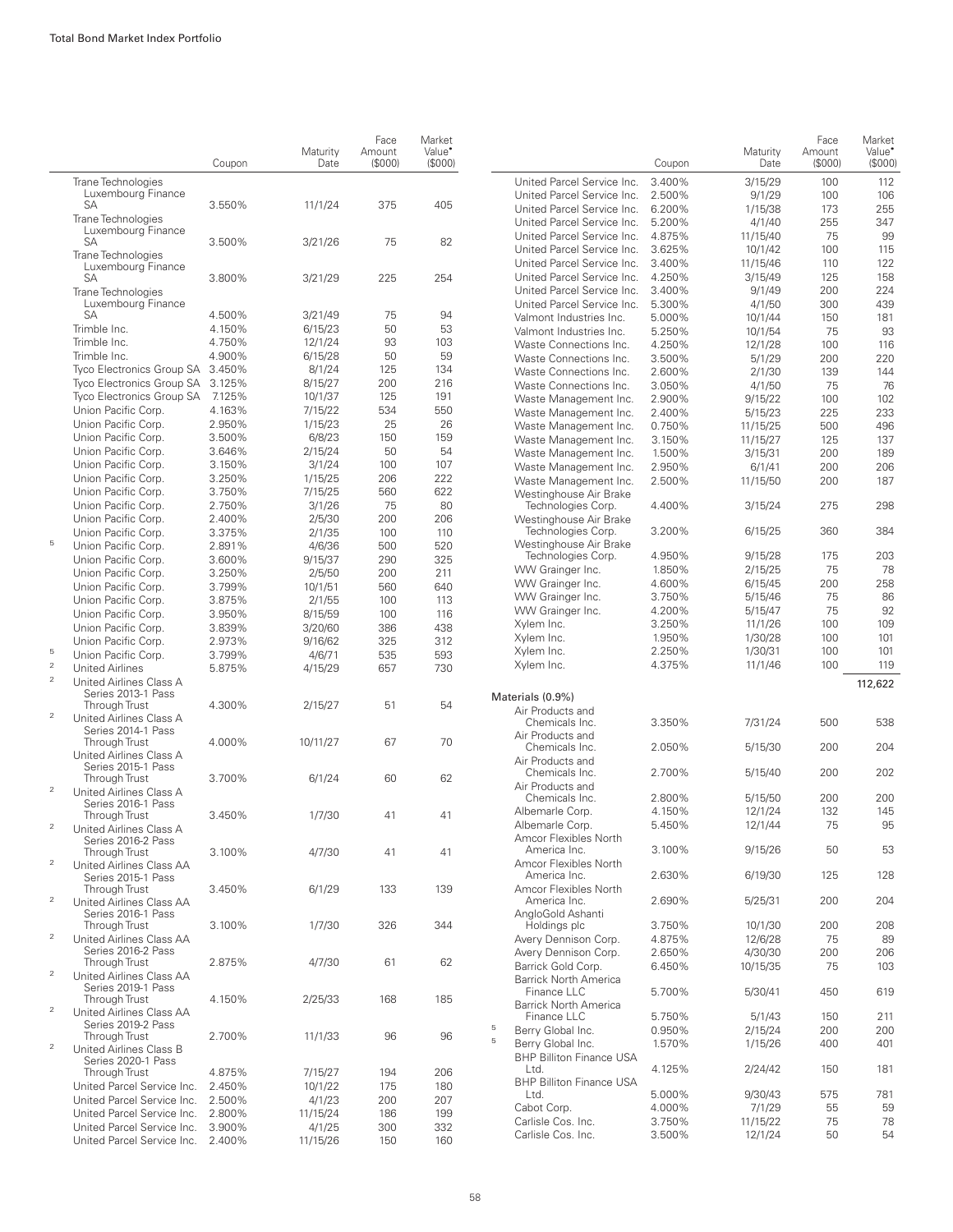$\overline{\phantom{a}}$ 

|                                                    | Coupon           | Maturity<br>Date     | Face<br>Amount<br>(\$000) | Market<br>Value <sup>•</sup><br>(\$000) |   |                                             | Coupon           | Maturity<br>Date    | Face<br>Amount<br>(\$000) | Market<br>Value <sup>•</sup><br>(S000) |
|----------------------------------------------------|------------------|----------------------|---------------------------|-----------------------------------------|---|---------------------------------------------|------------------|---------------------|---------------------------|----------------------------------------|
| Carlisle Cos. Inc.<br>Carlisle Cos. Inc.           | 3.750%<br>2.750% | 12/1/27<br>3/1/30    | 125<br>150                | 139<br>156                              |   | LYB International Finance<br>III LLC        | 3.375%           | 10/1/40             | 200                       | 207                                    |
| Celanese U.S. Holdings<br><b>LLC</b>               | 3.500%           | 5/8/24               | 100                       | 107                                     |   | LYB International Finance<br>III LLC        | 4.200%           | 10/15/49            | 135                       | 155                                    |
| Celulosa Arauco y<br>Constitucion SA               | 3.875%           | 11/2/27              | 300                       | 323                                     |   | LYB International Finance<br><b>III LLC</b> | 3.625%           | 4/1/51              | 400                       | 424                                    |
| Celulosa Arauco y<br>Constitucion SA               | 5.500%           | 11/2/47              | 200                       | 239                                     |   | LyondellBasell Industries<br><b>NV</b>      | 5.750%           | 4/15/24             | 175                       | 196                                    |
| Dow Chemical Co.                                   | 4.550%           | 11/30/25             | 150                       | 171                                     |   | LyondellBasell Industries<br><b>NV</b>      | 4.625%           | 2/26/55             | 425                       | 517                                    |
| Dow Chemical Co.<br>Dow Chemical Co.               | 4.800%<br>2.100% | 11/30/28<br>11/15/30 | 225<br>400                | 270<br>396                              |   | Martin Marietta                             |                  |                     |                           |                                        |
| Dow Chemical Co.                                   | 4.250%           | 10/1/34              | 150                       | 173                                     |   | Materials Inc.                              | 0.650%           | 7/15/23             | 50                        | 50                                     |
| Dow Chemical Co.                                   | 9.400%           | 5/15/39              | 350                       | 616                                     |   | Martin Marietta<br>Materials Inc.           | 4.250%           | 7/2/24              | 100                       | 109                                    |
| Dow Chemical Co.                                   | 5.250%           | 11/15/41             | 100                       | 130                                     |   | Martin Marietta                             |                  |                     |                           |                                        |
| Dow Chemical Co.<br>Dow Chemical Co.               | 4.625%<br>5.550% | 10/1/44<br>11/30/48  | 200<br>100                | 244<br>140                              |   | Materials Inc.                              | 3.450%           | 6/1/27              | 50                        | 55                                     |
| Dow Chemical Co.                                   | 3.600%           | 11/15/50             | 500                       | 539                                     |   | Martin Marietta<br>Materials Inc.           | 3.500%           | 12/15/27            | 100                       | 110                                    |
| DuPont de Nemours Inc.                             | 4.205%           | 11/15/23             | 475                       | 514                                     |   | Martin Marietta                             |                  |                     |                           |                                        |
| DuPont de Nemours Inc.                             | 4.493%           | 11/15/25             | 350                       | 398                                     |   | Materials Inc.                              | 2.500%           | 3/15/30             | 100                       | 102                                    |
| DuPont de Nemours Inc.                             | 4.725%           | 11/15/28             | 425                       | 507                                     |   | Martin Marietta<br>Materials Inc.           | 2.400%           | 7/15/31             | 150                       | 151                                    |
| DuPont de Nemours Inc.<br>DuPont de Nemours Inc.   | 5.319%<br>5.419% | 11/15/38<br>11/15/48 | 300<br>475                | 396<br>660                              |   | Martin Marietta                             |                  |                     |                           |                                        |
| Eastman Chemical Co.                               | 3.800%           | 3/15/25              | 200                       | 218                                     |   | Materials Inc.                              | 4.250%           | 12/15/47            | 175                       | 204                                    |
| Eastman Chemical Co.                               | 4.800%           | 9/1/42               | 225                       | 276                                     |   | Martin Marietta                             | 3.200%           | 7/15/51             | 220                       | 220                                    |
| Eastman Chemical Co.                               | 4.650%           | 10/15/44             | 150                       | 182                                     |   | Materials Inc.<br>Mosaic Co.                | 3.250%           | 11/15/22            | 225                       | 233                                    |
| Ecolab Inc.                                        | 2.375%           | 8/10/22              | 300                       | 306                                     |   | Mosaic Co.                                  | 4.250%           | 11/15/23            | 175                       | 188                                    |
| Ecolab Inc.<br>Ecolab Inc.                         | 2.700%<br>3.250% | 11/1/26<br>12/1/27   | 200<br>100                | 214<br>110                              |   | Mosaic Co.                                  | 4.050%           | 11/15/27            | 200                       | 224                                    |
| Ecolab Inc.                                        | 4.800%           | 3/24/30              | 300                       | 368                                     |   | Mosaic Co.                                  | 5.450%           | 11/15/33            | 100                       | 126                                    |
| Ecolab Inc.                                        | 1.300%           | 1/30/31              | 500                       | 473                                     |   | Mosaic Co.                                  | 4.875%           | 11/15/41            | 50                        | 59                                     |
| Ecolab Inc.                                        | 3.950%           | 12/1/47              | 100                       | 121                                     |   | Mosaic Co.<br>Newmont Corp.                 | 5.625%<br>2.800% | 11/15/43<br>10/1/29 | 100<br>150                | 131<br>157                             |
| El du Pont de Nemours                              |                  |                      |                           |                                         |   | Newmont Corp.                               | 2.250%           | 10/1/30             | 200                       | 200                                    |
| and Co.<br>El du Pont de Nemours                   | 1.700%           | 7/15/25              | 100                       | 103                                     |   | Newmont Corp.                               | 5.875%           | 4/1/35              | 100                       | 135                                    |
| and Co.                                            | 2.300%           | 7/15/30              | 100                       | 103                                     |   | Newmont Corp.                               | 6.250%           | 10/1/39             | 225                       | 325                                    |
| Fibria Overseas Finance                            |                  |                      |                           |                                         |   | Newmont Corp.                               | 5.450%           | 6/9/44              | 200                       | 273                                    |
| Ltd.<br>Fibria Overseas Finance                    | 5.250%           | 5/12/24              | 200                       | 224                                     |   | Nucor Corp.<br>Nucor Corp.                  | 4.125%<br>2.000% | 9/15/22<br>6/1/25   | 100<br>100                | 104<br>103                             |
| Ltd.                                               | 4.000%           | 1/14/25              | 150                       | 162                                     |   | Nucor Corp.                                 | 3.950%           | 5/1/28              | 100                       | 114                                    |
| FMC Corp.                                          | 4.100%           | 2/1/24               | 250                       | 268                                     |   | Nucor Corp.                                 | 2.700%           | 6/1/30              | 100                       | 104                                    |
| FMC Corp.                                          | 3.200%           | 10/1/26              | 50                        | 54                                      | 5 | Nucor Corp.                                 | 2.979%           | 12/15/55            | 300                       | 290                                    |
| FMC Corp.                                          | 3.450%           | 10/1/29              | 100                       | 109                                     |   | Nutrien Ltd.                                | 3.500%           | 6/1/23              | 299                       | 313                                    |
| FMC Corp.<br>Georgia-Pacific LLC                   | 4.500%<br>8.000% | 10/1/49<br>1/15/24   | 100<br>250                | 121<br>296                              |   | Nutrien Ltd.<br>Nutrien Ltd.                | 3.375%<br>3.000% | 3/15/25             | 250<br>250                | 270<br>266                             |
| Georgia-Pacific LLC                                | 7.375%           | 12/1/25              | 100                       | 127                                     |   | Nutrien Ltd.                                | 4.000%           | 4/1/25<br>12/15/26  | 50                        | 56                                     |
| Georgia-Pacific LLC                                | 8.875%           | 5/15/31              | 250                       | 395                                     |   | Nutrien Ltd.                                | 2.950%           | 5/13/30             | 175                       | 185                                    |
| Huntsman                                           |                  |                      |                           |                                         |   | Nutrien Ltd.                                | 4.125%           | 3/15/35             | 250                       | 286                                    |
| International LLC<br>International Flavors &       | 2.950%           | 6/15/31              | 100                       | 102                                     |   | Nutrien Ltd.                                | 5.625%           | 12/1/40             | 275                       | 375                                    |
| Fragrances Inc.                                    | 3.200%           | 5/1/23               | 25                        | 26                                      |   | Nutrien Ltd.                                | 6.125%           | 1/15/41             | 25                        | 36                                     |
| International Flavors &                            |                  |                      |                           |                                         |   | Nutrien Ltd.<br>Nutrien Ltd.                | 4.900%<br>5.250% | 6/1/43<br>1/15/45   | 50<br>200                 | 63<br>266                              |
| Fragrances Inc.                                    | 4.450%           | 9/26/28              | 50                        | 58                                      |   | Nutrien Ltd.                                | 5.000%           | 4/1/49              | 100                       | 132                                    |
| International Flavors &<br>Fragrances Inc.         | 4.375%           | 6/1/47               | 90                        | 106                                     |   | Owens Corning                               | 3.400%           | 8/15/26             | 200                       | 217                                    |
| International Flavors &                            |                  |                      |                           |                                         |   | Owens Corning                               | 3.950%           | 8/15/29             | 100                       | 113                                    |
| Fragrances Inc.                                    | 5.000%           | 9/26/48              | 100                       | 130                                     |   | Owens Cornina                               | 3.875%           | 6/1/30              | 50                        | 56                                     |
| International Paper Co.                            | 3.800%           | 1/15/26              | 28                        | 31                                      |   | Owens Corning<br>Owens Corning              | 4.300%<br>4.400% | 7/15/47<br>1/30/48  | 200<br>75                 | 233<br>89                              |
| International Paper Co.<br>International Paper Co. | 5.000%<br>7.300% | 9/15/35<br>11/15/39  | 100<br>100                | 126<br>156                              |   | Packaging Corp. of                          |                  |                     |                           |                                        |
| International Paper Co.                            | 4.800%           | 6/15/44              | 200                       | 255                                     |   | America                                     | 4.500%           | 11/1/23             | 350                       | 378                                    |
| International Paper Co.                            | 5.150%           | 5/15/46              | 200                       | 268                                     |   | Packaging Corp. of                          |                  |                     |                           |                                        |
| International Paper Co.                            | 4.350%           | 8/15/48              | 200                       | 249                                     |   | America<br>Packaging Corp. of               | 3.400%           | 12/15/27            | 100                       | 110                                    |
| Kinross Gold Corp.                                 | 5.950%           | 3/15/24              | 75                        | 84                                      |   | America                                     | 3.000%           | 12/15/29            | 140                       | 149                                    |
| Kinross Gold Corp.<br>Linde Inc.                   | 4.500%           | 7/15/27              | 25                        | 29                                      |   | Packaging Corp. of                          |                  |                     |                           |                                        |
| Linde Inc.                                         | 2.650%<br>3.550% | 2/5/25<br>11/7/42    | 147<br>50                 | 156<br>58                               |   | America<br>PPG Industries Inc.              | 4.050%           | 12/15/49            | 90                        | 106<br>209                             |
| LYB International Finance                          |                  |                      |                           |                                         |   | PPG Industries Inc.                         | 2.400%<br>2.550% | 8/15/24<br>6/15/30  | 200<br>300                | 312                                    |
| BV<br>LYB International Finance                    | 5.250%           | 7/15/43              | 200                       | 259                                     |   | Praxair Inc.                                | 1.100%           | 8/10/30             | 500                       | 470                                    |
| II BV<br>LYB International Finance                 | 3.500%           | 3/2/27               | 200                       | 218                                     |   | Reliance Steel &<br>Aluminum Co.            | 4.500%           | 4/15/23             | 100                       | 106                                    |
| <b>III LLC</b>                                     | 1.250%           | 10/1/25              | 500                       | 499                                     |   | Reliance Steel &<br>Aluminum Co.            | 1.300%           | 8/15/25             | 200                       | 200                                    |
| LYB International Finance<br>III LLC               | 3.375%           | 5/1/30               | 100                       | 109                                     |   |                                             |                  |                     |                           |                                        |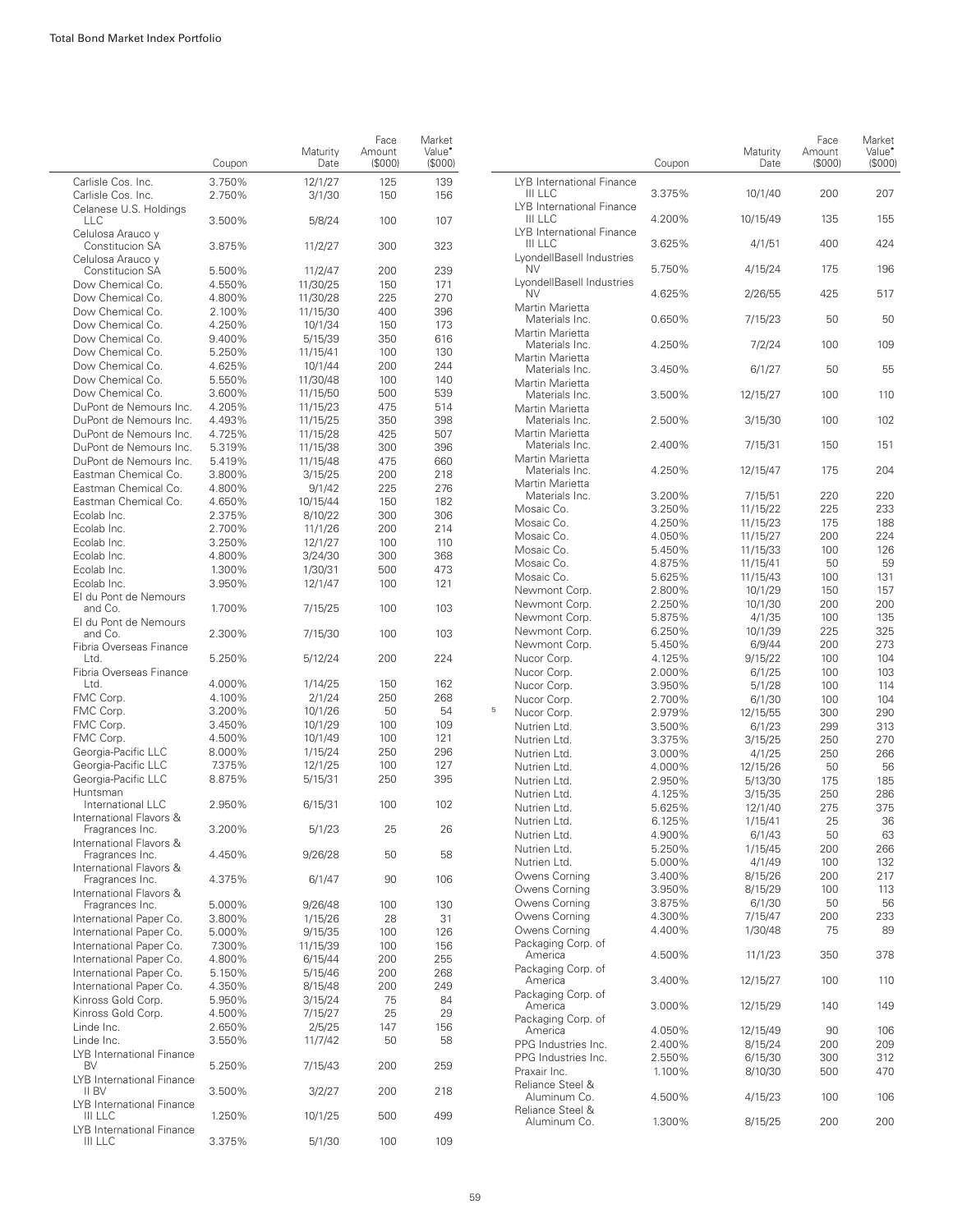|                                                  | Coupon           | Maturity<br>Date   | Face<br>Amount<br>(S000) | Market<br>Value <sup>•</sup><br>(\$000) |
|--------------------------------------------------|------------------|--------------------|--------------------------|-----------------------------------------|
| Reliance Steel &                                 |                  |                    |                          |                                         |
| Aluminum Co.                                     | 2.150%           | 8/15/30            | 200                      | 197                                     |
| Rio Tinto Alcan Inc.                             | 6.125%           | 12/15/33           | 225                      | 317                                     |
| Rio Tinto Finance USA                            |                  |                    |                          |                                         |
| Ltd.<br>Rio Tinto Finance USA                    | 3.750%           | 6/15/25            | 317                      | 351                                     |
| Ltd.                                             | 7.125%           | 7/15/28            | 75                       | 102                                     |
| Rio Tinto Finance USA                            |                  |                    |                          |                                         |
| ht I                                             | 5.200%           | 11/2/40            | 125                      | 171                                     |
| Rio Tinto Finance USA plc                        | 4.750%           | 3/22/42            | 150                      | 196                                     |
| Rio Tinto Finance USA plc                        | 4.125%           | 8/21/42            | 250                      | 305                                     |
| Rohm and Haas Co.                                | 7.850%           | 7/15/29            | 250                      | 346                                     |
| RPM International Inc.                           | 3.450%           | 11/15/22           | 100                      | 103                                     |
| RPM International Inc.<br>RPM International Inc. | 3.750%<br>4.250% | 3/15/27            | 50<br>200                | 55<br>220                               |
| Sherwin-Williams Co.                             | 2.750%           | 1/15/48<br>6/1/22  | 12                       | 12                                      |
| Sherwin-Williams Co.                             | 3.125%           | 6/1/24             | 325                      | 347                                     |
| Sherwin-Williams Co.                             | 3.450%           | 8/1/25             | 225                      | 245                                     |
| Sherwin-Williams Co.                             | 3.950%           | 1/15/26            | 200                      | 222                                     |
| Sherwin-Williams Co.                             | 3.450%           | 6/1/27             | 100                      | 110                                     |
| Sherwin-Williams Co.                             | 2.950%           | 8/15/29            | 200                      | 215                                     |
| Sherwin-Williams Co.                             | 2.300%           | 5/15/30            | 100                      | 101                                     |
| Sherwin-Williams Co.                             | 4.000%           | 12/15/42           | 100                      | 115                                     |
| Sherwin-Williams Co.                             | 4.550%           | 8/1/45             | 90                       | 111                                     |
| Sherwin-Williams Co.                             | 4.500%           | 6/1/47             | 450                      | 564                                     |
| Sherwin-Williams Co.                             | 3.800%           | 8/15/49            | 100                      | 115                                     |
| Sherwin-Williams Co.                             | 3.300%           | 5/15/50            | 100                      | 106                                     |
| Sonoco Products Co.                              | 3.125%           | 5/1/30             | 105                      | 112                                     |
| Southern Copper Corp.                            | 3.500%           | 11/8/22            | 400                      | 415                                     |
| Southern Copper Corp.                            | 3.875%           | 4/23/25            | 50                       | 54                                      |
| Southern Copper Corp.                            | 7.500%           | 7/27/35            | 100                      | 145                                     |
| Southern Copper Corp.                            | 6.750%           | 4/16/40            | 325                      | 464<br>699                              |
| Southern Copper Corp.<br>Steel Dynamics Inc.     | 5.875%<br>2.400% | 4/23/45<br>6/15/25 | 500<br>100               | 105                                     |
| Steel Dynamics Inc.                              | 3.450%           | 4/15/30            | 125                      | 136                                     |
| Steel Dynamics Inc.                              | 3.250%           | 1/15/31            | 100                      | 107                                     |
| Steel Dynamics Inc.                              | 3.250%           | 10/15/50           | 200                      | 200                                     |
| Suzano Austria GmbH                              | 6.000%           | 1/15/29            | 400                      | 476                                     |
| Suzano Austria GmbH                              | 5.000%           | 1/15/30            | 200                      | 226                                     |
| Suzano Austria GmbH                              | 3.750%           | 1/15/31            | 200                      | 209                                     |
| Suzano Austria GmbH                              | 3.125%           | 1/15/32            | 225                      | 223                                     |
| Teck Resources Ltd.                              | 3.900%           | 7/15/30            | 100                      | 108                                     |
| Teck Resources Ltd.                              | 6.125%           | 10/1/35            | 150                      | 194                                     |
| Teck Resources Ltd.                              | 6.000%           | 8/15/40            | 50                       | 64                                      |
| Teck Resources Ltd.                              | 6.250%<br>6.250% | 7/15/41            | 325                      | 427                                     |
| Vale Overseas Ltd.<br>Vale Overseas Ltd.         | 3.750%           | 8/10/26<br>7/8/30  | 300<br>100               | 361<br>106                              |
| Vale Overseas Ltd.                               | 8.250%           | 1/17/34            | 50                       | 73                                      |
| Vale Overseas Ltd.                               | 6.875%           | 11/21/36           | 410                      | 562                                     |
| Vale Overseas Ltd.                               | 6.875%           | 11/10/39           | 450                      | 628                                     |
| Vale SA                                          | 5.625%           | 9/11/42            | 75                       | 94                                      |
| Vulcan Materials Co.                             | 4.500%           | 4/1/25             | 200                      | 223                                     |
| Vulcan Materials Co.                             | 3.500%           | 6/1/30             | 150                      | 165                                     |
| Vulcan Materials Co.                             | 4.500%           | 6/15/47            | 125                      | 152                                     |
| Westlake Chemical Corp.                          | 3.600%           | 8/15/26            | 300                      | 327                                     |
| Westlake Chemical Corp.                          | 3.375%           | 6/15/30            | 100                      | 108                                     |
| Westlake Chemical Corp.                          | 5.000%           | 8/15/46            | 200                      | 253                                     |
| WestRock MWV LLC                                 | 7.950%           | 2/15/31            | 250                      | 357                                     |
| WRKCo Inc.                                       | 3.000%           | 9/15/24            | 250                      | 265                                     |
| WRKCo Inc.<br>WRKCo Inc.                         | 4.650%           | 3/15/26            | 100                      | 115                                     |
| WRKCo Inc.                                       | 3.375%<br>4.900% | 9/15/27<br>3/15/29 | 250<br>200               | 273<br>240                              |
| WRKCo Inc.                                       | 3.000%           | 6/15/33            | 100                      | 105                                     |
|                                                  |                  |                    |                          |                                         |
| Real Estate (1.1%)                               |                  |                    |                          | 41,885                                  |
| Alexandria Real Estate<br>Equities Inc.          | 3.450%           | 4/30/25            | 254                      | 277                                     |
| Alexandria Real Estate<br>Equities Inc.          | 3.800%           | 4/15/26            | 50                       | 56                                      |
| Alexandria Real Estate<br>Equities Inc.          | 3.950%           | 1/15/28            | 50                       | 57                                      |

|                                                                    | Coupon           | Maturity<br>Date    | Face<br>Amount<br>(S000) | Market<br>Value <sup>•</sup><br>(S000) |
|--------------------------------------------------------------------|------------------|---------------------|--------------------------|----------------------------------------|
| Alexandria Real Estate<br>Equities Inc.                            | 4.500%           | 7/30/29             | 100                      | 117                                    |
| Alexandria Real Estate<br>Equities Inc.                            | 2.750%           | 12/15/29            | 200                      | 209                                    |
| Alexandria Real Estate<br>Equities Inc.                            | 4.700%           | 7/1/30              | 125                      | 149                                    |
| Alexandria Real Estate<br>Equities Inc.                            | 4.900%           | 12/15/30            | 124                      | 152                                    |
| Alexandria Real Estate<br>Equities Inc.                            | 3.375%           | 8/15/31             | 150                      | 165                                    |
| Alexandria Real Estate<br>Equities Inc.                            | 1.875%           | 2/1/33              | 500                      | 473                                    |
| Alexandria Real Estate<br>Equities Inc.                            | 4.850%           | 4/15/49             | 50                       | 64                                     |
| Alexandria Real Estate<br>Equities Inc.                            | 4.000%           | 2/1/50              | 125                      | 144                                    |
| Alexandria Real Estate<br>Equities Inc.                            | 3.000%           | 5/18/51             | 500                      | 491                                    |
| American Campus<br><b>Communities Operating</b><br>Partnership LP  | 3.750%           | 4/15/23             | 75                       | 79                                     |
| American Campus<br><b>Communities Operating</b><br>Partnership LP  | 4.125%           | 7/1/24              | 100                      | 109                                    |
| American Campus<br><b>Communities Operating</b>                    |                  |                     |                          |                                        |
| Partnership LP<br>American Campus<br><b>Communities Operating</b>  | 3.300%           | 7/15/26             | 50                       | 54                                     |
| Partnership LP<br>American Campus                                  | 3.625%           | 11/15/27            | 75                       | 82                                     |
| <b>Communities Operating</b><br>Partnership LP<br>American Homes 4 | 2.850%           | 2/1/30              | 70                       | 72                                     |
| Rent LP                                                            | 4.900%           | 2/15/29             | 100                      | 117                                    |
| American Homes 4<br>Rent LP                                        | 2.375%           | 7/15/31             | 200                      | 197                                    |
| American Homes 4<br>Rent LP                                        | 3.375%           | 7/15/51             | 200                      | 196                                    |
| American Tower Corp.                                               | 3.500%           | 1/31/23             | 200                      | 210                                    |
| American Tower Corp.                                               | 5.000%           | 2/15/24             | 100                      | 111<br>214                             |
| American Tower Corp.                                               | 3.375%           | 5/15/24             | 200                      |                                        |
| American Tower Corp.                                               | 2.950%           | 1/15/25             | 100                      | 106                                    |
| American Tower Corp.                                               | 4.000%           | 6/1/25              | 138                      | 152                                    |
| American Tower Corp.                                               | 1.600%           | 4/15/26             | 200                      | 202                                    |
| American Tower Corp.                                               | 3.375%           | 10/15/26            | 200                      | 218                                    |
| American Tower Corp.                                               | 2.750%           | 1/15/27             | 500                      | 529                                    |
| American Tower Corp.                                               | 3.125%           | 1/15/27             | 125                      | 134                                    |
| American Tower Corp.                                               | 1.500%           | 1/31/28             | 500                      | 487                                    |
| American Tower Corp.                                               | 3.950%           | 3/15/29             | 140                      | 157                                    |
| American Tower Corp.                                               | 3.800%           | 8/15/29             | 475                      | 530                                    |
| American Tower Corp.                                               | 2.900%           | 1/15/30             | 145                      | 152                                    |
| American Tower Corp.                                               | 2.100%           | 6/15/30             | 150                      | 148<br>207                             |
| American Tower Corp.                                               | 2.700%           | 4/15/31<br>10/15/49 | 200                      |                                        |
| American Tower Corp.                                               | 3.700%<br>3.100% |                     | 200                      | 217                                    |
| American Tower Corp.<br>AvalonBay<br>Communities Inc.              | 2.850%           | 6/15/50<br>3/15/23  | 150<br>25                | 147<br>26                              |
| AvalonBay<br>Communities Inc.                                      | 4.200%           | 12/15/23            | 400                      | 432                                    |
| AvalonBay<br>Communities Inc.<br>AvalonBay                         | 3.450%           | 6/1/25              | 100                      | 109                                    |
| Communities Inc.<br>AvalonBay                                      | 2.950%           | 5/11/26             | 150                      | 162                                    |
| Communities Inc.<br>AvalonBay                                      | 2.900%           | 10/15/26            | 50                       | 54                                     |
| Communities Inc.<br>AvalonBay                                      | 3.350%           | 5/15/27             | 75                       | 82                                     |
| Communities Inc.<br>AvalonBay                                      | 3.200%           | 1/15/28             | 75                       | 81                                     |
| Communities Inc.<br>AvalonBay                                      | 3.300%           | 6/1/29              | 100                      | 109                                    |
| Communities Inc.<br>AvalonBay                                      | 3.900%           | 10/15/46            | 50                       | 58                                     |
| Communities Inc.                                                   | 4.350%           | 4/15/48             | 60                       | 75                                     |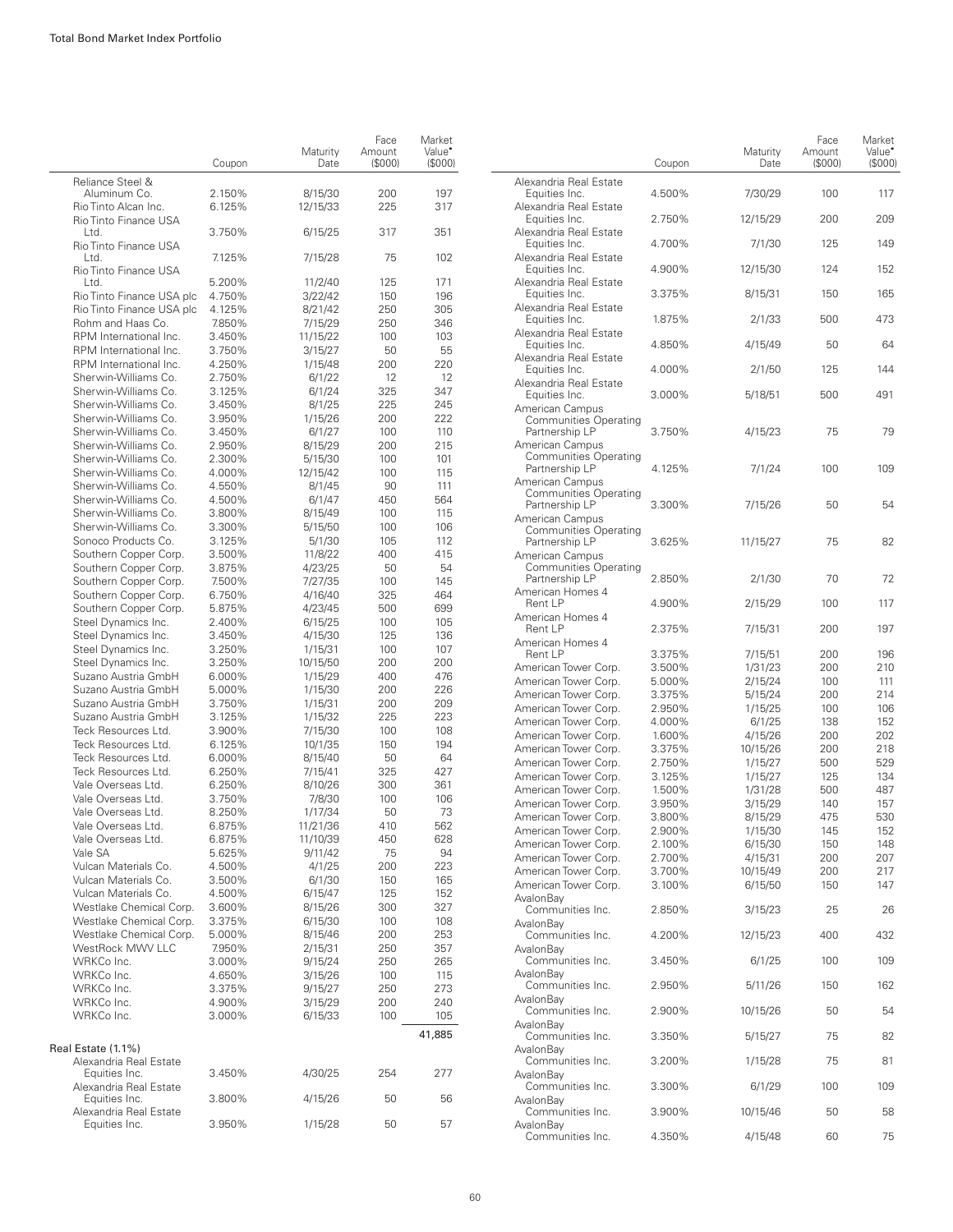L.

|       |                                               | Coupon | Maturity<br>Date | Face<br>Amount<br>(S000) | Market<br>Value <sup>•</sup><br>(\$000) |          |
|-------|-----------------------------------------------|--------|------------------|--------------------------|-----------------------------------------|----------|
|       | <b>Boston Properties LP</b>                   | 3.850% | 2/1/23           | 225                      | 235                                     | Сy       |
|       | <b>Boston Properties LP</b>                   | 3.125% | 9/1/23           | 275                      | 288                                     |          |
|       | <b>Boston Properties LP</b>                   | 3.200% | 1/15/25          | 111                      | 119                                     | Сy       |
|       | <b>Boston Properties LP</b>                   | 3.650% | 2/1/26           | 100                      | 110                                     |          |
|       | <b>Boston Properties LP</b>                   | 2.750% | 10/1/26          | 50                       | 53                                      | Dig      |
|       | <b>Boston Properties LP</b>                   | 3.400% | 6/21/29          | 400                      | 435                                     | Dig      |
|       | <b>Boston Properties LP</b>                   | 2.900% | 3/15/30          | 400                      | 417                                     | Dυ       |
|       | <b>Brandywine Operating</b>                   |        |                  |                          |                                         | Dυ       |
|       | Partnership LP                                | 3.950% | 2/15/23          | 700                      | 731                                     | Dυ<br>Dυ |
|       | <b>Brandywine Operating</b><br>Partnership LP | 3.950% | 11/15/27         | 100                      | 109                                     | Dυ       |
|       | <b>Brixmor Operating</b><br>Partnership LP    | 3.650% | 6/15/24          | 50                       | 54                                      | Eq<br>Eq |
|       | <b>Brixmor Operating</b><br>Partnership LP    | 3.850% | 2/1/25           | 125                      | 136                                     | Eq<br>Eq |
|       | <b>Brixmor Operating</b><br>Partnership LP    | 4.125% | 6/15/26          | 200                      | 223                                     | Eq<br>Eq |
|       | <b>Brixmor Operating</b><br>Partnership LP    | 3.900% | 3/15/27          | 75                       | 82                                      | Eq<br>Eq |
|       | <b>Brixmor Operating</b><br>Partnership LP    | 4.125% | 5/15/29          | 533                      | 598                                     | Eq       |
|       | <b>Brixmor Operating</b>                      |        |                  |                          |                                         | Eq       |
|       | Partnership LP                                | 4.050% | 7/1/30           | 250                      | 280                                     | Eq       |
|       | Camden Property Trust                         | 4.100% | 10/15/28         | 60                       | 69                                      | ER       |
|       | Camden Property Trust                         | 3.150% | 7/1/29           | 50                       | 54                                      | ER       |
|       | Camden Property Trust                         | 2.800% | 5/15/30          | 765                      | 811                                     | ER       |
|       | Camden Property Trust                         | 3.350% | 11/1/49          | 120                      | 131                                     | ER       |
|       | <b>CBRE</b> Services Inc.                     | 4.875% | 3/1/26           | 125                      | 145                                     | ΕR       |
|       | <b>CBRE</b> Services Inc.                     | 2.500% | 4/1/31           | 200                      | 203                                     | ER       |
|       | CC Holdings GS V LLC /<br>Crown Castle GS III |        |                  |                          |                                         | ER<br>ER |
| Corp. | Columbia Property Trust                       | 3.849% | 4/15/23          | 250                      | 265                                     | ER<br>ER |
|       | Operating<br>Partnership LP                   | 4.150% | 4/1/25           | 243                      | 262                                     | Es<br>Es |
|       | Columbia Property Trust<br>Operating          |        |                  |                          |                                         | Es<br>Es |
|       | Partnership LP<br>Crown Castle International  | 3.650% | 8/15/26          | 25                       | 26                                      | Es       |
| Corp. | Crown Castle International                    | 3.150% | 7/15/23          | 150                      | 158                                     | Es<br>Es |
| Corp. | Crown Castle International                    | 3.200% | 9/1/24           | 250                      | 267                                     | Es<br>Es |
| Corp. | Crown Castle International                    | 1.350% | 7/15/25          | 100                      | 101                                     | Fe       |
| Corp. | Crown Castle International                    | 4.450% | 2/15/26          | 250                      | 282                                     | Fe       |
| Corp. | Crown Castle International                    | 3.700% | 6/15/26          | 175                      | 193                                     | Fer      |
| Corp. | Crown Castle International                    | 3.650% | 9/1/27           | 325                      | 358                                     | Fe       |
| Corp. | Crown Castle International                    | 3.800% | 2/15/28          | 425                      | 472                                     | GL       |
| Corp. | Crown Castle International                    | 3.100% | 11/15/29         | 100                      | 106                                     | GL       |
| Corp. | Crown Castle International                    | 3.300% | 7/1/30           | 115                      | 124                                     | GL       |
| Corp. | Crown Castle International                    | 2.250% | 1/15/31          | 200                      | 197                                     | GL       |
| Corp. | Crown Castle International                    | 2.500% | 7/15/31          | 200                      | 201                                     | GL       |
| Corp. | Crown Castle International                    | 2.900% | 4/1/41           | 500                      | 486                                     | GL       |
| Corp. |                                               | 4.750% | 5/15/47          | 95                       | 116                                     | GL       |
| Corp. | Crown Castle International                    | 5.200% | 2/15/49          | 75                       | 97                                      | GL       |
| Corp. | Crown Castle International                    | 4.150% | 7/1/50           | 100                      | 114                                     | He       |
| Corp. | Crown Castle International                    | 3.250% | 1/15/51          | 200                      | 199                                     | He       |
|       | CubeSmart LP                                  | 4.375% | 12/15/23         | 100                      | 108                                     |          |
|       | CubeSmart LP                                  | 4.000% | 11/15/25         | 50                       | 55                                      | He       |
|       | CubeSmart LP                                  | 3.125% | 9/1/26           | 100                      | 107                                     |          |
|       | CubeSmart LP                                  | 4.375% | 2/15/29          | 50                       | 57                                      | He       |
|       | CubeSmart LP                                  | 2.000% | 2/15/31          | 75                       | 73                                      |          |

|                                                    | Coupon           | Maturity<br>Date   | Face<br>Amount<br>(\$000) | Market<br>Value <sup>•</sup><br>(S000) |
|----------------------------------------------------|------------------|--------------------|---------------------------|----------------------------------------|
| CyrusOne LP / CyrusOne<br>Finance Corp.            | 2.900%           | 11/15/24           | 120                       | 127                                    |
| CyrusOne LP / CyrusOne                             |                  |                    |                           |                                        |
| Finance Corp.                                      | 3.450%           | 11/15/29           | 275                       | 293                                    |
| Digital Realty Trust LP                            | 4.450%           | 7/15/28            | 370                       | 429                                    |
| Digital Realty Trust LP<br>Duke Realty LP          | 3.600%<br>3.250% | 7/1/29<br>6/30/26  | 175<br>175                | 195<br>190                             |
| Duke Realty LP                                     | 3.375%           | 12/15/27           | 160                       | 176                                    |
| Duke Realty LP                                     | 4.000%           | 9/15/28            | 50                        | 57                                     |
| Duke Realty LP                                     | 2.875%           | 11/15/29           | 70                        | 74                                     |
| Duke Realty LP                                     | 1.750%           | 7/1/30             | 200                       | 193                                    |
| Equinix Inc.                                       | 2.625%           | 11/18/24           | 200                       | 211                                    |
| Equinix Inc.                                       | 1.250%           | 7/15/25            | 100                       | 100                                    |
| Equinix Inc.                                       | 1.000%           | 9/15/25            | 500                       | 496                                    |
| Equinix Inc.                                       | 1.450%           | 5/15/26            | 200                       | 201                                    |
| Equinix Inc.                                       | 2.900%           | 11/18/26           | 100                       | 107                                    |
| Equinix Inc.<br>Equinix Inc.                       | 1.800%<br>1.550% | 7/15/27<br>3/15/28 | 100<br>500                | 101<br>491                             |
| Equinix Inc.                                       | 3.200%           | 11/18/29           | 250                       | 269                                    |
| Equinix Inc.                                       | 2.150%           | 7/15/30            | 250                       | 248                                    |
| Equinix Inc.                                       | 2.500%           | 5/15/31            | 200                       | 204                                    |
| Equinix Inc.                                       | 3.000%           | 7/15/50            | 100                       | 96                                     |
| <b>ERP Operating LP</b>                            | 3.000%           | 4/15/23            | 125                       | 130                                    |
| <b>ERP Operating LP</b>                            | 3.375%           | 6/1/25             | 125                       | 135                                    |
| <b>ERP Operating LP</b>                            | 2.850%           | 11/1/26            | 50                        | 54                                     |
| <b>ERP Operating LP</b>                            | 3.500%           | 3/1/28             | 100                       | 111                                    |
| <b>ERP Operating LP</b><br><b>ERP Operating LP</b> | 4.150%<br>3.000% | 12/1/28<br>7/1/29  | 70<br>75                  | 80<br>81                               |
| <b>ERP Operating LP</b>                            | 2.500%           | 2/15/30            | 150                       | 155                                    |
| <b>ERP Operating LP</b>                            | 4.500%           | 7/1/44             | 150                       | 189                                    |
| <b>ERP Operating LP</b>                            | 4.500%           | 6/1/45             | 25                        | 31                                     |
| <b>ERP Operating LP</b>                            | 4.000%           | 8/1/47             | 100                       | 118                                    |
| Essex Portfolio LP                                 | 3.250%           | 5/1/23             | 25                        | 26                                     |
| Essex Portfolio LP                                 | 3.875%           | 5/1/24             | 50                        | 54                                     |
| Essex Portfolio LP                                 | 3.500%           | 4/1/25             | 166                       | 180                                    |
| Essex Portfolio LP                                 | 3.375%           | 4/15/26            | 345                       | 375                                    |
| Essex Portfolio LP<br>Essex Portfolio LP           | 3.625%<br>4.000% | 5/1/27<br>3/1/29   | 100<br>100                | 110<br>113                             |
| Essex Portfolio LP                                 | 3.000%           | 1/15/30            | 110                       | 116                                    |
| Essex Portfolio LP                                 | 2.650%           | 3/15/32            | 105                       | 107                                    |
| Essex Portfolio LP                                 | 4.500%           | 3/15/48            | 120                       | 146                                    |
| Federal Realty Investment                          |                  |                    |                           |                                        |
| Trust                                              | 2.750%           | 6/1/23             | 25                        | 26                                     |
| <b>Federal Realty Investment</b><br>Trust          | 3.250%           | 7/15/27            | 50                        | 54                                     |
| Federal Realty Investment                          |                  |                    |                           |                                        |
| Trust                                              | 3.200%           | 6/15/29            | 25                        | 27                                     |
| Federal Realty Investment<br>Trust                 | 4.500%           | 12/1/44            | 150                       | 178                                    |
| GLP Capital LP / GLP<br>Financing II Inc.          | 5.375%           | 11/1/23            | 100                       | 109                                    |
| GLP Capital LP / GLP                               | 3.350%           |                    | 75                        | 79                                     |
| Financing II Inc.<br>GLP Capital LP / GLP          |                  | 9/1/24             |                           |                                        |
| Financing II Inc.<br>GLP Capital LP / GLP          | 5.250%           | 6/1/25             | 200                       | 225                                    |
| Financing II Inc.                                  | 5.375%           | 4/15/26            | 175                       | 201                                    |
| GLP Capital LP / GLP<br>Financing II Inc.          | 5.750%           | 6/1/28             | 25                        | 30                                     |
| GLP Capital LP / GLP<br>Financing II Inc.          | 5.300%           | 1/15/29            | 275                       | 321                                    |
| GLP Capital LP / GLP<br>Financing II Inc.          | 4.000%           | 1/15/30            | 175                       | 189                                    |
| GLP Capital LP / GLP                               |                  |                    |                           |                                        |
| Financing II Inc.<br><b>Healthcare Realty</b>      | 4.000%           | 1/15/31            | 200                       | 216                                    |
| Trust Inc.<br>Healthcare Trust of                  | 3.625%           | 1/15/28            | 100                       | 110                                    |
| America Holdings LP                                | 3.500%           | 8/1/26             | 130                       | 143                                    |
| Healthcare Trust of<br>America Holdings LP         | 3.750%           | 7/1/27             | 100                       | 112                                    |
| Healthcare Trust of<br>America Holdings LP         | 3.100%           | 2/15/30            | 100                       | 106                                    |
|                                                    |                  |                    |                           |                                        |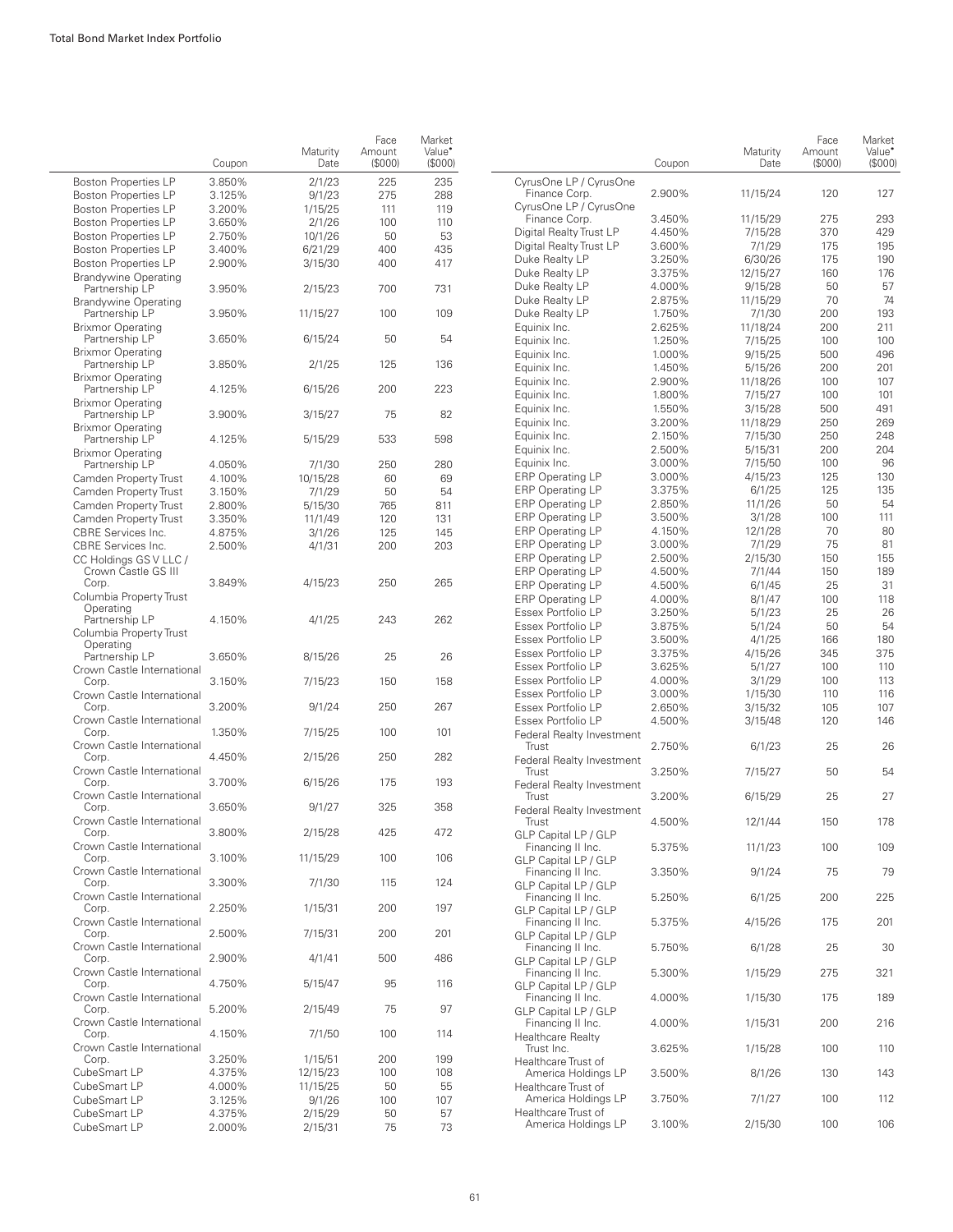|                                                          | Coupon | Maturity<br>Date  | Face<br>Amount<br>(\$000) | Market<br>Value <sup>•</sup><br>(S000) |                                          | Coupon           | Maturity<br>Date  | Face<br>Amount<br>(\$000) | Market<br>Value <sup>*</sup><br>(\$000 |
|----------------------------------------------------------|--------|-------------------|---------------------------|----------------------------------------|------------------------------------------|------------------|-------------------|---------------------------|----------------------------------------|
| Healthcare Trust of                                      |        |                   |                           |                                        | Omega Healthcare                         |                  |                   |                           |                                        |
| America Holdings LP<br>Healthpeak Properties Inc. 3.400% | 2.000% | 3/15/31<br>2/1/25 | 500<br>81                 | 484<br>87                              | Investors Inc.<br>Omega Healthcare       | 3.625%           | 10/1/29           | 250                       | 267                                    |
| Healthpeak Properties Inc.                               | 3.250% | 7/15/26           | 25                        | 27                                     | Investors Inc.                           | 3.375%           | 2/1/31            | 500                       | 514                                    |
| Healthpeak Properties Inc.                               | 3.500% | 7/15/29           | 125                       | 138                                    | Physicians Realty LP                     | 4.300%           | 3/15/27           | 100                       | 113                                    |
| Healthpeak Properties Inc.                               | 3.000% | 1/15/30           | 800                       | 849                                    | Physicians Realty LP                     | 3.950%           | 1/15/28           | 100                       | 110                                    |
| Healthpeak Properties Inc. 6.750%                        |        | 2/1/41            | 100                       | 149                                    | Piedmont Operating                       |                  |                   |                           |                                        |
| Highwoods Realty LP                                      | 4.125% | 3/15/28           | 75                        | 84                                     | Partnership LP                           | 3.400%           | 6/1/23            | 75                        | 78                                     |
| Highwoods Realty LP                                      | 4.200% | 4/15/29           | 50                        | 56                                     | Prologis LP                              | 2.125%           | 4/15/27           | 105                       | 109                                    |
| Highwoods Realty LP                                      | 2.600% | 2/1/31            | 250                       | 252                                    | Prologis LP                              | 3.875%           | 9/15/28           | 100                       | 114                                    |
| Host Hotels & Resorts LP                                 | 3.750% | 10/15/23          | 261                       | 275                                    | Prologis LP                              | 4.375%           | 2/1/29            | 200                       | 235                                    |
| Host Hotels & Resorts LP                                 | 3.875% | 4/1/24            | 75                        | 80                                     | Prologis LP                              | 2.250%           | 4/15/30           | 155                       | 158                                    |
| Host Hotels & Resorts LP                                 | 3.375% | 12/15/29          | 100                       | 105                                    | Prologis LP                              | 1.250%           | 10/15/30          | 350                       | 330                                    |
| Hudson Pacific                                           |        |                   |                           |                                        | Prologis LP                              | 4.375%           | 9/15/48           | 75                        | 95                                     |
| Properties LP                                            | 3.950% | 11/1/27           | 100                       | 110                                    | Prologis LP                              | 3.000%           | 4/15/50           | 140                       | 144                                    |
| Hudson Pacific                                           |        |                   |                           |                                        | Public Storage                           | 2.370%           | 9/15/22           | 55                        | 56                                     |
| Properties LP                                            | 4.650% | 4/1/29            | 25                        | 29                                     | Public Storage                           | 3.094%           | 9/15/27           | 100                       | 110                                    |
| Hudson Pacific<br>Properties LP                          | 3.250% | 1/15/30           | 60                        | 63                                     | Public Storage                           | 3.385%           | 5/1/29            | 100                       | 111                                    |
| Kilroy Realty LP                                         | 3.800% | 1/15/23           | 250                       | 260                                    | Realty Income Corp.                      | 4.650%           | 8/1/23            | 250                       | 269                                    |
| Kilroy Realty LP                                         | 3.450% | 12/15/24          | 50                        | 53                                     | Realty Income Corp.                      | 3.875%           | 7/15/24           | 50                        | 54                                     |
| Kilroy Realty LP                                         | 4.750% | 12/15/28          | 50                        | 58                                     | Realty Income Corp.                      | 3.875%           | 4/15/25           | 225                       | 248                                    |
| Kilroy Realty LP                                         | 4.250% | 8/15/29           | 104                       | 117                                    | Realty Income Corp.                      | 4.125%           | 10/15/26          | 125                       | 142                                    |
| Kilroy Realty LP                                         | 3.050% | 2/15/30           | 200                       | 209                                    | Realty Income Corp.                      | 3.000%           | 1/15/27           | 150                       | 162                                    |
| Kimco Realty Corp.                                       | 3.400% | 11/1/22           | 150                       | 155                                    | Realty Income Corp.                      | 3.650%           | 1/15/28           | 190                       | 212                                    |
| Kimco Realty Corp.                                       | 3.125% | 6/1/23            | 25                        | 26                                     | Realty Income Corp.                      | 3.250%           | 6/15/29           | 150                       | 163<br>55                              |
| Kimco Realty Corp.                                       | 3.300% | 2/1/25            | 58                        | 63                                     | Realty Income Corp.                      | 3.250%           | 1/15/31           | 50                        |                                        |
| Kimco Realty Corp.                                       | 2.800% | 10/1/26           | 125                       | 133                                    | Realty Income Corp.                      | 1.800%           | 3/15/33           | 500                       | 477                                    |
| Kimco Realty Corp.                                       | 3.800% | 4/1/27            | 75                        | 83                                     | Realty Income Corp.                      | 4.650%           | 3/15/47           | 175                       | 227                                    |
| Kimco Realty Corp.                                       | 1.900% | 3/1/28            | 500                       | 500                                    | <b>Regency Centers LP</b>                | 3.600%           | 2/1/27            | 25                        | 28                                     |
| Kimco Realty Corp.                                       | 2.700% | 10/1/30           | 100                       | 103                                    | Regency Centers LP                       | 4.125%<br>2.950% | 3/15/28           | 75<br>100                 | 84                                     |
| Kimco Realty Corp.                                       | 4.125% | 12/1/46           | 50                        | 57                                     | Regency Centers LP<br>Regency Centers LP | 4.400%           | 9/15/29<br>2/1/47 | 200                       | 105<br>232                             |
| Kimco Realty Corp.                                       | 4.450% | 9/1/47            | 50                        | 60                                     | <b>Regency Centers LP</b>                | 4.650%           | 3/15/49           | 75                        | 91                                     |
| Kite Realty Group LP                                     | 4.000% | 10/1/26           | 200                       | 216                                    | Sabra Health Care LP                     | 4.800%           | 6/1/24            | 55                        | 60                                     |
| Life Storage LP                                          | 3.500% | 7/1/26            | 125                       | 137                                    | Sabra Health Care LP                     | 5.125%           | 8/15/26           | 25                        | 28                                     |
| Life Storage LP                                          | 3.875% | 12/15/27          | 150                       | 168                                    | Sabra Health Care LP                     | 3.900%           | 10/15/29          | 150                       | 158                                    |
| Life Storage LP                                          | 4.000% | 6/15/29           | 25                        | 28                                     | Simon Property Group LP                  | 2.750%           | 2/1/23            | 25                        | 26                                     |
| Mid-America                                              |        |                   |                           |                                        | Simon Property Group LP                  | 2.750%           | 6/1/23            | 100                       | 104                                    |
| Apartments LP                                            | 4.300% | 10/15/23          | 150                       | 161                                    | Simon Property Group LP                  | 3.750%           | 2/1/24            | 150                       | 161                                    |
| Mid-America                                              |        |                   |                           |                                        | Simon Property Group LP                  | 2.000%           | 9/13/24           | 145                       | 150                                    |
| Apartments LP                                            | 3.750% | 6/15/24           | 50                        | 54                                     | Simon Property Group LP                  | 3.500%           | 9/1/25            | 300                       | 329                                    |
| Mid-America                                              |        |                   |                           |                                        | Simon Property Group LP                  | 3.300%           | 1/15/26           | 195                       | 212                                    |
| Apartments LP                                            | 3.600% | 6/1/27            | 250                       | 279                                    | Simon Property Group LP                  | 3.250%           | 11/30/26          | 75                        | 82                                     |
| Mid-America<br>Apartments LP                             | 2.750% | 3/15/30           | 150                       | 157                                    | Simon Property Group LP                  | 3.375%           | 6/15/27           | 160                       | 174                                    |
| Mid-America                                              |        |                   |                           |                                        | Simon Property Group LP                  | 3.375%           | 12/1/27           | 100                       | 109                                    |
| Apartments LP                                            | 1.700% | 2/15/31           | 150                       | 142                                    | Simon Property Group LP                  | 1.750%           | 2/1/28            | 250                       | 249                                    |
| National Retail                                          |        |                   |                           |                                        | Simon Property Group LP                  | 2.450%           | 9/13/29           | 145                       | 149                                    |
| Properties Inc.                                          | 3.500% | 10/15/27          | 350                       | 379                                    | Simon Property Group LP                  | 2.650%           | 7/15/30           | 200                       | 208                                    |
| National Retail                                          |        |                   |                           |                                        | Simon Property Group LP                  | 2.200%           | 2/1/31            | 250                       | 247                                    |
| Properties Inc.                                          | 4.300% | 10/15/28          | 25                        | 28                                     | Simon Property Group LP                  | 6.750%           | 2/1/40            | 125                       | 187                                    |
| National Retail                                          |        |                   |                           |                                        | Simon Property Group LP                  | 4.750%           | 3/15/42           | 100                       | 124                                    |
| Properties Inc.                                          | 2.500% | 4/15/30           | 75                        | 76                                     | Simon Property Group LP                  | 4.250%           | 11/30/46          | 100                       | 117                                    |
| National Retail                                          | 4.800% | 10/15/48          | 50                        | 62                                     | Simon Property Group LP                  | 3.250%           | 9/13/49           | 200                       | 203                                    |
| Properties Inc.<br>National Retail                       |        |                   |                           |                                        | Simon Property Group LP                  | 3.800%           | 7/15/50           | 200                       | 221                                    |
| Properties Inc.                                          | 3.100% | 4/15/50           | 50                        | 49                                     | SITE Centers Corp.                       | 3.900%           | 8/15/24           | 100                       | 105                                    |
| Office Properties Income                                 |        |                   |                           |                                        | SITE Centers Corp.                       | 3.625%           | 2/1/25            | 200                       | 211                                    |
| Trust                                                    | 4.000% | 7/15/22           | 100                       | 103                                    | SITE Centers Corp.                       | 4.250%           | 2/1/26            | 70                        | 76                                     |
| Office Properties Income                                 |        |                   |                           |                                        | SITE Centers Corp.                       | 4.700%           | 6/1/27            | 75                        | 83                                     |
| Trust                                                    | 4.250% | 5/15/24           | 100                       | 107                                    | <b>SL Green Operating</b>                |                  |                   |                           |                                        |
| Office Properties Income                                 |        |                   |                           |                                        | Partnership LP                           | 3.250%           | 10/15/22          | 100                       | 103                                    |
| Trust                                                    | 4.500% | 2/1/25            | 50                        | 54                                     | Spirit Realty LP                         | 3.200%           | 1/15/27           | 80                        | 85                                     |
| Omega Healthcare                                         |        |                   |                           |                                        | Spirit Realty LP                         | 2.100%           | 3/15/28           | 300                       | 299                                    |
| Investors Inc.                                           | 4.375% | 8/1/23            | 217                       | 231                                    | Spirit Realty LP                         | 4.000%           | 7/15/29           | 60                        | 67                                     |
| Omega Healthcare<br>Investors Inc.                       | 4.950% | 4/1/24            | 100                       | 109                                    | Spirit Realty LP                         | 3.400%           | 1/15/30           | 80                        | 85                                     |
|                                                          |        |                   |                           |                                        | STORE Capital Corp.                      | 4.500%           | 3/15/28           | 75                        | 85                                     |
| Omega Healthcare<br>Investors Inc.                       | 4.500% | 1/15/25           | 100                       | 109                                    | STORE Capital Corp.                      | 4.625%           | 3/15/29           | 100                       | 114                                    |
| Omega Healthcare                                         |        |                   |                           |                                        | <b>Tanger Properties LP</b>              | 3.125%           | 9/1/26            | 175                       | 183                                    |
| Investors Inc.                                           | 5.250% | 1/15/26           | 100                       | 114                                    | Tanger Properties LP                     | 3.875%           | 7/15/27           | 50                        | 54                                     |
| Omega Healthcare                                         |        |                   |                           |                                        | UDR Inc.                                 | 2.950%           | 9/1/26            | 150                       | 160                                    |
| Investors Inc.                                           | 4.500% | 4/1/27            | 300                       | 335                                    | UDR Inc.                                 | 3.500%           | 7/1/27            | 150                       | 164                                    |
| Omega Healthcare                                         |        |                   |                           |                                        | UDR Inc.                                 | 3.500%           | 1/15/28           | 250                       | 274                                    |
| Investors Inc.                                           | 4.750% | 1/15/28           | 70                        | 79                                     | UDR Inc.                                 | 3.200%           | 1/15/30           | 60                        | 65                                     |

Market Value• (\$000)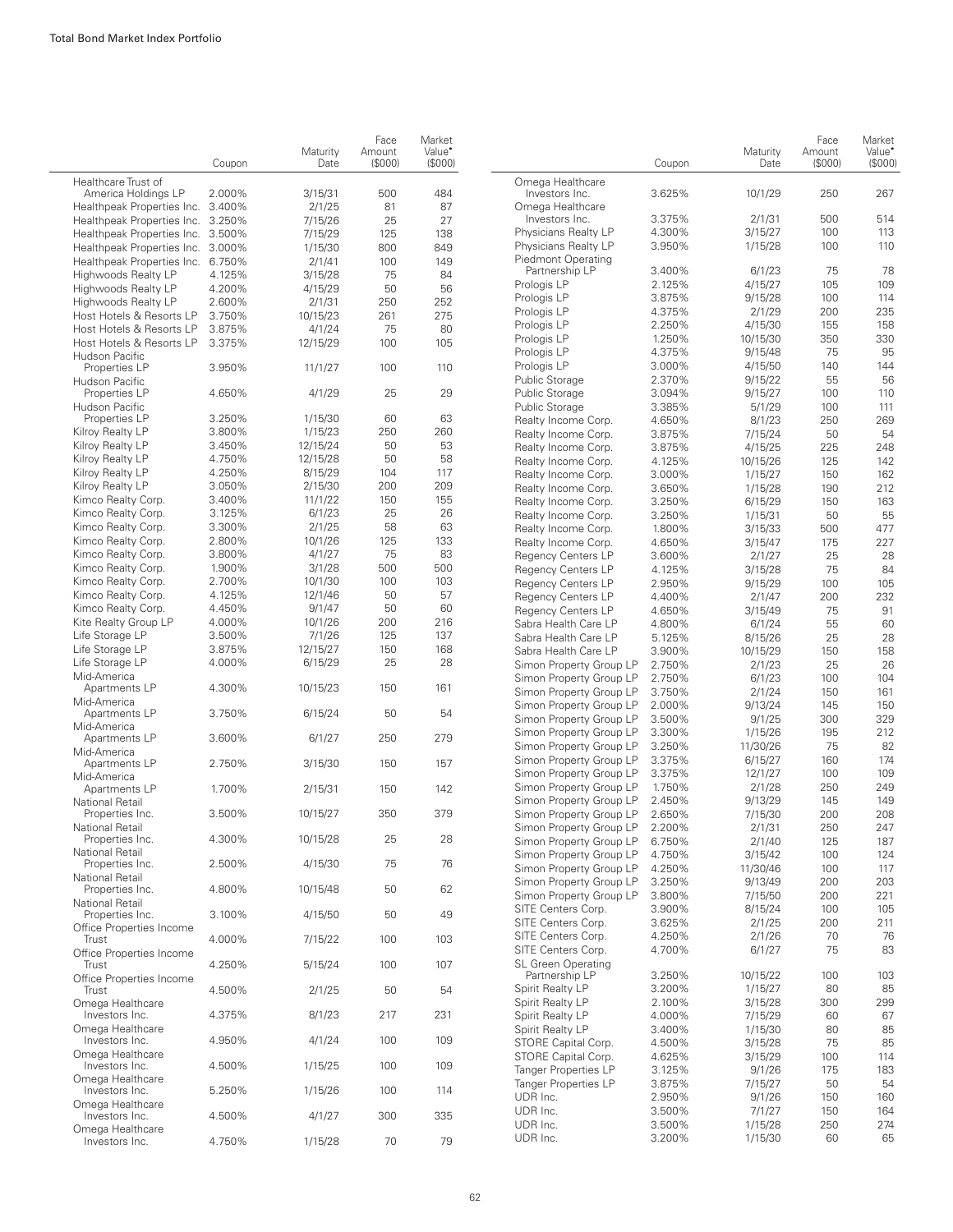|                          | Coupon | Maturity<br>Date | Face<br>Amount<br>(S000) | Market<br>Value <sup>*</sup><br>(\$000) |   |                        | Coupon | Maturity<br>Date | Face<br>Amount<br>$($ \$000 $)$ | Market<br>Value <sup>•</sup><br>(\$000) |
|--------------------------|--------|------------------|--------------------------|-----------------------------------------|---|------------------------|--------|------------------|---------------------------------|-----------------------------------------|
| UDR Inc.                 | 3.000% | 8/15/31          | 65                       | 68                                      |   | Apple Inc.             | 0.550% | 8/20/25          | 500                             | 495                                     |
| UDR Inc.                 | 1.900% |                  |                          | 187                                     |   |                        | 0.700% |                  | 500                             | 495                                     |
|                          |        | 3/15/33          | 200                      | 68                                      |   | Apple Inc.             |        | 2/8/26           |                                 | 774                                     |
| UDR Inc.                 | 3.100% | 11/1/34          | 65                       |                                         |   | Apple Inc.             | 3.250% | 2/23/26          | 705                             |                                         |
| Ventas Realty LP         | 3.125% | 6/15/23          | 175                      | 182                                     |   | Apple Inc.             | 2.450% | 8/4/26           | 1,450                           | 1,542                                   |
| Ventas Realty LP         | 3.500% | 4/15/24          | 75                       | 80                                      |   | Apple Inc.             | 3.200% | 5/11/27          | 775                             | 856                                     |
| Ventas Realty LP         | 3.750% | 5/1/24           | 200                      | 215                                     |   | Apple Inc.             | 2.900% | 9/12/27          | 655                             | 714                                     |
| Ventas Realty LP         | 2.650% | 1/15/25          | 75                       | 79                                      |   | Apple Inc.             | 1.200% | 2/8/28           | 500                             | 493                                     |
| Ventas Realty LP         | 4.125% | 1/15/26          | 75                       | 84                                      |   | Apple Inc.             | 2.200% | 9/11/29          | 350                             | 364                                     |
| Ventas Realty LP         | 3.250% | 10/15/26         | 75                       | 82                                      |   | Apple Inc.             | 1.250% | 8/20/30          | 500                             | 479                                     |
| Ventas Realty LP         | 3.850% | 4/1/27           | 50                       | 56                                      |   | Apple Inc.             | 1.650% | 2/8/31           | 500                             | 492                                     |
| Ventas Realty LP         | 4.000% | 3/1/28           | 125                      | 141                                     |   | Apple Inc.             | 4.500% | 2/23/36          | 225                             | 284                                     |
| Ventas Realty LP         | 3.000% | 1/15/30          | 100                      | 105                                     |   | Apple Inc.             | 2.375% | 2/8/41           | 500                             | 486                                     |
| Ventas Realty LP         | 4.750% | 11/15/30         | 580                      | 691                                     |   | Apple Inc.             | 3.850% | 5/4/43           | 450                             | 536                                     |
| Ventas Realty LP         | 5.700% | 9/30/43          | 75                       | 99                                      |   | Apple Inc.             | 4.450% | 5/6/44           | 200                             | 258                                     |
| Ventas Realty LP         | 4.375% | 2/1/45           | 60                       | 68                                      |   | Apple Inc.             | 3.450% | 2/9/45           | 225                             | 252                                     |
| Ventas Realty LP         | 4.875% | 4/15/49          | 80                       | 99                                      |   | Apple Inc.             | 4.375% | 5/13/45          | 500                             | 637                                     |
| <b>VEREIT Operating</b>  |        |                  |                          |                                         |   | Apple Inc.             | 4.650% | 2/23/46          | 910                             | 1,207                                   |
| Partnership LP           | 4.600% | 2/6/24           | 75                       | 82                                      |   | Apple Inc.             | 3.850% | 8/4/46           | 375                             | 445                                     |
| <b>VEREIT Operating</b>  |        |                  |                          |                                         |   |                        |        |                  |                                 |                                         |
| Partnership LP           | 4.625% | 11/1/25          | 75                       | 85                                      |   | Apple Inc.             | 4.250% | 2/9/47           | 200                             | 252                                     |
| <b>VEREIT Operating</b>  |        |                  |                          |                                         |   | Apple Inc.             | 3.750% | 11/13/47         | 450                             | 527                                     |
| Partnership LP           | 3.950% | 8/15/27          | 450                      | 507                                     |   | Apple Inc.             | 2.650% | 5/11/50          | 515                             | 505                                     |
| <b>VEREIT Operating</b>  |        |                  |                          |                                         |   | Apple Inc.             | 2.400% | 8/20/50          | 500                             | 471                                     |
| Partnership LP           | 3.100% | 12/15/29         | 150                      | 161                                     |   | Apple Inc.             | 2.650% | 2/8/51           | 600                             | 589                                     |
| Vornado Realty LP        | 3.500% | 1/15/25          | 100                      | 106                                     |   | Apple Inc.             | 2.550% | 8/20/60          | 500                             | 466                                     |
|                          |        |                  |                          |                                         |   | Apple Inc.             | 2.800% | 2/8/61           | 400                             | 391                                     |
| Washington REIT          | 3.950% | 10/15/22         | 75                       | 78                                      |   | Applied Materials Inc. | 3.900% | 10/1/25          | 145                             | 162                                     |
| <b>Weingarten Realty</b> |        |                  |                          |                                         |   | Applied Materials Inc. | 3.300% | 4/1/27           | 225                             | 249                                     |
| Investors                | 3.375% | 10/15/22         | 50                       | 51                                      |   | Applied Materials Inc. | 1.750% | 6/1/30           | 200                             | 198                                     |
| <b>Weingarten Realty</b> |        |                  |                          | 104                                     |   | Applied Materials Inc. | 5.100% | 10/1/35          | 100                             | 132                                     |
| Investors                | 3.500% | 4/15/23          | 100                      |                                         |   |                        | 5.850% |                  | 125                             | 184                                     |
| Welltower Inc.           | 3.625% | 3/15/24          | 195                      | 209                                     |   | Applied Materials Inc. |        | 6/15/41          |                                 |                                         |
| Welltower Inc.           | 4.000% | 6/1/25           | 380                      | 419                                     |   | Applied Materials Inc. | 4.350% | 4/1/47           | 175                             | 223                                     |
| Welltower Inc.           | 4.250% | 4/1/26           | 150                      | 169                                     |   | Applied Materials Inc. | 2.750% | 6/1/50           | 200                             | 199                                     |
| Welltower Inc.           | 2.700% | 2/15/27          | 300                      | 318                                     |   | Arrow Electronics Inc. | 4.500% | 3/1/23           | 50                              | 53                                      |
| Welltower Inc.           | 4.250% | 4/15/28          | 125                      | 143                                     |   | Arrow Electronics Inc. | 3.250% | 9/8/24           | 171                             | 182                                     |
| Welltower Inc.           | 4.125% | 3/15/29          | 250                      | 284                                     |   | Arrow Electronics Inc. | 4.000% | 4/1/25           | 50                              | 54                                      |
| Welltower Inc.           | 2.750% | 1/15/31          | 250                      | 258                                     |   | Arrow Electronics Inc. | 3.875% | 1/12/28          | 100                             | 112                                     |
| Welltower Inc.           | 6.500% | 3/15/41          | 25                       | 36                                      |   | Autodesk Inc.          | 3.600% | 12/15/22         | 25                              | 26                                      |
| Welltower Inc.           | 4.950% | 9/1/48           | 75                       | 96                                      |   | Autodesk Inc.          | 4.375% | 6/15/25          | 100                             | 112                                     |
| Weyerhaeuser Co.         | 8.500% | 1/15/25          | 50                       | 62                                      |   | Autodesk Inc.          | 3.500% | 6/15/27          | 75                              | 83                                      |
| Weyerhaeuser Co.         | 4.000% | 11/15/29         | 150                      | 171                                     |   | Autodesk Inc.          | 2.850% | 1/15/30          | 75                              | 79                                      |
|                          |        |                  |                          | 228                                     |   | Automatic Data         |        |                  |                                 |                                         |
| Weyerhaeuser Co.         | 4.000% | 4/15/30          | 200                      |                                         |   | Processing Inc.        | 3.375% | 9/15/25          | 200                             | 219                                     |
| Weyerhaeuser Co.         | 7.375% | 3/15/32          | 100                      | 144                                     |   | Automatic Data         |        |                  |                                 |                                         |
| Weyerhaeuser Co.         | 6.875% | 12/15/33         | 50                       | 69                                      |   | Processing Inc.        | 1.700% | 5/15/28          | 200                             | 202                                     |
| WP Carey Inc.            | 4.600% | 4/1/24           | 125                      | 137                                     |   | Automatic Data         |        |                  |                                 |                                         |
| WP Carey Inc.            | 4.000% | 2/1/25           | 50                       | 55                                      |   | Processing Inc.        | 1.250% | 9/1/30           | 400                             | 382                                     |
| WP Carey Inc.            | 4.250% | 10/1/26          | 75                       | 84                                      |   | Avnet Inc.             | 4.875% | 12/1/22          | 170                             | 180                                     |
| WP Carey Inc.            | 3.850% | 7/15/29          | 50                       | 56                                      |   | Avnet Inc.             | 4.625% | 4/15/26          | 100                             | 113                                     |
| WP Carey Inc.            | 2.250% | 4/1/33           | 500                      | 481                                     |   | Broadcom Corp. /       |        |                  |                                 |                                         |
|                          |        |                  |                          | 52,114                                  |   | Broadcom Cayman        |        |                  |                                 |                                         |
| Technology (2.7%)        |        |                  |                          |                                         |   | Finance Ltd.           | 3.875% | 1/15/27          | 725                             | 801                                     |
|                          | 1.700% | 2/1/23           |                          |                                         |   | Broadcom Corp. /       |        |                  |                                 |                                         |
| Adobe Inc.               |        |                  | 100                      | 102                                     |   | Broadcom Cayman        |        |                  |                                 |                                         |
| Adobe Inc.               | 1.900% | 2/1/25           | 20                       | 21                                      |   | Finance Ltd.           | 3.500% | 1/15/28          | 200                             | 219                                     |
| Adobe Inc.               | 3.250% | 2/1/25           | 175                      | 190                                     |   | Broadcom Inc.          | 2.250% | 11/15/23         | 200                             | 207                                     |
| Adobe Inc.               | 2.150% | 2/1/27           | 180                      | 189                                     |   | Broadcom Inc.          | 4.700% | 4/15/25          | 500                             | 563                                     |
| Adobe Inc.               | 2.300% | 2/1/30           | 260                      | 271                                     |   | Broadcom Inc.          | 3.150% | 11/15/25         | 278                             | 298                                     |
| Altera Corp.             | 4.100% | 11/15/23         | 75                       | 81                                      |   | Broadcom Inc.          | 4.250% | 4/15/26          | 500                             | 561                                     |
| Amdocs Ltd.              | 2.538% | 6/15/30          | 200                      | 200                                     | 5 | Broadcom Inc.          | 1.950% |                  |                                 | 157                                     |
| Analog Devices Inc.      | 2.875% | 6/1/23           | 450                      | 468                                     |   |                        |        | 2/15/28          | 157                             |                                         |
| Analog Devices Inc.      | 3.125% | 12/5/23          | 75                       | 79                                      |   | Broadcom Inc.          | 4.110% | 9/15/28          | 428                             | 481                                     |
| Analog Devices Inc.      | 2.950% | 4/1/25           | 85                       | 91                                      |   | Broadcom Inc.          | 4.750% | 4/15/29          | 545                             | 634                                     |
| Analog Devices Inc.      | 3.500% | 12/5/26          | 200                      | 222                                     |   | Broadcom Inc.          | 5.000% | 4/15/30          | 500                             | 591                                     |
| Apple Inc.               | 2.100% | 9/12/22          | 200                      | 204                                     |   | Broadcom Inc.          | 4.150% | 11/15/30         | 600                             | 673                                     |
| Apple Inc.               | 2.850% | 2/23/23          | 342                      | 355                                     | 5 | Broadcom Inc.          | 2.450% | 2/15/31          | 500                             | 492                                     |
|                          |        |                  |                          |                                         |   | Broadcom Inc.          | 4.300% | 11/15/32         | 400                             | 455                                     |
| Apple Inc.               | 2.400% | 5/3/23           | 865                      | 897                                     | 5 | Broadcom Inc.          | 3.419% | 4/15/33          | 652                             | 687                                     |
| Apple Inc.               | 0.750% | 5/11/23          | 400                      | 403                                     | 5 | Broadcom Inc.          | 3.469% | 4/15/34          | 436                             | 461                                     |
| Apple Inc.               | 3.000% | 2/9/24           | 325                      | 345                                     | 5 | Broadcom Inc.          | 3.500% | 2/15/41          | 700                             | 718                                     |
| Apple Inc.               | 3.450% | 5/6/24           | 75                       | 81                                      | 5 | Broadcom Inc.          | 3.750% | 2/15/51          | 500                             | 523                                     |
| Apple Inc.               | 2.850% | 5/11/24          | 1,243                    | 1,320                                   |   | Broadridge Financial   |        |                  |                                 |                                         |
| Apple Inc.               | 1.800% | 9/11/24          | 150                      | 156                                     |   | Solutions Inc.         | 3.400% | 6/27/26          | 100                             | 110                                     |
| Apple Inc.               | 2.750% | 1/13/25          | 575                      | 615                                     |   |                        |        |                  |                                 |                                         |
| Apple Inc.               | 1.125% | 5/11/25          | 900                      | 911                                     |   |                        |        |                  |                                 |                                         |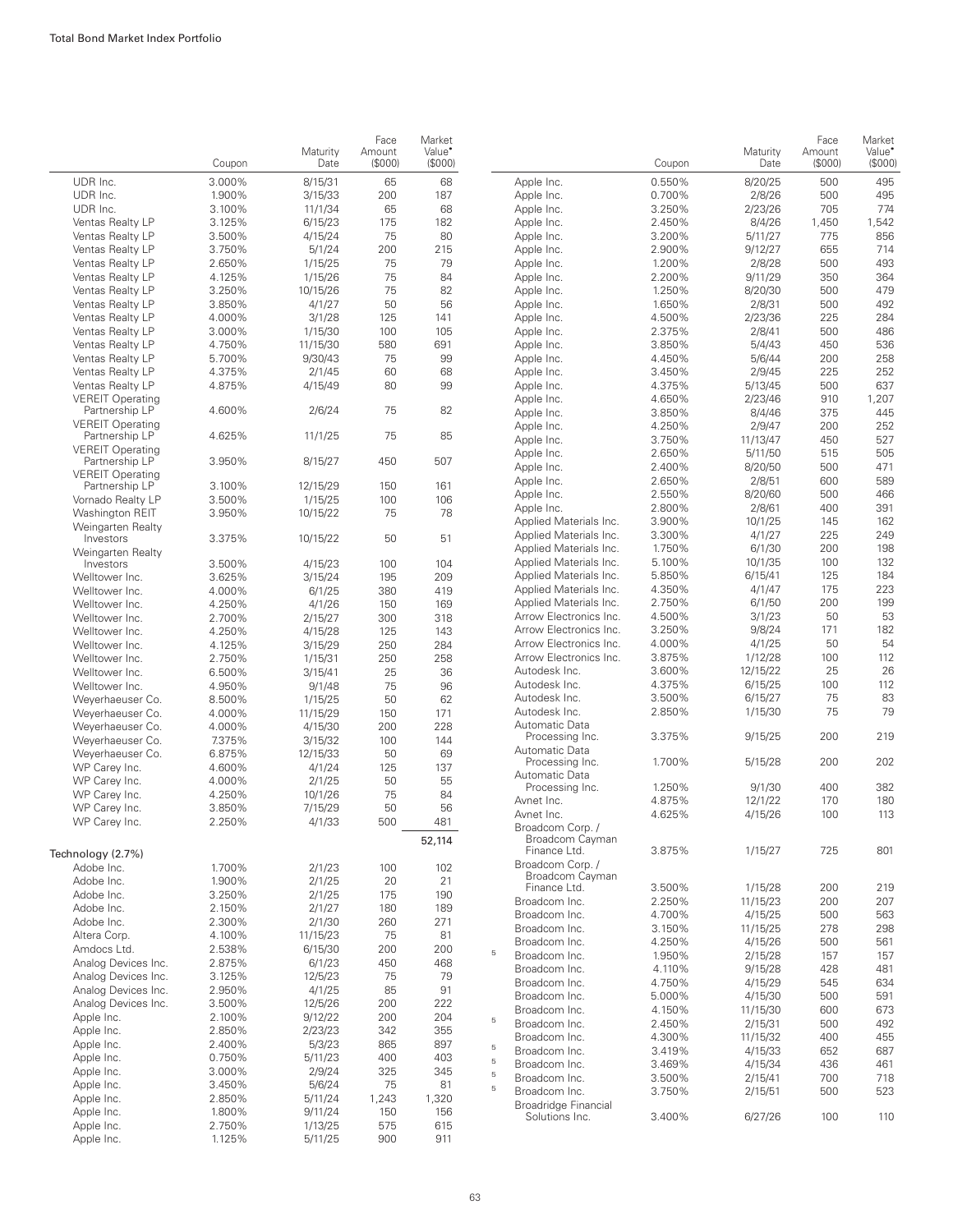|                                         | Coupon | Maturity<br>Date | Face<br>Amount<br>(S000) | Market<br>Value <sup>•</sup><br>(\$000) |   |
|-----------------------------------------|--------|------------------|--------------------------|-----------------------------------------|---|
| Broadridge Financial<br>Solutions Inc.  | 2.900% | 12/1/29          | 75                       | 79                                      |   |
| Broadridge Financial<br>Solutions Inc.  | 2.600% | 5/1/31           | 200                      | 204                                     |   |
| Cadence Design<br>Systems Inc.          | 4.375% | 10/15/24         | 100                      | 110                                     |   |
| Cisco Systems Inc.                      | 2.200% | 9/20/23          | 150                      | 156                                     |   |
| Cisco Systems Inc.                      | 3.625% | 3/4/24           | 875                      | 947                                     |   |
| Cisco Systems Inc.                      | 2.950% | 2/28/26          | 100                      | 109                                     |   |
| Cisco Systems Inc.                      | 2.500% | 9/20/26          | 225                      | 241                                     |   |
| Cisco Systems Inc.                      | 5.500% | 1/15/40          | 800                      | 1,132                                   |   |
|                                         | 4.500% |                  |                          |                                         |   |
| Citrix Systems Inc.                     |        | 12/1/27          | 50                       | 57                                      |   |
| Citrix Systems Inc.                     | 3.300% | 3/1/30           | 75                       | 79                                      |   |
| Corning Inc.                            | 4.700% | 3/15/37          | 275                      | 328                                     |   |
| Corning Inc.                            | 5.750% | 8/15/40          | 195                      | 265                                     |   |
| Corning Inc.                            | 3.900% | 11/15/49         | 100                      | 113                                     |   |
| Corning Inc.                            | 4.375% | 11/15/57         | 350                      | 417                                     |   |
| Corning Inc.                            | 5.450% | 11/15/79         | 200                      | 279                                     |   |
| Dell International LLC /                |        |                  |                          |                                         |   |
| EMC Corp.<br>Dell International LLC /   | 5.450% | 6/15/23          | 700                      | 759                                     |   |
| EMC Corp.<br>Dell International LLC /   | 4.000% | 7/15/24          | 100                      | 109                                     |   |
| EMC Corp.<br>Dell International LLC /   | 5.850% | 7/15/25          | 200                      | 235                                     |   |
| EMC Corp.<br>Dell International LLC /   | 6.020% | 6/15/26          | 1,075                    | 1,289                                   |   |
| EMC Corp.<br>Dell International LLC /   | 4.900% | 10/1/26          | 250                      | 289                                     |   |
| EMC Corp.                               | 6.100% | 7/15/27          | 100                      | 123                                     | 5 |
| Dell International LLC /<br>EMC Corp.   | 5.300% | 10/1/29          | 325                      | 392                                     |   |
| Dell International LLC /<br>EMC Corp.   | 6.200% | 7/15/30          | 150                      | 193                                     | 5 |
| Dell International LLC /<br>EMC Corp.   | 8.100% | 7/15/36          | 320                      | 489                                     |   |
| Dell International LLC /                |        |                  |                          |                                         |   |
| EMC Corp.                               | 8.350% | 7/15/46          | 425                      | 695                                     |   |
| DXC Technology Co.                      | 4.250% | 4/15/24          | 250                      | 271                                     |   |
| DXC Technology Co.                      | 4.125% | 4/15/25          | 100                      | 110                                     |   |
| Equifax Inc.                            | 3.950% | 6/15/23          | 50                       | 53                                      |   |
| Equifax Inc.                            | 2.600% | 12/1/24          | 75                       | 79                                      |   |
| Equifax Inc.                            | 2.600% | 12/15/25         | 100                      | 105                                     |   |
| Equifax Inc.                            | 3.100% | 5/15/30          | 120                      | 129                                     |   |
| <b>Fidelity National</b>                |        |                  |                          |                                         |   |
| Information                             |        |                  |                          |                                         |   |
| Services Inc.                           | 0.375% | 3/1/23           | 200                      | 200                                     |   |
| <b>Fidelity National</b>                |        |                  |                          |                                         |   |
| Information                             |        |                  |                          |                                         |   |
| Services Inc.                           | 0.600% | 3/1/24           | 200                      | 200                                     |   |
| <b>Fidelity National</b><br>Information |        |                  |                          |                                         |   |
| Services Inc.                           | 1.150% | 3/1/26           | 500                      | 496                                     |   |
| <b>Fidelity National</b>                |        |                  |                          |                                         |   |
| Information                             |        |                  |                          |                                         |   |
| Services Inc.                           | 1.650% | 3/1/28           | 200                      | 199                                     |   |
| <b>Fidelity National</b>                |        |                  |                          |                                         |   |
| Information                             |        |                  |                          |                                         |   |
| Services Inc.                           | 3.750% | 5/21/29          | 100                      | 113                                     |   |
| <b>Fidelity National</b>                |        |                  |                          |                                         |   |
| Information                             |        |                  |                          |                                         |   |
| Services Inc.                           | 2.250% | 3/1/31           | 200                      | 200                                     |   |
| <b>Fidelity National</b><br>Information |        |                  |                          |                                         |   |
| Services Inc.                           | 3.100% | 3/1/41           | 200                      | 205                                     |   |
| Fisery Inc.                             | 3.800% | 10/1/23          | 200                      | 214                                     |   |
| Fisery Inc.                             | 2.750% | 7/1/24           | 400                      | 422                                     |   |
| Fisery Inc.                             | 3.850% | 6/1/25           | 400                      | 440                                     |   |
| Fisery Inc.                             | 3.200% | 7/1/26           | 200                      | 217                                     |   |
| Fisery Inc.                             | 2.250% | 6/1/27           | 300                      | 311                                     |   |
| Fisery Inc.                             | 4.200% | 10/1/28          | 200                      | 230                                     |   |
| Fisery Inc.                             | 3.500% | 7/1/29           | 600                      | 661                                     |   |
| Fisery Inc.                             | 2.650% | 6/1/30           | 200                      | 207                                     |   |
| Fisery Inc.                             | 4.400% | 7/1/49           | 415                      | 500                                     |   |
| Flex Ltd.                               | 4.750% | 6/15/25          | 26                       | 29                                      |   |
|                                         |        |                  |                          |                                         |   |

|                                                 | Coupon           | Maturity<br>Date   | Face<br>Amount<br>(S000) | Market<br>Value <sup>•</sup><br>(\$000) |
|-------------------------------------------------|------------------|--------------------|--------------------------|-----------------------------------------|
| Flex Ltd.                                       | 4.875%           | 6/15/29            | 50                       | 58                                      |
| FLIR Systems Inc.                               | 2.500%           | 8/1/30             | 100                      | 101                                     |
| Global Payments Inc.                            | 3.750%           | 6/1/23             | 250                      | 263                                     |
| Global Payments Inc.                            | 4.000%           | 6/1/23             | 100                      | 106                                     |
| Global Payments Inc.                            | 2.650%           | 2/15/25            | 337                      | 355                                     |
| Global Payments Inc.                            | 4.800%           | 4/1/26             | 150                      | 172                                     |
| Global Payments Inc.                            | 3.200%           | 8/15/29            | 310                      | 331                                     |
| Global Payments Inc.                            | 2.900%           | 5/15/30            | 200                      | 208                                     |
| Global Payments Inc.                            | 4.150%           | 8/15/49            | 200                      | 230                                     |
| Hewlett Packard                                 |                  |                    |                          |                                         |
| Enterprise Co.                                  | 4.400%           | 10/15/22           | 350                      | 365                                     |
| Hewlett Packard                                 |                  |                    |                          |                                         |
| Enterprise Co.<br>Hewlett Packard               | 2.250%           | 4/1/23             | 200                      | 206                                     |
| Enterprise Co.                                  | 4.450%           | 10/2/23            | 300                      | 325                                     |
| Hewlett Packard                                 |                  |                    |                          |                                         |
| Enterprise Co.                                  | 1.450%           | 4/1/24             | 150                      | 153                                     |
| Hewlett Packard                                 |                  |                    |                          |                                         |
| Enterprise Co.                                  | 4.650%           | 10/1/24            | 200                      | 222                                     |
| Hewlett Packard                                 |                  |                    |                          |                                         |
| Enterprise Co.                                  | 4.900%           | 10/15/25           | 500                      | 569                                     |
| Hewlett Packard                                 | 1.750%           |                    | 150                      | 152                                     |
| Enterprise Co.<br>Hewlett Packard               |                  | 4/1/26             |                          |                                         |
| Enterprise Co.                                  | 6.200%           | 10/15/35           | 150                      | 204                                     |
| Hewlett Packard                                 |                  |                    |                          |                                         |
| Enterprise Co.                                  | 6.350%           | 10/15/45           | 375                      | 506                                     |
| HP Inc.                                         | 4.050%           | 9/15/22            | 100                      | 104                                     |
| HP Inc.                                         | 2.200%           | 6/17/25            | 300                      | 311                                     |
| 5<br>HP Inc.                                    | 1.450%           | 6/17/26            | 200                      | 199                                     |
| HP Inc.                                         | 3.000%           | 6/17/27            | 350                      | 375                                     |
| HP Inc.                                         | 3.400%           | 6/17/30            | 500                      | 536                                     |
| 5<br>HP Inc.                                    | 2.650%           | 6/17/31            | 200                      | 200                                     |
| HP Inc.                                         | 6.000%           | 9/15/41            | 100                      | 132                                     |
| IHS Markit Ltd.                                 | 3.625%           | 5/1/24             | 100                      | 107                                     |
| IHS Markit Ltd.                                 | 4.750%           | 8/1/28             | 140                      | 165                                     |
| IHS Markit Ltd.                                 | 4.250%           | 5/1/29             | 100                      | 116                                     |
| Intel Corp.                                     | 3.100%           | 7/29/22            | 175                      | 180                                     |
| Intel Corp.                                     | 2.700%           | 12/15/22           | 404                      | 419                                     |
| Intel Corp.                                     | 2.875%           | 5/11/24            | 1,050                    | 1,116                                   |
| Intel Corp.                                     | 3.400%           | 3/25/25            | 300                      | 328                                     |
| Intel Corp.                                     | 3.700%           | 7/29/25            | 450                      | 497                                     |
| Intel Corp.                                     | 2.600%           | 5/19/26            | 210                      | 225                                     |
| Intel Corp.                                     | 2.450%           | 11/15/29           | 375                      | 395                                     |
| Intel Corp.                                     | 3.900%           | 3/25/30            | 345                      | 401                                     |
| Intel Corp.                                     | 4.000%           | 12/15/32           | 150                      | 181                                     |
| Intel Corp.                                     | 4.600%           | 3/25/40            | 150                      | 190                                     |
| Intel Corp.                                     | 4.800%           | 10/1/41            | 162                      | 211                                     |
| Intel Corp.                                     | 4.250%           | 12/15/42           | 150                      | 184                                     |
| Intel Corp.                                     | 4.100%           | 5/19/46            | 250                      | 300                                     |
| Intel Corp.                                     | 4.100%           | 5/11/47            | 200                      | 240                                     |
| Intel Corp.                                     | 3.734%           | 12/8/47            | 674                      | 769                                     |
| Intel Corp.                                     | 3.250%           | 11/15/49           | 300                      | 320                                     |
| Intel Corp.                                     | 4.750%           | 3/25/50<br>2/15/60 | 400                      | 531                                     |
| Intel Corp.<br>Intel Corp.                      | 3.100%<br>4.950% | 3/25/60            | 200<br>155               | 204<br>219                              |
| <b>International Business</b>                   |                  |                    |                          |                                         |
| Machines Corp.                                  | 1.875%           | 8/1/22             | 675                      | 686                                     |
| <b>International Business</b>                   |                  |                    |                          |                                         |
| Machines Corp.                                  | 2.875%           | 11/9/22            | 240                      | 248                                     |
| <b>International Business</b>                   |                  |                    |                          |                                         |
| Machines Corp.                                  | 3.375%           | 8/1/23             | 450                      | 478                                     |
| <b>International Business</b>                   |                  |                    |                          |                                         |
| Machines Corp.                                  | 3.625%           | 2/12/24            | 450                      | 485                                     |
| <b>International Business</b>                   |                  |                    |                          |                                         |
| Machines Corp.                                  | 3.000%           | 5/15/24            | 600                      | 639                                     |
| <b>International Business</b><br>Machines Corp. | 7.000%           | 10/30/25           | 300                      | 376                                     |
| <b>International Business</b>                   |                  |                    |                          |                                         |
| Machines Corp.                                  | 3.450%           | 2/19/26            | 285                      | 315                                     |
| <b>International Business</b>                   |                  |                    |                          |                                         |
| Machines Corp.                                  | 3.300%           | 5/15/26            | 700                      | 770                                     |
| <b>International Business</b>                   |                  |                    |                          |                                         |
| Machines Corp.                                  | 1.700%           | 5/15/27            | 265                      | 268                                     |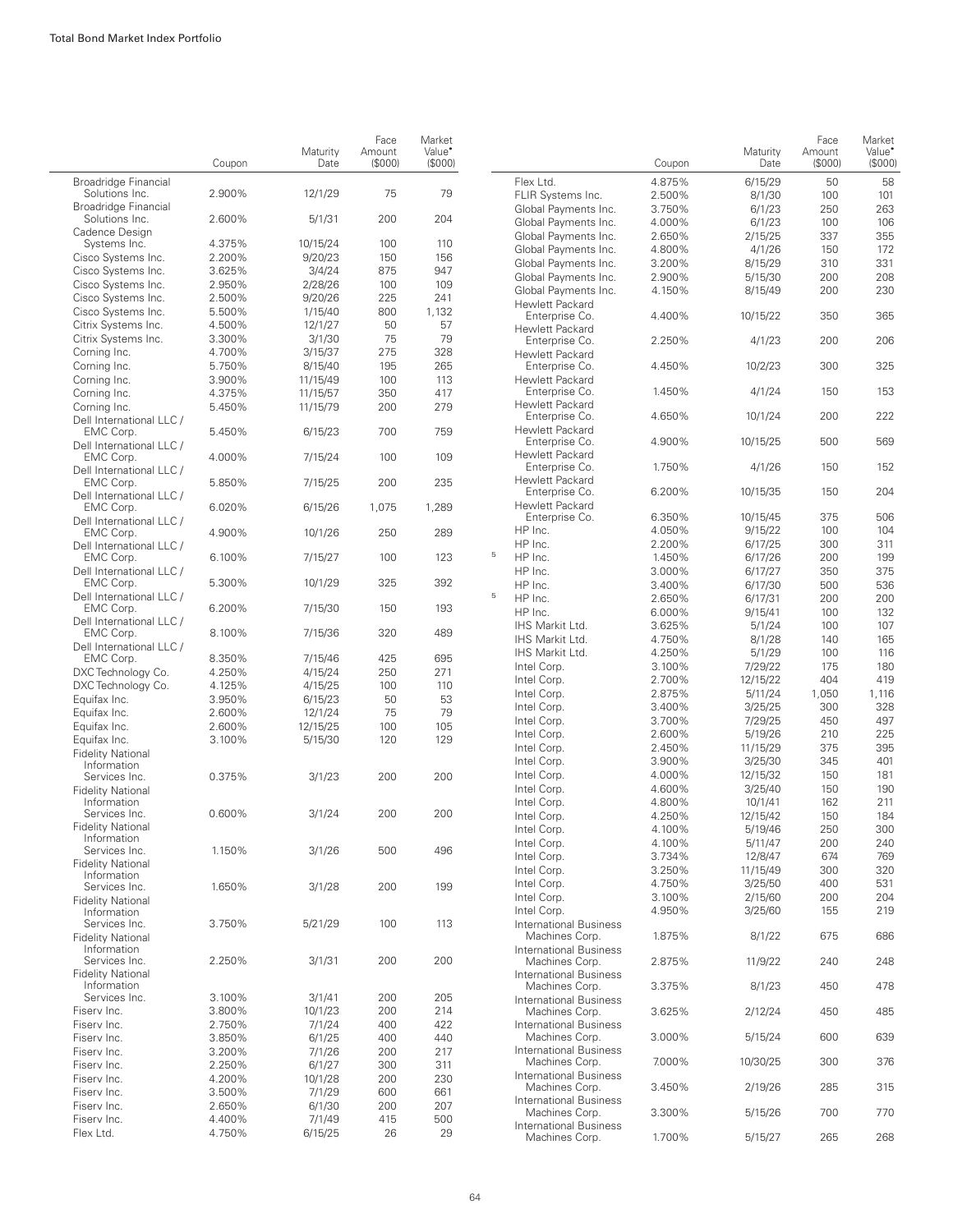|                          |                                                  | Coupon           | Maturity<br>Date    | Face<br>Amount<br>(\$000) | Market<br>Value <sup>*</sup><br>(S000) |   |                                          | Coupon           | Maturity<br>Date    | Face<br>Amount<br>(S000) | Market<br>Value <sup>•</sup><br>(\$000) |
|--------------------------|--------------------------------------------------|------------------|---------------------|---------------------------|----------------------------------------|---|------------------------------------------|------------------|---------------------|--------------------------|-----------------------------------------|
|                          | <b>International Business</b>                    |                  |                     |                           |                                        |   | Microsoft Corp.                          | 3.300%           | 2/6/27              | 675                      | 751                                     |
|                          | Machines Corp.                                   | 6.220%           | 8/1/27              | 75                        | 95                                     |   | Microsoft Corp.                          | 3.500%           | 2/12/35             | 325                      | 377                                     |
|                          | <b>International Business</b><br>Machines Corp.  | 6.500%           | 1/15/28             | 75                        | 98                                     |   | Microsoft Corp.                          | 3.450%           | 8/8/36              | 425                      | 491                                     |
|                          | <b>International Business</b>                    |                  |                     |                           |                                        |   | Microsoft Corp.<br>Microsoft Corp.       | 4.100%<br>3.700% | 2/6/37<br>8/8/46    | 250<br>1,226             | 308<br>1,480                            |
|                          | Machines Corp.                                   | 3.500%           | 5/15/29             | 750                       | 840                                    |   | Microsoft Corp.                          | 2.525%           | 6/1/50              | 1,478                    | 1,452                                   |
|                          | <b>International Business</b>                    |                  |                     |                           |                                        |   | Microsoft Corp.                          | 2.921%           | 3/17/52             | 1,364                    | 1,447                                   |
|                          | Machines Corp                                    | 1.950%           | 5/15/30             | 265                       | 265                                    |   | Microsoft Corp.                          | 2.675%           | 6/1/60              | 594                      | 591                                     |
|                          | <b>International Business</b><br>Machines Corp.  | 4.150%           | 5/15/39             | 400                       | 475                                    |   | Microsoft Corp.                          | 3.041%           | 3/17/62             | 656                      | 701                                     |
|                          | <b>International Business</b>                    |                  |                     |                           |                                        |   | Moody's Corp.                            | 4.500%           | 9/1/22              | 100                      | 104                                     |
|                          | Machines Corp.                                   | 5.600%           | 11/30/39            | 148                       | 207                                    |   | Moody's Corp.                            | 4.875%           | 2/15/24             | 250                      | 274                                     |
|                          | <b>International Business</b>                    |                  |                     |                           |                                        |   | Moody's Corp.                            | 3.250%           | 1/15/28             | 200                      | 219                                     |
|                          | Machines Corp.                                   | 2.850%           | 5/15/40             | 265                       | 268                                    |   | Moody's Corp.                            | 4.875%           | 12/17/48            | 125                      | 164                                     |
|                          | <b>International Business</b><br>Machines Corp.  | 4.000%           | 6/20/42             | 358                       | 419                                    |   | Moody's Corp.                            | 3.250%           | 5/20/50             | 100                      | 105                                     |
|                          | <b>International Business</b>                    |                  |                     |                           |                                        |   | Moody's Corp.<br>Motorola Solutions Inc. | 2.550%<br>4.000% | 8/18/60<br>9/1/24   | 100<br>240               | 89<br>263                               |
|                          | Machines Corp.                                   | 4.250%           | 5/15/49             | 500                       | 618                                    |   | Motorola Solutions Inc.                  | 4.600%           | 2/23/28             | 125                      | 146                                     |
|                          | <b>International Business</b>                    |                  |                     |                           |                                        |   | Motorola Solutions Inc.                  | 5.500%           | 9/1/44              | 75                       | 98                                      |
|                          | Machines Corp.                                   | 2.950%           | 5/15/50             | 265                       | 266                                    |   | NetApp Inc.                              | 3.300%           | 9/29/24             | 75                       | 80                                      |
|                          | Intuit Inc.                                      | 0.650%           | 7/15/23             | 100                       | 101                                    |   | NetApp Inc.                              | 1.875%           | 6/22/25             | 150                      | 154                                     |
|                          | Intuit Inc.                                      | 0.950%           | 7/15/25             | 100                       | 100                                    |   | NetApp Inc.                              | 2.375%           | 6/22/27             | 100                      | 105                                     |
|                          | Intuit Inc.                                      | 1.350%           | 7/15/27             | 100                       | 100                                    |   | NetApp Inc.                              | 2.700%           | 6/22/30             | 200                      | 209                                     |
|                          | Intuit Inc.                                      | 1.650%           | 7/15/30             | 100                       | 98                                     |   | NVIDIA Corp.                             | 0.309%           | 6/15/23             | 250                      | 250                                     |
|                          | Jabil Inc.                                       | 3.950%           | 1/12/28             | 100                       | 111                                    |   | NVIDIA Corp.                             | 0.584%           | 6/14/24             | 250                      | 250                                     |
|                          | Jabil Inc.                                       | 3.600%           | 1/15/30             | 100                       | 108                                    |   | NVIDIA Corp.                             | 3.200%           | 9/16/26             | 200                      | 220                                     |
|                          | Jabil Inc.                                       | 3.000%<br>3.750% | 1/15/31<br>8/15/29  | 150<br>200                | 154<br>223                             |   | NVIDIA Corp.                             | 1.550%           | 6/15/28             | 250                      | 249                                     |
|                          | Juniper Networks Inc.<br>Juniper Networks Inc.   | 5.950%           | 3/15/41             | 25                        | 33                                     |   | NVIDIA Corp.                             | 2.850%           | 4/1/30              | 300                      | 325                                     |
|                          | KLA Corp.                                        | 4.650%           | 11/1/24             | 250                       | 279                                    |   | NVIDIA Corp.                             | 2.000%           | 6/15/31             | 250                      | 250                                     |
|                          | KLA Corp.                                        | 4.100%           | 3/15/29             | 150                       | 173                                    |   | NVIDIA Corp.                             | 3.500%           | 4/1/40              | 200                      | 227                                     |
|                          | KLA Corp.                                        | 5.000%           | 3/15/49             | 75                        | 101                                    |   | NVIDIA Corp.                             | 3.500%           | 4/1/50              | 605                      | 684                                     |
|                          | KLA Corp.                                        | 3.300%           | 3/1/50              | 150                       | 159                                    |   | NVIDIA Corp.                             | 3.700%           | 4/1/60              | 113                      | 134                                     |
|                          | Lam Research Corp.                               | 3.800%           | 3/15/25             | 145                       | 160                                    | 5 | NXP BV / NXP                             |                  |                     |                          |                                         |
|                          | Lam Research Corp.                               | 3.750%           | 3/15/26             | 150                       | 168                                    | 5 | Funding LLC<br>NXP BV / NXP              | 4.875%           | 3/1/24              | 200                      | 220                                     |
|                          | Lam Research Corp.                               | 4.000%           | 3/15/29             | 200                       | 233                                    |   | Funding LLC                              | 5.350%           | 3/1/26              | 100                      | 117                                     |
|                          | Lam Research Corp.                               | 1.900%           | 6/15/30             | 250                       | 251                                    | 5 | NXP BV / NXP                             |                  |                     |                          |                                         |
|                          | Lam Research Corp.                               | 4.875%           | 3/15/49             | 125                       | 169                                    |   | Funding LLC                              | 5.550%           | 12/1/28             | 175                      | 215                                     |
|                          | Lam Research Corp.                               | 2.875%           | 6/15/50             | 150                       | 152                                    | 5 | NXP BV / NXP                             |                  |                     |                          |                                         |
|                          | Lam Research Corp.                               | 3.125%           | 6/15/60             | 100                       | 104                                    |   | Funding LLC / NXP                        |                  |                     |                          |                                         |
|                          | Leidos Inc.                                      | 2.950%           | 5/15/23             | 95                        | 99                                     | 5 | USA Inc.                                 | 4.300%           | 6/18/29             | 450                      | 516                                     |
|                          | Leidos Inc.                                      | 3.625%           | 5/15/25             | 100                       | 109                                    |   | NXP BV / NXP<br>Funding LLC / NXP        |                  |                     |                          |                                         |
|                          | Leidos Inc.                                      | 4.375%           | 5/15/30             | 150                       | 170                                    |   | USA Inc.                                 | 3.400%           | 5/1/30              | 200                      | 218                                     |
|                          | Leidos Inc.                                      | 2.300%           | 2/15/31             | 200                       | 196                                    | 5 | NXP BV / NXP                             |                  |                     |                          |                                         |
| $\overline{5}$<br>$\,$ 5 | Marvell Technology Inc.                          | 4.200%           | 6/22/23             | 100                       | 106                                    |   | Funding LLC / NXP                        |                  |                     |                          |                                         |
| $\mathbf 5$              | Marvell Technology Inc.                          | 2.450%           | 4/15/28             | 100                       | 102                                    |   | USA Inc.                                 | 2.500%           | 5/11/31             | 200                      | 203                                     |
| 5                        | Marvell Technology Inc.                          | 4.875%           | 6/22/28             | 100                       | 116                                    | 5 | NXP BV / NXP                             |                  |                     |                          |                                         |
|                          | Marvell Technology Inc.                          | 2.950%           | 4/15/31             | 100                       | 104                                    |   | Funding LLC / NXP<br>USA Inc.            | 3.250%           | 5/11/41             | 200                      | 205                                     |
|                          | Mastercard Inc.                                  | 3.375%           | 4/1/24              | 300                       | 324                                    |   | Oracle Corp.                             | 2.400%           | 9/15/23             | 750                      | 778                                     |
|                          | Mastercard Inc.<br>Mastercard Inc.               | 2.000%<br>2.950% | 3/3/25              | 400                       | 418                                    |   | Oracle Corp.                             | 3.400%           | 7/8/24              | 450                      | 483                                     |
|                          | Mastercard Inc.                                  | 3.300%           | 11/21/26<br>3/26/27 | 100<br>200                | 109<br>221                             |   | Oracle Corp.                             | 2.950%           | 11/15/24            | 425                      | 453                                     |
|                          | Mastercard Inc.                                  | 2.950%           | 6/1/29              | 275                       | 301                                    |   | Oracle Corp.                             | 2.500%           | 4/1/25              | 919                      | 965                                     |
|                          | Mastercard Inc.                                  | 3.350%           | 3/26/30             | 300                       | 338                                    |   | Oracle Corp.                             | 1.650%           | 3/25/26             | 500                      | 507                                     |
|                          | Mastercard Inc.                                  | 3.950%           | 2/26/48             | 100                       | 122                                    |   | Oracle Corp.                             | 2.650%           | 7/15/26             | 2,361                    | 2,492                                   |
|                          | Mastercard Inc.                                  | 3.650%           | 6/1/49              | 250                       | 291                                    |   | Oracle Corp.                             | 2.800%           | 4/1/27              | 500                      | 530                                     |
|                          | Mastercard Inc.                                  | 3.850%           | 3/26/50             | 400                       | 485                                    |   | Oracle Corp.                             | 2.300%           | 3/25/28             | 500                      | 513                                     |
|                          | Maxim Integrated                                 |                  |                     |                           |                                        |   | Oracle Corp.                             | 2.950%           | 4/1/30              | 750                      | 790                                     |
|                          | Products Inc.                                    | 3.375%           | 3/15/23             | 75                        | 78                                     |   | Oracle Corp.                             | 2.875%           | 3/25/31             | 700                      | 729                                     |
|                          | Maxim Integrated                                 |                  |                     |                           |                                        |   | Oracle Corp.                             | 4.300%           | 7/8/34              | 325                      | 377                                     |
|                          | Products Inc.                                    | 3.450%           | 6/15/27             | 100                       | 110                                    |   | Oracle Corp.                             | 3.900%           | 5/15/35             | 150                      | 168                                     |
|                          | Microchip Technology Inc.                        | 4.333%           | 6/1/23              | 100                       | 107                                    |   | Oracle Corp.                             | 3.850%           | 7/15/36             | 250                      | 276                                     |
|                          | Micron Technology Inc.                           | 4.640%           | 2/6/24              | 50                        | 55                                     |   | Oracle Corp.                             | 3.800%           | 11/15/37            | 525                      | 576                                     |
|                          | Micron Technology Inc.                           | 4.975%           | 2/6/26              | 100                       | 115                                    |   | Oracle Corp.                             | 6.125%           | 7/8/39              | 150                      | 208                                     |
|                          | Micron Technology Inc.<br>Micron Technology Inc. | 4.185%<br>5.327% | 2/15/27<br>2/6/29   | 200                       | 226<br>181                             |   | Oracle Corp.                             | 3.600%           | 4/1/40              | 605                      | 638                                     |
|                          | Micron Technology Inc.                           | 4.663%           | 2/15/30             | 150<br>100                | 116                                    |   | Oracle Corp.                             | 5.375%           | 7/15/40             | 700                      | 907                                     |
|                          | Microsoft Corp.                                  | 2.650%           | 11/3/22             | 200                       | 206                                    |   | Oracle Corp.                             | 3.650%           | 3/25/41             | 500                      | 531                                     |
|                          | Microsoft Corp.                                  | 2.375%           | 5/1/23              | 75                        | 78                                     |   | Oracle Corp.                             | 4.500%           | 7/8/44              | 250                      | 292                                     |
|                          | Microsoft Corp.                                  | 2.000%           | 8/8/23              | 300                       | 310                                    |   | Oracle Corp.                             | 4.125%<br>4.000% | 5/15/45             | 425                      | 473<br>625                              |
|                          | Microsoft Corp.                                  | 2.875%           | 2/6/24              | 500                       | 529                                    |   | Oracle Corp.<br>Oracle Corp.             | 4.000%           | 7/15/46<br>11/15/47 | 575<br>475               | 518                                     |
|                          | Microsoft Corp.                                  | 3.125%           | 11/3/25             | 1,132                     | 1,235                                  |   | Oracle Corp.                             | 3.600%           | 4/1/50              | 1,120                    | 1,151                                   |
|                          | Microsoft Corp.                                  | 2.400%           | 8/8/26              | 805                       | 858                                    |   | Oracle Corp.                             | 3.950%           | 3/25/51             | 600                      | 656                                     |
|                          |                                                  |                  |                     |                           |                                        |   |                                          |                  |                     |                          |                                         |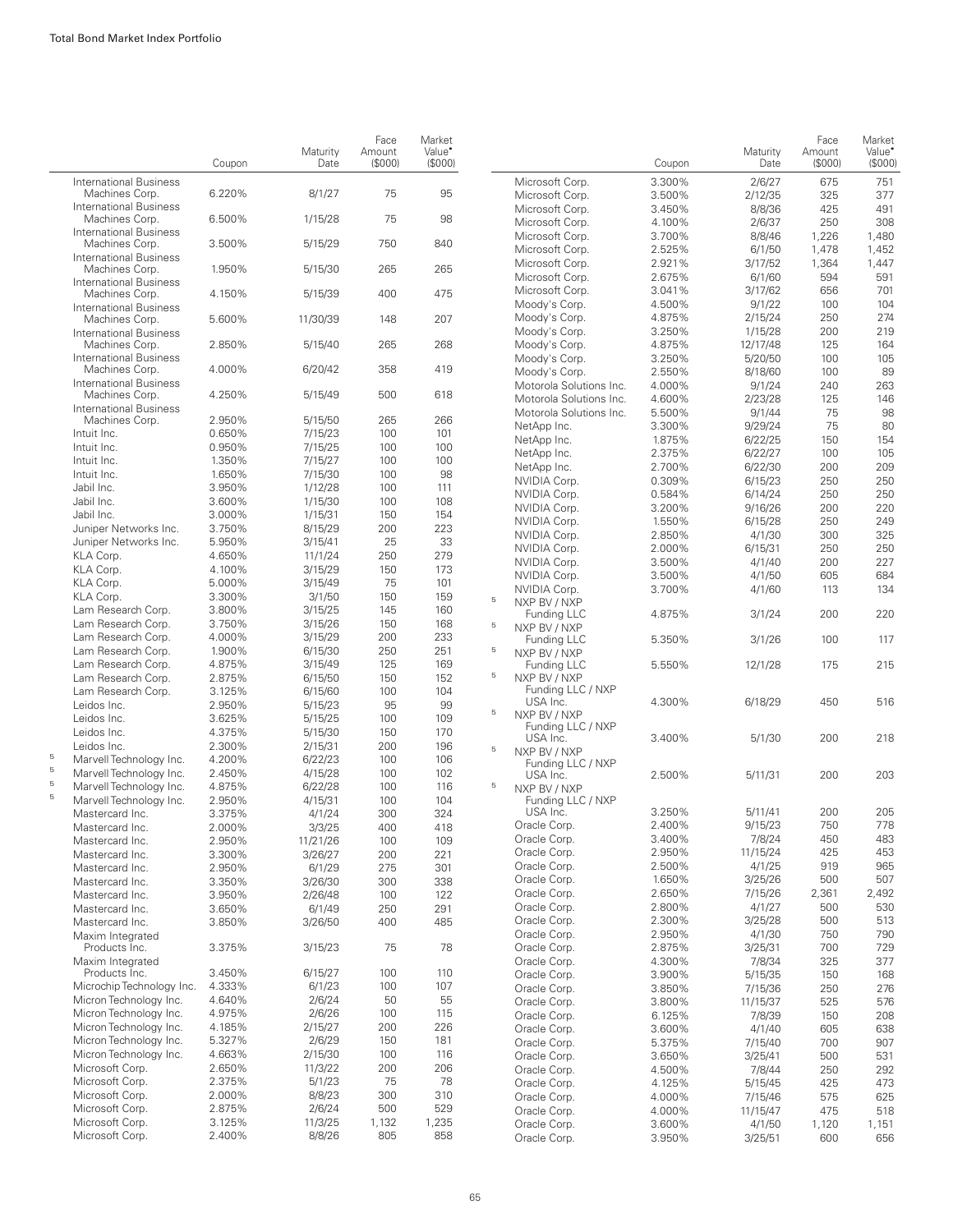|                   |                                                    | Coupon           | Maturity<br>Date    | Face<br>Amount<br>(\$000) | Market<br>Value <sup>•</sup><br>(\$000) |                          |
|-------------------|----------------------------------------------------|------------------|---------------------|---------------------------|-----------------------------------------|--------------------------|
| Oracle Corp.      |                                                    | 4.375%           | 5/15/55             | 150                       | 174                                     | Visa Inc.                |
| Oracle Corp.      |                                                    | 3.850%           | 4/1/60              | 700                       | 741                                     | Visa Inc.                |
| Oracle Corp.      |                                                    | 4.100%           | 3/25/61             | 300                       | 332                                     | Visa Inc.                |
|                   | PayPal Holdings Inc.                               | 2.200%           | 9/26/22             | 200                       | 205                                     | VMware Ind               |
|                   | PayPal Holdings Inc.                               | 1.350%           | 6/1/23              | 200                       | 204                                     | VMware Ind               |
|                   | PayPal Holdings Inc.                               | 2.400%           | 10/1/24             | 100                       | 105                                     | VMware Ind               |
|                   | PayPal Holdings Inc.                               | 1.650%           | 6/1/25              | 200                       | 205                                     | VMware Ind               |
|                   | PayPal Holdings Inc.<br>PayPal Holdings Inc.       | 2.650%<br>2.850% | 10/1/26             | 300<br>400                | 322<br>432                              | VMware Ind<br>Western Ur |
|                   | PayPal Holdings Inc.                               | 2.300%           | 10/1/29<br>6/1/30   | 200                       | 207                                     | Western Ur               |
|                   | PayPal Holdings Inc.                               | 3.250%           | 6/1/50              | 310                       | 337                                     | Western Ur               |
| QUALCOMM Inc.     |                                                    | 2.600%           | 1/30/23             | 90                        | 93                                      | Western Ur               |
| QUALCOMM Inc.     |                                                    | 2.900%           | 5/20/24             | 172                       | 183                                     | Xilinx Inc.              |
| QUALCOMM Inc.     |                                                    | 3.450%           | 5/20/25             | 200                       | 219                                     | Xilinx Inc.              |
| QUALCOMM Inc.     |                                                    | 3.250%           | 5/20/27             | 400                       | 442                                     |                          |
| QUALCOMM Inc.     |                                                    | 1.300%           | 5/20/28             | 378                       | 370                                     | Utilities (2.4%)         |
| QUALCOMM Inc.     |                                                    | 1.650%           | 5/20/32             | 414                       | 396                                     | AEP Texas I              |
| QUALCOMM Inc.     |                                                    | 4.650%           | 5/20/35             | 200                       | 254                                     | AEP Texas I              |
| QUALCOMM Inc.     |                                                    | 4.800%           | 5/20/45             | 275                       | 365                                     | AEP Texas I              |
| QUALCOMM Inc.     |                                                    | 4.300%           | 5/20/47             | 350                       | 441                                     | AEP Texas I              |
| QUALCOMM Inc.     |                                                    | 3.250%           | 5/20/50             | 200                       | 216                                     | AEP Texas I              |
| RELX Capital Inc. |                                                    | 3.500%           | 3/16/23             | 125                       | 131                                     | <b>AEP</b> Transm        |
| RELX Capital Inc. |                                                    | 4.000%           | 3/18/29             | 100                       | 114                                     | <b>AEP Transm</b>        |
| RELX Capital Inc. |                                                    | 3.000%           | 5/22/30             | 150                       | 160                                     | <b>AEP</b> Transm        |
|                   | Roper Technologies Inc.<br>Roper Technologies Inc. | 2.350%<br>1.000% | 9/15/24             | 125<br>500                | 131<br>497                              | <b>AEP</b> Transm        |
|                   | Roper Technologies Inc.                            | 3.850%           | 9/15/25<br>12/15/25 | 100                       | 111                                     | 5<br>AES Corp.<br>5      |
|                   | Roper Technologies Inc.                            | 3.800%           | 12/15/26            | 145                       | 162                                     | AES Corp.                |
|                   | Roper Technologies Inc.                            | 1.400%           | 9/15/27             | 500                       | 492                                     | Alabama Po               |
|                   | Roper Technologies Inc.                            | 4.200%           | 9/15/28             | 175                       | 201                                     | Alabama Po               |
|                   | Roper Technologies Inc.                            | 2.950%           | 9/15/29             | 125                       | 134                                     | Alabama Po               |
|                   | Roper Technologies Inc.                            | 2.000%           | 6/30/30             | 125                       | 123                                     | Alabama Po<br>Alabama Po |
|                   | Roper Technologies Inc.                            | 1.750%           | 2/15/31             | 500                       | 481                                     | Alabama Po               |
| S&P Global Inc.   |                                                    | 4.000%           | 6/15/25             | 149                       | 166                                     | Alabama Po               |
| S&P Global Inc.   |                                                    | 2.500%           | 12/1/29             | 125                       | 131                                     | Alabama Po               |
| S&P Global Inc.   |                                                    | 1.250%           | 8/15/30             | 400                       | 379                                     | Alabama Po               |
| S&P Global Inc.   |                                                    | 3.250%           | 12/1/49             | 150                       | 162                                     | Alabama Po               |
| S&P Global Inc.   |                                                    | 2.300%           | 8/15/60             | 100                       | 86                                      | Ameren Co                |
|                   | salesforce.com Inc.                                | 3.250%           | 4/11/23             | 200                       | 210                                     | Ameren Co                |
|                   | salesforce.com Inc.<br>salesforce.com Inc.         | 3.700%           | 4/11/28             | 325<br>200                | 370<br>200                              | Ameren Co                |
|                   | salesforce.com Inc.                                | 1.500%<br>1.950% | 7/15/28<br>7/15/31  | 300                       | 300                                     | Ameren Illir             |
|                   | salesforce.com Inc.                                | 2.700%           | 7/15/41             | 250                       | 252                                     | Ameren Illir             |
|                   | salesforce.com Inc.                                | 2.900%           | 7/15/51             | 400                       | 404                                     | Ameren Illir             |
|                   | salesforce.com Inc.                                | 3.050%           | 7/15/61             | 250                       | 254                                     | Ameren Illir             |
| ServiceNow Inc.   |                                                    | 1.400%           | 9/1/30              | 400                       | 375                                     | American E<br>Co. Inc.   |
|                   | Skyworks Solutions Inc.                            | 1.800%           | 6/1/26              | 200                       | 203                                     | American E               |
|                   | Texas Instruments Inc.                             | 2.625%           | 5/15/24             | 25                        | 26                                      | Co. Inc.                 |
|                   | Texas Instruments Inc.                             | 1.375%           | 3/12/25             | 200                       | 204                                     | American E               |
|                   | Texas Instruments Inc.                             | 2.900%           | 11/3/27             | 94                        | 102                                     | Co. Inc.                 |
|                   | Texas Instruments Inc.                             | 2.250%           | 9/4/29              | 100                       | 104                                     | American W               |
|                   | Texas Instruments Inc.                             | 1.750%           | 5/4/30              | 210                       | 209                                     | Corp.<br>American W      |
|                   | Texas Instruments Inc.                             | 3.875%           | 3/15/39             | 142                       | 171                                     | Corp.                    |
|                   | Texas Instruments Inc.                             | 4.150%           | 5/15/48             | 300                       | 380                                     | American W               |
|                   | Thomson Reuters Corp.                              | 5.500%           | 8/15/35             | 75                        | 99                                      | Corp.                    |
|                   | Thomson Reuters Corp.<br>Thomson Reuters Corp.     | 5.850%<br>5.650% | 4/15/40<br>11/23/43 | 100<br>100                | 138<br>134                              | American W               |
|                   | Verisk Analytics Inc.                              | 4.125%           | 9/12/22             | 275                       | 287                                     | Corp.                    |
|                   | Verisk Analytics Inc.                              | 4.000%           | 6/15/25             | 150                       | 166                                     | American W               |
|                   | Verisk Analytics Inc.                              | 4.125%           | 3/15/29             | 400                       | 455                                     | Corp.<br>American W      |
|                   | Verisk Analytics Inc.                              | 5.500%           | 6/15/45             | 50                        | 67                                      | Corp.                    |
|                   | Verisk Analytics Inc.                              | 3.625%           | 5/15/50             | 100                       | 107                                     | American W               |
| Visa Inc.         |                                                    | 2.150%           | 9/15/22             | 100                       | 102                                     | Corp.                    |
| Visa Inc.         |                                                    | 2.800%           | 12/14/22            | 550                       | 568                                     | American W               |
| Visa Inc.         |                                                    | 3.150%           | 12/14/25            | 925                       | 1,012                                   | Corp.                    |
| Visa Inc.         |                                                    | 1.900%           | 4/15/27             | 200                       | 207                                     | American W               |
| Visa Inc.         |                                                    | 0.750%           | 8/15/27             | 500                       | 486                                     | Corp.<br>American W      |
| Visa Inc.         |                                                    | 2.750%           | 9/15/27             | 150                       | 162                                     | Corp.                    |
| Visa Inc.         |                                                    | 1.100%           | 2/15/31             | 400                       | 378                                     | Appalachian              |
| Visa Inc.         |                                                    | 4.150%           | 12/14/35            | 325                       | 400                                     | Appalachian              |
| Visa Inc.         |                                                    | 2.700%           | 4/15/40             | 200                       | 207                                     |                          |

|   |                                                | Coupon           | Maturity<br>Date | Face<br>Amount<br>(S000) | Market<br>Value <sup>•</sup><br>(\$000) |
|---|------------------------------------------------|------------------|------------------|--------------------------|-----------------------------------------|
|   | Visa Inc.                                      | 4.300%           | 12/14/45         | 725                      | 932                                     |
|   | Visa Inc.                                      | 3.650%           | 9/15/47          | 100                      | 118                                     |
|   | Visa Inc.                                      | 2.000%           | 8/15/50          | 300                      | 265                                     |
|   | VMware Inc.                                    | 2.950%           | 8/21/22          | 300                      | 308                                     |
|   | VMware Inc.                                    | 4.500%           | 5/15/25          | 200                      | 224                                     |
|   | VMware Inc.                                    | 4.650%           | 5/15/27          | 100                      | 115                                     |
|   | VMware Inc.                                    | 3.900%           | 8/21/27          | 300                      | 333                                     |
|   | VMware Inc.                                    | 4.700%           | 5/15/30          | 500                      | 592                                     |
|   | Western Union Co.                              | 2.850%           | 1/10/25          | 108                      | 114                                     |
|   | Western Union Co.                              | 1.350%           | 3/15/26          | 200                      | 199                                     |
|   | Western Union Co.                              | 6.200%           | 11/17/36         | 100                      | 126                                     |
|   | Western Union Co.                              | 6.200%           | 6/21/40          | 35                       | 44                                      |
|   | Xilinx Inc.                                    | 2.950%           | 6/1/24           | 150                      | 159                                     |
|   | Xilinx Inc.                                    | 2.375%           | 6/1/30           | 200                      | 203                                     |
|   |                                                |                  |                  |                          | 131,857                                 |
|   | Utilities (2.4%)                               |                  |                  |                          |                                         |
|   | AEP Texas Inc.                                 | 2.400%           | 10/1/22          | 75                       | 77                                      |
|   | AEP Texas Inc.                                 | 3.950%           | 6/1/28           | 100                      | 113                                     |
|   | AEP Texas Inc.                                 | 2.100%           | 7/1/30           | 200                      | 196                                     |
|   | AEP Texas Inc.                                 | 3.800%           | 10/1/47          | 50                       | 55                                      |
|   | AEP Texas Inc.                                 | 3.450%           | 1/15/50          | 50                       | 52                                      |
|   | AEP Transmission Co. LLC                       | 4.000%           | 12/1/46          | 75                       | 88                                      |
|   | AEP Transmission Co. LLC                       | 3.750%           | 12/1/47          | 100                      | 114                                     |
|   | AEP Transmission Co. LLC                       | 3.800%           | 6/15/49          | 70                       | 81                                      |
| 5 | AEP Transmission Co. LLC                       | 3.150%           | 9/15/49          | 70                       | 73                                      |
| 5 | AES Corp.                                      | 1.375%           | 1/15/26          | 300                      | 297                                     |
|   | AES Corp.                                      | 2.450%           | 1/15/31          | 300                      | 297                                     |
|   | Alabama Power Co.                              | 1.450%           | 9/15/30          | 500                      | 478                                     |
|   | Alabama Power Co.                              | 6.125%           | 5/15/38          | 50                       | 72                                      |
|   | Alabama Power Co.                              | 3.850%           | 12/1/42          | 25                       | 29                                      |
|   | Alabama Power Co.                              | 4.150%           | 8/15/44          | 75                       | 91                                      |
|   | Alabama Power Co.                              | 3.750%           | 3/1/45           | 150                      | 171                                     |
|   | Alabama Power Co.                              | 4.300%           | 1/2/46           | 250                      | 306                                     |
|   | Alabama Power Co.                              | 3.700%           | 12/1/47          | 100                      | 113                                     |
|   | Alabama Power Co.                              | 4.300%           | 7/15/48          | 100                      | 124                                     |
|   | Alabama Power Co.                              | 3.450%           | 10/1/49          | 550                      | 601                                     |
|   | Alabama Power Co.                              | 3.125%           | 7/15/51          | 400                      | 410                                     |
|   | Ameren Corp.                                   | 2.500%           | 9/15/24          | 100                      | 105                                     |
|   | Ameren Corp.                                   | 3.650%           | 2/15/26          | 80                       | 88                                      |
|   | Ameren Corp.                                   | 3.500%           | 1/15/31          | 100                      | 110                                     |
|   | Ameren Illinois Co.                            | 2.700%           | 9/1/22           | 250                      | 255                                     |
|   | Ameren Illinois Co.                            | 3.800%           | 5/15/28          | 75                       | 85                                      |
|   | Ameren Illinois Co.                            | 3.700%           | 12/1/47          | 150                      | 172                                     |
|   | Ameren Illinois Co.<br>American Electric Power | 3.250%           | 3/15/50          | 60                       | 65                                      |
|   | Co. Inc.                                       | 2.950%           | 12/15/22         | 25                       | 26                                      |
|   | American Electric Power                        |                  |                  |                          |                                         |
|   | Co. Inc.                                       | 3.200%           | 11/13/27         | 75                       | 81                                      |
|   | American Electric Power<br>Co. Inc.            | 4.300%           | 12/1/28          | 150                      | 173                                     |
|   | American Water Capital                         |                  |                  |                          |                                         |
|   | Corp.                                          | 3.400%           | 3/1/25           | 125                      | 136                                     |
|   | American Water Capital<br>Corp.                | 2.950%           | 9/1/27           | 325                      | 351                                     |
|   | American Water Capital                         |                  |                  |                          |                                         |
|   | Corp.                                          | 3.450%           | 6/1/29           | 125                      | 139                                     |
|   | American Water Capital<br>Corp.                | 2.800%           | 5/1/30           | 100                      | 106                                     |
|   | American Water Capital                         |                  |                  |                          |                                         |
|   | Corp.                                          | 6.593%           | 10/15/37         | 150                      | 222                                     |
|   | American Water Capital                         | 4.300%           | 9/1/45           | 100                      | 120                                     |
|   | Corp.<br>American Water Capital                |                  |                  |                          |                                         |
|   | Corp.                                          | 3.750%           | 9/1/47           | 200                      | 226                                     |
|   | American Water Capital                         |                  |                  |                          |                                         |
|   | Corp.<br>American Water Capital                | 4.200%           | 9/1/48           | 100                      | 122                                     |
|   | Corp.                                          | 4.150%           | 6/1/49           | 125                      | 151                                     |
|   | American Water Capital                         |                  |                  |                          |                                         |
|   | Corp.                                          | 3.450%           | 5/1/50           | 100                      | 108                                     |
|   | Appalachian Power Co.<br>Appalachian Power Co. | 3.300%           | 6/1/27           | 500                      | 542                                     |
|   | Appalachian Power Co.                          | 4.500%<br>3.700% | 3/1/49<br>5/1/50 | 425<br>100               | 521<br>110                              |
|   |                                                |                  |                  |                          |                                         |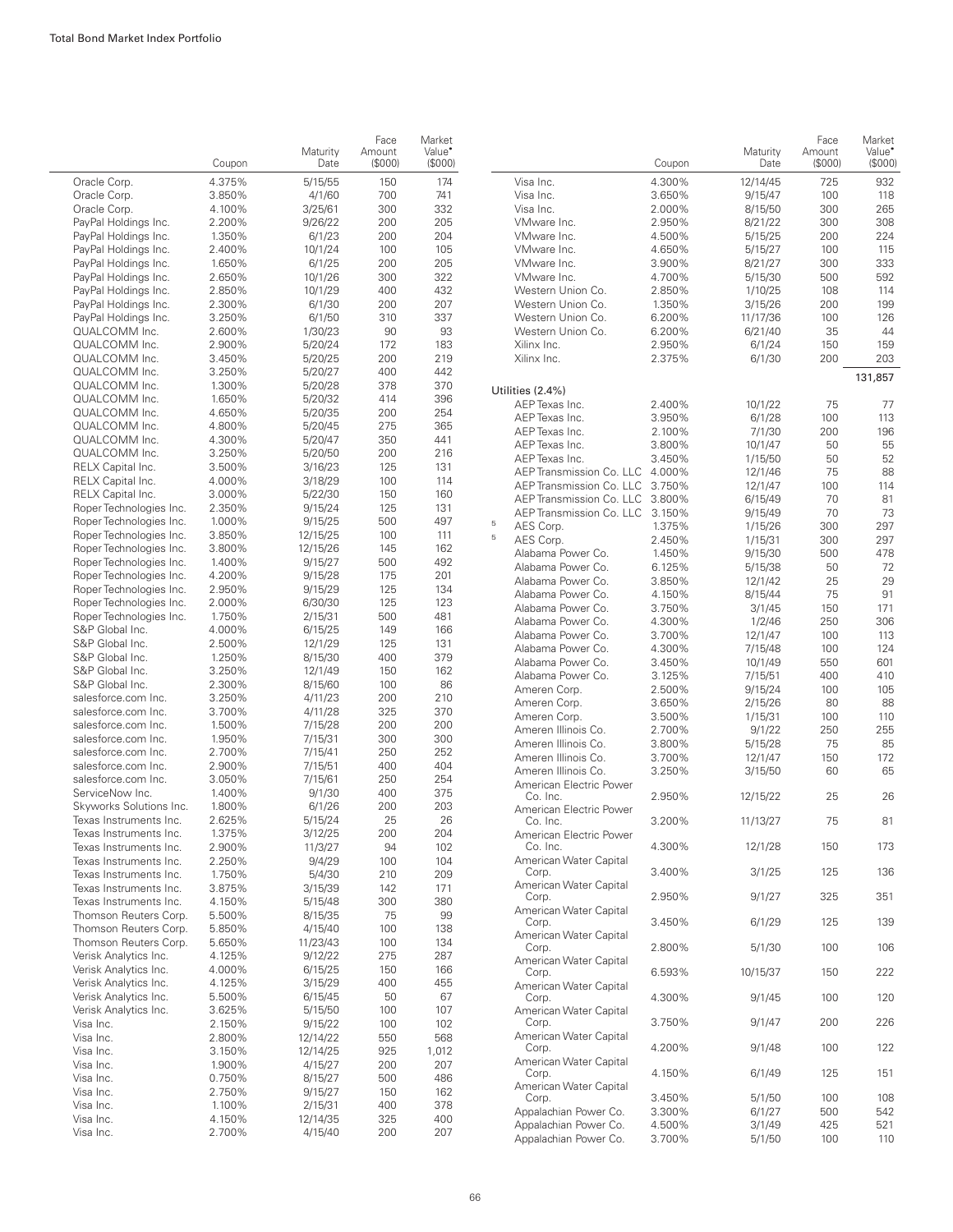|                                            | Coupon | Maturity<br>Date | Face<br>Amount<br>(S000) | Market<br>Value <sup>•</sup><br>(\$000) |                                               | Coupon | Maturity<br>Date | Face<br>Amount<br>(\$000) | Market<br>Value <sup>•</sup><br>(S000) |
|--------------------------------------------|--------|------------------|--------------------------|-----------------------------------------|-----------------------------------------------|--------|------------------|---------------------------|----------------------------------------|
| Arizona Public Service Co. 3.150%          |        | 5/15/25          | 100                      | 107                                     | CenterPoint Energy Inc.                       | 2.500% | 9/1/24           | 100                       | 105                                    |
| Arizona Public Service Co. 2.950%          |        | 9/15/27          | 50                       | 54                                      | CenterPoint Energy Inc.                       | 1.450% | 6/1/26           | 200                       | 200                                    |
| Arizona Public Service Co. 4.500%          |        | 4/1/42           | 225                      | 276                                     | CenterPoint Energy Inc.                       | 4.250% | 11/1/28          | 75                        | 86                                     |
| Arizona Public Service Co. 4.350%          |        | 11/15/45         | 125                      | 152                                     | CenterPoint Energy Inc.                       | 2.950% | 3/1/30           | 80                        | 84                                     |
| Arizona Public Service Co. 3.750%          |        | 5/15/46          | 125                      | 141                                     | CenterPoint Energy Inc.                       | 2.650% | 6/1/31           | 200                       | 204                                    |
| Arizona Public Service Co. 4.250%          |        | 3/1/49           | 100                      | 122                                     | CenterPoint Energy Inc.                       | 3.700% | 9/1/49           | 50                        | 54                                     |
| Arizona Public Service Co. 3.500%          |        | 12/1/49          | 60                       | 65                                      | CenterPoint Energy                            |        |                  |                           |                                        |
| Atmos Energy Corp.                         | 3.000% | 6/15/27          | 100                      | 108                                     | Resources Corp.                               | 3.550% | 4/1/23           | 50                        | 53                                     |
| Atmos Energy Corp.                         | 2.625% | 9/15/29          | 50                       | 52                                      | CenterPoint Energy                            |        |                  |                           |                                        |
| Atmos Energy Corp.                         | 5.500% | 6/15/41          | 200                      | 268                                     | Resources Corp.                               | 4.000% | 4/1/28           | 100                       | 113                                    |
| Atmos Energy Corp.                         | 4.150% | 1/15/43          | 100                      | 117                                     | CenterPoint Energy                            |        |                  |                           |                                        |
| Atmos Energy Corp.                         | 4.125% | 10/15/44         | 50                       | 59                                      | Resources Corp.                               | 1.750% | 10/1/30          | 100                       | 96                                     |
| Atmos Energy Corp.                         | 3.375% | 9/15/49          | 400                      | 430                                     | CenterPoint Energy                            |        |                  |                           |                                        |
| Avangrid Inc.                              | 3.150% | 12/1/24          | 230                      | 246                                     | Resources Corp.                               | 5.850% | 1/15/41          | 250                       | 342                                    |
| Avangrid Inc.                              | 3.800% | 6/1/29           | 195                      | 220                                     | CenterPoint Energy                            |        |                  |                           |                                        |
| Avista Corp.                               | 4.350% | 6/1/48           | 75                       | 94                                      | Resources Corp.                               | 4.100% | 9/1/47           | 50                        | 58                                     |
| <b>Baltimore Gas and Electric</b><br>Co.   | 2.400% | 8/15/26          | 50                       | 53                                      | Cleco Corporate<br>Holdings LLC               | 3.743% | 5/1/26           | 100                       | 109                                    |
| <b>Baltimore Gas and Electric</b>          |        |                  |                          |                                         | Cleco Corporate                               |        |                  |                           |                                        |
| Co.                                        | 2.250% | 6/15/31          | 100                      | 101                                     | Holdings LLC                                  | 4.973% | 5/1/46           | 125                       | 149                                    |
| <b>Baltimore Gas and Electric</b>          |        |                  |                          |                                         | <b>Cleveland Electric</b><br>Illuminating Co. | 5.500% | 8/15/24          | 225                       | 256                                    |
| Co.                                        | 3.500% | 8/15/46          | 100                      | 110                                     | <b>Cleveland Electric</b>                     |        |                  |                           |                                        |
| <b>Baltimore Gas and Electric</b>          |        |                  |                          |                                         | Illuminating Co.                              | 5.950% | 12/15/36         | 75                        | 95                                     |
| Co.                                        | 3.750% | 8/15/47          | 250                      | 288                                     | CMS Energy Corp.                              | 3.000% | 5/15/26          | 75                        | 81                                     |
| <b>Baltimore Gas and Electric</b>          |        |                  |                          |                                         | CMS Energy Corp.                              | 3.450% | 8/15/27          | 50                        | 55                                     |
| Co.                                        | 4.250% | 9/15/48          | 50                       | 61                                      | CMS Energy Corp.                              | 4.875% | 3/1/44           | 75                        | 96                                     |
| <b>Baltimore Gas and Electric</b>          |        |                  |                          |                                         | CMS Energy Corp.                              | 4.750% | 6/1/50           | 100                       | 111                                    |
| Co.                                        | 3.200% | 9/15/49          | 80                       | 84                                      | Commonwealth Edison                           |        |                  |                           |                                        |
| Baltimore Gas and Electric                 |        |                  |                          |                                         | Co.                                           | 2.550% | 6/15/26          | 223                       | 237                                    |
| Co.                                        | 2.900% | 6/15/50          | 100                      | 100                                     | Commonwealth Edison                           |        |                  |                           |                                        |
| Berkshire Hathaway                         |        |                  |                          |                                         | Co.                                           | 2.950% | 8/15/27          | 75                        | 81                                     |
| Energy Co.                                 | 2.800% | 1/15/23          | 125                      | 129                                     | Commonwealth Edison                           |        |                  |                           |                                        |
| Berkshire Hathaway                         | 3.750% | 11/15/23         | 100                      | 107                                     | Co.                                           | 2.200% | 3/1/30           | 50                        | 51                                     |
| Energy Co.<br>Berkshire Hathaway           |        |                  |                          |                                         | Commonwealth Edison                           |        |                  |                           |                                        |
| Energy Co.                                 | 3.500% | 2/1/25           | 100                      | 108                                     | Co.                                           | 5.900% | 3/15/36          | 150                       | 212                                    |
| Berkshire Hathaway                         |        |                  |                          |                                         | Commonwealth Edison                           |        |                  |                           |                                        |
| Energy Co.                                 | 3.250% | 4/15/28          | 125                      | 137                                     | Co.                                           | 6.450% | 1/15/38          | 175                       | 256                                    |
| Berkshire Hathaway                         |        |                  |                          |                                         | Commonwealth Edison                           |        |                  |                           |                                        |
| Energy Co.                                 | 3.700% | 7/15/30          | 700                      | 793                                     | Co.                                           | 4.600% | 8/15/43          | 75                        | 95                                     |
| Berkshire Hathaway                         |        |                  |                          |                                         | Commonwealth Edison                           |        |                  |                           |                                        |
| Energy Co.                                 | 6.125% | 4/1/36           | 100                      | 141                                     | Co.                                           | 4.700% | 1/15/44          | 175                       | 224                                    |
| Berkshire Hathaway                         |        |                  |                          |                                         | Commonwealth Edison<br>Co.                    | 3.700% | 3/1/45           | 75                        | 86                                     |
| Energy Co.                                 | 5.950% | 5/15/37          | 225                      | 310                                     | Commonwealth Edison                           |        |                  |                           |                                        |
| Berkshire Hathaway                         |        |                  |                          |                                         | Co.                                           | 3.650% | 6/15/46          | 175                       | 198                                    |
| Energy Co.                                 | 5.150% | 11/15/43         | 150                      | 198                                     | Commonwealth Edison                           |        |                  |                           |                                        |
| Berkshire Hathaway                         |        |                  |                          |                                         | Co.                                           | 3.750% | 8/15/47          | 100                       | 116                                    |
| Energy Co.                                 | 4.500% | 2/1/45           | 150                      | 184                                     | Commonwealth Edison                           |        |                  |                           |                                        |
| Berkshire Hathawav                         |        |                  |                          | 57                                      | Co.                                           | 4.000% | 3/1/48           | 150                       | 180                                    |
| Energy Co.                                 | 3.800% | 7/15/48          | 50                       |                                         | Commonwealth Edison                           |        |                  |                           |                                        |
| Berkshire Hathaway<br>Energy Co.           | 4.450% | 1/15/49          | 200                      | 250                                     | Co.                                           | 4.000% | 3/1/49           | 125                       | 150                                    |
| Berkshire Hathaway                         |        |                  |                          |                                         | Commonwealth Edison                           |        |                  |                           |                                        |
| Energy Co.                                 | 4.250% | 10/15/50         | 200                      | 245                                     | Co.                                           | 3.000% | 3/1/50           | 200                       | 206                                    |
| Black Hills Corp.                          | 4.250% | 11/30/23         | 100                      | 107                                     | Connecticut Light and                         |        |                  |                           |                                        |
| Black Hills Corp.                          | 3.950% | 1/15/26          | 75                       | 83                                      | Power Co.                                     | 2.500% | 1/15/23          | 125                       | 128                                    |
| Black Hills Corp.                          | 3.150% | 1/15/27          | 75                       | 80                                      | Connecticut Light and                         |        |                  |                           |                                        |
| Black Hills Corp.                          | 3.050% | 10/15/29         | 70                       | 75                                      | Power Co.                                     | 0.750% | 12/1/25          | 500                       | 494                                    |
| Black Hills Corp.                          | 4.350% | 5/1/33           | 75                       | 87                                      | Connecticut Light and<br>Power Co.            | 3.200% | 3/15/27          | 50                        | 55                                     |
| Black Hills Corp.                          | 4.200% | 9/15/46          | 50                       | 56                                      | Connecticut Light and                         |        |                  |                           |                                        |
| Black Hills Corp.                          | 3.875% | 10/15/49         | 70                       | 75                                      | Power Co.                                     | 4.300% | 4/15/44          | 150                       | 186                                    |
| CenterPoint Energy                         |        |                  |                          |                                         | Connecticut Light and                         |        |                  |                           |                                        |
| Houston Electric LLC                       | 2.400% | 9/1/26           | 300                      | 316                                     | Power Co.                                     | 4.000% | 4/1/48           | 160                       | 194                                    |
| CenterPoint Energy                         |        |                  |                          |                                         | Consolidated Edison Co.                       |        |                  |                           |                                        |
| Houston Electric LLC                       | 6.950% | 3/15/33          | 50                       | 71                                      | of New York Inc.                              | 3.350% | 4/1/30           | 600                       | 661                                    |
| CenterPoint Enerav                         |        |                  |                          |                                         | Consolidated Edison Co.                       |        |                  |                           |                                        |
| Houston Electric LLC                       | 3.950% | 3/1/48           | 75                       | 90                                      | of New York Inc.                              | 5.300% | 3/1/35           | 200                       | 253                                    |
| CenterPoint Energy                         |        |                  |                          |                                         | Consolidated Edison Co.                       |        |                  |                           |                                        |
| Houston Electric LLC                       | 4.250% | 2/1/49           | 150                      | 187                                     | of New York Inc.                              | 5.850% | 3/15/36          | 275                       | 368                                    |
| CenterPoint Energy                         |        |                  |                          |                                         | Consolidated Edison Co.                       |        |                  |                           |                                        |
| Houston Electric LLC                       | 2.900% | 7/1/50           | 100                      | 101                                     | of New York Inc.                              | 6.200% | 6/15/36          | 75                        | 104                                    |
| CenterPoint Energy<br>Houston Electric LLC | 3.350% | 4/1/51           | 200                      | 220                                     | Consolidated Edison Co.<br>of New York Inc.   | 3.950% | 3/1/43           | 125                       | 140                                    |
| CenterPoint Energy Inc.                    | 2.500% | 9/1/22           | 100                      | 102                                     | Consolidated Edison Co.                       |        |                  |                           |                                        |
| CenterPoint Energy Inc.                    | 3.850% | 2/1/24           | 163                      | 175                                     | of New York Inc.                              | 4.450% | 3/15/44          | 200                       | 241                                    |
|                                            |        |                  |                          |                                         |                                               |        |                  |                           |                                        |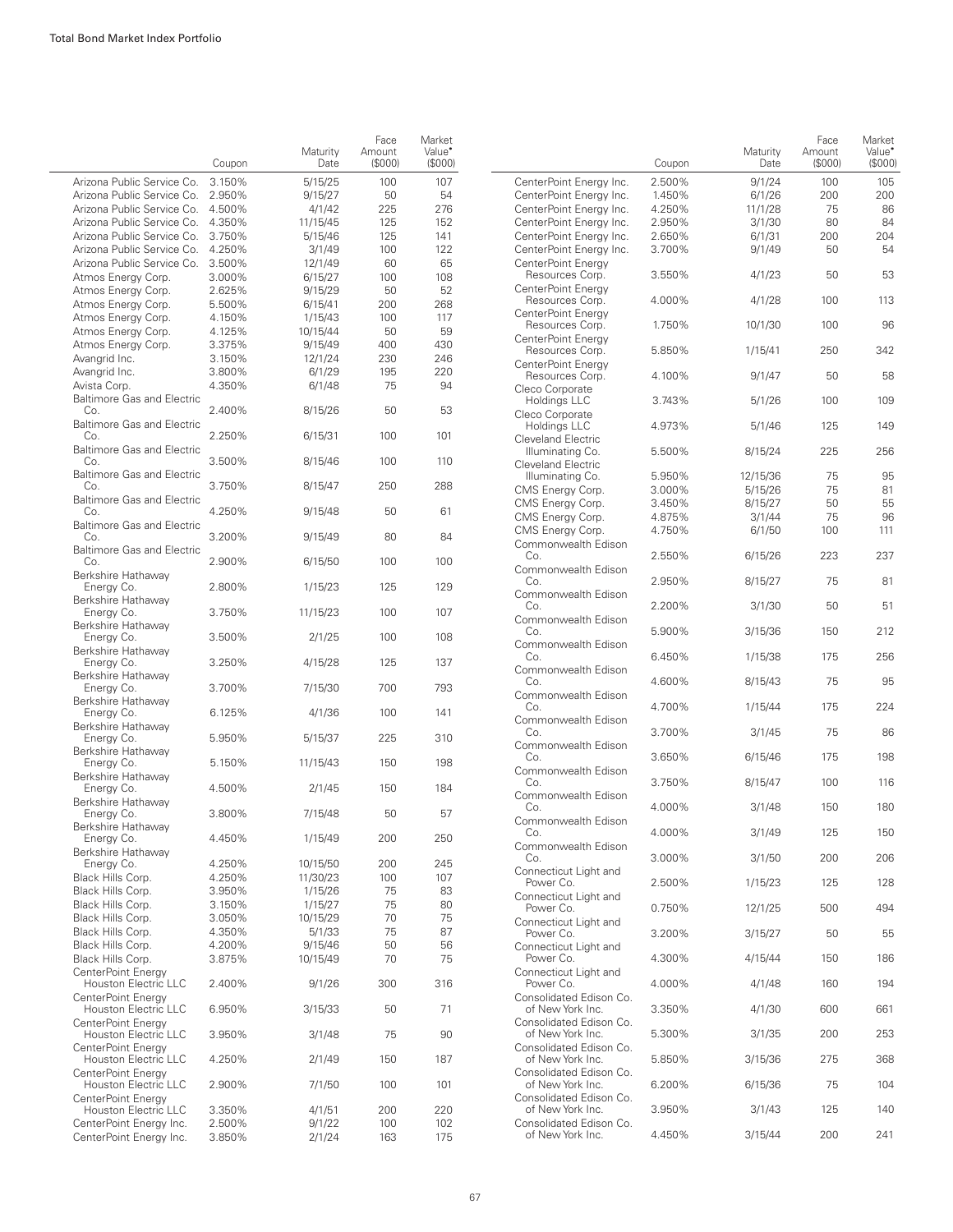|                                                | Coupon           | Maturity<br>Date    | Face<br>Amount<br>(\$000) | Market<br>Value <sup>*</sup><br>(\$000) |                |                                                | Coupon           | Maturity<br>Date   | Face<br>Amount<br>(\$000) | Market<br>Value <sup>•</sup><br>(S000) |
|------------------------------------------------|------------------|---------------------|---------------------------|-----------------------------------------|----------------|------------------------------------------------|------------------|--------------------|---------------------------|----------------------------------------|
| Consolidated Edison Co.<br>of New York Inc.    | 4.500%           | 12/1/45             | 375                       | 454                                     |                | Duke Energy<br>Carolinas LLC                   | 3.950%           | 11/15/28           | 125                       | 143                                    |
| Consolidated Edison Co.<br>of New York Inc.    | 3.850%           | 6/15/46             | 145                       | 161                                     |                | Duke Energy<br>Carolinas LLC                   | 6.000%           | 12/1/28            | 125                       | 160                                    |
| Consolidated Edison Co.<br>of New York Inc.    | 3.875%           | 6/15/47             | 75                        | 84                                      |                | Duke Energy<br>Carolinas LLC                   | 2.450%           | 8/15/29            | 200                       | 208                                    |
| Consolidated Edison Co.<br>of New York Inc.    | 4.125%           | 5/15/49             | 400                       | 467                                     |                | Duke Energy<br>Carolinas LLC                   | 2.450%           | 2/1/30             | 100                       | 104                                    |
| Consolidated Edison Co.<br>of New York Inc.    | 3.950%           | 4/1/50              | 250                       | 284                                     |                | Duke Energy<br>Carolinas LLC                   | 2.550%           | 4/15/31            | 200                       | 208                                    |
| Consolidated Edison Co.<br>of New York Inc.    | 4.000%           | 11/15/57            | 75                        | 85                                      |                | Duke Energy<br>Carolinas LLC                   | 6.100%           | 6/1/37             | 100                       | 139                                    |
| Consolidated Edison Co.<br>of New York Inc.    | 4.500%           | 5/15/58             | 120                       | 146                                     |                | Duke Energy<br>Carolinas LLC                   | 6.000%           | 1/15/38            | 25                        | 35                                     |
| Consolidated Edison Co.<br>of New York Inc.    | 3.000%           | 12/1/60             | 500                       | 463                                     |                | Duke Energy<br>Carolinas LLC                   | 6.050%           | 4/15/38            | 25                        | 36                                     |
| Consumers Energy Co.<br>Consumers Energy Co.   | 3.375%<br>3.800% | 8/15/23<br>11/15/28 | 275<br>75                 | 290<br>85                               |                | Duke Energy<br>Carolinas LLC                   | 5.300%           | 2/15/40            | 150                       | 204                                    |
| Consumers Energy Co.                           | 3.950%           | 5/15/43             | 75                        | 88                                      |                | Duke Energy                                    |                  |                    |                           |                                        |
| Consumers Energy Co.                           | 3.250%           | 8/15/46             | 50                        | 54                                      |                | Carolinas LLC                                  | 4.000%           | 9/30/42            | 175                       | 206                                    |
| Consumers Energy Co.                           | 3.950%           | 7/15/47             | 50                        | 60                                      |                | Duke Energy                                    |                  |                    |                           |                                        |
| Consumers Energy Co.                           | 4.050%           | 5/15/48             | 125                       | 153                                     |                | Carolinas LLC<br>Duke Energy                   | 3.875%           | 3/15/46            | 100                       | 116                                    |
| Consumers Energy Co.                           | 4.350%           | 4/15/49             | 80                        | 102                                     |                | Carolinas LLC                                  | 3.700%           | 12/1/47            | 100                       | 113                                    |
| Consumers Energy Co.                           | 3.100%           | 8/15/50             | 80                        | 85                                      |                | Duke Energy                                    |                  |                    |                           |                                        |
| Consumers Energy Co.                           | 3.500%           | 8/1/51              | 400                       | 454                                     |                | Carolinas LLC                                  | 3.950%           | 3/15/48            | 300                       | 352                                    |
| Consumers Energy Co.<br>Delmarva Power & Light | 2.500%           | 5/1/60              | 100                       | 91                                      |                | Duke Energy                                    |                  |                    |                           |                                        |
| Co.                                            | 3.500%           | 11/15/23            | 25                        | 27                                      |                | Carolinas LLC<br>Duke Energy Corp.             | 3.200%<br>2.400% | 8/15/49<br>8/15/22 | 400<br>200                | 420<br>204                             |
| Delmarva Power & Light                         |                  |                     |                           |                                         |                | Duke Energy Corp.                              | 3.050%           | 8/15/22            | 275                       | 281                                    |
| Co.                                            | 4.150%           | 5/15/45             | 100                       | 119                                     |                | Duke Energy Corp.                              | 3.750%           | 4/15/24            | 325                       | 350                                    |
| Dominion Energy Inc.                           | 3.071%           | 8/15/24             | 75                        | 80                                      |                | Duke Energy Corp.                              | 2.650%           | 9/1/26             | 80                        | 85                                     |
| Dominion Energy Inc.                           | 3.900%           | 10/1/25             | 125                       | 138                                     |                | Duke Energy Corp.                              | 3.150%           | 8/15/27            | 300                       | 325                                    |
| Dominion Energy Inc.                           | 1.450%           | 4/15/26             | 200                       | 201                                     |                | Duke Energy Corp.                              | 2.450%           | 6/1/30             | 100                       | 101                                    |
| Dominion Energy Inc.                           | 2.850%           | 8/15/26             | 125                       | 133                                     |                | Duke Energy Corp.                              | 2.550%           | 6/15/31            | 200                       | 203                                    |
| Dominion Energy Inc.                           | 4.250%           | 6/1/28              | 125                       | 144                                     |                | Duke Energy Corp.                              | 4.800%           | 12/15/45           | 125                       | 153                                    |
| Dominion Energy Inc.                           | 3.375%           | 4/1/30              | 125                       | 136<br>101                              |                | Duke Energy Corp.                              | 3.750%           | 9/1/46             | 405                       | 432                                    |
| Dominion Energy Inc.<br>Dominion Energy Inc.   | 6.300%<br>5.950% | 3/15/33<br>6/15/35  | 75<br>225                 | 304                                     |                | Duke Energy Corp.                              | 4.200%           | 6/15/49            | 400                       | 459                                    |
| Dominion Energy Inc.                           | 4.900%           | 8/1/41              | 280                       | 354                                     |                | Duke Energy Corp.                              | 3.500%           | 6/15/51            | 200                       | 207                                    |
| Dominion Energy Inc.                           | 4.050%           | 9/15/42             | 300                       | 343                                     |                | Duke Energy Florida LLC                        | 3.800%           | 7/15/28            | 100                       | 113                                    |
| Dominion Energy Inc.                           | 5.750%           | 10/1/54             | 100                       | 109                                     |                | Duke Energy Florida LLC                        | 2.500%           | 12/1/29            | 425                       | 446                                    |
| Dominion Energy South                          |                  |                     |                           |                                         |                | Duke Energy Florida LLC                        | 1.750%           | 6/15/30            | 100                       | 98                                     |
| Carolina Inc.                                  | 6.625%           | 2/1/32              | 50                        | 70                                      |                | Duke Energy Florida LLC                        | 6.350%           | 9/15/37            | 225                       | 332                                    |
| Dominion Energy South                          |                  |                     |                           |                                         |                | Duke Energy Florida LLC                        | 6.400%           | 6/15/38            | 200                       | 295                                    |
| Carolina Inc.                                  | 6.050%           | 1/15/38             | 125                       | 177                                     |                | Duke Energy Florida LLC                        | 3.850%           | 11/15/42           | 200                       | 231                                    |
| Dominion Energy South                          |                  |                     |                           |                                         |                | Duke Energy Florida LLC                        | 3.400%           | 10/1/46            | 100                       | 109                                    |
| Carolina Inc.<br>Dominion Energy South         | 5.450%           | 2/1/41              | 75                        | 103                                     | $\overline{2}$ | Duke Energy Florida LLC<br>Duke Energy Florida | 4.200%           | 7/15/48            | 200                       | 245                                    |
| Carolina Inc.                                  | 4.600%           | 6/15/43             | 75                        | 96                                      | $\overline{2}$ | Project Finance LLC                            | 1.731%           | 9/1/24             | 26                        | 26                                     |
| DTE Electric Co.                               | 3.650%           | 3/15/24             | 250                       | 268                                     |                | Duke Energy Florida<br>Project Finance LLC     | 2.538%           | 9/1/31             | 100                       | 106                                    |
| DTE Electric Co.                               | 3.375%           | 3/1/25              | 150                       | 162                                     |                | Duke Energy Indiana LLC                        | 6.350%           | 8/15/38            | 740                       | 1,081                                  |
| DTE Electric Co.                               | 2.250%           | 3/1/30              | 200                       | 205                                     |                | Duke Energy Indiana LLC                        | 3.750%           | 5/15/46            | 225                       | 253                                    |
| DTE Electric Co.<br>DTE Electric Co.           | 2.625%           | 3/1/31              | 100                       | 105                                     |                | Duke Energy Ohio Inc.                          | 2.125%           | 6/1/30             | 100                       | 100                                    |
| DTE Electric Co.                               | 4.000%<br>3.700% | 4/1/43              | 225<br>50                 | 267<br>57                               |                | Duke Energy Ohio Inc.                          | 3.700%           | 6/15/46            | 25                        | 28                                     |
| DTE Electric Co.                               | 3.750%           | 6/1/46<br>8/15/47   | 100                       | 116                                     |                | Duke Energy                                    |                  |                    |                           |                                        |
| DTE Electric Co.                               | 3.950%           | 3/1/49              | 128                       | 154                                     |                | Progress LLC                                   | 3.375%           | 9/1/23             | 25                        | 27                                     |
| DTE Electric Co.                               | 2.950%           | 3/1/50              | 150                       | 154                                     |                | Duke Energy                                    |                  |                    |                           |                                        |
| DTE Energy Co.                                 | 2.600%           | 6/15/22             | 50                        | 51                                      |                | Progress LLC                                   | 3.700%           | 9/1/28             | 175                       | 197                                    |
| DTE Energy Co.                                 | 2.250%           | 11/1/22             | 400                       | 409                                     |                | Duke Energy<br>Progress LLC                    |                  |                    |                           |                                        |
| DTE Energy Co.                                 | 3.700%           | 8/1/23              | 125                       | 133                                     |                | Duke Energy                                    | 3.450%           | 3/15/29            | 125                       | 139                                    |
| DTE Energy Co.                                 | 2.529%           | 10/1/24             | 100                       | 105                                     |                | Progress LLC                                   | 4.375%           | 3/30/44            | 300                       | 370                                    |
| DTE Energy Co.                                 | 1.050%           | 6/1/25              | 500                       | 499                                     |                | Duke Energy                                    |                  |                    |                           |                                        |
| DTE Energy Co.                                 | 2.850%           | 10/1/26             | 300                       | 320                                     |                | Progress LLC                                   | 4.150%           | 12/1/44            | 100                       | 121                                    |
| DTE Energy Co.                                 | 3.800%           | 3/15/27             | 175                       | 195                                     |                | Duke Energy                                    |                  |                    |                           |                                        |
| DTE Energy Co.                                 | 3.400%           | 6/15/29             | 100                       | 109                                     |                | Progress LLC                                   | 3.700%           | 10/15/46           | 50                        | 57                                     |
| DTE Energy Co.                                 | 2.950%           | 3/1/30              | 60                        | 63                                      |                | Duke Energy                                    | 3.600%           |                    | 100                       | 112                                    |
| DTE Energy Co.                                 | 6.375%           | 4/15/33             | 75                        | 102                                     |                | Progress LLC<br>Eastern Energy Gas             |                  | 9/15/47            |                           |                                        |
| Duke Energy<br>Carolinas LLC                   | 2.500%           | 3/15/23             | 100                       | 103                                     |                | Holdings LLC                                   | 2.500%           | 11/15/24           | 100                       | 105                                    |
| Duke Energy<br>Carolinas LLC                   | 3.050%           | 3/15/23             | 100                       | 104                                     | $\mathbf 5$    | Eastern Energy Gas<br>Holdings LLC             | 3.600%           | 12/15/24           | 134                       | 145                                    |
| Duke Energy<br>Carolinas LLC                   | 2.950%           | 12/1/26             | 100                       | 108                                     |                | Eastern Gas Transmission<br>& Storage Inc.     | 3.600%           | 12/15/24           | 66                        | 71                                     |
|                                                |                  |                     |                           |                                         |                |                                                |                  |                    |                           |                                        |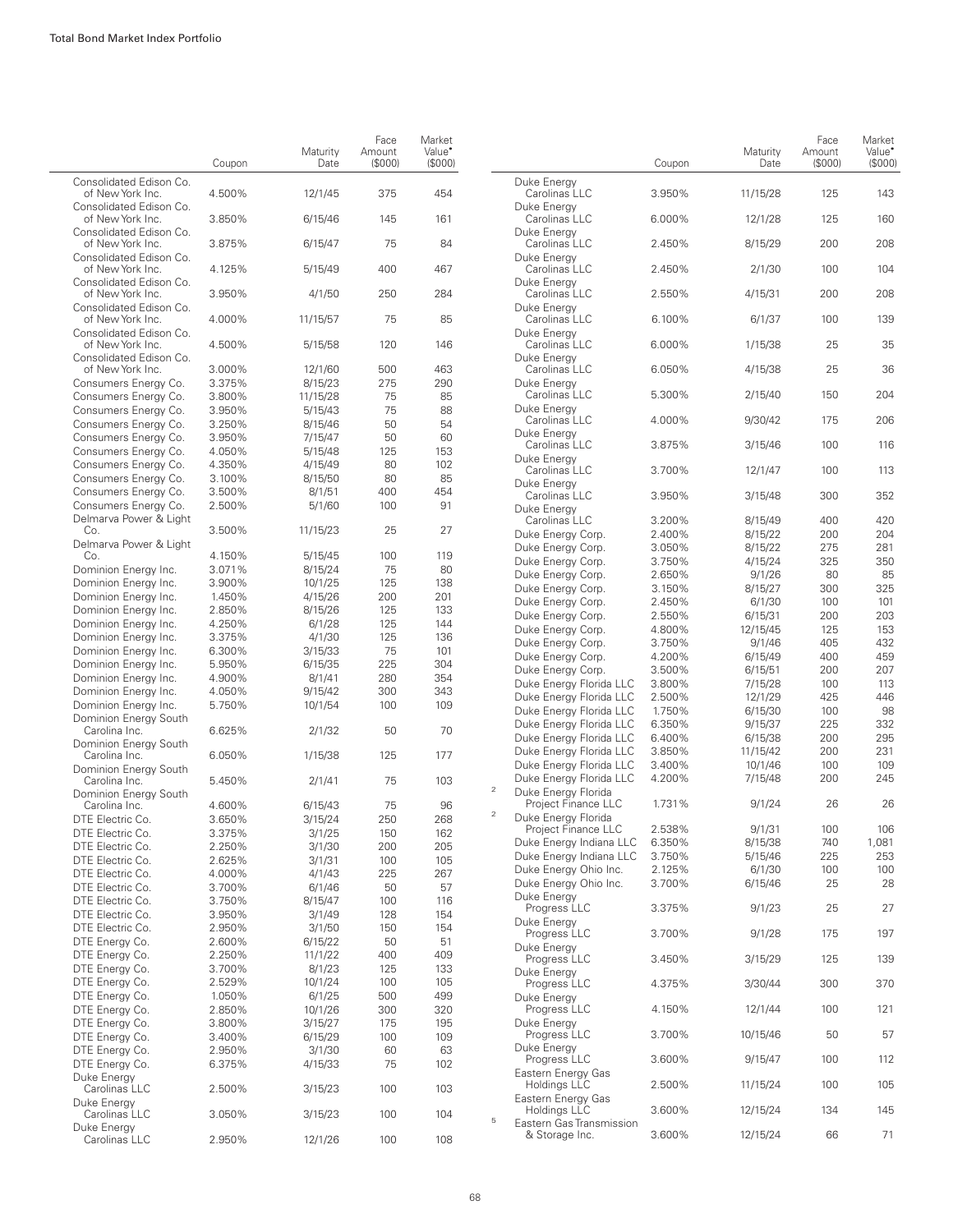|   |                                                | Coupon           | Maturity<br>Date   | Face<br>Amount<br>(S000) | Market<br>Value <sup>•</sup><br>(S000) |              |                              |
|---|------------------------------------------------|------------------|--------------------|--------------------------|----------------------------------------|--------------|------------------------------|
| 5 | Eastern Gas Transmission                       |                  |                    |                          | 105                                    |              | Florid                       |
| 5 | & Storage Inc.<br>Eastern Gas Transmission     | 3.000%           | 11/15/29           | 100                      |                                        |              | Florid<br>Florid             |
|   | & Storage Inc.                                 | 4.600%           | 12/15/44           | 200                      | 230                                    |              | Florid                       |
|   | Edison International                           | 2.400%           | 9/15/22            | 125                      | 127                                    |              | Florid                       |
|   | Edison International                           | 3.125%           | 11/15/22           | 80                       | 82                                     |              | Florid                       |
|   | Edison International                           | 2.950%           | 3/15/23            | 200                      | 207                                    |              | Florid                       |
|   | Edison International<br>El Paso Electric Co.   | 5.750%<br>6.000% | 6/15/27            | 25<br>50                 | 28<br>67                               |              | Florid                       |
|   | El Paso Electric Co.                           | 5.000%           | 5/15/35<br>12/1/44 | 75                       | 91                                     |              | Florid                       |
|   | Emera U.S. Finance LP                          | 3.550%           | 6/15/26            | 150                      | 164                                    |              | Florid                       |
|   | Emera U.S. Finance LP                          | 4.750%           | 6/15/46            | 245                      | 292                                    |              | Fortis<br>Geor               |
|   | Enel Chile SA                                  | 4.875%           | 6/12/28            | 125                      | 144                                    |              | Geor                         |
|   | Entergy Arkansas LLC                           | 3.500%           | 4/1/26             | 50                       | 55                                     |              | Geor                         |
|   | Entergy Arkansas LLC                           | 2.650%           | 6/15/51            | 500                      | 477                                    |              | Geor                         |
|   | Entergy Corp.                                  | 4.000%           | 7/15/22            | 150                      | 155                                    |              | Geor                         |
|   | Entergy Corp.                                  | 2.950%           | 9/1/26             | 200                      | 214                                    |              | Gulf                         |
|   | Entergy Corp.                                  | 2.800%           | 6/15/30            | 100                      | 104                                    |              | Ibero                        |
|   | Entergy Corp.<br><b>Entergy Gulf States</b>    | 3.750%           | 6/15/50            | 300                      | 329                                    |              | India<br>Co                  |
|   | Louisiana LLC                                  | 5.590%           | 10/1/24            | 223                      | 256                                    |              | India                        |
|   | Entergy Louisiana LLC                          | 5.400%           | 11/1/24            | 382                      | 438                                    |              | Co                           |
|   | Entergy Louisiana LLC                          | 2.400%           | 10/1/26            | 75                       | 79                                     |              | India                        |
|   | Entergy Louisiana LLC                          | 3.120%           | 9/1/27             | 100                      | 109                                    |              | Co                           |
|   | Entergy Louisiana LLC                          | 3.050%           | 6/1/31             | 100                      | 108                                    |              | Inter:                       |
|   | Entergy Louisiana LLC                          | 4.000%           | 3/15/33            | 150                      | 176                                    |              | Co<br>Inter:                 |
|   | Entergy Louisiana LLC<br>Entergy Louisiana LLC | 4.950%<br>4.200% | 1/15/45<br>9/1/48  | 150<br>200               | 164<br>244                             |              | Co                           |
|   | Entergy Louisiana LLC                          | 4.200%           | 4/1/50             | 100                      | 123                                    |              | Inter:                       |
|   | Entergy Louisiana LLC                          | 2.900%           | 3/15/51            | 300                      | 298                                    |              | Co                           |
|   | Entergy Mississippi LLC                        | 2.850%           | 6/1/28             | 125                      | 134                                    |              | Inter:                       |
|   | Entergy Texas Inc.                             | 1.750%           | 3/15/31            | 500                      | 479                                    |              | Co<br>Inter:                 |
|   | <b>Essential Utilities Inc.</b>                | 3.566%           | 5/1/29             | 75                       | 83                                     |              | Co                           |
|   | Essential Utilities Inc.                       | 2.704%           | 4/15/30            | 100                      | 104                                    |              | Inter:                       |
|   | Essential Utilities Inc.                       | 4.276%           | 5/1/49             | 85                       | 101                                    |              | Co                           |
|   | Essential Utilities Inc.                       | 3.351%           | 4/15/50            | 200                      | 207                                    |              | ITC <b>F</b>                 |
|   | Evergy Inc.                                    | 2.450%<br>2.900% | 9/15/24<br>9/15/29 | 200<br>150               | 209<br>159                             |              | ITC F                        |
|   | Evergy Inc.<br>Evergy Kansas                   |                  |                    |                          |                                        |              | <b>ITC F</b><br><b>ITC F</b> |
|   | Central Inc.<br>Evergy Kansas                  | 2.550%           | 7/1/26             | 150                      | 159                                    | $\mathbf{2}$ | John                         |
|   | Central Inc.                                   | 3.100%           | 4/1/27             | 100                      | 108                                    |              | Сy<br>Kenti                  |
|   | Evergy Kansas<br>Central Inc.                  | 4.125%           | 3/1/42             | 200                      | 235                                    |              | Kent                         |
|   | Evergy Kansas                                  |                  |                    |                          |                                        |              | Kent<br>Louis                |
|   | Central Inc.<br>Evergy Kansas                  | 4.100%           | 4/1/43             | 100                      | 118                                    |              | Co                           |
|   | Central Inc.                                   | 4.250%           | 12/1/45            | 25                       | 30                                     |              | Louis<br>Co                  |
|   | Evergy Metro Inc.                              | 3.150%           | 3/15/23            | 75                       | 78                                     |              | MidA                         |
|   | Evergy Metro Inc.                              | 2.250%           | 6/1/30             | 100                      | 102                                    |              | Mid <sub>A</sub>             |
|   | Evergy Metro Inc.                              | 5.300%           | 10/1/41            | 100                      | 132                                    |              | MidA                         |
|   | Evergy Metro Inc.<br>Eversource Energy         | 4.200%<br>3.800% | 6/15/47<br>12/1/23 | 100<br>75                | 121<br>81                              |              | MidA                         |
|   | Eversource Energy                              | 2.900%           | 10/1/24            | 50                       | 53                                     |              | MidA                         |
|   | Eversource Energy                              | 3.150%           | 1/15/25            | 168                      | 179                                    |              | Mid <sub>A</sub>             |
|   | Eversource Energy                              | 3.300%           | 1/15/28            | 100                      | 109                                    |              | MidA                         |
|   | Eversource Energy                              | 4.250%           | 4/1/29             | 200                      | 233                                    |              | MidA<br>Miss                 |
|   | Eversource Energy                              | 3.450%           | 1/15/50            | 200                      | 211                                    |              | Natio                        |
|   | Exelon Corp.                                   | 3.950%           | 6/15/25            | 200                      | 220                                    |              | Natio                        |
|   | Exelon Corp.                                   | 3.400%           | 4/15/26            | 200                      | 218                                    |              | Natio                        |
|   | Exelon Corp.                                   | 4.050%           | 4/15/30            | 250                      | 285                                    |              | Natio                        |
|   | Exelon Corp.                                   | 4.950%           | 6/15/35            | 225                      | 276                                    |              | Natio                        |
|   | Exelon Corp.<br>Exelon Corp.                   | 5.625%<br>5.100% | 6/15/35<br>6/15/45 | 20<br>145                | 26<br>190                              |              | Natio                        |
|   | Exelon Corp.                                   | 4.450%           | 4/15/46            | 175                      | 212                                    |              | Co<br>Co                     |
|   | Exelon Generation Co.                          |                  |                    |                          |                                        |              | Natio                        |
|   | LLC<br>Exelon Generation Co.                   | 6.250%           | 10/1/39            | 360                      | 443                                    |              | Co<br>Co                     |
|   | LLC                                            | 5.750%           | 10/1/41            | 75                       | 89                                     |              | Natio                        |
|   | Exelon Generation Co.<br>LLC                   | 5.600%           | 6/15/42            | 155                      | 182                                    |              | Co<br>Co                     |
|   | Florida Power & Light Co.                      | 3.250%           | 6/1/24             | 25                       | 27                                     |              |                              |
|   | Florida Power & Light Co.                      | 2.850%           | 4/1/25             | 300                      | 321                                    |              |                              |

|   |                                                        | Coupon | Maturity<br>Date | Face<br>Amount<br>$($ \$000 $)$ | Market<br>Value <sup>•</sup><br>(\$000) |
|---|--------------------------------------------------------|--------|------------------|---------------------------------|-----------------------------------------|
|   | Florida Power & Light Co.                              | 5.625% | 4/1/34           | 25                              | 34                                      |
|   | Florida Power & Light Co.                              | 5.960% | 4/1/39           | 375                             | 549                                     |
|   | Florida Power & Light Co.                              | 4.125% | 2/1/42           | 170                             | 207                                     |
|   | Florida Power & Light Co.                              | 4.050% | 6/1/42           | 125                             | 152                                     |
|   | Florida Power & Light Co.                              | 3.800% | 12/15/42         | 75                              | 88                                      |
|   | Florida Power & Light Co.                              | 3.700% | 12/1/47          | 150                             | 176                                     |
|   |                                                        | 3.950% |                  | 325                             | 395                                     |
|   | Florida Power & Light Co.                              |        | 3/1/48           |                                 |                                         |
|   | Florida Power & Light Co.                              | 4.125% | 6/1/48           | 100                             | 124                                     |
|   | Florida Power & Light Co.                              | 3.990% | 3/1/49           | 100                             | 123                                     |
|   | Florida Power & Light Co.                              | 3.150% | 10/1/49          | 555                             | 603                                     |
|   | Fortis Inc.                                            | 3.055% | 10/4/26          | 295                             | 317                                     |
|   | Georgia Power Co.                                      | 2.100% | 7/30/23          | 75                              | 77                                      |
|   | Georgia Power Co.                                      | 2.200% | 9/15/24          | 225                             | 234                                     |
|   | Georgia Power Co.                                      | 3.250% | 4/1/26           | 100                             | 108                                     |
|   | Georgia Power Co.                                      | 4.750% | 9/1/40           | 175                             | 216                                     |
|   | Georgia Power Co.                                      | 4.300% | 3/15/43          | 100                             | 118                                     |
|   | Gulf Power Co.                                         | 3.300% | 5/30/27          | 50                              | 55                                      |
|   | Iberdrola International BV<br>Indiana Michigan Power   | 6.750% | 7/15/36          | 75                              | 114                                     |
|   | Co.<br>Indiana Michigan Power                          | 3.850% | 5/15/28          | 250                             | 281                                     |
|   | Co.<br>Indiana Michigan Power                          | 3.750% | 7/1/47           | 150                             | 168                                     |
|   | Co.<br>Interstate Power and Light                      | 4.250% | 8/15/48          | 100                             | 122                                     |
|   | Co.<br>Interstate Power and Light                      | 3.250% | 12/1/24          | 202                             | 217                                     |
|   | Co.<br>Interstate Power and Light                      | 4.100% | 9/26/28          | 125                             | 144                                     |
|   | Co.<br>Interstate Power and Light                      | 3.600% | 4/1/29           | 60                              | 67                                      |
|   | Co.<br>Interstate Power and Light                      | 2.300% | 6/1/30           | 100                             | 101                                     |
|   | Co.<br>Interstate Power and Light                      | 6.250% | 7/15/39          | 50                              | 71                                      |
|   | Co.                                                    | 3.700% | 9/15/46          | 75                              | 84                                      |
|   | ITC Holdings Corp.                                     | 2.700% | 11/15/22         | 100                             | 103                                     |
|   | ITC Holdings Corp.                                     | 3.650% | 6/15/24          | 75                              | 81                                      |
|   | ITC Holdings Corp.                                     | 3.350% | 11/15/27         | 100                             | 109                                     |
| 2 | ITC Holdings Corp.<br>John Sevier Combined             | 5.300% | 7/1/43           | 200                             | 262                                     |
|   | <b>Cycle Generation LLC</b>                            | 4.626% | 1/15/42          | 65                              | 79                                      |
|   | Kentucky Utilities Co.                                 | 5.125% | 11/1/40          | 125                             | 164                                     |
|   | Kentucky Utilities Co.                                 | 4.375% | 10/1/45          | 100                             | 122                                     |
|   | Kentucky Utilities Co.<br>Louisville Gas and Electric  | 3.300% | 6/1/50           | 200                             | 211                                     |
|   | Co.<br>Louisville Gas and Electric                     | 3.300% | 10/1/25          | 75                              | 81                                      |
|   | Co.                                                    | 4.250% | 4/1/49           | 170                             | 210                                     |
|   | MidAmerican Energy Co.                                 | 3.500% | 10/15/24         | 179                             | 194                                     |
|   | MidAmerican Energy Co.                                 | 3.100% | 5/1/27           | 150                             | 164                                     |
|   | MidAmerican Energy Co.                                 | 3.650% | 4/15/29          | 200                             | 226                                     |
|   | MidAmerican Energy Co.                                 | 6.750% | 12/30/31         | 125                             | 177                                     |
|   | MidAmerican Energy Co.                                 | 5.750% | 11/1/35          | 125                             | 172                                     |
|   | MidAmerican Energy Co.                                 | 4.800% | 9/15/43          | 100                             | 130                                     |
|   | MidAmerican Energy Co.                                 | 3.950% | 8/1/47           | 100                             | 119                                     |
|   | MidAmerican Energy Co.                                 | 4.250% | 7/15/49          | 200                             | 251                                     |
|   | Mississippi Power Co.                                  | 4.250% | 3/15/42          | 100                             | 118                                     |
|   | National Fuel Gas Co.                                  | 3.750% | 3/1/23           | 275                             | 287                                     |
|   | National Fuel Gas Co.                                  | 5.500% | 1/15/26          | 50                              | 58                                      |
|   | National Fuel Gas Co.                                  | 4.750% | 9/1/28           | 50                              | 56                                      |
|   | National Fuel Gas Co.                                  | 2.950% | 3/1/31           | 100                             | 101                                     |
|   | National Grid USA<br><b>National Rural Utilities</b>   | 5.803% | 4/1/35           | 50                              | 62                                      |
|   | Cooperative Finance<br>Corp.                           | 2.700% | 2/15/23          | 300                             | 310                                     |
|   | <b>National Rural Utilities</b><br>Cooperative Finance |        |                  |                                 |                                         |
|   | Corp.<br>National Rural Utilities                      | 2.950% | 2/7/24           | 775                             | 818                                     |
|   | Cooperative Finance<br>Corp.                           | 1.000% | 6/15/26          | 100                             | 99                                      |
|   |                                                        |        |                  |                                 |                                         |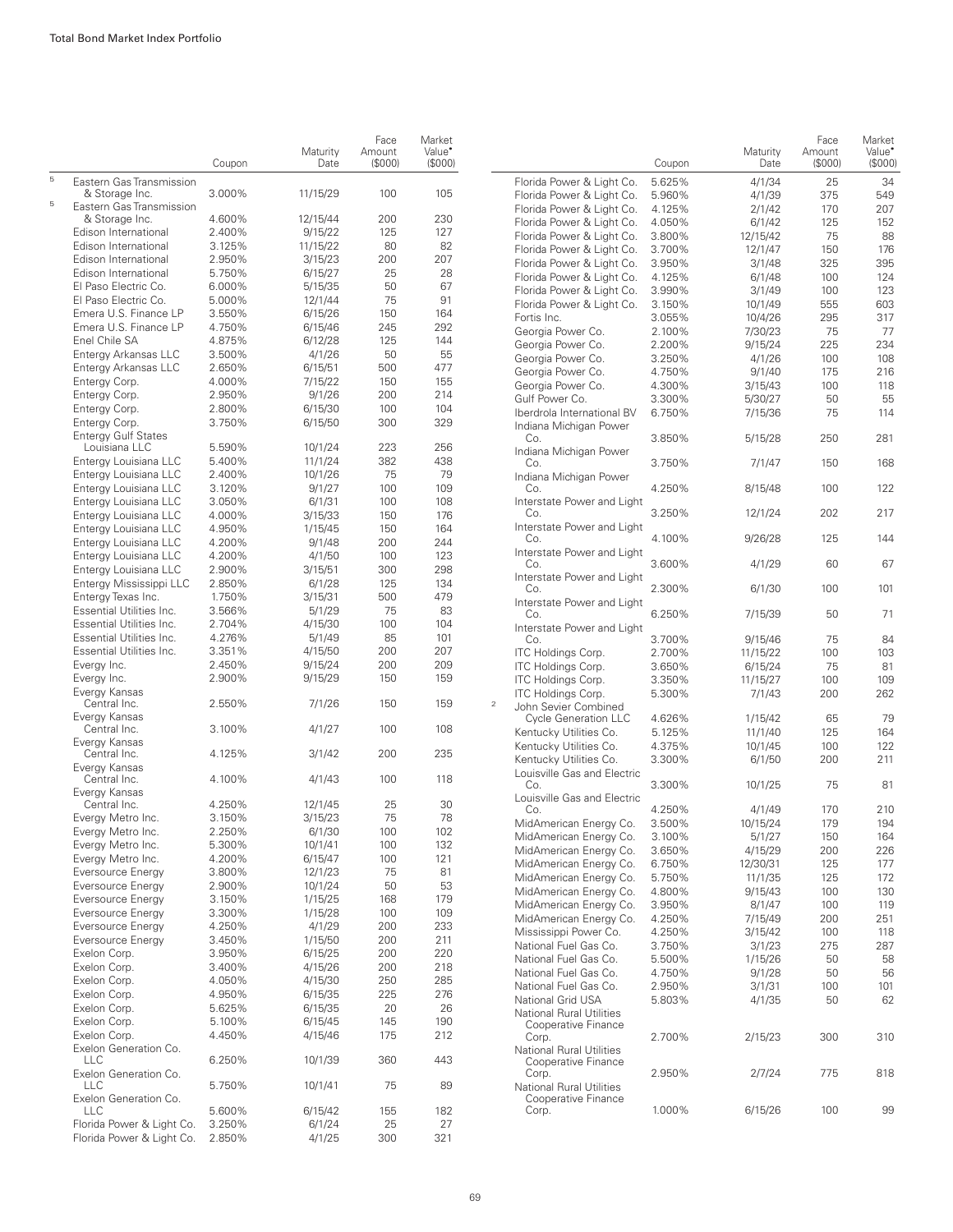|                                                        | Coupon | Maturity<br>Date | Face<br>Amount<br>(\$000) | Market<br>Value <sup>*</sup><br>(\$000) |                                           | Coupon | Maturity<br>Date | Face<br>Amount<br>(S000) | Market<br>Value <sup>*</sup><br>(S000) |
|--------------------------------------------------------|--------|------------------|---------------------------|-----------------------------------------|-------------------------------------------|--------|------------------|--------------------------|----------------------------------------|
| <b>National Rural Utilities</b><br>Cooperative Finance |        |                  |                           |                                         | Northern States Power<br>Co.              | 4.000% | 8/15/45          | 50                       | 60                                     |
| Corp.<br><b>National Rural Utilities</b>               | 3.400% | 2/7/28           | 150                       | 165                                     | Northern States Power<br>Co.              | 2.900% | 3/1/50           | 250                      | 256                                    |
| Cooperative Finance<br>Corp.                           | 3.900% | 11/1/28          | 100                       | 114                                     | Northern States Power<br>Co.              | 2.600% | 6/1/51           | 100                      | 96                                     |
| <b>National Rural Utilities</b>                        |        |                  |                           |                                         | NSTAR Electric Co.                        | 2.375% | 10/15/22         | 125                      | 128                                    |
| Cooperative Finance                                    |        |                  |                           |                                         | NSTAR Electric Co.                        | 3.200% | 5/15/27          | 125                      | 137                                    |
| Corp.                                                  | 3.700% | 3/15/29          | 100                       | 112                                     | NSTAR Electric Co.                        | 3.250% | 5/15/29          | 50                       | 55                                     |
| <b>National Rural Utilities</b><br>Cooperative Finance |        |                  |                           |                                         | <b>NSTAR Electric Co.</b>                 | 5.500% | 3/15/40          | 75                       | 103                                    |
| Corp.                                                  | 2.400% | 3/15/30          | 100                       | 103                                     | Oglethorpe Power Corp.                    | 5.950% | 11/1/39          | 50                       | 67                                     |
| <b>National Rural Utilities</b>                        |        |                  |                           |                                         | Oglethorpe Power Corp.                    | 5.375% | 11/1/40          | 175                      | 221                                    |
| Cooperative Finance                                    |        |                  |                           |                                         | Ohio Edison Co.                           | 6.875% | 7/15/36          | 100                      | 141                                    |
| Corp.                                                  | 1.350% | 3/15/31          | 100                       | 93                                      | Ohio Power Co.                            | 4.150% | 4/1/48           | 100                      | 120                                    |
| <b>National Rural Utilities</b><br>Cooperative Finance |        |                  |                           |                                         | Ohio Power Co.                            | 4.000% | 6/1/49           | 240                      | 284                                    |
| Corp.<br><b>National Rural Utilities</b>               | 4.023% | 11/1/32          | 204                       | 239                                     | Oklahoma Gas and<br>Electric Co.          | 3.800% | 8/15/28          | 75                       | 84                                     |
| Cooperative Finance                                    | 4.750% | 4/30/43          | 100                       | 105                                     | Oklahoma Gas and<br>Electric Co.          | 3.250% | 4/1/30           | 100                      | 109                                    |
| Corp.<br><b>National Rural Utilities</b>               |        |                  |                           |                                         | Oklahoma Gas and<br>Electric Co.          | 4.150% | 4/1/47           | 50                       | 59                                     |
| Cooperative Finance<br>Corp.                           | 5.250% | 4/20/46          | 75                        | 82                                      | Oklahoma Gas and                          |        |                  |                          |                                        |
| <b>National Rural Utilities</b>                        |        |                  |                           |                                         | Electric Co.                              | 3.850% | 8/15/47          | 75                       | 86                                     |
| Cooperative Finance<br>Corp.                           | 4.400% | 11/1/48          | 400                       | 507                                     | <b>Oncor Electric Delivery</b><br>Co. LLC | 2.750% | 6/1/24           | 100                      | 106                                    |
| <b>National Rural Utilities</b><br>Cooperative Finance |        |                  |                           |                                         | <b>Oncor Electric Delivery</b><br>Co. LLC | 2.950% | 4/1/25           | 75                       | 80                                     |
| Corp.                                                  | 4.300% | 3/15/49          | 100                       | 125                                     | Oncor Electric Delivery                   |        |                  |                          |                                        |
| Nevada Power Co.                                       | 3.700% | 5/1/29           | 200                       | 225                                     | Co. LLC                                   | 3.700% | 11/15/28         | 50                       | 57                                     |
| Nevada Power Co.                                       | 2.400% | 5/1/30           | 75                        | 77                                      | <b>Oncor Electric Delivery</b><br>Co. LLC | 7.250% | 1/15/33          | 50                       | 74                                     |
| Nevada Power Co.                                       | 6.750% | 7/1/37           | 75                        | 109                                     | Oncor Electric Delivery                   |        |                  |                          |                                        |
| Nevada Power Co.                                       | 3.125% | 8/1/50           | 150                       | 155                                     | Co. LLC                                   | 7.500% | 9/1/38           | 125                      | 203                                    |
| NextEra Energy Capital<br>Holdings Inc.                | 2.800% | 1/15/23          | 105                       | 109                                     | <b>Oncor Electric Delivery</b><br>Co. LLC | 5.250% | 9/30/40          | 125                      | 169                                    |
| NextEra Energy Capital                                 |        |                  |                           |                                         | <b>Oncor Electric Delivery</b>            |        |                  |                          |                                        |
| Holdings Inc.<br>NextEra Energy Capital                | 0.650% | 3/1/23           | 500                       | 502                                     | Co. LLC<br>Oncor Electric Delivery        | 4.550% | 12/1/41          | 75                       | 95                                     |
| Holdings Inc.<br>NextEra Energy Capital                | 3.150% | 4/1/24           | 100                       | 106                                     | Co. LLC<br>Oncor Electric Delivery        | 5.300% | 6/1/42           | 37                       | 51                                     |
| Holdings Inc.<br>NextEra Energy Capital                | 2.750% | 5/1/25           | 700                       | 744                                     | Co. LLC<br><b>Oncor Electric Delivery</b> | 3.750% | 4/1/45           | 100                      | 115                                    |
| Holdings Inc.<br>NextEra Energy Capital                | 3.250% | 4/1/26           | 50                        | 54                                      | Co. LLC                                   | 3.800% | 9/30/47          | 50                       | 59                                     |
| Holdings Inc.                                          | 3.550% | 5/1/27           | 250                       | 277                                     | <b>Oncor Electric Delivery</b><br>Co. LLC | 3.800% | 6/1/49           | 200                      | 237                                    |
| NextEra Energy Capital<br>Holdings Inc.                | 1.900% | 6/15/28          | 300                       | 303                                     | <b>Oncor Electric Delivery</b><br>Co. LLC | 3.100% | 9/15/49          | 400                      | 423                                    |
| NextEra Energy Capital<br>Holdings Inc.                | 3.500% | 4/1/29           | 100                       | 111                                     | Oncor Electric Delivery<br>Co. LLC        | 5.350% | 10/1/52          | 63                       | 92                                     |
| NextEra Energy Capital                                 |        |                  |                           |                                         | ONE Gas Inc.                              | 2.000% | 5/15/30          | 100                      | 99                                     |
| Holdings Inc.                                          | 2.750% | 11/1/29          | 100                       | 106                                     | ONE Gas Inc.                              | 4.658% | 2/1/44           | 125                      | 153                                    |
| NextEra Energy Capital<br>Holdings Inc.                | 2.250% | 6/1/30           | 500                       | 505                                     | ONE Gas Inc.<br>Pacific Gas and Electric  | 4.500% | 11/1/48          | 75                       | 90                                     |
| NextEra Energy Capital<br>Holdings Inc.                | 4.800% | 12/1/77          | 125                       | 140                                     | Co.<br>Pacific Gas and Electric           | 3.850% | 11/15/23         | 250                      | 262                                    |
| NextEra Energy Capital<br>Holdings Inc.                | 5.650% | 5/1/79           | 100                       | 117                                     | Co.                                       | 3.450% | 7/1/25           | 200                      | 210                                    |
| NiSource Inc.                                          | 0.950% | 8/15/25          | 500                       | 496                                     | Pacific Gas and Electric                  |        |                  |                          |                                        |
| NiSource Inc.                                          | 3.490% | 5/15/27          | 250                       | 275                                     | Co.                                       | 3.150% | 1/1/26           | 300                      | 310                                    |
| NiSource Inc.                                          | 2.950% | 9/1/29           | 200                       | 212                                     | Pacific Gas and Electric<br>Co.           | 3.300% | 12/1/27          | 800                      | 821                                    |
| NiSource Inc.                                          | 3.600% | 5/1/30           | 200                       | 221                                     | Pacific Gas and Electric                  |        |                  |                          |                                        |
| NiSource Inc.                                          | 1.700% | 2/15/31          | 500                       | 474                                     | Co.                                       | 3.000% | 6/15/28          | 200                      | 201                                    |
| NiSource Inc.                                          | 5.950% | 6/15/41          | 77                        | 108                                     | Pacific Gas and Electric                  |        |                  |                          |                                        |
| NiSource Inc.                                          | 4.800% | 2/15/44          | 125                       | 155                                     | Co.                                       | 3.750% | 7/1/28           | 300                      | 316                                    |
| NiSource Inc.                                          | 5.650% | 2/1/45           | 100                       | 137                                     | Pacific Gas and Electric                  |        |                  |                          |                                        |
| NiSource Inc.                                          | 4.375% | 5/15/47          | 250                       | 299                                     | Co.<br>Pacific Gas and Electric           | 4.550% | 7/1/30           | 700                      | 749                                    |
| NiSource Inc.<br>Northern States Power                 | 3.950% | 3/30/48          | 200                       | 229                                     | Co.                                       | 4.500% | 7/1/40           | 500                      | 500                                    |
| Co.<br>Northern States Power                           | 6.250% | 6/1/36           | 75                        | 107                                     | Pacific Gas and Electric<br>Co.           | 4.750% | 2/15/44          | 500                      | 505                                    |
| Co.<br>Northern States Power                           | 6.200% | 7/1/37           | 50                        | 73                                      | Pacific Gas and Electric<br>Co.           | 4.300% | 3/15/45          | 200                      | 193                                    |
| Co.<br>Northern States Power                           | 5.350% | 11/1/39          | 175                       | 240                                     | Pacific Gas and Electric<br>Co.           | 4.950% | 7/1/50           | 800                      | 824                                    |
| Co.                                                    | 3.400% | 8/15/42          | 105                       | 116                                     | Pacific Gas and Electric<br>Co.           | 3.500% | 8/1/50           | 500                      | 445                                    |
|                                                        |        |                  |                           |                                         |                                           |        |                  |                          |                                        |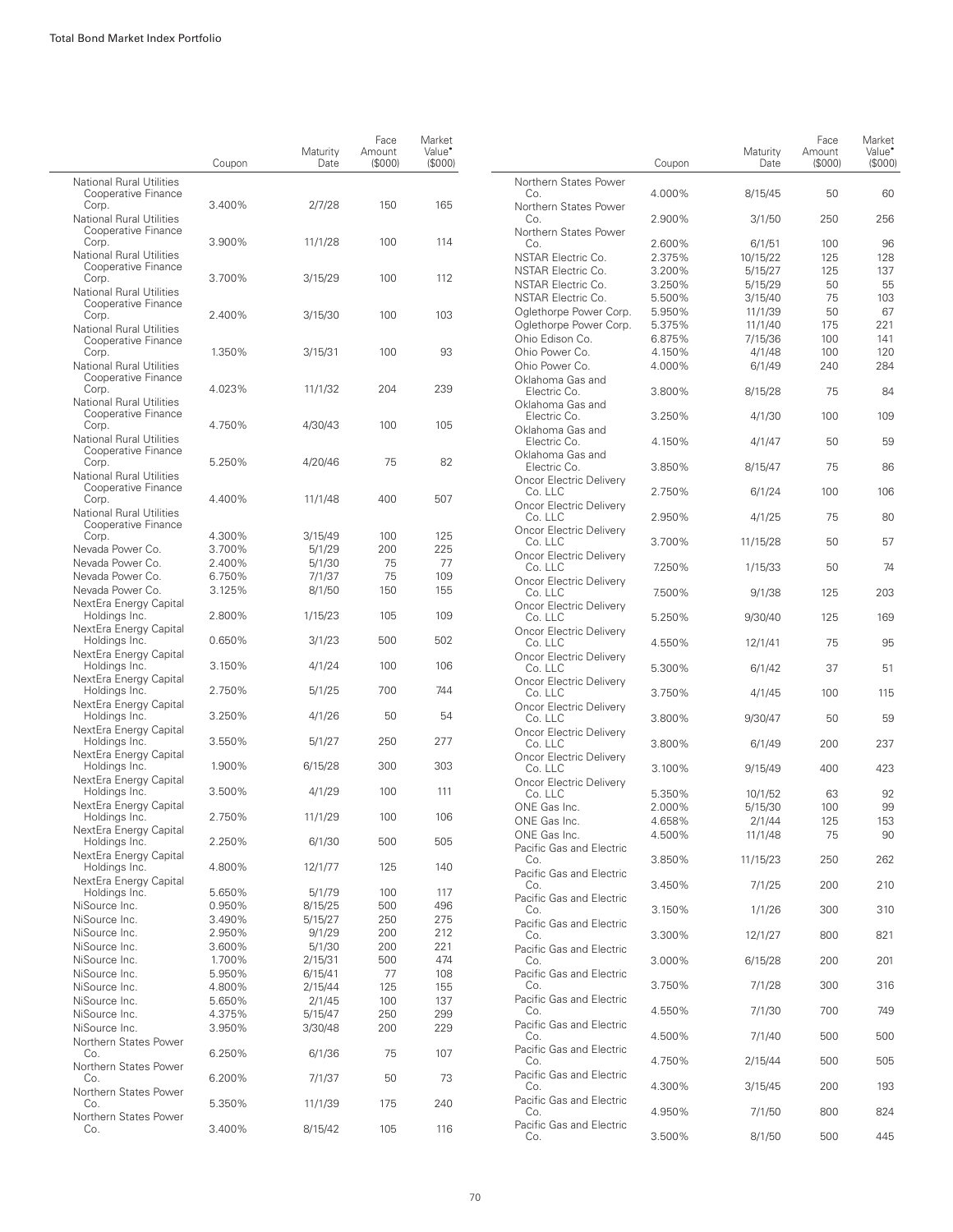|                                                              | Coupon           | Maturity<br>Date   | Face<br>Amount<br>(S000) | Market<br>Value <sup>•</sup><br>(\$000) |                      |
|--------------------------------------------------------------|------------------|--------------------|--------------------------|-----------------------------------------|----------------------|
| PacifiCorp                                                   | 3.600%           | 4/1/24             | 125                      | 134                                     | Pu                   |
| PacifiCorp                                                   | 3.500%           | 6/15/29            | 100                      | 111                                     |                      |
| PacifiCorp                                                   | 2.700%           | 9/15/30            | 50                       | 53                                      | Pu                   |
| PacifiCorp                                                   | 7.700%           | 11/15/31           | 450                      | 664                                     |                      |
| PacifiCorp                                                   | 5.250%           | 6/15/35            | 640                      | 833                                     | Pu                   |
| PacifiCorp                                                   | 6.100%           | 8/1/36             | 100                      | 140                                     | Pu                   |
| PacifiCorp                                                   | 6.250%           | 10/15/37           | 125                      | 178                                     |                      |
| PacifiCorp                                                   | 6.350%           | 7/15/38            | 75                       | 109                                     | Pu                   |
| PacifiCorp                                                   | 6.000%           | 1/15/39            | 300                      | 425                                     | Pu                   |
| PacifiCorp                                                   | 4.100%           | 2/1/42             | 200                      | 235                                     | Pu                   |
| PacifiCorp                                                   | 4.125%           | 1/15/49            | 100                      | 120                                     | Pu                   |
| PacifiCorp                                                   | 4.150%           | 2/15/50            | 200                      | 243                                     | Pu                   |
| PacifiCorp                                                   | 3.300%           | 3/15/51            | 100                      | 107                                     | Pu                   |
| PECO Energy Co.                                              | 2.375%           | 9/15/22            | 300                      | 306                                     | Pu                   |
| PECO Energy Co.                                              | 3.900%           | 3/1/48             | 75                       | 89                                      | Pu                   |
| PECO Energy Co.                                              | 2.800%           | 6/15/50            | 200                      | 199                                     | Sa                   |
| Piedmont Natural Gas Co.                                     |                  |                    | 110                      | 121                                     |                      |
| Inc.<br>Piedmont Natural Gas Co.                             | 3.500%           | 6/1/29             |                          |                                         | Sa                   |
| Inc.<br>Piedmont Natural Gas Co.                             | 4.650%           | 8/1/43             | 50                       | 61                                      | Sa                   |
| Inc.<br>Piedmont Natural Gas Co.                             | 3.640%           | 11/1/46            | 75                       | 81                                      | Sa                   |
| Inc.                                                         | 3.350%           | 6/1/50             | 100                      | 103                                     | Sa                   |
| Pinnacle West Capital<br>Corp.                               | 1.300%           | 6/15/25            | 200                      | 201                                     | Sa                   |
| Potomac Electric Power<br>Co.                                | 6.500%           | 11/15/37           | 250                      | 367                                     | Se                   |
| Potomac Electric Power                                       |                  |                    |                          |                                         | Se                   |
| Co.                                                          | 4.150%           | 3/15/43            | 150                      | 180                                     | Se                   |
| PPL Capital Funding Inc.                                     | 4.200%           | 6/15/22            | 25                       | 26                                      | Se                   |
| PPL Capital Funding Inc.                                     | 3.500%           | 12/1/22            | 115                      | 119                                     | Se                   |
| PPL Capital Funding Inc.                                     | 3.400%           | 6/1/23             | 100                      | 105                                     | Se                   |
| PPL Capital Funding Inc.                                     | 3.950%           | 3/15/24            | 50                       | 54                                      | Se                   |
| PPL Capital Funding Inc.                                     | 3.100%           | 5/15/26            | 100                      | 108                                     | Se                   |
| PPL Capital Funding Inc.                                     | 5.000%           | 3/15/44            | 200                      | 263                                     | Se                   |
| PPL Electric Utilities Corp.                                 | 6.250%           | 5/15/39            | 100<br>50                | 145                                     | Sie                  |
| PPL Electric Utilities Corp.<br>PPL Electric Utilities Corp. | 4.125%<br>4.150% | 6/15/44            | 155                      | 60<br>187                               | $\overline{2}$<br>So |
| PPL Electric Utilities Corp.                                 | 3.950%           | 10/1/45            | 75                       | 89                                      |                      |
| Progress Energy Inc.                                         | 7.000%           | 6/1/47<br>10/30/31 | 119                      | 164                                     | So                   |
| Progress Energy Inc.                                         | 6.000%           | 12/1/39            | 125                      | 172                                     |                      |
| <b>PSEG Power LLC</b>                                        | 3.850%           | 6/1/23             | 125                      | 133                                     | So                   |
| <b>PSEG Power LLC</b>                                        | 8.625%           | 4/15/31            | 96                       | 148                                     | So                   |
| Public Service Co. of<br>Colorado                            | 3.700%           |                    | 75                       | 85                                      |                      |
| Public Service Co. of                                        |                  | 6/15/28            |                          |                                         | So                   |
| Colorado<br>Public Service Co. of                            | 1.900%           | 1/15/31            | 100                      | 99                                      | So                   |
| Colorado<br>Public Service Co. of                            | 1.875%           | 6/15/31            | 200                      | 199                                     | So                   |
| Colorado<br>Public Service Co. of                            | 3.600%           | 9/15/42            | 175                      | 198                                     | So                   |
| Colorado<br>Public Service Co. of                            | 4.100%           | 6/15/48            | 75                       | 92                                      | So                   |
| Colorado<br>Public Service Co. of New                        | 2.700%           | 1/15/51            | 100                      | 99                                      | So                   |
| Hampshire<br>Public Service Co. of New                       | 3.500%           | 11/1/23            | 50                       | 53                                      | So                   |
| Hampshire<br>Public Service Electric and                     | 3.600%           | 7/1/49             | 75                       | 85                                      | So                   |
| Gas Co.<br>Public Service Electric and                       | 3.000%           | 5/15/25            | 80                       | 86                                      | So                   |
| Gas Co.                                                      | 2.250%           | 9/15/26            | 250                      | 262                                     | So                   |
| Public Service Electric and<br>Gas Co.                       | 3.000%           | 5/15/27            | 75                       | 81                                      | So                   |
| Public Service Electric and<br>Gas Co.                       | 3.200%           | 5/15/29            | 70                       | 77                                      | So                   |
| Public Service Electric and<br>Gas Co.                       | 2.450%           | 1/15/30            | 50                       | 52                                      | So                   |
| Public Service Electric and<br>Gas Co.                       | 3.800%           | 3/1/46             | 250                      | 294                                     | So                   |
| Public Service Electric and<br>Gas Co.                       | 3.850%           | 5/1/49             | 200                      | 237                                     |                      |

|   |                                                     | Coupon           | Maturity<br>Date | Face<br>Amount<br>(S000) | Market<br>Value <sup>•</sup><br>(S000) |
|---|-----------------------------------------------------|------------------|------------------|--------------------------|----------------------------------------|
|   | Public Service Electric and<br>Gas Co.              | 3.150%           | 1/1/50           | 200                      | 213                                    |
|   | Public Service Electric and<br>Gas Co.              | 2.050%           | 8/1/50           | 500                      | 433                                    |
|   | Public Service Enterprise<br>Group Inc.             | 2.650%           | 11/15/22         | 100                      | 103                                    |
|   | <b>Public Service Enterprise</b>                    |                  |                  |                          |                                        |
|   | Group Inc.                                          | 1.600%           | 8/15/30          | 500                      | 474                                    |
|   | Puget Energy Inc.                                   | 5.625%           | 7/15/22          | 200                      | 208                                    |
|   | Puget Energy Inc.                                   | 3.650%           | 5/15/25          | 400                      | 431                                    |
|   | Puget Energy Inc.                                   | 4.100%           | 6/15/30          | 100                      | 112                                    |
|   | Puget Sound Energy Inc.                             | 6.274%<br>5.757% | 3/15/37          | 125<br>125               | 176<br>172                             |
|   | Puget Sound Energy Inc.                             |                  | 10/1/39          |                          |                                        |
|   | Puget Sound Energy Inc.                             | 4.300%           | 5/20/45          | 100                      | 123                                    |
|   | Puget Sound Energy Inc.                             | 4.223%           | 6/15/48          | 125                      | 153                                    |
|   | Puget Sound Energy Inc.<br>San Diego Gas & Electric | 3.250%           | 9/15/49          | 90                       | 96                                     |
|   | Co.                                                 | 2.500%           | 5/15/26          | 250                      | 265                                    |
|   | San Diego Gas & Electric<br>Co.                     | 1.700%           | 10/1/30          | 500                      | 483                                    |
|   | San Diego Gas & Electric<br>Co.                     | 4.500%           | 8/15/40          | 100                      | 124                                    |
|   | San Diego Gas & Electric<br>Co.                     | 3.750%           | 6/1/47           | 75                       | 86                                     |
|   | San Diego Gas & Electric<br>Co.                     | 4.150%           | 5/15/48          | 75                       | 91                                     |
|   | San Diego Gas & Electric                            |                  |                  |                          |                                        |
|   | Co.                                                 | 3.320%           | 4/15/50          | 100                      | 106                                    |
|   | Sempra Energy                                       | 2.875%           | 10/1/22          | 100                      | 102                                    |
|   | Sempra Energy                                       | 2.900%           | 2/1/23           | 100                      | 104                                    |
|   | Sempra Energy                                       | 4.050%           | 12/1/23          | 100                      | 107                                    |
|   | Sempra Energy                                       | 3.750%           | 11/15/25         | 424                      | 466                                    |
|   | Sempra Energy                                       | 3.250%           | 6/15/27          | 150                      | 163                                    |
|   | Sempra Energy                                       | 3.400%           | 2/1/28           | 200                      | 220                                    |
|   | Sempra Energy                                       | 3.800%           | 2/1/38           | 200                      | 223                                    |
|   | Sempra Energy                                       | 6.000%           | 10/15/39         | 150                      | 209                                    |
|   | Sempra Energy                                       | 4.000%           | 2/1/48           | 175                      | 196                                    |
|   | Sierra Pacific Power Co.                            | 2.600%           | 5/1/26           | 100                      | 106                                    |
| 2 | Southern California Edison<br>Co.                   | 1.845%           | 2/1/22           | 14                       | 14                                     |
|   | Southern California Edison<br>Co.                   | 3.400%           | 6/1/23           | 75                       | 79                                     |
|   | Southern California Edison<br>Co.                   | 3.500%           | 10/1/23          | 175                      | 185                                    |
|   | Southern California Edison<br>Co.                   | 1.100%           | 4/1/24           | 200                      | 201                                    |
|   | Southern California Edison                          |                  |                  |                          |                                        |
|   | Co.<br>Southern California Edison                   | 3.700%           | 8/1/25           | 150                      | 163                                    |
|   | Co.<br>Southern California Edison                   | 3.650%           | 3/1/28           | 100                      | 110                                    |
|   | Co.<br>Southern California Edison                   | 4.200%           | 3/1/29           | 75                       | 85                                     |
|   | Co.<br>Southern California Edison                   | 6.650%           | 4/1/29           | 75                       | 93                                     |
|   | Co.<br>Southern California Edison                   | 2.850%           | 8/1/29           | 275                      | 286                                    |
|   | Co.                                                 | 2.250%           | 6/1/30           | 300                      | 296                                    |
|   | Southern California Edison<br>Co.                   | 2.500%           | 6/1/31           | 200                      | 201                                    |
|   | Southern California Edison<br>Co.                   | 5.750%           | 4/1/35           | 75                       | 97                                     |
|   | Southern California Edison<br>Co.                   | 5.350%           | 7/15/35          | 200                      | 250                                    |
|   | Southern California Edison<br>Co.                   | 5.625%           | 2/1/36           | 125                      | 159                                    |
|   | Southern California Edison<br>Co.                   | 5.500%           | 3/15/40          | 100                      | 125                                    |
|   | Southern California Edison                          |                  |                  |                          |                                        |
|   | Co.<br>Southern California Edison                   | 4.500%           | 9/1/40           | 275                      | 316                                    |
|   | Co.<br>Southern California Edison                   | 4.050%           | 3/15/42          | 208                      | 224                                    |
|   | Co.                                                 | 3.900%           | 3/15/43          | 100                      | 105                                    |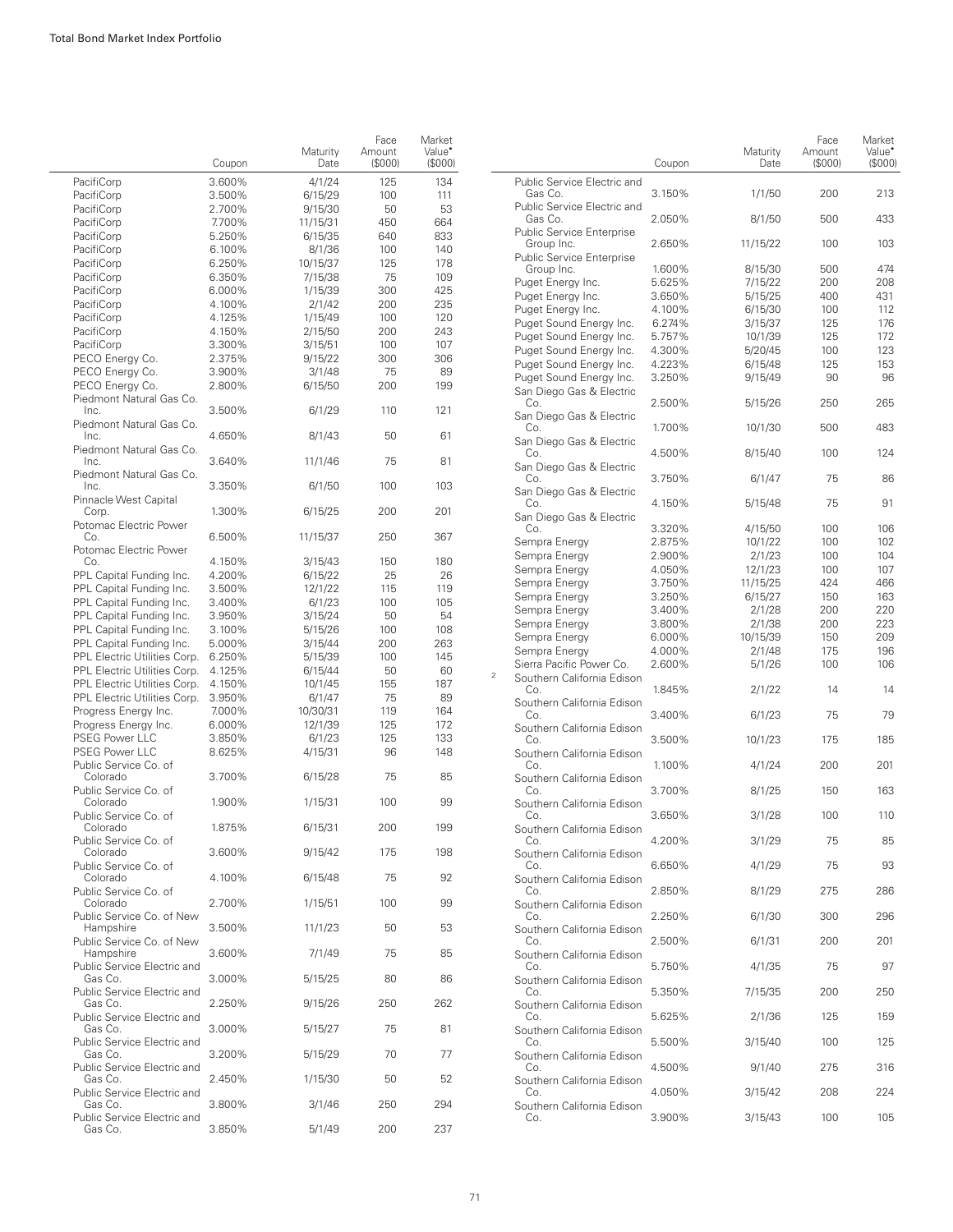|                                    | Coupon | Maturity<br>Date | Face<br>Amount<br>(\$000) | Market<br>Value <sup>•</sup><br>(\$000) |
|------------------------------------|--------|------------------|---------------------------|-----------------------------------------|
| Southern California Edison<br>Co.  | 4.000% | 4/1/47           | 335                       | 353                                     |
| Southern California Edison<br>Co.  | 4.125% | 3/1/48           | 350                       | 374                                     |
| Southern California Edison<br>Co.  | 4.875% | 3/1/49           | 100                       | 119                                     |
| Southern California Edison<br>Co.  | 3.650% | 2/1/50           | 500                       | 501                                     |
| Southern California Edison<br>Co.  | 3.650% | 6/1/51           | 200                       | 201                                     |
| Southern California Gas<br>Co.     | 2.600% | 6/15/26          | 405                       | 431                                     |
| Southern California Gas<br>Co.     | 2.550% | 2/1/30           | 150                       | 155                                     |
| Southern California Gas<br>Co.     | 3.750% | 9/15/42          | 75                        | 84                                      |
| Southern California Gas<br>Co.     | 4.125% | 6/1/48           | 75                        | 90                                      |
| Southern California Gas<br>Co.     | 3.950% | 2/15/50          | 70                        | 83                                      |
|                                    |        |                  |                           |                                         |
| Southern Co.                       | 3.250% | 7/1/26           | 350                       | 380                                     |
| Southern Co.                       | 1.750% | 3/15/28          | 300                       | 297                                     |
| Southern Co.                       | 4.250% | 7/1/36           | 200                       | 232                                     |
| Southern Co.                       | 4.400% | 7/1/46           | 360                       | 422                                     |
| Southern Co.                       | 4.000% | 1/15/51          | 300                       | 318                                     |
| Southern Co.                       | 3.750% |                  | 200                       | 202                                     |
|                                    |        | 9/15/51          |                           |                                         |
| Southern Co. Gas Capital<br>Corp.  | 3.250% | 6/15/26          | 75                        | 81                                      |
| Southern Co. Gas Capital<br>Corp.  | 1.750% | 1/15/31          | 500                       | 475                                     |
| Southern Co. Gas Capital<br>Corp.  | 5.875% | 3/15/41          | 75                        | 104                                     |
| Southern Co. Gas Capital<br>Corp.  | 4.400% | 6/1/43           | 50                        | 60                                      |
| Southern Co. Gas Capital<br>Corp.  | 3.950% | 10/1/46          | 100                       | 111                                     |
| Southern Co. Gas Capital           |        |                  |                           |                                         |
| Corp.                              | 4.400% | 5/30/47          | 100                       | 118                                     |
| Southern Power Co.                 | 4.150% | 12/1/25          | 100                       | 112                                     |
| Southern Power Co.                 | 5.150% | 9/15/41          | 100                       | 122                                     |
| Southern Power Co.                 | 5.250% | 7/15/43          | 50                        | 61                                      |
| Southern Power Co.                 | 4.950% |                  | 75                        | 90                                      |
|                                    |        | 12/15/46         |                           |                                         |
| Southwest Gas Corp.                | 3.700% | 4/1/28           | 50                        | 56                                      |
| Southwest Gas Corp.                | 3.800% | 9/29/46          | 75                        | 81                                      |
| Southwest Gas Corp.                | 4.150% | 6/1/49           | 25                        | 28                                      |
| Southwestern Electric<br>Power Co. | 2.750% | 10/1/26          | 100                       | 106                                     |
| Southwestern Electric<br>Power Co. | 4.100% | 9/15/28          | 100                       | 114                                     |
| Southwestern Electric              |        |                  | 75                        |                                         |
| Power Co.<br>Southwestern Electric | 6.200% | 3/15/40          |                           | 105                                     |
| Power Co.<br>Southwestern Electric | 3.900% | 4/1/45           | 200                       | 220                                     |
| Power Co.<br>Southwestern Public   | 3.850% | 2/1/48           | 325                       | 357                                     |
| Service Co.<br>Southwestern Public | 3.300% | 6/15/24          | 165                       | 175                                     |
| Service Co.<br>Southwestern Public | 4.500% | 8/15/41          | 100                       | 123                                     |
| Service Co.<br>Southwestern Public | 3.400% | 8/15/46          | 275                       | 296                                     |
| Service Co.<br>Southwestern Public | 3.700% | 8/15/47          | 75                        | 84                                      |
| Service Co.<br>Southwestern Public | 4.400% | 11/15/48         | 275                       | 345                                     |
| Service Co.                        | 3.750% | 6/15/49          | 75                        | 87                                      |
| Southwestern Public<br>Service Co. | 3.150% | 5/1/50           | 100                       | 105                                     |
| Tampa Electric Co.                 | 4.100% | 6/15/42          | 50                        | 58                                      |
| Tampa Electric Co.                 | 4.350% | 5/15/44          | 50                        | 60                                      |
| Tampa Electric Co.                 | 4.300% | 6/15/48          | 75                        | 92                                      |
| Tampa Electric Co.                 | 4.450% | 6/15/49          | 125                       | 158                                     |
| Tampa Electric Co.                 | 3.625% | 6/15/50          | 50                        | 56                                      |
|                                    |        |                  |                           |                                         |
| Toledo Edison Co.                  | 6.150% | 5/15/37          | 75                        | 102                                     |

|                                                   |                  |                    | Face             | Market                              |
|---------------------------------------------------|------------------|--------------------|------------------|-------------------------------------|
|                                                   | Coupon           | Maturity<br>Date   | Amount<br>(S000) | Value <sup>•</sup><br>$($ \$000 $)$ |
| Tucson Electric Power Co.                         | 3.050%           | 3/15/25            | 50               | 54                                  |
| Union Electric Co.                                | 3.500%           | 4/15/24            | 250              | 268                                 |
| Union Electric Co.                                | 2.950%           | 3/15/30            | 500              | 537                                 |
| Union Electric Co.                                | 2.150%           | 3/15/32            | 200              | 201                                 |
| Union Electric Co.<br>Union Electric Co.          | 8.450%           | 3/15/39            | 150              | 257<br>141                          |
| Union Electric Co.                                | 3.650%<br>4.000% | 4/15/45<br>4/1/48  | 125<br>275       | 326                                 |
| Union Electric Co.                                | 3.250%           | 10/1/49            | 100              | 107                                 |
| Veolia Environnement SA                           | 6.750%           | 6/1/38             | 39               | 57                                  |
| Virginia Electric and Power<br>Co.                | 3.450%           | 2/15/24            | 50               | 53                                  |
| Virginia Electric and Power<br>Co.                | 2.950%           | 11/15/26           | 75               | 81                                  |
| Virginia Electric and Power<br>Co.                | 3.500%           | 3/15/27            | 250              | 277                                 |
| Virginia Electric and Power                       |                  |                    |                  |                                     |
| Co.<br>Virginia Electric and Power                | 3.800%           | 4/1/28             | 150              | 170                                 |
| Co.<br>Virginia Electric and Power                | 2.875%           | 7/15/29            | 275              | 296                                 |
| Co.<br>Virginia Electric and Power                | 6.000%           | 1/15/36            | 125              | 173                                 |
| Co.<br>Virginia Electric and Power                | 6.000%           | 5/15/37            | 150              | 209                                 |
| Co.<br>Virginia Electric and Power                | 6.350%           | 11/30/37           | 50               | 73                                  |
| Co.                                               | 4.000%           | 1/15/43            | 400              | 467                                 |
| Virginia Electric and Power<br>Co.                | 4.450%           | 2/15/44            | 475              | 588                                 |
| Virginia Electric and Power<br>Co.                | 4.200%           | 5/15/45            | 75               | 90                                  |
| Virginia Electric and Power<br>Co.                | 4.000%           | 11/15/46           | 100              | 118                                 |
| Virginia Electric and Power<br>Co.                | 3.800%           | 9/15/47            | 100              | 115                                 |
| Virginia Electric and Power<br>Co.                | 4.600%           | 12/1/48            | 175              | 226                                 |
| Virginia Electric and Power<br>Co.                | 3.300%           | 12/1/49            | 210              | 226                                 |
| Washington Gas Light Co.                          | 3.796%           | 9/15/46            | 100              | 114                                 |
| Washington Gas Light Co.                          | 3.650%           | 9/15/49            | 30               | 34                                  |
| WEC Energy Group Inc.                             | 0.550%           | 9/15/23            | 500              | 500                                 |
| WEC Energy Group Inc.                             | 3.550%           | 6/15/25            | 168              | 183                                 |
| WEC Energy Group Inc.<br>Wisconsin Electric Power | 1.375%           | 10/15/27           | 500              | 489                                 |
| Co.<br><b>Wisconsin Electric Power</b>            | 2.050%           | 12/15/24           | 100              | 105                                 |
| Co.<br>Wisconsin Power and                        | 4.300%           | 10/15/48           | 100              | 125                                 |
| Light Co.<br>Wisconsin Power and                  | 6.375%           | 8/15/37            | 100              | 143                                 |
| Light Co.                                         | 3.650%           | 4/1/50             | 50               | 57                                  |
| Xcel Energy Inc.                                  | 3.300%           | 6/1/25             | 325              | 350                                 |
| Xcel Energy Inc.                                  | 3.350%           | 12/1/26            | 75               | 82                                  |
| Xcel Energy Inc.                                  | 4.000%           | 6/15/28            | 75               | 85                                  |
| Xcel Energy Inc.                                  | 2.600%           | 12/1/29            | 200              | 209                                 |
| Xcel Energy Inc.                                  | 3.400%           | 6/1/30             | 250              | 275                                 |
| Xcel Energy Inc.                                  | 3.500%           | 12/1/49            | 100              | 108<br>115,268                      |
| Total Corporate Bonds (Cost \$1,287,620)          |                  |                    |                  | 1,402,632                           |
| Sovereign Bonds (3.9%)                            |                  |                    |                  |                                     |
| African Development<br>Bank                       | 1.625%           | 9/16/22            | 400              | 407                                 |
| African Development<br>Bank                       | 2.125%           | 11/16/22           | 700              | 718                                 |
| African Development<br>Bank                       | 3.000%           | 9/20/23            | 275              | 291                                 |
| African Development                               |                  |                    |                  |                                     |
| Bank<br>Asian Development Bank                    | 0.875%<br>1.875% | 3/23/26<br>7/19/22 | 600              | 599<br>611                          |
| Asian Development Bank                            | 1.750%           | 9/13/22            | 600<br>1,100     | 1,120                               |
| Asian Development Bank                            | 1.625%           | 1/24/23            | 200              | 204                                 |
| Asian Development Bank                            | 2.750%           | 3/17/23            | 1,000            | 1,042                               |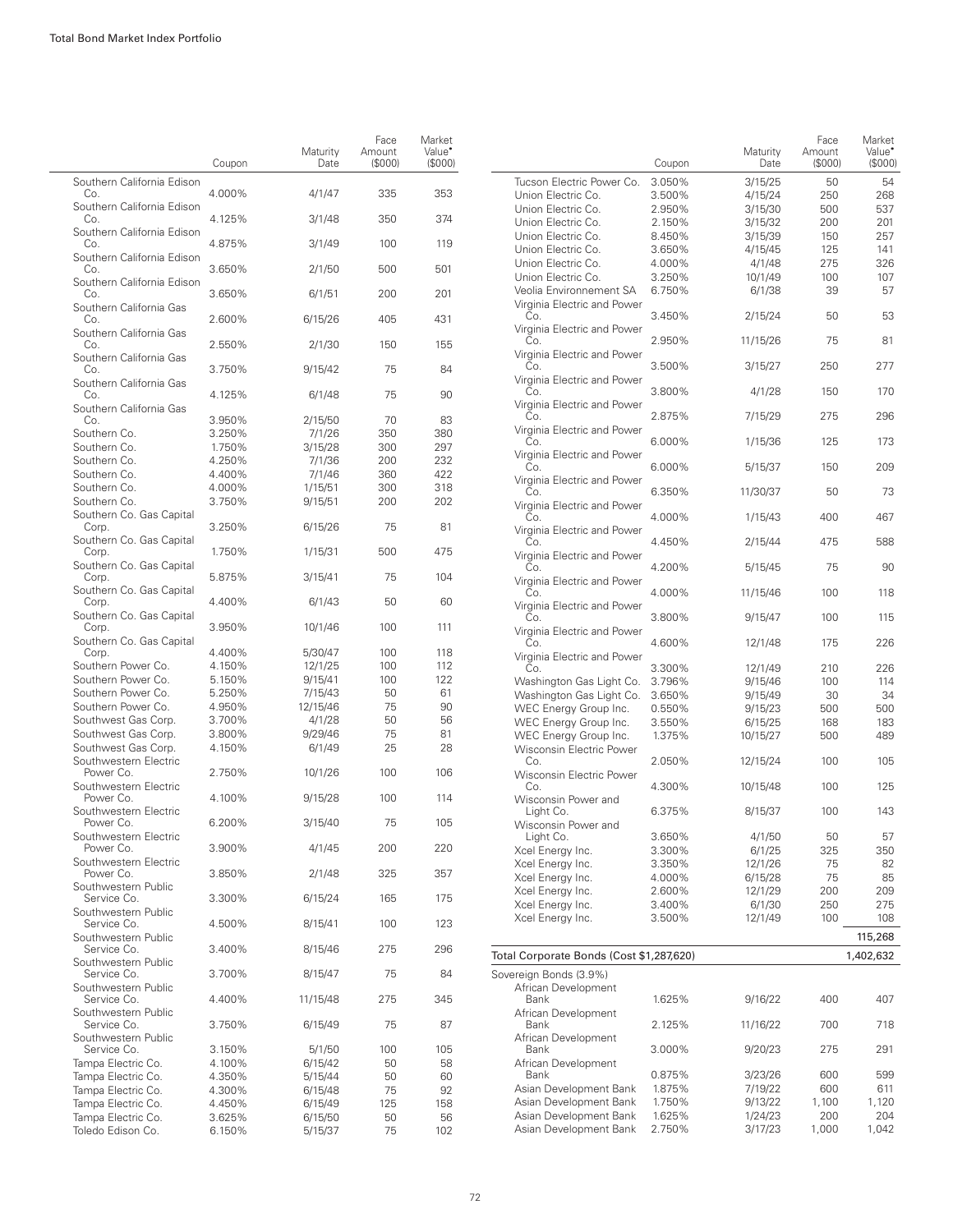|                                                      | Coupon           | Maturity<br>Date    | Face<br>Amount<br>(S000) | Market<br>Value <sup>*</sup><br>(S000) |   |                                                      | Coupon           | Maturity<br>Date  | Face<br>Amount<br>(\$000) | Market<br>Value <sup>•</sup><br>(S000) |
|------------------------------------------------------|------------------|---------------------|--------------------------|----------------------------------------|---|------------------------------------------------------|------------------|-------------------|---------------------------|----------------------------------------|
| Asian Development Bank<br>Asian Development Bank     | 0.250%<br>0.250% | 7/14/23<br>10/6/23  | 1,300<br>600             | 1,298<br>598                           |   | European Investment<br>Bank                          | 0.250%           | 9/15/23           | 1,750                     | 1,746                                  |
| Asian Development Bank<br>Asian Development Bank     | 2.625%<br>0.375% | 1/30/24<br>6/11/24  | 1,000<br>1,200           | 1,056<br>1,196                         |   | European Investment<br>Bank                          | 3.125%           | 12/14/23          | 500                       | 533                                    |
| Asian Development Bank<br>Asian Development Bank     | 1.500%<br>2.000% | 10/18/24<br>1/22/25 | 500<br>300               | 515<br>314                             |   | European Investment<br>Bank                          | 3.250%           | 1/29/24           | 810                       | 869                                    |
| Asian Development Bank                               | 0.625%           | 4/29/25             | 700                      | 698                                    |   | European Investment<br>Bank                          | 2.625%           | 3/15/24           | 530                       | 561                                    |
| Asian Development Bank<br>Asian Development Bank     | 0.375%<br>0.500% | 9/3/25<br>2/4/26    | 1,000<br>850             | 984<br>836                             |   | European Investment<br>Bank                          | 2.250%           | 6/24/24           | 550                       | 578                                    |
| Asian Development Bank<br>Asian Development Bank     | 2.000%<br>2.625% | 4/24/26<br>1/12/27  | 100<br>200               | 105<br>217                             |   | European Investment<br>Bank                          | 2.500%           | 10/15/24          | 276                       | 293                                    |
| Asian Development Bank<br>Asian Development Bank     | 2.375%<br>6.220% | 8/10/27<br>8/15/27  | 275<br>100               | 295<br>128                             |   | European Investment<br>Bank                          | 1.875%           | 2/10/25           | 1,050                     | 1,096                                  |
| Asian Development Bank                               | 2.500%           | 11/2/27             | 673                      | 728                                    |   | European Investment<br>Bank                          | 1.625%           | 3/14/25           | 100                       | 104                                    |
| Asian Development Bank<br>Asian Development Bank     | 1.250%<br>5.820% | 6/9/28<br>6/16/28   | 210<br>148               | 210<br>192                             |   | European Investment<br>Bank                          | 0.625%           | 7/25/25           | 1,600                     | 1,594                                  |
| Asian Development Bank<br>Asian Development Bank     | 3.125%<br>1.750% | 9/26/28<br>9/19/29  | 130<br>200               | 146<br>206                             |   | European Investment                                  |                  |                   |                           |                                        |
| Asian Development Bank<br>Asian Development Bank     | 1.875%<br>0.750% | 1/24/30<br>10/8/30  | 200<br>500               | 207<br>468                             |   | Bank<br>European Investment                          | 0.375%           | 12/15/25          | 2,000                     | 1,963                                  |
| Asian Development Bank                               | 1.500%           | 3/4/31              | 500                      | 501                                    |   | Bank<br>European Investment                          | 0.375%           | 3/26/26           | 1,000                     | 978                                    |
| Asian Infrastructure<br>Investment Bank              | 0.250%           | 9/29/23             | 500                      | 499                                    |   | Bank<br>European Investment                          | 2.375%           | 5/24/27           | 225                       | 241                                    |
| Asian Infrastructure<br>Investment Bank              | 2.250%           | 5/16/24             | 500                      | 525                                    |   | Bank<br>European Investment                          | 0.625%           | 10/21/27          | 500                       | 484                                    |
| Asian Infrastructure<br>Investment Bank              | 0.500%           | 5/28/25             | 400                      | 396                                    |   | Bank<br>European Investment                          | 1.625%           | 10/9/29           | 125                       | 128                                    |
| Asian Infrastructure<br>Investment Bank              | 0.500%           | 1/27/26             | 600                      | 590                                    |   | Bank<br>European Investment                          | 0.875%           | 5/17/30           | 200                       | 191                                    |
| Canada<br>Canada                                     | 2.000%<br>1.625% | 11/15/22<br>1/22/25 | 570<br>550               | 584<br>569                             |   | Bank<br>European Investment                          | 0.750%           | 9/23/30           | 500                       | 469                                    |
| Canada<br>Corp. Andina de Fomento                    | 0.750%<br>2.750% | 5/19/26<br>1/6/23   | 800<br>125               | 795<br>129                             |   | Bank                                                 | 1.250%           | 2/14/31           | 500                       | 489                                    |
| Corp. Andina de Fomento                              | 2.375%           | 5/12/23             | 100                      | 103                                    | 6 | European Investment<br>Bank                          | 4.875%           | 2/15/36           | 325                       | 448                                    |
| Corp. Andina de Fomento<br>Council of Europe         | 3.750%           | 11/23/23            | 925                      | 986                                    | 6 | <b>Export Development</b><br>Canada                  | 1.750%           | 7/18/22           | 580                       | 589                                    |
| Development Bank<br>Council of Europe                | 1.750%           | 9/26/22             | 150                      | 153                                    |   | <b>Export Development</b><br>Canada                  | 2.500%           | 1/24/23           | 40                        | 41                                     |
| Development Bank<br>Council of Europe                | 2.625%           | 2/13/23             | 425                      | 441                                    | 6 | <b>Export Development</b><br>Canada                  | 1.375%           | 2/24/23           | 1,000                     | 1,019                                  |
| Development Bank<br>Council of Europe                | 0.250%           | 6/10/23             | 100                      | 100                                    | 6 | <b>Export Development</b><br>Canada                  | 2.625%           | 2/21/24           | 250                       | 264                                    |
| Development Bank<br>Council of Europe                | 0.250%           | 10/20/23            | 500                      | 499                                    |   | Export-Import Bank of<br>Korea                       | 3.000%           | 11/1/22           | 400                       | 414                                    |
| Development Bank<br>European Bank for                | 1.375%           | 2/27/25             | 200                      | 205                                    |   | Export-Import Bank of<br>Korea                       | 3.625%           | 11/27/23          | 200                       | 215                                    |
| Reconstruction &<br>Development                      | 2.750%           | 3/7/23              | 925                      | 963                                    |   | Export-Import Bank of<br>Korea                       | 4.000%           | 1/14/24           | 650                       | 706                                    |
| European Bank for<br>Reconstruction &                |                  |                     |                          |                                        |   | Export-Import Bank of<br>norea                       | 2.625%           | 5/26/26           | 200                       | 214                                    |
| Development<br>European Bank for                     | 0.250%           | 7/10/23             | 200                      | 200                                    |   | Export-Import Bank of<br>Korea                       | 1.250%           | 9/21/30           | 500                       | 477                                    |
| Reconstruction &<br>Development                      | 1.625%           | 9/27/24             | 270                      | 279                                    |   | Export-Import Bank of<br>Korea                       |                  |                   | 350                       | 348                                    |
| European Bank for                                    |                  |                     |                          |                                        |   | FMS Wertmanagement                                   | 2.500%<br>2.000% | 6/29/41<br>8/1/22 | 470                       | 479                                    |
| Reconstruction &<br>Development<br>European Bank for | 1.500%           | 2/13/25             | 100                      | 103                                    |   | FMS Wertmanagement<br>Hydro-Quebec                   | 2.750%<br>8.050% | 3/6/23<br>7/7/24  | 300<br>325                | 312<br>394                             |
| Reconstruction &<br>Development                      | 0.500%           | 5/19/25             | 100                      | 99                                     |   | Inter-American<br>Development Bank<br>Inter-American | 3.000%           | 9/26/22           | 500                       | 517                                    |
| European Bank for<br>Reconstruction &                |                  |                     |                          |                                        |   | Development Bank                                     | 2.500%           | 1/18/23           | 1,025                     | 1,061                                  |
| Development<br>European Bank for                     | 0.500%           | 11/25/25            | 500                      | 493                                    |   | Inter-American<br>Development Bank<br>Inter-American | 0.500%           | 5/24/23           | 400                       | 402                                    |
| Reconstruction &<br>Development                      | 0.500%           | 1/28/26             | 500                      | 492                                    |   | Development Bank<br>Inter-American                   | 3.000%           | 10/4/23           | 625                       | 662                                    |
| European Investment<br>Bank                          | 1.375%           | 9/6/22              | 720                      | 730                                    |   | Development Bank<br>Inter-American                   | 0.250%           | 11/15/23          | 1,000                     | 997                                    |
| European Investment<br>Bank                          | 2.500%           | 3/15/23             | 600                      | 623                                    |   | Development Bank<br>Inter-American                   | 2.625%           | 1/16/24           | 150                       | 158                                    |
| European Investment<br>Bank                          | 1.375%           | 5/15/23             | 600                      | 612                                    |   | Development Bank<br>Inter-American                   | 3.000%           | 2/21/24           | 900                       | 960                                    |
| European Investment<br>Bank                          | 2.875%           | 8/15/23             | 800                      | 843                                    |   | Development Bank<br>Inter-American                   | 2.125%           | 1/15/25           | 1,100                     | 1,156                                  |
|                                                      |                  |                     |                          |                                        |   | Development Bank                                     | 1.750%           | 3/14/25           | 200                       | 208                                    |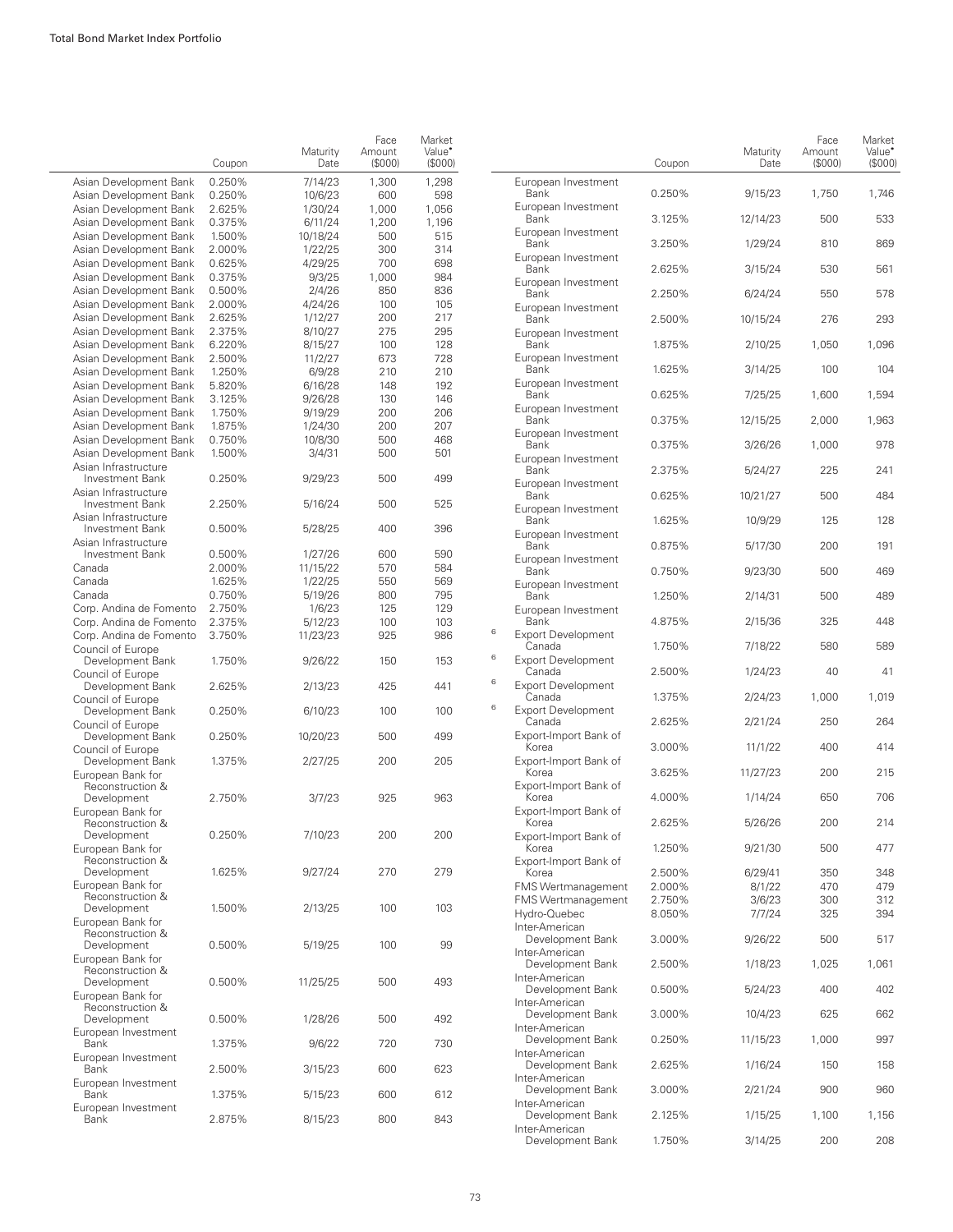|                                                      | Coupon | Maturity<br>Date | Face<br>Amount<br>(\$000) | Market<br>Value <sup>•</sup><br>(S000) |                          |                                                           | Coupon | Maturity<br>Date | Face<br>Amount<br>(S000) | Market<br>Value <sup>•</sup><br>(S000) |
|------------------------------------------------------|--------|------------------|---------------------------|----------------------------------------|--------------------------|-----------------------------------------------------------|--------|------------------|--------------------------|----------------------------------------|
| Inter-American<br>Development Bank<br>Inter-American | 0.875% | 4/3/25           | 500                       | 503                                    |                          | International Bank for<br>Reconstruction &<br>Development | 0.875% | 5/14/30          | 400                      | 381                                    |
| Development Bank                                     | 7.000% | 6/15/25          | 134                       | 166                                    |                          | International Bank for<br>Reconstruction &                |        |                  |                          |                                        |
| Inter-American<br>Development Bank                   | 0.625% | 7/15/25          | 1,300                     | 1,295                                  |                          | Development                                               | 0.750% | 8/26/30          | 800                      | 751                                    |
| Inter-American<br>Development Bank                   | 0.875% | 4/20/26          | 500                       | 500                                    |                          | International Bank for<br>Reconstruction &                |        |                  |                          |                                        |
| Inter-American<br>Development Bank                   | 2.000% | 6/2/26           | 750                       | 789                                    |                          | Development<br>International Bank for                     | 1.250% | 2/10/31          | 650                      | 635                                    |
| Inter-American<br>Development Bank                   | 2.000% | 7/23/26          | 100                       | 105                                    |                          | Reconstruction &<br>Development                           | 4.750% | 2/15/35          | 250                      | 334                                    |
| Inter-American<br>Development Bank                   | 2.375% | 7/7/27           | 450                       | 482                                    |                          | International Finance<br>Corp.                            | 2.000% | 10/24/22         | 200                      | 205                                    |
| Inter-American<br>Development Bank                   | 0.625% | 9/16/27          | 800                       | 775                                    |                          | International Finance<br>Corp.                            | 2.875% | 7/31/23          | 575                      | 605                                    |
| Inter-American<br>Development Bank                   | 3.125% | 9/18/28          | 875                       | 984                                    |                          | International Finance<br>Corp.                            | 1.375% | 10/16/24         | 200                      | 205                                    |
| Inter-American<br>Development Bank                   | 1.125% | 1/13/31          | 350                       | 338                                    |                          | International Finance<br>Corp.                            | 0.375% | 7/16/25          | 400                      | 394                                    |
| Inter-American                                       |        |                  |                           |                                        |                          | International Finance<br>Corp.                            | 2.125% | 4/7/26           | 600                      | 635                                    |
| Development Bank<br>Inter-American                   | 3.875% | 10/28/41         | 200                       | 255                                    | $\overline{\phantom{a}}$ | Israel Government Aid<br>Bond                             | 5.500% | 12/4/23          | 50                       | 56                                     |
| Development Bank<br>International Bank for           | 3.200% | 8/7/42           | 100                       | 115                                    | 7                        | Israel Government Aid<br>Bond                             |        |                  |                          | 541                                    |
| Reconstruction &<br>Development                      | 2.125% | 7/1/22           | 1,775                     | 1,810                                  | 8                        | Japan Bank for                                            | 5.500% | 4/26/24          | 475                      |                                        |
| International Bank for<br>Reconstruction &           |        |                  |                           |                                        |                          | International<br>Cooperation                              | 3.125% | 7/20/21          | 275                      | 275                                    |
| Development<br>International Bank for                | 0.125% | 4/20/23          | 800                       | 798                                    | $^{\rm 8}$               | Japan Bank for<br>International                           |        |                  |                          |                                        |
| Reconstruction &<br>Development                      | 1.875% | 6/19/23          | 1,100                     | 1,134                                  | $^{\rm 8}$               | Cooperation<br>Japan Bank for                             | 2.500% | 6/1/22           | 450                      | 459                                    |
| International Bank for<br>Reconstruction &           |        |                  |                           |                                        |                          | International<br>Cooperation                              | 2.375% | 7/21/22          | 250                      | 256                                    |
| Development<br>International Bank for                | 3.000% | 9/27/23          | 1,125                     | 1,191                                  | $^{\rm 8}$               | Japan Bank for<br>International                           |        |                  |                          |                                        |
| Reconstruction &<br>Development                      | 0.250% | 11/24/23         | 700                       | 698                                    | 8                        | Cooperation<br>Japan Bank for                             | 2.375% | 11/16/22         | 540                      | 555                                    |
| International Bank for<br>Reconstruction &           |        |                  |                           |                                        |                          | International<br>Cooperation                              | 1.750% | 1/23/23          | 500                      | 511                                    |
| Development<br>International Bank for                | 2.500% | 3/19/24          | 1,100                     | 1,161                                  | 8                        | Japan Bank for<br>International                           |        |                  |                          |                                        |
| Reconstruction &<br>Development                      | 1.500% | 8/28/24          | 695                       | 716                                    | 8                        | Cooperation<br>Japan Bank for                             | 0.625% | 5/22/23          | 200                      | 201                                    |
| International Bank for                               |        |                  |                           |                                        |                          | International<br>Cooperation                              | 3.250% | 7/20/23          | 300                      | 317                                    |
| Reconstruction &<br>Development                      | 2.500% | 11/25/24         | 750                       | 798                                    | 8                        | Japan Bank for<br>International                           |        |                  |                          |                                        |
| International Bank for<br>Reconstruction &           |        |                  |                           |                                        | 8                        | Cooperation                                               | 3.375% | 7/31/23          | 100                      | 106                                    |
| Development<br>International Bank for                | 1.625% | 1/15/25          | 200                       | 207                                    |                          | Japan Bank for<br>International                           | 0.375% | 9/15/23          |                          | 599                                    |
| Reconstruction &<br>Development                      | 0.625% | 4/22/25          | 1,500                     | 1,496                                  | 8                        | Cooperation<br>Japan Bank for                             |        |                  | 600                      |                                        |
| International Bank for<br>Reconstruction &           |        |                  |                           |                                        |                          | International<br>Cooperation                              | 3.375% | 10/31/23         | 400                      | 427                                    |
| Development<br>International Bank for                | 0.375% | 7/28/25          | 1,500                     | 1,478                                  | 8                        | Japan Bank for<br>International                           |        |                  |                          |                                        |
| Reconstruction &<br>Development                      | 2.500% | 7/29/25          | 1,150                     | 1,231                                  | 8                        | Cooperation<br>Japan Bank for                             | 0.500% | 4/15/24          | 500                      | 499                                    |
| International Bank for<br>Reconstruction &           |        |                  |                           |                                        |                          | International<br>Cooperation                              | 3.000% | 5/29/24          | 500                      | 534                                    |
| Development<br>International Bank for                | 0.500% | 10/28/25         | 2,000                     | 1,976                                  | 8                        | Japan Bank for<br>International                           |        |                  |                          |                                        |
| Reconstruction &<br>Development                      | 3.125% | 11/20/25         | 470                       | 517                                    | 8                        | Cooperation<br>Japan Bank for                             | 1.750% | 10/17/24         | 200                      | 207                                    |
| International Bank for<br>Reconstruction &           |        |                  |                           |                                        |                          | International<br>Cooperation                              | 2.125% | 2/10/25          | 330                      | 345                                    |
| Development                                          | 0.875% | 7/15/26          | 525                       | 524                                    | 8                        | Japan Bank for<br>International                           |        |                  |                          |                                        |
| International Bank for<br>Reconstruction &           |        |                  |                           |                                        | 8                        | Cooperation                                               | 0.625% | 7/15/25          | 400                      | 395                                    |
| Development<br>International Bank for                | 2.500% | 11/22/27         | 350                       | 379                                    |                          | Japan Bank for<br>International                           |        |                  |                          |                                        |
| Reconstruction &<br>Development                      | 0.750% | 11/24/27         | 900                       | 877                                    | 8                        | Cooperation<br>Japan Bank for                             | 2.750% | 1/21/26          | 442                      | 476                                    |
| International Bank for<br>Reconstruction &           |        |                  |                           |                                        |                          | International<br>Cooperation                              | 2.375% | 4/20/26          | 200                      | 212                                    |
| Development                                          | 1.750% | 10/23/29         | 200                       | 206                                    |                          |                                                           |        |                  |                          |                                        |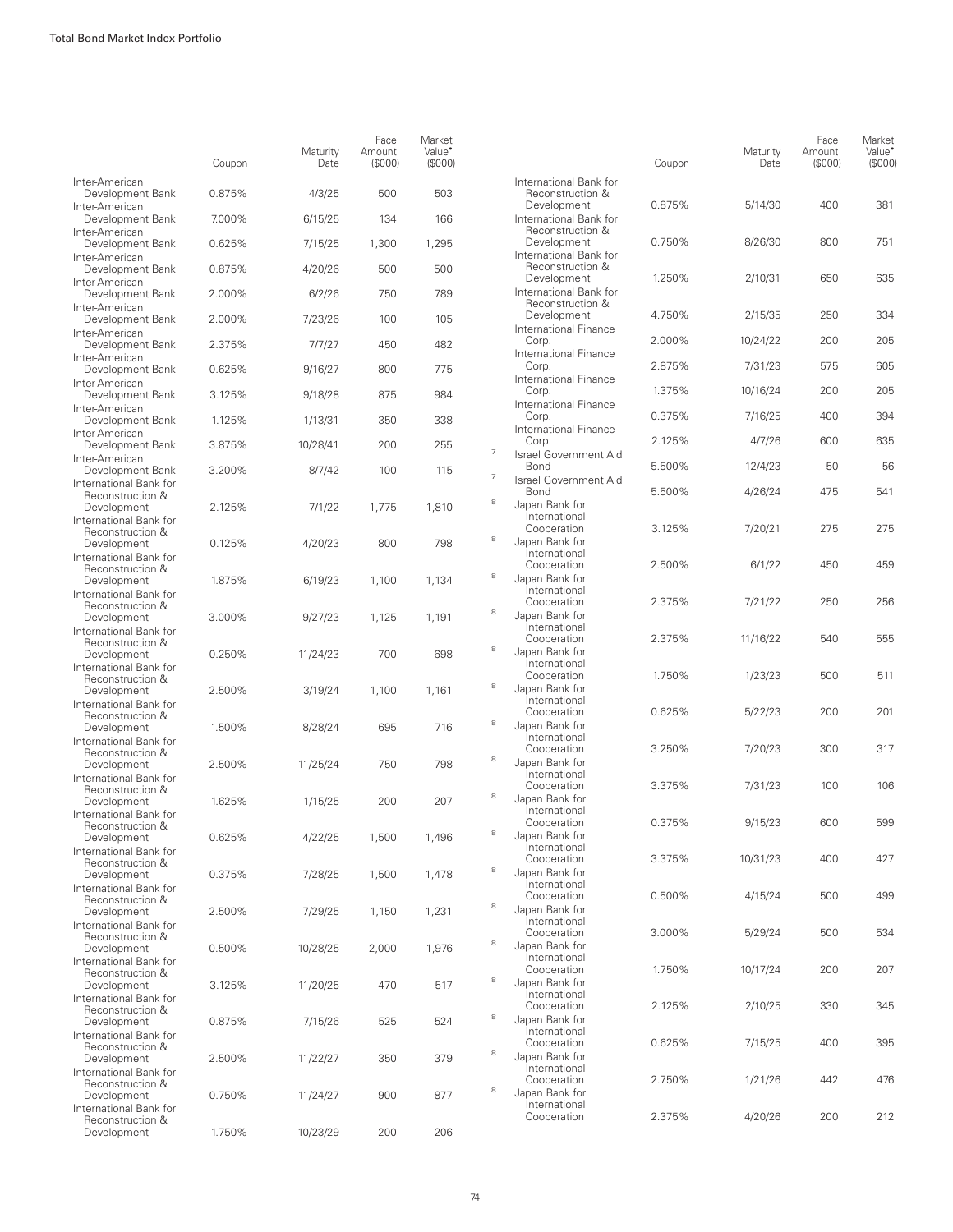|                                                                | Coupon | Maturity<br>Date | Face<br>Amount<br>(S000) | Market<br>Value <sup>•</sup><br>(\$000) |
|----------------------------------------------------------------|--------|------------------|--------------------------|-----------------------------------------|
| 8<br>Japan Bank for                                            |        |                  |                          |                                         |
| International<br>Cooperation                                   | 2.250% | 11/4/26          | 200                      | 211                                     |
| 8<br>Japan Bank for                                            |        |                  |                          |                                         |
| International<br>Cooperation                                   | 2.875% | 7/21/27          | 200                      | 218                                     |
| 8<br>Japan Bank for                                            |        |                  |                          |                                         |
| International                                                  |        |                  |                          |                                         |
| Cooperation<br>8                                               | 2.750% | 11/16/27         | 800                      | 869                                     |
| Japan Bank for<br>International                                |        |                  |                          |                                         |
| Cooperation                                                    | 3.250% | 7/20/28          | 300                      | 337                                     |
| 8<br>Japan Bank for                                            |        |                  |                          |                                         |
| International                                                  |        |                  |                          |                                         |
| Cooperation<br>8                                               | 3.500% | 10/31/28         | 350                      | 400                                     |
| Japan Bank for                                                 |        |                  |                          |                                         |
| International<br>Cooperation                                   | 1.250% | 1/21/31          | 500                      | 482                                     |
| 8<br>Japan International                                       |        |                  |                          |                                         |
| Cooperation Agency                                             | 2.750% | 4/27/27          | 300                      | 324                                     |
| 8<br>Japan International                                       |        |                  |                          |                                         |
| Cooperation Agency                                             | 1.750% | 4/28/31          | 200                      | 201                                     |
| 7<br>Kingdom of Jordan AID                                     | 3.000% | 6/30/25          | 200                      | 216                                     |
| Korea Development Bank                                         | 3.000% | 9/14/22          | 400                      | 412                                     |
| Korea Development Bank                                         | 3.375% | 3/12/23          | 700                      | 734                                     |
| Korea Development Bank                                         | 3.750% | 1/22/24          | 500                      | 540                                     |
| Korea Development Bank                                         | 2.125% | 10/1/24          | 200<br>400               | 210                                     |
| Korea Development Bank<br>$\overline{9}$<br>Kreditanstalt fuer | 1.625% | 1/19/31          |                          | 393                                     |
| Wiederaufbau                                                   | 1.750% | 8/22/22          | 1,600                    | 1,629                                   |
| 9<br>Kreditanstalt fuer                                        |        |                  |                          |                                         |
| Wiederaufbau<br>9                                              | 2.000% | 10/4/22          | 950                      | 972                                     |
| Kreditanstalt fuer<br>Wiederaufbau                             | 2.375% | 12/29/22         | 950                      | 981                                     |
| 9<br>Kreditanstalt fuer<br>Wiederaufbau                        | 2.125% | 1/17/23          | 1,025                    | 1,055                                   |
| 9<br>Kreditanstalt fuer                                        |        |                  |                          |                                         |
| Wiederaufbau                                                   | 1.625% | 2/15/23          | 1,200                    | 1,227                                   |
| 9<br>Kreditanstalt fuer                                        |        |                  |                          |                                         |
| Wiederaufbau<br>9                                              | 0.250% | 4/25/23          | 600                      | 600                                     |
| Kreditanstalt fuer<br>Wiederaufbau                             | 0.250% | 10/19/23         | 800                      | 798                                     |
| 9<br>Kreditanstalt fuer                                        |        |                  |                          |                                         |
| Wiederaufbau                                                   | 2.625% | 2/28/24          | 400                      | 423                                     |
| 9<br>Kreditanstalt fuer                                        |        |                  |                          |                                         |
| Wiederaufbau<br>9                                              | 0.250% | 3/8/24           | 700                      | 696                                     |
| Kreditanstalt fuer<br>Wiederaufbau                             | 1.375% | 8/5/24           | 900                      | 923                                     |
| 9<br>Kreditanstalt fuer                                        |        |                  |                          |                                         |
| Wiederaufbau                                                   | 2.500% | 11/20/24         | 1,800                    | 1,914                                   |
| 9<br>Kreditanstalt fuer                                        |        |                  |                          |                                         |
| Wiederaufbau<br>9<br>Kreditanstalt fuer                        | 2.000% | 5/2/25           | 150                      | 157                                     |
| Wiederaufbau                                                   | 0.375% | 7/18/25          | 1,500                    | 1,480                                   |
| $\mathbf 9$<br>Kreditanstalt fuer                              |        |                  |                          |                                         |
| Wiederaufbau                                                   | 0.625% | 1/22/26          | 1,000                    | 991                                     |
| $\mathbf 9$<br>Kreditanstalt fuer                              |        |                  |                          |                                         |
| Wiederaufbau                                                   | 2.875% | 4/3/28           | 500                      | 554                                     |
| $\mathbf 9$<br>Kreditanstalt fuer                              | 1.750% |                  |                          |                                         |
| Wiederaufbau<br>9<br>Kreditanstalt fuer                        |        | 9/14/29          | 175                      | 180                                     |
| Wiederaufbau                                                   | 0.000% | 4/18/36          | 400                      | 302                                     |
| 9<br>Kreditanstalt fuer                                        |        |                  |                          |                                         |
| Wiederaufbau                                                   | 0.000% | 6/29/37          | 200                      | 147                                     |
| 9<br>Landwirtschaftliche                                       |        |                  |                          |                                         |
| Rentenbank<br>9                                                | 3.125% | 11/14/23         | 100                      | 106                                     |
| Landwirtschaftliche<br>Rentenbank                              | 2.000% | 1/13/25          | 850                      | 889                                     |
| 9<br>Landwirtschaftliche                                       |        |                  |                          |                                         |
| Rentenbank                                                     | 0.500% | 5/27/25          | 400                      | 396                                     |
| 9<br>Landwirtschaftliche                                       |        |                  |                          |                                         |
| Rentenbank                                                     | 2.375% | 6/10/25          | 475                      | 505                                     |
| 9<br>Landwirtschaftliche                                       |        |                  |                          |                                         |
| Rentenbank<br>$\mathbf 9$<br>Landwirtschaftliche               | 1.750% | 7/27/26          | 275                      | 286                                     |
| Rentenbank                                                     | 2.500% | 11/15/27         | 250                      | 270                                     |

|          |                                                         | Coupon           | Maturity<br>Date    | Face<br>Amount<br>(S000) | Market<br>Value <sup>•</sup><br>(\$000) |
|----------|---------------------------------------------------------|------------------|---------------------|--------------------------|-----------------------------------------|
| 9        | Landwirtschaftliche                                     |                  |                     |                          |                                         |
|          | Rentenbank                                              | 0.875%           | 9/3/30              | 500                      | 473                                     |
|          | Nordic Investment Bank<br>Nordic Investment Bank        | 1.375%<br>0.375% | 10/17/22            | 200<br>200               | 203<br>200                              |
|          | Nordic Investment Bank                                  | 2.875%           | 5/19/23<br>7/19/23  | 200                      | 210                                     |
|          | Nordic Investment Bank                                  | 2.250%           | 5/21/24             | 200                      | 210                                     |
|          | Nordic Investment Bank                                  | 0.375%           | 9/11/25             | 600                      | 590                                     |
|          | Nordic Investment Bank                                  | 0.500%           | 1/21/26             | 200                      | 197                                     |
| 10       | Oesterreichische<br>Kontrollbank AG                     | 1.625%           | 9/17/22             | 400                      | 407                                     |
| 10<br>10 | Oesterreichische<br>Kontrollbank AG                     | 2.875%           | 3/13/23             | 500                      | 522                                     |
| 10       | Oesterreichische<br>Kontrollbank AG<br>Oesterreichische | 3.125%           | 11/7/23             | 200                      | 213                                     |
| 10       | Kontrollbank AG<br>Oesterreichische                     | 1.500%           | 2/12/25             | 100                      | 103                                     |
| 10       | Kontrollbank AG<br>Oesterreichische                     | 0.375%           | 9/17/25             | 500                      | 491                                     |
| 2        | Kontrollbank AG<br>Oriental Republic of                 | 0.500%           | 2/2/26              | 500                      | 491                                     |
|          | Uruguay                                                 | 4.375%           | 10/27/27            | 150                      | 173                                     |
|          | Province of Alberta                                     | 2.200%           | 7/26/22             | 400                      | 408                                     |
|          | Province of Alberta                                     | 3.350%           | 11/1/23             | 375                      | 400                                     |
|          | Province of Alberta<br>Province of Alberta              | 2.950%<br>1.875% | 1/23/24<br>11/13/24 | 300<br>450               | 319<br>468                              |
|          | Province of Alberta                                     | 1.000%           | 5/20/25             | 485                      | 488                                     |
|          | Province of Alberta                                     | 3.300%           | 3/15/28             | 250                      | 280                                     |
|          | Province of Alberta                                     | 1.300%           | 7/22/30             | 500                      | 481                                     |
|          | Province of British<br>Columbia                         | 2.000%           | 10/23/22            | 200                      | 205                                     |
|          | Province of British<br>Columbia                         | 1.750%           | 9/27/24             | 225                      | 233                                     |
|          | Province of British<br>Columbia                         | 2.250%           | 6/2/26              | 300                      | 318                                     |
|          | Province of Manitoba                                    | 2.100%           | 9/6/22              | 150                      | 153                                     |
|          | Province of Manitoba                                    | 2.600%           | 4/16/24             | 150                      | 158                                     |
|          | Province of Manitoba<br>Province of New                 | 2.125%           | 6/22/26             | 90                       | 94                                      |
|          | <b>Brunswick</b><br>Province of New                     | 2.500%           | 12/12/22            | 95                       | 98                                      |
|          | <b>Brunswick</b>                                        | 3.625%           | 2/24/28             | 105                      | 120                                     |
|          | Province of Ontario                                     | 2.200%           | 10/3/22             | 400                      | 410                                     |
|          | Province of Ontario                                     | 3.400%           | 10/17/23            | 760                      | 811                                     |
|          | Province of Ontario                                     | 3.050%           | 1/29/24             | 250                      | 266                                     |
|          | Province of Ontario                                     | 3.200%           | 5/16/24             | 150                      | 161                                     |
|          | Province of Ontario                                     | 2.500%           | 4/27/26             | 250                      | 267                                     |
|          | Province of Ontario<br>Province of Ontario              | 2.300%           | 6/15/26             | 900                      | 954<br>604                              |
|          | Province of Ontario                                     | 2.000%<br>1.125% | 10/2/29<br>10/7/30  | 585<br>500               | 475                                     |
|          | Province of Ontario                                     | 1.600%           | 2/25/31             | 600                      | 592                                     |
|          | Province of Quebec                                      | 2.625%           | 2/13/23             | 425                      | 441                                     |
|          | Province of Quebec                                      | 1.500%           | 2/11/25             | 441                      | 453                                     |
|          | Province of Quebec                                      | 0.600%           | 7/23/25             | 500                      | 496                                     |
|          | Province of Quebec                                      | 2.500%           | 4/20/26             | 200                      | 214                                     |
|          | Province of Quebec                                      | 2.750%           | 4/12/27             | 850                      | 923                                     |
|          | Province of Quebec                                      | 7.500%           | 9/15/29             | 475                      | 683                                     |
|          | Province of Quebec                                      | 1.350%           | 5/28/30             | 400                      | 391                                     |
|          | Province of Quebec                                      | 1.900%           | 4/21/31             | 1,700                    | 1,732                                   |
|          | Province of Saskatchewan                                | 8.500%           | 7/15/22             | 58                       | 63                                      |
|          | Republic of Chile                                       | 2.250%           | 10/30/22            | 175                      | 179                                     |
|          | Republic of Chile                                       | 3.125%           | 1/21/26             | 485                      | 525                                     |
|          | Republic of Chile                                       | 3.240%           | 2/6/28              | 460                      | 501                                     |
|          | Republic of Chile                                       | 2.450%           | 1/31/31             | 200                      | 204                                     |
|          | Republic of Chile                                       | 2.550%           | 1/27/32             | 200                      | 204                                     |
|          | Republic of Chile                                       | 3.500%           | 1/25/50             | 675                      | 709                                     |
|          | Republic of Chile                                       | 3.100%           | 1/22/61             | 500                      | 479                                     |
|          | Republic of Colombia                                    | 4.000%           | 2/26/24             | 200                      | 212                                     |
|          | Republic of Colombia<br>Republic of Colombia            | 8.125%<br>4.500% | 5/21/24<br>1/28/26  | 100<br>322               | 118<br>352                              |
|          | Republic of Colombia                                    | 3.875%           | 4/25/27             | 365                      | 387                                     |
|          | Republic of Colombia                                    | 4.500%           | 3/15/29             | 450                      | 491                                     |
|          | Republic of Colombia                                    | 3.000%           | 1/30/30             | 200                      | 196                                     |
|          |                                                         |                  |                     |                          |                                         |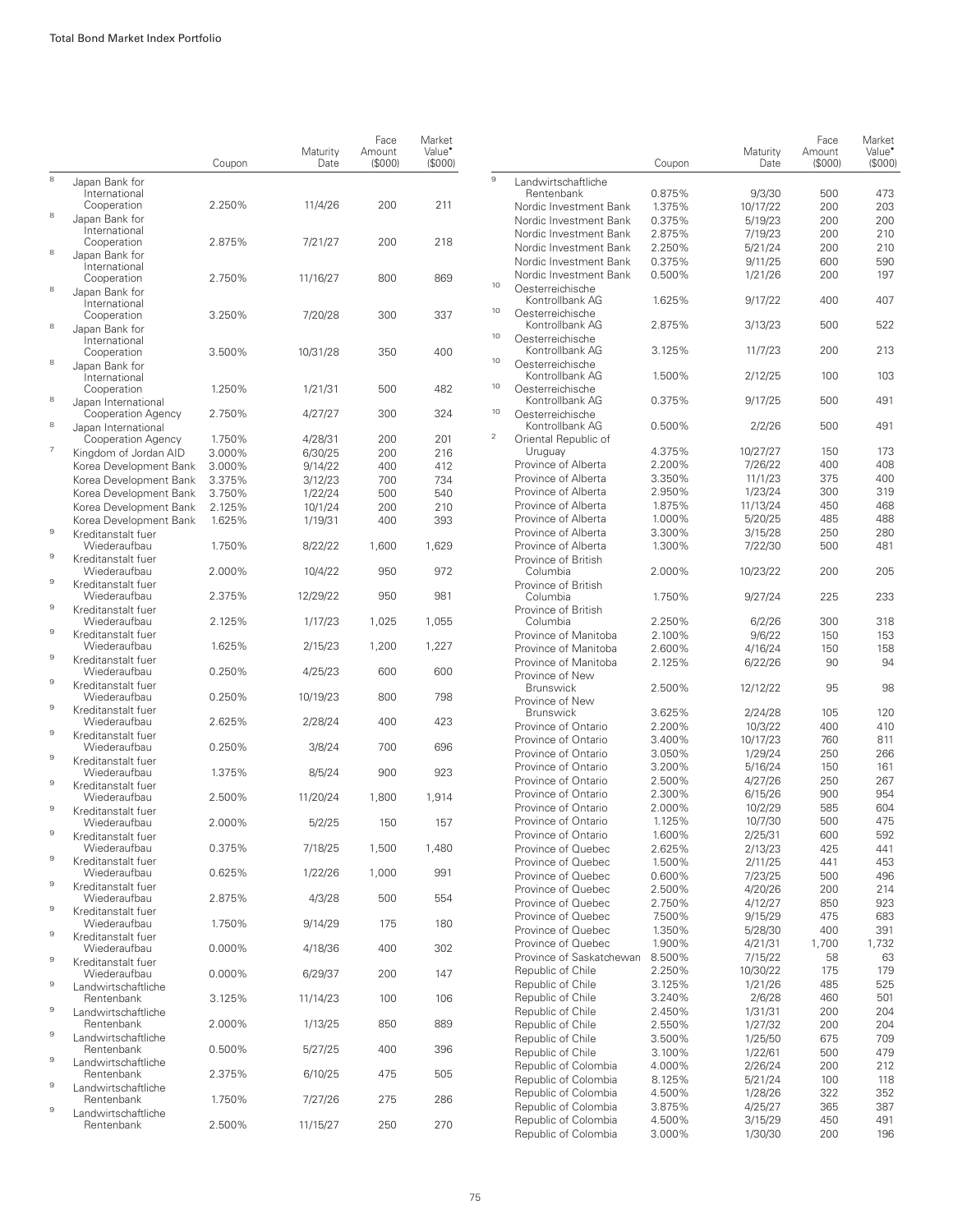|                |                         | Coupon  | Maturity<br>Date | Face<br>Amount<br>(\$000) | Market<br>Value <sup>•</sup><br>(\$000) |                                         |
|----------------|-------------------------|---------|------------------|---------------------------|-----------------------------------------|-----------------------------------------|
|                | Republic of Colombia    | 3.125%  | 4/15/31          | 200                       | 196                                     | Republic o                              |
|                | Republic of Colombia    | 3.250%  | 4/22/32          | 500                       | 489                                     | Republic o                              |
|                | Republic of Colombia    | 10.375% | 1/28/33          | 77                        | 115                                     | Republic o                              |
|                | Republic of Colombia    | 7.375%  | 9/18/37          | 300                       | 394                                     | Republic o                              |
|                | Republic of Colombia    | 6.125%  | 1/18/41          | 125                       | 148                                     | Republic o                              |
|                | Republic of Colombia    | 5.625%  | 2/26/44          | 475                       | 537                                     | Republic o                              |
|                |                         | 5.000%  |                  | 665                       | 707                                     |                                         |
|                | Republic of Colombia    |         | 6/15/45          |                           |                                         | Republic o                              |
|                | Republic of Colombia    | 5.200%  | 5/15/49          | 350                       | 383                                     | Republic o<br>$\mathfrak 2$             |
|                | Republic of Colombia    | 4.125%  | 5/15/51          | 400                       | 379                                     | Republic o<br>$\mathbf 2$               |
|                | Republic of Colombia    | 3.875%  | 2/15/61          | 400                       | 358                                     | Republic o<br>$\mathbf 2$               |
|                | Republic of Hungary     | 5.375%  | 2/21/23          | 400                       | 432                                     | Republic o<br>$\mathfrak 2$             |
|                | Republic of Hungary     | 5.750%  | 11/22/23         | 400                       | 449                                     | Republic o                              |
|                | Republic of Hungary     | 5.375%  | 3/25/24          | 350                       | 395                                     | $\overline{\mathbf{c}}$<br>Republic o   |
|                | Republic of Hungary     | 7.625%  | 3/29/41          | 290                       | 476                                     | $\overline{c}$<br>Republic o            |
|                | Republic of Indonesia   | 2.950%  | 1/11/23          | 425                       | 440                                     | State of Is                             |
|                | Republic of Indonesia   | 4.100%  | 4/24/28          | 200                       | 226                                     | State of Is                             |
|                | Republic of Indonesia   | 4.750%  | 2/11/29          | 425                       | 499                                     | State of Is                             |
|                | Republic of Indonesia   | 3.400%  | 9/18/29          | 200                       | 216                                     | State of Is                             |
|                | Republic of Indonesia   | 2.850%  | 2/14/30          | 200                       | 208                                     | State of Is                             |
|                | Republic of Indonesia   | 3.850%  | 10/15/30         | 200                       | 223                                     | $\overline{\phantom{a}}$<br>State of Is |
| 5              | Republic of Indonesia   | 4.750%  | 7/18/47          | 200                       | 238                                     | State of Is                             |
|                | Republic of Indonesia   | 4.350%  | 1/11/48          | 725                       | 823                                     | State of Is                             |
|                | Republic of Indonesia   | 3.700%  | 10/30/49         | 200                       | 210                                     | State of Is                             |
|                |                         |         |                  |                           |                                         |                                         |
|                | Republic of Indonesia   | 4.200%  | 10/15/50         | 430                       | 489                                     | State of Is                             |
|                | Republic of Indonesia   | 3.050%  | 3/12/51          | 400                       | 397                                     | State of Is                             |
|                | Republic of Indonesia   | 4.450%  | 4/15/70          | 200                       | 236                                     | Svensk Ex                               |
|                | Republic of Italy       | 6.875%  | 9/27/23          | 590                       | 668                                     | Svensk Ex                               |
|                | Republic of Italy       | 0.875%  | 5/6/24           | 500                       | 498                                     | Svensk Ex                               |
|                | Republic of Italy       | 2.375%  | 10/17/24         | 475                       | 494                                     | Svensk Ex                               |
|                | Republic of Italy       | 1.250%  | 2/17/26          | 500                       | 493                                     | Svensk Ex                               |
|                | Republic of Italy       | 2.875%  | 10/17/29         | 400                       | 416                                     | Svensk Ex                               |
|                | Republic of Italy       | 5.375%  | 6/15/33          | 475                       | 598                                     | Svensk Ex                               |
|                | Republic of Italy       | 4.000%  | 10/17/49         | 500                       | 550                                     | United Me                               |
|                | Republic of Italy       | 3.875%  | 5/6/51           | 600                       | 646                                     | United Me                               |
|                | Republic of Korea       | 3.875%  | 9/11/23          | 200                       | 215                                     | United Me                               |
|                | Republic of Korea       | 5.625%  |                  | 100                       | 119                                     | United Me                               |
|                |                         |         | 11/3/25          |                           |                                         |                                         |
|                | Republic of Korea       | 2.750%  | 1/19/27          | 1,000                     | 1,081                                   | United Me                               |
|                | Republic of Korea       | 3.875%  | 9/20/48          | 125                       | 158                                     | United Me                               |
|                | Republic of Panama      | 4.000%  | 9/22/24          | 200                       | 218                                     | United Me                               |
|                | Republic of Panama      | 3.750%  | 3/16/25          | 207                       | 225                                     | United Me                               |
|                | Republic of Panama      | 7.125%  | 1/29/26          | 168                       | 209                                     | United Me                               |
|                | Republic of Panama      | 8.875%  | 9/30/27          | 238                       | 329                                     | United Me                               |
|                | Republic of Panama      | 3.875%  | 3/17/28          | 460                       | 506                                     | United Me                               |
|                | Republic of Panama      | 9.375%  | 4/1/29           | 300                       | 444                                     | United Me                               |
|                | Republic of Panama      | 2.252%  | 9/29/32          | 500                       | 480                                     | United Me                               |
| $\overline{a}$ | Republic of Panama      | 6.700%  | 1/26/36          | 292                       | 397                                     | United Me                               |
| $\mathbf 2$    | Republic of Panama      | 4.500%  | 4/16/50          | 810                       | 922                                     | United Me                               |
| $\overline{2}$ | Republic of Panama      | 4.300%  | 4/29/53          | 400                       | 443                                     | United Me                               |
|                | Republic of Panama      | 4.500%  | 4/1/56           | 700                       | 794                                     | United Me                               |
| $\mathbf 2$    | Republic of Panama      | 3.870%  | 7/23/60          | 700                       | 715                                     | United Me                               |
|                | Republic of Peru        | 7.350%  | 7/21/25          | 225                       | 276                                     | United Me                               |
|                | Republic of Peru        | 2.392%  |                  | 200                       | 206                                     | United Me                               |
|                |                         |         | 1/23/26          |                           |                                         |                                         |
|                | Republic of Peru        | 2.783%  | 1/23/31          | 900                       | 916                                     | United Me                               |
| $\mathbf 2$    | Republic of Peru        | 8.750%  | 11/21/33         | 645                       | 1,012                                   | Total Sovereig                          |
|                | Republic of Peru        | 6.550%  | 3/14/37          | 325                       | 447                                     |                                         |
|                | Republic of Peru        | 3.300%  | 3/11/41          | 200                       | 202                                     | <b>Taxable Munio</b>                    |
|                | Republic of Peru        | 5.625%  | 11/18/50         | 475                       | 655                                     | Alabama E                               |
|                | Republic of Peru        | 3.550%  | 3/10/51          | 200                       | 208                                     | Settlem                                 |
|                | Republic of Peru        | 3.230%  | 7/28/21          | 525                       | 462                                     | Miscella                                |
|                | Republic of Philippines | 9.500%  | 10/21/24         | 350                       | 450                                     | American                                |
|                | Republic of Philippines | 10.625% | 3/16/25          | 100                       | 136                                     | Power I                                 |
|                | Republic of Philippines | 5.500%  | 3/30/26          | 225                       | 272                                     | Power &                                 |
|                | Republic of Philippines | 3.000%  | 2/1/28           | 400                       | 432                                     | American                                |
|                | Republic of Philippines | 3.750%  | 1/14/29          | 400                       | 454                                     | Power I                                 |
|                | Republic of Philippines |         |                  |                           |                                         | Power &                                 |
|                |                         | 9.500%  | 2/2/30           | 300                       | 475                                     | American                                |
|                | Republic of Philippines | 2.457%  | 5/5/30           | 200                       | 208                                     | Power I                                 |
|                | Republic of Philippines | 7.750%  | 1/14/31          | 400                       | 591                                     | 8 Power                                 |
|                | Republic of Philippines | 1.648%  | 6/10/31          | 200                       | 193                                     | (Combir<br>Hydroel                      |
|                | Republic of Philippines | 1.950%  | 1/6/32           | 200                       | 197                                     | Bay Area 7                              |
|                | Republic of Philippines | 6.375%  | 1/15/32          | 200                       | 275                                     | Highwa                                  |
|                | Republic of Philippines | 6.375%  | 10/23/34         | 550                       | 776                                     |                                         |

|        |                                                              |                  | Maturity           | Face<br>Amount | Market<br>Value <sup>•</sup> |
|--------|--------------------------------------------------------------|------------------|--------------------|----------------|------------------------------|
|        |                                                              | Coupon           | Date               | $($ \$000 $)$  | $($ \$000 $)$                |
|        | Republic of Philippines                                      | 3.950%           | 1/20/40            | 700            | 778                          |
|        | Republic of Philippines                                      | 3.700%           | 3/1/41             | 400            | 432                          |
|        | Republic of Philippines<br>Republic of Philippines           | 3.700%<br>2.950% | 2/2/42<br>5/5/45   | 350<br>500     | 378<br>483                   |
|        | Republic of Philippines                                      | 2.650%           | 12/10/45           | 200            | 185                          |
|        | Republic of Philippines                                      | 3.200%           | 7/6/46             | 500            | 502                          |
|        | Republic of Poland                                           | 3.000%           | 3/17/23            | 325            | 340                          |
|        | Republic of Poland                                           | 3.250%           | 4/6/26             | 500            | 551                          |
| 2      | Republic of Uruguay                                          | 4.500%           | 8/14/24            | 303            | 329                          |
| 2      | Republic of Uruguay                                          | 4.375%           | 1/23/31            | 387            | 451                          |
| 2<br>2 | Republic of Uruguay                                          | 7.625%           | 3/21/36            | 195            | 298                          |
| 2      | Republic of Uruguay                                          | 4.125%           | 11/20/45           | 300            | 354                          |
| 2      | Republic of Uruguay<br>Republic of Uruguay                   | 5.100%<br>4.975% | 6/18/50<br>4/20/55 | 765<br>500     | 1,002<br>646                 |
|        | State of Israel                                              | 3.150%           | 6/30/23            | 400            | 422                          |
|        | State of Israel                                              | 2.875%           | 3/16/26            | 200            | 216                          |
|        | State of Israel                                              | 3.250%           | 1/17/28            | 300            | 331                          |
|        | State of Israel                                              | 2.500%           | 1/15/30            | 200            | 210                          |
|        | State of Israel                                              | 2.750%           | 7/3/30             | 600            | 642                          |
| 7      | State of Israel                                              | 5.500%           | 9/18/33            | 100            | 141                          |
|        | State of Israel                                              | 4.500%           | 1/30/43            | 200            | 249                          |
|        | State of Israel                                              | 4.125%           | 1/17/48            | 250            | 301                          |
|        | State of Israel                                              | 3.375%           | 1/15/50            | 475            | 509                          |
|        | State of Israel<br>State of Israel                           | 3.875%<br>4.500% | 7/3/50<br>4/3/20   | 400<br>200     | 463<br>253                   |
|        | Svensk Exportkredit AB                                       | 2.000%           | 8/30/22            | 190            | 194                          |
|        | Svensk Exportkredit AB                                       | 1.625%           | 11/14/22           | 200            | 204                          |
|        | Svensk Exportkredit AB                                       | 2.875%           | 3/14/23            | 195            | 204                          |
|        | Svensk Exportkredit AB                                       | 0.375%           | 3/11/24            | 800            | 797                          |
|        | Svensk Exportkredit AB                                       | 0.375%           | 7/30/24            | 500            | 497                          |
|        | Svensk Exportkredit AB                                       | 0.625%           | 5/14/25            | 500            | 497                          |
|        | Svensk Exportkredit AB                                       | 0.500%           | 8/26/25            | 800            | 789                          |
|        | United Mexican States                                        | 3.600%           | 1/30/25            | 510            | 560                          |
|        | United Mexican States                                        | 3.900%           | 4/27/25            | 400            | 443                          |
|        | United Mexican States                                        | 4.125%           | 1/21/26            | 445            | 502                          |
|        | United Mexican States<br><b>United Mexican States</b>        | 4.150%<br>3.750% | 3/28/27<br>1/11/28 | 800<br>675     | 905<br>737                   |
|        | <b>United Mexican States</b>                                 | 4.500%           | 4/22/29            | 950            | 1,075                        |
|        | United Mexican States                                        | 3.250%           | 4/16/30            | 700            | 724                          |
|        | United Mexican States                                        | 8.300%           | 8/15/31            | 220            | 327                          |
|        | <b>United Mexican States</b>                                 | 4.750%           | 4/27/32            | 600            | 687                          |
|        | <b>United Mexican States</b>                                 | 7.500%           | 4/8/33             | 100            | 141                          |
|        | United Mexican States                                        | 6.050%           | 1/11/40            | 883            | 1,108                        |
|        | <b>United Mexican States</b>                                 | 4.280%           | 8/14/41            | 500            | 525                          |
|        | United Mexican States                                        | 4.750%           | 3/8/44             | 765            | 846                          |
|        | <b>United Mexican States</b>                                 | 5.550%           | 1/21/45            | 510            | 617                          |
|        | <b>United Mexican States</b>                                 | 4.600%           | 1/23/46            | 600            | 646                          |
|        | <b>United Mexican States</b><br><b>United Mexican States</b> | 4.350%           | 1/15/47            | 760<br>455     | 794<br>489                   |
|        | <b>United Mexican States</b>                                 | 4.600%<br>4.500% | 2/10/48<br>1/31/50 | 600            | 638                          |
|        | <b>United Mexican States</b>                                 | 5.000%           | 4/27/51            | 550            | 626                          |
|        | <b>United Mexican States</b>                                 | 3.771%           | 5/24/61            | 850            | 792                          |
|        | <b>United Mexican States</b>                                 | 5.750%           | 10/12/10           | 342            | 408                          |
|        | Total Sovereign Bonds (Cost \$182,902)                       |                  |                    |                | 190,468                      |
|        | Taxable Municipal Bonds (0.8%)                               |                  |                    |                |                              |
|        | Alabama Economic                                             |                  |                    |                |                              |
|        | Settlement Authority<br>Miscellaneous Revenue                | 3.163%           | 9/15/25            | 65             | 69                           |
|        | American Municipal                                           |                  |                    |                |                              |
|        | Power Inc. Electric<br>Power & Light Revenue                 | 5.939%           | 2/15/47            | 150            | 221                          |
|        | American Municipal<br>Power Inc. Electric                    |                  |                    |                |                              |
|        | Power & Light Revenue<br>American Municipal                  | 7.499%           | 2/15/50            | 50             | 81                           |
|        | Power Inc. Electric<br>Power & Light Revenue                 |                  |                    |                |                              |
|        | (Combination                                                 |                  |                    |                |                              |
|        | Hydroelectric Projects)<br>Bay Area Toll Authority           | 8.084%           | 2/15/50            | 175            | 329                          |
|        | Highway Revenue                                              | 2.574%           | 4/1/31             | 75             | 79                           |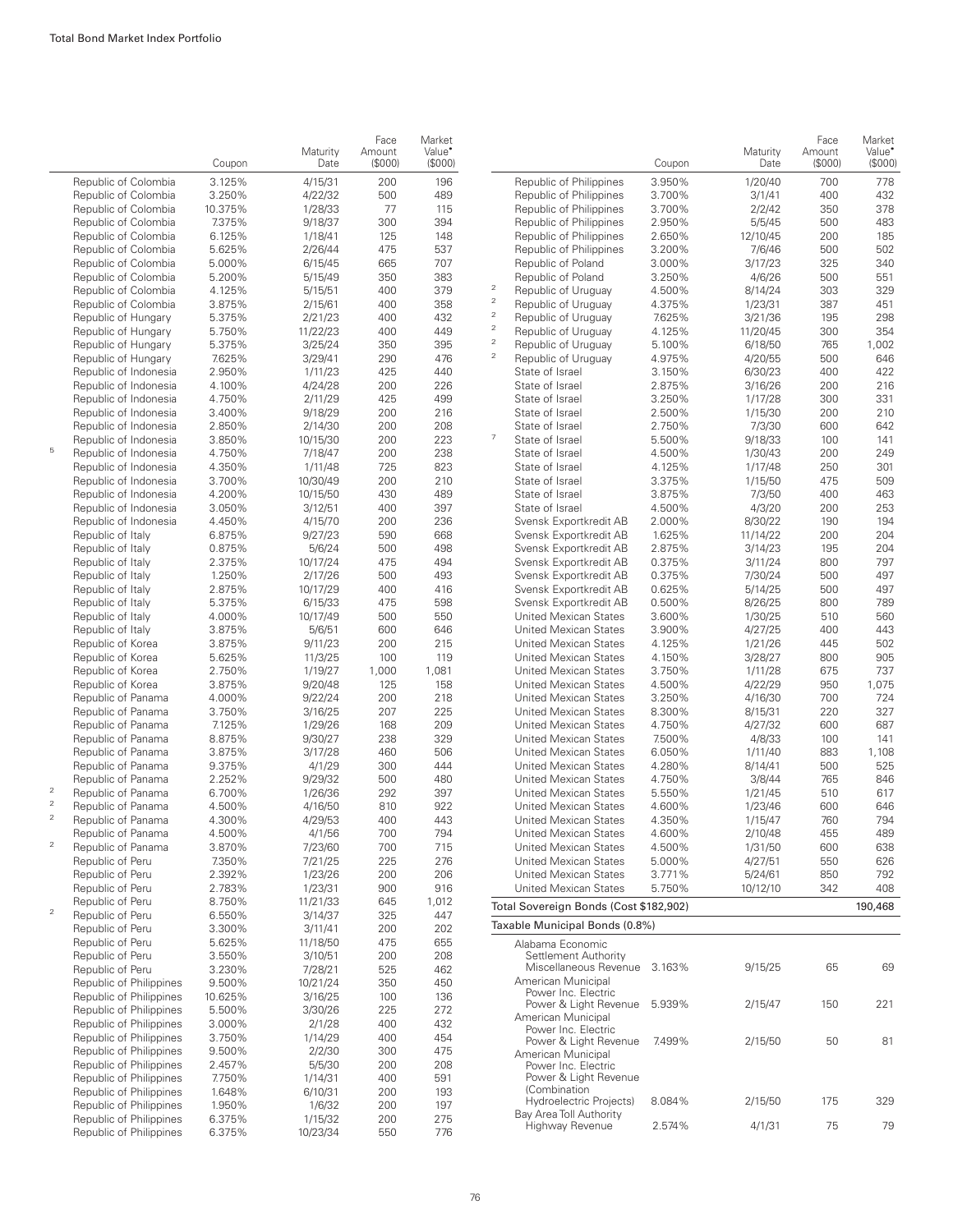|                                                                                           | Coupon           | Maturity<br>Date  | Face<br>Amount<br>(S000) | Market<br>Value <sup>•</sup><br>(S000) |
|-------------------------------------------------------------------------------------------|------------------|-------------------|--------------------------|----------------------------------------|
| Bay Area Toll Authority<br>Highway Revenue                                                | 6.918%           | 4/1/40            | 100                      | 150                                    |
| Bay Area Toll Authority<br>Highway Revenue                                                | 6.263%           | 4/1/49            | 250                      | 406                                    |
| Bay Area Toll Authority<br>Highway Revenue                                                | 7.043%           | 4/1/50            | 100                      | 174                                    |
| Bay Area Toll Authority<br>Highway Revenue                                                | 6.907%           | 10/1/50           | 200                      | 349                                    |
| California General Fund<br>Revenue                                                        | 1.700%           | 2/1/28            | 100                      | 101                                    |
| California GO                                                                             | 5.700%           | 11/1/21           | 250                      | 255                                    |
| California GO                                                                             | 3.375%           | 4/1/25            | 100                      | 109                                    |
| California GO                                                                             | 2.650%           | 4/1/26            | 75                       | 81                                     |
| California GO                                                                             | 3.500%           | 4/1/28            | 150                      | 169                                    |
| California GO                                                                             | 2.500%           | 10/1/29           | 70                       | 74                                     |
| California GO                                                                             | 4.500%           | 4/1/33            | 190                      | 224                                    |
| California GO                                                                             | 7.500%           | 4/1/34            | 350                      | 552                                    |
| California GO<br>California GO                                                            | 4.600%<br>7.550% | 4/1/38            | 300<br>630               | 351                                    |
| California GO                                                                             | 7.300%           | 4/1/39<br>10/1/39 | 75                       | 1,074<br>120                           |
| California GO                                                                             | 7.350%           | 11/1/39           | 675                      | 1,087                                  |
| California GO                                                                             | 7.625%           | 3/1/40            | 205                      | 345                                    |
| California GO                                                                             | 7.600%           | 11/1/40           | 200                      | 349                                    |
| California State University<br>College & University                                       |                  |                   |                          |                                        |
| Revenue<br>California State University<br>College & University                            | 3.899%           | 11/1/47           | 50                       | 58                                     |
| Revenue<br>Central Puget Sound                                                            | 2.975%           | 11/1/51           | 140                      | 143                                    |
| Regional Transit                                                                          |                  |                   |                          |                                        |
| <b>Authority Sales Tax</b>                                                                |                  |                   |                          |                                        |
| Revenue                                                                                   | 5.491%           | 11/1/39           | 50                       | 70                                     |
| Chicago IL GO<br>Chicago O'Hare<br><b>International Airport</b><br>Port, Airport & Marina | 7.045%           | 1/1/29            | 45                       | 52                                     |
| Revenue<br>Chicago O'Hare<br><b>International Airport</b>                                 | 6.395%           | 1/1/40            | 125                      | 188                                    |
| Port, Airport & Marina<br>Revenue<br>Chicago O'Hare<br><b>International Airport</b>       | 4.472%           | 1/1/49            | 75                       | 96                                     |
| Port, Airport & Marina<br>Revenue<br>Chicago Transit Authority                            | 4.572%           | 1/1/54            | 40                       | 53                                     |
| Sales & Transfer Tax<br>Receipts Sales Tax<br>Revenue                                     | 6.899%           | 12/1/40           | 125                      | 178                                    |
| <b>Clark County Department</b><br>of Aviation Port, Airport                               |                  |                   |                          |                                        |
| & Marina Revenue<br>Commonwealth Financing<br><b>Authority Appropriations</b>             | 6.820%           | 7/1/45            | 100                      | 156                                    |
| Revenue<br>Commonwealth Financing<br><b>Authority Appropriations</b>                      | 3.807%           | 6/1/41            | 105                      | 122                                    |
| Revenue (Plancon<br>Program)                                                              | 3.864%           | 6/1/38            | 100                      | 114                                    |
| Commonwealth of<br>Massachusetts GO<br>Commonwealth of                                    | 4.200%           | 12/1/21           | 65                       | 66                                     |
| Massachusetts GO<br>Commonwealth of                                                       | 5.456%           | 12/1/39           | 150                      | 207                                    |
| Massachusetts GO<br>Commonwealth of                                                       | 2.514%           | 7/1/41            | 450                      | 454                                    |
| Massachusetts GO<br>Commonwealth of                                                       | 2.813%           | 9/1/43            | 225                      | 238                                    |
| Massachusetts GO<br>Commonwealth of<br>Massachusetts<br><b>Transportation Fund</b>        | 2.900%           | 9/1/49            | 100                      | 106                                    |
| <b>Fuel Sales Tax Revenue</b>                                                             | 5.731%           | 6/1/40            | 50                       | 70                                     |
| Connecticut GO                                                                            | 5.090%           | 10/1/30           | 175                      | 207                                    |
| Connecticut GO                                                                            | 5.850%           | 3/15/32           | 200                      | 266                                    |
| Cook County IL GO                                                                         | 6.229%           | 11/15/34          | 50                       | 68                                     |

|    |                                                                                                         | Coupon           | Maturity<br>Date | Face<br>Amount<br>(S000) | Market<br>Value <sup>•</sup><br>(\$000) |
|----|---------------------------------------------------------------------------------------------------------|------------------|------------------|--------------------------|-----------------------------------------|
|    | Dallas Area Rapid Transit<br>Sales Tax Revenue                                                          | 5.999%           | 12/1/44          | 100                      | 152                                     |
|    | Dallas Area Rapid Transit<br>Sales Tax Revenue<br><b>Dallas Convention Center</b>                       | 5.022%           | 12/1/48          | 50                       | 70                                      |
| 11 | <b>Hotel Development</b><br>Corp. Hotel Occupancy<br>Tax Revenue                                        | 7.088%           | 1/1/42           | 75                       | 105                                     |
|    | Dallas Independent School<br>District GO<br>Dallas-Fort Worth                                           | 6.450%           | 2/15/35          | 100                      | 104                                     |
|    | International Airport<br>Port, Airport & Marina<br>Revenue<br>Dallas-Fort Worth                         | 2.994%           | 11/1/38          | 485                      | 511                                     |
|    | International Airport<br>Port, Airport & Marina<br>Revenue                                              | 3.144%           | 11/1/45          | 75                       | 79                                      |
|    | District of Columbia                                                                                    |                  |                  |                          |                                         |
|    | Income Tax Revenue<br>District of Columbia Water<br>& Sewer Authority                                   | 5.591%           | 12/1/34          | 50                       | 65                                      |
|    | Water Revenue<br>East Bay Municipal Utility                                                             | 4.814%           | 10/1/14          | 150                      | 213                                     |
|    | District Water System<br><b>Water Revenue</b><br>Foothill-Eastern<br><b>Transportation Corridor</b>     | 5.874%           | 6/1/40           | 85                       | 123                                     |
|    | Agency Highway<br>Revenue<br>Georgia Municipal Electric                                                 | 4.094%           | 1/15/49          | 140                      | 148                                     |
|    | <b>Authority Electric Power</b><br>& Light Revenue<br>Georgia Municipal Electric                        | 6.637%           | 4/1/57           | 242                      | 367                                     |
|    | <b>Authority Electric Power</b><br>& Light Revenue                                                      | 6.655%           | 4/1/57           | 145                      | 223                                     |
|    | Georgia Municipal Electric<br>Authority Electric Power<br>& Light Revenue<br>Golden State Tobacco       | 7.055%           | 4/1/57           | 73                       | 108                                     |
|    | Securitization Corp.<br><b>Tobacco Settlement</b><br><b>Funded Revenue</b><br>Grand Parkway             | 3.115%           | 6/1/38           | 100                      | 104                                     |
|    | Transportation Corp.<br>Texas System Highway<br>Revenue<br><b>Great Lakes Water</b><br>Authority Sewage | 3.236%           | 10/1/52          | 395                      | 404                                     |
|    | Disposal System Sewer                                                                                   |                  |                  |                          |                                         |
|    | Revenue<br>Houston TX GO                                                                                | 3.056%<br>6.290% | 7/1/39<br>3/1/32 | 100<br>120               | 107<br>151                              |
|    | Illinois GO                                                                                             | 4.950%           | 6/1/23           | 213                      | 227                                     |
|    | Illinois GO<br>Illinois State Toll Highway                                                              | 5.100%           | 6/1/33           | 1,405                    | 1,652                                   |
|    | Authority Highway<br>Revenue<br>JobsOhio Beverage                                                       | 6.184%           | 1/1/34           | 50                       | 70                                      |
|    | System Miscellaneous<br>Revenue<br>JobsOhio Beverage                                                    | 3.985%           | 1/1/29           | 150                      | 171                                     |
|    | System Miscellaneous<br>Revenue                                                                         | 4.532%           | 1/1/35           | 100                      | 124                                     |
|    | JobsOhio Beverage<br>System Miscellaneous<br>Revenue                                                    | 2.833%           |                  | 75                       | 80                                      |
|    | Los Angeles CA Unified<br>School District GO                                                            | 5.755%           | 1/1/38           | 200                      | 251                                     |
|    | Los Angeles CA Unified<br>School District GO                                                            | 5.750%           | 7/1/29<br>7/1/34 | 125                      | 169                                     |
|    | Los Angeles CA Unified<br>School District GO                                                            | 6.758%           | 7/1/34           | 200                      | 287                                     |
|    | Los Angeles Community<br>College District GO                                                            | 1.606%           | 8/1/28           | 100                      | 100                                     |
|    | Los Angeles Community<br>College District GO                                                            | 1.806%           | 8/1/30           | 150                      | 150                                     |
|    | Los Angeles Community<br>College District GO                                                            | 2.106%           | 8/1/32           | 100                      | 101                                     |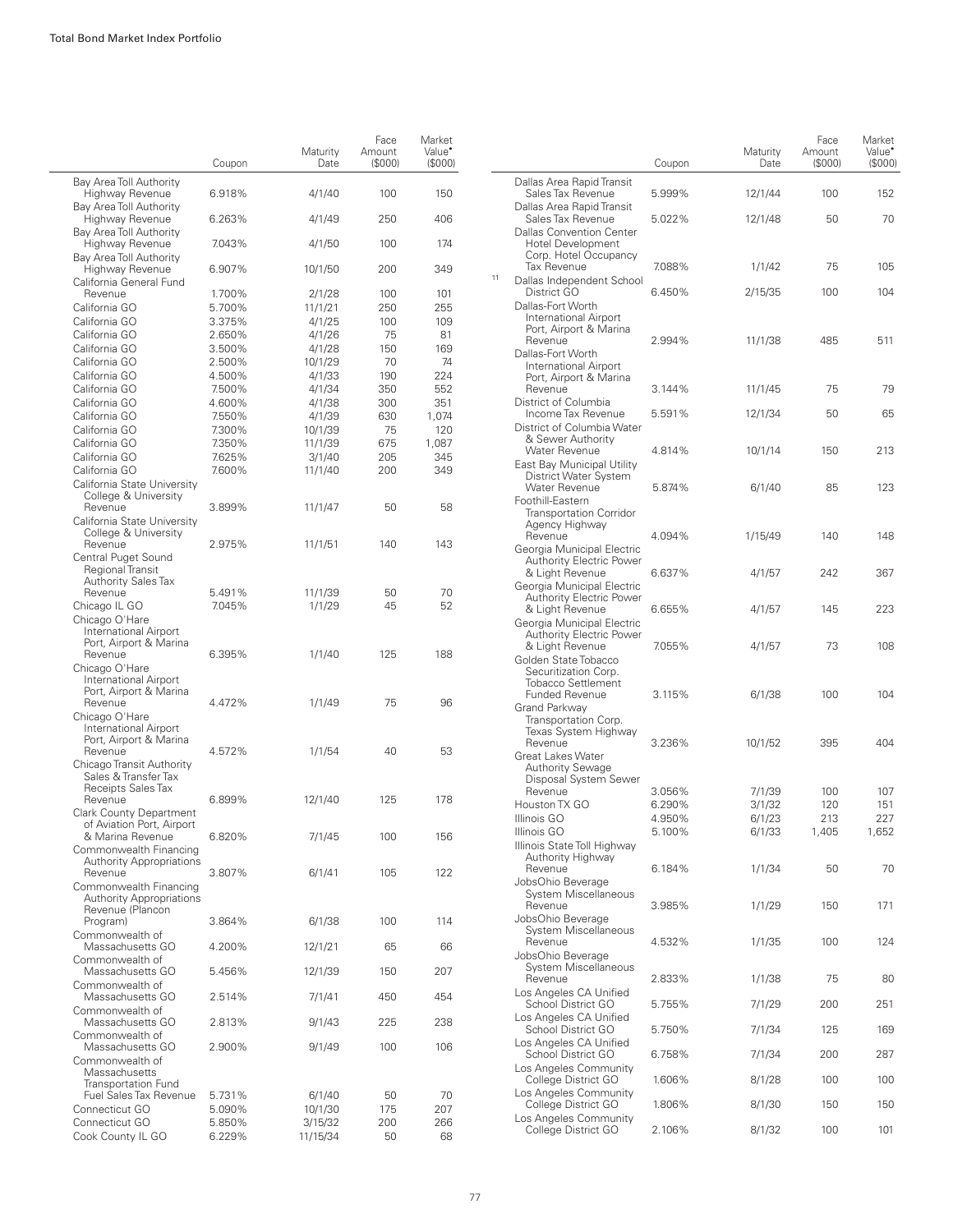|                                                                                                           | Coupon           | Maturity<br>Date   | Face<br>Amount<br>(\$000) | Market<br>Value <sup>•</sup><br>(\$000) |    |                                                                                                    | Coupon | Maturity<br>Date | Face<br>Amount<br>(S000) | Market<br>Value <sup>•</sup><br>(\$000 |
|-----------------------------------------------------------------------------------------------------------|------------------|--------------------|---------------------------|-----------------------------------------|----|----------------------------------------------------------------------------------------------------|--------|------------------|--------------------------|----------------------------------------|
| Los Angeles County<br>Metropolitan<br><b>Transportation Authority</b>                                     |                  |                    |                           |                                         | 12 | New Jersey Economic<br>Development Authority<br>Appropriations Revenue                             | 7.425% | 2/15/29          | 225                      | 292                                    |
| Sales Tax Revenue<br>Los Angeles County<br>Public Works Financing                                         | 5.735%           | 6/1/39             | 75                        | 100                                     |    | New Jersey Transportation<br><b>Trust Fund Authority</b><br>Appropriations Revenue 4.081%          |        | 6/15/39          | 75                       | 85                                     |
| <b>Authority Lease</b><br>(Abatement) Revenue                                                             | 7.618%           | 8/1/40             | 50                        | 81                                      |    | New Jersey Transportation<br>Trust Fund Authority                                                  |        |                  |                          |                                        |
| Los Angeles Department<br>of Water & Power                                                                |                  |                    |                           |                                         |    | Appropriations Revenue 6.561%<br>New Jersey Transportation                                         |        | 12/15/40         | 400                      | 597                                    |
| System Electric Power<br>& Light Revenue<br>Los Angeles Department                                        | 6.574%           | 7/1/45             | 100                       | 162                                     |    | <b>Trust Fund Authority</b><br>Appropriations Revenue 4.131%<br>New Jersey Turnpike                |        | 6/15/42          | 100                      | 114                                    |
| of Water & Power<br>System Water Revenue<br>Maryland Health & Higher                                      | 6.603%           | 7/1/50             | 100                       | 170                                     |    | Authority Highway<br>Revenue<br>New Jersey Turnpike                                                | 7.414% | 1/1/40           | 100                      | 164                                    |
| <b>Educational Facilities</b><br>Authority Health,<br>Hospital, Nursing Home                              |                  |                    |                           |                                         |    | Authority Highway<br>Revenue                                                                       | 7.102% | 1/1/41           | 400                      | 640                                    |
| Revenue<br>Maryland State<br><b>Transportation Authority</b>                                              | 3.197%           | 7/1/50             | 250                       | 257                                     |    | New York City Transitional<br>Finance Authority<br><b>Future Tax Secured</b>                       |        |                  |                          |                                        |
| <b>Transit Revenue</b><br>Massachusetts School                                                            | 5.888%           | 7/1/43             | 50                        | 68                                      |    | Income Tax Revenue<br>New York City Transitional<br><b>Finance Authority</b>                       | 5.767% | 8/1/36           | 150                      | 193                                    |
| <b>Building Authority Sales</b><br>Tax Revenue<br>Massachusetts School<br><b>Building Authority Sales</b> | 5.715%           | 8/15/39            | 100                       | 141                                     |    | <b>Future Tax Secured</b><br>Income Tax Revenue<br>New York City Transitional<br>Finance Authority | 5.572% | 11/1/38          | 75                       | 99                                     |
| Tax Revenue<br>Massachusetts School<br><b>Building Authority Sales</b>                                    | 3.395%           | 10/15/40           | 50                        | 54                                      |    | Future Tax Secured<br>Sales Tax Revenue<br>New York City Water &                                   | 5.508% | 8/1/37           | 100                      | 134                                    |
| <b>Tax Revenue</b><br>Metropolitan Government<br>of Nashville & Davidson                                  | 2.950%           | 5/15/43            | 100                       | 103                                     |    | Sewer System Water<br>Revenue<br>New York City Water &                                             | 5.750% | 6/15/41          | 50                       | 75                                     |
| County TN Hotel<br>Occupancy Tax Revenue 6.731%<br>Metropolitan<br><b>Transportation Authority</b>        |                  | 7/1/43             | 50                        | 74                                      |    | Sewer System Water<br>Revenue<br>New York City Water &<br>Sewer System Water                       | 5.952% | 6/15/42          | 50                       | 76                                     |
| Miscellaneous Taxes<br>Revenue<br>Metropolitan                                                            | 7.336%           | 11/15/39           | 400                       | 650                                     |    | Revenue<br>New York City Water &<br>Sewer System Water                                             | 6.011% | 6/15/42          | 50                       | 77                                     |
| <b>Transportation Authority</b><br>Transit Revenue<br>Metropolitan                                        | 5.871%           | 11/15/39           | 50                        | 67                                      |    | Revenue<br>New York City Water &<br>Sewer System Water                                             | 5.440% | 6/15/43          | 100                      | 147                                    |
| <b>Transportation Authority</b>                                                                           |                  |                    |                           |                                         |    | Revenue                                                                                            | 5.882% | 6/15/44          | 175                      | 271                                    |
| Transit Revenue                                                                                           | 5.175%           | 11/15/49           | 175                       | 236                                     |    | New York NY GO                                                                                     | 5.517% | 10/1/37          | 50                       | 68                                     |
| Metropolitan Washington<br>Airports Authority<br>Dulles Toll Road                                         |                  |                    |                           |                                         |    | New York NY GO<br>New York State Dormitory<br>Authority College &                                  | 6.271% | 12/1/37          | 100                      | 144                                    |
| Highway Revenue<br>Metropolitan Water<br>Reclamation District of                                          | 7.462%           | 10/1/46            | 85                        | 145                                     |    | University Revenue<br>New York State Dormitory                                                     | 3.142% | 7/1/43           | 260                      | 269                                    |
| Greater Chicago GO<br>Miami-Dade County FL<br>Aviation Port, Airport &                                    | 5.720%           | 12/1/38            | 100                       | 141                                     |    | Authority Income Tax<br>Revenue<br>New York State Dormitory                                        | 3.110% | 2/15/39          | 50                       | 55                                     |
| Marina Revenue<br>Miami-Dade County FL<br>Water & Sewer Water                                             | 4.280%           | 10/1/41            | 125                       | 139                                     |    | Authority Income Tax<br>Revenue<br>New York State Dormitory                                        | 5.628% | 3/15/39          | 100                      | 131                                    |
| Revenue<br>Michigan Finance<br>Authority Health,                                                          | 3.490%           | 10/1/42            | 75                        | 81                                      |    | Authority Income Tax<br>Revenue<br>New York State Dormitory                                        | 3.190% | 2/15/43          | 50                       | 55                                     |
| Hospital, Nursing Home<br>Revenue<br>Michigan Finance                                                     | 3.084%           | 12/1/34            | 75                        | 81                                      |    | Authority Lease<br>(Appropriation) Revenue 2.202%<br>New York State Thruway                        |        | 3/15/34          | 200                      | 202                                    |
| Authority Health,<br>Hospital, Nursing Home<br>Revenue                                                    | 3.384%           | 12/1/40            | 200                       | 219                                     |    | Authority Highway<br>Revenue<br>New York State Thruway                                             | 2.900% | 1/1/35           | 85                       | 91                                     |
| Michigan State University<br>College & University                                                         |                  |                    |                           |                                         |    | Authority Highway<br>Revenue<br>New York State Urban                                               | 3.500% | 1/1/42           | 50                       | 53                                     |
| Revenue<br>Mississippi GO<br>Missouri Health &                                                            | 4.496%<br>5.245% | 8/15/48<br>11/1/34 | 50<br>50                  | 58<br>65                                |    | Development Corp.<br>Income Tax Revenue<br>New York State Urban                                    | 3.900% | 3/15/33          | 100                      | 113                                    |
| <b>Educational Facilities</b><br>Authority College &<br>University Revenue                                | 3.229%           | 5/15/50            | 100                       | 110                                     |    | Development Corp.<br>Income Tax Revenue<br>North Texas Tollway                                     | 5.770% | 3/15/39          | 150                      | 187                                    |
| Missouri Health &<br><b>Educational Facilities</b><br>Authority College &<br>University Revenue           | 3.652%           | 8/15/57            | 100                       | 119                                     |    | Authority Highway<br>Revenue                                                                       | 3.011% | 1/1/43           | 50                       | 51                                     |
|                                                                                                           |                  |                    |                           |                                         |    |                                                                                                    |        |                  |                          |                                        |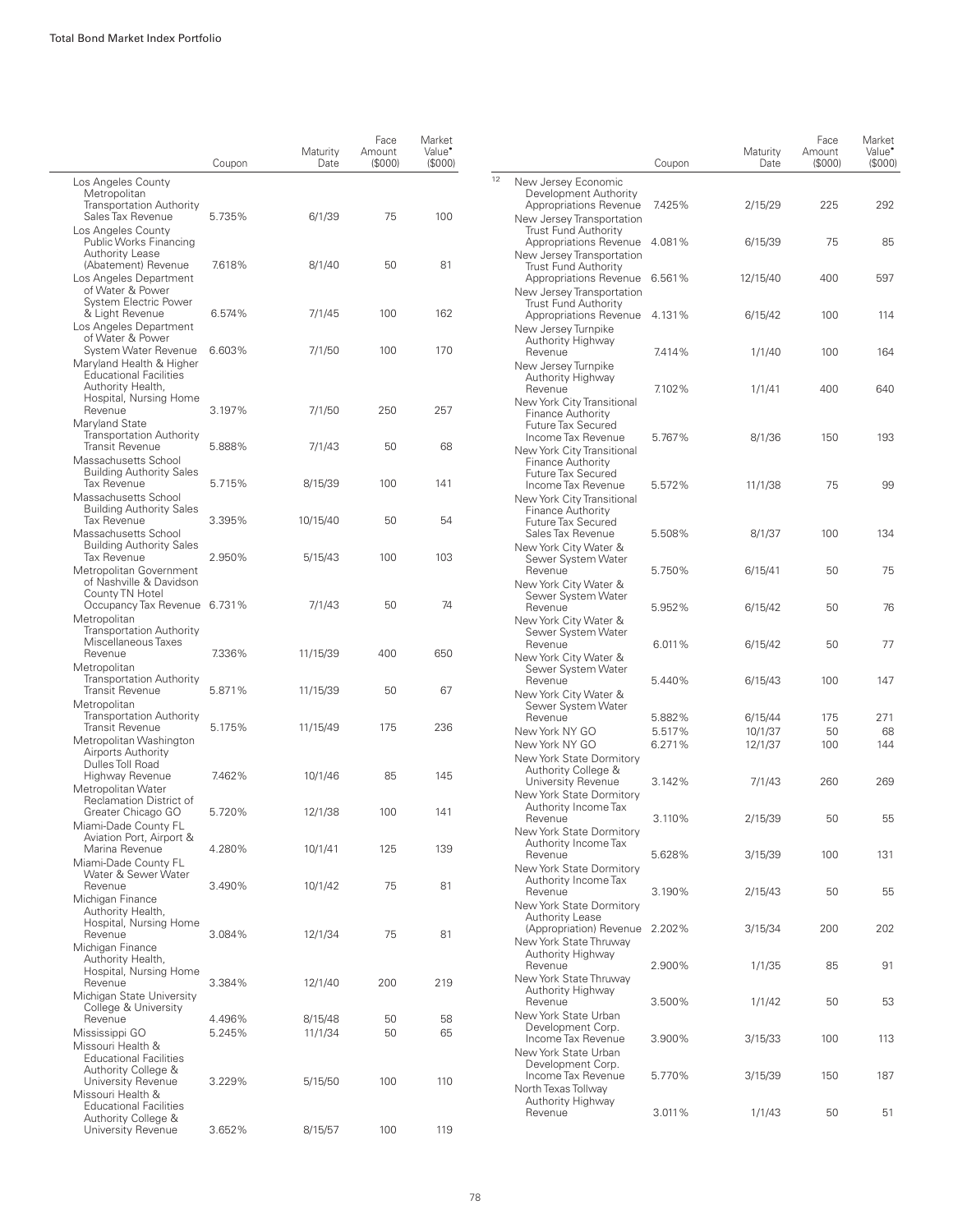|    |                                                                                                  | Coupon           | Maturity<br>Date | Face<br>Amount<br>(S000) | Market<br>Value <sup>•</sup><br>(\$000) |                                              |
|----|--------------------------------------------------------------------------------------------------|------------------|------------------|--------------------------|-----------------------------------------|----------------------------------------------|
|    | North Texas Tollway                                                                              |                  |                  |                          |                                         | Port Au                                      |
|    | Authority Highway<br>Revenue<br><b>Ohio State University</b>                                     | 6.718%           | 1/1/49           | 150                      | 248                                     | & Ne<br>Airpo<br>Reve                        |
|    | College & University<br>Revenue                                                                  | 4.910%           | 6/1/40           | 100                      | 134                                     | Port Au<br>& Ne                              |
|    | <b>Ohio State University</b><br>College & University                                             |                  |                  |                          |                                         | Airpo<br>Reve                                |
|    | Revenue<br>Ohio State University<br><b>General Receipts</b><br>College & University              | 4.800%           | 6/1/11           | 100                      | 142                                     | Port Au<br>& Ne<br>Airpo<br>Reve             |
|    | Revenue<br>Ohio Turnpike &<br>Infrastructure                                                     | 3.798%           | 12/1/46          | 100                      | 119                                     | Port of<br>Nucle<br>Regiona                  |
|    | Commission Highway<br>Revenue<br>Ohio Water Development                                          | 3.216%           | 2/15/48          | 75                       | 77                                      | Distri<br>Reve<br>Riversio                   |
|    | <b>Authority Water</b><br>Pollution Control Loan<br><b>Fund Water Revenue</b>                    | 4.879%           | 12/1/34          | 75                       | 90                                      | Appro<br>Rutgers<br>of Ne                    |
|    | Oregon Department of<br><b>Transportation Fuel</b><br>Sales Tax Revenue                          | 5.834%           | 11/15/34         | 150                      | 209                                     | & Un<br>Rutgers<br>of Ne                     |
| 13 | Oregon GO<br>Oregon GO                                                                           | 5.762%<br>5.892% | 6/1/23<br>6/1/27 | 107<br>75                | 116<br>91                               | & Un<br>Rutgers<br>of Ne                     |
| 14 | Oregon School Boards<br>Association GO<br>Oregon State University<br>College & University        | 5.528%           | 6/30/28          | 50                       | 59                                      | & Un<br>Sales Ta<br>Corp.                    |
|    | Revenue<br>Pennsylvania State<br>University College &                                            | 3.424%           | 3/1/60           | 150                      | 154                                     | Reve<br>Sales Ta<br>Corp.                    |
|    | University Revenue<br>Pennsylvania State<br>University College &                                 | 2.790%           | 9/1/43           | 200                      | 203                                     | Reve<br>Sales <sub>Ta</sub><br>Corp.         |
|    | University Revenue<br>Pennsylvania Turnpike<br>Commission Highway                                | 2.840%           | 9/1/50           | 100                      | 101                                     | Reve<br>Salt Riv<br>Agric                    |
|    | Revenue<br>Permanent University<br>Fund - Texas A&M<br>University System<br>College & University | 5.511%           | 12/1/45          | 75                       | 109                                     | Impro<br>Distri<br>Light<br>San Ant<br>Gas S |
|    | Revenue<br>Permanent University<br>Fund - University of                                          | 3.100%           | 7/1/49           | 75                       | 78                                      | Powe<br>San Ant<br>Gas S<br>Powe             |
|    | Texas System College &<br>University Revenue<br>Philadelphia PA Water &<br>Wastewater Water      | 3.376%           | 7/1/47           | 50                       | 58                                      | San Ant<br>Gas S<br>Powe                     |
|    | Revenue<br>Port Authority of New York<br>& New Jersey Port,                                      | 2.926%           | 7/1/45           | 50                       | 50                                      | San Die<br>Autho<br>Reve                     |
|    | Airport & Marina<br>Revenue<br>Port Authority of New York<br>& New Jersey Port,                  | 6.040%           | 12/1/29          | 75                       | 98                                      | San Fra<br>Utiliti<br>Wate<br>San Jos        |
|    | Airport & Marina<br>Revenue<br>Port Authority of New York<br>& New Jersey Port,                  | 4.960%           | 8/1/46           | 250                      | 340                                     | Agen<br>Agen<br>Reve<br>Santa C              |
|    | Airport & Marina<br>Revenue<br>Port Authority of New York                                        | 5.310%           | 8/1/46           | 100                      | 112                                     | Trans<br>Sales<br>South C                    |
|    | & New Jersey Port,<br>Airport & Marina<br>Revenue<br>Port Authority of New York                  | 4.031%           | 9/1/48           | 30                       | 36                                      | Servi<br>Elect<br>Reve<br>South C            |
|    | & New Jersey Port,<br>Airport & Marina<br>Revenue                                                | 4.926%           | 10/1/51          | 100                      | 139                                     | Servi<br>Nucle<br>State B                    |
|    | Port Authority of New York<br>& New Jersey Port,<br>Airport & Marina<br>Revenue                  | 3.175%           | 7/15/60          | 150                      | 151                                     | Admi<br>Corp.<br>Reve<br>State B<br>Admi     |

|                                                                                         | Coupon | Maturity<br>Date | Face<br>Amount<br>(S000) | Market<br>Value <sup>•</sup><br>(S000) |
|-----------------------------------------------------------------------------------------|--------|------------------|--------------------------|----------------------------------------|
| Port Authority of New York<br>& New Jersey Port,                                        |        |                  |                          |                                        |
| Airport & Marina<br>Revenue<br>Port Authority of New York                               | 4.458% | 10/1/62          | 550                      | 722                                    |
| & New Jersey Port,<br>Airport & Marina<br>Revenue<br>Port Authority of New York         | 4.810% | 10/15/65         | 100                      | 137                                    |
| & New Jersey Port,<br>Airport & Marina                                                  |        |                  |                          |                                        |
| Revenue<br>Port of Morrow OR                                                            | 3.287% | 8/1/69           | 100                      | 106                                    |
| Nuclear Revenue<br>Regional Transportation<br><b>District Sales Tax</b>                 | 2.543% | 9/1/40           | 100                      | 99                                     |
| Revenue                                                                                 | 5.844% | 11/1/50          | 100                      | 161                                    |
| Riverside County CA<br><b>Appropriations Revenue</b><br><b>Rutgers State University</b> | 3.818% | 2/15/38          | 50                       | 56                                     |
| of New Jersey College<br>& University Revenue<br><b>Rutgers State University</b>        | 5.665% | 5/1/40           | 50                       | 68                                     |
| of New Jersey College<br>& University Revenue<br><b>Rutgers State University</b>        | 3.270% | 5/1/43           | 25                       | 27                                     |
| of New Jersey College<br>& University Revenue<br>Sales Tax Securitization               | 3.915% | 5/1/19           | 75                       | 86                                     |
| Corp. Sales Tax<br>Revenue<br>Sales Tax Securitization                                  | 3.587% | 1/1/43           | 75                       | 82                                     |
| Corp. Sales Tax<br>Revenue<br>Sales Tax Securitization                                  | 3.820% | 1/1/48           | 50                       | 56                                     |
| Corp. Sales Tax<br>Revenue<br>Salt River Project                                        | 4.787% | 1/1/48           | 100                      | 127                                    |
| Agricultural<br>Improvement & Power<br>District Electric Power &<br>Light Revenue       | 4.839% | 1/1/41           | 150                      | 198                                    |
| San Antonio TX Electric &<br>Gas Systems Electric<br>Power & Light Revenue              | 5.985% | 2/1/39           | 125                      | 178                                    |
| San Antonio TX Electric &<br>Gas Systems Electric<br>Power & Light Revenue              | 5.808% | 2/1/41           | 125                      | 179                                    |
| San Antonio TX Electric &<br>Gas Systems Electric<br>Power & Light Revenue              | 2.905% | 2/1/48           | 100                      | 99                                     |
| San Diego County Water<br>Authority Water<br>Revenue                                    | 6.138% | 5/1/49           | 100                      | 151                                    |
| San Francisco CA Public<br>Utilities Commission<br><b>Water Revenue</b>                 |        |                  |                          |                                        |
| San Jose Redevelopment<br><b>Agency Successor</b><br>Agency Tax Allocation              | 6.950% | 11/1/50          | 100                      | 168                                    |
| Revenue<br>Santa Clara Valley<br><b>Transportation Authority</b>                        | 3.375% | 8/1/34           | 100                      | 109                                    |
| Sales Tax Revenue<br>South Carolina Public<br>Service Authority                         | 5.876% | 4/1/32           | 200                      | 251                                    |
| Electric Power & Light<br>Revenue<br>South Carolina Public                              | 6.454% | 1/1/50           | 100                      | 158                                    |
| Service Authority<br>Nuclear Revenue<br>State Board of                                  | 2.388% | 12/1/23          | 50                       | 52                                     |
| <b>Administration Finance</b><br>Corp. Miscellaneous<br>Revenue<br>State Board of       | 2.638% | 7/1/21           | 150                      | 150                                    |
| Administration Finance<br>Corp. Miscellaneous<br>Revenue                                | 1.258% | 7/1/25           | 325                      | 328                                    |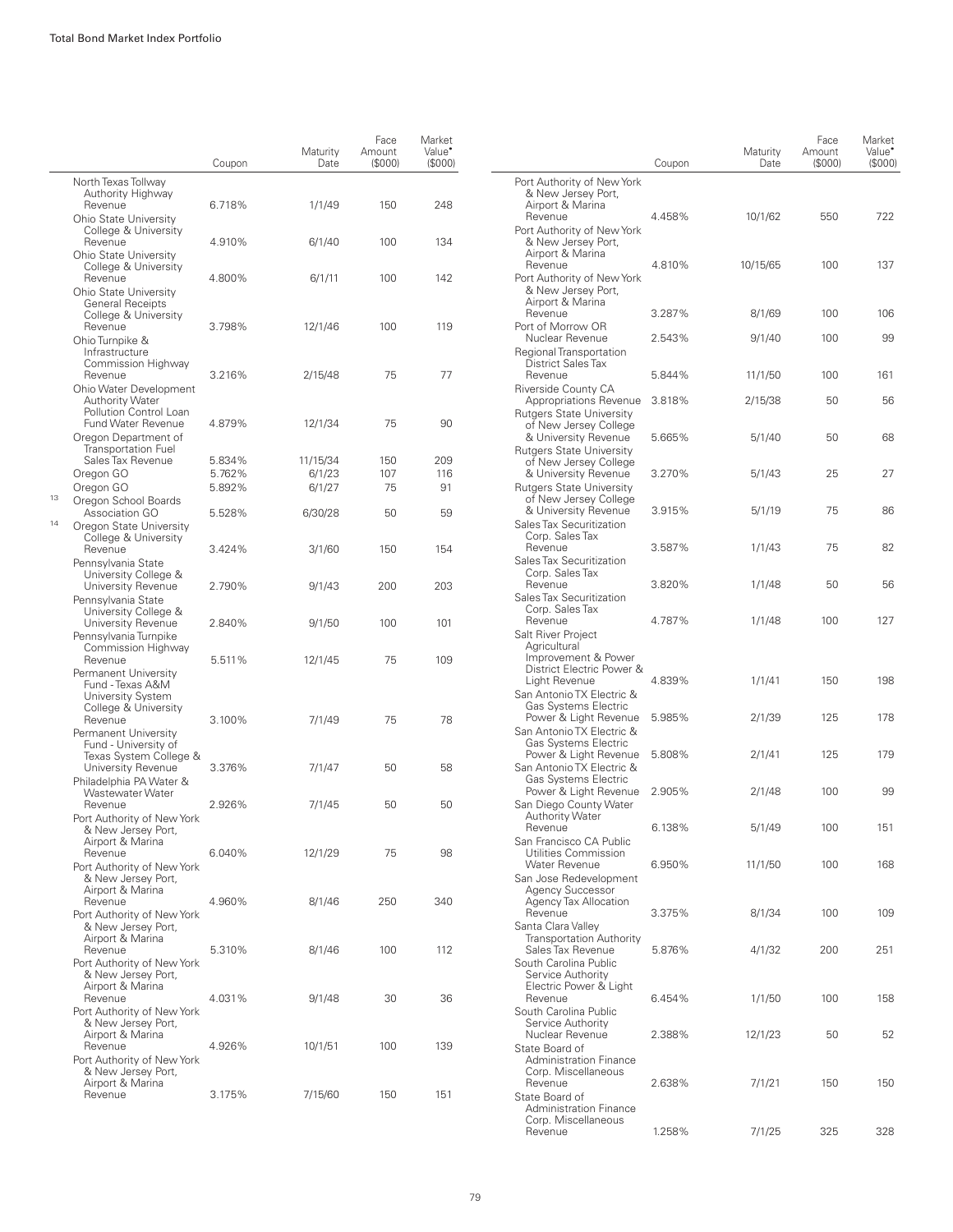|    |                                                                                                               | Coupon           | Maturity<br>Date | Face<br>Amount<br>(S000) | Market<br>Value <sup>•</sup><br>(S000) |
|----|---------------------------------------------------------------------------------------------------------------|------------------|------------------|--------------------------|----------------------------------------|
|    | State Board of<br><b>Administration Finance</b><br>Corp. Miscellaneous                                        |                  |                  |                          |                                        |
|    | Revenue<br>State Board of<br><b>Administration Finance</b>                                                    | 1.705%           | 7/1/27           | 250                      | 254                                    |
|    | Corp. Miscellaneous<br>Revenue<br>State Public School                                                         | 2.154%           | 7/1/30           | 250                      | 255                                    |
|    | <b>Building Authority</b><br>Miscellaneous Revenue<br>Texas GO                                                | 5.000%<br>5.517% | 9/15/27          | 50<br>180                | 60<br>259                              |
|    | Texas GO                                                                                                      | 4.681%           | 4/1/39<br>4/1/40 | 50                       | 65                                     |
|    | Texas GO                                                                                                      | 3.211%           | 4/1/44           | 225                      | 237                                    |
|    | <b>Texas Private Activity</b><br><b>Bond Surface</b><br>Transportation Corp.                                  |                  |                  |                          |                                        |
|    | Highway Revenue<br><b>Texas Transportation</b>                                                                | 3.922%           | 12/31/49         | 175                      | 195                                    |
|    | Commission GO<br>Texas Transportation                                                                         | 2.562%           | 4/1/42           | 100                      | 101                                    |
|    | Commission GO<br><b>Texas Transportation</b><br><b>Commission State</b>                                       | 2.472%           | 10/1/44          | 500                      | 494                                    |
|    | Highway Fund Fuel<br>Sales Tax Revenue<br><b>Texas Transportation</b><br><b>Commission State</b>              | 5.178%           | 4/1/30           | 175                      | 216                                    |
|    | Highway Fund<br>Miscellaneous Revenue                                                                         | 4.000%           | 10/1/33          | 100                      | 123                                    |
| 13 | Tucson AZ COP                                                                                                 | 2.856%           | 7/1/47           | 50                       | 49                                     |
|    | University of California<br>College & University<br>Revenue                                                   | 0.883%           | 5/15/25          | 100                      | 100                                    |
|    | University of California<br>College & University<br>Revenue                                                   | 3.063%           | 7/1/25           | 100                      | 108                                    |
|    | University of California<br>College & University                                                              |                  |                  |                          |                                        |
|    | Revenue<br>University of California<br>College & University                                                   | 1.316%           | 5/15/27          | 100                      | 100                                    |
|    | Revenue<br>University of California<br>College & University                                                   | 1.614%           | 5/15/30          | 125                      | 124                                    |
|    | Revenue<br>University of California                                                                           | 5.946%           | 5/15/45          | 175                      | 248                                    |
|    | College & University<br>Revenue<br>University of California                                                   | 3.071%           | 5/15/51          | 100                      | 101                                    |
|    | College & University<br>Revenue<br>University of California                                                   | 4.858%           | 5/15/12          | 225                      | 317                                    |
|    | College & University<br>Revenue<br>University of California                                                   | 4.767%           | 5/15/15          | 100                      | 137                                    |
|    | <b>Regents Medical Center</b><br>Pooled Health, Hospital,<br>Nursing Home Revenue<br>University of California | 6.548%           | 5/15/48          | 350                      | 546                                    |
|    | <b>Regents Medical Center</b><br>Pooled Health, Hospital,<br>Nursing Home Revenue<br>University of California | 6.583%           | 5/15/49          | 50                       | 78                                     |
|    | <b>Regents Medical Center</b><br>Pooled Health, Hospital,<br>Nursing Home Revenue<br>University of California | 3.006%           | 5/15/50          | 130                      | 134                                    |
|    | <b>Regents Medical Center</b><br>Pooled Health, Hospital,<br>Nursing Home Revenue                             | 3.706%           | 5/15/20          | 60                       | 65                                     |
|    | University of Michigan<br>College & University<br>Revenue                                                     | 2.437%           | 4/1/40           | 100                      | 100                                    |
|    | University of Michigan<br>College & University<br>Revenue                                                     | 2.562%           | 4/1/50           | 100                      | 99                                     |

|                                                                                            | Coupon | Maturity<br>Date | Face<br>Amount<br>(S000) | Market<br>Value <sup>•</sup><br>(\$000) |
|--------------------------------------------------------------------------------------------|--------|------------------|--------------------------|-----------------------------------------|
| University of Nebraska<br>Facilities Corp. College<br>& University Revenue                 | 3.037% | 10/1/49          | 65                       | 70                                      |
| University of Pittsburgh-of<br>the Commonwealth<br>System of Higher<br>Education College & |        |                  |                          |                                         |
| University Revenue<br>University of Texas<br><b>System Regents</b><br>College & University | 3.555% | 9/15/19          | 250                      | 263                                     |
| Revenue<br>University of Texas<br>System Regents<br>College & University                   | 4.794% | 8/15/46          | 100                      | 133                                     |
| Revenue<br>University of Texas<br><b>System Regents</b>                                    | 3.354% | 8/15/47          | 50                       | 57                                      |
| College & University<br>Revenue<br>University of Virginia<br>College & University          | 2.439% | 8/15/49          | 50                       | 48                                      |
| Revenue<br>University of Virginia<br>College & University                                  | 2.256% | 9/1/50           | 335                      | 316                                     |
| Revenue                                                                                    | 4.179% | 9/1/17           | 50                       | 63                                      |
| Utah GO                                                                                    | 4.554% | 7/1/24           | 30                       | 32                                      |
| Utah GO                                                                                    | 3.539% | 7/1/25           | 50                       | 53                                      |
| Washington GO                                                                              | 5.140% | 8/1/40           | 150                      | 207                                     |
| 13<br><b>Wisconsin Appropriations</b>                                                      |        |                  |                          |                                         |
| Revenue<br><b>Wisconsin Appropriations</b>                                                 | 5.700% | 5/1/26           | 60                       | 70                                      |
| Revenue                                                                                    | 3.154% | 5/1/27           | 100                      | 111                                     |
| <b>Wisconsin Appropriations</b><br>Revenue                                                 | 3.954% | 5/1/36           | 250                      | 281                                     |
| Total Taxable Municipal Bonds (Cost \$31,119)                                              |        |                  |                          | 36,712                                  |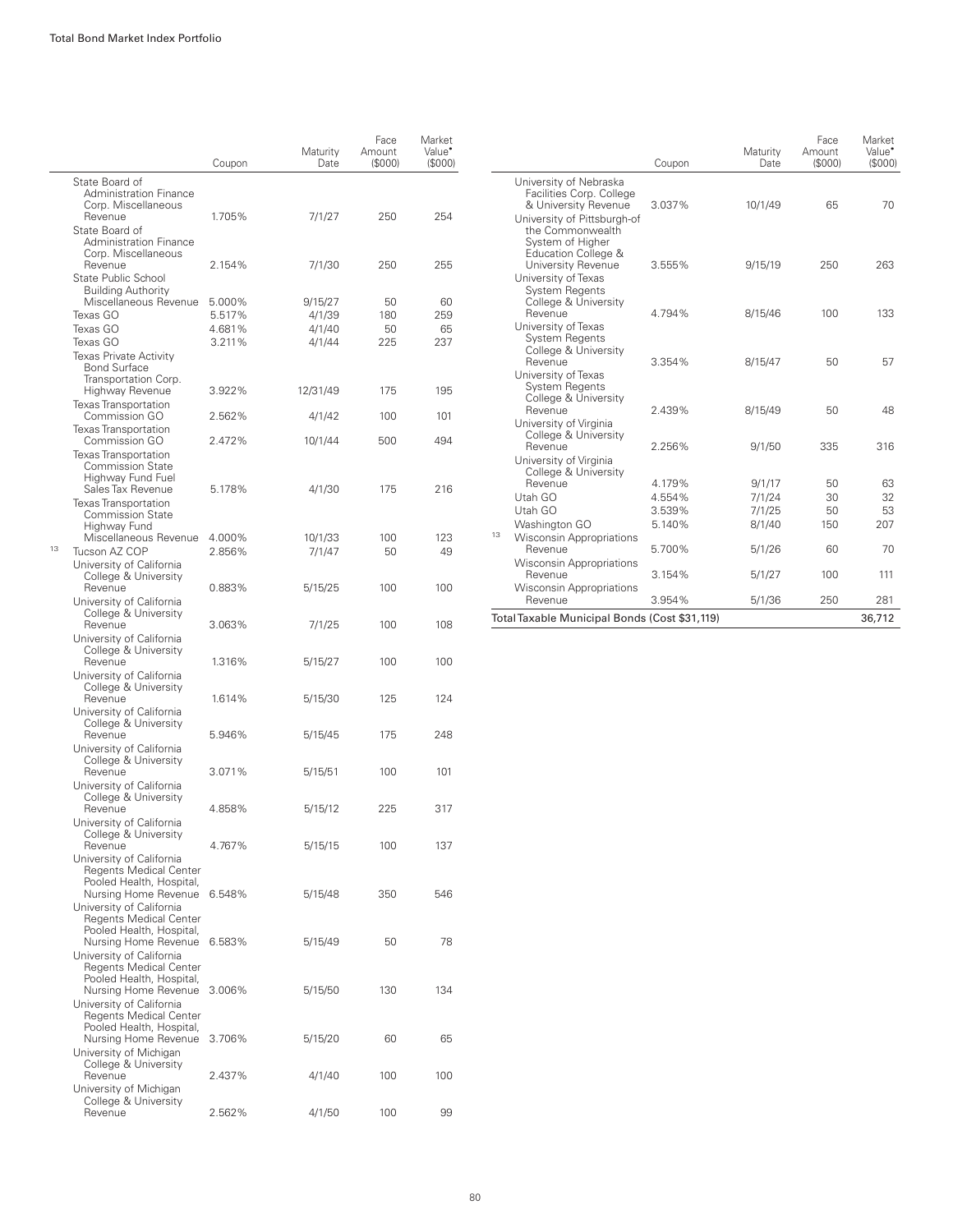| Coupon | Maturity<br>Date                                                                                                                                            | Shares    | Market<br>Value <sup>•</sup><br>(\$000) |
|--------|-------------------------------------------------------------------------------------------------------------------------------------------------------------|-----------|-----------------------------------------|
|        |                                                                                                                                                             |           |                                         |
|        |                                                                                                                                                             |           |                                         |
| 0.056% |                                                                                                                                                             | 1,185,633 | 118,563                                 |
|        |                                                                                                                                                             |           | 4,924,383                               |
|        |                                                                                                                                                             |           | (100.721)                               |
|        |                                                                                                                                                             |           | 4,823,662                               |
|        | Temporary Cash Investments (2.5%)<br>Vanguard Market Liguidity<br>Total Investments (102.1%) (Cost \$4,714,809)<br>Other Assets and Liabilities-Net (-2.1%) |           |                                         |

Cost is in \$000.

• See Note A in Notes to Financial Statements.

- 1 The issuer was placed under federal conservatorship in September 2008; since that time, its daily operations have been managed by the Federal Housing Finance Agency and it receives capital from the U.S. Treasury, as needed to maintain a positive net worth, in exchange for senior preferred stock.
- 2 The average or expected maturity is shorter than the final maturity shown because of the possibility of interim principal payments and prepayments or the possibility of the issue being called.
- 3 Includes securities purchased on a when-issued or delayed-delivery basis for which the portfolio has not taken delivery as of June 30, 2021.
- 4 Variable-rate security; rate shown is effective rate at period end. Certain variable-rate securities are not based on a published reference rate and spread but are determined by the issuer or agent based on current market conditions.
- 5 Security exempt from registration under Rule 144A of the Securities Act of 1933. Such securities may be sold in transactions exempt from registration, normally to qualified institutional buyers. At June 30, 2021, the aggregate value was \$22,820,000, representing 0.5% of net assets.
- 6 Guaranteed by the Government of Canada.
- 7 U.S. government-guaranteed.
- 8 Guaranteed by the Government of Japan.
- 9 Guaranteed by the Federal Republic of Germany.
- 10 Guaranteed by the Republic of Austria.
- 11 Scheduled principal and interest payments are guaranteed by Texas Permanent School Fund.
- 12 Scheduled principal and interest payments are guaranteed by National Public Finance Guarantee Corp.
- 13 Scheduled principal and interest payments are guaranteed by Assured Guaranty Municipal Corp.
- 14 Scheduled principal and interest payments are guaranteed by Build America Mutual Assurance Co.
- 15 Affiliated money market fund available only to Vanguard funds and certain trusts and accounts managed by Vanguard. Rate shown is the 7-day yield.
- 12M—12-month.
- 1YR—1-year.
- 6M—6-month.
- CMT—Constant Maturing Treasury Rate.
- COP—Certificate of Participation.
- GO—General Obligation Bond.
- LIBOR—London Interbank Offered Rate.
- REIT—Real Estate Investment Trust.
- UMBS—Uniform Mortgage-Backed Securities.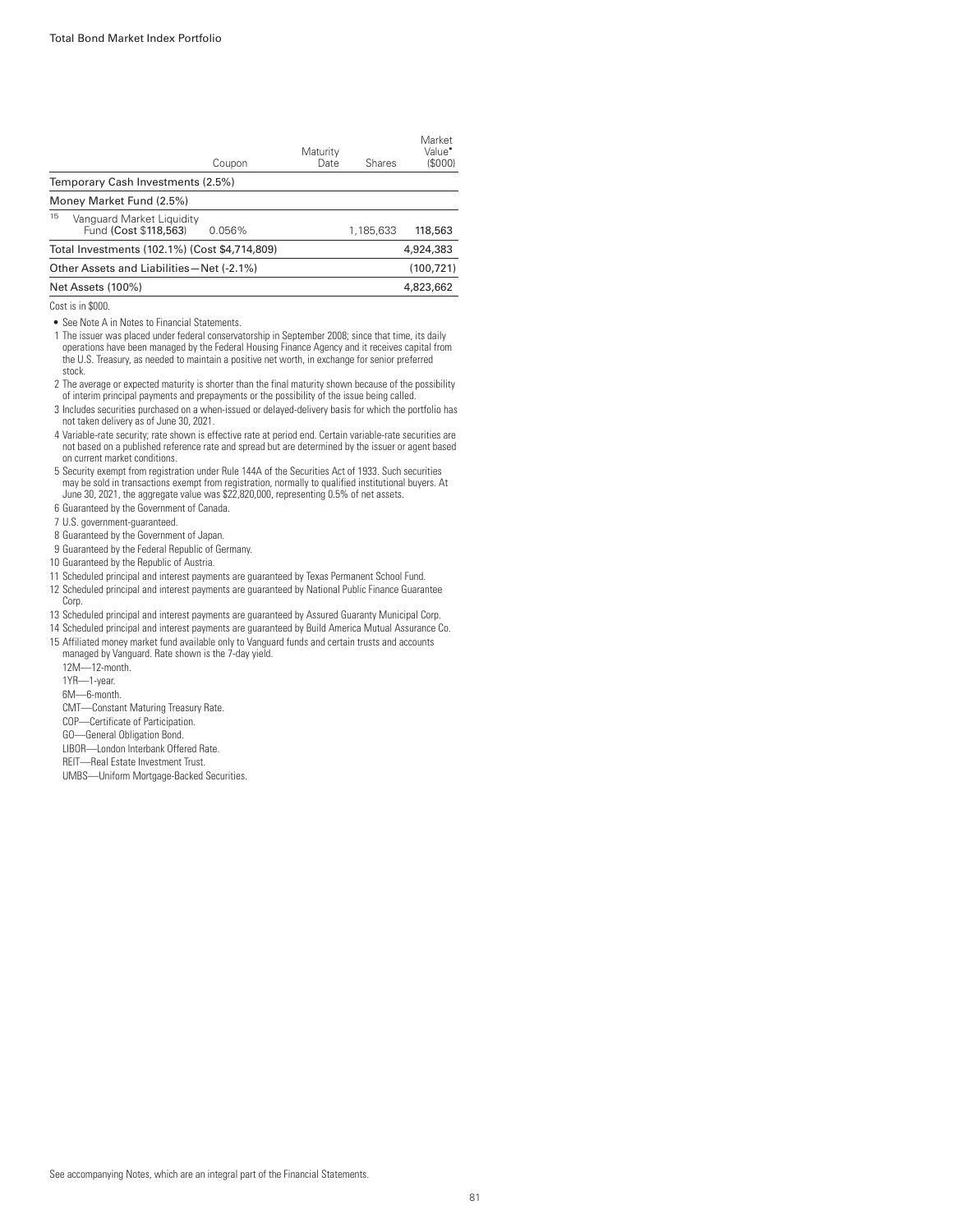### Statement of Assets and Liabilities

As of June 30, 2021

| (\$000s, except shares and per-share amounts) | Amount    |
|-----------------------------------------------|-----------|
| Assets                                        |           |
| Investments in Securities, at Value           |           |
| Unaffiliated Issuers (Cost \$4,596,246)       | 4,805,820 |
| Affiliated Issuers (Cost \$118,563)           | 118,563   |
| Total Investments in Securities               | 4,924,383 |
| Investment in Vanguard                        | 166       |
| Receivables for Investment Securities Sold    | 36,061    |
| Receivables for Accrued Income                | 23,888    |
| Receivables for Capital Shares Issued         | 2,342     |
| <b>Total Assets</b>                           | 4,986,840 |
| Liabilities                                   |           |
| Due to Custodian                              | 834       |
| Payables for Investment Securities Purchased  | 159,890   |
| Payables for Capital Shares Redeemed          | 2,177     |
| Payables to Vanguard                          | 277       |
| <b>Total Liabilities</b>                      | 163,178   |
| <b>Net Assets</b>                             | 4,823,662 |

#### At June 30, 2021, net assets consisted of:

| Paid-in Capital                                                                                                   | 4,566,825 |
|-------------------------------------------------------------------------------------------------------------------|-----------|
| Total Distributable Earnings (Loss)                                                                               | 256.837   |
| Net Assets                                                                                                        | 4,823,662 |
|                                                                                                                   |           |
| Net Assets                                                                                                        |           |
| Applicable to 394,413,198 outstanding \$.001 par value shares of<br>beneficial interest (unlimited authorization) | 4,823,662 |
| Net Asset Value Per Share                                                                                         | \$12.23   |
|                                                                                                                   |           |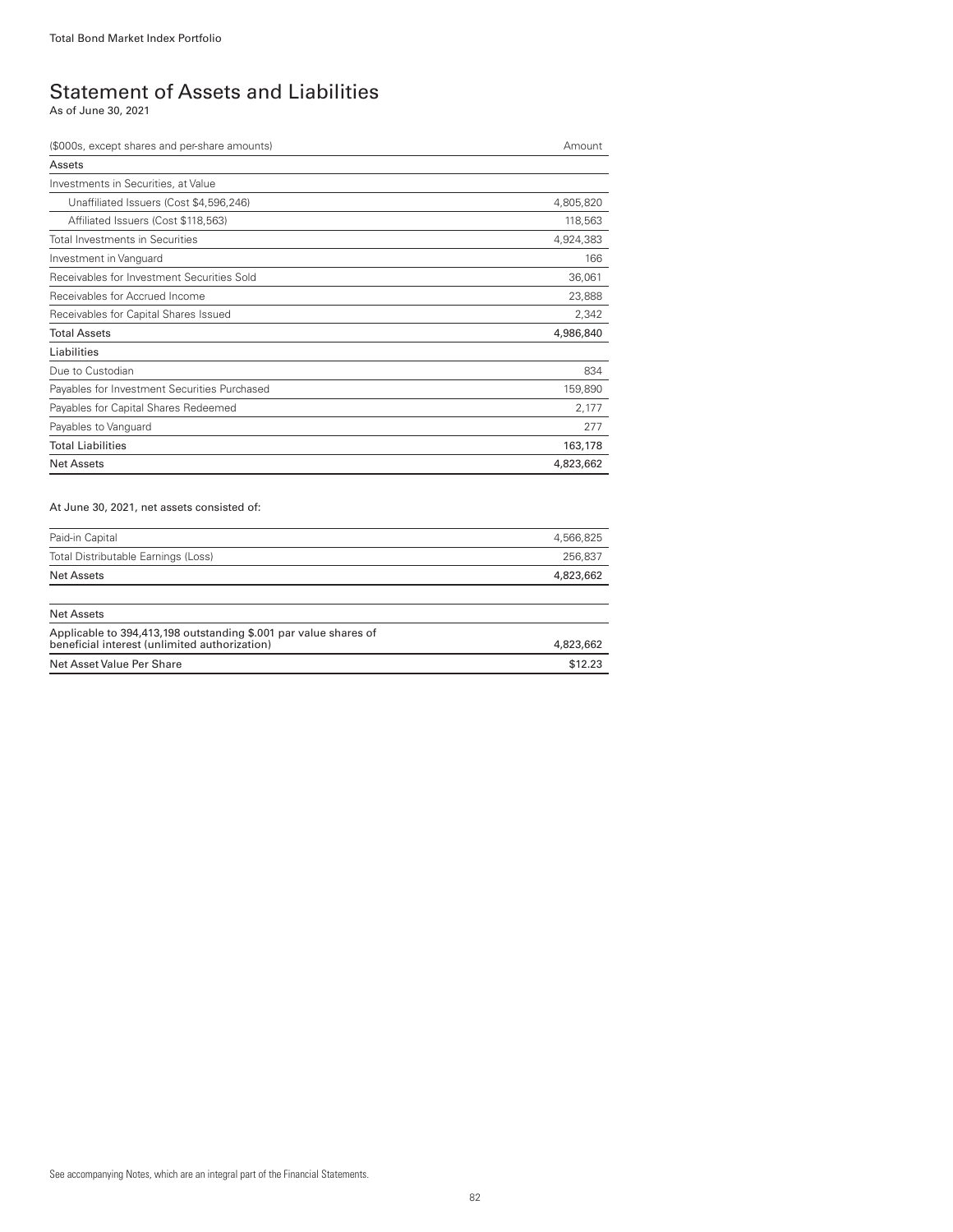### Statement of Operations

#### Six Months Ended June 30, 2021 (\$000)

| Investment Income                                                                         |           |
|-------------------------------------------------------------------------------------------|-----------|
| Income                                                                                    |           |
| Interest <sup>1</sup>                                                                     | 48,649    |
| Total Income                                                                              | 48.649    |
| Expenses                                                                                  |           |
| The Vanguard Group—Note B                                                                 |           |
| <b>Investment Advisory Services</b>                                                       | 54        |
| Management and Administrative                                                             | 3,095     |
| Marketing and Distribution                                                                | 149       |
| Custodian Fees                                                                            | 22        |
| Shareholders' Reports                                                                     | 16        |
| Trustees' Fees and Expenses                                                               | 1         |
| <b>Total Expenses</b>                                                                     | 3,337     |
| Net Investment Income                                                                     | 45,312    |
| Realized Net Gain (Loss) on Investment<br>Securities Sold <sup>1</sup>                    | 12,680    |
| Change in Unrealized Appreciation<br>(Depreciation) of Investment Securities <sup>1</sup> | (139.643) |
| Net Increase (Decrease) in Net Assets<br>Resulting from Operations                        | (81,651)  |

1 Interest income, realized net gain (loss), and change in<br>unrealized appreciation (depreciation) from an affiliated<br>company of the portfolio were \$51,000, \$1,000, and (\$1,000),<br>respectively. Purchases and sales are for te

### Statement of Changes in Net Assets

|                                                                 | Six Months Ended<br>June 30,<br>2021 | Year Ended<br>December 31,<br>2020 |
|-----------------------------------------------------------------|--------------------------------------|------------------------------------|
|                                                                 | (\$000)                              | (\$000)                            |
| Increase (Decrease) in Net Assets                               |                                      |                                    |
| Operations                                                      |                                      |                                    |
| Net Investment Income                                           | 45,312                               | 101,263                            |
| Realized Net Gain (Loss)                                        | 12,680                               | 37,804                             |
| Change in Unrealized Appreciation (Depreciation)                | (139, 643)                           | 187,699                            |
| Net Increase (Decrease) in Net Assets Resulting from Operations | (81, 651)                            | 326,766                            |
| Distributions                                                   |                                      |                                    |
| <b>Total Distributions</b>                                      | (139, 591)                           | (107,753)                          |
| <b>Capital Share Transactions</b>                               |                                      |                                    |
| Issued                                                          | 440,211                              | 1,363,956                          |
| Issued in Lieu of Cash Distributions                            | 139,591                              | 107,753                            |
| Redeemed                                                        | (401, 445)                           | (1, 124, 178)                      |
| Net Increase (Decrease) from Capital Share Transactions         | 178,357                              | 347,531                            |
| Total Increase (Decrease)                                       | (42, 885)                            | 566,544                            |
| <b>Net Assets</b>                                               |                                      |                                    |
| <b>Beginning of Period</b>                                      | 4,866,547                            | 4,300,003                          |
| <b>End of Period</b>                                            | 4.823.662                            | 4.866.547                          |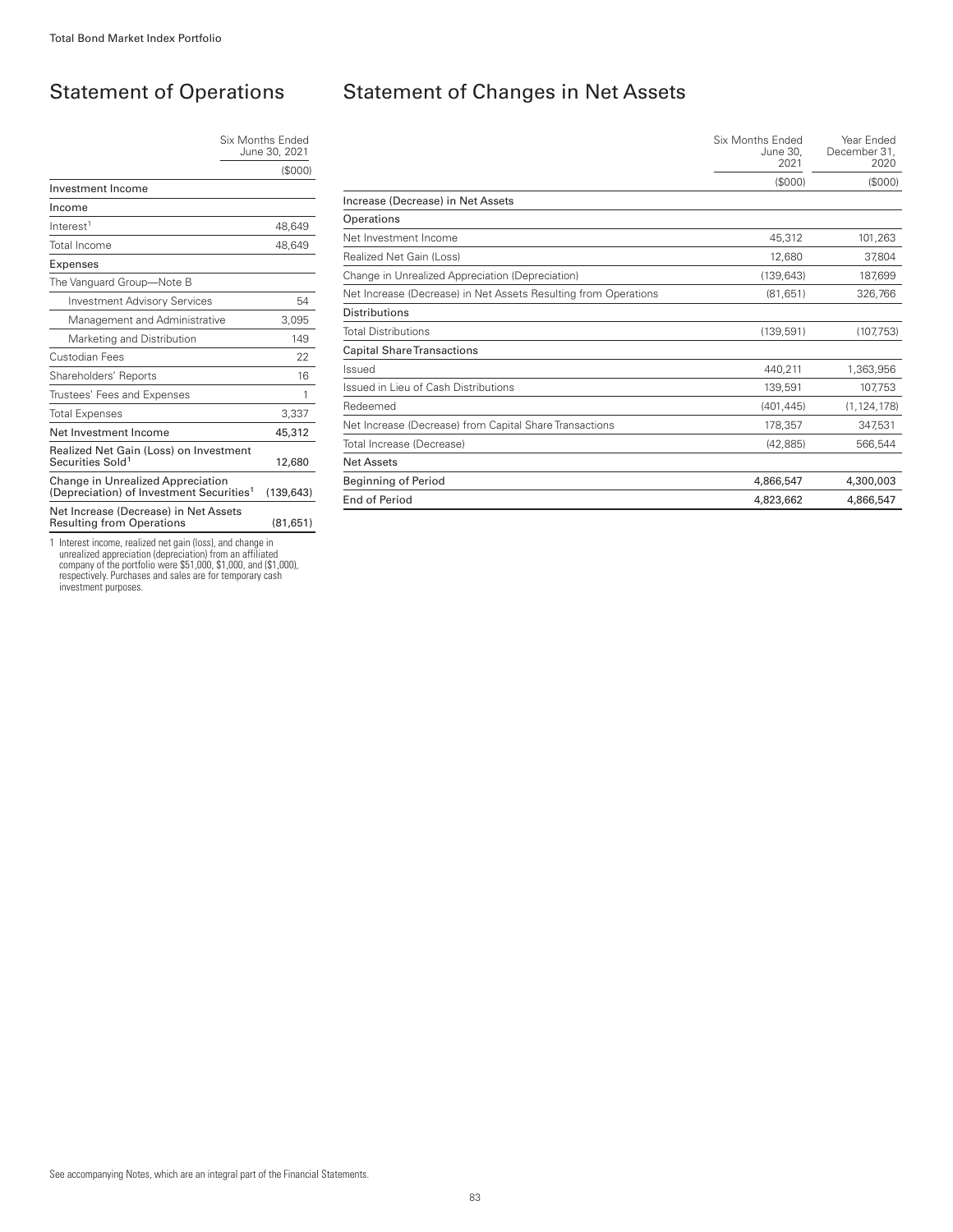## Financial Highlights

|                                                           | Six Months<br>Ended |                   |                          |                   | Year Ended December 31. |         |
|-----------------------------------------------------------|---------------------|-------------------|--------------------------|-------------------|-------------------------|---------|
| For a Share Outstanding<br>Throughout Each Period         | June 30.<br>2021    | 2020              | 2019                     | 2018              | 2017                    | 2016    |
|                                                           |                     |                   |                          |                   |                         |         |
| Net Asset Value, Beginning of Period                      | \$12.81             | \$12.21           | \$11.54                  | \$11.86           | \$11.77                 | \$11.79 |
| <b>Investment Operations</b>                              |                     |                   |                          |                   |                         |         |
| Net Investment Income                                     | .116 <sup>1</sup>   | .277 <sup>1</sup> | .324 <sup>1</sup>        | .313 <sup>1</sup> | .292 <sup>1</sup>       | .283    |
| Net Realized and Unrealized Gain (Loss) on<br>Investments | (.332)              | .635              | .657                     | (.343)            | .119                    | .007    |
| <b>Total from Investment Operations</b>                   | (.216)              | .912              | .981                     | (.030)            | .411                    | .290    |
| <b>Distributions</b>                                      |                     |                   |                          |                   |                         |         |
| Dividends from Net Investment Income                      | (.260)              | (.312)            | (.311)                   | (.267)            | (.283)                  | (.277)  |
| Distributions from Realized Capital Gains                 | (.104)              |                   | $\overline{\phantom{0}}$ | (.023)            | (.038)                  | (.033)  |
| <b>Total Distributions</b>                                | (.364)              | (.312)            | (.311)                   | (.290)            | (.321)                  | (.310)  |
| Net Asset Value, End of Period                            | \$12.23             | \$12.81           | \$12.21                  | \$11.54           | \$11.86                 | \$11.77 |
| <b>Total Return</b>                                       | $-1.64%$            | 7.58%             | 8.67%                    | $-0.21%$          | 3.57%                   | 2.47%   |
| Ratios/Supplemental Data                                  |                     |                   |                          |                   |                         |         |
| Net Assets, End of Period (Millions)                      | \$4,824             | \$4,867           | \$4,300                  | \$3,535           | \$3,498                 | \$2,985 |
| Ratio of Total Expenses to Average Net Assets             | 0.14%               | 0.14%             | 0.14%                    | 0.14%             | 0.15%                   | 0.15%   |
| Ratio of Net Investment Income to<br>Average Net Assets   | 1.90%               | 2.20%             | 2.72%                    | 2.74%             | 2.48%                   | 2.41%   |
| Portfolio Turnover Rate <sup>2</sup>                      | 41%                 | 94%               | 80%                      | 89%               | 91%                     | 104%    |

The expense ratio and net investment income ratio for the current period have been annualized.

1 Calculated based on average shares outstanding.

2 Includes 19%, 28%, 19%, 26%, 24%, and 33%, respectively, attributable to mortgage-dollar-roll activity.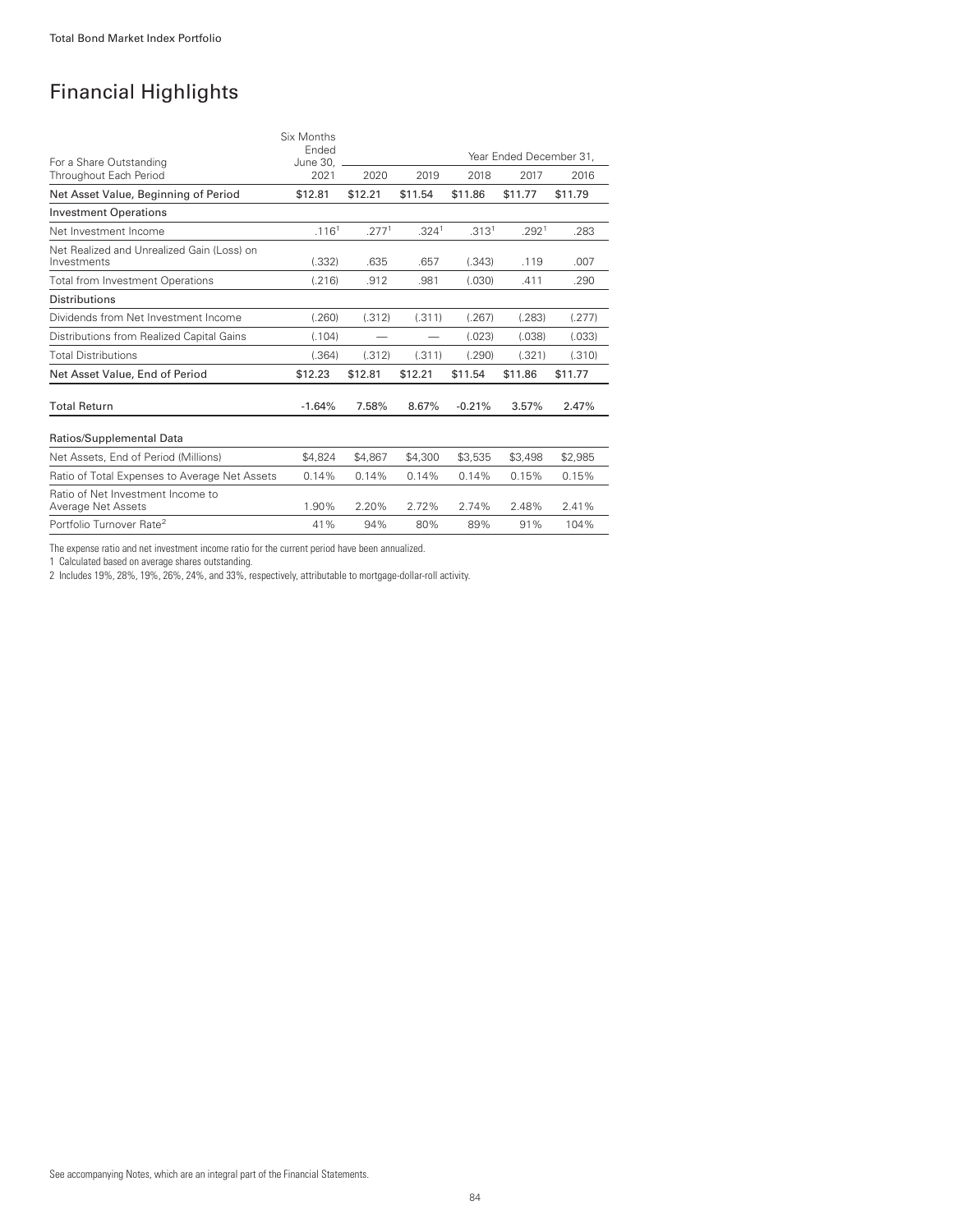### Notes to Financial Statements

The Total Bond Market Index Portfolio, a portfolio of Vanguard Variable Insurance Funds, is registered under the Investment Company Act of 1940 as an open-end investment company. The portfolio's shares are only available for purchase by separate accounts of insurance companies as investments for variable annuity plans, variable life insurance contracts, or other variable benefit insurance contracts.

Certain of the portfolio's investments are in corporate debt instruments; the issuers' abilities to meet their obligations may be affected by economic developments in their respective industries. Market disruptions associated with the COVID-19 pandemic have had a global impact, and uncertainty exists as to the long-term implications. Such disruptions can adversely affect assets of the portfolio and thus portfolio performance.

A. The following significant accounting policies conform to generally accepted accounting principles for U.S. investment companies. The portfolio consistently follows such policies in preparing its financial statements.

1. Security Valuation: Securities are valued as of the close of trading on the New York Stock Exchange (generally 4 p.m., Eastern time) on the valuation date. Bonds and temporary cash investments are valued using the latest bid prices or using valuations based on a matrix system (which considers such factors as security prices, yields, maturities, and ratings), both as furnished by independent pricing services. Structured debt securities, including mortgages and asset-backed securities, are valued using the latest bid prices or using valuations based on a matrix system that considers such factors as issuer, tranche, nominal or option-adjusted spreads, weighted average coupon, weighted average maturity, credit enhancements, and collateral. Investments in Vanguard Market Liquidity Fund are valued at that fund's net asset value. Securities for which market quotations are not readily available, or whose values have been affected by events occurring before the portfolio's pricing time but after the close of the securities' primary markets, are valued by methods deemed by the board of trustees to represent fair value.

2. To Be Announced (TBA) Transactions: A TBA transaction is an agreement to buy or sell mortgage-backed securities with agreed-upon characteristics (face amount, coupon, maturity) for settlement at a future date. The portfolio may be a seller of TBA transactions to reduce its exposure to the mortgage-backed securities market or in order to sell mortgage-backed securities it owns under delayed-delivery arrangements. When the portfolio is a buyer of TBA transactions, it maintains cash or short-term investments in an amount sufficient to meet the purchase price at the settlement date of the TBA transaction. The primary risk associated with TBA transactions is that a counterparty may default on its obligations. The portfolio mitigates its counterparty risk by, among other things, performing a credit analysis of counterparties, allocating transactions among numerous counterparties, and monitoring its exposure to each counterparty. The portfolio may also enter into a Master Securities Forward Transaction Agreement (MSFTA) with certain counterparties and require them to transfer collateral as security for their performance. In the absence of a default, the collateral pledged or received by the portfolio cannot be repledged, resold, or rehypothecated. Under an MSFTA, upon a counterparty default (including bankruptcy), the portfolio may terminate any TBA transactions with that counterparty, determine the net amount owed by either party in accordance with its master netting arrangements, and sell or retain any collateral held up to the net amount owed to the portfolio under the master netting arrangements.

3. Mortgage Dollar Rolls: The portfolio enters into mortgage-dollar-roll transactions, in which the portfolio sells mortgage-backed securities to a dealer and simultaneously agrees to purchase similar securities in the future at a predetermined price. The proceeds of the securities sold in mortgage-dollar-roll transactions are typically invested in high-quality short-term fixed income securities. The portfolio forgoes principal and interest paid on the securities sold, and is compensated by interest earned on the proceeds of the sale and by a lower price on the securities to be repurchased. The portfolio has also entered into mortgage-dollar-roll transactions in which the portfolio buys mortgage-backed securities from a dealer pursuant to a TBA transaction and simultaneously agrees to sell similar securities in the future at a predetermined price. The securities bought in mortgage-dollar-roll transactions are used to cover an open TBA sell position. The portfolio continues to earn interest on mortgage-backed security pools already held and receives a lower price on the securities to be sold in the future. The portfolio accounts for mortgage-dollar-roll transactions as purchases and sales; as such, these transactions may increase the portfolio's portfolio turnover rate. Amounts to be received or paid in connection with open mortgage dollar rolls are included in Receivables for Investment Securities Sold or Payables for Investment Securities Purchased in the Statement of Assets and Liabilities.

4. Federal Income Taxes: The portfolio intends to continue to qualify as a regulated investment company and distribute all of its taxable income. The portfolio's tax returns are open to examination by the relevant tax authorities until expiration of the applicable statute of limitations, which is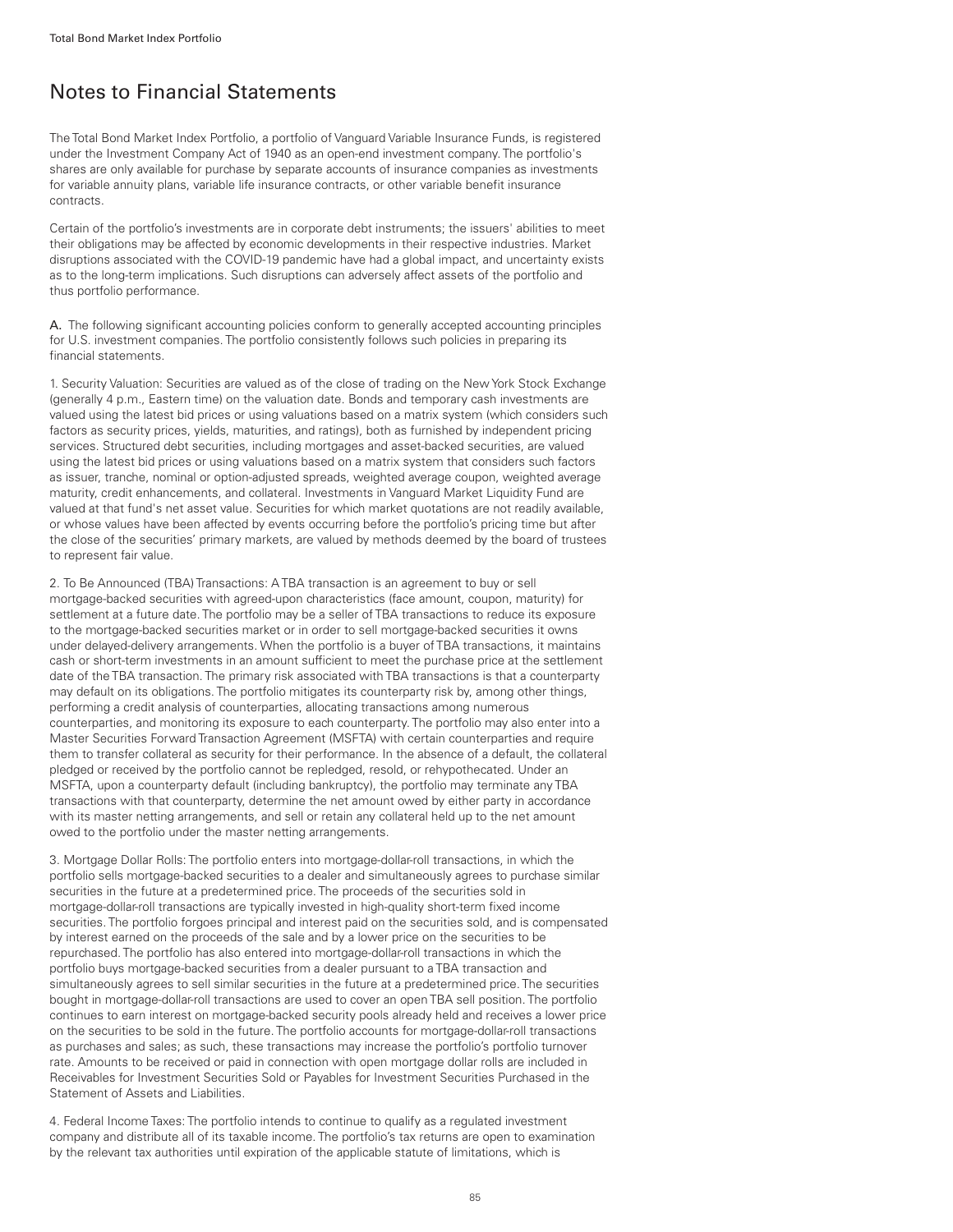generally three years after the filing of the tax return. Management has analyzed the portfolio's tax positions taken for all open federal and state income tax years, and has concluded that no provision for income tax is required in the portfolio's financial statements.

5. Distributions: Distributions to shareholders are recorded on the ex-dividend date. Distributions are determined on a tax basis at the fiscal year-end and may differ from net investment income and realized capital gains for financial reporting purposes.

6. Credit Facilities and Interfund Lending Program: The portfolio and certain other funds managed by The Vanguard Group ("Vanguard") participate in a \$4.3 billion committed credit facility provided by a syndicate of lenders pursuant to a credit agreement and an uncommitted credit facility provided by Vanguard. Both facilities may be renewed annually. Each fund is individually liable for its borrowings, if any, under the credit facilities. Borrowings may be utilized for temporary or emergency purposes, subject to the portfolio's regulatory and contractual borrowing restrictions. With respect to the committed credit facility, the participating funds are charged administrative fees and an annual commitment fee of 0.10% of the undrawn committed amount of the facility; these fees are allocated to the funds based on a method approved by the portfolio's board of trustees and included in Management and Administrative expenses on the portfolio's Statement of Operations. Any borrowings under either facility bear interest at a rate based upon the higher of the one-month London Interbank Offered Rate (or an acceptable alternate rate, if necessary), federal funds effective rate, or overnight bank funding rate plus an agreed-upon spread, except that borrowings under the uncommitted credit facility may bear interest based upon an alternate rate agreed to by the portfolio and Vanguard.

In accordance with an exemptive order (the "Order") from the SEC, the portfolio may participate in a joint lending and borrowing program that allows registered open-end Vanguard funds to borrow money from and lend money to each other for temporary or emergency purposes (the "Interfund Lending Program"), subject to compliance with the terms and conditions of the Order, and to the extent permitted by the portfolio's investment objective and investment policies. Interfund loans and borrowings normally extend overnight, but can have a maximum duration of seven days. Loans may be called on one business day's notice. The interest rate to be charged is governed by the conditions of the Order and internal procedures adopted by the board of trustees. The board of trustees is responsible for overseeing the Interfund Lending Program.

For the six months ended June 30, 2021, the portfolio did not utilize the credit facilities or the Interfund Lending Program.

7. Other: Interest income includes income distributions received from Vanguard Market Liquidity Fund and is accrued daily. Premiums and discounts on debt securities are amortized and accreted, respectively, to interest income over the lives of the respective securities, except for premiums on certain callable debt securities that are amortized to the earliest call date. Security transactions are accounted for on the date securities are bought or sold. Costs used to determine realized gains (losses) on the sale of investment securities are those of the specific securities sold.

B. In accordance with the terms of a Funds' Service Agreement (the "FSA") between Vanguard and the portfolio, Vanguard furnishes to the portfolio investment advisory, corporate management, administrative, marketing, and distribution services at Vanguard's cost of operations (as defined by the FSA). These costs of operations are allocated to the portfolio based on methods and guidelines approved by the board of trustees and are generally settled twice a month.

Upon the request of Vanguard, the portfolio may invest up to 0.40% of its net assets as capital in Vanguard. At June 30, 2021, the portfolio had contributed to Vanguard capital in the amount of \$166,000, representing less than 0.01% of the portfolio's net assets and 0.07% of Vanguard's capital received pursuant to the FSA. The portfolio's trustees and officers are also directors and employees, respectively, of Vanguard.

C. Various inputs may be used to determine the value of the portfolio's investments. These inputs are summarized in three broad levels for financial statement purposes. The inputs or methodologies used to value securities are not necessarily an indication of the risk associated with investing in those securities.

Level 1—Quoted prices in active markets for identical securities.

Level 2—Other significant observable inputs (including quoted prices for similar securities, interest rates, prepayment speeds, credit risk, etc.).

Level 3—Significant unobservable inputs (including the portfolio's own assumptions used to determine the fair value of investments). Any investments valued with significant unobservable inputs are noted on the Schedule of Investments.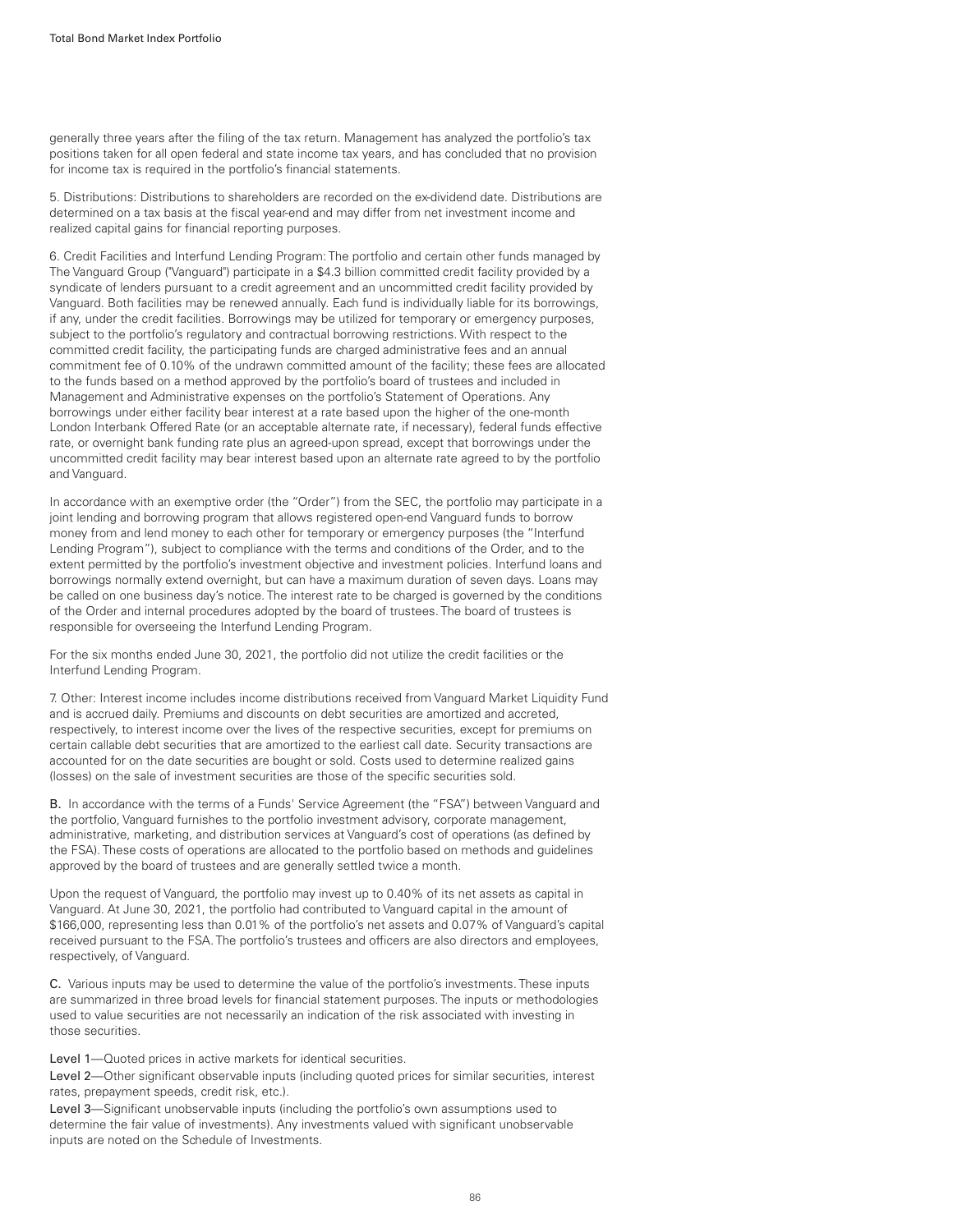The following table summarizes the market value of the portfolio's investments as of June 30, 2021, based on the inputs used to value them:

|                                                       | Level 1<br>(S000) | evel 2<br>(S000) | Level 3<br>(S000) | Total<br>(\$000) |
|-------------------------------------------------------|-------------------|------------------|-------------------|------------------|
| Investments                                           |                   |                  |                   |                  |
| Assets                                                |                   |                  |                   |                  |
| U.S. Government and Agency<br>Obligations             |                   | 3,044,385        |                   | 3,044,385        |
| Asset-Backed/Commercial<br>Mortgage-Backed Securities |                   | 131,623          |                   | 131,623          |
| Corporate Bonds                                       |                   | 1,402,632        |                   | 1,402,632        |
| Sovereign Bonds                                       |                   | 190,468          |                   | 190,468          |
| Taxable Municipal Bonds                               |                   | 36,712           |                   | 36,712           |
| Temporary Cash Investments                            | 118,563           |                  |                   | 118,563          |
| Total                                                 | 118,563           | 4,805,820        |                   | 4,924,383        |

D. As of June 30, 2021, gross unrealized appreciation and depreciation for investments, based on cost for U.S. federal income tax purposes were as follows:

|                                            | Amount<br>(S000) |
|--------------------------------------------|------------------|
| Tax Cost                                   | 4,721,458        |
| Gross Unrealized Appreciation              | 241.319          |
| <b>Gross Unrealized Depreciation</b>       | (38, 394)        |
| Net Unrealized Appreciation (Depreciation) | 202.925          |

E. During the six months ended June 30, 2021, the portfolio purchased \$158,295,000 of investment securities and sold \$161,815,000 of investment securities, other than U.S. government securities and temporary cash investments. Purchases and sales of U.S. government securities were \$1,941,460,000 and \$1,820,653,000, respectively.

F. Capital shares issued and redeemed were:

|                                               | Six Months<br>Ended<br>June 30,<br>2021<br><b>Shares</b><br>(000) | Year Ended<br>December 31,<br>2020<br>Shares<br>(000) |
|-----------------------------------------------|-------------------------------------------------------------------|-------------------------------------------------------|
|                                               |                                                                   |                                                       |
| Issued                                        | 35,558                                                            | 108,475                                               |
| Issued in Lieu of Cash Distributions          | 11,623                                                            | 8,789                                                 |
| Redeemed                                      | (32, 591)                                                         | (89, 637)                                             |
| Net Increase (Decrease) in Shares Outstanding | 14.590                                                            | 27.627                                                |

At June 30, 2021, one shareholder (an insurance company separate account whose holdings in the portfolio represent the indirect investment of Vanguard Variable Annuity contract holders) was the record or beneficial owner of 33% of the portfolio's net assets. If this shareholder were to redeem its investment in the portfolio, the redemption might result in an increase in the portfolio's expense ratio, cause the portfolio to incur higher transaction costs, or lead to the realization of taxable capital gains.

G. Management has determined that no events or transactions occurred subsequent to June 30, 2021, that would require recognition or disclosure in these financial statements.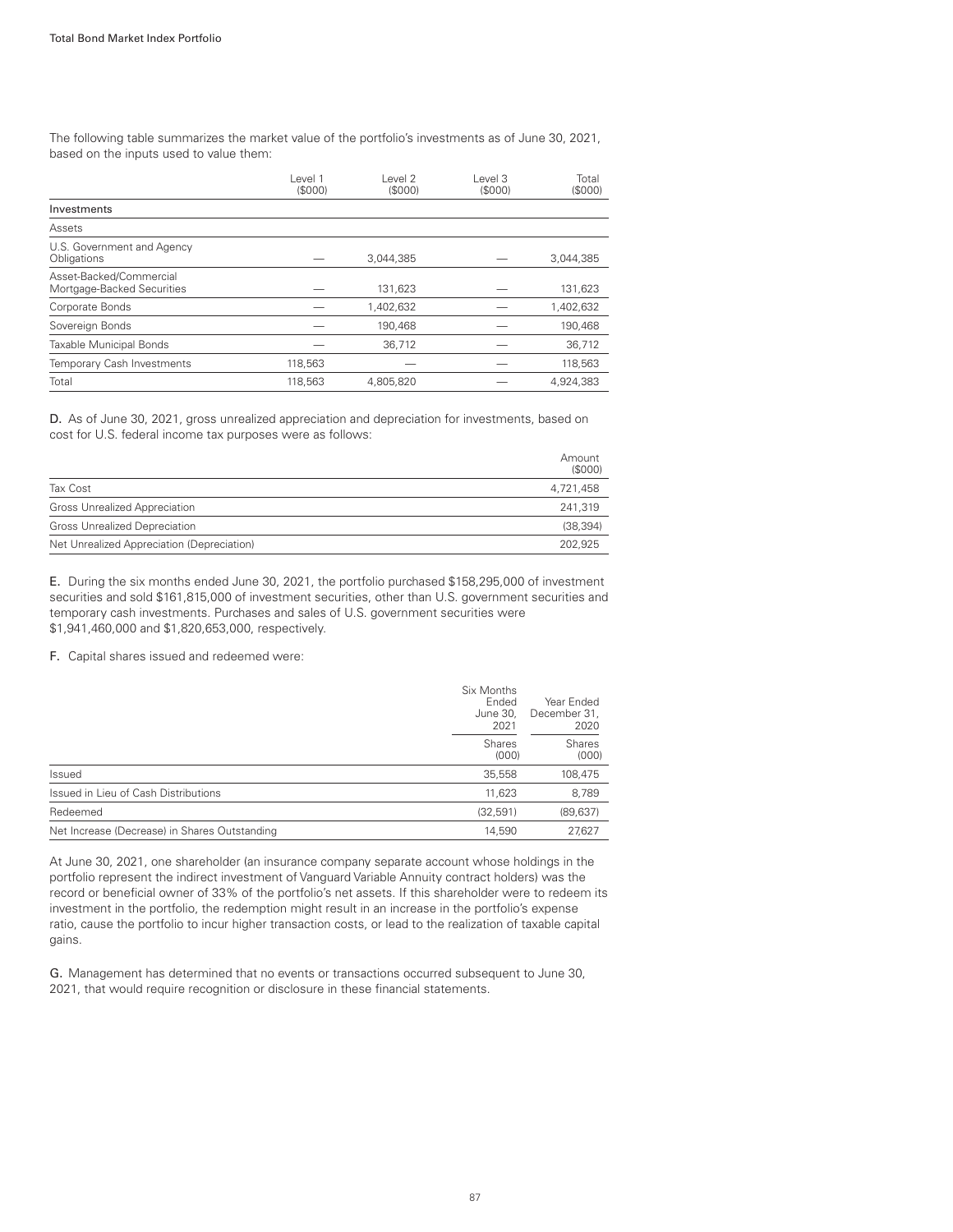### Trustees Approve Advisory Arrangement

The board of trustees of Vanguard Variable Insurance Funds Total Bond Market Index Portfolio has renewed the portfolio's investment advisory arrangement with The Vanguard Group, Inc. (Vanguard), through its Fixed Income Group. The board determined that continuing the portfolio's internalized management structure was in the best interests of the portfolio and its shareholders.

The board based its decision upon an evaluation of the advisor's investment staff, portfolio management process, and performance. This evaluation included information provided to the board by Vanguard's Portfolio Review Department, which is responsible for fund and advisor oversight and product management. The Portfolio Review Department met regularly with the advisor and made monthly presentations to the board during the fiscal year that directed the board's focus to relevant information and topics.

The board, or an investment committee made up of board members, also received information throughout the year during advisor presentations. For each advisor presentation, the board was provided with letters and reports that included information about, among other things, the advisory firm and the advisor's assessment of the investment environment, portfolio performance, and portfolio characteristics.

In addition, the board received monthly reports, which included a Market and Economic Report, a Fund Dashboard Monthly Summary, and a Fund Performance Report.

Prior to their meeting, the trustees were provided with a memo and materials that summarized the information they received over the course of the year. They also considered the factors discussed below, among others. However, no single factor determined whether the board approved the arrangement. Rather, it was the totality of the circumstances that drove the board's decision.

#### Nature, extent, and quality of services

The board reviewed the quality of the portfolio's investment management services over both the short and long term, and took into account the organizational depth and stability of the advisor. The board considered that Vanguard has been managing investments for more than four decades. The Fixed Income Group adheres to a sound, disciplined investment management process; the team has considerable experience, stability, and depth.

The board concluded that Vanguard's experience, stability, depth, and performance, among other factors, warranted continuation of the advisory arrangement.

#### Investment performance

The board considered the short- and long-term performance of the portfolio, including any periods of outperformance or underperformance compared with its target index and peer group. The board concluded that the performance was such that the advisory arrangement should continue.

#### Cost

The board concluded that the portfolio's expense ratio was well below the average expense ratio charged by funds in its peer group and that the portfolio's advisory expenses were also well below the peer-group average.

The board does not conduct a profitability analysis of Vanguard because of Vanguard's unique structure. Unlike most other mutual fund management companies, Vanguard is owned by the funds it oversees.

#### The benefit of economies of scale

The board concluded that the portfolio's arrangement with Vanguard ensures that the portfolio will realize economies of scale as it grows, with the cost to shareholders declining as portfolio assets increase.

The board will consider whether to renew the advisory arrangement again after a one-year period.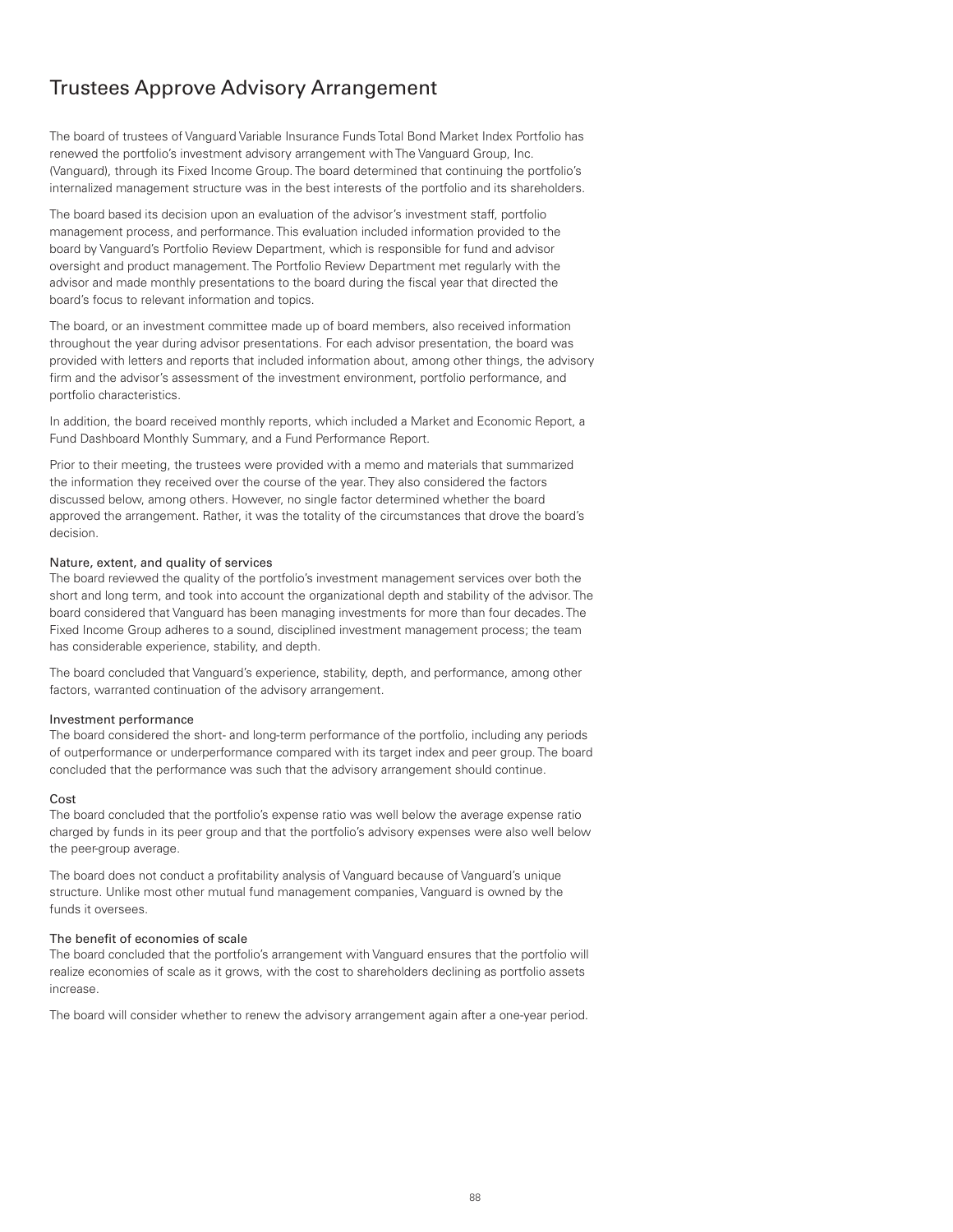### Liquidity Risk Management

Vanguard funds (except for the money market funds) have adopted and implemented a written liquidity risk management program (the "Program") as required by Rule 22e-4 under the Investment Company Act of 1940. Rule 22e-4 requires that each fund adopt a program that is reasonably designed to assess and manage the fund's liquidity risk, which is the risk that the fund could not meet redemption requests without significant dilution of remaining investors' interests in the fund.

Assessment and management of a fund's liquidity risk under the Program take into consideration certain factors, such as the fund's investment strategy and the liquidity of its portfolio investments during normal and reasonably foreseeable stressed conditions, its short- and long-term cash-flow projections during both normal and reasonably foreseeable stressed conditions, and its cash and cash-equivalent holdings and access to other funding sources. As required by the rule, the Program includes policies and procedures for classification of fund portfolio holdings in four liquidity categories, maintaining certain levels of highly liquid investments, and limiting holdings of illiquid investments.

The board of trustees of Vanguard Variable Insurance Funds approved the appointment of liquidity risk management program administrators responsible for administering the Total Bond Market Index Portfolio's Program and for carrying out the specific responsibilities set forth in the Program, including reporting to the board on at least an annual basis regarding the Program's operation, its adequacy, and the effectiveness of its implementation for the past year (the "Program Administrator Report"). The board has reviewed the Program Administrator Report covering the period from January 1, 2020, through December 31, 2020 (the "Review Period"). The Program Administrator Report stated that during the Review Period the Program operated and was implemented effectively to manage the portfolio's liquidity risk.